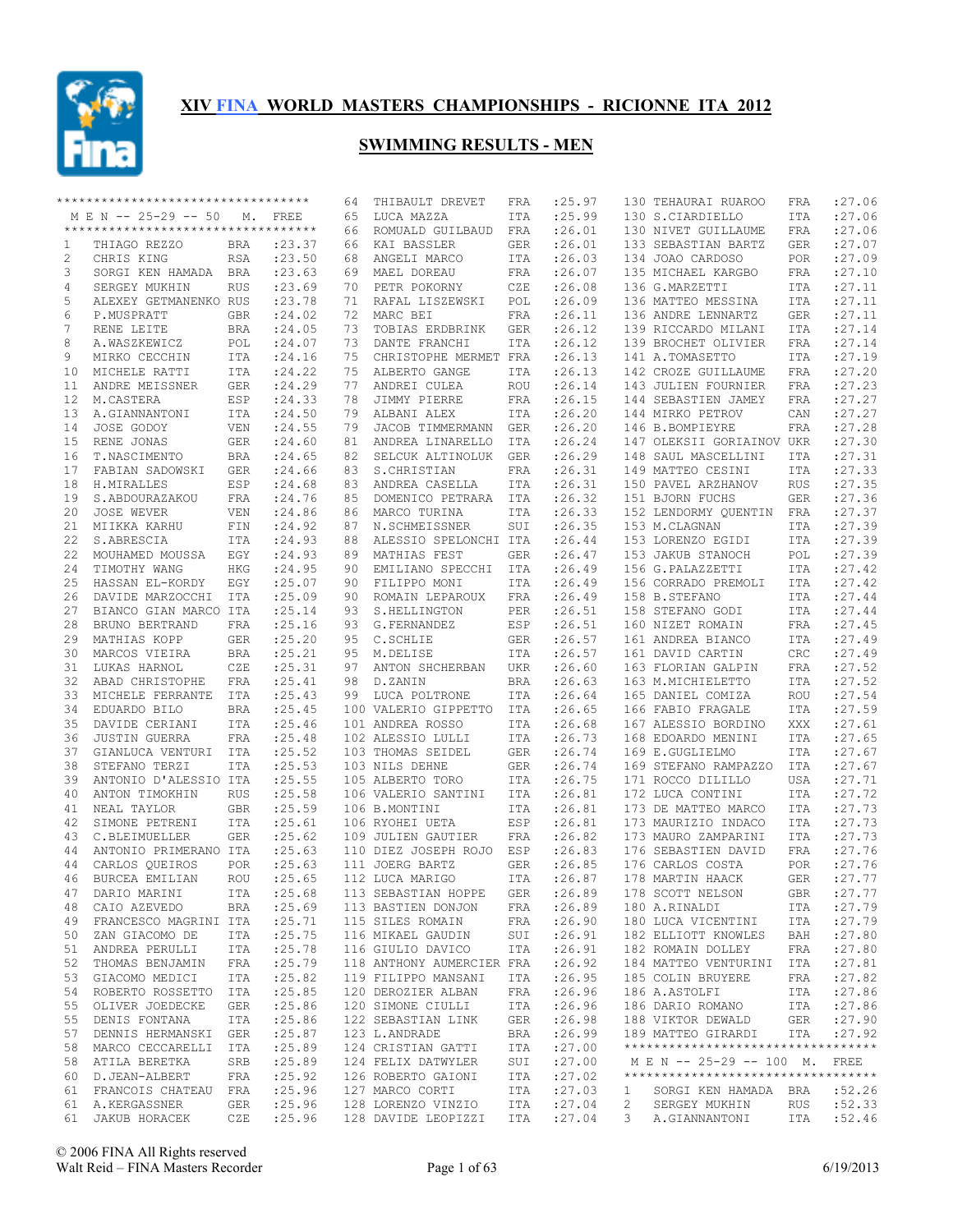

| 4        | P.MUSPRATT                              | GBR        | :53.14            | 70       | <b>JULIEN GAUTIER</b>                              | FRA        | :58.26                     |              | 136 STEFANO MORANDI                                                    | ITA        | 1:00.90                    |
|----------|-----------------------------------------|------------|-------------------|----------|----------------------------------------------------|------------|----------------------------|--------------|------------------------------------------------------------------------|------------|----------------------------|
| 5        | GIACOMO BORRONI                         | <b>ITA</b> | :53.90            | 70       | MAEL DOREAU                                        | FRA        | :58.26                     |              | 136 ANDREA OTTAVIANI                                                   | ITA        | 1:00.90                    |
| 6        | BIANCO GIAN MARCO ITA                   |            | :54.05            | 70       | KAI BASSLER                                        | <b>GER</b> | :58.26                     |              | 138 M.MICHIELETTO                                                      | ITA        | 1:00.91                    |
| 6        | JOSE GODOY                              | <b>VEN</b> | :54.05            | 73       | IVAN MERLI                                         | ITA        | :58.32                     |              | 139 EDOARDO MENINI                                                     | <b>ITA</b> | 1:00.94                    |
| 8        | J.SKYTTE                                | DEN        | :54.06            | 74       | M.DELISE                                           | ITA        | :58.33                     |              | 140 FABIO FRAGALE                                                      | ITA        | 1:00.98                    |
| 9        | IVAN KOVALEV                            | <b>RUS</b> | :54.07            | 75       | LUCA MAZZA                                         | ITA        | :58.36                     |              | 141 OLEKSII GORIAINOV UKR                                              |            | 1:00.99                    |
| 10       | ALEXEY GETMANENKO RUS                   |            | :54.11            | 76       | D.JEAN-ALBERT                                      | FRA        | :58.44                     |              | 142 L.FIGUEROA                                                         | ESP        | 1:01.00                    |
| 11       | EVGEN RUZHYY                            | UKR        | :54.13            | 77       | FRANCESCO CUCCONI ITA                              |            | :58.45                     |              | 143 ANDREA LUPO                                                        | ITA        | 1:01.03                    |
| 12       | T.NASCIMENTO                            | BRA        | :54.18            | 78       | L.ANDRADE                                          | BRA        | :58.51                     |              | 144 P.IZQUIERDO                                                        | ESP        | 1:01.04                    |
| 13       | GIORGIO ROMANO                          | ITA        | :54.26            | 79       | PIETRO LANFRANCO                                   | ITA        | :58.60                     |              | 145 MARTIN HAACK                                                       | <b>GER</b> | 1:01.06                    |
| 14       | BRUNO BERTRAND                          | FRA        | :54.27            | 80       | SEBASTIAN LINK                                     | GER        | :58.61                     |              | 146 R.AKHMETZYANOV                                                     | <b>RUS</b> | 1:01.08                    |
| 15       | RENE JONAS                              | GER        | :54.31            | 81       | ALBERTO GANGE                                      | ITA        | :58.71                     |              | 147 TOMMASO TUFARELLI GBR                                              |            | 1:01.14                    |
| 16       | MARCO SACILOTTO                         | <b>ITA</b> | :54.41            | 82       | EMILIANO SPECCHI                                   | ITA        | :58.75                     |              | 148 MATTHIAS SCHORK                                                    | <b>GER</b> | 1:01.15                    |
| 17       | ANDRE MEISSNER                          | GER        | :54.50            | 83       | MARCO CAPITONI                                     | ITA        | :58.76                     |              | 149 B.STEFANO                                                          | <b>ITA</b> | 1:01.20                    |
| 18       | MIIKKA KARHU                            | FIN        | :54.74            | 84       | MARCO CORTI                                        | ITA        | :58.77                     |              | 150 MARCO PREVETE                                                      | ITA        | 1:01.21                    |
| 19       | NILS FRESE                              | GER        | :54.76            | 85       | STEVEN BALLANCIN                                   | ITA        | :58.78                     |              | 150 ALBERTO PIROLA                                                     | ITA        | 1:01.21                    |
| 20       | S.ABRESCIA                              | ITA        | :54.78            | 86       | C.BLEIMUELLER                                      | <b>GER</b> | :58.79                     |              | 152 MATTEO MESSINA                                                     | ITA        | 1:01.22                    |
| 21       | ALEXEY GULAKOV                          | <b>RUS</b> | :54.83            | 87       | GIACOMO LANNI                                      | ITA        | :58.84                     |              | 153 ALESSANDRO SERENA ITA                                              |            | 1:01.27                    |
| 22<br>23 | EDUARDO BILO                            | <b>BRA</b> | :55.08            | 87<br>89 | MATTEO ZAMORANI                                    | ITA<br>SUI | :58.84                     |              | 154 KASSEL PASCAL VAN NED<br>155 COLIN BRUYERE                         | FRA        | 1:01.28<br>1:01.30         |
| 24       | D.PERTISETTI                            | ITA        | : 55.23<br>:55.24 | 90       | FELIX DATWYLER                                     |            | :58.86<br>:59.02           |              |                                                                        |            | 1:01.31                    |
| 25       | STEFANO TERZI<br>H.MIRALLES             | ITA<br>ESP | : 55.33           | 91       | FEDERICO GAZZETTI ITA<br>ALEXEY KONEV              | <b>RUS</b> | :59.05                     |              | 156 ALESSIO BELLUNATO ITA<br>157 SVEN EILENBERGER                      | <b>GER</b> | 1:01.33                    |
| 26       | DAVIDE FRESCHET                         | <b>ITA</b> | : 55.44           | 92       | ALESSIO LULLI                                      | <b>ITA</b> | :59.21                     |              | 158 LORENZO VINZIO                                                     | <b>ITA</b> | 1:01.34                    |
| 27       | NEAL TAYLOR                             | GBR        | :55.48            | 92       | DIEZ JOSEPH ROJO                                   | ESP        | :59.21                     |              | 158 ANDREA GRUARIN                                                     | <b>ITA</b> | 1:01.34                    |
| 28       | ANTONINO DINATALE ITA                   |            | :55.54            | 94       | PAVEL ARZHANOV                                     | <b>RUS</b> | :59.23                     |              | 160 JULIEN FOURNIER                                                    | <b>FRA</b> | 1:01.39                    |
| 29       | FELIPE MAIA                             | <b>BRA</b> | :55.63            | 95       | CROZE GUILLAUME                                    | FRA        | :59.25                     |              | 161 SILES ROMAIN                                                       | FRA        | 1:01.56                    |
| 30       | A.KERGASSNER                            | GER        | :55.82            | 96       | RICCARDO MILANI                                    | ITA        | :59.26                     |              | 162 FRANCESCO BENELLI ITA                                              |            | 1:01.62                    |
| 31       | MICHAEL BOTT                            | GER        | :55.87            | 97       | M.CLAGNAN                                          | ITA        | :59.30                     |              | 163 LORENZO EGIDI                                                      | ITA        | 1:01.68                    |
| 32       | MARCOS VIEIRA                           | BRA        | :56.06            | 98       | DOMENICO PETRARA                                   | ITA        | :59.33                     |              | 164 GIULIO DAVICO                                                      | ITA        | 1:01.74                    |
| 32       | JOSE WEVER                              | VEN        | :56.06            | 99       | RYOHEI UETA                                        | ESP        | :59.38                     |              | 165 CAPUZZI MATTEO                                                     | ITA        | 1:01.75                    |
| 34       | RENE LEITE                              | <b>BRA</b> | :56.10            |          | 100 ATILA BERETKA                                  | SRB        | :59.42                     |              | 166 E.TOMMASI                                                          | ITA        | 1:01.81                    |
| 35       | MOUHAMED MOUSSA                         | EGY        | :56.13            |          | 101 M.CLARES                                       | ESP        | :59.44                     |              | 167 DARRYL VOKES                                                       | GBR        | 1:01.85                    |
| 36       | LUKAS HARNOL                            | CZE        | :56.17            |          | 102 JACOB TIMMERMANN                               | GER        | :59.48                     |              | 168 R.SCORCELLETTI                                                     | ITA        | 1:01.86                    |
| 37       | ANTONIO PRIMERANO ITA                   |            | :56.26            |          | 103 MARCO LAZZARI                                  | SMR        | :59.54                     |              | 169 JAKUB STANOCH                                                      | POL        | 1:01.91                    |
| 38       | BURCEA EMILIAN                          | <b>ROU</b> | :56.44            |          | 104 STEFANO RAMPAZZO                               | ITA        | :59.59                     |              | 170 MATTEO VENTURINI                                                   | ITA        | 1:01.92                    |
| 39       | MARCO CECCARELLI                        | <b>ITA</b> | :56.51            |          | 105 C.SCHLIE                                       | GER        | :59.70                     |              | 171 HENDRIK SIMM                                                       | <b>GER</b> | 1:01.93                    |
| 39       | DANIELE DEZI                            | ITA        | :56.51            |          | 106 ANDREA PERULLI                                 | ITA        | :59.77                     |              | 172 JOAO CARDOSO                                                       | POR        | 1:01.97                    |
| 41       | MARC BEI                                | FRA        | :56.53            |          | 107 D.ZANIN                                        | <b>BRA</b> | :59.81                     |              | 173 S.CIARDIELLO                                                       |            | ITA 1:02.01                |
| 42       | THOMAS BENJAMIN                         | <b>FRA</b> | :56.60            |          | 108 ANTHONY AUMERCIER FRA                          |            | :59.82                     |              | 174 STEFANO PARDI                                                      | ITA        | 1:02.08                    |
| 43       | S.ABDOURAZAKOU                          | FRA        | :56.65            |          | 109 STEFANO MARIOTTI                               | ITA        | :59.91                     |              | 175 BENJAMIN WABNER                                                    | GER        | 1:02.10                    |
| 44       | DENNIS HERMANSKI                        | <b>GER</b> | :57.10            |          | 110 SEBASTIAN HOPPE                                | <b>GER</b> | :59.92                     |              | 176 LUCA VICENTINI                                                     | ITA        | 1:02.14                    |
| 45       | THIBAULT DREVET                         | FRA        | :57.17            |          | 110 MARIO BRESCHI                                  | ITA        | :59.92                     |              | 177 SEBASTIEN DAVID                                                    | FRA        | 1:02.17                    |
| 45       | ABAD CHRISTOPHE                         | FRA        | :57.17            |          | 112 DAVIDE LEOPIZZI                                | ITA        | 1:00.02                    |              | 178 TOMMASO CAPPELLO                                                   | ITA        | 1:02.31                    |
| 47       | JOERG BARTZ                             | <b>GER</b> | :57.19            |          | 113 ELIAS INATTY                                   | <b>GBR</b> | 1:00.03                    |              | 179 MATTEO GIRARDI                                                     | ITA        | 1:02.34                    |
| 48       | FRANCOIS CHATEAU                        | <b>FRA</b> | :57.24            |          | 114 SCOTT NELSON                                   | <b>GBR</b> | 1:00.11                    |              | 179 LUCA CROCI                                                         | ITA        | 1:02.34                    |
| 48       | DENIS FONTANA                           | ITA        | :57.24            |          | 115 CORRADO PREMOLI                                | ITA        | 1:00.12                    |              | 181 MAURIZIO POZZO                                                     |            | ITA 1:02.37                |
| 50       | MICHAEL PASSEY                          | USA        | :57.31            |          | 115 ROMAIN LEPAROUX                                | FRA        | 1:00.12                    |              | 182 FRANCESCO OCCELLI ITA                                              |            | 1:02.40                    |
| 50       | ALESSIO MARCON                          | <b>ITA</b> | :57.31            |          | 115 THOMAS SEIDEL                                  | <b>GER</b> | 1:00.12                    |              | 183 BROCHET OLIVIER                                                    | FRA        | 1:02.41                    |
| 50       | F.BOIRON-BOIREL                         | FRA        | :57.31            |          | 118 SIMONE CIULLI                                  | ITA        | 1:00.13                    |              | 184 A.RINALDI                                                          | <b>ITA</b> | 1:02.43                    |
|          | 53 IVANO BARONI                         | ITA        | :57.45            |          | 119 ALEXANDRE HAIBACH FRA 1:00.16 185 ALBERTO FUMI |            |                            |              |                                                                        |            | ITA 1:02.48                |
|          | 54 CHRISTOPHE MERMET FRA                |            | :57.52            |          | 119 LUCA CIVITA                                    |            | ITA 1:00.16                |              | 186 ALAN STACCOLI                                                      |            | ITA 1:02.49                |
|          | 55 VALERIO SANTINI                      | ITA        | :57.58            |          | 121 DENIS GAILLARD                                 |            | FRA 1:00.19                |              | 187 LENDORMY QUENTIN FRA 1:02.57                                       |            |                            |
|          | 55 PHILIP EMSLIE                        | RSA        | :57.58            |          | 122 DENIS CORI                                     |            | ITA 1:00.22                |              | 187 GOLLOTTE GEOFFREY FRA 1:02.57                                      |            |                            |
| 57       | MATTHEW THOMAS                          | GBR        | :57.68            |          | 123 NIZET ROMAIN                                   |            | FRA 1:00.24                |              | 189 CARLOS COSTA                                                       |            | POR 1:02.60                |
| 58       | MARCO AVANZI                            | ITA        | :57.77<br>:57.79  |          | 124 MATTEO MORINI                                  |            | ITA 1:00.25                |              | 190 VOLODYMYR MALYGIN UKR 1:02.61<br>191 ANDREA BARTOLUCCI ITA 1:02.67 |            |                            |
|          | 59 ROBERTO GAIONI                       | ITA        |                   |          | 125 G.MARZETTI                                     |            | ITA 1:00.32                |              |                                                                        |            |                            |
| 59       | ANDREA LINARELLO ITA<br>59 ANGELI MARCO |            | :57.79            |          | 126 BJORN FUCHS<br>127 ANDREI CULEA                |            | GER 1:00.43                |              | 192 MARCO COCCHI<br>193 FOUILLIT ROMAIN                                |            | ITA 1:02.68                |
| 62       | GIACOMO MEDICI                          | ITA<br>ITA | :57.79<br>:57.92  |          | 128 ROCCO DILILLO                                  |            | ROU 1:00.44<br>USA 1:00.49 |              | 194 ELLIOTT KNOWLES                                                    |            | FRA 1:02.90<br>BAH 1:02.91 |
| 63       | G.FERNANDEZ                             | ESP        | :57.94            |          | 129 BASTIEN DONJON                                 |            | FRA 1:00.54                |              | 195 DANIEL GARGALLO ESP 1:02.94                                        |            |                            |
| 64       | FRANCESCO MAGRINI ITA                   |            | :57.98            |          | 130 TEHAURAI RUAROO                                |            | FRA 1:00.72                |              | 196 ANTONIO LLOPIS                                                     |            | ESP 1:02.99                |
| 65       | NILS DEHNE                              | GER        | :58.00            |          | 130 DARIO ROMANO                                   |            | ITA 1:00.72                |              | **********************************                                     |            |                            |
| 66       | MATTEO BARANZONI                        | ITA        | :58.01            |          | 132 DANIELE SPINA                                  |            | ITA 1:00.85                |              | M E N -- 25-29 -- 200 M. FREE                                          |            |                            |
| 67       | LUCA LATINI                             | ITA        | :58.06            |          | 133 ANDREA BIANCO                                  |            | ITA 1:00.86                |              | **********************************                                     |            |                            |
| 68       | S.CHRISTIAN                             | FRA        | :58.10            |          | 133 NIVET GUILLAUME                                |            | FRA 1:00.86                | $\mathbf{1}$ | CHRIS KING                                                             |            | RSA 1:52.82                |
|          | 69 RICCARDO PIATESI ITA                 |            | :58.12            |          | 133 V.GRACHT                                       |            | NED 1:00.86                | 2            | IVAN KOVALEV                                                           |            | RUS 1:58.19                |
|          |                                         |            |                   |          |                                                    |            |                            |              |                                                                        |            |                            |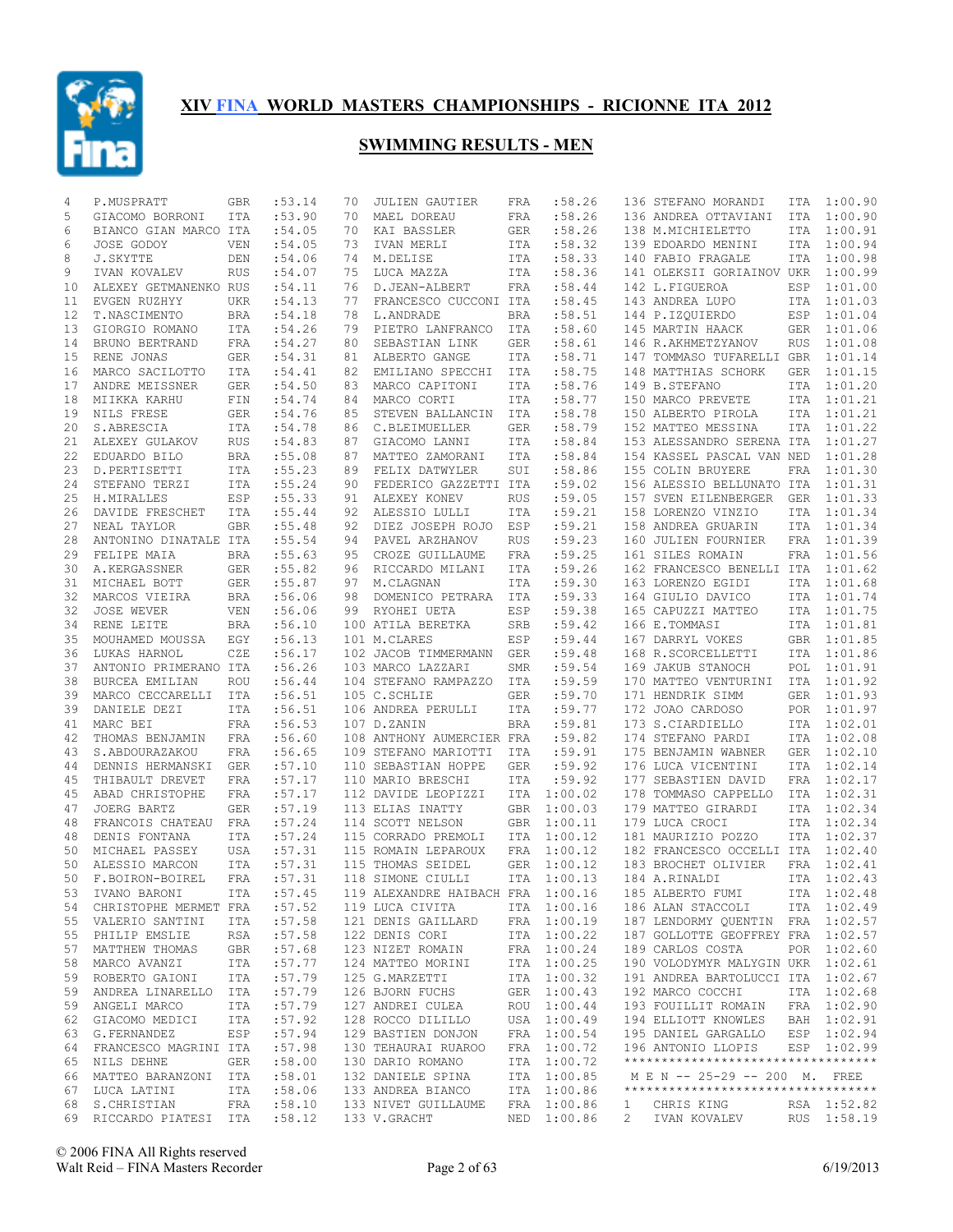

| 3        | GIORGIO ROMANO                   | ITA        | 1:59.04                    | 69                      | ANDREI CULEA                        | ROU               | 2:17.85                    | 15             | D.MAURIZIO                         | ITA                      | 9:25.86                      |
|----------|----------------------------------|------------|----------------------------|-------------------------|-------------------------------------|-------------------|----------------------------|----------------|------------------------------------|--------------------------|------------------------------|
| 4        | TYRON VENTER                     | <b>RSA</b> | 1:59.39                    | 70                      | A.ASTOLFI                           | ITA               | 2:17.99                    | 16             | ANTONINO DINATALE ITA              |                          | 9:31.98                      |
| 5        | ALESSANDRO FOGLIO ITA            |            | 1:59.89                    | 71                      | MARTIN HAACK                        | GER               | 2:18.10                    | 17             | CHRISTOPHER MENK                   | GER                      | 9:33.45                      |
| 6        | P.MUSPRATT                       | <b>GBR</b> | 2:00.14                    | 72                      | MAURO MARCHESINI ITA                |                   | 2:18.34                    | 18             | MARIO SPAGNOLI                     | ITA                      | 9:37.73                      |
| 7        | K.GAYDAR                         | UKR        | 2:00.45                    | 73                      | SVEN EILENBERGER GER                |                   | 2:18.42                    | 19             | ALEXANDRE HAIBACH FRA              |                          | 9:42.67                      |
| 8        | BRUNO BERTRAND                   | FRA        | 2:00.63                    | 74                      | EDOARDO MENINI                      | ITA               | 2:19.05                    | 20             | M.CLAGNAN                          | ITA                      | 9:43.50                      |
| 9        | NILS FRESE                       | GER        | 2:01.13                    |                         | **********************************  |                   |                            | 21             | LUCA LATINI                        |                          | ITA 9:44.52                  |
| 10       | ANDREA FERRARI                   | ITA        | 2:01.52                    |                         | M E N -- 25-29 -- 400 M.            |                   | FREE                       | 22             | MARK BILLYARD                      |                          | GBR 9:46.65                  |
| 11       | GIACOMO BORRONI                  |            | ITA 2:01.71                |                         | *********************************** |                   |                            | 23             | GIULIO TRINCA                      |                          | ITA 9:47.07                  |
| 12       | DANIELE DEZI                     | ITA        | 2:01.95                    | 1                       | R.CARRILLO                          | VEN               | 4:11.71                    | 24             | MATTEO ZAMORANI                    |                          | ITA 9:50.88                  |
| 13       | MICHAEL BOTT                     | GER        | 2:02.45                    | 2                       | ALESSANDRO FOGLIO ITA               |                   | 4:14.62                    | 25             | ANDREA OTTAVIANI                   |                          | ITA 9:52.23                  |
| 14       | ANDREA MANIERO                   | ITA        | 2:02.65                    | 3                       | EMANUELE BOTTERI                    | ITA               | 4:15.77                    | 26             | PAOLO BERNA                        |                          | ITA 9:52.38                  |
| 15       | ANTONINO DINATALE ITA            |            | 2:02.78                    | 4                       | TYRON VENTER                        | RSA               | 4:18.23                    | 27             | DENIS BOLZONELLO                   |                          | ITA 9:56.00                  |
| 16       | D.PERTISETTI                     | ITA        | 2:02.80                    | 5                       | ANDREA FERRARI                      | ITA               | 4:19.56                    | 28             | MARCO PUCCI                        |                          | ITA 9:56.57                  |
| 17       | PHILIP EMSLIE                    | RSA        | 2:03.24                    | 6                       | PHILIP EMSLIE                       | RSA               | 4:19.60                    | 29             | MARCO LAZZARI                      |                          | SMR 10:04.80                 |
| 18       | CARLOS QUEIROS                   | POR        | 2:04.15                    | 7                       | M.COLOMBI                           | ITA               | 4:21.22                    | 30             | PIETRO LANFRANCO                   |                          | ITA 10:10.31                 |
| 19       | EDUARDO BILO                     | BRA        | 2:05.00                    | 8                       | DANIELE DEZI                        |                   | ITA 4:22.11                | 31             | HENDRIK SIMM                       |                          | GER 10:12.77                 |
| 20       | IVO CARNEIRO                     | POR        | 2:05.35                    | 9                       | MARCO URBANI                        | ITA               | 4:22.55                    | 32             | ALLAN VALVERDE                     |                          | CRC 10:13.83                 |
| 21       | FOGLIA MATTHIEU                  | FRA        | 2:06.26                    | 10                      | IVAN KOVALEV                        | <b>RUS</b>        | 4:22.70                    | 33             | CRISTIAN BAGNI                     |                          | ITA 10:16.33                 |
| 22<br>23 | NEAL TAYLOR                      | GBR        | 2:06.65                    | 11<br>$12 \overline{ }$ | BRUNO BERTRAND                      | FRA               | 4:23.12                    | 34<br>35       | DIEGO ROSADA                       |                          | ITA 10:16.81                 |
| 24       | ROBERTO ROSSETTO<br>IVANO BARONI | ITA<br>ITA | 2:06.90<br>2:07.17         | 13                      | GABRIO MANNUCCI<br>MARKUS TASCHE    | <b>ITA</b><br>GER | 4:26.11<br>4:27.54         | 36             | SERGIO GALEONE<br>REMKO HOOFT      |                          | ITA 10:19.42<br>NED 10:23.29 |
| 25       | JOERG BARTZ                      | <b>GER</b> | 2:07.41                    | 14                      | JONATHAN MAURI                      | <b>CRC</b>        | 4:27.79                    | 37             | ANDREW HUTCHINSON GBR 10:28.00     |                          |                              |
| 26       | ALEXANDRE MENDES                 | <b>POR</b> | 2:07.60                    | 15                      | VINCENZO RAIA                       | <b>ITA</b>        | 4:28.22                    |                | ********************************** |                          |                              |
| 27       | ALEXEY GETMANENKO RUS            |            | 2:08.51                    | 16                      | IVO CARNEIRO                        |                   | POR 4:28.46                |                | M E N -- 25-29 -- 50 M. BACK       |                          |                              |
| 28       | <b>B.BOMPIEYRE</b>               | FRA        | 2:09.09                    | 17                      | CARLOS QUEIROS                      | POR               | 4:28.93                    |                | ********************************** |                          |                              |
| 29       | MARCO CECCARELLI                 | ITA        | 2:09.21                    | 18                      | MARIO SPAGNOLI                      | ITA               | 4:33.52                    | 1              | L.MELLO                            | BRA                      | : 26.81                      |
| 30       | LUCA LATINI                      | <b>ITA</b> | 2:09.75                    | 19                      | ROSSELLI DAVIDE                     | <b>ITA</b>        | 4:33.89                    | $\overline{c}$ | CHRIS KING                         | <b>RSA</b>               | : 26.90                      |
| 31       | DENIS BOLZONELLO                 | ITA        | 2:09.88                    | 20                      | MIKAEL GAUDIN                       | SUI               | 4:34.22                    | 3              | SORGI KEN HAMADA                   | BRA                      | : 26.95                      |
| 32       | NILS DEHNE                       | GER        | 2:10.12                    | 21                      | <b>B.BOMPIEYRE</b>                  | FRA               | 4:34.43                    | 4              | MICHELE RATTI                      | ITA                      | : 27.15                      |
| 33       | F.BOIRON-BOIREL                  | FRA        | 2:10.18                    | 22                      | CHRISTOPHER MENK                    | GER               | 4:34.54                    | 5              | M.CASTERA                          | ESP                      | : 27.22                      |
| 34       | ALEXANDRE HAIBACH FRA            |            | 2:10.35                    | 23                      | A.D'ABBENIGNO                       | ITA               | 4:35.02                    | 6              | ENTONI CANTELLO                    | <b>ITA</b>               | :27.53                       |
| 35       | VALERIO SANTINI                  | ITA        | 2:10.36                    | 24                      | D.MAURIZIO                          | ITA               | 4:35.30                    | 7              | T.NASCIMENTO                       | <b>BRA</b>               | :27.55                       |
| 36       | MARCO LAZZARI                    | SMR        | 2:10.85                    | 25                      | IVANO BARONI                        | ITA               | 4:35.82                    | 8              | ANDREA CAVALLETTI ITA              |                          | :27.78                       |
| 37       | <b>JULIEN GAUTIER</b>            |            | FRA 2:10.97                | 26                      | DENIS BOLZONELLO                    | ITA               | 4:37.20                    | 9              | ALEXEY GULAKOV                     | <b>RUS</b>               | :28.18                       |
| 38       | M.DELISE                         |            | ITA 2:11.27                | 27                      | ROBERT LANGAN                       | <b>GBR</b>        | 4:38.02                    | 10             | MATHIAS KOPP                       | <b>GER</b>               | :28.66                       |
| 39       | CLAUDIO MONTANO                  |            | ITA 2:11.44                | 28                      | MATTEO ZAMORANI                     | ITA               | 4:40.23                    | 11             | R.GUERINI                          | <b>ITA</b>               | :29.05                       |
| 40       | <b>BJORN LUECKE</b>              | GER        | 2:11.45                    | 29                      | MARCO LAZZARI                       | SMR               | 4:40.67                    | 12             | DANIL ANTONENKOV                   | <b>RUS</b>               | :29.09                       |
| 41       | FELIX DATWYLER                   | SUI        | 2:11.68                    | 30                      | JEAN-NICOLAS MEHR FRA               |                   | 4:40.80                    | 13             | ALEX ARTICO                        | <b>ITA</b>               | :29.17                       |
| 41       | L.GIOVANNINI                     |            | ITA 2:11.68                | 31                      | ANDREA OTTAVIANI                    | <b>ITA</b>        | 4:45.96                    | 14             | THOMAS TEBBE                       | <b>BRA</b>               | :29.22                       |
| 43       | SEBASTIAN LINK                   | GER        | 2:11.98                    | 32                      | FEDERICO BONGINI                    | ITA               | 4:47.07                    | 15             | PHIL GOLDBERG                      | <b>GER</b>               | : 29.32                      |
| 44       | ROBERT LANGAN                    | <b>GBR</b> | 2:12.14                    | 33                      | PIETRO LANFRANCO                    | ITA               | 4:50.73                    | 16             | MOUHAMED MOUSSA                    | EGY                      | :29.41                       |
| 45       | ALEXANDER PITCHER GBR 2:12.57    |            |                            | 34                      | MARCO PUCCI                         | ITA               | 4:50.90                    | 17             | P.MUSPRATT                         | <b>GBR</b>               | :29.47                       |
| 46       | ANDREA GRUARIN                   |            | ITA 2:12.63                | 35                      | PAOLO BERNA                         | <b>ITA</b>        | 4:52.42                    | 18             | SVEN KUESTER                       | <b>GER</b>               | :29.50                       |
| 47       | CROZE GUILLAUME                  |            | FRA 2:12.68                | 36                      | R. SCORCELLETTI                     | <b>ITA</b>        | 4:53.74                    | 19             | STEFANO TERZI                      | <b>ITA</b>               | : 29.52                      |
| 48       | FRANCESCO CUCCONI ITA            |            | 2:12.99                    | 37                      | L.FIGUEROA                          | ESP               | 4:55.20                    | 20             | MARIO D'ANGELO                     | <b>ITA</b>               | :29.75                       |
| 49       | ANTHONY AUMERCIER FRA 2:13.53    |            |                            | 38<br>39                | MARIO BRESCHI                       | ITA               | 4:55.80                    | 21<br>22       | ROMAIN LEBASTARD<br>MARCO VILLA    | FRA                      | :29.85                       |
| 50<br>51 | ELIAS INATTY<br>IGOR SANTINELLO  |            | GBR 2:13.67<br>ITA 2:13.92 | 40                      | ALBERTO FUMI<br>I.GALLARATO         |                   | ITA 4:56.46<br>ITA 4:56.64 | 23             | DAVID WOHLFARTH                    | <b>ITA</b><br><b>GER</b> | :29.96<br>:29.98             |
|          | 52 LUCA CIVITA                   |            | ITA 2:14.20                |                         | **********************************  |                   |                            |                | 24 V.FUJIWARA                      |                          | BRA :29.99                   |
|          | 53 MARIO BRESCHI                 |            | ITA 2:14.29                |                         | M E N -- 25-29 -- 800 M. FREE       |                   |                            | 25             | SEBASTIAN MUELLER GER              |                          | :30.02                       |
|          | 54 THIBAULT DREVET               |            | FRA 2:14.35                |                         | **********************************  |                   |                            |                | 26 JIMMY PIERRE                    | FRA                      | :30.07                       |
| 55       | RYOHEI UETA                      |            | ESP 2:14.53                | 1                       | R.CARRILLO                          |                   | VEN 8:42.58                | 26             | RALF PFEFFERKORN GER               |                          | :30.07                       |
|          | 56 G.PALAZZETTI                  |            | ITA 2:14.98                | 2                       | TYRON VENTER                        |                   | RSA 8:48.20                | 28             | DAVID VALVERDE                     | CRC                      | :30.09                       |
| 57       | S.HELLINGTON                     |            | PER 2:15.15                | 3                       | ALESSANDRO FOGLIO ITA 8:54.63       |                   |                            | 29             | JOSE WEVER                         | VEN                      | :30.10                       |
|          | 58 B.MONTINI                     |            | ITA 2:15.80                | 4                       | PHILIP EMSLIE                       |                   | RSA 8:56.22                | 30             | DEROZIER ALBAN                     | FRA                      | :30.13                       |
| 59       | PAOLO BERNA                      |            | ITA 2:15.98                | 5                       | M.COLOMBI                           |                   | ITA 8:59.49                | 31             | BURCEA EMILIAN                     | ROU                      | :30.37                       |
| 60       | TOMMASO TUFARELLI GBR 2:16.09    |            |                            | 6                       | ANDREA FERRARI                      |                   | ITA 9:01.35                | 32             | NICOLA MAGNONI                     | ITA                      | :30.38                       |
| 61       | ALBERTO GANGE                    |            | ITA 2:16.24                | 7                       | MARCO URBANI                        |                   | ITA 9:01.76                | 33             | THOMAS BENJAMIN                    | FRA                      | :30.40                       |
| 62       | DENIS GAILLARD                   |            | FRA 2:16.88                | 8                       | EMANUELE BOTTERI ITA 9:04.75        |                   |                            | 34             | MATTIA FRIDEGOTTO ITA              |                          | :30.51                       |
| 63       | REMKO HOOFT                      |            | NED 2:16.92                | 9                       | JONATHAN MAURI                      |                   | CRC 9:07.17                | 34             | MARTIN ZOLLNER                     | GER                      | :30.51                       |
| 64       | L.FIGUEROA                       |            | ESP 2:16.98                |                         | 10 DANIELE DEZI                     |                   | ITA 9:15.05                | 36             | PAOLO LUCHETTA                     | ITA                      | :30.61                       |
| 65       | HENDRIK SIMM                     |            | GER 2:17.17                |                         | 11 K.GAYDAR                         |                   | UKR 9:15.67                | 37             | P.VAN                              | NED                      | :30.72                       |
|          | 66 MARCO COCCHI                  |            | ITA 2:17.20                |                         | 12 VINCENZO RAIA                    |                   | ITA 9:19.74                | 37             | ROS LUCA MOTTO                     | ITA                      | :30.72                       |
| 67       | PAOLO LUBRANO                    |            | ITA 2:17.46                |                         | 13 GABRIO MANNUCCI                  |                   | ITA 9:23.04                | 39             | FILIPPO ZOCCARATO ITA              |                          | :30.81                       |
|          | 68 ANTONIO LLOPIS                |            | ESP 2:17.75                |                         | 14 A.D'ABBENIGNO                    |                   | ITA 9:24.56                | 40             | JACOPO CONTI                       | ITA                      | :30.86                       |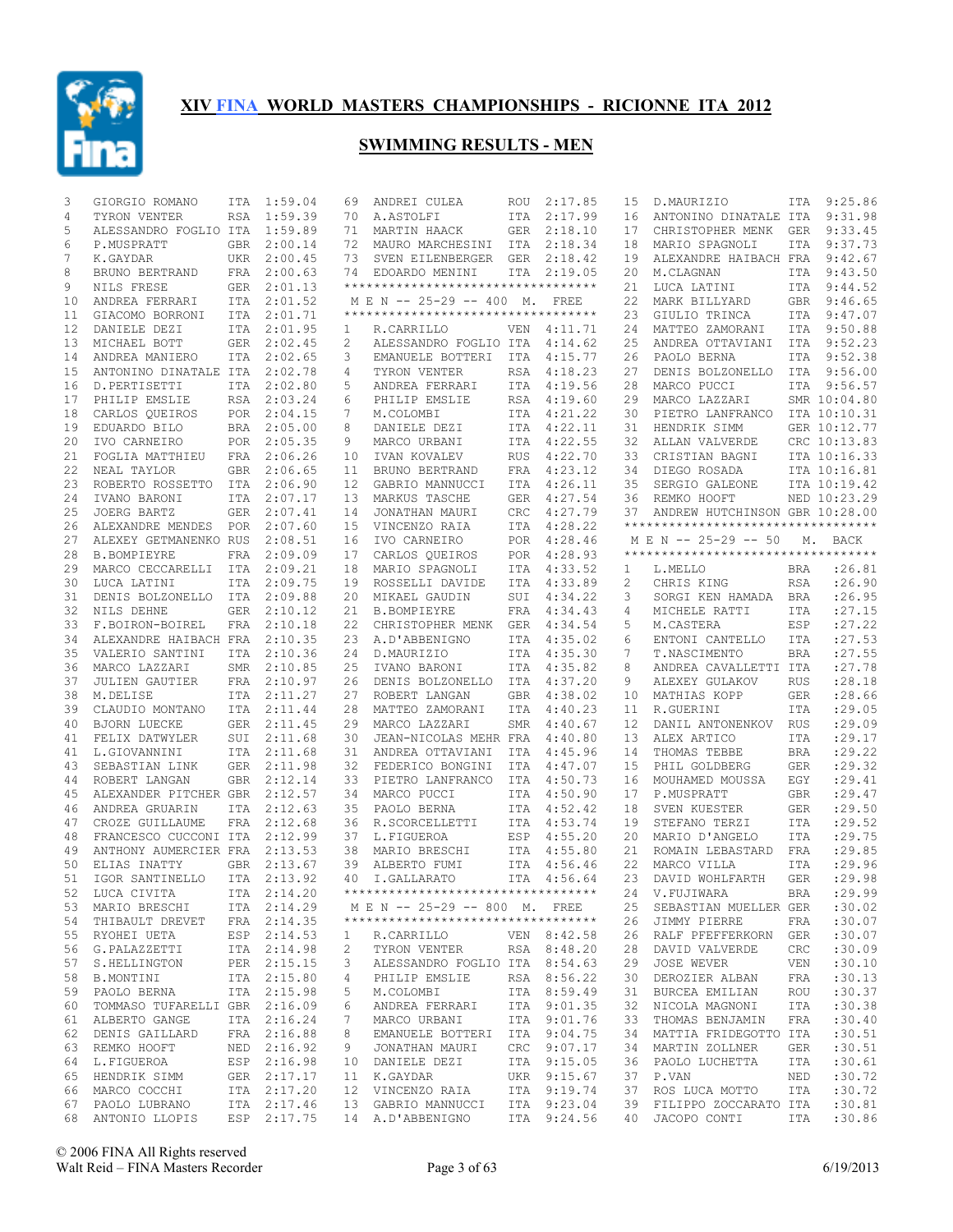

| 41 | JEREMY TRINQUART                    | FRA        | :30.87                     | 32              | MIKAEL GAUDIN                                       | SUI        | 1:06.85     | 30 | MATTEO ZAMORANI                          | ITA           | 2:28.30            |
|----|-------------------------------------|------------|----------------------------|-----------------|-----------------------------------------------------|------------|-------------|----|------------------------------------------|---------------|--------------------|
| 42 | ANGELI MARCO                        | ITA        | :30.91                     | 33              | SEBASTIAN MUELLER GER                               |            | 1:07.03     | 31 | THOMMY NICKEL                            | NED           | 2:29.39            |
| 43 | KAI BASSLER                         | <b>GER</b> | :30.93                     | 34              | FILIPPO ZOCCARATO ITA                               |            | 1:07.12     | 32 | ROS LUCA MOTTO                           |               | ITA 2:29.53        |
| 44 | ANDREJ RACZ                         | FRA        | :30.98                     | 35              | MARKUS TASCHE                                       | <b>GER</b> | 1:07.14     | 33 | TORTO ANDREA DEL                         | ITA           | 2:31.36            |
| 45 | DAVID CARTIN                        | CRC        | :31.02                     | 36              | ROS LUCA MOTTO                                      | ITA        | 1:07.20     | 34 | ANDREA GRUARIN                           | ITA           | 2:31.46            |
| 46 | BERETTA ALBERTO                     | ITA        | :31.10                     | 37              | LUCA LOMBARDI                                       | ITA        | 1:07.31     | 35 | ANDREA OTTAVIANI                         | ITA           | 2:31.56            |
|    |                                     |            |                            |                 | ALBERT V PIEKERN                                    |            |             |    |                                          |               |                    |
| 47 | ROBERT LANGAN                       | GBR        | :31.12                     | 38              |                                                     | NED        | 1:07.37     | 36 | M.PFALLER                                |               | GER 2:32.00        |
| 48 | LUCA LOMBARDI                       | ITA        | :31.17                     | 39              | MIRKO LASI                                          | ITA        | 1:07.45     | 37 | BASTIEN DONJON                           |               | FRA 2:32.40        |
| 49 | C.BLEIMUELLER                       | GER        | :31.18                     | 40              | FLORIAN KUHNT                                       | GER        | 1:07.57     | 38 | ANDREA BIANCO                            |               | ITA 2:34.58        |
| 50 | SEBASTIEN JAMEY                     | FRA        | :31.30                     | 41              | JIMMY PIERRE                                        | FRA        | 1:07.77     | 39 | R.SCORCELLETTI                           |               | ITA 2:35.16        |
| 51 | ANDREA MORETTI                      | ITA        | :31.31                     | 42              | GIANLUCA VENTURI                                    | ITA        | 1:07.86     | 40 | G.CONTRERAS                              | CHI           | 2:36.36            |
| 52 | NIVET GUILLAUME                     | FRA        | : 31.42                    | 43              | BASTIEN DONJON                                      | FRA        | 1:08.23     | 41 | MARCO AUSIELLO                           |               | ITA 2:36.54        |
| 53 | ALESSANDRO FLORIO ITA               |            | :31.43                     | 44              | ANDREA VESNAVER                                     | ITA        | 1:08.26     |    | **********************************       |               |                    |
| 54 | RAFAL LISZEWSKI                     | POL        | :31.52                     | 45              | D.JEAN-ALBERT                                       | FRA        | 1:08.33     |    | M E N -- 25-29 -- 50                     | $M_{\bullet}$ | BRST               |
| 55 | AYMAN HAGGAG                        | EGY        | :31.55                     | 46              | THOMMY NICKEL                                       | NED        | 1:09.15     |    | **********************************       |               |                    |
| 56 | ANDREA VESNAVER                     | ITA        | :31.59                     | 47              | SEBASTIEN JAMEY                                     | FRA        | 1:09.19     | 1  | FABIAN SADOWSKI                          | GER           | : 29.61            |
| 57 | FEDERICO ANGELINI ITA               |            | :31.68                     | 48              | S.SAPIENZA                                          | ITA        | 1:09.23     | 2  | MIRKO CECCHIN                            | <b>ITA</b>    | : 29.71            |
| 58 | SELCUK ALTINOLUK                    | GER        | :31.69                     | 49              | ANDREA MORETTI                                      | ITA        | 1:09.28     | 3  | MARCELLO RIGHETTI ITA                    |               | :29.91             |
| 59 | S.HELLINGTON                        | PER        | :31.79                     | 50              | NIVET GUILLAUME                                     | FRA        | 1:09.42     | 4  | H.MIRALLES                               | ESP           | :30.05             |
| 60 |                                     |            |                            | 51              | ALESSANDRO FLORIO ITA                               |            | 1:09.45     | 5  | MICHELE FERRANTE                         | ITA           | :30.15             |
|    | BASTIEN DONJON                      | FRA        | :31.83                     |                 |                                                     |            |             |    |                                          |               |                    |
| 61 | THIBAULT DREVET                     | FRA        | :31.86                     | 52              | DAVIDE ROSSI                                        | ITA        | 1:09.69     | 6  | K.PETERSEN                               | DEN           | :30.23             |
| 62 | YOANN RAMPLOU                       | FRA        | :32.06                     | 53              | ANGELI MARCO                                        | ITA        | 1:09.74     | 7  | PETR POKORNY                             | CZE           | :30.30             |
| 63 | THOMMY NICKEL                       | NED        | :32.11                     | 54              | KAI BASSLER                                         | GER        | 1:09.87     | 8  | ANDREY VAGNER                            | <b>RUS</b>    | :30.35             |
| 64 | DAVIDE ROSSI                        | ITA        | :32.12                     | 55              | C.CASIERI                                           | ITA        | 1:10.42     | 9  | MAURO ZANETTI                            | <b>ITA</b>    | :30.86             |
| 65 | C.CASIERI                           | ITA        | :32.14                     | 56              | ANDREA BIANCO                                       | ITA        | 1:10.43     | 10 | DANIEL VAISOCHER                         | CZE           | :31.12             |
| 66 | R.SCORCELLETTI                      | ITA        | :32.54                     | 57              | AYMAN HAGGAG                                        | EGY        | 1:10.59     | 11 | A.KERGASSNER                             | <b>GER</b>    | : 31.14            |
| 67 | ALBERTO STELLA                      | ITA        | :32.63                     | 58              | THIBAULT DREVET                                     | FRA        | 1:10.82     | 12 | MICHAEL KARGBO                           | FRA           | :31.17             |
| 68 | THOMAS SEIDEL                       | GER        | :32.75                     | 59              | SEBASTIAN LINK                                      | <b>GER</b> | 1:11.30     | 13 | IVAN KOVALEV                             | <b>RUS</b>    | :31.22             |
| 69 | MATTHIEU MERLIN                     | FRA        | :32.88                     | 60              | ALBERTO STELLA                                      | ITA        | 1:11.34     | 14 | JAKUB HORACEK                            | CZE           | : 31.33            |
| 70 | N.SCHMEISSNER                       | SUI        | : 33.01                    | 61              | JOERG BARTZ                                         | <b>GER</b> | 1:11.49     | 15 | VALERIO GIPPETTO ITA                     |               | : 31.43            |
| 71 | NICOLA RULLO                        | ITA        | :33.20                     | 62              | YOANN RAMPLOU                                       | FRA        | 1:11.64     | 15 | ENRICO CARNEMOLLA ITA                    |               | : 31.43            |
| 72 | FABIO LOMBARDI                      | ITA        | : 33.28                    | 63              | SELCUK ALTINOLUK GER                                |            | 1:11.71     | 17 | ALEXANDER PITCHER GBR                    |               | : 31.53            |
|    |                                     |            |                            |                 |                                                     |            |             |    |                                          |               |                    |
|    |                                     |            |                            |                 |                                                     |            |             |    |                                          |               |                    |
|    | **********************************  |            |                            | 64              | MARCO AUSIELLO                                      | ITA        | 1:11.96     | 18 | THIAGO REZZO                             | BRA           | :31.62             |
|    | M E N -- 25-29 -- 100 M. BACK       |            |                            |                 | 65 FABIAN GUENTHER                                  | <b>GER</b> | 1:12.54     | 19 | MATTEO PANCIROLI                         | ITA           | :31.66             |
|    | *********************************** |            |                            |                 | **********************************                  |            |             | 20 | STEFAN PRZIBYLLA                         | GER           | : 31.77            |
| 1  | CHRIS KING                          | RSA        | :56.80                     |                 | M E N -- 25-29 -- 200 M.                            |            | BACK        | 21 | JEREMY TRINQUART                         | FRA           | :31.96             |
| 2  | L.MELLO                             | BRA        | :58.43                     |                 | ***********************************                 |            |             | 22 | MIRKO PETROV                             | CAN           | :32.14             |
| 3  | T.NASCIMENTO                        | BRA        | :59.54                     | $\mathbf{1}$    | CHRIS KING                                          |            | RSA 2:03.62 | 23 | VINCENT GATINE                           | <b>FRA</b>    | :32.16             |
| 4  | ENTONI CANTELLO                     |            | ITA 1:00.45                | 2               | RALF PFEFFERKORN                                    | GER        | 2:12.22     | 24 | ALESSANDRO DATO                          | <b>ITA</b>    | :32.20             |
| 5  | MICHELE RATTI                       |            | ITA 1:00.52                | 3               | GUILHERME SANTOS                                    | BRA        | 2:12.37     | 25 | HEIKO HOPF                               | <b>GER</b>    | :32.21             |
| 6  | RALF PFEFFERKORN                    |            | GER 1:01.77                | 4               | FABIEN LEBEAUX                                      | FRA        | 2:13.67     | 26 | FLORIAN GALPIN                           | <b>FRA</b>    | :32.24             |
| 7  | GIACOMO BORRONI                     |            | ITA 1:02.11                | 5               | ANDREA MANIERO                                      |            | ITA 2:14.07 | 26 | DENNIS HERMANSKI                         | <b>GER</b>    | :32.24             |
| 8  | SVEN KUESTER                        |            | GER 1:03.46                | 6               | DANIEL TINTI                                        | ITA        | 2:14.91     | 26 | THOMAS SCHUBERT                          | <b>GER</b>    | :32.24             |
| 9  |                                     |            |                            | $7\phantom{.0}$ |                                                     |            | 2:16.20     | 29 |                                          |               |                    |
|    | MATHIAS KOPP                        |            | GER 1:03.51                |                 | MARIO SPAGNOLI                                      | ITA        |             |    | MATTHIAS SCHORK                          | <b>GER</b>    | :32.26             |
| 10 | V.FUJIWARA                          |            | BRA 1:03.62                | 8               | ENTONI CANTELLO                                     | ITA        | 2:18.29     | 30 | BASTIEN BOITEL                           | FRA           | :32.41             |
| 11 | DANIL ANTONENKOV RUS 1:03.74        |            |                            | 9               | GABRIO MANNUCCI                                     | ITA        | 2:18.75     | 31 | B.MONTINI                                | <b>ITA</b>    | :32.43             |
| 12 | THOMAS TEBBE                        |            | BRA 1:03.75                | 10              | V.FUJIWARA                                          | <b>BRA</b> | 2:19.10     | 32 | DAVID MARTINS                            | FRA           | :32.44             |
| 13 | DAVID VALVERDE                      |            | CRC 1:03.76                | 11              | DAVID VALVERDE                                      | <b>CRC</b> | 2:19.87     | 33 | BJORN LUECKE                             | <b>GER</b>    | :32.59             |
| 14 | PIERRICK CASTEL                     |            | FRA 1:03.79                | 12 <sup>°</sup> | PHIL GOLDBERG                                       |            | GER 2:19.90 | 33 | SIMONE SCIUTO                            | ITA           | :32.59             |
|    | 15 MARCO VILLA                      |            |                            |                 | ITA 1:04.21 13 ALEX ARTICO                          |            | ITA 2:22.06 |    | 35 MATTEO MASTROIACO ITA :32.74          |               |                    |
| 16 | JACOPO CONTI                        |            | ITA 1:04.61                |                 | 14 MIKAEL GAUDIN                                    |            | SUI 2:22.09 |    | 36 REMKO HOOFT NED                       |               | :32.75             |
|    | 17 ALEX ARTICO                      |            | ITA 1:04.74                |                 | 15 LUCA MATIA GOZZI ITA 2:22.34                     |            |             | 37 | FABIAN MEISSNER                          | GER           | :32.77             |
| 18 | STEFANO TERZI                       |            | ITA 1:04.88                |                 | 16 JONATHAN MAURI                                   |            | CRC 2:22.53 | 38 | MARCO TURINA                             | ITA           | :32.79             |
|    | 19 PHIL GOLDBERG                    |            | GER 1:04.91                |                 | 17 ROSSELLI DAVIDE                                  |            | ITA 2:22.74 | 39 | GIACOMO BUCCHI                           | ITA           | :32.86             |
| 20 | BURCEA EMILIAN                      |            | ROU 1:05.43                |                 | 18 MARCO VILLA                                      |            | ITA 2:24.27 | 40 | A.PETTINARI                              | ITA           | :32.94             |
|    | 21 THOMAS BENJAMIN                  |            | FRA 1:05.59                |                 | 19 ROBERT LANGAN                                    |            | GBR 2:25.07 | 41 | MASSARD FABIEN                           | FRA           | : 33.07            |
| 22 | CAIO AZEVEDO                        |            | BRA 1:05.88                |                 | 20 ROMAIN LEBASTARD FRA 2:25.10                     |            |             | 42 | PAOLO MERCANDALLI ITA                    |               | :33.09             |
|    |                                     |            |                            |                 | 21 FLORENT PESENTI                                  |            | FRA 2:27.33 | 43 | RENE REBELE                              | GER           | :33.14             |
|    | 23 MARTIN ZOLLNER                   |            | GER 1:06.02                |                 |                                                     |            |             | 44 |                                          |               |                    |
| 24 | ROMAIN LEBASTARD FRA 1:06.03        |            |                            |                 | 22 ANDREA VESNAVER                                  |            | ITA 2:27.52 |    | MATTEO OTTOBONI                          | ITA           | : 33.16            |
| 25 | TORTO ANDREA DEL                    |            | ITA 1:06.07                |                 | 23 SEBASTIAN MUELLER GER 2:27.63                    |            |             | 45 | RAFAL LISZEWSKI                          | POL           | : 33.18            |
|    | 26 BERETTA ALBERTO                  |            | ITA 1:06.33                |                 | 24 MAXIME DELACROIX FRA 2:27.64                     |            |             | 46 | ANDREJ RACZ                              | FRA           | :33.26             |
|    | 27 ROBERT LANGAN                    |            | GBR 1:06.46                |                 | 25 FLORIAN KUHNT                                    |            | GER 2:27.80 | 47 | FRANK VARGAS                             | VEN           | :33.27             |
| 28 | NICOLA MAGNONI                      |            | ITA 1:06.56                |                 | 26 MATTEO CIPANI                                    |            | ITA 2:28.03 | 48 | L.CAPOGROSSI                             | ITA           | :33.34             |
|    | 29 ROSSELLI DAVIDE                  |            | ITA 1:06.64                |                 | 27 MATTEO BARANZONI ITA 2:28.11                     |            |             | 49 | ANDREA ROSSO                             | ITA           | :33.48             |
|    | 30 R.GUERINI<br>31 M.PFALLER        |            | ITA 1:06.67<br>GER 1:06.83 |                 | 27 BERETTA ALBERTO<br>29 YOHAN BOURSEAU FRA 2:28.21 |            | ITA 2:28.11 |    | 50 ANDREA BOCCARDI<br>51 SEBASTIAN BARTZ | ITA<br>GER    | : 33.52<br>: 33.56 |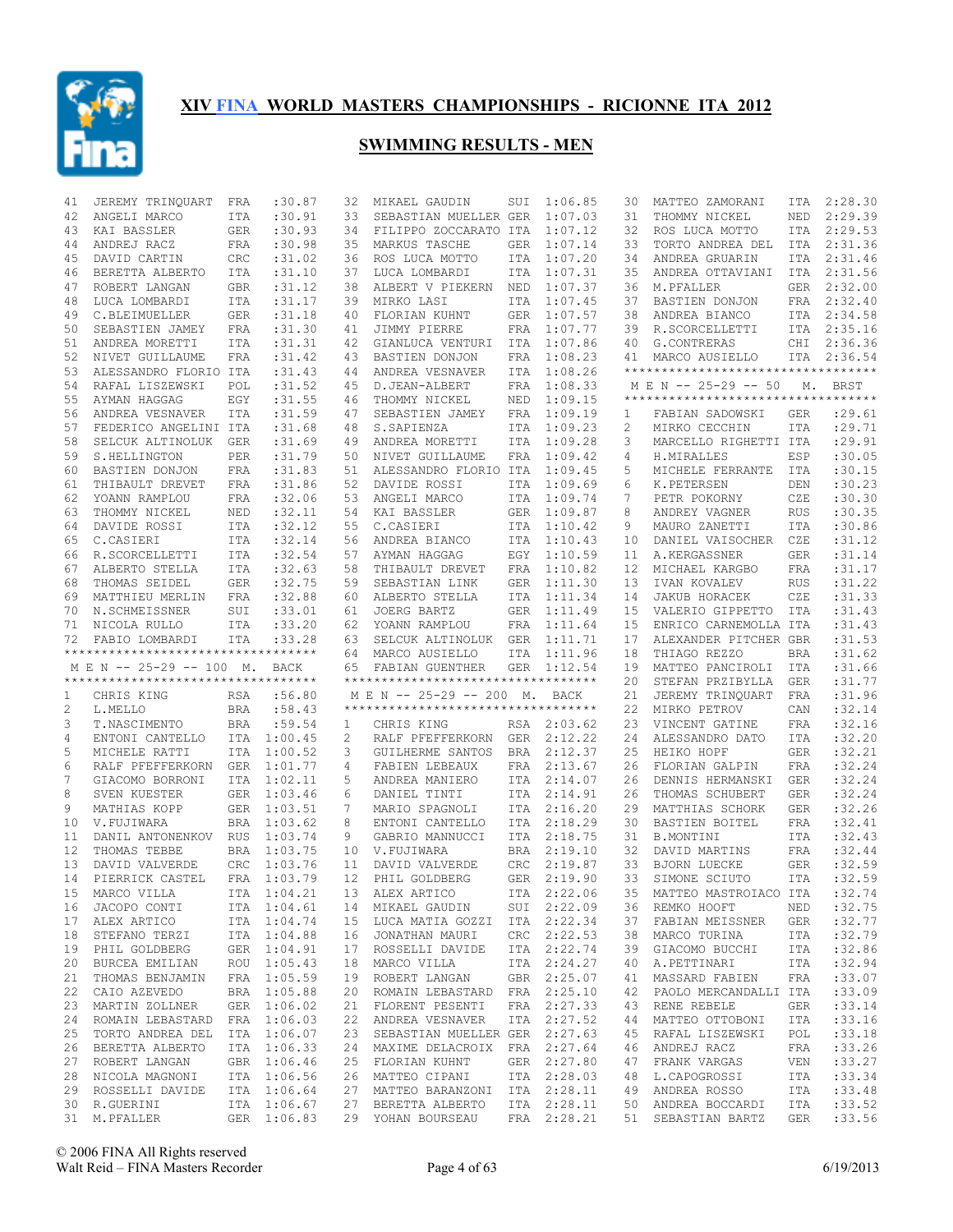

| 52          | MASSIMO PRINCIPI                    | ITA        | : 33.57     | 20 | SIMONE SCIUTO                   | ITA        | 1:10.45     | 86 | CLEMENTE FABIO DE ITA 1:20.11       |            |             |
|-------------|-------------------------------------|------------|-------------|----|---------------------------------|------------|-------------|----|-------------------------------------|------------|-------------|
| 52          | DAVID TAYLOR                        | <b>GBR</b> | : 33.57     | 21 | JEREMY TRINQUART                | FRA        | 1:10.71     |    | **********************************  |            |             |
| 54          | MATTHEW THOMAS                      | GBR        | :33.65      | 22 | ENRICO CARNEMOLLA ITA           |            | 1:10.72     |    | M E N -- 25-29 -- 200 M. BRST       |            |             |
| 55          | M.GUIDARELLI                        | ITA        | : 33.66     | 23 | DANIEL VAISOCHER                | CZE        | 1:10.86     |    | *********************************** |            |             |
| 56          | TIMO LEIKKANEN                      | FIN        | : 33.67     | 23 | HEIKO HOPF                      | <b>GER</b> | 1:10.86     | 1  | ANDREA CAVALLETTI ITA 2:22.71       |            |             |
| 57          | GUILLAUME MOUZET                    | FRA        | : 33.68     | 25 | ALLESANDRO DATO                 | ITA        | 1:11.39     | 2  | MICHAEL KARGBO                      | FRA        | 2:25.58     |
| 58          | PHAN-LAM HUYNH                      | GER        | : 33.71     | 26 | J.PEDERSEN                      | DEN        | 1:11.78     | 3  | ANDREY VAGNER                       | <b>RUS</b> | 2:28.74     |
| 59          | MATHIAS FEST                        | GER        | : 33.73     | 27 | PEDRO PACHECO                   | POR        | 1:11.79     | 4  | FULVIO FARS                         | ITA        | 2:28.76     |
| 60          | DANTE FRANCHI                       | ITA        | :33.80      | 28 | H.MIRALLES                      | ESP        | 1:11.89     | 5  | GUILHERME SANTOS                    | BRA        | 2:29.86     |
| 61          | MATTEO DALCERRI                     | ITA        | :33.84      | 29 | GUILLAUME MOUZET                | FRA        | 1:12.02     | 6  | EMANUEL RIGONI                      | ITA        | 2:29.90     |
| 62          | A.YURCHENKOV                        | RUS        | :33.95      | 30 | ALBERT V PIEKEREN NED           |            | 1:12.31     | 7  | A.KERGASSNER                        | GER        | 2:32.27     |
| 63          | ANDREA BAGLIERI                     | ITA        | : 33.97     | 31 | MASSARD FABIEN                  | FRA        | 1:12.38     | 8  | S.FEIDIEKER                         | GER        | 2:32.38     |
| 64          | RICCARDO GALLI                      | ITA        | :34.00      | 32 | RAFFAELE RUSSO                  | ITA        | 1:12.62     | 9  | MASSIMO BRIGO                       |            | ITA 2:32.61 |
| 65          | STEVEN CLENCH                       | <b>GBR</b> | :34.06      | 33 | DAVID MARTINS                   | FRA        | 1:12.63     | 10 | ALEXANDER PITCHER GBR               |            | 2:33.57     |
| 66          | A.LIONETTI                          | <b>ITA</b> | : 34.11     | 34 | VALERIO GIPPETTO                | ITA        | 1:12.99     | 11 | ALBERT V PIEKEREN NED               |            | 2:34.39     |
| 67          | LJUBE GRAOVAC                       | CAN        | :34.16      | 34 | DENNIS HERMANSKI                | <b>GER</b> | 1:12.99     | 12 | ANDREA TRAMELLI                     | <b>ITA</b> | 2:35.51     |
| 68          | CARLOS COSTA                        | <b>POR</b> | :34.18      | 36 | MATTHIAS SCHORK                 | <b>GER</b> | 1:13.08     | 13 | ENRICO CARNEMOLLA ITA               |            | 2:35.64     |
| 69          | ANDREA BIOLCHINI                    | ITA        | :34.19      | 37 | MATTEO MASTROIACO ITA           |            | 1:13.29     | 14 | GUILLAUME MOUZET                    | FRA        | 2:36.06     |
| 70          | VEDOVA LUCA DELLA ITA               |            | :34.20      | 38 | FABIAN MEISSNER                 | <b>GER</b> | 1:13.32     | 15 | NICOLA FACCHI                       | ITA        | 2:36.16     |
| 71          | FABRIZIO COGORNO                    | ITA        | :34.25      | 39 | PAOLO MERCANDALLI ITA           |            | 1:13.35     | 16 | RAFFAELE RUSSO                      | ITA        | 2:36.66     |
| 72          |                                     | ITA        | :34.33      | 40 | PATRICK PERUZZET                | ITA        | 1:13.49     | 17 | SIMONE SCIUTO                       |            | ITA 2:37.24 |
| 73          | M.SCARTEZZINI                       |            |             | 40 |                                 | <b>FRA</b> | 1:13.49     | 18 |                                     |            | 2:37.32     |
|             | S.SAPIENZA                          | <b>ITA</b> | :34.40      |    | VINCENT GATINE                  |            |             |    | MARCO URBANI                        | ITA        |             |
| 74          | MATTEO CESINI                       | <b>ITA</b> | : 34.46     | 42 | DAVID TAYLOR                    | <b>GBR</b> | 1:13.50     | 19 | MASSARD FABIEN                      | FRA        | 2:37.41     |
| 75          | S.CIARDIELLO                        | ITA        | :34.49      | 43 | REMKO HOOFT                     | NED        | 1:13.52     | 20 | HEIKO HOPF                          | GER        | 2:38.12     |
| 76          | HUSSEIN HUSSEIN                     | EGY        | :34.67      | 44 | STEFAN PRZIBYLLA                | <b>GER</b> | 1:13.96     | 21 | MATTEO MASTROIACO ITA               |            | 2:38.39     |
| 77          | SEBASTIAN HOPPE                     | GER        | :34.68      | 45 | MIRKO PETROV                    | CAN        | 1:14.04     | 22 | MATTHIAS SCHORK                     | <b>GER</b> | 2:38.99     |
| 78          | LUCA GRASSINI                       | <b>ITA</b> | : 34.77     | 46 | MICHAEL PASSEY                  | USA        | 1:14.21     | 23 | K.PETERSEN                          | DEN        | 2:39.14     |
| 79          | MARCO MARZULLO                      | ITA        | :34.81      | 47 | MATTEO DALCERRI                 | ITA        | 1:14.39     | 24 | BASTIEN BOITEL                      | FRA        | 2:39.23     |
| 80          | ABAD CHRISTOPHE                     | <b>FRA</b> | :34.82      | 48 | BJORN LUECKE                    | GER        | 1:14.51     | 25 | J.PEDERSEN                          | DEN        | 2:40.13     |
| 81          | OLEG PANCHENKO                      | <b>RUS</b> | :34.98      | 49 | RENE REBELE                     | <b>GER</b> | 1:14.54     | 26 | D.MAURIZIO                          | ITA        | 2:40.20     |
| 82          | ANTONIO LLOPIS                      | ESP        | : 35.04     | 50 | ANDREA BAGLIERI                 | ITA        | 1:14.70     | 27 | MATTEO PANCIROLI                    | ITA        | 2:40.89     |
| 83          | MANUEL SIEGERT                      | GER        | :35.08      | 51 | GIACOMO BUCCHI                  | ITA        | 1:15.07     | 28 | JEAN-NICOLAS MEHR FRA               |            | 2:40.99     |
| 84          | VIKTOR DEWALD                       | <b>GER</b> | : 35.12     | 52 | CAPUZZI MATTEO                  | <b>ITA</b> | 1:15.24     | 29 | ANDREJ RACZ                         | FRA        | 2:41.48     |
| 85          | ANTHONY AUMERCIER FRA               |            | :35.13      | 53 | PHAN-LAM HUYNH                  | <b>GER</b> | 1:15.40     | 30 | REMKO HOOFT                         | NED        | 2:41.90     |
| 86          | KOLJA BECKER                        | <b>GER</b> | : 35.14     | 54 | THOMAS SCHUBERT                 | GER        | 1:15.45     | 31 | RENE REBELE                         | GER        | 2:42.44     |
| 87          | A.RANDRIAMIARISOA FRA               |            | :35.25      | 55 | BASTIEN BOITEL                  | FRA        | 1:15.72     | 32 | FABIAN MEISSNER                     | GER        | 2:42.92     |
| 88          | MICHELE BUCCHI                      | ITA        | :35.38      | 56 | VEDOVA LUCA DELLA ITA           |            | 1:15.89     | 33 | DAVID TAYLOR                        | GBR        | 2:43.23     |
| 89          | JOAQUIM CONDE                       | <b>POR</b> | :35.40      | 57 | MARCO BOZZATO                   | <b>ITA</b> | 1:15.90     | 34 | FLORENT PESENTI                     |            | FRA 2:43.26 |
| 90          | MASSIMO MAGANI                      | ITA        | : 35.41     | 58 | TIMO LEIKKANEN                  | FIN        | 1:16.05     | 35 | PAOLO MERCANDALLI ITA               |            | 2:44.18     |
| 91          | ROBERTO RICCI                       | ITA        | :35.43      | 59 | JEAN-NICOLAS MEHR FRA           |            | 1:16.15     | 36 | ANDREA BAGLIERI                     | ITA        | 2:44.31     |
| 92          | RUVO MARCO DE                       | ITA        | : 35.44     | 60 | RAFAL LISZEWSKI                 | POL        | 1:16.59     | 37 | VINCENT GATINE                      | FRA        | 2:44.62     |
| 93          | STEFANO MORATTI                     | ITA        | : 35.47     | 61 | SEBASTIAN BARTZ                 | <b>GER</b> | 1:16.70     | 38 | FLORIAN GALPIN                      | FRA        | 2:44.64     |
| 94          | CHRISTIAN ALBANO                    | ITA        | : 35.54     | 62 | MATTEO OTTOBONI                 | ITA        | 1:16.82     | 39 | SIMONE STANGALINO ITA               |            | 2:46.00     |
| 95          | SCOTT NELSON                        | <b>GBR</b> | :35.59      | 63 | G.SCANDELLI                     | <b>ITA</b> | 1:17.01     | 40 | MIRKO PETROV                        | CAN        | 2:47.90     |
|             | *********************************** |            |             | 64 | STEVEN CLENCH                   | <b>GBR</b> | 1:17.06     | 41 | M.SCARTEZZINI                       | ITA        | 2:50.32     |
|             | M E N -- 25-29 -- 100 M.            |            | BRST        | 65 | DANTE FRANCHI                   | ITA        | 1:17.34     | 42 | ANDREA CICCONE                      |            | ITA 2:51.16 |
|             | **********************************  |            |             | 66 | M.GUIDARELLI                    | ITA        | 1:17.58     | 43 | BENOIT DUMONT                       | FRA        | 2:52.72     |
| 1           | ANDREA CAVALLETTI ITA 1:06.53       |            |             | 67 | ANDREA BOCCARDI                 | <b>ITA</b> | 1:17.61     | 44 | VEDOVA LUCA DELLA ITA               |            | 2:53.47     |
| 2           | MIRKO CECCHIN                       |            | ITA 1:07.57 | 68 | A.YURCHENKOV                    | <b>RUS</b> | 1:17.93     | 45 | JORGE OLIVEIRA                      | <b>BRA</b> | 2:53.60     |
| $3^{\circ}$ | FABIAN SADOWSKI GER 1:07.70         |            |             |    | 69 DIEZ JOSEPH ROJO ESP 1:18.19 |            |             |    | 46 ANDREA BOCCARDI ITA 2:53.73      |            |             |
|             | ANDREY VAGNER                       |            | RUS 1:07.75 |    |                                 |            |             | 47 |                                     |            | ITA 2:54.50 |
| 4           |                                     |            | ITA 1:08.27 |    | 70 ANDREA FALZONI               |            | ITA 1:18.50 |    | STEFANO MORATTI                     |            |             |
| 5           | FULVIO FARS                         |            |             |    | 71 MATHIAS FEST                 |            | GER 1:18.63 | 48 | HUSSEIN HUSSEIN                     |            | EGY 2:54.76 |
| 6           | NILS FRESE                          |            | GER 1:08.42 |    | 72 MATTEO CESINI                |            | ITA 1:18.93 | 49 | OLEG PANCHENKO                      |            | RUS 2:55.09 |
| 7           | MICHAEL KARGBO                      |            | FRA 1:08.63 |    | 73 LJUBE GRAOVAC                |            | CAN 1:18.99 | 50 | MATTEO OTTOBONI                     |            | ITA 2:55.39 |
| 8           | MICHELE FERRANTE                    |            | ITA 1:08.90 |    | 74 SEBASTIAN HOPPE              |            | GER 1:19.06 | 51 | C.GALIMBERTI                        |            | ITA 2:55.79 |
| 9           | MASSIMO BRIGO                       |            | ITA 1:09.28 |    | 75 LUCA GRASSINI                |            | ITA 1:19.13 |    | 52 ANDREA FALZONI                   |            | ITA 2:55.95 |
| 10          | PETR POKORNY                        |            | CZE 1:09.47 |    | 76 FRANK VARGAS                 |            | VEN 1:19.17 |    | **********************************  |            |             |
| 11          | K.PETERSEN                          |            | DEN 1:09.67 |    | 77 ANTONIO VERRI                |            | ITA 1:19.19 |    | M E N -- 25-29 -- 50 M.             |            | FLY         |
| 12          | A.KERGASSNER                        |            | GER 1:09.71 |    | 78 L.CAPOGROSSI                 |            | ITA 1:19.24 |    | *********************************** |            |             |
| 13          | ANDREA MANIERO                      |            | ITA 1:09.83 |    | 79 M.CLARES                     |            | ESP 1:19.66 | 1  | SERGEY MUKHIN                       | RUS        | : 25.09     |
| 14          | MARCELLO RIGHETTI ITA 1:09.88       |            |             |    | 80 S.CIARDIELLO                 |            | ITA 1:19.72 | 2  | ALEXEY KONEV                        | RUS        | : 25.45     |
| 15          | ALEXANDER PITCHER GBR 1:10.09       |            |             |    | 81 OLEG PANCHENKO               | RUS        | 1:19.75     | 3  | RENE LEITE                          | BRA        | : 25.77     |
| 16          | MATTEO PANCIROLI                    |            | ITA 1:10.12 |    | 82 ANTONIO LLOPIS               | ESP        | 1:19.78     | 3  | BREUS SERGEY                        | UKR        | : 25.77     |
| 17          | MAURO ZANETTI                       |            | ITA 1:10.19 |    | 83 MANUEL SIEGERT               |            | GER 1:20.02 | 5  | ALEXEY GULAKOV                      | <b>RUS</b> | :25.87      |
| 18          | S.FEIDIEKER                         |            | GER 1:10.22 |    | 84 VINCENT PERRIN               |            | FRA 1:20.03 | 6  | SORGI KEN HAMADA BRA                |            | :26.05      |
|             | 19 EMANUEL RIGONI                   |            | ITA 1:10.38 |    | 85 KOLJA BECKER                 |            | GER 1:20.08 | 7  | A.WASZKEWICZ                        | POL        | : 26.09     |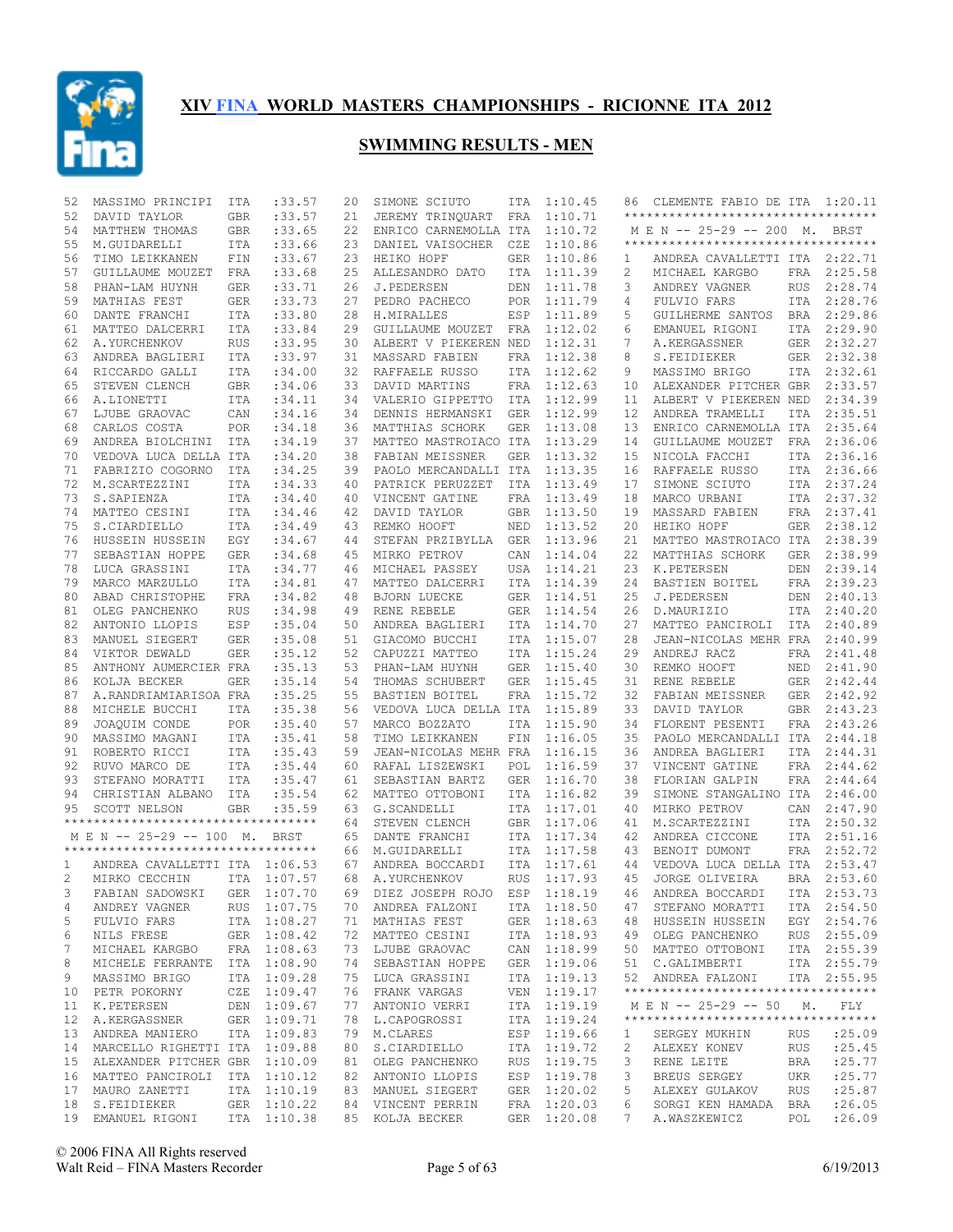

| 7  | S.HERNANDEZ                      | ESP        | : 26.09 | 74 | SELCUK ALTINOLUK          | GER        | :28.36  |    | 140 HENDRIK SIMM                    | GER        | :30.04      |
|----|----------------------------------|------------|---------|----|---------------------------|------------|---------|----|-------------------------------------|------------|-------------|
| 9  | THIAGO REZZO                     | BRA        | : 26.31 | 75 | ROMUALD GUILBAUD          | FRA        | : 28.44 |    | 141 STEFANO GODI                    | ITA        | :30.05      |
| 10 | T.NASCIMENTO                     | BRA        | : 26.33 | 76 | GIACOMO LANNI             | ITA        | : 28.45 |    | 142 SEBASTIEN DAVID                 | <b>FRA</b> | :30.08      |
| 11 | JOSE WEVER                       | VEN        | : 26.36 | 77 | <b>JAKUB STANOCH</b>      | POL        | :28.46  |    | 143 ANDRES NAGASHIRO                | <b>BOL</b> | :30.10      |
| 11 | PIERRICK CASTEL                  | FRA        | :26.36  | 77 | YOHAN BOURSEAU            | FRA        | : 28.46 |    | 144 DENIS GAILLARD                  | FRA        | :30.14      |
| 13 | RENE JONAS                       | GER        | : 26.40 | 79 | C.BLEIMUELLER             | GER        | : 28.49 |    | 145 DAVIDE LEOPIZZI                 | ITA        | :30.19      |
| 14 | IVAN KOVALEV                     | RUS        | : 26.42 | 79 | ANDREA PERULLI            | ITA        | : 28.49 |    | 146 RAFAL LISZEWSKI                 | POL        | :30.30      |
| 15 | MANUEL CIURLI                    | ITA        | : 26.59 | 81 | DAVID CARTIN              | CRC        | : 28.50 |    | 147 KASSEL PASCAL VAN NED           |            | :30.31      |
| 16 | EVGEN RUZHYY                     | UKR        | : 26.62 | 82 | ANTONIO PRIMERANO ITA     |            | : 28.54 |    | 147 FABIO ZINNI                     | ITA        | :30.31      |
| 17 | GIACOMO BORRONI                  | ITA        | : 26.64 | 83 | N.SCHMEISSNER             | SUI        | :28.56  |    | 149 ANDRE LENNARTZ                  | <b>GER</b> | :30.32      |
| 18 | M.CASTERA                        | ESP        | : 26.65 | 84 | DAVID MARTINS             | FRA        | : 28.61 |    | 150 VINCENT GATINE                  | <b>FRA</b> | :30.34      |
| 18 | J.SKYTTE                         | DEN        | : 26.65 | 85 | PHAN-LAM HUYNH            | GER        | : 28.62 |    | 151 MATTEO MORINI                   | ITA        | :30.35      |
| 20 |                                  | ITA        | : 26.73 | 86 | CROZE GUILLAUME           | FRA        | : 28.70 |    | 152 P.COCCAGLIO                     | ITA        | :30.39      |
|    | DAVIDE CERIANI                   |            |         |    |                           |            | : 28.72 |    |                                     |            | :30.52      |
| 21 | SVEN KUESTER                     | GER        | : 26.78 | 87 | FEDERICO ANGELINI ITA     |            |         |    | 153 M.MOKRANI                       | FRA        |             |
| 22 | DAVID GRAHAM                     | IRL        | : 26.82 | 87 | SAMPO SISSALA             | FIN        | : 28.72 |    | 154 ROMAIN DOLLEY                   | FRA        | :30.54      |
| 23 | DAVID WOHLFARTH                  | GER        | : 26.90 | 89 | PASOUALI MARIO            | ITA        | :28.73  |    | 155 A.LIONETTI                      | ITA        | :30.55      |
| 24 | CARLOS QUEIROS                   | <b>POR</b> | : 26.92 | 90 | DANTE FRANCHI             | ITA        | :28.74  |    | 156 FILIPPO MANSANI                 | ITA        | :30.56      |
| 25 | LUKAS HARNOL                     | CZE        | : 26.93 | 91 | ALBANI ALEX               | ITA        | :28.81  |    | 157 DISLAIRE REMI                   | <b>FRA</b> | :30.59      |
| 26 | SOREN ZIMMERMANN                 | GER        | : 26.96 | 92 | A.TOMASETTO               | ITA        | : 28.82 |    | **********************************  |            |             |
| 27 | MARCOS VIEIRA                    | <b>BRA</b> | : 26.97 | 93 | FRANK VARGAS              | <b>VEN</b> | : 28.84 |    | M E N -- 25-29 -- 100 M.            |            | FLY         |
| 28 | JOSE GODOY                       | <b>VEN</b> | : 27.04 | 94 | MARTIN ZOLLNER            | <b>GER</b> | :28.86  |    | *********************************** |            |             |
| 29 | <b>JUSTIN GUERRA</b>             | FRA        | : 27.07 | 95 | ROSSELLI DAVIDE           | <b>ITA</b> | :28.87  | 1  | K.GAYDAR                            | UKR        | :56.89      |
| 30 | FABIAN SADOWSKI                  | GER        | : 27.15 | 96 | STEFANO BRONDOLIN ITA     |            | :28.88  | 2  | EVGEN RUZHYY                        | <b>UKR</b> | :57.94      |
| 31 | D.PERTISETTI                     | ITA        | : 27.17 | 97 | STEFAN PRZIBYLLA          | <b>GER</b> | :28.90  | 3  | PIERRICK CASTEL                     | FRA        | :58.33      |
| 32 | S.ABRESCIA                       | ITA        | : 27.18 | 98 | FABIO SILVESTRIS          | ITA        | :28.92  | 4  | ALEXEY GULAKOV                      | <b>RUS</b> | :58.37      |
| 33 | DANIL ANTONENKOV RUS             |            | : 27.19 | 99 | S.BOMBARDINI              | <b>ITA</b> | :28.94  | 5  | DAVID GRAHAM                        | IRL        | :58.76      |
| 34 | TIMOTHY WANG                     | HKG        | : 27.20 |    | 100 S.CHRISTIAN           | FRA        | :28.98  | 6  | BREUS SERGEY                        | UKR        | :58.92      |
| 35 | DAVIDE BORGA                     | ITA        | : 27.35 |    | 101 FILIPPO CAMMAROTA ITA |            | :28.99  | 7  | S.HERNANDEZ                         | ESP        | :59.13      |
| 36 | ANDRE MEISSNER                   | GER        | :27.38  |    | 102 HEIKO HOPF            | <b>GER</b> | : 29.03 | 8  | JOSE WEVER                          | <b>VEN</b> | :59.26      |
| 37 | H.MIRALLES                       | ESP        | : 27.47 |    | 103 THOMAS SEIDEL         | <b>GER</b> | : 29.04 | 9  | GIACOMO BORRONI                     | <b>ITA</b> | :59.50      |
| 38 | SEBASTIAN MUELLER GER            |            | : 27.48 |    | 104 SIMONE CIULLI         | ITA        | :29.05  | 10 | TIMOTHY WANG                        | HKG        | :59.57      |
| 39 |                                  | <b>GER</b> |         |    | 105 L.ANDRADE             | <b>BRA</b> | : 29.11 | 11 | MICHAEL BOTT                        | <b>GER</b> | :59.58      |
| 40 | FLORIAN NAGEL                    |            | : 27.49 |    |                           |            |         |    |                                     |            | :59.64      |
|    | MICHAEL PASSEY                   | USA        | : 27.57 |    | 105 IVAN MERLI            | ITA        | : 29.11 | 12 | DANIL ANTONENKOV                    | <b>RUS</b> |             |
| 41 | ROBERTO ROSSETTO                 | ITA        | : 27.58 |    | 105 CHRISTIAN ALBANO      | ITA        | : 29.11 | 13 | DAVID WOHLFARTH                     | <b>GER</b> | :59.89      |
| 42 | THOMAS BENJAMIN                  | FRA        | : 27.61 |    | 108 DANIEL COMIZA         | ROU        | : 29.12 | 14 | IVO CARNEIRO                        | POR        | 1:00.09     |
| 43 | OMAR FERROTTI                    | ITA        | : 27.62 |    | 108 FRANCESCO MAMI        | ITA        | : 29.12 | 15 | ALEXEY KONEV                        | <b>RUS</b> | 1:00.35     |
| 44 | EROS MARTINELLI                  | ITA        | : 27.65 |    | 110 P.IZQUIERDO           | ESP        | : 29.13 | 15 | D.PERTISETTI                        | ITA        | 1:00.35     |
| 44 | ERWIN KEPLER                     | <b>GER</b> | : 27.65 |    | 111 DOMENICO PETRARA      | ITA        | : 29.17 | 17 | PHIL GOLDBERG                       | GER        | 1:00.36     |
| 46 | ADRIEN CASANO                    | <b>FRA</b> | : 27.74 |    | 111 DARIO ROMANO          | ITA        | : 29.17 | 18 | MICHAEL PASSEY                      | USA        | 1:00.39     |
| 47 | PAVEL ARZHANOV                   | <b>RUS</b> | : 27.75 |    | 113 PAOLO PORTINCASA      | ITA        | : 29.18 | 19 | DAVIDE CERIANI                      | ITA        | 1:00.67     |
| 48 | STEFANO TERZI                    | ITA        | : 27.78 |    | 114 COLIN BRUYERE         | FRA        | : 29.20 | 20 | FOGLIA MATTHIEU                     | FRA        | 1:00.73     |
| 49 | D.JEAN-ALBERT                    | FRA        | : 27.79 |    | 115 SAUL MASCELLINI       | ITA        | : 29.22 | 21 | SOREN ZIMMERMANN                    | <b>GER</b> | 1:00.74     |
| 50 | MOUHAMED MOUSSA                  | EGY        | : 27.85 |    | 116 MARCO TURINA          | ITA        | : 29.24 | 22 | PAOLO SINIBALDI                     | ITA        | 1:00.87     |
| 50 | S.ABDOURAZAKOU                   | FRA        | : 27.85 |    | 117 M.CLAGNAN             | ITA        | :29.28  | 23 | EDUARDO BILO                        | BRA        | 1:01.13     |
| 50 | GIACOMO MEDICI                   | ITA        | :27.85  |    | 118 CLAUDIO MONTANO       | ITA        | :29.30  | 24 | DAVIDE BORGA                        | ITA        | 1:01.19     |
| 53 | CHRISTOPHE MERMET FRA            |            | : 27.87 |    | 118 ANTONIO VERRI         | ITA        | :29.30  | 25 | <b>JUSTIN GUERRA</b>                | FRA        | 1:01.36     |
| 54 | ROBERTO GAIONI                   | ITA        | : 27.94 |    | 120 ROMAIN LEBASTARD      | FRA        | : 29.43 | 26 | IGNAZIO SECCI                       | ITA        | 1:01.39     |
| 54 | FILIPPO MONI                     | ITA        | : 27.94 |    | 121 MARCO CORTI           | ITA        | :29.46  | 27 | OMAR FERROTTI                       | ITA        | 1:01.41     |
| 56 | DIEZ JOSEPH ROJO                 | ESP        | : 27.99 |    | 121 JOERG BARTZ           | <b>GER</b> | :29.46  | 28 | ERWIN KEPLER                        | <b>GER</b> | 1:01.58     |
| 57 | FRANCOIS CHATEAU FRA             |            | :28.00  |    | 123 STEFANO RAMPAZZO ITA  |            | :29.47  | 29 | FRANCESCO MAMI                      |            | ITA 1:01.61 |
| 58 | S.HELLINGTON                     | PER        | : 28.01 |    | 123 MATHIAS FEST          | GER        | : 29.47 | 30 | MAXIME DELACROIX FRA 1:01.68        |            |             |
|    | 59 FOGLIA MATTHIEU               | FRA        | : 28.04 |    | 123 B.MONTINI             | ITA        | : 29.47 | 31 | I.RICCARDI                          |            | ITA 1:01.85 |
| 60 | CAIO AZEVEDO                     | BRA        | : 28.13 |    | 126 P.LECCISI             | ITA        | : 29.48 | 32 | ROBERTO ROSSETTO ITA 1:01.86        |            |             |
| 61 | JEREMY TRINQUART FRA             |            | : 28.16 |    | 127 LENDORMY QUENTIN FRA  |            | : 29.51 | 33 | MASSIMO PRINCIPI ITA 1:02.38        |            |             |
| 62 | DENNIS HERMANSKI GER             |            | : 28.17 |    | 127 ANDREA BOCCARDI       | ITA        | : 29.51 | 34 | BARKOUKY AHMED EL EGY 1:02.48       |            |             |
| 63 | DEROZIER ALBAN                   | FRA        | : 28.18 |    | 129 STEVEN CLENCH         | GBR        | : 29.55 | 35 | SIMONE PETRENI                      |            |             |
|    |                                  |            | : 28.19 |    |                           |            |         |    | ADRIEN CASANO                       |            | ITA 1:02.58 |
| 64 | ANDREA LINARELLO ITA             |            |         |    | 130 MARCO BRACALENTE ITA  |            | : 29.62 | 36 |                                     |            | FRA 1:02.68 |
| 64 | KAI BASSLER                      | GER        | : 28.19 |    | 131 BJORN FUCHS           | GER        | : 29.71 | 37 | D.JEAN-ALBERT                       |            | FRA 1:02.76 |
| 66 | TOBIAS ERDBRINK                  | GER        | : 28.20 |    | 132 G.PALAZZETTI          | ITA        | : 29.75 | 38 | CARLOS QUEIROS                      |            | POR 1:02.80 |
| 66 | C.MISCIONE                       | ITA        | : 28.20 |    | 133 VOLODYMYR MALYGIN UKR |            | : 29.77 | 38 | DARIO MARINI                        |            | ITA 1:02.80 |
| 68 | ABAD CHRISTOPHE                  | FRA        | : 28.21 |    | 134 JULIEN GAUTIER        | FRA        | :29.80  | 40 | B.STEFANO                           |            | ITA 1:03.05 |
| 69 | JAKUB HORACEK                    | CZE        | : 28.23 |    | 135 DENIS FONTANA         | ITA        | : 29.82 | 41 | FRANCOIS CHATEAU                    |            | FRA 1:03.19 |
|    | 70 MAEL DOREAU                   | FRA        | : 28.24 |    | 136 STEFANO MORANDI       | ITA        | : 29.85 | 42 | IVAN MERLI                          |            | ITA 1:03.20 |
|    | 71 F.BOIRON-BOIREL               | FRA        | : 28.25 |    | 136 I.BOGDAN              | ROU        | : 29.85 | 43 | GIACOMO LANNI                       |            | ITA 1:03.23 |
|    | 72 ANTON TIMOKHIN                | RUS        | : 28.29 |    | 138 BENJAMIN WABNER       | GER        | : 29.90 | 44 | MARK BILLYARD                       |            | GBR 1:03.29 |
|    | 73 BARKOUKY AHMED EL EGY : 28.30 |            |         |    | 139 RYOHEI UETA           | ESP        | : 29.98 |    | 44 FLORIAN NAGEL                    |            | GER 1:03.29 |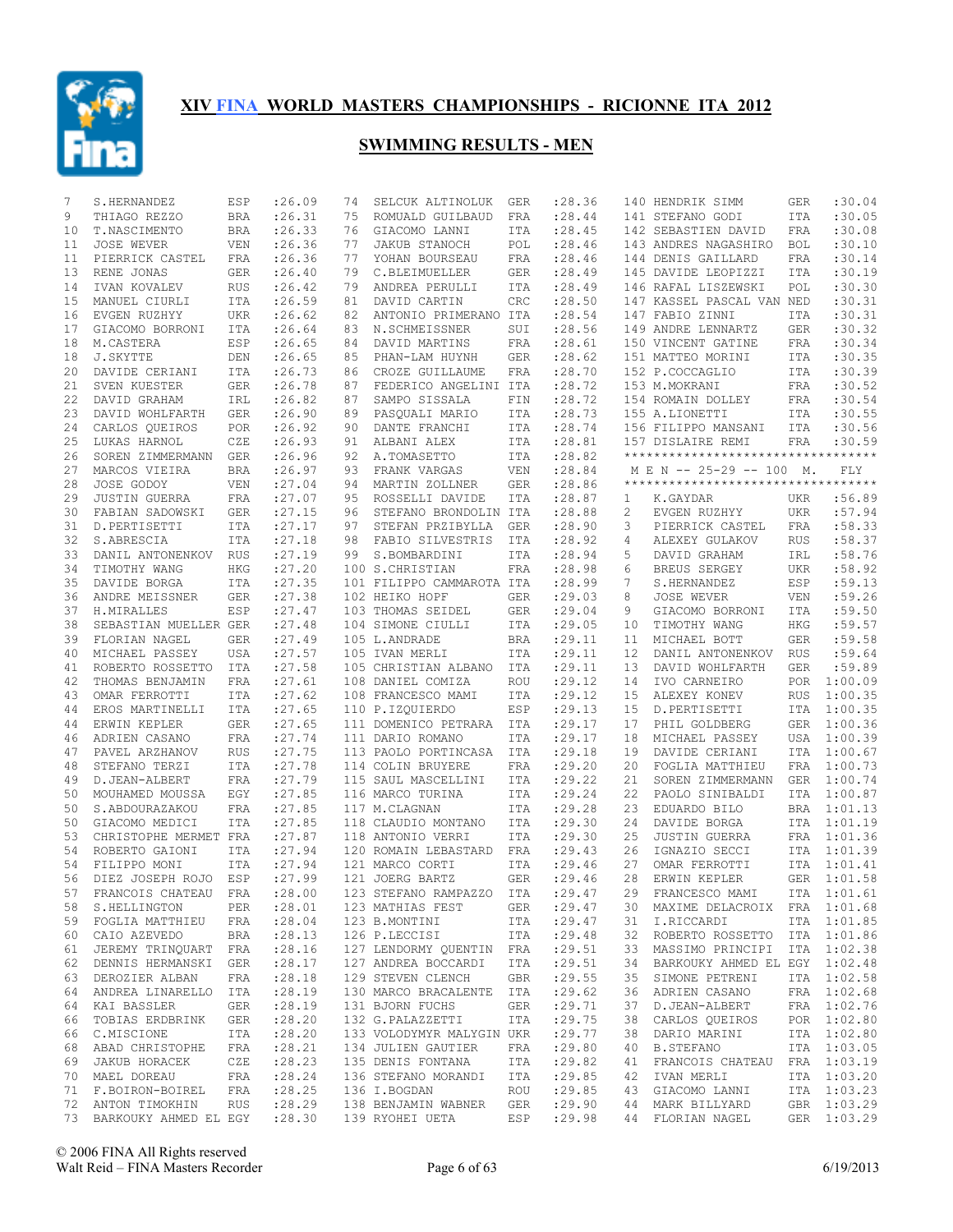

| 46 | YOHAN BOURSEAU                      | FRA        | 1:03.30     | 19                | FRANCESCO MAMI                     |            | ITA 2:28.90 | 56        | CROZE GUILLAUME                     | FRA        | 2:31.99     |
|----|-------------------------------------|------------|-------------|-------------------|------------------------------------|------------|-------------|-----------|-------------------------------------|------------|-------------|
| 47 | STEFANO BRONDOLIN ITA               |            | 1:03.55     | 20                | LUIS MANUEL                        | VEN        | 2:29.26     | 57        | ANDREA VESNAVER                     | ITA        | 2:32.12     |
| 48 | FABIO SILVESTRIS                    | ITA        | 1:03.64     | 21                | L.GIOVANNINI                       |            | ITA 2:29.77 | 58        | MARCO ZAGO                          |            | ITA 2:32.15 |
| 49 | NILS DEHNE                          | GER        | 1:03.82     |                   | 22 ADRIEN CASANO                   | FRA        | 2:30.43     | 59        | MATTHEW THOMAS                      |            | GBR 2:33.10 |
| 50 | DAVIDE MARZOCCHI ITA 1:03.87        |            |             | 23                | PAOLO PENNACCHIO                   |            | ITA 2:33.13 | 60        | V.GRACHT                            |            | NED 2:33.27 |
| 51 | ROBERTO GAIONI                      | <b>ITA</b> | 1:03.91     | 24                | I.GALLARATO                        | ITA        | 2:37.14     | 61        | ANDREA LUPO                         | ITA        | 2:33.93     |
| 52 | THOMAS SEIDEL                       |            | GER 1:04.00 | 25                | FLORIAN KUHNT                      |            | GER 2:39.01 | 62        | SEBASTIAN LINK                      | GER        | 2:34.23     |
| 53 | HRISTO TODOROV                      |            | ITA 1:04.38 | 26                | YOANN RAMPLOU                      |            | FRA 2:40.33 | 63        | KASSEL PASCAL VAN NED               |            | 2:35.12     |
| 54 | CHRISTIAN ALBANO                    |            | ITA 1:04.40 |                   | ********************************** |            |             | 64        | S.CHRISTIAN                         |            | FRA 2:36.51 |
| 55 | LUIS MANUEL                         | VEN        | 1:04.41     |                   | M E N -- 25-29 -- 200 M. I.M.      |            |             |           | **********************************  |            |             |
| 56 | DAVID TAYLOR                        |            | GBR 1:04.45 |                   | ********************************** |            |             |           | M E N -- 25-29 -- 400 M. I.M.       |            |             |
| 57 | ROMUALD GUILBAUD                    |            | FRA 1:04.46 | 1                 | J.SKYTTE                           |            | DEN 2:11.65 |           | **********************************  |            |             |
| 58 | SERGEY KRUGLOV                      | <b>RUS</b> | 1:04.67     | 2                 | ANDREA CAVALLETTI ITA              |            | 2:12.29     | 1         | R.CARRILLO                          |            | VEN 4:43.92 |
| 59 | MARCO CAPITONI                      |            | ITA 1:04.84 | 3                 | NILS FRESE                         | GER        | 2:12.57     | 2         | GUILHERME SANTOS                    | BRA        | 4:45.34     |
| 60 | L.GIOVANNINI                        |            | ITA 1:04.89 | 4                 | GUILHERME SANTOS                   |            | BRA 2:13.66 | 3         | TYRON VENTER                        | RSA        | 4:46.76     |
| 60 | FILIPPO CAMMAROTA ITA 1:04.89       |            |             | 5                 |                                    | ITA        | 2:13.91     | 4         | ALESSANDRO FOGLIO ITA               |            | 4:51.68     |
|    |                                     |            |             |                   | ANDREA MANIERO                     |            |             |           |                                     |            |             |
| 62 | F.BOIRON-BOIREL                     |            | FRA 1:05.22 | 6                 | PIERRICK CASTEL                    | FRA        | 2:15.86     | 5         | JONATHAN MAURI                      | <b>CRC</b> | 4:52.03     |
| 62 | ELIAS INATTY                        |            | GBR 1:05.22 | 7                 | MARCO SACILOTTO                    | ITA        | 2:17.21     | 6         | MARCO URBANI                        | ITA        | 4:55.66     |
| 64 | SAMPO SISSALA                       | FIN        | 1:05.30     | 8                 | JONATHAN MAURI                     | <b>CRC</b> | 2:17.93     | 7         | RALF PFEFFERKORN                    | GER        | 4:56.54     |
| 65 | ROSSELLI DAVIDE                     |            | ITA 1:05.40 | 9                 | VINCENZO RAIA                      | ITA        | 2:18.23     | 8         | M.COLOMBI                           | ITA        | 4:58.53     |
| 65 | EMANUELE POLARA                     |            | ITA 1:05.40 | 10                | FELIPE MAIA                        | <b>BRA</b> | 2:18.34     | 9         | A.D'ABBENIGNO                       |            | ITA 4:59.82 |
| 65 | P.COCCAGLIO                         |            | ITA 1:05.40 | 11                | CLAUDIO FANTONI                    | ITA        | 2:18.49     | 10        | EMANUEL RIGONI                      | ITA        | 5:00.10     |
| 68 | ZAN GIACOMO DE                      |            | ITA 1:05.46 | $12 \overline{ }$ | ANDREA TRAMELLI                    | <b>ITA</b> | 2:19.11     | 11        | CLAUDIO FANTONI                     | ITA        | 5:00.15     |
| 69 | PHAN-LAM HUYNH                      |            | GER 1:05.57 | 13                | MARKUS TASCHE                      | GER        | 2:20.35     | 12        | GABRIO MANNUCCI                     | ITA        | 5:00.82     |
| 70 | CLAUDIO MONTANO                     |            | ITA 1:05.73 | 14                | MAXIME DELACROIX                   | FRA        | 2:20.72     | 13        | VINCENZO RAIA                       | ITA        | 5:01.13     |
| 71 | MARCO BOZZATO                       |            | ITA 1:05.75 | 15                | MASSARD FABIEN                     | FRA        | 2:21.00     | 14        | MARKUS TASCHE                       | GER        | 5:03.19     |
| 72 | RAFFAELE RUSSO                      |            | ITA 1:06.04 | 16                | LUCA MATIA GOZZI                   | ITA        | 2:21.01     | 15        | MAXIME DELACROIX                    | FRA        | 5:03.88     |
| 73 | V.GRACHT                            |            | NED 1:06.13 | 17                | FLORENT PESENTI                    | FRA        | 2:21.61     | 16        | MARCO CINELLI                       | ITA        | 5:08.54     |
| 74 | PAOLO PENNACCHIO                    |            | ITA 1:06.39 | 18                | V.FUJIWARA                         | <b>BRA</b> | 2:22.02     | 17        | LUCA MATIA GOZZI                    | ITA        | 5:09.13     |
| 75 | ALBANI ALEX                         |            | ITA 1:06.46 | 19                | JEAN-NICOLAS MEHR FRA              |            | 2:22.39     | 18        | MARCO SACILOTTO                     | ITA        | 5:09.63     |
| 76 | P.IZQUIERDO                         |            | ESP 1:06.57 | 20                | DAVID WOHLFARTH                    | GER        | 2:22.68     | 19        | FELIPE MAIA                         | BRA        | 5:11.14     |
|    |                                     |            |             |                   |                                    |            |             |           |                                     |            |             |
| 77 | FEDERICO ANGELINI ITA 1:06.77       |            |             | 21                | D.MAURIZIO                         | ITA        | 2:22.83     | 20        | IGNAZIO SECCI                       |            | ITA 5:11.38 |
| 78 | EROS MARTINELLI                     |            | ITA 1:06.87 | 22                | NEAL TAYLOR                        | <b>GBR</b> | 2:23.31     | 21        | D.MAURIZIO                          | ITA        | 5:11.48     |
| 79 | JAKUB STANOCH                       |            | POL 1:06.96 | 23                | PATRICK PERUZZET                   | ITA        | 2:23.49     | 22        | S.FEIDIEKER                         |            | GER 5:12.16 |
| 80 | LUCA MARIGO                         |            | ITA 1:07.09 | 24                | EMANUEL RIGONI                     | ITA        | 2:24.16     | 23        | YOHAN BOURSEAU                      | FRA        | 5:12.43     |
| 81 | G.PALAZZETTI                        |            | ITA 1:07.11 | 25                | RAFFAELE RUSSO                     | ITA        | 2:24.45     | 24        | FLORENT PESENTI                     | FRA        | 5:13.45     |
| 82 | DIEZ JOSEPH ROJO ESP 1:07.40        |            |             | 26                | GUILLAUME MOUZET                   | FRA        | 2:24.69     | 25        | JEAN-NICOLAS MEHR FRA               |            | 5:16.17     |
| 83 | L.ANDRADE                           |            | BRA 1:07.42 | 27                | MARCO CINELLI                      |            | ITA 2:24.76 | 26        | J.PEDERSEN                          | DEN        | 5:16.49     |
| 84 | MAEL DOREAU                         |            | FRA 1:07.53 | 28                | L.GIOVANNINI                       | ITA        | 2:24.90     | 27        | GUILLAUME MOUZET                    | FRA        | 5:16.77     |
| 85 | LENDORMY QUENTIN FRA 1:07.63        |            |             | 28                | ANDREJ RACZ                        |            | FRA 2:24.90 | 28        | MARK BILLYARD                       |            | GBR 5:18.50 |
| 86 | STEFANO RAMPAZZO                    |            | ITA 1:07.83 | 30                | J.PEDERSEN                         | DEN        | 2:25.03     | 29        | MARCO BOZZATO                       | ITA        | 5:20.36     |
| 86 | FLORIAN KUHNT                       |            | GER 1:07.83 | 31                | NICOLA FACCHI                      |            | ITA 2:25.34 | 30        | L.GIOVANNINI                        |            | ITA 5:21.24 |
| 88 | MAURO ZAMPARINI                     |            | ITA 1:07.90 | 32                | ROS LUCA MOTTO                     | ITA        | 2:25.81     | 31        | RAFFAELE RUSSO                      | ITA        | 5:21.57     |
| 89 | PAOLO PORTINCASA                    |            | ITA 1:07.95 | 33                | PEDRO PACHECO                      |            | POR 2:26.12 | 32        | K.PETERSEN                          | DEN        | 5:22.72     |
| 90 | DARIO ROMANO                        |            | ITA 1:08.11 | 34                | TORTO ANDREA DEL                   | ITA        | 2:26.41     | 33        | ANDREA BAGLIERI                     | ITA        | 5:22.85     |
| 90 | DANIELE BOSISIO                     |            | ITA 1:08.11 | 35                | ELIAS INATTY                       |            | GBR 2:26.55 | 34        | PAOLO MERCANDALLI ITA               |            | 5:24.38     |
|    | *********************************** |            |             | 36                | YOHAN BOURSEAU                     | FRA        | 2:26.65     | 35        | LUIS MANUEL                         | <b>VEN</b> | 5:27.22     |
|    | MEN -- 25-29 -- 200 M.              |            | <b>FLY</b>  | 37                | CLAUDIO MONTANO                    |            | ITA 2:26.73 | 36        | S.SAPIENZA                          | ITA        | 5:28.92     |
|    | *********************************** |            |             | 38                | DAVID MARTINS                      |            | FRA 2:26.79 | 37        | THOMMY NICKEL                       | NED        | 5:30.17     |
|    | 2 K.GAYDAR UKR 2:07.09              |            |             |                   | 39 ANDREA LINARELLO ITA 2:26.81    |            |             |           |                                     |            | ITA 5:31.42 |
|    |                                     |            |             |                   |                                    |            |             |           | 38 MARCO PUCCI                      |            |             |
| 3  | R.CARRILLO                          |            | VEN 2:10.08 |                   | 40 HEIKO HOPF                      |            | GER 2:27.44 |           | 39 DAVID TAYLOR                     |            | GBR 5:31.47 |
| 4  | MICHAEL BOTT                        |            | GER 2:12.67 |                   | 41 BJORN LUECKE                    |            | GER 2:27.62 | 40        | IVAN MERLI                          |            | ITA 5:32.62 |
| 5  | TYRON VENTER                        |            | RSA 2:12.88 |                   | 42 ANDREA BAGLIERI ITA 2:27.83     |            |             | 41        | COLIN BRUYERE                       |            | FRA 5:35.17 |
| 6  | DAVID GRAHAM                        |            | IRL 2:13.76 |                   | 43 MARCO BOZZATO                   |            | ITA 2:28.47 |           | 42 F.GUADAGNO                       |            | ITA 5:38.96 |
| 7  | NILS FRESE                          |            | GER 2:13.90 |                   | 44 F.BOIRON-BOIREL                 |            | FRA 2:28.48 | 43        | ANDREA LUPO                         |            | ITA 5:41.91 |
| 8  | IVO CARNEIRO                        |            | POR 2:14.62 |                   | 45 PAOLO MERCANDALLI ITA 2:28.80   |            |             | 44        | FABIAN GUENTHER                     |            | GER 5:46.48 |
| 9  | PHIL GOLDBERG                       |            | GER 2:15.11 |                   | 46 JIMMY PIERRE                    |            | FRA 2:28.83 | 45        | M.BORRA'S                           |            | ESP 5:46.63 |
| 10 | IGNAZIO SECCI                       |            | ITA 2:17.55 | 47                | THOMMY NICKEL                      |            | NED 2:29.02 |           | 46 ALLAN VALVERDE                   |            | CRC 5:48.02 |
| 11 | GABRIO MANNUCCI                     |            | ITA 2:19.04 | 48                | IVAN MERLI                         |            | ITA 2:29.38 |           | 47 PETTER KARJALUOTO FIN 5:51.69    |            |             |
| 12 | I.RICCARDI                          |            | ITA 2:23.56 |                   | 49 MARK BILLYARD                   |            | GBR 2:29.73 |           | *********************************** |            |             |
| 13 | MICHELE MODOLO                      |            | ITA 2:24.38 |                   | 50 ALEXANDER PITCHER GBR 2:29.91   |            |             |           | M E N -- 30-34 -- 50 M. FREE        |            |             |
| 14 | DAVID WOHLFARTH                     |            | GER 2:24.85 |                   | 51 PASQUALI MARIO                  |            | ITA 2:30.01 |           | **********************************  |            |             |
| 15 | SERGEY KRUGLOV                      |            | RUS 2:24.90 |                   | 52 IGOR SANTINELLO                 |            | ITA 2:30.20 | 1         | S.VYACHESLAV                        | UKR        | : 23.43     |
|    | 16 MARK BILLYARD                    |            | GBR 2:27.64 |                   | 53 F.GUADAGNO                      |            | ITA 2:30.74 | 2         | BOTOND SOLYMOSSY IRL                |            | : 23.55     |
|    | 17 VINCENZO RAIA                    |            | ITA 2:27.86 |                   | 54 MATTEO PANCIROLI ITA 2:31.33    |            |             | 3         | D.STOCKINGER                        | AUT        | : 24.38     |
|    | 18 MARCO BOZZATO                    |            | ITA 2:28.54 |                   | 55 MATTHIAS SCHORK GER 2:31.53     |            |             | $4 \quad$ | STEFAN OOSTING                      | NED        | : 24.45     |
|    |                                     |            |             |                   |                                    |            |             |           |                                     |            |             |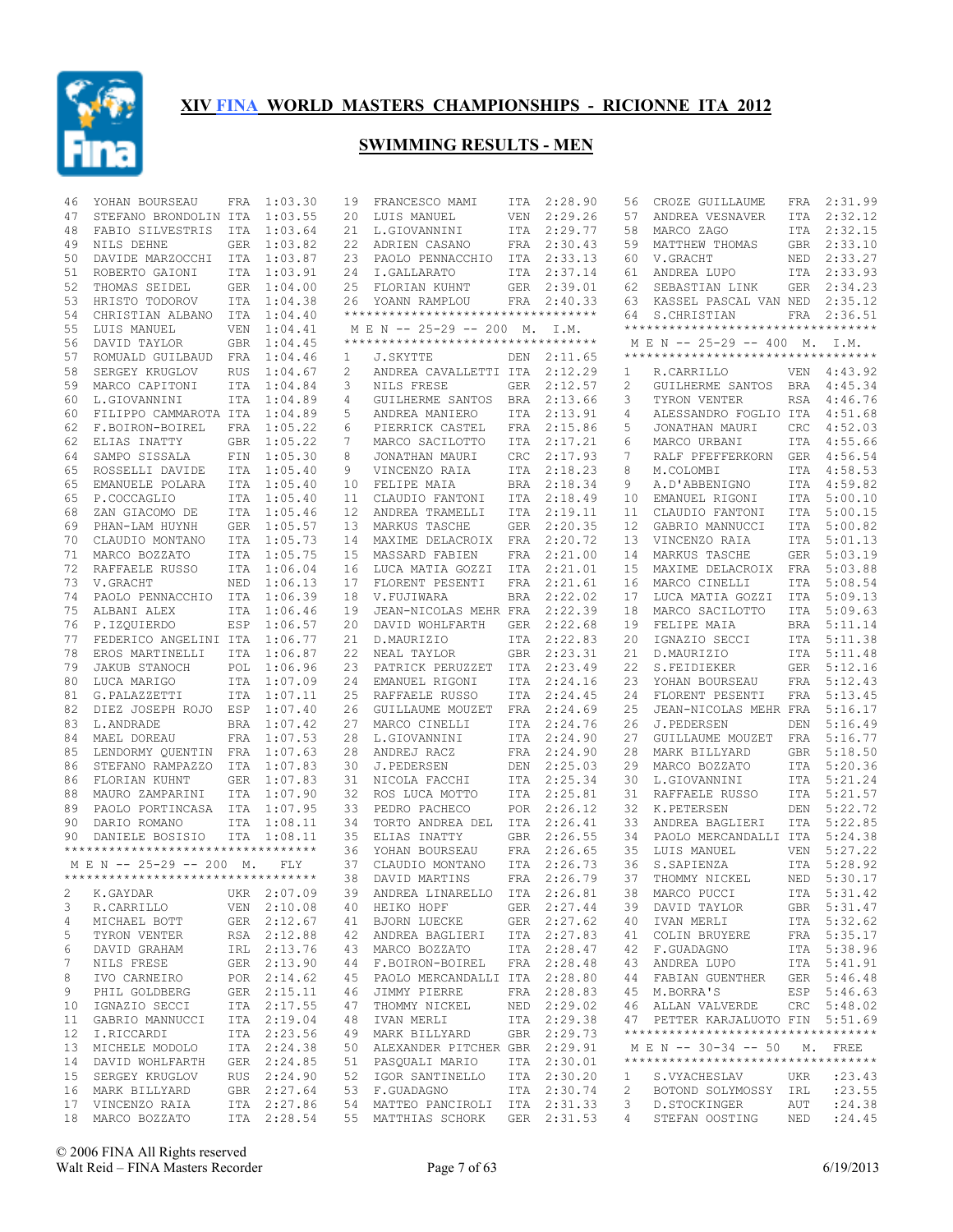

| 5  | GIANLUCA ERMETI          | ITA          | : 24.61     | 71 | MIRCO PICCARI                   | ITA        | :26.78  |    | 137 T.ALONSO                       | ESP        | : 27.94     |
|----|--------------------------|--------------|-------------|----|---------------------------------|------------|---------|----|------------------------------------|------------|-------------|
| 6  | MICHELE GALVAGNO         | ITA          | : 24.65     | 72 | LUCA MARIA SOLIGO ITA           |            | : 26.82 |    | 138 NICOLA ZANE                    | <b>ITA</b> | :27.95      |
| 7  | LORENZI ANDRE DE         | BRA          | : 24.66     | 73 | PAOLO VENNIRO                   | ITA        | :26.83  |    | 139 D.MONTECUCCO                   | <b>ITA</b> | : 27.96     |
| 8  | VOLKER WINDECK           | GER          | : 24.69     | 74 | DARIO PEZZUTO                   | ITA        | : 26.84 |    | 139 LORENZO UBALDI                 | <b>GER</b> | :27.96      |
| 9  | RALF WOLFER              | <b>GER</b>   | :24.71      | 75 | HENNING HAYN                    | <b>GER</b> | : 26.87 |    | 141 SALVATORE VADACCA ITA          |            | :27.98      |
| 10 | M.MATTACCHIONE           | ITA          | : 24.75     | 76 | DAMIEN LHERMET                  | FRA        | : 26.94 |    | 142 FILIPPO PIERLEONI ITA          |            | :27.99      |
| 11 | MARCO CARBONINI          | <b>ITA</b>   | : 24.92     | 77 | FLORIAN SCHOPFEL                | <b>GER</b> | : 26.97 |    | 142 CARLO FERRARI                  | ITA        | :27.99      |
| 12 | FRANCISCO PAEZ           | VEN          | : 24.94     | 78 | JULIEN LAMY                     | FRA        | : 27.00 |    | 144 FLORENT VIGNAUD                | <b>FRA</b> | :28.00      |
| 13 | ANDREA GALLUZZO          | ITA          | : 25.00     | 79 | LUPI FABIO                      | ITA        | : 27.02 |    | 145 LORENZO ELIA SAN               | ITA        | :28.01      |
| 14 | STEFANO DRAGO            | ITA          | : 25.06     | 80 | MICHELE ALIVERTI                | ITA        | : 27.03 |    | 146 MARCO BOZZO                    | ITA        | :28.05      |
| 15 | ANDY HUNTER              | IRL          | : 25.10     | 80 | MARCO FORTI                     | ITA        | : 27.03 |    | 146 SAM CHADWICK                   | GBR        | :28.05      |
| 16 |                          |              |             | 82 |                                 | ITA        | : 27.06 |    |                                    |            | :28.06      |
|    | BORJA RAUL GARCIA ESP    |              | : 25.12     |    | MARCO MANCINI                   |            |         |    | 148 D.FRANCESCHET                  | ITA        |             |
| 17 | M.QUAGLIANI              | <b>ITA</b>   | : 25.17     | 83 | GIOVANNI BISCI                  | ITA        | : 27.14 |    | 149 H.PENYA                        | ESP        | :28.09      |
| 18 | NICOLA TACCONI           | ITA          | : 25.22     | 84 | SEBASTIAN ARNOLDT GER           |            | : 27.16 |    | 150 MASSIMO ZINI                   | <b>ITA</b> | :28.11      |
| 19 | DIEGO MULARONI           | SMR          | : 25.23     | 85 | LUCA MORGESE                    | ITA        | : 27.17 |    | 150 SERGEY BELOUSOV                | <b>RUS</b> | :28.11      |
| 20 | STEFAN BRAND             | SUI          | : 25.24     | 86 | SIMONE CORONIN                  | ITA        | : 27.18 |    | 152 A.D'ANGELO                     | <b>ITA</b> | :28.23      |
| 21 | NICOLAS HEZARD           | <b>FRA</b>   | : 25.26     | 87 | LUDOVIC DUPONT                  | FRA        | : 27.20 |    | 153 FREDERIC MASSET                | <b>BEL</b> | :28.24      |
| 21 | DIEGO GIORGINI           | ITA          | : 25.26     | 88 | LUCA DEGIORGI                   | ITA        | : 27.25 |    | 153 S.GIOVAGNINI                   | <b>ITA</b> | :28.24      |
| 23 | SLAVKO PAMUCINA          | <b>ITA</b>   | : 25.28     | 89 | EDUARDO PAVIA                   | ESP        | : 27.26 |    | 155 DANIELE ATTENNI                | <b>ITA</b> | :28.26      |
| 24 | ALEXEY SHIBAEV           | <b>RUS</b>   | : 25.29     | 90 | PHILIPPE CALVO                  | FRA        | : 27.31 |    | 156 DAVIDE TAURINO                 | <b>ITA</b> | :28.27      |
| 25 | MIKA VARIS               | FIN          | : 25.30     | 91 | STEFANO BARRO                   | ITA        | : 27.32 |    | 157 F.SECCHIAROLI                  | <b>ITA</b> | :28.30      |
| 26 | FRANCESCO ROMANI         | ITA          | : 25.32     | 91 | MATEJ BUCIC                     | ITA        | : 27.32 |    | 157 ANDRES ACOSTA                  | <b>VEN</b> | :28.30      |
| 27 | ANDREW LOUW              | <b>GBR</b>   | :25.34      | 93 | DANIELE BERTELLI                | ITA        | : 27.33 |    | 159 MARCO BACCHINI                 | <b>ITA</b> | :28.32      |
| 28 | S.GARCIA                 | ESP          | : 25.37     | 94 | L.COLUSSI                       | ITA        | : 27.34 |    | 160 MACIEJ KOPKA                   | POL        | :28.33      |
| 29 | EVGENY POTEMKIN          | <b>RUS</b>   | : 25.47     | 94 | ERLE COUSSEAU                   | FRA        | : 27.34 |    | 160 CANU JEREMY                    | <b>FRA</b> | :28.33      |
| 30 | A.BERGENTHAL             | GER          | :25.48      | 96 | GIAMPAOLO SECCIA                | ITA        | : 27.35 |    | 162 DOMINIQUE WERKE                | GER        | :28.36      |
| 31 | YURY MIKITCHUK           | <b>BLR</b>   | : 25.61     | 96 | ROMAN SUKHOV                    | <b>RUS</b> | : 27.35 |    | 162 LLORENTE THOMAS                | <b>FRA</b> | :28.36      |
| 32 | RICCARDO MENECALI ITA    |              | :25.64      | 98 | DAVIDE VALTANCOLI ITA           |            | : 27.37 |    |                                    | SWE        | :28.36      |
|    |                          |              | : 25.69     |    | N.VANHAZEBROUCK                 |            |         |    | 162 ERIK MOLANDER                  |            |             |
| 33 | VITAL STUDER             | SUI          |             | 99 |                                 | FRA        | : 27.38 |    | 165 L.CASTELLUCCI                  | ITA        | :28.38      |
| 34 | F.VANNARELLI             | ITA          | : 25.74     |    | 100 COTINEAU NICOLAS            | FRA        | : 27.39 |    | 166 FRANCESCO MAGI                 | <b>ITA</b> | :28.40      |
| 35 | SEBASTIAN KNEDLER GER    |              | :25.78      |    | 101 ANDREA QUADRI               | ITA        | : 27.42 |    | 167 JULIUS KRATZER                 | SWE        | :28.42      |
| 36 | A. PAPADOPOULOS          | FRA          | : 25.80     |    | 101 MARCO BRAMATI               | ITA        | : 27.42 |    | 167 BRUNO ROISNEAU                 | FRA        | :28.42      |
| 37 | SERGEY SHIBAEV           | <b>RUS</b>   | : 25.86     |    | 103 I.KURIHARA                  | BRA        | : 27.43 |    | 169 P.PEREZ                        | ESP        | :28.43      |
| 38 | ALESSIO MALFATTI         | ITA          | : 25.88     |    | 104 A.HERNANDEZ                 | VEN        | : 27.44 |    | 170 N.PEREZ                        | ESP        | :28.49      |
| 39 | DMITRY LEBEDEV           | <b>RUS</b>   | : 25.90     |    | 104 R.ARREBOLA                  | ESP        | : 27.44 |    | 170 VITO NICOLA ORO                | ITA        | :28.49      |
| 40 | DARIO MONFRECOLA         | ITA          | : 25.93     |    | 106 CARLO PIERMATTEO            | ITA        | : 27.46 |    | 172 THIERRY DELETRAZ               | <b>FRA</b> | :28.50      |
| 40 | RYAN CARPENTER           | HKG          | : 25.93     |    | 107 EMMANUELE ABATE             | ITA        | : 27.49 |    | 172 ENRICO CARMINATO               | ITA        | :28.50      |
| 42 | S.KRATZENSTEIN           | <b>GER</b>   | : 25.97     |    | 107 F.FERNANDEZ                 | <b>VEN</b> | : 27.49 |    | 174 EMILIANO SPALACCI ITA          |            | :28.51      |
| 43 | RAPHAEL LIMA             | USA          | : 25.98     |    | 107 JOHN MAJOR                  | <b>GBR</b> | : 27.49 |    | 174 MARTEL YVES-MARIE FRA          |            | :28.51      |
| 44 | G.PARENZAN               | ITA          | : 25.99     |    | 110 ERICO SANVICENTE            | <b>BRA</b> | : 27.51 |    | 174 RAFAEL SILVA                   | <b>BRA</b> | :28.51      |
| 44 | I.OBREGON                | ESP          | : 25.99     |    | 110 MARCO MARABELLI             | ITA        | : 27.51 |    | ********************************** |            |             |
| 46 | DANIEL OSSMANN           | GER          | : 26.11     |    | 112 P.ISALSKI                   | POL        | : 27.52 |    | MEN -- 30-34 -- 100 M.             |            | <b>FREE</b> |
| 47 | CORRADO PASSONI          | ITA          | : 26.12     |    | 112 KEVIN WEDEKIND              | GER        | : 27.52 |    | ********************************** |            |             |
| 48 | PIETRO MONDINI           | <b>ITA</b>   | : 26.18     |    | 114 MARCO GIRELLI               | ITA        | : 27.53 | 3  | D.STOCKINGER                       | AUT        | :52.00      |
| 49 | A.RUGGERI                | ITA          | : 26.23     |    | 115 SEBASTIEN ARTAUD            | FRA        | : 27.55 | 4  | BOTOND SOLYMOSSY                   | IRL        | :52.25      |
| 49 | JOHN LINDSTROM           | SWE          |             |    | 115 NICOLAS DERRIEN             | <b>FRA</b> | :27.55  | 5  |                                    | <b>ITA</b> | :53.29      |
|    |                          |              | : 26.23     |    | 117 LORENZO CAVALLIN            |            |         |    | GIANLUCA ERMETI                    |            |             |
| 51 | <b>J.SIFONTES</b>        | <b>VEN</b>   | :26.28      |    |                                 | ITA        | : 27.59 | 6  | STEFAN OOSTING                     | NED        | :53.39      |
| 51 | IACOPO BERTELLI          | <b>ITA</b>   | : 26.28     |    | 118 ANDREA BARTESAGHI ITA       |            | : 27.60 | 7  | LORENZI ANDRE DE                   | <b>BRA</b> | :53.67      |
| 53 | CLAUDIO BENZI            | <b>ITA</b>   | : 26.30     |    | 119 L.HOEYLAND                  | <b>NOR</b> | : 27.61 | 8  | M.MATTACCHIONE                     | <b>ITA</b> | :53.84      |
|    | 54 DANIELE BENEDETTO ITA |              | : 26.33     |    | 120 E.DELL'AMICO                | ITA        | :27.65  | 9  | RALF WOLFER                        | GER        | : 53.93     |
|    | 55 M.CAMILLI             | ITA          | : 26.36     |    | 121 SOZIO PASQUALE              | ITA        | : 27.68 |    | 10 DIEGO MULARONI                  | SMR        | :54.50      |
|    | 56 MICHELE BASTARI ITA   |              | : 26.39     |    | 122 A.CASAGRANDE                | ITA        | : 27.71 | 11 | NICOLAS HEZARD                     | FRA        | :54.58      |
| 57 | THIBAULT MARTIN          | FRA          | : 26.41     |    | 123 A.EVANGELISTA               | ITA        | : 27.72 | 11 | STEFANO FEDELI                     | ITA        | :54.58      |
|    | 57 BRUNO BURINI          | BRA          | : 26.41     |    | 124 F.SERRAINO                  | ITA        | : 27.73 | 13 | VOLKER WINDECK                     | GER        | :54.86      |
| 59 | PAOLO BARAGATTI          | ITA          | : 26.46     |    | 124 MATTEO RUBINI               | ITA        | : 27.73 | 14 | ANDY HUNTER                        | IRL        | :54.90      |
|    | 60 FEDERICO ROMOLI       | ITA          | : 26.47     |    | 126 MARTIN DANGELMAYR GER       |            | : 27.74 | 15 | FRANCISCO PAEZ                     | VEN        | :54.98      |
| 61 | DI GIULIO LUCA           | ITA          | : 26.48     |    | 127 FILIPPO RINALDI             | ITA        | : 27.78 | 16 | A.BERGENTHAL                       | GER        | :54.99      |
| 62 | R.MERINO                 | ESP          | : 26.52     |    | 128 CARMELO BOTTARI             | ITA        | : 27.79 | 17 | STEFAN BRAND                       | SUI        | : 55.37     |
| 63 | M.CIANCETTI              | ITA          | : 26.57     |    | 128 MARCO MARTINUZZI ITA        |            | : 27.79 | 18 | F.VANNARELLI                       | ITA        | :55.47      |
| 63 | ANDREA ARMAGNI           | ITA          | : 26.57     |    | 130 MARCO PONTOGLIO             | ITA        | : 27.80 | 19 | MICHELE GALVAGNO                   | ITA        | : 55.51     |
| 65 | ASHLEY BUCK              | GBR          | : 26.63     |    | 131 DAVID WEBSTER               | GBR        | : 27.83 | 20 | MARCO CARBONINI                    | ITA        | :55.54      |
| 66 | JULIEN VALLI             | FRA          | : 26.66     |    | 132 LORENZO LELLI               | ITA        | : 27.84 | 21 | ANDREA GALLUZZO                    | ITA        | :55.56      |
| 67 | C.GIANI                  | ITA          | : 26.67     |    | 132 MATTEO TISE'                | ITA        | : 27.84 | 22 | STEFANO DRAGO                      | ITA        | :55.65      |
|    | 67 RICHARD BRADFORD GBR  |              | : 26.67     |    | 134 ADRIAN SCHALLER SUI         |            | : 27.89 | 23 |                                    | ITA        | :55.67      |
|    |                          |              |             |    |                                 |            |         |    | M.QUAGLIANI                        |            |             |
|    | 69 DAVID ULLOA           | $_{\rm CRC}$ | :26.70      |    | 134 DIEGO PELUSO                | ITA        | : 27.89 |    | 24 S.GARCIA                        | ESP        | :55.90      |
|    | 70 L.MARTINS             |              | BRA : 26.73 |    | 136 BEEK DENNIS VAN NED : 27.92 |            |         |    | 25 ANDREW LOUW                     | GBR        | : 55.95     |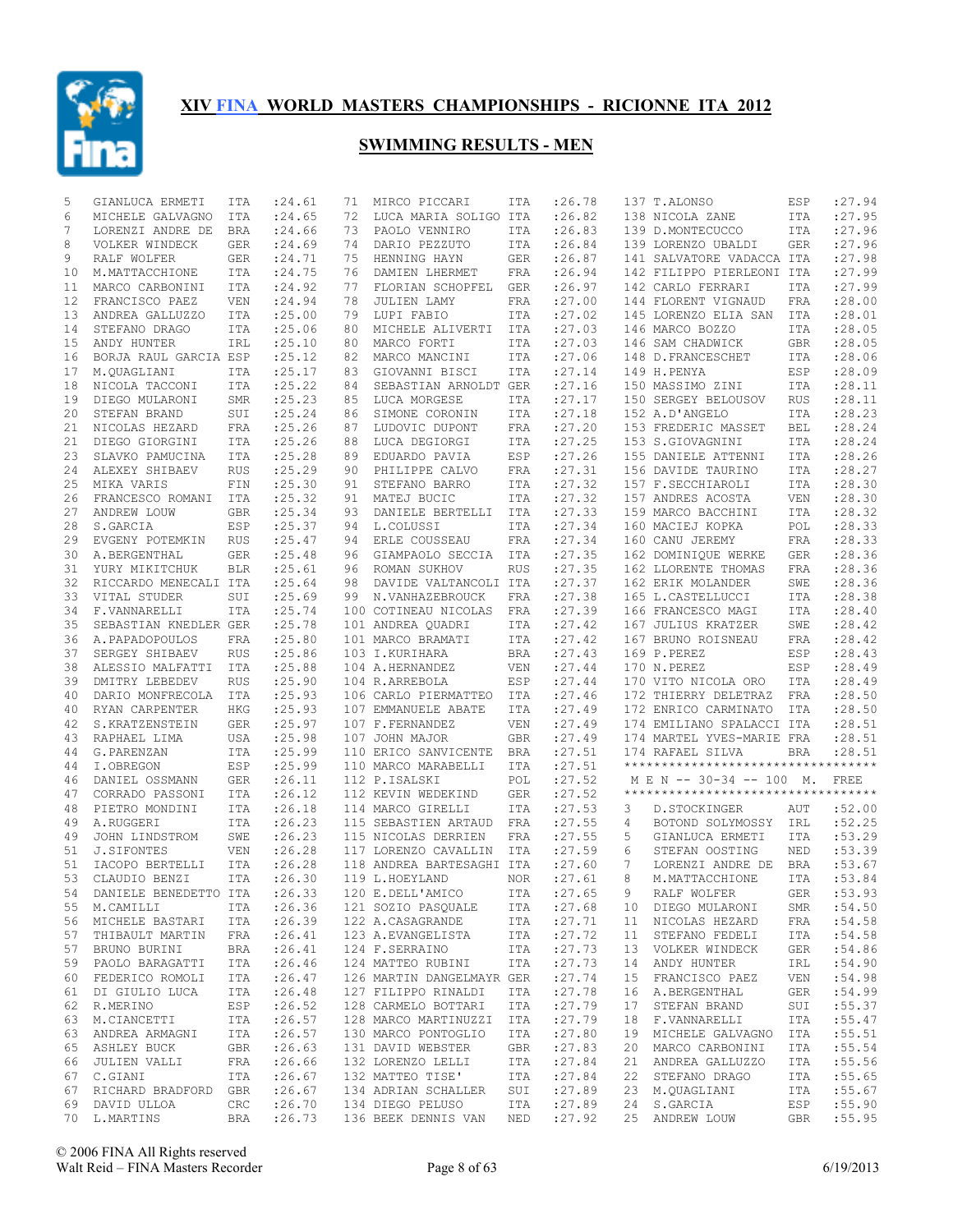

| 26 | FRANCESCO ROMANI                 | ITA        | :56.06      | 92 | MATEJ BUCIC                       | ITA        | 1:00.56     |    | 158 E.DELL'AMICO                    | ITA        | 1:03.65     |
|----|----------------------------------|------------|-------------|----|-----------------------------------|------------|-------------|----|-------------------------------------|------------|-------------|
| 27 | SLAVKO PAMUCINA                  | ITA        | :56.16      | 93 | A.HERNANDEZ                       | VEN        | 1:00.61     |    | 159 MARCO BOZZO                     | ITA        | 1:03.68     |
| 28 | BORJA RAUL GARCIA ESP            |            | :56.18      | 94 | CLAUDIO TODESCO                   | ITA        | 1:00.63     |    | 160 A.CASAGRANDE                    |            | ITA 1:03.71 |
| 29 | J.MENGHINELLI                    | ITA        | :56.35      | 95 | DAVID WEBSTER                     | <b>GBR</b> | 1:00.82     |    | 161 GIANLUCA SERAFINI ITA           |            | 1:03.80     |
| 30 | JULIEN VALLI                     | FRA        | :56.47      | 96 | COTINEAU NICOLAS                  | FRA        | 1:00.90     |    | 162 NICOLA ZANE                     |            | ITA 1:03.82 |
| 31 | DMITRII ANDREEV                  | RUS        | :56.66      | 96 | MEISSL JOHANN                     | FRA        | 1:00.90     |    | 163 LUCA SILVI                      | <b>ITA</b> | 1:03.83     |
| 32 | LEONARDO SANESI                  | ITA        | :56.82      | 98 | ALBERTO ADORNATO                  | ITA        | 1:01.03     |    | 164 FREDERIC CHABAGNO FRA           |            | 1:03.84     |
| 33 | MIKA VARIS                       | FIN        | :56.83      | 99 | ANDREA BARTESAGHI ITA             |            | 1:01.05     |    | 165 S.DRESSLER                      | ESP        | 1:03.88     |
| 34 | SERGEY SHIBAEV                   | RUS        | :56.96      |    | 100 CARLO PIERMATTEO              | ITA        | 1:01.07     |    | 166 RAFAEL SILVA                    |            | BRA 1:03.90 |
| 35 | ALEXEY SHIBAEV                   | RUS        | :57.01      |    | 101 STEFANO BARRO                 | ITA        | 1:01.18     |    | 167 M.TROLESE                       | ITA        | 1:04.12     |
| 36 | MARCO LOCATELLI                  | ITA        | :57.02      |    | 101 DIEGO SARRIA                  | <b>PER</b> | 1:01.18     |    | 168 PHILIPPE MARCQ                  | FRA        | 1:04.14     |
|    | MIRCO PICCARI                    |            | :57.24      |    |                                   |            |             |    |                                     |            | 1:04.15     |
| 37 |                                  | ITA        |             |    | 103 KARS LUTTIK                   | NED        | 1:01.34     |    | 169 A.PETRONE                       | ITA        |             |
| 38 | NICOLA MARTINELLI ITA            |            | :57.25      |    | 104 SIMONE GABRIELI               | ITA        | 1:01.45     |    | 170 ERIK MOLANDER                   | SWE        | 1:04.16     |
| 39 | BRUNO BURINI                     | <b>BRA</b> | :57.47      |    | 105 A.EVANGELISTA                 | ITA        | 1:01.48     |    | 171 MARCO MARABELLI                 | ITA        | 1:04.18     |
| 40 | SEBASTIAN KNEDLER GER            |            | :57.48      |    | 105 ALESSANDRO GRILLO ITA         |            | 1:01.48     |    | 172 LUCA CESARETTI                  |            | ITA 1:04.27 |
| 41 | DARIO PEZZUTO                    | ITA        | :57.49      |    | 107 D. FRANCESCHET                | ITA        | 1:01.50     |    | 173 A.D'ANGELO                      |            | ITA 1:04.29 |
| 42 | A.RUGGERI                        | <b>ITA</b> | :57.59      |    | 108 LUCA FILIPPA                  | ITA        | 1:01.51     |    | 174 MORGAN COCHENNEC                |            | FRA 1:04.32 |
| 43 | DANIEL OSSMANN                   | GER        | :57.61      |    | 109 JOHN LINDSTROM                | SWE        | 1:01.56     |    | 175 EDUARDO MORA                    | <b>CRC</b> | 1:04.34     |
| 44 | STEFANO BONACINI                 | ITA        | :57.66      |    | 110 SALVATORE VADACCA ITA         |            | 1:01.59     |    | *********************************** |            |             |
| 45 | EVGENY POTEMKIN                  | <b>RUS</b> | :57.67      |    | 111 DANIELE BERTELLI              | ITA        | 1:01.60     |    | M E N -- 30-34 -- 200 M. FREE       |            |             |
| 46 | DMITRY LEBEDEV                   | <b>RUS</b> | :57.68      |    | 112 A.MELCHIORI                   | <b>ITA</b> | 1:01.69     |    | **********************************  |            |             |
| 47 | FEDERICO ROMOLI                  | <b>ITA</b> | :57.72      |    | 112 FILIPPO RINALDI               | ITA        | 1:01.69     | 1  | JACOB CARSTENSEN                    | DEN        | 1:53.34     |
| 48 | I.OBREGON                        | ESP        | :57.78      |    | 112 GIUSEPPE MINICI               | ITA        | 1:01.69     | 2  | D. STOCKINGER                       | AUT        | 1:54.18     |
| 49 | ANDREA ZANOLLI                   | ITA        | :57.80      |    | 115 DANIELE ATTENNI               | ITA        | 1:01.75     | 3  | GIANLUCA ERMETI                     | ITA        | 1:59.88     |
| 50 | V.PECHENIUK                      | <b>UKR</b> | :57.93      |    | 116 NICOLAS DERRIEN               | FRA        | 1:01.77     | 4  | LORENZI ANDRE DE                    | BRA        | 1:59.98     |
| 51 | A. PAPADOPOULOS                  | FRA        | :57.94      |    | 117 LORENZO CAVALLIN              | ITA        | 1:01.89     | 5  | NICOLAS HEZARD                      | FRA        | 2:00.25     |
|    |                                  |            |             |    |                                   |            |             |    |                                     |            |             |
| 52 | DARIO MONFRECOLA                 | ITA        | :58.16      |    | 118 SIMONE LORENZANO              | ITA        | 1:01.91     | 6  | ALESSIO MORELLATO ITA               |            | 2:02.67     |
| 53 | CLAUDIO BENZI                    | ITA        | :58.40      |    | 119 MASSIMO ZINI                  | ITA        | 1:01.93     | 7  | A.BERGENTHAL                        | <b>GER</b> | 2:02.90     |
| 54 | DAVID ULLOA                      | CRC        | :58.44      |    | 120 P.PEREZ                       | ESP        | 1:01.99     | 8  | JULIEN VALLI                        | FRA        | 2:03.17     |
| 55 | DAVIDE LOMBARDI                  | ITA        | :58.77      |    | 121 IVANO PARISI                  | ITA        | 1:02.00     | 9  | ROMAN EVGRAFOV                      | <b>RUS</b> | 2:03.64     |
| 56 | PAOLO BARAGATTI                  | ITA        | :59.11      |    | 122 N.PEREZ                       | ESP        | 1:02.03     | 10 | RUDY BERTRAND                       | FRA        | 2:03.66     |
| 57 | MICHELE ALIVERTI                 | ITA        | :59.12      |    | 123 MANUEL AGUADO                 | ESP        | 1:02.05     | 11 | FRANCISCO PAEZ                      | <b>VEN</b> | 2:03.87     |
| 57 | MARCEL SCHWARZ                   | SUI        | :59.12      |    | 124 SIMONE VACCANI                | ITA        | 1:02.07     | 12 | ANDY HUNTER                         | IRL        | 2:04.64     |
| 59 | A.BANDINELLI                     | <b>ITA</b> | :59.19      |    | 125 T.ALONSO                      | ESP        | 1:02.09     | 13 | VOLKER WINDECK                      | GER        | 2:04.92     |
| 60 | FLORIAN SCHOPFEL                 | GER        | :59.28      |    | 125 F.BATTISTINI                  | ITA        | 1:02.09     | 14 | JYRI PENTTINEN                      | FIN        | 2:05.89     |
| 61 | M.LOPEZ                          | <b>ITA</b> | :59.33      |    | 127 H.PENYA                       | ESP        | 1:02.16     | 15 | NICOLA MARTINELLI ITA               |            | 2:06.10     |
| 62 | C.GIANI                          | ITA        | :59.38      |    | 128 MARTIN DANGELMAYR GER         |            | 1:02.20     | 16 | MIRCO PICCARI                       | ITA        | 2:06.14     |
| 63 | GIAMPAOLO SECCIA                 | <b>ITA</b> | :59.44      |    | 129 ROBERTO FERRARIO              | ITA        | 1:02.25     | 17 | MATHIEU DAVID                       | FRA        | 2:06.23     |
| 64 | HENNING HAYN                     | <b>GER</b> | :59.45      |    | 130 LORENZO ZANETTINI ITA         |            | 1:02.37     | 18 | CHRIS GRABHAM                       | <b>GBR</b> | 2:06.25     |
| 65 | DANIELE BENEDETTO ITA            |            | :59.46      |    | 131 PAOLO MONTENDRA               | <b>ITA</b> | 1:02.40     | 19 | DMITRII ANDREEV                     | <b>RUS</b> | 2:06.79     |
| 66 | ERLE COUSSEAU                    | FRA        | :59.52      |    | 132 CARLO FERRARI                 | <b>ITA</b> | 1:02.41     | 20 | YURIY SHIMIN                        | <b>RUS</b> | 2:06.92     |
|    |                                  |            |             |    |                                   |            |             |    |                                     |            |             |
| 67 | NICOLA SELLERI                   | <b>ITA</b> | :59.53      |    | 133 F.SECCHIAROLI                 | ITA        | 1:02.55     | 21 | D. STEPHANE                         | FRA        | 2:07.36     |
| 68 | GIOVANNI BUSETTA                 | ITA        | :59.59      |    | 134 FABIAN KISSLER                | AUT        | 1:02.58     | 22 | I.OBREGON                           | ESP        | 2:07.54     |
| 69 | IVAN CAPPELLINI                  | <b>ITA</b> | :59.64      |    | 135 MIRKO BIANCHI                 | <b>ITA</b> | 1:02.62     | 23 | STEFANO BONACINI                    | ITA        | 2:07.79     |
| 70 | WAGNER TRISTAN                   | FRA        | :59.66      |    | 136 MARCO CATTORINI               | <b>ITA</b> | 1:02.71     | 24 | F.VANNARELLI                        | ITA        | 2:07.88     |
| 71 | RICHARD BRADFORD                 | GBR        | :59.71      |    | 137 FRANCESCO MAGI                | <b>ITA</b> | 1:02.73     | 25 | DANIEL OSSMANN                      | GER        | 2:07.99     |
| 72 | PARIS ANTHONY                    | FRA        | :59.88      |    | 138 C.PASQUIER                    | SUI        | 1:02.77     | 26 | J.MENGHINELLI                       | ITA        | 2:08.86     |
| 73 | MARCO PONTOGLIO                  | <b>ITA</b> | :59.90      |    | 139 P.PANCIANI                    | ITA        | 1:02.82     | 26 | HAMMANN MARC                        | FRA        | 2:08.86     |
| 74 | ERIC MITCHELL                    | USA        | :59.95      |    | 140 E.MALTAGLIATI                 | ITA        | 1:02.87     | 28 | BRUNO BURINI                        | <b>BRA</b> | 2:08.93     |
|    | 75 MARCO MILANESI ITA 1:00.01    |            |             |    | 141 CARLO MANAO                   |            | ITA 1:02.92 | 29 | DARIO PEZZUTO                       |            | ITA 2:09.21 |
| 76 | JOHN MAJOR                       |            | GBR 1:00.03 |    | 142 WALTER FERRARI                |            | ITA 1:02.94 | 30 | ANDREA BARISIELLO ITA 2:09.41       |            |             |
|    | 76 LUCA MORGESE                  |            | ITA 1:00.03 |    | 143 LORENZO ELIA SAN ITA 1:02.96  |            |             | 31 | MARCO LOCATELLI                     |            | ITA 2:09.52 |
|    | 78 ANDREA QUADRI                 |            | ITA 1:00.11 |    | 144 JULIUS KRATZER                |            | SWE 1:03.02 | 32 | A.RUGGERI                           |            | ITA 2:09.73 |
|    | 79 FABIO PANCALDI                |            | ITA 1:00.14 |    | 145 ATTILA SZABO                  |            | HUN 1:03.08 | 33 | SEBASTIAN KNEDLER GER 2:09.81       |            |             |
| 80 | EDUARDO MARCELLAN ESP 1:00.16    |            |             |    | 146 ERICO SANVICENTE              |            | BRA 1:03.11 | 34 | STEFANO CAROLI                      |            | ITA 2:09.98 |
|    | 81 ADRIAN SCHALLER               |            | SUI 1:00.19 |    | 147 MARCO MARANI                  |            |             | 35 | F.PELAGALLI                         |            | ITA 2:10.28 |
|    |                                  |            |             |    |                                   |            | ITA 1:03.13 |    |                                     |            |             |
| 81 | YURY MIKITCHUK                   |            | BLR 1:00.19 |    | 148 LORENZO UBALDI                |            | GER 1:03.14 | 36 | FEDERICO ROMOLI                     |            | ITA 2:10.92 |
| 83 | GRAZIANO IOTTI                   |            | ITA 1:00.33 |    | 148 MARCO BACCHINI                |            | ITA 1:03.14 | 37 | O.HOLDERBACH                        |            | FRA 2:10.95 |
| 84 | JULIEN LAMY                      |            | FRA 1:00.37 |    | 150 D.MONTECUCCO                  |            | ITA 1:03.16 | 38 | IURI CORNACCHINI                    |            | ITA 2:11.03 |
| 85 | GIOVANNI BISCI                   |            | ITA 1:00.44 |    | 150 KAI POUTANEN                  |            | FIN 1:03.16 | 39 | MARCEL SCHWARZ                      |            | SUI 2:11.21 |
| 86 | I.KURIHARA                       |            | BRA 1:00.45 |    | 152 EMILIANO SPALACCI ITA 1:03.34 |            |             | 40 | ALESSANDRO LUZZI                    |            | ITA 2:11.39 |
| 87 | L.COLUSSI                        |            | ITA 1:00.47 |    | 153 JEREMIE LOPES                 |            | FRA 1:03.35 | 41 | A.TRENTINI                          |            | ITA 2:12.49 |
| 88 | R.ARREBOLA                       |            | ESP 1:00.48 |    | 154 PER MARKUSSON                 |            | SWE 1:03.45 | 42 | A.BANDINELLI                        |            | ITA 2:12.87 |
| 89 | EDUARDO PAVIA                    |            | ESP 1:00.51 |    | 155 VITO NICOLA ORO               |            | ITA 1:03.54 | 43 | LEONARDO SANESI                     |            | ITA 2:13.01 |
|    | 90 SIMONE CORONIN                |            | ITA 1:00.53 |    | 156 DAVIDE TAURINO                |            | ITA 1:03.59 | 44 | IVAN CAPPELLINI                     |            | ITA 2:13.35 |
|    | 91 SEBASTIAN ARNOLDT GER 1:00.55 |            |             |    | 157 ANDRES ACOSTA                 |            | VEN 1:03.60 |    | 45 RANC JOEL                        |            | FRA 2:13.37 |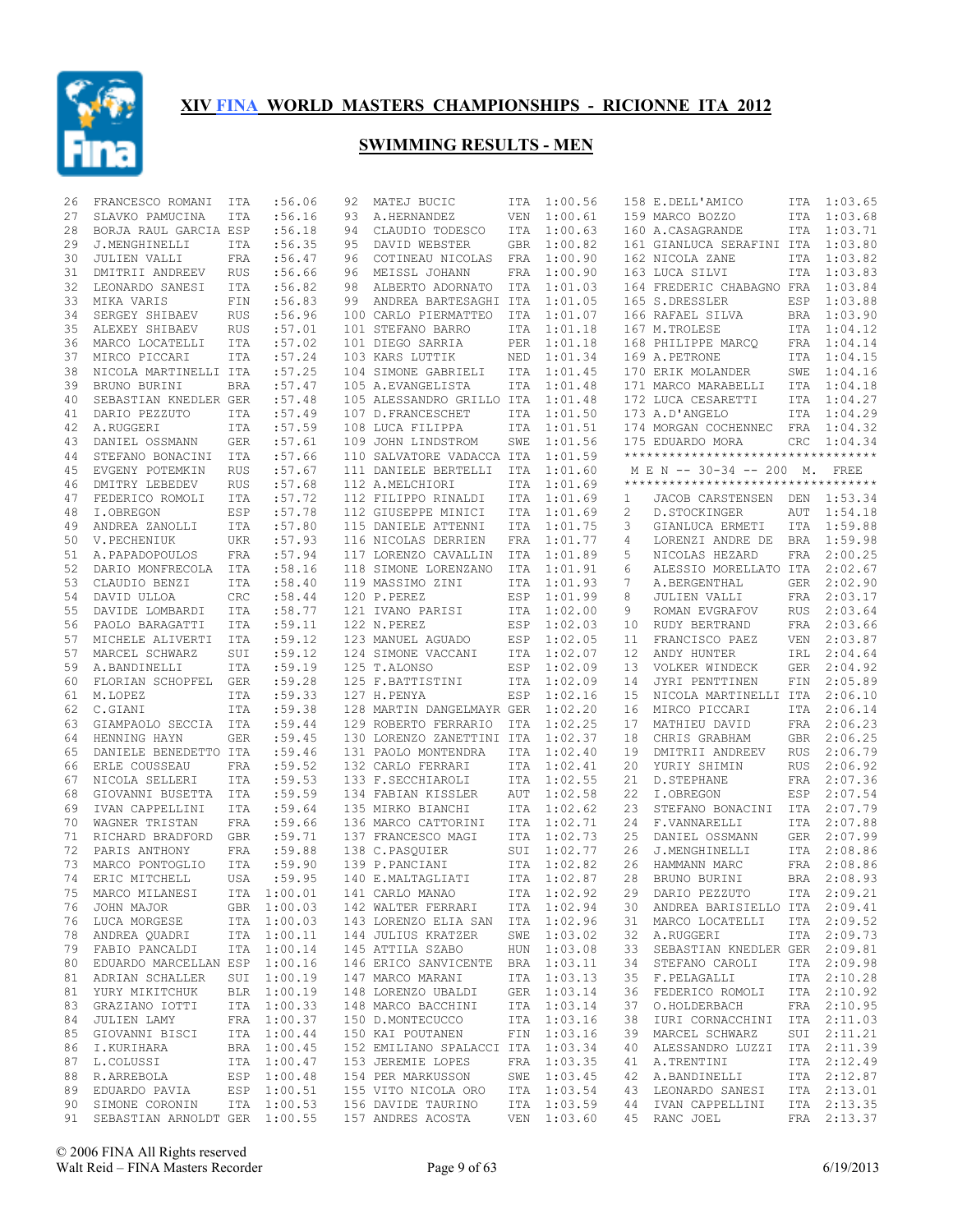

| 46           | MARCEL REEFHUIS                                                                                               | NED        | 2:13.41      | 16 | F.PELAGALLI                                                | ITA        | 4:37.79     | 26 | BONDOUY YANNICK                                      |            | FRA 10:07.59 |
|--------------|---------------------------------------------------------------------------------------------------------------|------------|--------------|----|------------------------------------------------------------|------------|-------------|----|------------------------------------------------------|------------|--------------|
| 47           | GIOVANNI BUSETTA                                                                                              | <b>ITA</b> | 2:13.45      | 17 | CRISTIAN ZANOLLI                                           | ITA        | 4:38.49     | 27 | L.GARRIDO                                            |            | ESP 10:10.06 |
| 47           | DAVIDE LOMBARDI                                                                                               | <b>ITA</b> | 2:13.45      | 18 | MIRCO PICCARI                                              |            | ITA 4:38.66 | 28 | YANN BROCHEN                                         |            | FRA 10:12.11 |
| 49           | <b>JULIEN LAMY</b>                                                                                            | FRA        | 2:13.58      | 19 | MARCO LOCATELLI                                            | ITA        | 4:39.34     | 29 | IURI FABRIS                                          |            | ITA 10:12.38 |
| 50           | FLORIAN SCHOPFEL                                                                                              | <b>GER</b> | 2:13.66      | 20 | ALESSANDRO LUZZI                                           | <b>ITA</b> | 4:41.11     | 30 | DENIS GUARDINI                                       |            | ITA 10:12.75 |
| 51           | M.LOPEZ                                                                                                       | <b>ITA</b> | 2:13.75      | 21 | IVANO PARISI                                               | ITA        | 4:41.81     | 31 | ROMEO GRESTA                                         |            | BRA 10:14.63 |
| 52           | MARCO PONTOGLIO                                                                                               |            | ITA 2:13.76  | 22 | COSTAN MAGNUSSEN                                           | AUS        | 4:43.54     | 32 | MARCO HOHLEN                                         |            | GER 10:19.11 |
| 53           | FRANCO TOSI                                                                                                   | <b>ITA</b> | 2:13.91      | 23 | DANIELE BERGAMINI ITA                                      |            | 4:44.00     | 33 | N.PEREZ                                              |            | ESP 10:23.06 |
| 54           | V.MARQUES                                                                                                     |            | POR 2:13.96  | 24 | A.TRENTINI                                                 | ITA        | 4:44.27     | 34 | A. INCERTI                                           |            | ITA 10:23.23 |
| 55           | GIAN MICHELE LAI                                                                                              | ITA        | 2:14.17      | 25 | <b>B. PENNINGTON</b>                                       | GBR        | 4:45.01     | 35 | ROMET TEPPER                                         |            | EST 10:23.79 |
| 56           | IVANO PARISI                                                                                                  |            | ITA 2:14.42  | 26 | SACCHI MARCO                                               | ITA        | 4:46.59     | 36 | GASPAR GALAMBOS                                      |            | GER 10:26.33 |
| 57           | ALEXANDER KNAUS                                                                                               | GER        | 2:14.95      | 27 | ALEXANDER KNAUS                                            | <b>GER</b> | 4:46.65     | 37 | ROBERTO TONELLI                                      |            | ITA 10:28.80 |
|              |                                                                                                               |            |              |    | PIETRO CARTA                                               |            |             |    |                                                      |            |              |
| 58           | MICHELE BIAGIOTTI ITA                                                                                         |            | 2:15.10      | 28 |                                                            | ITA        | 4:46.83     | 38 | SAM CHADWICK                                         |            | GBR 10:29.33 |
| 59           | GIAMPAOLO SECCIA                                                                                              | ITA        | 2:15.13      | 29 | FRANCO TOSI                                                | ITA        | 4:47.19     | 39 | MIRKO PASCUCCI                                       |            | ITA 10:33.30 |
| 60           | ALBERTO ADORNATO                                                                                              | ITA        | 2:15.33      | 30 | FABIO PANCALDI                                             | ITA        | 4:48.00     | 40 | STEFANO PICKER<br>********************************** |            | GBR 10:34.67 |
| 61           | ADRIAN SCHALLER                                                                                               | SUI        | 2:15.42      | 31 | ANDREA FOSCHI                                              | ITA        | 4:48.33     |    |                                                      |            |              |
| 62           | DIEGO SARRIA                                                                                                  | PER        | 2:15.55      | 32 | FREDERIC CHABAGNO FRA                                      |            | 4:49.06     |    | M E N -- 30-34 -- 50                                 |            | M. BACK      |
| 63           | ZATTI ROBERTO                                                                                                 | ITA        | 2:16.03      | 33 | RANC JOEL                                                  | FRA        | 4:49.15     |    | **********************************                   |            |              |
| 64           | YANN BROCHEN                                                                                                  |            | FRA 2:16.09  | 34 | GIAN MICHELE LAI                                           | ITA        | 4:49.17     | 1  | S.VYACHESLAV                                         | UKR        | : 27.41      |
| 65           | LUIGI NATALONI                                                                                                | ITA        | 2:16.20      | 35 | JONATHAN NIETO                                             | <b>VEN</b> | 4:49.53     | 2  | I.RAZVAN                                             | <b>ROU</b> | : 27.87      |
| 66           | DIEGO DELL'ORTO                                                                                               |            | ITA 2:16.29  | 36 | V.MARQUES                                                  | POR        | 4:49.66     | 3  | M.QUAGLIANI                                          | <b>ITA</b> | :28.94       |
| 67           | SASCHA SAUER                                                                                                  | <b>GER</b> | 2:16.41      | 37 | A.RINALDO                                                  | <b>ITA</b> | 4:50.62     | 4  | LORENZI ANDRE DE                                     | <b>BRA</b> | :29.00       |
| 68           | R.ARREBOLA                                                                                                    | ESP        | 2:16.53      | 38 | DAVIDE CREPALDI                                            | ITA        | 4:51.87     | 5  | BORUT DEZMAN                                         | <b>SLO</b> | :29.16       |
| 69           | MIRKO BIANCHI                                                                                                 | ITA        | 2:17.45      | 39 | YANN BROCHEN                                               | <b>FRA</b> | 4:51.92     | 6  | MARCO LODIGIANI                                      | <b>ITA</b> | :29.31       |
| 70           | A.EVANGELISTA                                                                                                 |            | ITA 2:17.52  | 40 | R.BRIBIESCA                                                | MEX        | 4:53.20     | 7  | D. STEPHANE                                          | <b>FRA</b> | :29.49       |
| 71           | FILIPPO RINALDI                                                                                               | ITA        | 2:17.53      | 41 | STEFANO BONACINI                                           | <b>ITA</b> | 4:54.34     | 8  | DMITRII ANDREEV                                      | <b>RUS</b> | :29.58       |
| 72           | ANDREA QUADRI                                                                                                 | ITA        | 2:17.57      | 42 | IURI FABRIS                                                | ITA        | 4:55.38     | 9  | SLAVKO PAMUCINA                                      | <b>ITA</b> | :29.64       |
| 73           | ALESSANDRO GRILLO ITA                                                                                         |            | 2:17.81      | 43 | ROBERTO TONELLI                                            | ITA        | 4:57.09     | 10 | SYLVAIN MARTY                                        | FRA        | :29.68       |
| 74           | N.PEREZ                                                                                                       | ESP        | 2:17.85      | 44 | DEVIS MUSCOLONI                                            | ITA        | 4:57.65     | 11 | RUDY BERTRAND                                        | <b>FRA</b> | :29.73       |
| 75           |                                                                                                               |            | 2:18.08      | 45 | ROMET TEPPER                                               |            | 4:57.74     | 12 | CRAIG HOLMES                                         |            | :29.77       |
|              | ROMEO GRESTA                                                                                                  | BRA        |              |    |                                                            | EST        |             |    |                                                      | <b>GBR</b> |              |
| 76           | MARCO MILANESI                                                                                                | ITA        | 2:18.11      | 46 | E.MALTAGLIATI                                              | ITA        | 4:58.27     | 13 | ASHLEY BUCK                                          | <b>GBR</b> | :29.80       |
| 77           | PASOUALE CLIENTI                                                                                              | ITA        | 2:18.75      | 47 | ARJAN BUIJSSE                                              | NED        | 4:58.42     | 14 | ANGELO PELLEGATTA ITA                                |            | :29.81       |
| 78           | ROMET TEPPER                                                                                                  | EST        | 2:19.91      | 48 | SIMONE LORENZANO                                           | ITA        | 4:59.18     | 15 | FILIPPO CAPRIOLI                                     | ITA        | :29.89       |
| 79           | SEBASTIEN ARTAUD                                                                                              | FRA        | 2:20.06      | 49 | G.RICCOBONO                                                | ITA        | 5:00.61     | 16 | G.PARENZAN                                           | <b>ITA</b> | :30.06       |
| 80           | E.MALTAGLIATI                                                                                                 | <b>ITA</b> | 2:20.11      | 50 | ROMEO GRESTA                                               | <b>BRA</b> | 5:01.12     | 17 | SVEN DAHLMANN                                        | <b>RSA</b> | :30.09       |
| 81           | MATTEO MAZZARETTO ITA                                                                                         |            | 2:20.14      | 51 | P.PANCIANI                                                 | ITA        | 5:02.91     | 18 | NICOLA FIORUCCI                                      | <b>ITA</b> | :30.64       |
| 82           | SIMONE GABRIELI                                                                                               | <b>ITA</b> | 2:20.18      | 52 | MICHELE ORSELLI                                            | ITA        | 5:03.40     | 19 | JULIEN VALLI                                         | <b>FRA</b> | :30.76       |
| 83           | MANUEL AGUADO                                                                                                 | ESP        | 2:20.21      | 53 | STEFANO MAZZIA                                             | ITA        | 5:03.74     | 20 | ANDREW LOUW                                          | <b>GBR</b> | :30.77       |
| 84           | PHILIPPE CALVO                                                                                                | FRA        | 2:20.31      |    | **********************************                         |            |             | 21 | D. SANTARCANGELO                                     | <b>ITA</b> | :31.14       |
| 85           | C.PASQUIER                                                                                                    | SUI        | 2:20.40      |    | M E N -- 30-34 -- 800 M.                                   |            | FREE        | 22 | DMITRY SOROKIN                                       | <b>RUS</b> | :31.24       |
| 86           | C.GIANI                                                                                                       | ITA        | 2:21.32      |    | ***********************************                        |            |             | 23 | P.DELLA                                              | <b>ITA</b> | :31.47       |
| 87           | ROBERTO FERRARIO                                                                                              | ITA        | 2:21.38      | 1  | <b>JULIEN BAILLOD</b>                                      | SUI        | 8:42.90     | 24 | LUCA SANTINI                                         | <b>ITA</b> | :31.49       |
| 88           | A. INCERTI                                                                                                    |            | ITA 2:21.51  | 2  | ROMAN EVGRAFOV                                             | <b>RUS</b> | 8:50.32     | 25 | DAVIDE VALTANCOLI ITA                                |            | : 31.83      |
| 89           | P.PEREZ                                                                                                       | <b>ESP</b> | 2:21.76      | 3  | ALESSIO MORELLATO ITA                                      |            | 9:12.36     | 25 | THOMAS SZADEL                                        | <b>FRA</b> | : 31.83      |
| 90           | MIRKO PASCUCCI                                                                                                |            | ITA 2:21.97  | 4  | GEOFF TWINNING                                             | <b>GBR</b> | 9:16.14     | 27 | JAN CAMAJ                                            | <b>SVK</b> | :31.88       |
| 91           | COTINEAU NICOLAS                                                                                              |            | FRA 2:22.34  | 5  | GERGELY MOLNAR                                             | <b>HUN</b> | 9:16.89     | 28 | DAVID WEBSTER                                        | <b>GBR</b> | :32.19       |
| 92           | P.PANCIANI                                                                                                    | <b>ITA</b> | 2:22.38      | 6  | IGOR MOROZOV                                               | <b>RUS</b> | 9:20.61     | 29 | PHILIPPE CALVO                                       | FRA        | :32.21       |
| 93           | <b>JOSEF GRUBER</b>                                                                                           | <b>AUT</b> | 2:22.59      | 7  |                                                            | <b>ITA</b> | 9:23.12     | 30 | SEBASTIAN ARNOLDT GER                                |            | :32.31       |
|              | **********************************                                                                            |            |              | 8  | FRANCESCO VIOLA                                            |            | 9:24.06     |    |                                                      |            | :32.42       |
|              |                                                                                                               |            |              |    | MATHIEU DAVID                                              | FRA        |             | 31 | SIMONE DONINI                                        | <b>ITA</b> |              |
|              | M E N -- 30-34 -- 400 M. FREE                                                                                 |            |              | 9  | BERNARDO SALA                                              |            | ITA 9:27.77 |    | 32 ROBERT STUEBERT GER : 32.57                       |            |              |
|              | **********************************                                                                            |            |              |    | 10 NILS RIX GER 9:28.94<br>11 CHRIS GRABHAM GBR 9:30.06    |            |             |    | 33 DIEGO DELL'ORTO                                   | ITA        | :32.73       |
| $\mathbf{1}$ | JACOB CARSTENSEN DEN 4:01.70                                                                                  |            |              |    |                                                            |            |             |    | 34 GIAN MICHELE LAI ITA                              |            | :32.80       |
| 2            | JULIEN BAILLOD                                                                                                |            | SUI 4:14.91  |    | 12 ALESSANDRO LUZZI ITA 9:30.87                            |            |             |    | 35 A.TIKHOMIROV                                      | RUS        | :32.81       |
| 3            | ALESSIO MORELLATO ITA 4:21.55                                                                                 |            |              |    | 13 STEFANO CAROLI                                          |            | ITA 9:37.24 |    | 36 WYK DIETER VAN                                    | RSA        | :32.84       |
| 4            | ROMAN EVGRAFOV                                                                                                |            | RUS 4:23.32  |    | 14 POPOVITCH NICOLAS FRA 9:37.55                           |            |             | 37 | GRAZIANO IOTTI                                       | ITA        | : 33.06      |
| 5            | ALEXANDER SCHAFER GER 4:23.40                                                                                 |            |              |    | 15 MILLET BIXENTE                                          |            | FRA 9:40.28 |    | 38 EDUARDO RECH                                      | BRA        | : 33.14      |
| 6            | RUDY BERTRAND FRA 4:28.02                                                                                     |            |              |    | 16 FRANCO TOSI ITA 9:41.32<br>17 MIRCO PICCARI ITA 9:45.20 |            |             | 39 | H.PENYA                                              | ESP        | : 33.43      |
| 7            | CHRIS GRABHAM GBR 4:29.21                                                                                     |            |              |    |                                                            |            |             | 40 | ERICO SANVICENTE BRA                                 |            | : 33.46      |
| 8            |                                                                                                               |            |              |    | 18 IVANO PARISI ITA 9:45.48                                |            |             | 41 | EMILIANO AREZZINI ITA                                |            | : 33.66      |
| 9            | MATHIEU DAVID FRA 4:29.29<br>JULIEN VALLI FRA 4:30.12                                                         |            |              |    | 19 JONATHAN NIETO VEN 9:51.95                              |            |             | 42 | MARTIN DANGELMAYR GER                                |            | : 33.69      |
|              | 10 BERNARDO SALA ITA 4:30.39                                                                                  |            |              |    | 20 MARCEL REEFHUIS NED 9:53.43                             |            |             |    | 43 GIANLUCA SCARNA' ITA                              |            | : 33.80      |
|              | 11 IGOR MOROZOV RUS 4:33.37                                                                                   |            |              |    | 21 SACCHI MARCO ITA 9:54.25                                |            |             |    | 44 F.PALUMBERI                                       | ITA        | :33.84       |
|              |                                                                                                               |            |              |    | 22 FABIO PANCALDI ITA 9:55.66                              |            |             | 44 | JOHN MENDOZA                                         | VEN        | : 33.84      |
|              |                                                                                                               |            |              |    |                                                            |            |             |    |                                                      |            |              |
|              | 12 GERGELY MOLNAR HUN 4:33.43                                                                                 |            |              |    |                                                            |            |             |    |                                                      |            |              |
|              | 13 NILS RIX                                                                                                   |            | GER  4:33.50 |    | 23 O.HOLDERBACH FRA 9:56.59                                |            |             |    | 46 JAN CHALOUPKA CZE                                 |            | :33.88       |
|              | 14 STEFANO CAROLI<br>15 MILLET BIXENTE FRA 4:37.73 25 ZATTI ROBERTO ITA 10:05.55 48 A.DEGLIESPOSTI ITA :34.01 |            | ITA 4:36.93  |    | 24 COSTAN MAGNUSSEN AUS 9:58.61 47 ALESSANDRO GRILLO ITA   |            |             |    |                                                      |            | :33.95       |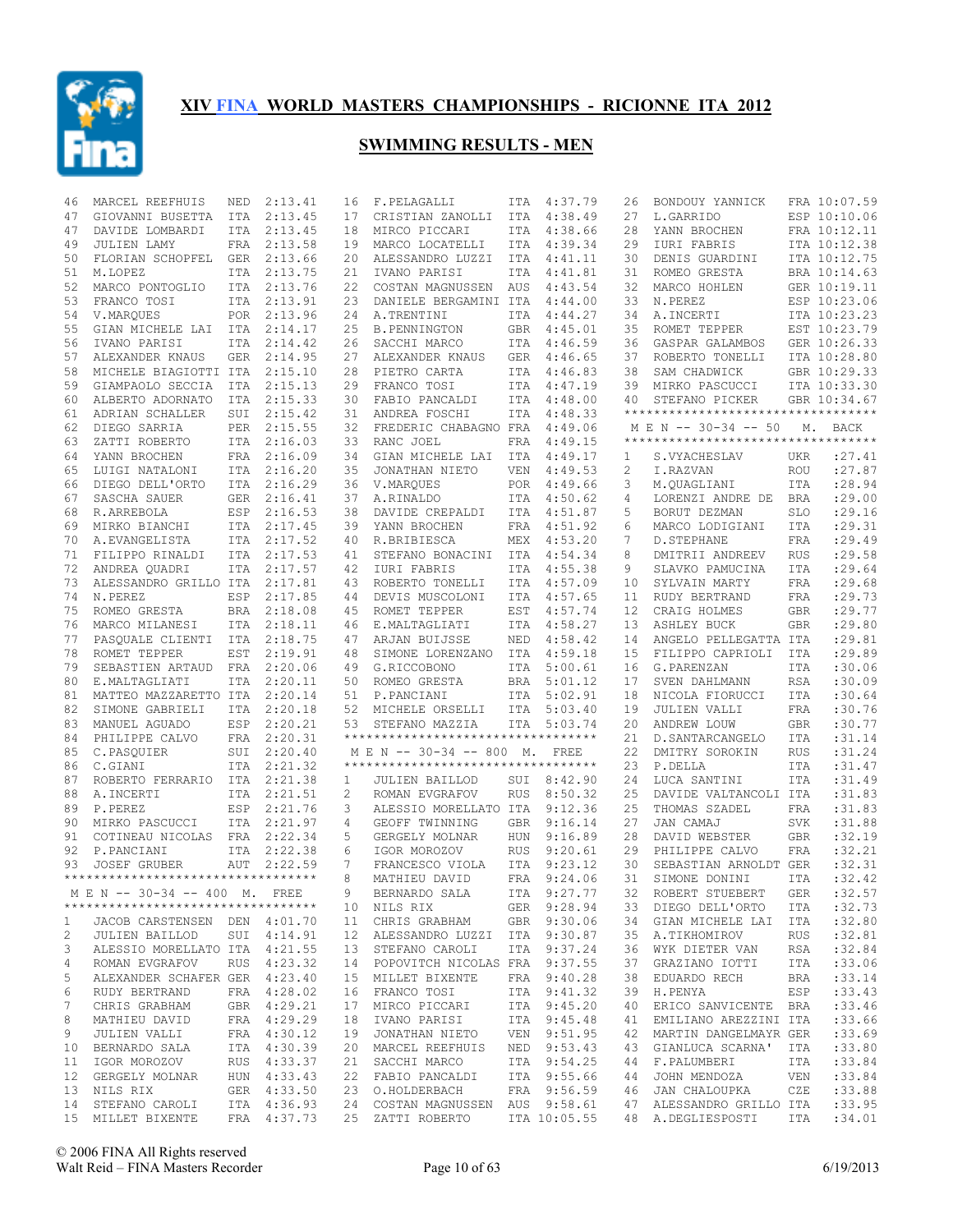

| 49           | SANTIS MANRICO DE ITA               |            | : 34.13     | 10                | ALEX NENCIONI                       |            | ITA 2:21.61 | 32 | A.SANTAMBROGIO           | ITA        | :32.75     |
|--------------|-------------------------------------|------------|-------------|-------------------|-------------------------------------|------------|-------------|----|--------------------------|------------|------------|
|              | **********************************  |            |             | $12 \overline{ }$ | IURI CORNACCHINI                    | ITA        | 2:22.37     | 33 | ANDREA MORETTI           | ITA        | :32.88     |
|              | M E N -- 30-34 -- 100 M. BACK       |            |             | 13                | MARCO LODIGIANI                     |            | ITA 2:23.14 | 34 | LUCA LOSITO              | <b>ITA</b> | :32.98     |
|              | **********************************  |            |             |                   |                                     |            |             |    |                          |            |            |
|              |                                     |            |             | 14                | SVEN DAHLMANN                       | RSA        | 2:24.20     | 35 | LUPI FABIO               | <b>ITA</b> | :33.00     |
| 1            | I.RAZVAN                            | ROU        | :59.97      | 15                | SLAVKO PAMUCINA                     |            | ITA 2:24.36 | 36 | LORENZO CAVALLIN         | ITA        | :33.03     |
| 2            | RALF WOLFER                         |            | GER 1:00.97 | 16                | MASSIMO CODECASA                    | ITA        | 2:24.90     | 37 | MARCEL SCHWARZ           | SUI        | :33.04     |
| 3            | M.QUAGLIANI                         |            | ITA 1:03.05 | 17                | JANNE HAAPANIEMI                    | FIN        | 2:26.19     | 38 | RON LANGELAAN            | NED        | :33.08     |
| 4            | D. STEPHANE                         |            | FRA 1:03.86 | 18                | NICOLA FIORUCCI                     | <b>ITA</b> | 2:26.31     | 39 | MICHAEL PORTUGUEZ FRA    |            | :33.23     |
| 5            | RUDY BERTRAND                       |            | FRA 1:03.93 | 19                | HAMMANN MARC                        |            | FRA 2:26.69 | 40 | JEREMY CAMPAGNE          | FRA        | :33.34     |
|              |                                     |            |             |                   |                                     |            |             |    |                          |            |            |
| 6            | SYLVAIN MARTY                       |            | FRA 1:04.39 | 20                | O.HOLDERBACH                        | FRA        | 2:27.15     | 41 | NILS RIX                 | <b>GER</b> | :33.47     |
| 7            | RALF HILDEBRANDT                    |            | GER 1:04.55 | 21                | GRAZIANO IOTTI                      | ITA        | 2:27.65     | 42 | BELLIS ANDREA DE         | ITA        | :33.49     |
| 8            | FILIPPO CAPRIOLI                    | ITA        | 1:04.60     | 21                | SASCHA SAUER                        | GER        | 2:27.65     | 43 | HENNING HAYN             | GER        | :33.51     |
| 9            | MARCO LODIGIANI                     |            | ITA 1:04.68 | 23                | P.DELLA                             |            | ITA 2:29.23 | 44 | ALESSIO BECCARI          | <b>ITA</b> | :33.54     |
|              |                                     |            | ITA 1:04.85 |                   |                                     |            |             |    | FEDERICO LORETO          |            | :33.55     |
| 10           | SLAVKO PAMUCINA                     |            |             | 24                | LORENZO GINESI                      | ITA        | 2:30.20     | 45 |                          | <b>FRA</b> |            |
| 11           | N.BAGDANAVICIUS                     |            | NOR 1:04.87 | 25                | DMITRY SOROKIN                      | <b>RUS</b> | 2:31.22     | 46 | MIGUEL TROYAS            | ESP        | :33.56     |
| 12           | <b>ASHLEY BUCK</b>                  |            | GBR 1:05.28 | 26                | JONATHAN NIETO                      | <b>VEN</b> | 2:31.38     | 47 | DAMIEN LHERMET           | FRA        | :33.57     |
| 13           | SVEN DAHLMANN                       |            | RSA 1:05.48 | 27                | A.AFFRICANO                         | ITA        | 2:31.60     | 47 | T.LAGERPUSCH             | <b>GER</b> | :33.57     |
| 14           | G. PARENZAN                         |            | ITA 1:05.52 | 28                | LUCA SANTINI                        | ITA        | 2:31.91     | 49 | BERNARD CADDEN           | CAN        | :33.60     |
| 15           | DIEGO GIORGINI                      |            | ITA 1:05.86 | 29                |                                     | GBR        | 2:32.56     | 50 |                          | <b>VEN</b> | :33.65     |
|              |                                     |            |             |                   | DAVID WEBSTER                       |            |             |    | RODERIC PEREZ            |            |            |
| 16           | P.DELLA                             |            | ITA 1:06.54 | 30                | BENOIT THIBAUD                      | FRA        | 2:34.87     | 51 | S.KRATZENSTEIN           | GER        | :33.73     |
| 17           | CRAIG HOLMES                        |            | GBR 1:06.72 | 31                | MARCEL REEFHUIS                     | NED        | 2:35.03     | 52 | C.PASQUIER               | SUI        | :33.81     |
| 17           | BORUT DEZMAN                        |            | SLO 1:06.72 | 32                | PHILIPPE CALVO                      | <b>FRA</b> | 2:35.09     | 53 | L.MARTINS                | <b>BRA</b> | :33.82     |
| 19           | HAMMANN MARC                        |            | FRA 1:06.98 | 33                | A.GONZALEZ                          | ITA        | 2:36.01     | 54 | A.LOMBARDI               | <b>ITA</b> | :33.84     |
|              |                                     |            |             |                   |                                     |            |             |    |                          |            |            |
| 20           | NICOLA FIORUCCI                     |            | ITA 1:07.29 | 34                | DIEGO DELL'ORTO                     | ITA        | 2:36.91     | 55 | GUILLERMO MIRANDA CRC    |            | :33.85     |
| 21           | MASSIMO CODECASA ITA 1:07.66        |            |             | 35                | MORRIS FAVARO                       | ITA        | 2:38.30     | 56 | MARIC TSE                | CAN        | :33.87     |
| 22           | WAGNER TRISTAN                      |            | FRA 1:07.70 | 36                | COTINEAU NICOLAS                    | FRA        | 2:39.04     | 57 | DIEGO SANGIORGIO         | ITA        | :33.91     |
| 23           | GRAZIANO IOTTI                      |            | ITA 1:07.84 | 37                | M.REMUS                             | ROU        | 2:39.38     | 57 | PAOLO MARTINELLI         | ITA        | :33.91     |
|              |                                     |            |             |                   |                                     |            |             |    |                          |            |            |
| 24           | <b>B. PENNINGTON</b>                | GBR        | 1:08.02     | 38                | ROBERTO TONELLI                     | ITA        | 2:39.55     | 59 | PAOLO CAVALLUZZI         | <b>ITA</b> | :33.93     |
| 25           | ANGELO PELLEGATTA ITA 1:08.26       |            |             | 39                | MATTEO D'AMICI                      | ITA        | 2:40.18     | 60 | LUDOVIC DUPONT           | <b>FRA</b> | :33.97     |
| 26           | DMITRY SOROKIN                      | <b>RUS</b> | 1:08.46     | 40                | JAN CAMAJ                           | <b>SVK</b> | 2:40.55     | 61 | STEFANO BETTI            | <b>ITA</b> | :34.04     |
| 27           | LUCA SANTINI                        |            | ITA 1:08.47 | 41                | DANIEL WESELAK                      | POL        | 2:41.12     | 62 | MACIEJ KOPKA             | POL        | :34.07     |
|              |                                     |            |             |                   |                                     |            |             |    |                          |            |            |
| 28           | SASCHA SAUER                        |            | GER 1:08.57 | 42                | THOMAS SZADEL                       |            | FRA 2:41.68 | 63 | ERLE COUSSEAU            | <b>FRA</b> | :34.08     |
| 29           | JAN CAMAJ                           |            | SVK 1:09.11 |                   | *********************************** |            |             | 64 | A.SCATTINA               | <b>ITA</b> | :34.14     |
|              |                                     |            |             |                   |                                     |            |             |    |                          |            |            |
| 30           |                                     |            | GBR 1:09.16 |                   | M E N -- 30-34 -- 50                | М.         | BRST        | 65 |                          | SWE        | :34.15     |
|              | DAVID WEBSTER                       |            |             |                   | *********************************** |            |             |    | JOHN LINDSTROM           |            |            |
| 31           | DARIO MONFRECOLA ITA 1:09.54        |            |             |                   |                                     |            |             | 66 | CESARE BONETTI           | <b>ITA</b> | :34.29     |
| 32           | EVGENY POTEMKIN                     | <b>RUS</b> | 1:09.83     | $\mathbf{1}$      | OLEG LISOGOR                        | UKR        | :28.85      | 67 | FREDERICK FORTIN         | CAN        | :34.32     |
| 33           | DAVIDE CREPALDI                     | <b>ITA</b> | 1:09.88     | 2                 | CHIZIK IGOR                         | <b>BLR</b> | :30.15      | 68 | J.SOLFANELLI             | ITA        | :34.38     |
| 34           | SEBASTIAN ARNOLDT GER               |            | 1:09.93     | 3                 | REINER SCHNEIDER GER                |            | :30.37      | 69 | JORDAN WOOD              | <b>USA</b> | :34.40     |
|              |                                     |            |             |                   |                                     |            |             |    |                          |            |            |
| 35           | THOMAS SZADEL                       | FRA        | 1:10.35     | 4                 | MARCO CARBONINI                     | ITA        | :30.42      | 69 | KARIM IAZ                | FRA        | :34.40     |
| 36           | PHILIPPE CALVO                      |            | FRA 1:10.76 | 5                 | EVGENY RYZHOV                       | <b>RUS</b> | :30.64      | 71 | MATTEO MORIGI            | <b>ITA</b> | :34.43     |
| 37           | DIEGO DELL'ORTO                     |            | ITA 1:11.09 | 6                 | FALK WITTKOPPER                     | <b>GER</b> | :30.65      | 72 | A. EVANGELISTA           | <b>ITA</b> | :34.46     |
| 38           | RODOLFO PINTO                       |            | POR 1:12.49 | 7                 | UMBERTO RAMELLI                     | ITA        | :30.69      | 73 | JEREMY MORINIERE         | FRA        | :34.47     |
| 39           | EMILIANO AREZZINI ITA 1:12.93       |            |             | 8                 | MORGAN DUTRIEUX                     | FRA        | :30.74      | 74 | FRANCESCO SETTE          | ITA        | :34.66     |
|              |                                     |            |             |                   |                                     |            |             |    |                          |            |            |
| 40           | DAVIDE VALTANCOLI ITA               |            | 1:13.04     | 9                 | LUCA LANDONI                        | <b>ITA</b> | :30.93      | 74 | FRANCESCO RIVA           | <b>ITA</b> | :34.66     |
| 41           | F.PALUMBERI                         | <b>ITA</b> | 1:13.28     | 10                | DMYTRO KONOVALOV                    | UKR        | :31.29      | 76 | NICOLA GARUTI            | <b>ITA</b> | :34.77     |
| 42           | MATTEO ARIENTI                      | <b>ITA</b> | 1:13.77     | 11                | LUCA GHIGI                          | ITA        | :31.36      | 77 | EMMANUELE ABATE          | <b>ITA</b> | :34.93     |
| 43           | SANTIS MANRICO DE ITA 1:13.90       |            |             | 12                | ROSS TURNER                         | <b>GBR</b> | :31.38      | 78 | LUIGI VACCARIELLO ITA    |            | :34.94     |
|              |                                     |            |             |                   |                                     |            |             |    |                          |            |            |
| 44           | MARCO CATTORINI                     | <b>ITA</b> | 1:13.98     | 13                | GABRIELE COLOMBO                    | ITA        | :31.43      | 79 | S.LASORSA                | <b>ITA</b> | :34.99     |
| 45           | ALESSANDRO GRILLO ITA               |            | 1:14.22     | 14                | ANTON KARDASH                       | <b>UKR</b> | : 31.45     | 80 | SOZIO PASQUALE           | <b>ITA</b> | :35.06     |
|              | 46 ERICO SANVICENTE BRA 1:14.27     |            |             |                   | 15 JUAN CARDONA                     |            | CRC : 31.57 |    | 80 LIBOR CERMAK          |            | CZE :35.06 |
|              | 47 M.REMUS                          |            | ROU 1:14.68 |                   | 16 JAIME JORDAN                     | MEX        | :31.58      |    | 82 MARTIN DANGELMAYR GER |            | :35.27     |
|              |                                     |            |             |                   |                                     |            |             |    |                          |            |            |
|              | 48 GIULIO NERI                      |            | ITA 1:15.46 |                   | 17 YANN DELONGCHAMPS FRA            |            | :31.61      | 83 | M. KANELLOPOULOS         | GER        | :35.29     |
|              | 49 A.TIKHOMIROV                     |            | RUS 1:15.47 |                   | 18 STEVEN MATTHIES                  | GER        | :31.74      | 84 | DIEGO VERGARI            | ITA        | :35.36     |
|              | *********************************** |            |             |                   | 19 SERGEY GOGOL                     | RUS        | :31.95      | 85 | MARCO MARTINUZZI         | ITA        | :35.39     |
|              | M E N -- 30-34 -- 200 M. BACK       |            |             |                   | 20 Q.MARTINEZ                       | ESP        | :31.97      | 86 | ARMIN DOBLER             | GER        | :35.46     |
|              | **********************************  |            |             |                   | 21 ARMANDO GIURANNA ITA             |            | :32.07      | 87 | JOHN MAJOR               | GBR        | :35.50     |
|              |                                     |            |             |                   |                                     |            |             |    |                          |            |            |
| $\mathbf{1}$ | I.RAZVAN                            |            | ROU 2:12.05 |                   | 22 ANSSI WASENIUS                   | FIN        | :32.08      | 88 | GREGORY STEINBERG USA    |            | :35.52     |
| 2            | JULIEN BAILLOD                      |            | SUI 2:15.19 |                   | 23 MARCO PRIORI                     | ITA        | :32.09      | 89 | BRUNA NICOLO             | ITA        | :35.63     |
| 3            | HIROMITSU SAITO                     |            | JPN 2:17.58 |                   | 24 LORENZI ANDRE DE BRA             |            | :32.10      | 89 | IVAN KONSTANTYNOV UKR    |            | :35.63     |
| 4            | G. PERULLI                          |            | ITA 2:19.09 |                   | 25 M.IBANYEZ                        | ESP        | :32.27      | 91 | EUGENIO D'URSI           | ITA        | :35.72     |
|              |                                     |            |             |                   |                                     |            |             |    |                          |            |            |
| 5            | RALF HILDEBRANDT GER 2:19.84        |            |             |                   | 26 SIMON RAVESTEIJN NED             |            | :32.35      | 92 | H.VEGA                   | ESP        | :35.76     |
| 6            | D. STEPHANE                         |            | FRA 2:19.88 |                   | 27 MIKHAIL LOGINOV                  | <b>RUS</b> | :32.50      | 93 | ALESSANDRO BORGHI ITA    |            | :35.82     |
| 7            | M.OUAGLIANI                         |            | ITA 2:20.65 |                   | 28 S.GIOVAGNINI                     | ITA        | :32.56      | 94 | CHRISTIAN VUCOSSA ITA    |            | :35.86     |
| 8            | N.BAGDANAVICIUS                     |            | NOR 2:20.67 |                   | 29 DANIEL UZCATEGUI VEN             |            | :32.57      | 95 | SALVATORE VADACCA ITA    |            | :35.95     |
| 9            | RUDY BERTRAND                       |            | FRA 2:21.50 |                   | 30 R.MERINO                         | ESP        | :32.60      | 96 | DOMINIK FEHD             | GER        | :35.99     |
|              | 10 NICOLA MARTINELLI ITA 2:21.61    |            |             |                   | 31 SOREN LAUB                       | GER        | :32.62      |    | 97 FABIO TEOLDI          | ITA        | :36.07     |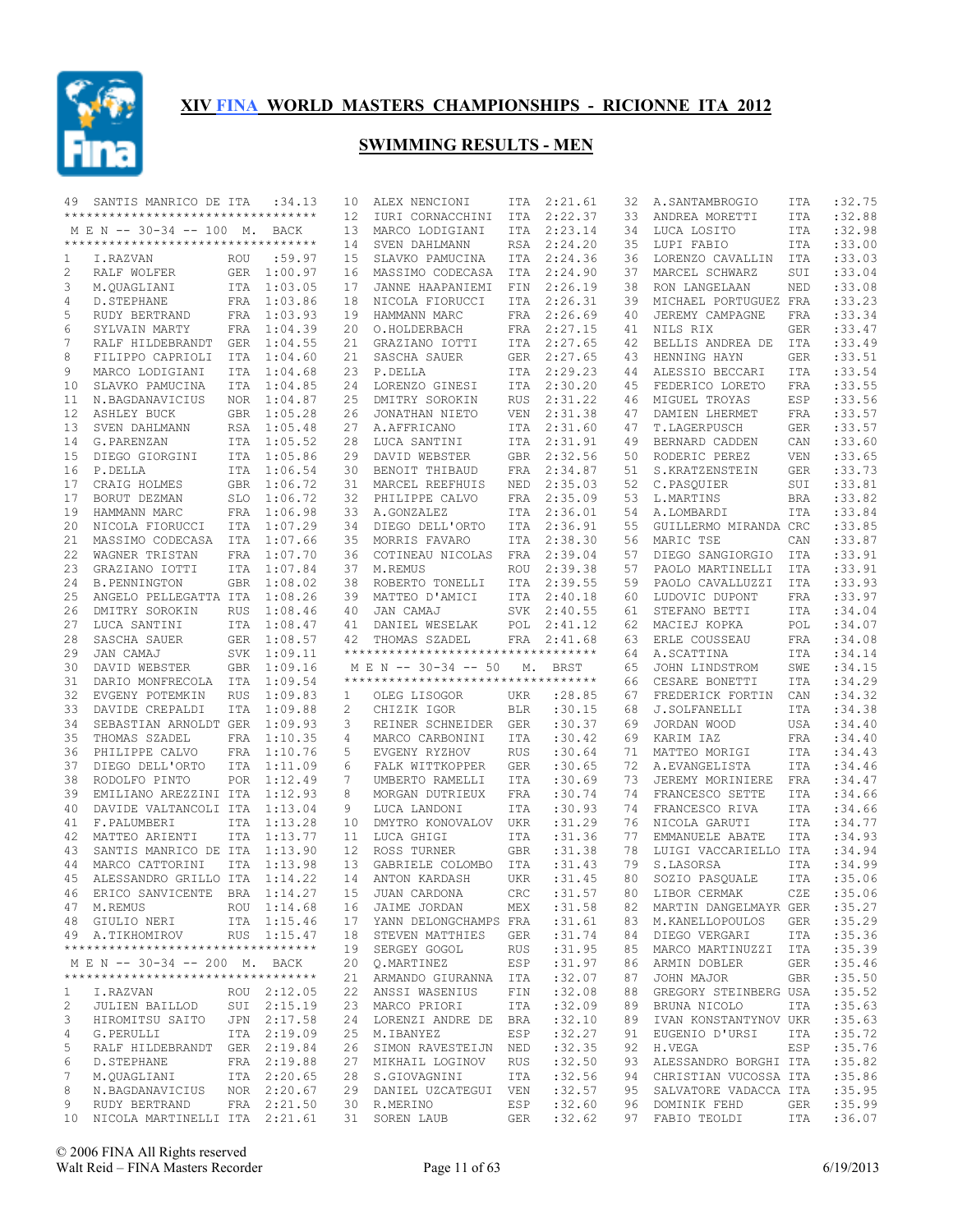

| 98 | FEDERICO COIRO                     | ITA        | :36.09      | 53             | STEFANO BETTI                       | ITA        | 1:16.03     | 25          | LORIS TALACCI                                     | ITA        | 2:41.84    |
|----|------------------------------------|------------|-------------|----------------|-------------------------------------|------------|-------------|-------------|---------------------------------------------------|------------|------------|
| 99 | ANDREA LUCOTTI                     | <b>ITA</b> | :36.10      | 55             | C.PASQUIER                          | SUI        | 1:16.47     | 26          | MARCEL SCHWARZ                                    | SUI        | 2:42.01    |
|    | 100 DARIO CASERTA                  | ITA        | :36.13      | 56             | BENOIT THIBAUD                      | FRA        | 1:16.48     | 27          | STEFANO MIGLIOLI                                  | ITA        | 2:42.80    |
|    | 101 VINCENT ROYET                  | FRA        | :36.16      | 57             | OSCAR RINCON                        | <b>GBR</b> | 1:16.52     | 28          | MIGUEL TROYAS                                     | ESP        | 2:42.85    |
|    | 101 BEEK DENNIS VAN                | NED        | :36.16      | 58             | L.MARTINS                           | BRA        | 1:16.56     | 29          | JEREMY MORINIERE                                  | FRA        | 2:43.14    |
|    | 103 FRANCESCO PONTONE ITA          |            | :36.29      | 59             | HENNING HAYN                        | <b>GER</b> | 1:16.66     | 30          | RON LANGELAAN                                     | NED        | 2:43.74    |
|    | 104 CARMELO BOTTARI                | ITA        | :36.33      | 60             | F.FERNANDEZ                         | <b>VEN</b> | 1:16.74     | 31          | NICK VALENTINE                                    | <b>GBR</b> | 2:43.88    |
|    | 105 PASQUALE CLIENTI               | ITA        | :36.34      | 61             | PETER LENUCK                        | AUT        | 1:16.88     | 32          | LUCA LOSITO                                       | <b>ITA</b> | 2:44.73    |
|    | 106 LUCA INVERNIZZI                | ITA        | :36.35      | 62             | A.LOMBARDI                          | ITA        | 1:17.00     | 33          | F.FERNANDEZ                                       | <b>VEN</b> | 2:45.11    |
|    | 107 SIMONE GAVIOLA                 | <b>ITA</b> | :36.42      | 63             | FREDERICK FORTIN                    | CAN        | 1:17.23     | 34          | MARIC TSE                                         | CAN        | 2:45.12    |
|    | ********************************** |            |             | 64             | J.SOLFANELLI                        | ITA        | 1:17.30     | 35          | PETER LENUCK                                      | AUT        | 2:45.80    |
|    | M E N -- 30-34 -- 100 M.           |            | BRST        | 65             | KARIM IAZ                           | FRA        | 1:17.32     | 36          | ANDREA MORETTI                                    | ITA        | 2:45.89    |
|    | ********************************** |            |             | 66             | A.SCATTINA                          | ITA        | 1:17.50     | 37          | BENOIT THIBAUD                                    | FRA        | 2:45.97    |
| 1  | JACOB CARSTENSEN DEN               |            | 1:05.66     | 67             | IVAN KONSTANTYNOV UKR               |            | 1:17.83     | 38          | DANIEL UZCATEGUI                                  | <b>VEN</b> | 2:45.98    |
| 2  | REINER SCHNEIDER                   | GER        | 1:06.63     | 68             | MATTEO MORIGI                       | ITA        | 1:17.94     | 39          | MASSIMO CONSOLI                                   | <b>ITA</b> | 2:46.20    |
| 3  | UMBERTO RAMELLI                    | ITA        | 1:07.67     | 69             | GUILLERMO MIRANDA CRC               |            | 1:18.09     | 40          | A. SANTAMBROGIO                                   | <b>ITA</b> | 2:47.16    |
|    |                                    |            |             |                |                                     |            |             |             |                                                   |            |            |
| 4  | FALK WITTKOPPER                    | <b>GER</b> | 1:07.76     | 70             | BERNARD CADDEN                      | CAN        | 1:18.15     | 41          | STEFANO BETTI                                     | ITA        | 2:47.32    |
| 5  | ANTON KARDASH                      | <b>UKR</b> | 1:08.38     | 71             | PAOLO CAVALLUZZI                    | ITA        | 1:18.59     | 42          | HOLGER KUDELA                                     | <b>GER</b> | 2:47.37    |
| 6  | SERGEY GOGOL                       | <b>RUS</b> | 1:08.80     | 72             | PASQUALE CLIENTI                    | ITA        | 1:19.05     | 43          | A.SCATTINA                                        | <b>ITA</b> | 2:48.07    |
| 7  | YANN DELONGCHAMPS FRA              |            | 1:09.02     | 73             | A.GONZALEZ                          | ITA        | 1:19.09     | 44          | JEROEN WIJERING                                   | NED        | 2:49.49    |
| 8  | JUAN CARDONA                       | CRC        | 1:09.50     | 74             | M. KANELLOPOULOS                    | <b>GER</b> | 1:19.13     | 45          | BELLIS ANDREA DE                                  | ITA        | 2:49.77    |
| 9  | LUCA GHIGI                         | <b>ITA</b> | 1:09.78     | 75             | D.CASCIA                            | <b>ITA</b> | 1:19.31     | 46          | KARIM IAZ                                         | <b>FRA</b> | 2:50.47    |
| 10 | CHIZIK IGOR                        | <b>BLR</b> | 1:09.89     | 76             | RODERIC PEREZ                       | <b>VEN</b> | 1:19.38     | 47          | J.SOLFANELLI                                      | <b>ITA</b> | 2:50.54    |
| 11 | MORGAN DUTRIEUX                    | FRA        | 1:09.98     | 77             | H.VEGA                              | ESP        | 1:19.40     | 48          | OSCAR RINCON                                      | <b>GBR</b> | 2:50.64    |
| 12 | VINCENZO GIOVE                     | <b>ITA</b> | 1:10.03     | 78             | ANDREA BERTONE                      | ITA        | 1:20.00     | 49          | A. EVANGELISTA                                    | <b>ITA</b> | 2:52.14    |
| 13 | STEVEN MATTHIES                    | <b>GER</b> | 1:10.11     | 79             | DIEGO VERGARI                       | ITA        | 1:20.37     | 50          | IVAN KONSTANTYNOV UKR                             |            | 2:52.45    |
| 14 | EVGENY RYZHOV                      | <b>RUS</b> | 1:10.22     | 80             | DOMINIK FEHD                        | <b>GER</b> | 1:20.54     | 51          | ARJAN BUIJSSE                                     | NED        | 2:52.82    |
| 15 | Q.MARTINEZ                         | ESP        | 1:10.38     | 81             | PAOLO RAPACCHIALE ITA               |            | 1:20.63     | 52          | M. KANELLOPOULOS                                  | <b>GER</b> | 2:52.93    |
| 16 | O.VINCENZETTI                      | ITA        | 1:10.82     | 82             | ALESSANDRO BORGHI ITA               |            | 1:20.71     | 53          | BERNARD CADDEN                                    | CAN        | 2:53.11    |
| 17 | ALEXANDER CHKLAR                   | <b>GBR</b> | 1:11.08     | 83             | ROMEO GRESTA                        | <b>BRA</b> | 1:20.99     | 54          | EUGENIO D'URSI                                    | <b>ITA</b> | 2:53.61    |
| 17 | MARCO MENGOTTO                     | <b>ITA</b> | 1:11.08     | 84             | LUIGI VACCARIELLO ITA               |            | 1:21.20     | 55          | H.VEGA                                            | ESP        | 2:54.08    |
|    | GABRIELE COLOMBO                   |            |             |                | BRUNA NICOLO                        |            |             |             |                                                   |            |            |
| 19 |                                    | ITA        | 1:11.24     | 85             |                                     | <b>ITA</b> | 1:21.21     | 56          | A.LOMBARDI                                        | ITA        | 2:54.19    |
| 19 | N.SALVAGNINI                       | ITA        | 1:11.24     | 86             | SIMONE MELONI                       | <b>ITA</b> | 1:21.43     | 57          | MARCO MANCINI                                     | <b>ITA</b> | 2:54.62    |
| 21 | M.IBANYEZ                          | ESP        | 1:11.39     | 87             | CESARE BONETTI                      | ITA        | 1:21.60     | 57          | ROMEO GRESTA                                      | BRA        | 2:54.62    |
| 22 | ROSS TURNER                        | <b>GBR</b> | 1:11.66     | 88             | JOHN LINDSTROM                      | SWE        | 1:21.69     | 59          | FREDERIC CHABAGNO FRA                             |            | 2:55.33    |
| 23 | DMYTRO KONOVALOV                   | UKR        | 1:12.45     | 89             | LIBOR CERMAK                        | CZE        | 1:21.89     | 60          | DOMINIK FEHD                                      | <b>GER</b> | 2:55.58    |
| 24 | DAVIDE LOMBARDI                    | ITA        | 1:12.77     | 89             | DARIO CASERTA                       | ITA        | 1:21.89     | 61          | PIETRO MANCA                                      | ITA        | 2:56.56    |
| 25 | SOREN LAUB                         | <b>GER</b> | 1:12.80     | 91             | MARCO TESTONE                       | ITA        | 1:21.94     | 62          | PASQUALE CLIENTI                                  | ITA        | 2:57.15    |
| 26 | MARCO PRIORI                       | <b>ITA</b> | 1:12.81     | 92             | FRANCESCO PONTONE ITA               |            | 1:21.95     | 63          | DIEGO VERGARI                                     | ITA        | 2:58.50    |
| 27 | SIMON RAVESTEIJN                   | NED        | 1:12.92     |                | **********************************  |            |             | 64          | DARIO CASERTA                                     | ITA        | 2:58.58    |
| 28 | NILS RIX                           | <b>GER</b> | 1:12.98     |                | M E N -- 30-34 -- 200 M.            |            | BRST        | 65          | BRUNA NICOLO                                      | <b>ITA</b> | 2:58.66    |
| 29 | MICHAEL PORTUGUEZ FRA              |            | 1:13.03     |                | *********************************** |            |             | 66          | FULCO GIUSEPPE DI ITA                             |            | 2:58.84    |
| 29 | MIKHAIL LOGINOV                    | <b>RUS</b> | 1:13.03     | 1              | JACOB CARSTENSEN                    | DEN        | 2:21.43     | 67          | ALESSANDRO BORGHI ITA                             |            | 2:59.07    |
| 31 | LUCA LOSITO                        | ITA        | 1:13.16     | $\overline{2}$ | REINER SCHNEIDER                    | <b>GER</b> | 2:26.43     | 68          | LUCA INVERNIZZI                                   | ITA        | 3:00.15    |
| 32 | LORIS TALACCI                      | <b>ITA</b> | 1:13.33     | 3              | SERGEY GOGOL                        | <b>RUS</b> | 2:27.52     |             | **********************************                |            |            |
| 33 | A.BONARDI                          | <b>ITA</b> | 1:13.44     | 4              | Q.MARTINEZ                          | ESP        | 2:28.71     |             | M E N -- 30-34 -- 50                              | М.         | FLY        |
| 34 | MARCEL SCHWARZ                     | SUI        | 1:13.51     | 5              | ANTON KARDASH                       | UKR        | 2:29.81     |             | ***********************************               |            |            |
| 35 | DANIEL UZCATEGUI VEN               |            | 1:13.62     | 6              | UMBERTO RAMELLI                     | <b>ITA</b> | 2:31.24     | 1           | OLEG LISOGOR                                      | UKR        | :25.89     |
| 36 | JEREMY CAMPAGNE                    | FRA        | 1:13.65     | 7              | JUAN CARDONA                        | <b>CRC</b> | 2:31.62     | 2           | D. STOCKINGER                                     | AUT        | : 25.99    |
|    | 37 MARIANO SCALCO                  |            | BRA 1:14.12 | 8              | YANN DELONGCHAMPS FRA 2:32.56       |            |             | $3^{\circ}$ | BRUNO BLANCO                                      |            | BRA :26.10 |
|    | 38 PAOLO MARTINELLI ITA 1:14.33    |            |             |                | BENEDETTI ANDREA ITA 2:32.84        |            |             |             | YOJAN GARCIA                                      |            | : 26.35    |
|    |                                    |            | ITA 1:14.37 | 9              | 10 GABRIELE COLOMBO ITA 2:32.85     |            |             | 4           |                                                   | ITA        | : 26.52    |
|    | 39 ANDREA MORETTI                  |            |             |                |                                     |            |             | 5           | FRANCISCO PAEZ                                    | VEN        |            |
|    | 40 A.TORRISI                       |            | ITA 1:14.43 |                | 11 M.IBANYEZ                        |            | ESP 2:33.52 | 6           | M.MATTACCHIONE                                    | ITA        | : 26.66    |
|    | 41 JEREMY MORINIERE FRA 1:14.51    |            |             |                | 12 MORGAN DUTRIEUX FRA 2:34.01      |            |             | 7           | ALEXEY SHIBAEV                                    | RUS        | :26.70     |
| 42 | R.MERINO                           |            | ESP 1:14.55 |                | 13 NICO MORITZ                      |            | GER 2:34.96 | 8           | STEFAN BRAND                                      | SUI        | : 26.91    |
|    | 43 RON LANGELAAN                   |            | NED 1:14.62 |                | 14 O.VINCENZETTI                    |            | ITA 2:35.39 | 9           | MICHELE GALVAGNO                                  | ITA        | : 27.04    |
| 44 | FEDERICO LORETO                    |            | FRA 1:14.81 |                | 15 N.SALVAGNINI                     |            | ITA 2:36.55 | 10          | VITAL STUDER                                      | SUI        | :27.06     |
|    | 45 MIGUEL TROYAS                   |            | ESP 1:14.84 |                | 16 MARCO MENGOTTO                   |            | ITA 2:36.59 | 11          | A.BERGENTHAL                                      | GER        | : 27.18    |
| 45 | MARIC TSE                          |            | CAN 1:14.84 |                | 17 FALK WITTKOPPER                  |            | GER 2:36.90 | 12          | SERGEY SHIBAEV                                    | RUS        | : 27.23    |
| 47 | STEFANO MIGLIOLI ITA 1:14.89       |            |             |                | 18 JANNE HAAPANIEMI FIN 2:37.75     |            |             | 13          | ALESSIO MALFATTI                                  | ITA        | : 27.32    |
| 48 | DUTHOY BORIS                       |            | FRA 1:15.04 |                | 19 FILIPPO GRAPPI                   |            | ITA 2:38.31 | 14          | LORENZO GINESI                                    | ITA        | : 27.59    |
| 49 | ALESSIO BECCARI                    |            | ITA 1:15.29 |                | 20 SOREN LAUB                       |            | GER 2:38.45 | 15          | DMITRY LEBEDEV                                    | RUS        | : 27.60    |
| 50 | T.LAGERPUSCH                       |            | GER 1:15.50 |                | 20 ALEXANDER CHKLAR GBR 2:38.45     |            |             | 16          | NICOLA CANTON                                     | ITA        | :27.66     |
|    | 51 BELLIS ANDREA DE ITA 1:15.86    |            |             |                | 22 STEVEN MATTHIES                  |            | GER 2:39.43 | 17          | J.SIFONTES                                        | VEN        | : 27.79    |
|    | 52 HOLGER KUDELA                   |            | GER 1:15.99 |                | 23 NILS RIX                         |            | GER 2:40.20 |             | 18 VOLKER WINDECK                                 | GER        | : 27.80    |
|    |                                    |            |             |                |                                     |            |             |             | 24 MICHAEL PORTUGUEZ FRA 2:40.53 19 J.MENGHINELLI | ITA        | : 27.82    |
|    | 53 DAMIEN LHERMET FRA 1:16.03      |            |             |                |                                     |            |             |             |                                                   |            |            |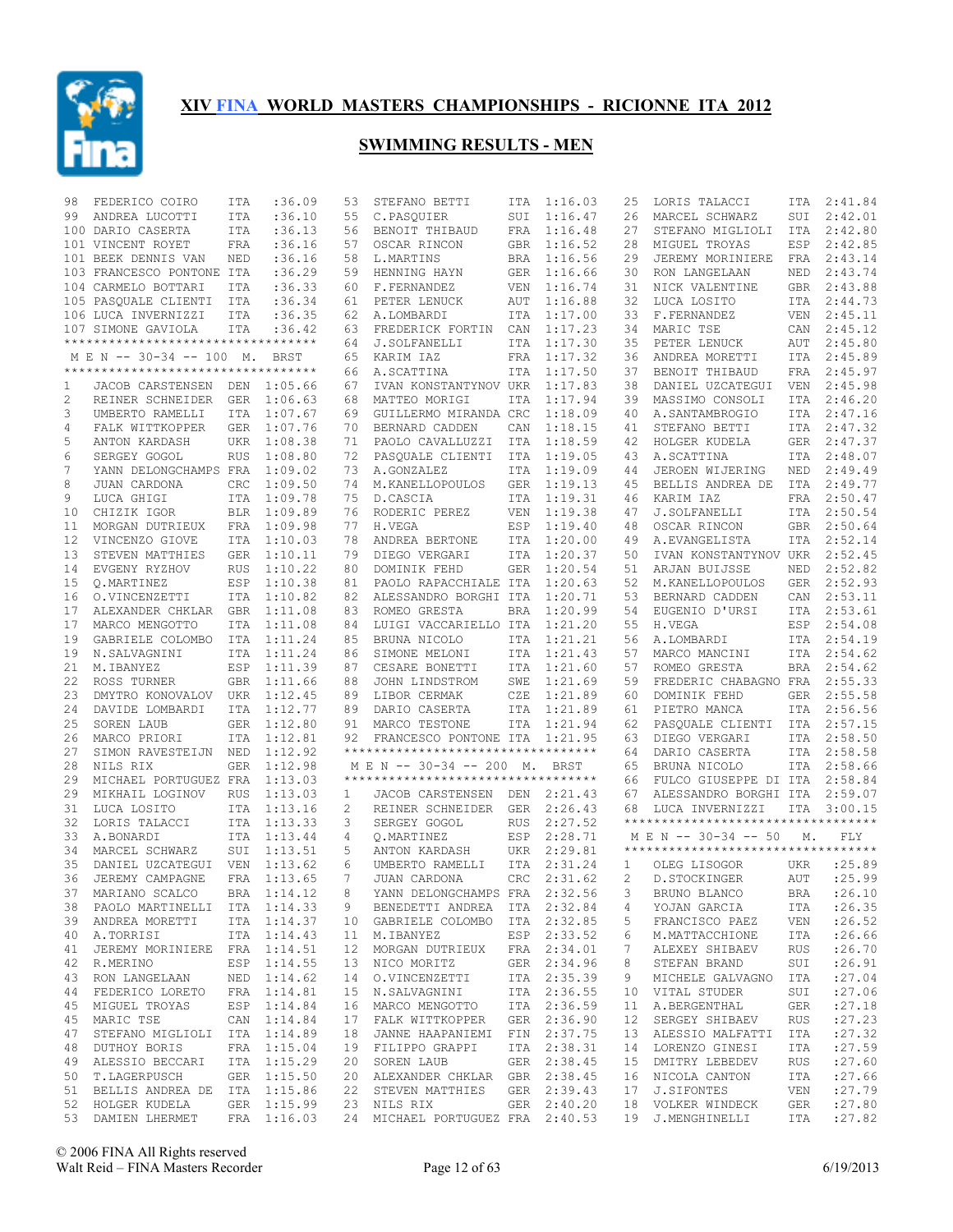

| 20       | JUAN CARDONA                    | CRC               | :27.88             | 86       | A.TIKHOMIROV                        | <b>RUS</b> | :30.51             | 51       | N.VANHAZEBROUCK                      | FRA        | 1:07.38            |
|----------|---------------------------------|-------------------|--------------------|----------|-------------------------------------|------------|--------------------|----------|--------------------------------------|------------|--------------------|
| 21       | ANDREA BARISIELLO ITA           |                   | : 27.93            | 87       | R.ARREBOLA                          | ESP        | :30.56             | 52       | D. FRANCESCHET                       | ITA        | 1:07.39            |
| 22       | ANDREW LOUW                     | <b>GBR</b>        | : 27.98            | 88       | KEVIN WEDEKIND                      | <b>GER</b> | :30.58             | 53       | TIMO BUENGER                         | GER        | 1:07.74            |
| 23       | J.ORBIDANS                      | LAT               | : 28.01            | 89       | PAOLO VENNIRO                       | ITA        | :30.59             | 54       | A. INCERTI                           | ITA        | 1:07.81            |
| 24       | D.BERTOLAZZI                    | <b>ITA</b>        | : 28.15            | 90       | EDUARDO PAVIA                       | ESP        | :30.67             | 55       | DIEGO SARRIA                         | PER        | 1:07.82            |
| 25       | A.RUGGERI                       | ITA               | : 28.25            | 91       | ALBERTO ADORNATO                    | ITA        | :30.70             | 56       | ALBERTO ADORNATO                     | ITA        | 1:08.11            |
| 25       | MICHELE BASTARI                 | <b>ITA</b>        | : 28.25            | 91       | MARCO CATTORINI                     | <b>ITA</b> | :30.70             | 57       | MARCO PASQUALIN                      | <b>ITA</b> | 1:08.44            |
| 27       | DANIELE FORLANI                 | ITA               | : 28.39            | 93       | MARTEL YVES-MARIE FRA               |            | :30.74             | 58       | MARCEL REEFHUIS                      | NED        | 1:08.56            |
| 28       | MICHELE ALIVERTI                | ITA               | : 28.42            | 93       | ERICO SANVICENTE                    | BRA        | :30.74             | 59       | A.TRENTINI                           | ITA        | 1:08.63            |
| 29       | ARSLAN ZIGANSHIN RUS            |                   | : 28.43            | 95       | H.PENYA                             | ESP        | :30.75             | 60       | T.ALONSO                             | ESP        | 1:08.71            |
| 30       | NICOLA MARTINELLI ITA           |                   | :28.45             | 95       | MACIEJ KOPKA                        | POL        | :30.75             | 61       | R.ARREBOLA                           | ESP        | 1:08.81            |
| 31       | DANIELE BENEDETTO ITA           |                   | : 28.51            | 97       | MARCO PASQUALIN                     | ITA        | :30.82             | 62       | PARIS ANTHONY                        | FRA        | 1:08.83            |
| 32       | DAVID ULLOA                     | CRC               | :28.56             | 98       | SERGEY BELOUSOV                     | <b>RUS</b> | :30.98             | 63       | ANDREA QUADRI                        |            | ITA 1:08.96        |
| 33       | FREDERICK FORTIN                | CAN               | :28.58             | 98       | MATTEO D'AMICI                      | ITA        | :30.98             | 64       | MORGAN COCHENNEC FRA                 |            | 1:08.99            |
| 34       | MARCO BRAMATI                   | <b>ITA</b>        | : 28.64            |          | **********************************  |            |                    |          | **********************************   |            |                    |
| 35       | MIRCEA COLTOI                   | <b>ROU</b>        | : 28.69            |          | M E N -- 30-34 -- 100 M.            |            | FLY                |          | M E N -- 30-34 -- 200 M.             |            | FLY                |
| 36       | CRAIG HOLMES                    | <b>GBR</b>        | : 28.71            |          | *********************************** |            |                    |          | **********************************   |            |                    |
| 37       | A. PAPADOPOULOS                 | FRA               | : 28.76            | 2        | MARCO MACCIANTI                     | ITA        | :56.85             | 1        | LO?C LEROY                           |            | FRA 2:08.03        |
| 37       | PIETRO MONDINI                  | <b>ITA</b>        | : 28.76            | 3        | D.STOCKINGER                        | AUT        | :57.10             | 2        | <b>JULIEN BAILLOD</b>                | SUI        | 2:09.11            |
| 39       | MATEJ BUCIC                     | <b>ITA</b>        | : 28.77            | 4        | YOJAN GARCIA                        | ITA        | :58.01             | 3        | ANDREJ PIRC                          | <b>SLO</b> | 2:12.67            |
| 40       | M.LOPEZ                         | <b>ITA</b>        | : 28.79            | 5        | ANDREJ PIRC                         | <b>SLO</b> | :59.92             | 4        | IGOR MOROZOV                         | <b>RUS</b> | 2:13.18            |
| 41       | L.MARTINS                       | <b>BRA</b>        | :28.86             | 6        | STEFANO FEDELI                      | <b>ITA</b> | 1:00.12            | 5        | FRANCESCO VIOLA                      | <b>ITA</b> | 2:15.69            |
| 41       | DAMIEN LHERMET                  | <b>FRA</b>        | :28.86             | 7        | M.MATTACCHIONE                      | <b>ITA</b> | 1:00.34            | 6        | DUTHOY BORIS                         | <b>FRA</b> | 2:18.98            |
| 43       | SEBASTIAN KNEDLER GER           |                   | :28.87             | 8        | STEFAN BRAND                        | SUI        | 1:00.40            | 7        | GEOFF TWINNING                       | <b>GBR</b> | 2:19.36<br>2:19.71 |
| 44       | ALEXANDER CHKLAR GBR            |                   | : 28.90            | 9        | ALESSIO MALFATTI                    | <b>ITA</b> | 1:00.49<br>1:00.64 | 8        | RALF HILDEBRANDT                     | <b>GER</b> | 2:20.17            |
| 45       | PAOLO BARAGATTI                 | ITA               | : 28.93            | 10       | IGOR MOROZOV                        | <b>RUS</b> | 1:00.65            | 9        | ALEXANDER SCHAFER GER                |            |                    |
| 46<br>46 | A.HERNANDEZ                     | VEN               | : 28.97<br>: 28.97 | 11<br>12 | FRANCESCO VIOLA                     | <b>ITA</b> | 1:00.84            | 10       | GERGELY MOLNAR                       | <b>HUN</b> | 2:20.41<br>2:22.41 |
| 48       | RICHARD BRADFORD<br>A.BONARDI   | <b>GBR</b><br>ITA | : 29.02            | 13       | J.ORBIDANS<br>ANDREA PUCCI          | LAT<br>ITA | 1:00.93            | 11<br>12 | DANIELE BERGAMINI ITA<br>F.PELAGALLI | ITA        | 2:23.18            |
| 49       | SIMONE CORONIN                  | ITA               | : 29.03            | 14       | ANDREA BARISIELLO ITA               |            | 1:01.33            | 13       | COSTAN MAGNUSSEN                     | AUS        | 2:23.47            |
| 50       | R.BRIBIESCA                     | MEX               | : 29.06            | 15       | RALF HILDEBRANDT                    | GER        | 1:01.70            | 13       | NICK VALENTINE                       | <b>GBR</b> | 2:23.47            |
| 50       | BONDOUY YANNICK                 | FRA               | : 29.06            | 16       | JUAN CARDONA                        | CRC        | 1:01.73            | 15       | J.ORBIDANS                           | LAT        | 2:23.85            |
| 52       | BRUNO BURINI                    | <b>BRA</b>        | : 29.17            | 17       | F.PELAGALLI                         | <b>ITA</b> | 1:02.34            | 16       | JONATHAN NIETO                       | <b>VEN</b> | 2:23.88            |
| 53       | N.VANHAZEBROUCK                 | FRA               | : 29.29            | 18       | ALEXANDER CHKLAR                    | <b>GBR</b> | 1:02.42            | 17       | PAVEL KREMLEVSKIY RUS                |            | 2:26.35            |
| 54       | SVEN DAHLMANN                   | <b>RSA</b>        | : 29.36            | 19       | NICOLA CANTON                       | ITA        | 1:02.47            | 18       | DANIEL WESELAK                       | POL        | 2:28.66            |
| 55       | UMBERTO MANZELLA                | ITA               | : 29.37            | 20       | NICOLA MARTINELLI ITA               |            | 1:02.58            | 19       | MATHIEU DAVID                        | FRA        | 2:30.03            |
| 56       | EMILIANO SPALACCI ITA           |                   | : 29.42            | 21       | D.BERTOLAZZI                        | ITA        | 1:02.69            | 20       | POPOVITCH NICOLAS FRA                |            | 2:31.42            |
| 57       | MILLET BIXENTE                  | FRA               | : 29.43            | 22       | GEOFF TWINNING                      | <b>GBR</b> | 1:02.74            | 21       | K.RASMUSSEN                          | NOR        | 2:31.43            |
| 57       | FABIO AROMATICO                 | <b>ITA</b>        | : 29.43            | 23       | M.LOPEZ                             | <b>ITA</b> | 1:03.02            | 22       | A.RINALDO                            | ITA        | 2:31.72            |
| 59       | ANDREA QUADRI                   | ITA               | : 29.49            | 24       | FREDERICK FORTIN                    | CAN        | 1:03.20            | 23       | RAMIRO CHIRINO                       | ARG        | 2:33.26            |
| 60       | TIMO BUENGER                    | <b>GER</b>        | : 29.53            | 25       | SERGEY SHIBAEV                      | <b>RUS</b> | 1:03.21            | 24       | R.BRIBIESCA                          | MEX        | 2:33.36            |
| 61       | A.MELCHIORI                     | <b>ITA</b>        | : 29.56            | 26       | A.BERGENTHAL                        | <b>GER</b> | 1:03.73            | 25       | MARCO HOHLEN                         | GER        | 2:33.94            |
| 62       | DANIELE ATTENNI                 | <b>ITA</b>        | : 29.67            | 27       | COSTAN MAGNUSSEN                    | AUS        | 1:03.78            | 26       | UMBERTO MANZELLA                     | ITA        | 2:34.85            |
| 63       | MATTEO TISE'                    | <b>ITA</b>        | : 29.69            | 28       | ROBERTO BAREZZI                     | <b>ITA</b> | 1:03.84            | 27       | PIETRO CARTA                         | ITA        | 2:37.73            |
| 64       | MARCO MARTINUZZI                | <b>ITA</b>        | : 29.70            | 29       | V. PECHENIUK                        | UKR        | 1:03.92            | 28       | DAVID ULLOA                          | CRC        | 2:39.34            |
| 65       | EDUARDO MARCELLAN ESP           |                   | : 29.75            | 30       | A.RUGGERI                           | <b>ITA</b> | 1:04.49            | 29       | GIOVANNI CAPANNA                     | ITA        | 2:40.51            |
| 66       | ROMAN SUKHOV                    | <b>RUS</b>        | : 29.78            | 31       | BONDOUY YANNICK                     | <b>FRA</b> | 1:04.52            | 30       | MILLET BIXENTE                       | FRA        | 2:41.36            |
| 67       | ERLE COUSSEAU                   | FRA               | : 29.82            | 32       | K.RASMUSSEN                         | <b>NOR</b> | 1:04.87            |          | ***********************************  |            |                    |
| 68       | L.COLUSSI                       | <b>ITA</b>        | :29.86             | 33       | SIMONE CORONIN                      | <b>ITA</b> | 1:04.97            |          | MEN -- 30-34 -- 200 M. I.M.          |            |                    |
|          | 68 DANIELE BERTELLI ITA : 29.86 |                   |                    |          | 34 DANIEL WESELAK                   |            | POL 1:05.15        |          | **********************************   |            |                    |
|          | 70 MICHAEL PORTUGUEZ FRA        |                   | : 29.91            |          | 35 LORENZO GINESI                   |            | ITA 1:05.19        | 1        | JACOB CARSTENSEN                     |            | DEN 2:09.77        |
|          | 71 ADRIAN SCHALLER              | SUI               | : 29.92            |          | 36 UMBERTO MANZELLA ITA 1:05.31     |            |                    | 2        | MARCO MACCIANTI                      |            | ITA 2:10.95        |
| 72       | SEBASTIEN ARTAUD FRA            |                   | :30.00             | 37       | LEANDRO SUSINNA                     |            | ITA 1:05.61        | 3        | MARCO BONUCCI                        |            | ITA 2:18.85        |
|          | 73 A.INCERTI                    | ITA               | :30.04             | 38       | DAVID ULLOA                         |            | CRC 1:05.70        | 4        | ALEX NENCIONI                        |            | ITA 2:20.10        |
| 74       | MEISSL JOHANN                   | FRA               | :30.09             | 38       | GIOVANNI BUSETTA ITA 1:05.70        |            |                    | 5        | DMITRII ANDREEV                      |            | RUS 2:20.88        |
| 75       | MATTEO RUBINI                   | ITA               | :30.10             | 40       | SEBASTIAN KNEDLER GER 1:05.74       |            |                    | 6        | DUTHOY BORIS                         |            | FRA 2:21.59        |
| 76       | STEFANO RICCI                   | ITA               | :30.13             | 41       | PAOLO BARAGATTI                     | ITA        | 1:06.51            | 7        | GEOFF TWINNING                       |            | GBR 2:21.66        |
| 77       | KARS LUTTIK                     | NED               | :30.14             | 42       | DANIELE ATTENNI                     |            | ITA 1:06.64        | 8        | JANNE HAAPANIEMI                     |            | FIN 2:22.11        |
| 78       | MORGAN COCHENNEC                | FRA               | :30.17             | 43       | EDUARDO MARCELLAN ESP 1:06.65       |            |                    | 9        | ALEXANDER CHKLAR                     |            | GBR 2:22.58        |
| 79       | ENRICO CARMINATO                | ITA               | :30.19             | 44       | BRUNO BURINI                        |            | BRA 1:06.74        | 10       | LEONARDO SANESI                      |            | ITA 2:22.78        |
| 80       | D.MONTECUCCO                    | ITA               | :30.20             | 45       | R.BRIBIESCA                         | MEX        | 1:06.82            | 11       | Q.MARTINEZ                           | ESP        | 2:22.96            |
| 81       | NICOLAS DERRIEN                 | FRA               | :30.22             |          | 46 MARCO BRAMATI                    |            | ITA 1:06.98        | 12       | A.BONARDI                            |            | ITA 2:23.33        |
| 82       | VITO NICOLA ORO                 | ITA               | :30.23             | 47       | RAMIRO CHIRINO                      | ARG        | 1:06.99            | 13       | D.STEPHANE                           |            | FRA 2:23.42        |
| 83       | ERWAN ZANITTI                   | FRA               | :30.28             |          | 48 ENRICO CARMINATO ITA 1:07.10     |            |                    | 14       | PRIORE VITO DEL                      |            | ITA 2:23.65        |
| 84       | F.SERRAINO                      | ITA               | :30.49             |          | 49 MILLET BIXENTE                   |            | FRA 1:07.18        | 15       | NICK VALENTINE                       |            | GBR 2:24.22        |
|          | 85 D.FRANCESCHET                | ITA               | :30.50             |          | 50 GIAN MICHELE LAI ITA 1:07.28     |            |                    |          | 16 DANIELE FORLANI                   |            | ITA 2:24.36        |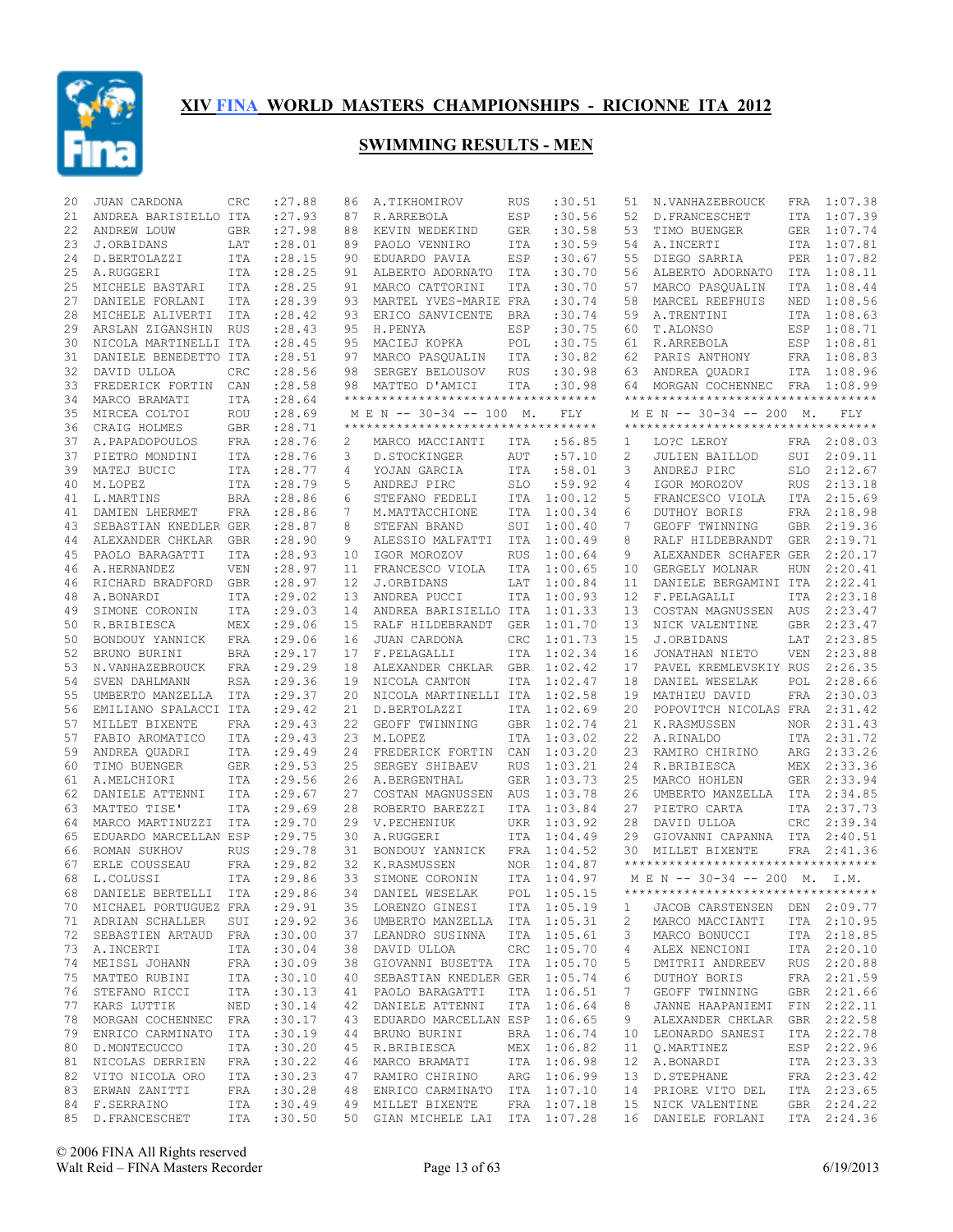

| 17           | DANIEL OSSMANN                                                      | <b>GER</b> | 2:25.07     | 7       | DUTHOY BORIS                        | FRA        | 5:04.53            | 19       | ANDOR EGGERS                             | GER        | :25.98  |
|--------------|---------------------------------------------------------------------|------------|-------------|---------|-------------------------------------|------------|--------------------|----------|------------------------------------------|------------|---------|
| 18           | SVEN DAHLMANN                                                       | RSA        | 2:25.10     | 8       | ALEX NENCIONI                       | ITA        | 5:05.32            | 21       | L.GOMEZ                                  | ESP        | :26.06  |
| 19           | ANGELO PELLEGATTA ITA                                               |            | 2:25.42     | 9       | GERGELY MOLNAR                      | <b>HUN</b> | 5:05.55            | 22       | FABIO CAMALLERI                          | <b>ITA</b> | : 26.07 |
| 20           | BONDOUY YANNICK                                                     | FRA        | 2:25.47     | 10      | GEOFF TWINNING                      | <b>GBR</b> | 5:05.99            | 23       | TJAKKO RUINEMANS                         | NED        | :26.09  |
| 21           | A.SANTAMBROGIO                                                      | <b>ITA</b> | 2:26.61     | 11      | FILIPPO GRAPPI                      | ITA        | 5:06.41            | 24       | HUGO HIDALGO                             | <b>VEN</b> | : 26.11 |
| 22           | JEROEN WIJERING                                                     | NED        | 2:26.67     | 12      | POPOVITCH NICOLAS FRA               |            | 5:06.51            | 25       | ANTOINE JOURY                            | FRA        | : 26.17 |
| 23           | POPOVITCH NICOLAS FRA                                               |            | 2:27.10     | 13      | NICK VALENTINE                      | <b>GBR</b> | 5:07.18            | 26       | NICLAS OHMAN                             | <b>USA</b> | :26.18  |
| 24           | FEDERICO URBAN                                                      | ITA        | 2:27.30     | 14      | FRANCESCO VIOLA                     | ITA        | 5:07.52            | 27       | GIORGIO PETRELLA                         | ITA        | : 26.24 |
| 25           | MASSIMO CODECASA                                                    | ITA        | 2:28.27     | 15      | SERGEY GOGOL                        | <b>RUS</b> | 5:08.34            | 28       | M.DANIEL                                 | ITA        | :26.28  |
| 26           | IURI CORNACCHINI                                                    | ITA        | 2:28.28     | 16      | RALF HILDEBRANDT                    | GER        | 5:08.95            | 28       | PAOLO NASCETTI                           | ITA        | :26.28  |
| 27           | ANDREA MORETTI                                                      | ITA        | 2:28.65     | 17      | MATHIEU DAVID                       | FRA        | 5:12.21            | 30       | ALBERTO VIANELLO                         | ITA        | :26.33  |
| 28           | DAVIDE CREPALDI                                                     | ITA        | 2:28.66     | 18      | MARCO MENGOTTO                      | <b>ITA</b> | 5:14.26            | 31       | MATTEO MION                              | <b>ITA</b> | : 26.36 |
| 29           | BENOIT THIBAUD                                                      | FRA        | 2:28.76     | 19      | FEDERICO URBAN                      | ITA        | 5:16.82            | 32       | ROSS CROASDELL                           | <b>GBR</b> | : 26.40 |
| 29           | MARCO MENGOTTO                                                      | <b>ITA</b> | 2:28.76     | 20      | BENOIT THIBAUD                      | FRA        | 5:20.69            | 33       | FABIO CRIPPA                             | <b>ITA</b> | : 26.41 |
| 31           | JONATHAN NIETO                                                      | <b>VEN</b> | 2:29.93     | 21      | T.LAGERPUSCH                        | <b>GER</b> | 5:20.96            | 33       | MARC VALLE                               | <b>USA</b> | : 26.41 |
| 32           | A.BANDINELLI                                                        | <b>ITA</b> | 2:30.45     | 22      | A. SANTAMBROGIO                     | ITA        | 5:22.70            | 35       | GIUSTO NICOLA DI                         | ITA        | : 26.45 |
| 33           | MARCEL REEFHUIS                                                     | NED        | 2:30.52     | 23      | O.HOLDERBACH                        | FRA        | 5:23.48            | 36       | R.FONSECA                                | <b>BRA</b> | : 26.47 |
| 34           | F.FERNANDEZ                                                         | <b>VEN</b> | 2:31.11     | 24      | COSTAN MAGNUSSEN                    | AUS        | 5:24.76            | 37       | JOHN REILLY                              | IRL        | : 26.51 |
| 35           | BORUT DEZMAN                                                        | <b>SLO</b> | 2:31.13     | 25      | O.PLANES                            | ESP        | 5:25.52            | 37       | MATT HARRY                               | AUS        | : 26.51 |
| 36           | ADRIAN SCHALLER                                                     | SUI        | 2:31.98     | 26      | MARCO HOHLEN                        | <b>GER</b> | 5:26.51            | 39       | STEFANO MAZZER                           | <b>ITA</b> | :26.55  |
| 37           | GIOVANNI BUSETTA                                                    | ITA        | 2:32.26     | 27      | DAVIDE CREPALDI                     | ITA        | 5:26.92            | 40       | MARCO BALDINI                            | <b>ITA</b> | : 26.71 |
| 38           | MIRCEA COLTOI                                                       | <b>ROU</b> | 2:32.33     | 28      | A.AFFRICANO                         | <b>ITA</b> | 5:27.93            | 41       | A.ORSETTI                                | <b>ITA</b> | : 26.72 |
| 39           | RANC JOEL                                                           | FRA        | 2:32.88     | 29      | R.BRIBIESCA                         | MEX        | 5:29.66            | 42       | C.BRISONE                                | <b>ITA</b> | : 26.77 |
| 40           | KARS LUTTIK                                                         | NED        | 2:33.01     | 30      | ANDREA MORETTI                      | <b>ITA</b> | 5:30.16            | 43       | PATRICE SANCHEZ                          | FRA        | :26.79  |
| 41           | A.AFFRICANO                                                         | ITA        | 2:33.06     | 31      | SASCHA SAUER                        | <b>GER</b> | 5:30.98            | 43       | DAVID GUERRIER                           | FRA        | : 26.79 |
| 42           | OSCAR RINCON                                                        | GBR        | 2:33.26     | 32      | GIAN MICHELE LAI                    | <b>ITA</b> | 5:32.36            | 45       | NICK WINSTONE                            | <b>RSA</b> | : 26.83 |
| 43           | IVAN CAPPELLINI                                                     | ITA        | 2:33.28     | 33      | RAMIRO CHIRINO                      | ARG        | 5:32.61            | 46       | LORENZO IDI                              | ITA        | :26.84  |
| 44           | FEDERICO LORETO                                                     | FRA        | 2:33.30     | 34      | DANIEL WESELAK                      | POL        | 5:32.88            | 47       | CHRISTIAN WETZEL                         | <b>GER</b> | :26.85  |
| 45           | YANN BROCHEN                                                        | FRA        | 2:33.80     | 35      | YANN BROCHEN                        | FRA        | 5:33.30            | 48       | F.CODEGHINI                              | <b>ITA</b> | :26.87  |
| 46           | A.GONZALEZ                                                          | ITA        | 2:33.85     | 36      | JAN CAMAJ                           | <b>SVK</b> | 5:34.70            | 49       | FILIBERTO NERONE                         | ITA        | : 26.90 |
| 47           | JAN CAMAJ                                                           | SVK        | 2:34.06     | 37      | SAM CHADWICK                        | GBR        | 5:37.37            | 49       | ANDREA FALARDI                           | ITA        | : 26.90 |
| 48           | SAM CHADWICK                                                        | <b>GBR</b> | 2:34.35     | 38      | A.GONZALEZ                          | ITA        | 5:38.24            | 51       | M.SANTAVICCA                             | ITA        | : 26.92 |
| 49           | J.SOLFANELLI                                                        | <b>ITA</b> | 2:34.39     | 39      | FEDERICO LORETO                     | FRA        | 5:38.59            | 51       | ANDRE SAUERSTEIN                         | GER        | : 26.92 |
| 50           | FREDERIC CHABAGNO FRA                                               |            | 2:34.89     | 40      | JEREMY CAMPAGNE                     | FRA        | 5:38.64            | 53       | L.D'AGOSTINI                             | <b>BRA</b> | :26.94  |
| 51           | DIEGO DELL'ORTO                                                     | ITA        | 2:35.03     | 41      | FREDERIC CHABAGNO FRA               |            | 5:39.33            | 54       | ORLANDO FRANCHI                          | VEN        | :26.99  |
| 52           | MIGUEL TROYAS                                                       | ESP        | 2:35.22     | 42      | L.MONTEJANO                         | MEX        | 5:40.63            | 55       | CRISTIANO ALVERDI ITA                    |            | : 27.02 |
| 53           | JEREMY CAMPAGNE                                                     | FRA        | 2:35.41     | 43      | M. KANELLOPOULOS                    | GER        | 5:41.33            | 55       | COLA FEDERICO DI                         | ITA        | : 27.02 |
| 54           | PETER LENUCK                                                        | AUT        | 2:35.64     | 44      | MIRCEA COLTOI                       | <b>ROU</b> | 5:43.31            | 57       | VITTORIO MARIANI                         | <b>ITA</b> | : 27.07 |
| 55           | EUGENIO D'URSI                                                      | <b>ITA</b> | 2:35.73     | 45      | J.SOLFANELLI                        | ITA        | 5:43.71            | 58       | THOMAS HOPPNER                           | <b>GER</b> | :27.08  |
| 56           | SEBASTIEN ARTAUD                                                    | <b>FRA</b> | 2:35.78     | 46      | MARCO PASQUALIN                     | ITA        | 5:45.45            | 58       | MATTEO CARRARI                           | <b>ITA</b> | :27.08  |
| 57           | MORRIS FAVARO                                                       | <b>ITA</b> | 2:36.46     | 47      | JEROEN VOGELSANG                    | NED        | 5:47.16            | 60       | DARIO LEONARDI                           | <b>ITA</b> | : 27.14 |
| 58           | MORGAN COCHENNEC                                                    | <b>FRA</b> | 2:36.54     | 48      | R.MONTANUCCI                        | ITA        | 5:47.43            | 60       | LARS PETTERSSON                          | SWE        | : 27.14 |
| 59           | L.MONTEJANO                                                         | MEX        | 2:36.66     | 49      | TIMO BUENGER                        | <b>GER</b> | 5:49.23            | 62       | MIRKO CINELLI                            | ITA        | : 27.20 |
| 60           | DIEGO VERGARI                                                       |            | ITA 2:36.89 | 50      | STEFANO PROIETTI                    | ITA        | 5:53.33            | 62       | MARK GLASS                               | <b>USA</b> | : 27.20 |
| 61           | ANDREW LOUW                                                         | GBR        | 2:37.34     |         | *********************************** |            |                    | 64       | ROBERTO STURARO                          | <b>ITA</b> | : 27.21 |
| 62           | NICOLAS DERRIEN                                                     |            | FRA 2:37.42 |         | M E N -- 35-39 -- 50                | М.         | FREE               | 65       | LORENZO BECIANI                          | <b>ITA</b> | : 27.22 |
| 63           | ERWAN ZANITTI                                                       |            | FRA 2:37.45 |         | *********************************** |            |                    | 65       | SHAMIL ZAKIROV                           | <b>RUS</b> | : 27.22 |
| 64           | HOLGER KUDELA                                                       |            | GER 2:37.48 | 1       | S.MATA                              | <b>VEN</b> | : 24.22            | 67       | MATHIAS BENVEL                           | <b>FRA</b> | : 27.28 |
| 65           | MARCO PASOUALIN                                                     |            | ITA 2:37.83 | 2       | SVEN GUSKE                          | <b>GER</b> | :24.36             | 67       | ANDREA MIGLIARINO ITA                    |            | :27.28  |
|              | 66 MARCO MILANESI                                                   |            | ITA 2:37.88 |         | 3 DAVIDE DIAMBRI                    |            | ITA : 24.69        | 69       | FRANCK CHAUVIN                           | FRA        | : 27.30 |
| 67           | TIMO BUENGER                                                        |            | GER 2:38.19 | 4       | OLIVER PLANES                       | ESP        | :24.76             | 69       | TOBA ALEXANDRU                           | ROU        | : 27.30 |
|              | 68 MARCO MANCINI                                                    |            | ITA 2:38.99 | 5       | VYSOTSKIY ANATOLY RUS               |            | : 24.79            | 71       | M.ACCARDO                                | ITA        | : 27.32 |
|              | 69 M.REMUS                                                          |            | ROU 2:39.55 | 6       | WILLIAM CAREDDU                     | ITA        | : 25.07            | 71       | FRANCHET RODOLPHE FRA                    |            | : 27.32 |
|              | 70 CLAUDIO SINNO                                                    |            | ITA 2:40.08 | 7       | BILLON SEBASTIEN FRA                |            | : 25.22            | 73       | JIRI LELEK                               | CZE        | : 27.35 |
|              | 71 MANUEL AGUADO                                                    |            | ESP 2:40.48 | 8       | ALEKSEI PAVLOV                      | RUS        | :25.38             | 74       | CHRISTIAN BAMBERG GER                    |            | : 27.43 |
|              |                                                                     |            |             |         |                                     |            |                    |          |                                          |            |         |
|              | 72 JOSEF GRUBER<br>73 JEROEN VOGELSANG NED 2:41.62                  |            | AUT 2:40.59 | 8<br>10 | JEROEN ZELSMANN<br>CLAUDIO FEDERICI | NED<br>ITA | : 25.38<br>: 25.44 | 75<br>76 | NICOLAS RANTIEN<br>MATTEO ROSSIGNOLI ITA | FRA        | : 27.45 |
|              | **********************************                                  |            |             |         |                                     |            |                    |          |                                          |            | : 27.48 |
|              |                                                                     |            |             |         | 11 R.SUKHOVERKHOV                   | RUS        | : 25.53            | 76       | ANDREA FEDERICI                          | ITA        | : 27.48 |
|              | M E N -- 30-34 -- 400 M. I.M.<br>********************************** |            |             |         | 12 WALTER SCUDIERI                  | ITA        | : 25.54            | 78       | C.ALESSANDRO                             | ITA        | : 27.49 |
|              |                                                                     |            |             |         | 13 DAVIDE STELL                     | ITA        | : 25.63            | 79       | PIETRO SCRAMUZZA                         | ITA        | : 27.50 |
| $\mathbf{1}$ | <b>JULIEN BAILLOD</b>                                               |            | SUI 4:38.28 |         | 14 KLAUS HUEZ                       | ITA        | : 25.70            | 80       | REMCO OOIJMAN                            | NED        | : 27.52 |
| 2            | EVGENY RYZHOV                                                       |            | RUS 4:54.58 | 15      | <b>JOSEF KREITER</b>                | ROU        | : 25.71            | 81       | AURELIEN MINGOT                          | FRA        | : 27.58 |
| 3            | I.RAZVAN                                                            |            | ROU 4:56.04 |         | 16 JORG FARBER                      | GER        | : 25.73            | 82       | LORENZO SEGUITI                          | ITA        | : 27.62 |
| 4            | ANDREJ PIRC                                                         |            | SLO 4:58.00 | 17      | MARTIN HLAVATY                      | SVK        | : 25.87            | 83       | BALANCIER PASCAL                         | BEL        | : 27.63 |
| 5            | IGOR MOROZOV                                                        |            | RUS 4:58.73 |         | 18 SIMONE ZULIAN                    | ITA        | : 25.91            | 84       | LUCA PIOVAN                              | ITA        | : 27.64 |
| 6            | JANNE HAAPANIEMI FIN 5:04.42                                        |            |             |         | 19 MARCEL JANOCKO                   | SVK        | : 25.98            |          | 85 ROBERTO ROCCA                         | ITA        | : 27.65 |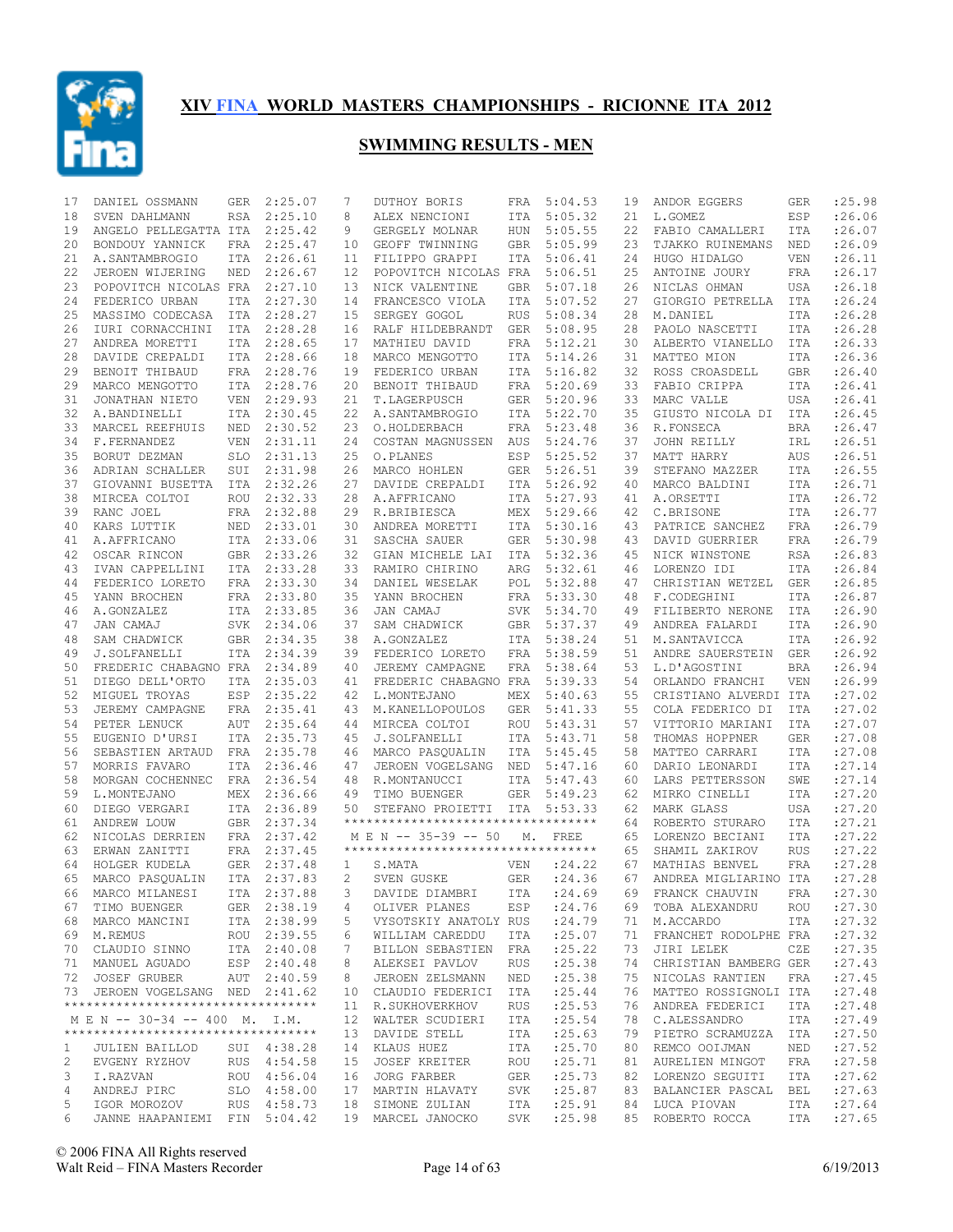

| 86 | C.SPECKBACHER                                | AUT        | : 27.71    |                  | 150 ANDREA BRAMBILLA                | ITA               | :28.85      | 16 | ANTOINE JOURY                  | FRA        | :57.01      |
|----|----------------------------------------------|------------|------------|------------------|-------------------------------------|-------------------|-------------|----|--------------------------------|------------|-------------|
| 87 | MARC SCHEUTEN                                | GER        | : 27.75    |                  | 153 MALCO MASSONI                   | ITA               | :28.86      | 17 | GODOY MARTINS                  | <b>BRA</b> | :57.15      |
| 88 | ALBERTO KALIL                                | BRA        | : 27.80    |                  | 154 ANDREA PAGANO                   | ITA               | : 28.87     | 18 | ETTORE ANSALONI                | ITA        | :57.20      |
| 89 | S.ISORNA                                     | ESP        | : 27.84    |                  | 155 VICINI CHRISTIAN                | ITA               | : 28.91     | 19 | GIUSTO NICOLA DI               | ITA        | :57.37      |
| 90 | P.TADDEI                                     | ITA        | : 27.88    |                  | 156 A.BOMBARDIERI                   | ITA               | : 28.92     | 20 | S.MASSIMILIANO                 | ITA        | :57.45      |
| 90 | I.DONYATE                                    | ESP        | : 27.88    |                  | 157 DARIO PESCINI                   | ITA               | : 28.93     | 21 | HUGO HIDALGO                   | <b>VEN</b> | :57.54      |
| 90 | PAOLO GIOACCHINI                             | ITA        | :27.88     |                  | 158 CLAUDIO LONGANESI ITA           |                   | :28.94      | 22 | DAVID GUERRIER                 | <b>FRA</b> | :57.93      |
| 93 | MARTIN HENDRIKSEN ITA                        |            | : 27.90    |                  | 159 PACE CLAUDIO DI                 | ITA               | : 28.95     | 23 | JOHN REILLY                    | IRL        | :57.95      |
| 94 | G. PANENA                                    | ITA        | : 27.97    |                  | 160 GRACO MORLAN                    | MEX               | :28.96      | 24 | M.DANIEL                       | <b>ITA</b> | :58.01      |
| 95 | MICHELE BARNABE'                             | ITA        | : 27.98    |                  | 161 DANIELE RAMPOLDI                | ITA               | :28.98      | 24 | ORLANDO FRANCHI                | <b>VEN</b> | :58.01      |
| 95 | STUART MCPHERSON                             | GBR        | : 27.98    |                  | 162 G.MACECCHINI                    | ITA               | :29.00      | 26 | CLAUDIO FEDERICI               | <b>ITA</b> | :58.11      |
| 97 | SIMONE PANCALDI                              | ITA        | : 28.00    |                  | 162 STEFANO TAMAGNINI ITA           |                   | :29.00      | 27 | MASSIMO GAUDIANO               | ITA        | :58.25      |
| 98 | ANDREA CADENELLI                             | <b>ITA</b> | :28.01     |                  | 164 F.CAMERLENGO                    | ITA               | : 29.01     | 28 | CHRISTOPHE IMBERT FRA          |            | :58.31      |
| 99 | VISCUSO FRANCESCO ITA                        |            | : 28.03    |                  | 165 FABRIZIO PIPPO                  | ITA               | : 29.02     | 29 | P.ROSSI                        | ITA        | :58.46      |
|    | 100 GRUAT GILLES                             | FRA        | : 28.04    |                  | 165 ANDREA GAGLIARDI                | ITA               | : 29.02     | 30 | OMAR ELHAMAWY                  | EGY        | :58.52      |
|    | 101 MAURO VEZZOLI                            | ITA        | :28.06     |                  | 167 L.ZELANO                        | ITA               | : 29.08     | 31 | MAURO CARDELLINI               | <b>ITA</b> | :58.68      |
|    | 102 LUCA PASSERI                             | <b>ITA</b> | :28.08     |                  | 167 LUKAS HAILE'                    | ITA               | : 29.08     | 32 | ANDREA MIGLIARINO ITA          |            | :58.84      |
|    | 103 VINCENT BASTIN                           | BEL        | : 28.10    |                  | 169 WILLIAM BIAGIONI                | ITA               | : 29.09     | 33 | JEROEN ZELSMANN                | NED        | :58.96      |
|    | 104 G.IONESCU                                | <b>ROU</b> | :28.11     |                  | 170 G.CAMPANILE                     | ITA               | : 29.12     | 34 | FABIO CRIPPA                   | <b>ITA</b> | :59.01      |
|    | 105 STEPHANE BORDEL                          | ITA        | : 28.12    |                  | 170 ANDREA TIRONI                   | ITA               | : 29.12     | 35 | MARC VALLE                     | <b>USA</b> | :59.05      |
|    | 105 ALESSIO MAFFII                           | <b>ITA</b> | : 28.12    |                  | 170 LARS PLATH                      | <b>GER</b>        | : 29.12     | 36 | MATTEO MION                    | ITA        | :59.06      |
|    | 105 C.PERIS                                  | ESP        | : 28.12    |                  | 173 EMILIANO BACHI                  | ITA               | : 29.13     | 37 | MATT HARRY                     | AUS        | :59.16      |
|    | 108 GIUSEPPE PANZERI                         | ITA        | :28.14     |                  | 173 ANGELIS LORENZO                 | ITA               | : 29.13     | 38 | ROSS CROASDELL                 | <b>GBR</b> | :59.21      |
|    | 109 RESSE FABIEN                             | FRA        | : 28.20    |                  | 173 DANIELE LUNADEI                 | <b>ITA</b>        | : 29.13     | 39 | I.ROSCA                        | <b>ITA</b> | :59.24      |
|    | 110 SAMUEL CAMPANI                           | <b>ITA</b> | : 28.21    |                  | 176 A.PIERSANTELLI                  |                   | :29.15      | 39 | MANUELE PARENTI                | <b>ITA</b> | :59.24      |
|    | 111 DAVIDE BONOMINI                          | <b>ITA</b> |            |                  | 176 LUCIO SCALZI                    | ITA<br><b>ITA</b> | :29.15      | 41 | CHRISTIAN WETZEL               | GER        | :59.50      |
|    |                                              |            | : 28.23    |                  |                                     |                   |             |    |                                |            | :59.71      |
|    | 112 S.HERRERA                                | ITA        | : 28.25    |                  | 178 FRANCOIS BOUGANT                | FRA               | : 29.16     | 42 | M.IBANYEZ                      | ESP        |             |
|    | 113 MATTHIEU BARRY                           | HKG        | : 28.27    |                  | 179 EMILIANO TEAT                   | ITA               | :29.17      | 43 | CRISTIANO CENCI                | <b>ITA</b> | :59.74      |
|    | 114 GIULIO LONGO                             | ITA        | :28.28     |                  | 180 A.ALESSANDRO                    | ITA               | : 29.18     | 44 | F.CODEGHINI                    | ITA        | :59.78      |
|    | 115 A.SOCHACKI                               | FRA        | :28.29     |                  | 181 MAURIZIO PONTI                  | ITA               | :29.25      | 44 | STEFANO MAZZER                 | <b>ITA</b> | :59.78      |
|    | 115 ALEXANDER HAENSEL GER                    |            | :28.29     |                  | 182 DANIEL MENDEZ                   | MEX               | : 29.26     | 46 | M.SANTAVICCA                   | <b>ITA</b> | :59.80      |
|    | 115 PAVLO LYPOVKA                            | <b>UKR</b> | : 28.29    |                  | 183 DAVIDE ACCOMASSO                | ITA               | :29.28      | 47 | ALESSANDRO KIRNER ITA          |            | :59.81      |
|    | 118 BOCANDE STEPHANE FRA                     |            | : 28.33    |                  | 184 ROBERTO BOZIC                   | ITA               | : 29.33     | 48 | HARALD DUESBERG                | <b>GER</b> | 1:00.05     |
|    | 119 PASCAL VALLEE                            | FRA        | : 28.36    |                  | 184 D. SHOENBERGER                  | USA               | : 29.33     | 49 | BALANCIER PASCAL               | <b>BEL</b> | 1:00.11     |
|    | 120 ENRICO PIACENZA                          | ITA        | : 28.37    |                  | 186 PIETRO ZIDDA                    | ITA               | : 29.34     | 50 | IGNACIO PALACIOS               | AUS        | 1:00.23     |
|    | 121 BRIAN GOLDBERG                           | HKG        | : 28.38    |                  | 187 MARCELLO NEGRI                  | ITA               | :29.36      | 51 | GIORGIO PETRELLA               | ITA        | 1:00.27     |
|    | 122 OLIVER QUECK                             | GER        | : 28.39    |                  | 188 FRANCESCO GRITTI                | ITA               | : 29.37     | 51 | ANDREA CIAMPINI                | ITA        | 1:00.27     |
|    | 123 ANDREA MATTUTINI                         | ITA        | : 28.40    |                  | 189 ANGELO FOTI                     | ITA               | :29.38      | 51 | MARK CUMMINGS                  | <b>HKG</b> | 1:00.27     |
|    | 124 CRISTIAN SARAVO                          | ITA        | : 28.45    |                  | 190 HOYOS JOSE MARIA                | ESP               | : 29.39     | 54 | L.D'AGOSTINI                   | <b>BRA</b> | 1:00.38     |
|    | 125 EVGENIY LARIONOV                         | RUS        | : 28.50    |                  | 190 P.CHRISTOPHE                    | FRA               | : 29.39     | 55 | CRISTIANO ALVERDI ITA          |            | 1:00.43     |
|    | 126 D.TRICARICO                              | ARG        | : 28.51    |                  | 192 R.FRANCESCANGELI                | ITA               | : 29.41     | 55 | R.CHEVAILLER                   | SUI        | 1:00.43     |
|    | 127 JENS AUSTERMANN                          | GER        | : 28.52    |                  | 193 GIANPIETRO MACRI                | ITA               | : 29.42     | 57 | ROBERTO STURARO                | ITA        | 1:00.48     |
|    | 128 M.BARYSEVICH                             | <b>BLR</b> | : 28.56    |                  | 193 MICHELE CARLIN                  | ITA               | : 29.42     | 58 | COLIN PRESCOTT                 | <b>GBR</b> | 1:00.49     |
|    | 128 BOCANDE JEROME                           | FRA        | :28.56     |                  | 193 PAOLO GAZZETTA                  | ITA               | :29.42      | 59 | FRANCHET RODOLPHE FRA          |            | 1:00.52     |
|    | 128 ANDREA LOMBARDO                          | ITA        | :28.56     |                  | 196 STEPHANE OLLIER                 | FRA               | : 29.45     | 59 | <b>MARK GLASS</b>              | USA        | 1:00.52     |
|    | 131 G.MONTENEGRO                             | ITA        | :28.59     |                  | 197 M.RITOSSA                       | ITA               | :29.46      | 61 | VISCUSO FRANCESCO ITA          |            | 1:00.57     |
|    | 132 CHRISTIAN SPATH                          | GER        | : 28.61    |                  | 198 NICOLA TREVISAN                 | ITA               | : 29.49     | 62 | PATRICE SANCHEZ                | <b>FRA</b> | 1:00.61     |
|    | 133 D.GIOVINAZZO                             | <b>ITA</b> | : 28.62    |                  | 199 ANTONIO LOGLISCI                | ITA               | : 29.50     | 63 | V.THIERRY                      | FRA        | 1:00.62     |
|    | 133 ROBERTO MINI                             | ITA        | : 28.62    |                  | *********************************** |                   |             | 64 | SHAMIL ZAKIROV                 | <b>RUS</b> | 1:00.83     |
|    | 135 VINCENZO ISAJA                           |            | ITA :28.63 |                  | M E N -- 35-39 -- 100 M. FREE       |                   |             |    | 65 A.MORETTI                   |            | ITA 1:00.92 |
|    | 136 S.CIAMPOLINI ITA                         |            | : 28.65    |                  | **********************************  |                   |             |    | 65 F.BUSSLINGER SUI 1:00.92    |            |             |
|    | 136 VINCENT LANSSENS FRA                     |            | : 28.65    | $\mathbf{1}$     | C.IVERSEN DEN :53.42                |                   |             |    | 67 ENRICO PIACENZA ITA 1:00.94 |            |             |
|    | 136 STEFANO BERTANI                          | ITA        | : 28.65    | 2                | VEN :53.65<br>S.MATA                |                   |             | 68 | RESSENCOURT ERIC FRA 1:00.97   |            |             |
|    | 136 ARAMIS GARBATINI ITA                     |            | : 28.65    | 3                | RICARDO PEDROSO POR :54.21          |                   |             | 69 | ANDREA MATTUTINI ITA 1:01.08   |            |             |
|    | 136 DAVID SBOLGI                             | ITA        | : 28.65    | 4                | OLIVER PLANES                       |                   | ESP : 54.45 | 70 | DANIELE CANOSSA                |            | ITA 1:01.18 |
|    | 141 FREDERIC JOUAS FRA                       |            | : 28.69    | 5                | PETR GREGOR CZE :55.13              |                   |             | 71 | KAY VOLKHAMMER                 |            | GER 1:01.21 |
|    |                                              |            |            |                  | BILLON SEBASTIEN FRA                |                   |             | 72 |                                |            | ITA 1:01.30 |
|    | 142 L.CHRISTOPHE FRA<br>143 HENNING TILP GER |            | : 28.76    | 6<br>$7^{\circ}$ |                                     |                   | :55.90      |    | FABIO FERRARI                  |            |             |
|    |                                              |            | : 28.78    |                  | DAVIDE DIAMBRI                      |                   | ITA :56.05  | 73 | CHRISTIAN BAMBERG GER 1:01.32  |            |             |
|    | 143 TIMO RUPPEL GER                          |            | : 28.78    | 8                | WALTER SCUDIERI ITA                 |                   | :56.06      | 74 | REMCO OOIJMAN                  |            | NED 1:01.36 |
|    | 145 M.SHCHERBAK                              | UKR        | : 28.80    | 9                | WILLIAM CAREDDU                     |                   | ITA :56.07  | 75 | VINCENT BASTIN                 |            | BEL 1:01.38 |
|    | 146 NICOLAS TURPEAU FRA                      |            | : 28.81    |                  | 10 NICLAS OHMAN                     | <b>USA</b>        | :56.13      | 76 | JAN OLHOEFT                    |            | GER 1:01.43 |
|    | 147 BENEDITTIS MICHEL ITA                    |            | : 28.82    |                  | 11 FABIO CAMALLERI                  | ITA               | :56.35      | 77 | THOMAS HOPPNER                 |            | GER 1:01.46 |
|    | 147 UMUT SALAR                               | TUR        | : 28.82    |                  | 12 DAVIDE STELL                     | ITA               | :56.66      | 78 | COLA FEDERICO DI ITA 1:01.48   |            |             |
|    | 149 D.RAGNI                                  | ITA        | : 28.83    |                  | 13 KLAUS HUEZ                       | ITA               | :56.67      | 79 | MATTHIEU BARRY                 |            | HKG 1:01.52 |
|    | 150 R.CASTRIGNANO ITA                        |            | : 28.85    |                  | 14 R.SUKHOVERKHOV RUS               |                   | :56.94      |    | 80 ALBERTO PENZO               |            | ITA 1:01.53 |
|    | 150 M.SCHELLENBERGER GER                     |            | : 28.85    |                  | 15 TIM GRUENE                       | GER               | :56.96      |    | 81 ROBERTO ROCCA               |            | ITA 1:01.56 |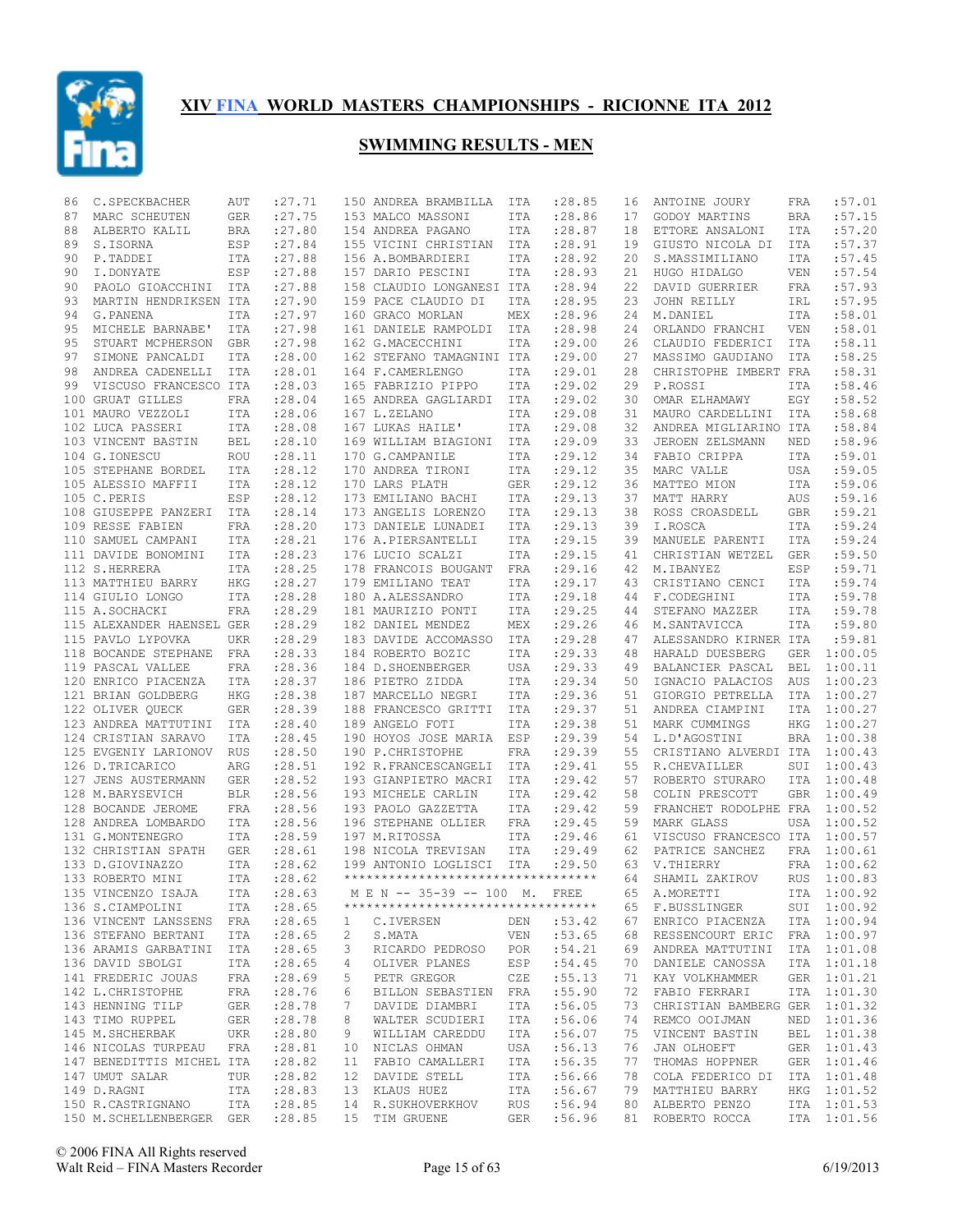

| 82 | LARS PETTERSSON                  | SWE        | 1:01.57     |        | 148 JENS AUSTERMANN                 | GER        | 1:04.32     | 50 | VISCUSO FRANCESCO ITA 2:16.97                                       |            |             |
|----|----------------------------------|------------|-------------|--------|-------------------------------------|------------|-------------|----|---------------------------------------------------------------------|------------|-------------|
| 83 | SIMONE STORAI                    | ITA        | 1:01.59     |        | 149 BRUNO DUBOURG                   | FRA        | 1:04.34     | 51 | M.SANTAVICCA                                                        | ITA        | 2:17.17     |
| 84 | ANDREA LUCCHESE                  | ITA        | 1:01.61     |        | 150 L.ZELANO                        | ITA        | 1:04.38     | 52 | BOCANDE STEPHANE                                                    | FRA        | 2:17.29     |
| 85 | MATTEO ROSSIGNOLI ITA            |            | 1:01.65     |        | 151 D.TRICARICO                     | ARG        | 1:04.47     | 53 | ANDREA MATTUTINI                                                    | ITA        | 2:17.59     |
| 86 | DAVIDE BONOMINI                  | ITA        | 1:01.66     |        | 152 STEFANO TAMAGNINI ITA           |            | 1:04.48     | 54 | DUSAN ARGALAS                                                       | SVK        | 2:17.74     |
| 87 | BRIAN GOLDBERG                   | HKG        | 1:01.68     |        | 153 NICOLA LOMBARDI                 | ITA        | 1:04.61     | 55 | COLIN PRESCOTT                                                      | GBR        | 2:17.75     |
| 88 | VILLANI DIEGO                    | ITA        | 1:01.69     |        | 154 STEFANO NARDELLA                | ITA        | 1:04.82     | 56 | LORENZO SEGUITI                                                     | ITA        | 2:17.82     |
| 89 | A.PAGNINI                        | <b>ITA</b> | 1:01.70     |        | 155 HOYOS JOSE MARIA                | ESP        | 1:04.86     | 57 | F.BUSSLINGER                                                        | SUI        | 2:18.28     |
| 90 | ALBERTO KALIL                    |            | BRA 1:01.71 |        | 156 ALESSIO MAFFII                  | ITA        | 1:05.02     | 58 | RESSE FABIEN                                                        | FRA        | 2:18.33     |
| 91 | MARCO BALDINI                    |            | ITA 1:01.80 |        | 157 ROBERTO PONTI                   | ITA        | 1:05.10     | 59 | MATTHIEU BARRY                                                      | HKG        | 2:18.59     |
| 92 | F.CAPITANIO                      |            | ITA 1:01.86 |        | 158 V.POLIKARPOV                    | KAZ        | 1:05.13     | 60 | POLA MASSIMO                                                        | ITA        | 2:18.95     |
| 93 | AURELIEN MINGOT                  | FRA        | 1:01.92     |        | 159 STEPHANE OLLIER                 | FRA        | 1:05.17     | 61 | VINCENT BASTIN                                                      | BEL        | 2:19.05     |
| 94 | C.PERIS                          | ESP        | 1:01.96     |        | 160 ANDREA LOMBARDO                 | ITA        | 1:05.28     | 61 | PASCAL VALLEE                                                       | FRA        | 2:19.05     |
| 94 | LUCA CARPANETO                   | <b>ITA</b> | 1:01.96     |        | 161 G.IONESCU                       | ROU        | 1:05.33     | 63 | ANDREA BELLUCCI                                                     | ITA        | 2:19.14     |
| 96 | PAOLO GIOACCHINI                 | ITA        | 1:01.97     |        | *********************************** |            |             | 64 | A.BODNAR                                                            | <b>HUN</b> | 2:19.19     |
| 97 | A.BODNAR                         | <b>HUN</b> | 1:02.05     |        | M E N -- 35-39 -- 200 M. FREE       |            |             | 65 | LUCA BUZIOL                                                         | ITA        | 2:19.34     |
| 98 | C.GENINATTI                      | <b>ITA</b> | 1:02.06     |        | **********************************  |            |             | 66 | PETTERI KARKAS                                                      | FIN        | 2:19.74     |
| 99 | LUCA PASSERI                     |            | ITA 1:02.08 |        | C.IVERSEN                           | DEN        | 1:57.61     | 67 | MICHAEL PIET                                                        | USA        | 2:20.09     |
|    |                                  |            | ITA 1:02.10 | 1<br>2 |                                     | POR        |             | 68 |                                                                     | ITA        | 2:20.57     |
|    | 100 ANDREA BELLUCCI              |            |             |        | RICARDO PEDROSO                     |            | 2:00.67     | 69 | C.GENINATTI                                                         |            |             |
|    | 101 PASCAL VALLEE                |            | FRA 1:02.31 | 3      | ANDRAS SCHONEK                      | <b>HUN</b> | 2:01.07     |    | ALBERTO KALIL                                                       | BRA        | 2:20.66     |
|    | 102 BOCANDE STEPHANE             |            | FRA 1:02.32 | 4      | OLIVER PLANES                       | ESP        | 2:01.70     | 70 | C.SPECKBACHER                                                       | AUT        | 2:20.80     |
|    | 103 M.BARELLI                    |            | ITA 1:02.34 | 5      | DAVIDE STELL                        | ITA        | 2:04.02     | 71 | BOCANDE JEROME                                                      | FRA        | 2:21.42     |
|    | 103 THOMAS COLELLA               |            | ITA 1:02.34 | 6      | ANTOINE JOURY                       | FRA        | 2:04.75     | 72 | E.TINCANI                                                           | ITA        | 2:21.80     |
|    | 105 VINCENT LANSSENS             | FRA        | 1:02.36     | 7      | NICLAS OHMAN                        | USA        | 2:05.45     | 73 | A. PAGNINI                                                          | ITA        | 2:22.01     |
|    | 105 MAURO VEZZOLI                |            | ITA 1:02.36 | 8      | JAN GRAFE                           | <b>GER</b> | 2:05.73     | 74 | MIRKO ATTUCCI                                                       | ITA        | 2:22.23     |
|    | 107 LORENZO BECIANI              |            | ITA 1:02.41 | 9      | GODOY MARTINS                       | <b>BRA</b> | 2:05.98     | 75 | R. FRANCESCANGELI                                                   | ITA        | 2:22.65     |
|    | 108 C.SPECKBACHER                | AUT        | 1:02.45     | 10     | R.RAMOS                             | BRA        | 2:06.40     | 76 | G.MACECCHINI                                                        | ITA        | 2:22.85     |
|    | 109 RESSE FABIEN                 |            | FRA 1:02.61 | 11     | DANIELE MORGANTI                    | ITA        | 2:07.31     | 77 | GRUAT GILLES                                                        | FRA        | 2:23.02     |
|    | 110 A.SOCHACKI                   |            | FRA 1:02.73 | 12     | TIM GRUENE                          | GER        | 2:08.57     | 78 | R. FARIAS                                                           | MEX        | 2:23.86     |
|    | 111 MICHELE BARNABE'             |            | ITA 1:02.89 | 13     | DAVID GUERRIER                      | FRA        | 2:08.60     | 79 | D.COLAFEMMINA                                                       | ITA        | 2:24.01     |
|    | 112 MARC SCHEUTEN                |            | GER 1:02.96 | 14     | LAURENT SIBIRIL                     | FRA        | 2:08.84     | 80 | DAVIDE BONOMINI                                                     | ITA        | 2:24.26     |
|    | 113 GIUSEPPE PANZERI             | ITA        | 1:02.97     | 15     | MASSIMO GAUDIANO                    | ITA        | 2:08.92     | 81 | ALBERTO PASSERINI ITA                                               |            | 2:24.47     |
|    | 113 ORUNESU MAURO                | ITA        | 1:02.97     | 16     | MARK CUMMINGS                       | HKG        | 2:09.49     | 82 | DARIO PESCINI                                                       | ITA        | 2:24.59     |
|    | 115 M.RITOSSA                    |            |             |        |                                     |            |             |    |                                                                     |            |             |
|    |                                  |            | ITA 1:03.07 | 17     | IGOR SCHERBAKOV                     | <b>RUS</b> | 2:09.83     | 83 | FREDERIC JOUAS                                                      |            | FRA 2:24.71 |
|    | 116 STUART MCPHERSON             |            | GBR 1:03.10 | 18     | CHRISTOPHE IMBERT FRA               |            | 2:09.84     | 84 | UMUT SALAR                                                          | TUR        | 2:24.95     |
|    | 116 UMUT SALAR                   | TUR        | 1:03.10     | 19     | D. FONTANELLI                       | ITA        | 2:10.21     | 85 | IGNACIO PALACIOS AUS                                                |            | 2:25.03     |
|    |                                  |            |             | 20     |                                     | FRA        | 2:10.48     |    | **********************************                                  |            |             |
|    | 118 LAURO CLAUDIO DI ITA 1:03.11 |            |             |        | YANN-ERIC BONIN                     |            |             |    |                                                                     |            |             |
|    | 119 GRUAT GILLES                 |            | FRA 1:03.16 | 21     | IVO ROOZEBOOM                       | NED        | 2:10.70     |    | M E N -- 35-39 -- 400 M. FREE<br>********************************** |            |             |
|    | 120 GIULIO LONGO                 |            | ITA 1:03.17 | 22     | P.NILO                              | CHI        | 2:10.76     |    |                                                                     |            |             |
|    | 120 DAVID SBOLGI                 |            | ITA 1:03.17 | 23     | SERGE JALOYAN                       | FRA        | 2:11.36     | 1  | C.IVERSEN                                                           | DEN        | 4:10.15     |
|    | 122 LUCA PIOVAN                  |            | ITA 1:03.19 | 24     | GIUSTO NICOLA DI                    | ITA        | 2:11.45     | 2  | IGOR PIOVESAN                                                       | ITA        | 4:16.10     |
|    | 123 G.MACECCHINI                 |            | ITA 1:03.22 | 25     | MATT HARRY                          | AUS        | 2:11.78     | 3  | ANDREA MARCATO                                                      | ITA        | 4:21.34     |
|    | 124 VICINI CHRISTIAN             |            | ITA 1:03.23 | 26     | CRISTIANO CENCI                     | ITA        | 2:11.88     | 4  | LARS KALENKA                                                        | GER        | 4:23.09     |
|    | 125 PIETRO SCRAMUZZA             |            | ITA 1:03.25 | 27     | FABIO CRIPPA                        | ITA        | 2:11.89     | 5  | JAN GRAFE                                                           | <b>GER</b> | 4:23.98     |
|    | 126 HENNING TILP                 |            | GER 1:03.32 | 28     | GIORGINI LUCA                       | ITA        | 2:11.91     | 6  | SYLVAIN GALANGO                                                     | <b>FRA</b> | 4:28.42     |
|    | 127 GRACO MORLAN                 |            | MEX 1:03.33 | 29     | HUGO HIDALGO                        | <b>VEN</b> | 2:11.93     | 7  | MASSIMO GAUDIANO                                                    | ITA        | 4:28.92     |
|    | 128 C.IANNITELLI                 |            | ITA 1:03.37 | 30     | I.ROSCA                             | ITA        | 2:11.97     | 8  | R.RAMOS                                                             | <b>BRA</b> | 4:30.66     |
|    | 129 NICOLAS TURPEAU              |            | FRA 1:03.45 | 31     | OMAR ELHAMAWY                       | EGY        | 2:12.12     | 9  | ANTOINE JOURY                                                       | <b>FRA</b> | 4:31.63     |
|    | 130 VINCENZO ISAJA               |            | ITA 1:03.50 | 32     | CARRARO STEFANO                     | ITA        | 2:12.30     | 10 | MARK CUMMINGS                                                       | HKG        | 4:33.35     |
|    | 131 ARAMIS GARBATINI ITA 1:03.52 |            |             |        | 33 A.MORETTI                        |            | ITA 2:12.59 |    | 11 DANIELE MORGANTI ITA 4:33.83                                     |            |             |
|    | 132 L.CHRISTOPHE FRA 1:03.59     |            |             |        | 34 ALESSANDRO KIRNER ITA 2:12.74    |            |             |    | 12 ANDREA PEDRAZZOLI ITA 4:33.92                                    |            |             |
|    | 133 MIRKO ATTUCCI                |            | ITA 1:03.60 |        | 35 HARALD DUESBERG GER 2:12.88      |            |             |    | 13 LAURENT SIBIRIL FRA 4:34.33                                      |            |             |
|    | 134 FABRIZIO LEPORE ITA 1:03.66  |            |             |        | 36 ANDREA CAVALLI                   |            | ITA 2:13.24 | 14 | FREDERIC ROMERA                                                     |            | FRA 4:37.33 |
|    | 135 BOCANDE JEROME               |            | FRA 1:03.68 |        | 37 JOHN REILLY                      |            | IRL 2:13.40 |    | 15 R.MENDEZ                                                         |            | COL 4:37.77 |
|    | 136 TIMO RUPPEL                  |            | GER 1:03.73 |        | 38 KAY VOLKHAMMER                   |            | GER 2:13.47 | 16 | ANDRONOV OLEG                                                       |            | RUS 4:40.29 |
|    | 137 DUSAN ARGALAS                |            | SVK 1:03.75 |        | 39 M.PEDRINZANI                     |            | ITA 2:13.48 | 17 | JORGE ALBINO                                                        |            | BRA 4:40.65 |
|    | 138 STEFANO BERTANI              |            | ITA 1:03.82 |        | 40 ANDREA FALARDI                   |            | ITA 2:13.97 | 18 | ALESSANDRO ROSSI ITA 4:41.88                                        |            |             |
|    | 139 ALESSANDRO KALB              |            | ITA 1:03.90 |        | 41 CRISTIANO ALVERDI ITA 2:15.33    |            |             |    | 19 P.NILO                                                           |            | CHI 4:42.12 |
|    | 140 R.FRANCESCANGELI ITA 1:03.93 |            |             |        | 42 V.THIERRY                        |            | FRA 2:15.35 | 20 | MARCO PELLEGRINI                                                    |            | ITA 4:42.70 |
|    | 141 ANDREA PAGANO                |            | ITA 1:04.13 |        | 43 FABIO FERRARI                    |            | ITA 2:15.86 | 21 | A.MAZZOLI                                                           |            | ITA 4:42.76 |
|    | 142 MARCO MARCHESE               |            | ITA 1:04.18 |        | 44 OWEN SHEFTZ                      |            | RSA 2:16.09 | 22 | D.FONTANELLI                                                        |            | ITA 4:43.18 |
|    | 143 R.FARIAS                     |            | MEX 1:04.20 |        | 45 ENRICO PIACENZA                  |            | ITA 2:16.12 | 23 | IVO ROOZEBOOM                                                       |            | NED 4:44.18 |
|    | 144 OLIVER QUECK                 |            | GER 1:04.22 |        | 46 BALANCIER PASCAL BEL 2:16.20     |            |             | 24 | DAVID GUERRIER                                                      |            | FRA 4:44.72 |
|    | 145 FREDERIC JOUAS FRA 1:04.28   |            |             |        | 47 STEFAN BUSSMANN                  |            | GER 2:16.27 | 25 | IGOR SCHERBAKOV                                                     |            | RUS 4:45.26 |
|    | 145 ANGELIS LORENZO              |            | ITA 1:04.28 |        | 48 REMCO OOIJMAN NED 2:16.39        |            |             |    | 26 MARCELLO PINI                                                    |            | ITA 4:46.46 |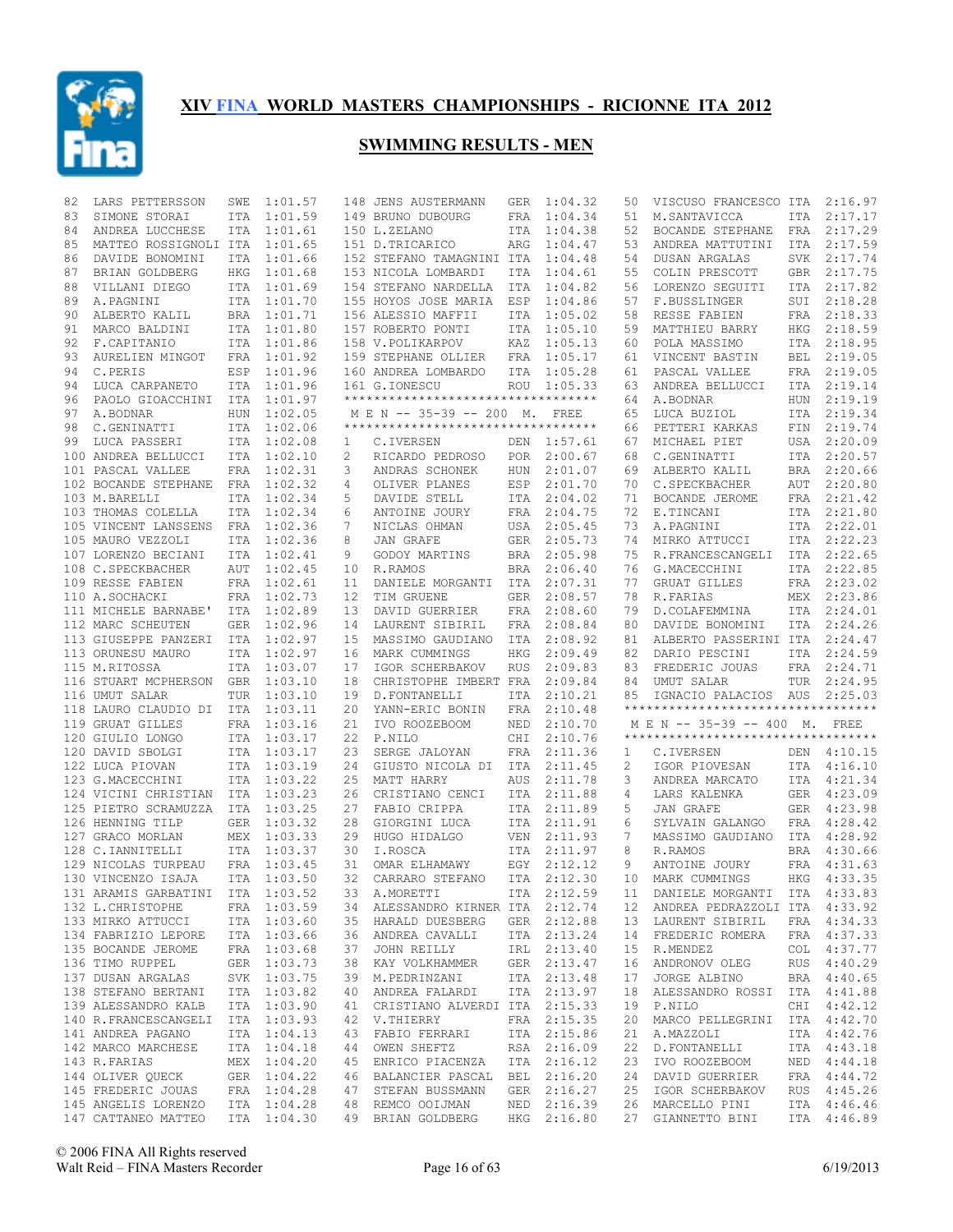

| 28 | A.MORETTI                          | ITA        | 4:47.72      | 34           | MARCO RE                            |            | ITA 10:19.96 | 54 | G.MACECCHINI                                                       | ITA        | :35.29      |
|----|------------------------------------|------------|--------------|--------------|-------------------------------------|------------|--------------|----|--------------------------------------------------------------------|------------|-------------|
| 29 | NICOLA OLIVA                       |            | ITA 4:47.77  | 35           | BRIAN GOLDBERG                      |            | HKG 10:20.04 |    | **********************************                                 |            |             |
| 30 | POLA MASSIMO                       |            | ITA 4:49.80  | 36           | F.CRISTIANO                         |            | ITA 10:22.86 |    | M E N -- 35-39 -- 100 M. BACK                                      |            |             |
| 31 | COLIN HANNAH                       | AUS        | 4:51.13      | 37           | GABRIELE TEDESCO                    |            | ITA 10:26.72 |    | **********************************                                 |            |             |
| 32 | KAY VOLKHAMMER                     | GER        | 4:51.62      | 38           | LUCA BUZIOL                         |            | ITA 10:29.01 | 1  | SIMON THIRSK                                                       |            | RSA 1:00.07 |
| 33 | MASSIMO MAMBELLI                   | ITA        | 4:51.67      | 39           | CRISTIANO ALVERDI ITA 10:31.57      |            |              | 2  | VIKTOR AREFYEV                                                     |            | UKR 1:00.78 |
| 34 | CARRARO STEFANO                    | <b>ITA</b> | 4:52.08      | 40           | ANDREA CELESTINI                    |            | ITA 10:32.12 | 3  | LARS KALENKA                                                       |            | GER 1:02.04 |
| 35 | CRISTIANO ALVERDI ITA              |            | 4:52.73      | 41           | ROS ANDREA DA                       |            | ITA 10:35.29 | 4  | RICARDO PEDROSO                                                    |            | POR 1:02.75 |
| 36 | V.THIERRY                          | FRA        | 4:54.76      | 42           | MICHAEL PIET                        |            | USA 10:45.14 | 5  | BILLON SEBASTIEN                                                   | FRA        | 1:03.37     |
| 37 | PAOLO GIOACCHINI                   | ITA        | 4:55.10      | 43           | IGOR FRATTA                         |            | ITA 10:46.01 | 6  | ALBAN MARTY                                                        | FRA        | 1:04.25     |
| 38 | LUIGI CITRINITI                    | <b>ITA</b> | 4:55.23      |              | **********************************  |            |              | 7  | VLADISLAV LVOV                                                     | <b>RUS</b> | 1:04.36     |
| 39 | DUSAN ARGALAS                      | SVK        | 4:55.84      |              | M E N -- 35-39 -- 50                |            | M. BACK      | 8  | VALERIJS MINAKOVS LAT                                              |            | 1:05.41     |
| 40 | ANDREA BELLUCCI                    |            | ITA 4:56.69  |              | *********************************** |            |              | 9  | EMILIANO ASSANDRI ITA                                              |            | 1:05.74     |
| 41 | MAREK RYBAR                        | CZE        | 4:57.51      | $\mathbf{1}$ | VIKTOR AREFYEV                      | UKR        | : 27.71      | 10 | JIRI LELEK                                                         | CZE        | 1:06.66     |
| 42 | LUCA BUZIOL                        |            | ITA 4:59.31  | 2            | SIMON THIRSK                        | <b>RSA</b> | :27.75       | 11 | NICLAS OHMAN                                                       | USA        | 1:06.77     |
| 43 | F.GUTIERREZ                        | ESP        | 4:59.35      | 3            | LARS KALENKA                        | <b>GER</b> | :28.51       | 12 | TJAKKO RUINEMANS                                                   | NED        | 1:06.81     |
| 44 | ALBERTO PENZO                      |            | ITA 4:59.60  | 4            | BILLON SEBASTIEN FRA                |            | :28.89       | 12 | P.ROSSI                                                            | <b>ITA</b> | 1:06.81     |
| 45 | MARCO RE                           |            | ITA 5:00.09  | 5            | TJAKKO RUINEMANS                    | NED        | : 29.60      | 14 | MAURO BOCHICCHIO                                                   | ITA        | 1:07.02     |
| 46 | A.BODNAR                           | HUN        | 5:01.27      | 6            | VALERIJS MINAKOVS LAT               |            | : 29.83      | 15 | JAMES DONN                                                         |            | GBR 1:07.25 |
| 47 | A.SOCHACKI                         | FRA        | 5:02.49      | 7            | JAMES DONN                          | <b>GBR</b> | :30.00       | 16 | <b>JULIEN BONFILL</b>                                              | FRA        | 1:07.58     |
|    |                                    |            |              |              |                                     |            |              |    |                                                                    |            |             |
| 48 | LUCA SPOTTI                        | ITA        | 5:02.72      | 8            | ANDREA MIGLIARINO ITA               |            | :30.03       | 17 | IVO ROOZEBOOM                                                      | NED        | 1:08.00     |
| 49 | ANDREA ZOCCA                       |            | ITA 5:03.98  | 9            | LORENZO IDI                         | ITA        | :30.35       | 18 | PATRIK PALAI                                                       | HUN        | 1:08.06     |
| 50 | E.TINCANI                          | ITA        | 5:04.13      | 10           | IVO ROOZEBOOM                       | NED        | :30.51       | 19 | IVAN RODRIGUEZ                                                     | PER        | 1:10.27     |
| 51 | ANDREA CELESTINI                   | ITA        | 5:05.00      | 11           | MICHELE LUCONI                      | ITA        | :30.72       | 20 | KELLY KARREN                                                       | USA        | 1:10.32     |
| 52 | MIRKO ATTUCCI                      | ITA        | 5:07.32      | 12           | FILIBERTO NERONE                    | ITA        | :30.92       | 21 | I.DONYATE                                                          | ESP        | 1:10.37     |
| 53 | V.POLIKARPOV                       | KAZ        | 5:07.73      | 13           | MAURO BOCHICCHIO                    | ITA        | :30.96       | 22 | MINDAUGAS SAKYS                                                    | LTU        | 1:10.42     |
| 54 | NICOLA MICHELI                     |            | ITA 5:08.97  | 14           | ISTVAN BITSKEY                      | HUN        | :30.99       | 23 | DAVID ALLEY                                                        | USA        | 1:10.61     |
| 55 | LUCA ALTAMURA                      |            | ITA 5:10.78  | 15           | JIRI LELEK                          | CZE        | :31.04       | 24 | DANIEL LOVINCE                                                     | FRA        | 1:11.11     |
| 56 | CLAUDIO LONGANESI ITA              |            | 5:11.52      | 16           | P.ROSSI                             | ITA        | :31.27       | 25 | MIRKO CINELLI                                                      | ITA        | 1:11.72     |
| 57 | DARIO NITTI                        | <b>ITA</b> | 5:13.59      | 17           | PATRIK PALAI                        | HUN        | : 31.47      | 26 | NICOLAS RANTIEN                                                    | FRA        | 1:11.76     |
|    | ********************************** |            |              | 18           | DANIEL LOVINCE                      | FRA        | :31.62       | 27 | ANDRIY KHOMENKO                                                    | UKR        | 1:12.17     |
|    | M E N -- 35-39 -- 800 M. FREE      |            |              | 19           | DAVID ALLEY                         | USA        | :31.90       | 28 | MATTHIEU BARRY                                                     | <b>HKG</b> | 1:12.46     |
|    | ********************************** |            |              | 20           | MINDAUGAS SAKYS                     | LTU        | :32.10       | 29 | MARCELLO PINI                                                      | ITA        | 1:12.89     |
| 1  | E.MASSIMILIANO                     |            | ITA 8:46.34  | 21           | MAURIZIO GERLA                      | ITA        | :32.24       | 30 | EMMANUEL GARREAU                                                   |            | FRA 1:13.03 |
| 2  | IGOR PIOVESAN                      |            | ITA 8:47.88  | 22           | ALBERTO VIANELLO                    | ITA        | :32.30       | 31 | GIUSEPPE GIORDANO ITA                                              |            | 1:13.25     |
| 3  | ANDREA MARCATO                     |            | ITA 8:56.24  | 22           | F.GRAZIADEI                         | ITA        | :32.30       | 32 | M.BERNASCONI                                                       |            | ITA 1:13.43 |
| 4  | FREDERIC ROMERA                    |            | FRA 9:24.36  | 24           | MIRKO CINELLI                       | ITA        | :32.32       | 33 | <b>JAN KRAUSE</b>                                                  | GER        | 1:13.54     |
| 5  | ANDRONOV OLEG                      | <b>RUS</b> | 9:25.93      | 25           | ANDRIY KHOMENKO                     | UKR        | :32.54       | 34 | GERI MATTEO                                                        |            | ITA 1:13.59 |
| 6  | DIEGO TADDEI                       |            | ITA 9:26.67  | 26           | <b>JAN KRAUSE</b>                   | <b>GER</b> | :32.78       | 35 | VICINI CHRISTIAN                                                   | ITA        | 1:14.42     |
| 7  | L.MARTINEZ                         | <b>VEN</b> | 9:27.21      | 27           | S.MASSIMILIANO                      | ITA        | :32.83       | 36 | MAREK RYBAR                                                        | CZE        | 1:14.69     |
| 8  | MARK CUMMINGS                      | HKG        | 9:28.64      | 28           | GIUSEPPE GIORDANO ITA               |            | :33.15       | 37 | MINOSA ROBERTO                                                     | ITA        | 1:14.87     |
| 9  | LAURENT SIBIRIL                    | FRA        | 9:29.08      | 29           | TOBA ALEXANDRU                      | <b>ROU</b> | : 33.41      | 38 | HENNING TILP                                                       |            | GER 1:14.99 |
| 10 | ANTOINE JOURY                      |            | FRA 9:29.49  | 30           | STUART MCPHERSON                    | GBR        | : 33.49      | 39 | SAINATI VALERIO                                                    | ITA        | 1:15.12     |
| 11 | GIORGINI LUCA                      |            | ITA 9:32.81  | 31           | FABIO MICCHELINI                    | ITA        | :33.58       | 40 | M.RITOSSA                                                          |            | ITA 1:15.77 |
| 12 | ANDREA PEDRAZZOLI ITA              |            | 9:36.28      | 32           | EMMANUEL GARREAU                    | FRA        | :33.59       | 41 | GERARD EGHUIZEN                                                    | NED        | 1:15.83     |
| 13 | IGOR SCHERBAKOV                    | RUS        | 9:40.91      | 33           | MINOSA ROBERTO                      | ITA        | :33.62       | 42 | TOBA ALEXANDRU                                                     |            | ROU 1:16.24 |
| 14 | F.PICIOCCHI                        | ITA        | 9:42.30      | 34           | PETR LINHART                        | CZE        | : 33.75      | 43 | DI NATALE LUCA                                                     | ITA        | 1:16.39     |
| 15 | DAVID GUERRIER                     |            | FRA 9:42.48  | 35           | ROBERTO MINI                        | ITA        | :33.87       | 44 | ANDREA ULIVELLI                                                    | ITA        | 1:16.76     |
| 16 | JORGE ALBINO                       |            | BRA 9:43.23  | 36           | DI NATALE LUCA                      | ITA        | :33.94       | 45 | ENRICO PICCININI                                                   | ITA        | 1:17.13     |
|    |                                    |            |              |              |                                     |            |              |    |                                                                    |            |             |
|    | 17 OWEN SHEFTZ                     |            | RSA 9:44.01  |              | 37 M.RITOSSA                        |            |              |    | ITA : 34.10 46 ELVIO MORONE                                        |            | ITA 1:17.40 |
|    | 18 A.MAZZOLI                       |            | ITA 9:44.40  |              | 38 MASSIMO MAMBELLI ITA             |            | : 34.13      |    | 47 PIETRO SCRAMUZZA ITA 1:17.45                                    |            |             |
|    | 19 D.FONTANELLI                    |            | ITA 9:46.35  |              | 39 M.BERNASCONI                     |            | ITA : 34.45  |    | 48 CYRIL GUENOT FRA 1:17.59<br>*********************************** |            |             |
|    | 20 MARCELLO PINI                   |            | ITA 9:51.91  |              | 40 ENRICO PICCININI ITA             |            | : 34.46      |    |                                                                    |            |             |
|    | 21 CRISTIANO CENCI                 |            | ITA 9:53.14  |              | 41 PAOLO GAZZETTA                   |            | ITA : 34.55  |    | M E N -- 35-39 -- 200 M. BACK                                      |            |             |
|    | 22 GODOY MARTINS                   |            | BRA 9:55.93  |              | 42 CHRISTIAN SPATH                  | GER        | :34.62       |    | **********************************                                 |            |             |
|    | 23 HARALD DUESBERG                 |            | GER 9:58.90  |              | 42 ENRICO BIANCARDI ITA             |            | : 34.62      | 1  | A. PONTALTI                                                        |            | ITA 2:09.67 |
|    | 24 A.MORETTI                       |            | ITA 9:59.39  |              | 44 PIETRO SCRAMUZZA ITA             |            | : 34.64      | 2  | SIMON THIRSK                                                       |            | RSA 2:12.39 |
|    | 25 POLA MASSIMO                    |            | ITA 10:01.95 |              | 45 MIRKO ATTUCCI                    | ITA        | :34.70       | 3  | LARS KALENKA                                                       |            | GER 2:13.54 |
| 26 |                                    |            |              |              | 46 LORENZO BECIANI                  | ITA        | :34.75       | 4  | TRIPPODO ANTONINO ITA 2:17.47                                      |            |             |
|    | LUIGI CITRINITI ITA 10:02.33       |            |              |              |                                     |            |              |    |                                                                    |            |             |
| 27 | MASSIMO MAMBELLI ITA 10:09.11      |            |              |              | 47 L.ZELANO                         | ITA        | :34.76       | 5  | VLADISLAV LVOV                                                     |            | RUS 2:20.03 |
|    | 28 BARONE ANDREA DEL ITA 10:09.97  |            |              |              | 48 MARCO MENCACCI                   | ITA        | :34.80       | 6  | ALBAN MARTY                                                        |            | FRA 2:20.91 |
|    | 29 COLIN HANNAH                    |            | AUS 10:10.15 |              | 49 ANDREA MORRI                     | SMR        | :34.85       | 7  | VALERIJS MINAKOVS LAT 2:21.35                                      |            |             |
|    | 30 KAY VOLKHAMMER GER 10:10.54     |            |              |              | 50 SAINATI VALERIO                  | ITA        | :34.86       | 8  | JAMES DONN                                                         |            | GBR 2:22.36 |
|    | 31 STEFAN BUSSMANN GER 10:12.09    |            |              |              | 51 SILVIO SCAGNETTI ITA             |            | : 35.02      | 9  | MARTY ROMAIN                                                       |            | FRA 2:23.73 |
|    | 32 DIEGO HUNTER                    |            | VEN 10:15.93 |              | 52 SIMONE PANCALDI                  | ITA        | : 35.14      |    | 10 EMILIANO ASSANDRI ITA 2:23.90                                   |            |             |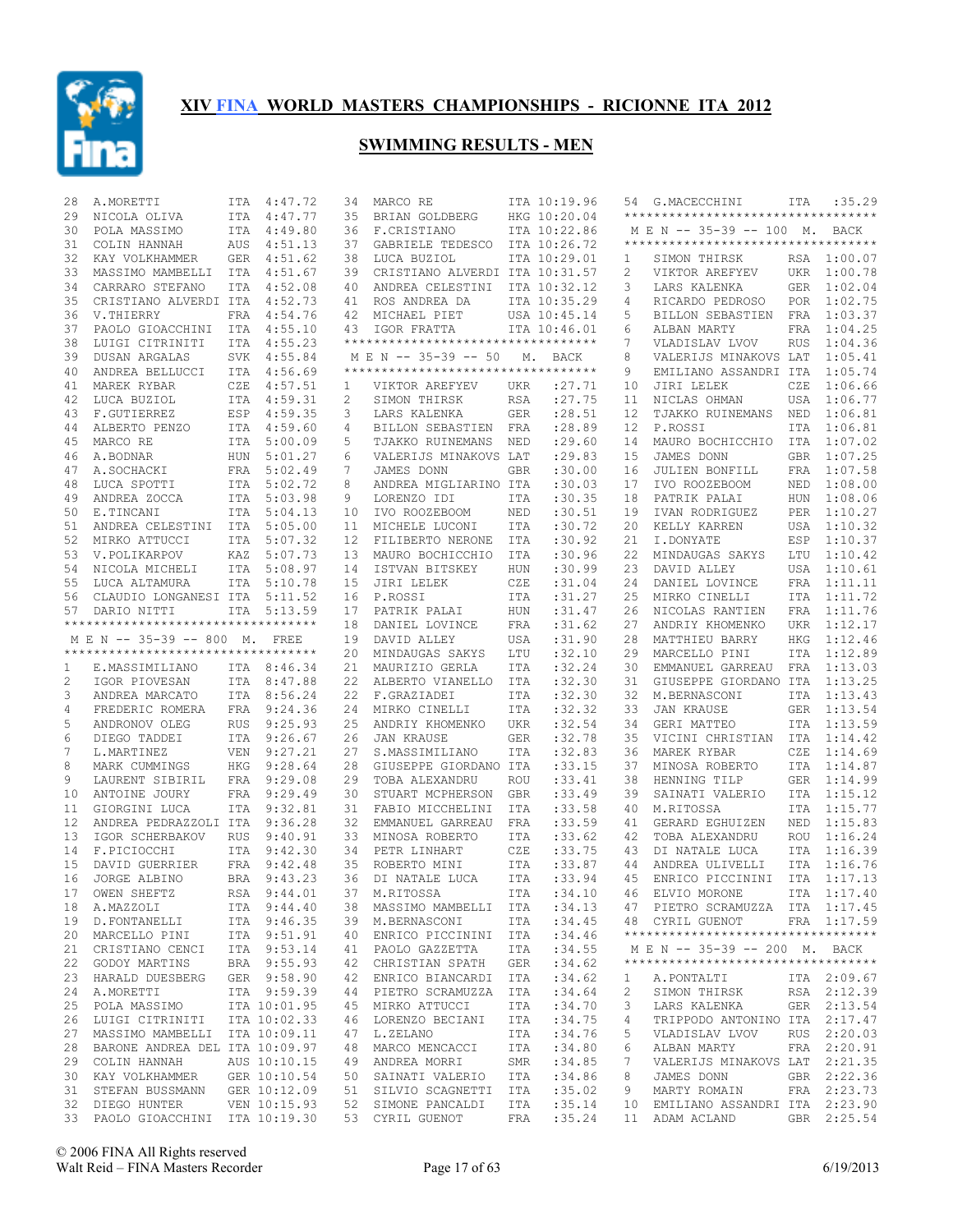

| 12 | E.FONSECA                                                      |            | COL 2:25.63 | 34 | ANDREA PAGANO                          | ITA        | :33.87      |                | ********************************** |            |             |
|----|----------------------------------------------------------------|------------|-------------|----|----------------------------------------|------------|-------------|----------------|------------------------------------|------------|-------------|
| 13 | P.ROSSI                                                        |            | ITA 2:25.93 | 35 | DMITRIY SHUTOV                         | UKR        | :33.99      | 1              | TUDOR IGNAT                        |            | ROU 1:07.89 |
| 14 | IVO ROOZEBOOM                                                  |            | NED 2:26.85 | 35 | MARKUS ZIEGLER                         | AUT        | :33.99      | $\overline{c}$ | VYSOTSKIY ANATOLY RUS 1:08.25      |            |             |
| 15 | PATRIK PALAI                                                   |            | HUN 2:28.57 | 37 | M.BRIGNOLI                             | ITA        | :34.04      | 3              | PETR GREGOR                        | CZE        | 1:08.27     |
| 16 | JIRI LELEK                                                     | CZE        | 2:29.32     | 38 | FABIO CRIPPA                           | ITA        | :34.10      | 4              | SIMONE BATTISTON                   |            | ITA 1:08.92 |
| 17 | LAURENT SIBIRIL                                                |            | FRA 2:29.57 | 39 | ALEXANDER HAENSEL GER                  |            | : 34.12     | 5              | JIRI GEERS                         | BEL        | 1:09.20     |
| 18 | JULIEN BONFILL                                                 |            | FRA 2:29.80 | 40 | M.ACCARDO                              | ITA        | :34.20      | 6              | MATTHEW BREHAUT                    |            | GBR 1:10.24 |
| 19 | MAURO BOCHICCHIO                                               | ITA        | 2:30.36     | 41 | GERARD WALTER                          | FRA        | : 34.24     | 7              | ENNIO FRANCO                       | ITA        | 1:10.25     |
| 20 | FREDERIC ROMERA                                                |            | FRA 2:31.30 | 42 | ROBERTO STURARO                        | ITA        | :34.28      | 8              | ADRIANO BECCARI                    |            | BRA 1:10.76 |
| 21 | CARRARO STEFANO                                                | ITA        | 2:32.23     | 43 | MAURIZIO PONTI                         | ITA        | :34.30      | 9              | P.BERZAL                           |            | ESP 1:11.56 |
| 22 | REMCO OOIJMAN                                                  | NED        | 2:32.35     | 44 | ARMANDO OTTENGA                        | ITA        | :34.45      | 10             | B.OLSTAD                           |            | NOR 1:11.64 |
| 23 | ALESSANDRO ROSSI                                               | ITA        | 2:32.53     | 45 | BIANCO DIEGO DEL                       | ITA        | :34.54      | 11             | A. PONTALTI                        |            | ITA 1:11.66 |
| 24 |                                                                |            |             |    |                                        |            |             |                |                                    |            | ITA 1:11.94 |
|    | IVAN RODRIGUEZ                                                 | PER        | 2:33.71     | 46 | ANDREA BRAMBILLA                       | ITA        | :34.57      | 12             | E.GALLAZZI                         |            |             |
| 25 | VALERIO PROVARONI ITA                                          |            | 2:33.72     | 47 | D.GIOVINAZZO                           | ITA        | :34.66      | 13             | MARTIN HLAVATY                     |            | SVK 1:12.02 |
| 26 | I.DONYATE                                                      | ESP        | 2:34.01     | 48 | R.CASTRIGNANO                          | ITA        | :34.68      | 14             | K.LAWRENSON                        |            | RSA 1:12.03 |
| 27 | ANDREA SCATOLINI ITA                                           |            | 2:34.55     | 49 | COLA FEDERICO DI                       | ITA        | :34.72      | 15             | RODOLFO NUNES                      |            | POR 1:12.42 |
| 28 | MIRKO CINELLI                                                  |            | ITA 2:34.83 | 50 | VANIA CARTA                            | ITA        | :34.84      | 16             | G.POSILLIPO                        |            | ITA 1:12.49 |
| 29 | KELLY KARREN                                                   |            | USA 2:35.06 | 51 | MATTEO MORELLI                         | ITA        | :34.87      | 17             | PAOLO NASCETTI                     |            | ITA 1:12.66 |
| 30 | MARCELLO PINI                                                  |            | ITA 2:35.42 | 51 | BORIS THEVENET                         | FRA        | :34.87      | 18             | DAVID GALAFASSI                    |            | ITA 1:13.10 |
| 31 | GERI MATTEO                                                    |            | ITA 2:35.82 | 53 | JEROME BICHEU                          | FRA        | :34.94      | 19             | GIUSTO NICOLA DI                   |            | ITA 1:13.68 |
| 32 | R.RAMOS                                                        |            | BRA 2:35.93 | 54 | OLEKSANDR SHAVROV UKR                  |            | :35.08      | 20             | TOM SCHONMEHL                      |            | GER 1:13.77 |
| 33 | MINDAUGAS SAKYS                                                | LTU        | 2:36.14     | 55 | ANGELO FOTI                            | <b>ITA</b> | :35.11      | 21             | R.SUKHOVERKHOV                     | <b>RUS</b> | 1:13.86     |
| 34 | NICOLAS RANTIEN                                                |            | FRA 2:36.93 | 56 | CLAUDIO SORMANI                        | ITA        | : 35.17     | 22             | LAPO BONECHI                       |            | ITA 1:14.09 |
| 35 | STEFAN BUSSMANN                                                | <b>GER</b> | 2:38.32     | 57 | CLAUDIO CONTI                          | ITA        | :35.18      | 23             | SERGE JALOYAN                      |            | FRA 1:14.66 |
| 36 | FEDERICO MASCI                                                 |            | ITA 2:39.98 | 58 | THOMAS HOPPNER                         | GER        | :35.19      | 24             | FABIO FERRARI                      |            | ITA 1:14.71 |
| 37 | EMMANUEL GARREAU FRA 2:40.85                                   |            |             | 59 | STUART MCPHERSON                       | GBR        | :35.21      | 25             | ANDREA LUCCHESE                    | ITA        | 1:14.80     |
| 38 | ANDRIY KHOMENKO                                                |            | UKR 2:41.39 | 60 | ALBERTO KALIL                          | BRA        | :35.22      | 26             | DMITRIY SHUTOV                     | UKR        | 1:15.09     |
| 39 | IGOR FRATTA                                                    |            | ITA 2:42.05 | 60 | GARY WRAIGHT                           | <b>GBR</b> | :35.22      | 27             | FRANK RAUCHFUSS                    | GER        | 1:15.15     |
|    |                                                                |            |             |    | C.BRISONE                              |            |             |                |                                    |            |             |
| 40 | DANIEL LOVINCE                                                 | FRA        | 2:46.17     | 62 |                                        | ITA        | :35.27      | 28             | MAURIZIO PONTI                     | ITA        | 1:15.44     |
| 41 | GERARD EGHUIZEN<br>**********************************          | NED        | 2:46.53     | 63 | EVGENIY LARIONOV RUS                   |            | : 35.32     | 29             | L.SCARAMEL                         |            | ITA 1:15.94 |
|    |                                                                |            |             | 64 | DAVIDE DUO'                            | ITA        | :35.33      | 30             | M.BRIGNOLI                         |            | ITA 1:16.25 |
|    | M E N -- 35-39 -- 50                                           |            | M. BRST     | 65 | G.MONTENEGRO                           | ITA        | :35.34      | 31             | NIKO KAHKONEN                      |            | FIN 1:16.43 |
|    | ***********************************                            |            |             | 66 | LASZLO GYALOG                          | HUN        | :35.39      | 32             | GERARD WALTER                      | FRA        | 1:16.48     |
| 1  | ANDRIY KULYK                                                   | NCA        | : 29.19     | 67 | LORENZO IDI                            | ITA        | : 35.41     | 33             | MARTIN HENDRIKSEN ITA              |            | 1:16.51     |
| 2  | VYSOTSKIY ANATOLY RUS                                          |            | : 29.70     | 68 | SABRI MURAT ERSOZ TUR                  |            | :35.52      | 34             | CHRISTOPHE IMBERT FRA              |            | 1:16.71     |
| 3  | MIRKO BANDLOW                                                  | GER        | :30.54      | 69 | OSELLIERI LUCA                         | ITA        | :35.62      | 35             | ARMANDO OTTENGA                    |            | ITA 1:16.87 |
| 4  | TUDOR IGNAT                                                    | ROU        | :30.88      | 70 | ALBERTO PASSERINI ITA                  |            | :35.71      | 36             | DANIELE NESTI                      | ITA        | 1:17.01     |
| 5  | OLIVER PLANES                                                  | ESP        | :30.92      | 70 | MARCO SIRONI                           | ITA        | :35.71      | 37             | MATTEO MANICI                      |            | ITA 1:17.30 |
| 6  | E.GALLAZZI                                                     | ITA        | :30.94      | 72 | LUCIO SCALZI                           | ITA        | :35.84      | 38             | ANDRE SAUERSTEIN                   |            | GER 1:17.63 |
| 7  | MATTHEW BREHAUT                                                | <b>GBR</b> | :31.23      | 73 | M.BORTOLOZZO                           | ITA        | :35.85      | 39             | GERI MATTEO                        |            | ITA 1:17.70 |
| 8  | P.BERZAL                                                       | ESP        | :31.30      | 74 | LUCA PASSERI                           | ITA        | :35.89      | 40             | ANDREA BRAMBILLA                   |            | ITA 1:17.84 |
| 9  | ENNIO FRANCO                                                   | ITA        | :31.45      | 75 | GIANFRANCO NEGRI ITA                   |            | :36.18      | 41             | FABIO CRIPPA                       |            | ITA 1:17.86 |
| 10 | JIRI GEERS                                                     | BEL        | :31.52      | 76 | VENDAS LAURENT                         | FRA        | :36.23      | 42             | F.PICIOCCHI                        |            | ITA 1:17.93 |
| 11 | MARTIN HLAVATY                                                 | SVK        | : 31.94     | 77 | DAVID SBOLGI                           | <b>ITA</b> | :36.29      | 43             | SERGEI PETROV                      |            | RUS 1:18.07 |
| 12 | JIRI BALAS                                                     | CZE        | :31.99      | 78 | AHMED FARWIZ                           | EGY        | :36.31      | 44             | VANIA CARTA                        |            | ITA 1:18.51 |
|    | JORG FARBER                                                    |            |             |    |                                        |            |             | 45             |                                    |            | FRA 1:18.75 |
| 13 |                                                                | GER        | :32.00      | 79 | ROBERT HEISSMANN GER<br>ANDREY SAZONOV |            | :36.32      |                | BORIS THEVENET                     |            |             |
| 13 | <b>B.OLSTAD</b>                                                | NOR        | :32.00      | 80 |                                        | <b>RUS</b> | :36.41      | 46             | LASZLO GYALOG                      |            | HUN 1:18.78 |
| 13 | TOM SCHONMEHL                                                  | GER        | :32.00      | 81 | VISCUSO FRANCESCO ITA                  |            | :36.45      | 47             | CLAUDIO SORMANI                    |            | ITA 1:19.04 |
| 16 | ADRIANO BECCARI                                                | <b>BRA</b> | :32.07      | 82 | <b>BOCANDE JEROME</b>                  | <b>FRA</b> | :36.56      | 48             | MARCO MARCHESE                     | ITA        | 1:19.26     |
|    | 17 L.GOMEZ                                                     | ESP        | :32.42      |    | 83 MARC SCHEUTEN                       |            | GER : 36.69 |                | 49 CLAUDIO CONTI                   |            | ITA 1:19.29 |
|    | 18 ANDRE SAUERSTEIN GER                                        |            | :32.66      |    | 84 G.IONESCU                           | ROU        | :36.72      |                | 50 R.CASTRIGNANO                   |            | ITA 1:19.66 |
|    | 19 K.LAWRENSON                                                 | RSA        | :32.80      |    | 85 B.FRANGELLA                         | ITA        | :36.82      | 51             | ANDREA PAGANO                      |            | ITA 1:19.70 |
| 20 | ALBERTO VIANELLO ITA                                           |            | :32.99      |    | 86 CRISTIAN SARAVO ITA                 |            | :36.85      | 52             | M.ROSSINI                          |            | SMR 1:19.84 |
| 21 | VILLANI DIEGO                                                  | ITA        | :33.09      |    | 87 GIOVANNI GINESI ITA                 |            | :36.86      | 53             | B.FRANGELLA                        |            | ITA 1:20.55 |
| 21 | FRANK RAUCHFUSS                                                | GER        | :33.09      |    | 88 SIMONE SCOTTON                      | ITA        | :36.94      | 53             | RODION KURBATOV                    |            | RUS 1:20.55 |
| 23 | E.FONSECA                                                      | COL        | : 33.15     |    | 89 LARS BOHM                           | GER        | :37.03      | 55             | D.GIOVINAZZO                       |            | ITA 1:20.62 |
| 24 | RODOLFO NUNES                                                  | POR        | : 33.19     |    | 90 GUISCARDO LORITO ITA                |            | :37.13      | 56             | VENDAS LAURENT                     |            | FRA 1:20.71 |
| 25 | FABIO FERRARI                                                  | ITA        | : 33.24     |    | 91 STPHANE MAILLET                     | FRA        | :37.19      | 57             | PIERLUIGI POZZI                    |            | ITA 1:20.73 |
| 26 | DAVID GALAFASSI                                                | ITA        | : 33.41     |    | 92 MARCO COLONNA                       | ITA        | :37.42      | 58             | F.SPARATORE                        |            | ITA 1:21.00 |
| 27 | SERGEI PETROV                                                  | RUS        | : 33.44     |    | 93 SALVATORE PARISI ITA                |            | :37.44      | 59             | ANGELO FOTI                        |            | ITA 1:21.37 |
| 28 | A.MANCINI                                                      | ITA        | : 33.46     |    | 94 LARS HERBERT MACK GER               |            | :37.45      | 59             | RODOLFO DIAZ                       |            | MEX 1:21.37 |
| 29 | GIUSTO NICOLA DI ITA                                           |            |             |    |                                        |            |             |                |                                    |            |             |
|    |                                                                |            | :33.50      |    | 95 ROBERTO MODONESI ITA                |            | :37.47      | 61             | A.TREVISI                          |            | ITA 1:21.57 |
| 30 | RODION KURBATOV                                                | RUS        | : 33.66     |    | 96 P.CHRISTOPHE                        | FRA        | :37.49      | 61             | MARCO SIRONI                       |            | ITA 1:21.57 |
|    | 31 HUGO HIDALGO                                                | VEN        | : 33.67     |    | 97 OLIVIER CAMPS                       | FRA        | :37.62      | 63             | AHMED FARWIZ                       |            | EGY 1:21.65 |
|    | 32 R.SUKHOVERKHOV                                              | RUS        | : 33.76     |    | **********************************     |            |             | 64             | OSELLIERI LUCA                     |            | ITA 1:21.67 |
|    | 33 MARTIN HENDRIKSEN ITA : 33.84 M E N -- 35-39 -- 100 M. BRST |            |             |    |                                        |            |             |                | 65 DERMOT FLYNN                    |            | GBR 1:21.70 |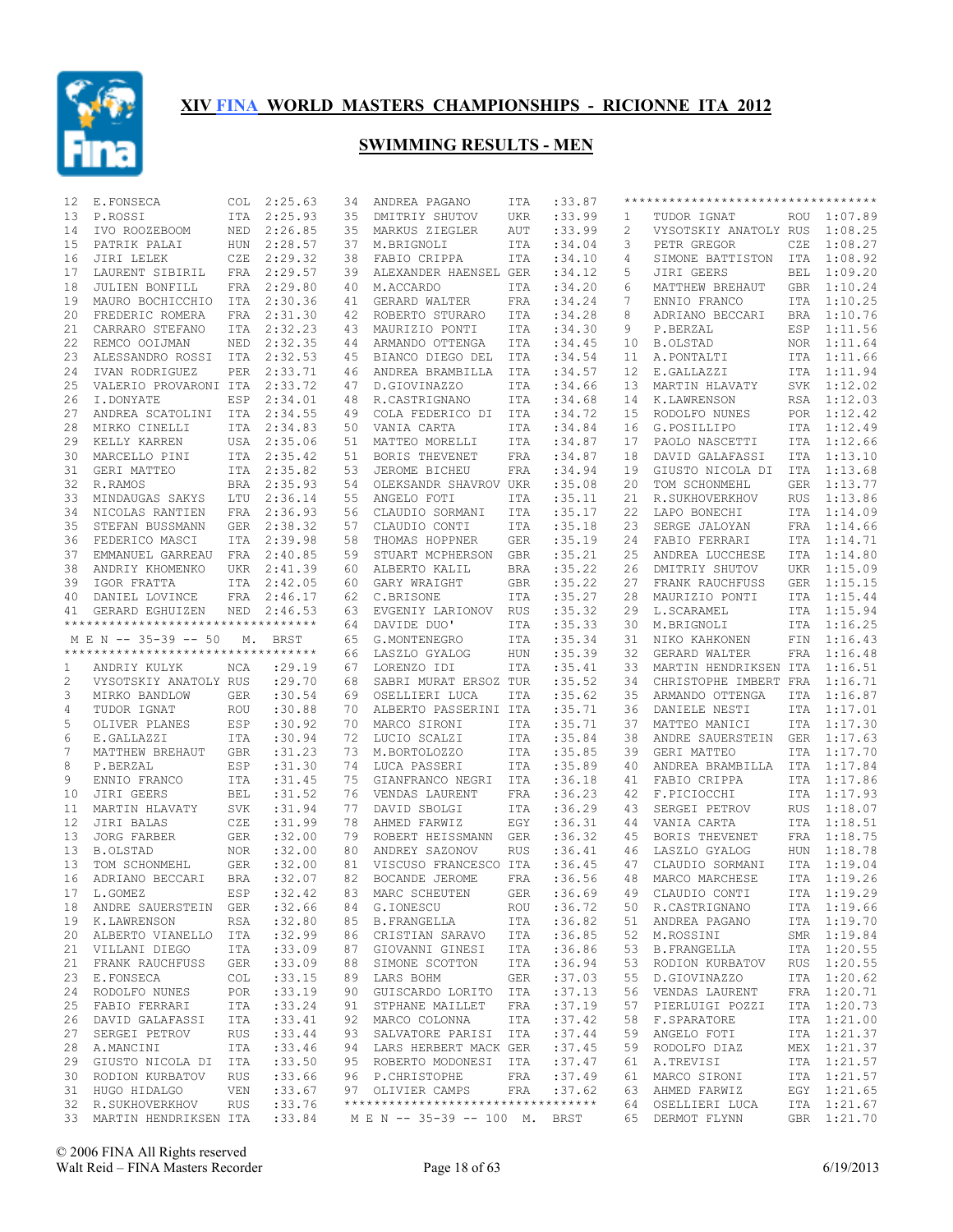

| 66 | DAVID SBOLGI                                       | ITA        | 1:21.72     | 32 | CLAUDIO SORMANI                                            | ITA        | 2:55.25            | 48 | KELLY KARREN                        | USA        | : 29.10          |
|----|----------------------------------------------------|------------|-------------|----|------------------------------------------------------------|------------|--------------------|----|-------------------------------------|------------|------------------|
| 67 | ALBERTO PASSERINI ITA                              |            | 1:21.81     | 33 | ANDREA BRAMBILLA                                           | ITA        | 2:55.74            | 49 | ANDREA MIGLIARINO ITA               |            | :29.11           |
| 68 | ALEXANDER HAENSEL GER                              |            | 1:22.00     | 34 | SERGEI PETROV                                              | <b>RUS</b> | 2:55.87            | 50 | JORGE ALBINO                        | <b>BRA</b> | :29.12           |
| 69 | FRANCESCO NUGNES                                   | ITA        | 1:22.21     | 35 | ANDREA PAGANO                                              | ITA        | 2:57.21            | 51 | LORENZO SEGUITI                     | ITA        | :29.16           |
| 70 | HENNING JANSSEN                                    | <b>GER</b> | 1:22.60     | 36 | <b>B. FRANGELLA</b>                                        |            | ITA 2:57.54        | 52 | SERGE JALOYAN                       | <b>FRA</b> | :29.17           |
| 71 | JEROME BICHEU                                      | FRA        | 1:22.70     | 37 | R.CASINI                                                   | ITA        | 2:57.67            | 53 | ANDRE SAUERSTEIN                    | <b>GER</b> | :29.18           |
| 72 | SABRI MURAT ERSOZ TUR                              |            | 1:22.82     | 38 | RODOLFO DIAZ                                               | MEX        | 2:58.28            | 54 | VILLANI DIEGO                       | <b>ITA</b> | :29.24           |
| 73 | EVGENIY LARIONOV RUS                               |            | 1:23.02     | 39 | PETR HORVAT                                                | CZE        | 2:59.62            | 55 | MATTEO CARRARI                      | <b>ITA</b> | :29.32           |
| 74 | MATTEO NASSUATO                                    | ITA        | 1:23.23     | 40 | GARY WRAIGHT                                               | GBR        | 3:00.48            | 56 | TORBEN PEKELER                      | <b>GER</b> | : 29.40          |
| 75 | SIMONE SCOTTON                                     | <b>ITA</b> | 1:23.70     | 41 | A.TREVISI                                                  | ITA        | 3:01.72            | 57 | R.CHEVAILLER                        | SUI        | :29.44           |
| 76 | BOCANDE JEROME                                     |            | FRA 1:23.71 | 42 | MARCO PEDRINI                                              | ITA        | 3:01.77            | 57 | SERGEI PETROV                       | <b>RUS</b> | :29.44           |
| 77 | GIANFRANCO NEGRI                                   | ITA        | 1:23.88     | 43 | MATTEO MORELLI                                             | ITA        | 3:02.19            | 59 | MATHIAS BENVEL                      | <b>FRA</b> | :29.47           |
| 78 | OLEKSANDR SHAVROV UKR                              |            | 1:23.95     |    | 44 F.BOCCARDI                                              | ITA        | 3:02.96            | 59 | OSMAN ZENGIN                        | TUR        | : 29.47          |
| 79 | ANDREY SAZONOV                                     | <b>RUS</b> | 1:23.96     |    | 45 LARS BOHM                                               | <b>GER</b> | 3:03.24            | 61 | IVAN VOLKOV                         | <b>RUS</b> | :29.55           |
| 80 | MARCO COLONNA                                      |            | ITA 1:24.07 | 46 | LARS HERBERT MACK GER                                      |            | 3:04.44            | 62 | ROBERTO STURARO                     | <b>ITA</b> | : 29.57          |
| 81 | LARS BOHM                                          |            | GER 1:24.38 | 47 | M.ROSSINI                                                  | SMR        | 3:05.16            | 63 | LUKAS HAILE'                        | <b>ITA</b> | : 29.62          |
| 82 | MARCO MANARINI                                     |            | ITA 1:24.40 |    | **********************************                         |            |                    | 64 | SHAMIL ZAKIROV                      | <b>RUS</b> | : 29.70          |
|    |                                                    |            | FRA 1:24.53 |    |                                                            |            |                    | 65 |                                     |            | :29.71           |
| 83 | OLIVIER CAMPS                                      |            |             |    | M E N -- 35-39 -- 50<br>********************************** | М.         | FLY                |    | ANDREA FEDERICI                     | <b>ITA</b> |                  |
| 84 | M.BORTOLOZZO                                       |            | ITA 1:24.61 |    |                                                            |            |                    | 66 | C.SPECKBACHER                       | AUT        | :29.83           |
| 85 | CARRARO STEFANO                                    |            | ITA 1:24.64 | 1  | SVEN GUSKE                                                 | GER        | : 26.51            | 66 | PHILIPPE MICHAUX                    | FRA        | :29.83           |
| 86 | LUCIO SCALZI                                       |            | ITA 1:24.70 | 2  | PETR GREGOR                                                | CZE        | : 26.63            | 68 | LUCA PIOVAN                         | <b>ITA</b> | :29.84           |
| 87 | PETR HORVAT                                        | CZE        | 1:24.79     | 3  | TUDOR IGNAT                                                | ROU        | :26.76             | 69 | BALANCIER PASCAL                    | <b>BEL</b> | :29.88           |
| 88 | BRUNO DUBOURG                                      |            | FRA 1:24.82 | 4  | WILLIAM CAREDDU                                            | ITA        | : 26.82            | 70 | <b>B.OLSTAD</b>                     | <b>NOR</b> | :29.93           |
| 89 | CHRISTIAN ORSINI                                   | ITA        | 1:24.94     | 5  | ANDREA TALEVI                                              | ITA        | :27.05             | 71 | AURELIEN MINGOT                     | FRA        | :30.03           |
| 90 | PAOLO MARCHIONNI                                   |            | ITA 1:25.00 | 6  | OLIVER PLANES                                              | ESP        | : 27.17            | 72 | NICO MURATORI                       | <b>ITA</b> | :30.05           |
| 91 | FRANCESCO GRITTI                                   |            | ITA 1:25.04 | 7  | EVGENY ESKIN                                               | <b>RUS</b> | : 27.40            | 73 | ANDREA CIAMPINI                     | <b>ITA</b> | :30.12           |
| 92 | JENS AUSTERMANN                                    |            | GER 1:25.28 | 7  | MAX BUSLAEV                                                | <b>RUS</b> | : 27.40            | 74 | C.IANNITELLI                        | <b>ITA</b> | :30.17           |
| 93 | MARCO PEDRINI                                      |            | ITA 1:25.42 | 9  | JIRI BALAS                                                 | CZE        | : 27.41            | 75 | A.BOMBARDIERI                       | <b>ITA</b> | :30.19           |
| 94 | A.COLOMBO                                          |            | ITA 1:25.48 | 10 | STEFANO VENANZI                                            | ITA        | : 27.43            | 76 | VINCENT LANSSENS                    | FRA        | :30.28           |
| 95 | STPHANE MAILLET                                    |            | FRA 1:25.51 | 11 | DAVIDE DIAMBRI                                             | ITA        | :27.54             | 77 | CHRISTIAN BAMBERG GER               |            | :30.33           |
| 96 | ANDREA BOCCHINI                                    |            | ITA 1:25.56 | 12 | SIMON THIRSK                                               | RSA        | : 27.59            | 77 | PETTERI KARKAS                      | FIN        | :30.33           |
| 97 | SALVATORE PARISI ITA 1:25.85                       |            |             | 13 | ALEKSEI PAVLOV                                             | <b>RUS</b> | : 27.60            | 77 | ARMANDO OTTENGA                     | ITA        | :30.33           |
|    | **********************************                 |            |             | 14 | ETTORE ANSALONI                                            | ITA        | : 27.71            | 80 | FRANCHET RODOLPHE FRA               |            | :30.34           |
|    | M E N -- 35-39 -- 200 M. BRST                      |            |             | 15 | DAVIDE STELL                                               | ITA        | :27.76             | 81 | ORLANDO FRANCHI                     | VEN        | :30.35           |
|    | **********************************                 |            |             | 15 | <b>JOSEF KREITER</b>                                       | ROU        | : 27.76            | 82 | ROBERTO VOLTA                       | ITA        | :30.37           |
| 1  | SIMONE BATTISTON ITA 2:30.67                       |            |             | 17 | MAURO CARDELLINI                                           | ITA        | :27.79             | 83 | EMANUELE GIULIANI ITA               |            | :30.39           |
| 2  | JIRI GEERS                                         | BEL        | 2:32.01     | 18 | SIMONE ZULIAN                                              | ITA        | : 27.87            | 84 | DAVIDE BONOMINI                     | ITA        | :30.42           |
| 3  | ENNIO FRANCO                                       |            | ITA 2:33.31 | 19 | F.PICIOCCHI                                                | ITA        | :27.89             | 85 | F.BUSSLINGER                        | SUI        | :30.45           |
| 4  | MATTHEW BREHAUT                                    |            | GBR 2:37.51 | 20 | FABIO CAMALLERI                                            | ITA        | : 27.93            | 85 | DANIELE CANOSSA                     | <b>ITA</b> | :30.45           |
| 5  | ADRIANO BECCARI                                    |            |             |    | ANDOR EGGERS                                               |            |                    |    | DI NATALE LUCA                      |            |                  |
| 6  |                                                    |            |             |    |                                                            |            |                    |    |                                     |            |                  |
|    |                                                    |            | BRA 2:38.11 | 21 |                                                            | <b>GER</b> | : 27.97            | 85 |                                     | <b>ITA</b> | :30.45           |
|    | <b>B.OLSTAD</b>                                    | <b>NOR</b> | 2:38.95     | 22 | MARTIN HLAVATY                                             | <b>SVK</b> | : 28.02            | 85 | CLAUDIO MUZZI                       | <b>ITA</b> | :30.45           |
| 7  | VYSOTSKIY ANATOLY RUS                              |            | 2:40.29     | 23 | JAMES DONN                                                 | <b>GBR</b> | :28.05             | 89 | GIUSEPPE PANZERI                    | ITA        | :30.46           |
| 8  | G.POSILLIPO                                        |            | ITA 2:41.46 | 24 | WALTER SCUDIERI                                            | ITA        | : 28.16            | 90 | PASCAL VALLEE                       | <b>FRA</b> | :30.47           |
| 9  | SERGE JALOYAN                                      |            | FRA 2:42.17 | 25 | M.DANIEL                                                   | <b>ITA</b> | :28.17             | 91 | A.SOCHACKI                          | FRA        | :30.48           |
| 10 | K.LAWRENSON                                        |            | RSA 2:42.37 | 26 | TIM GRUENE                                                 | GER        | :28.18             | 92 | ANDREA MATTUTINI                    | ITA        | :30.50           |
| 11 | DAVID GALAFASSI                                    |            | ITA 2:42.69 | 27 | P.BERZAL                                                   | ESP        | :28.19             | 93 | CRISTIAN SARAVO                     | <b>ITA</b> | :30.53           |
| 12 | FREDERIC ROMERA                                    |            | FRA 2:43.01 | 28 | E.FONSECA                                                  | <b>COL</b> | :28.21             | 94 | OLIVER QUECK                        | <b>GER</b> | :30.61           |
| 13 | FABIO FERRARI                                      |            | ITA 2:43.13 | 28 | MATTHEW BREHAUT                                            | <b>GBR</b> | :28.21             | 95 | M.ACCARDO                           | ITA        | :30.68           |
| 14 | ARMANDO OTTENGA                                    |            | ITA 2:43.69 | 30 | K.LAWRENSON                                                | <b>RSA</b> | :28.36             | 96 | NICOLAS RANTIEN                     | <b>FRA</b> | :30.79           |
| 15 | TOM SCHONMEHL                                      |            | GER 2:43.77 |    | 31 MARCO BALDINI                                           | ITA        | :28.41             |    | 97 DAVIDE QUAGLIA                   |            | ITA :30.83       |
|    | 16 L.SCARAMEL                                      |            | ITA 2:43.97 |    | 32 ALBERTO VIANELLO ITA                                    |            | : 28.43            |    | 98 MINDAUGAS SAKYS                  | LTU        | :30.92           |
|    | 17 LAPO BONECHI                                    |            | ITA 2:44.41 |    | 33 LORENZO IDI ITA :28.47                                  |            |                    |    | 99 C.PERIS                          | ESP        | :31.02           |
| 18 | DMITRIY SHUTOV UKR 2:44.60                         |            |             |    | 34 MARCEL JANOCKO                                          | SVK        | : 28.50            |    | 100 F.LICCHETTA                     | ITA        | :31.03           |
|    | 19 M.BRIGNOLI                                      |            | ITA 2:45.31 |    | 35 MARC VALLE                                              |            | USA :28.55         |    | 101 STUART MCPHERSON GBR            |            | :31.05           |
| 20 | FRANK RAUCHFUSS                                    |            | GER 2:45.66 |    | 36 GEROLAMO COSTANZA ITA                                   |            | : 28.56            |    | 102 MIRKO ATTUCCI                   | ITA        | :31.06           |
|    | 21 MARTIN HLAVATY                                  |            | SVK 2:48.06 |    | 37 L.GOMEZ                                                 | ESP        | : 28.57            |    | 103 MARKUS LETTERER                 | GER        | :31.09           |
| 22 | GERARD WALTER                                      |            | FRA 2:51.20 |    | 37 PAOLO NASCETTI                                          | ITA        | : 28.57            |    | 104 FRANCK CHAUVIN                  | FRA        | :31.12           |
|    | 23 VANIA CARTA                                     |            | ITA 2:51.33 |    | 39 GIORGIO PETRELLA ITA : 28.62                            |            |                    |    | 105 ORUNESU MAURO                   | ITA        | : 31.14          |
| 24 | LASZLO GYALOG                                      |            | HUN 2:51.64 |    | 40 ROSS CROASDELL                                          | GBR        | : 28.67            |    | 106 ROBERTO ROCCA                   | ITA        | :31.15           |
|    | 25 GERI MATTEO                                     |            | ITA 2:52.01 |    | 41 FILIBERTO NERONE ITA                                    |            | : 28.76            |    | 107 BOCANDE STEPHANE FRA            |            | :31.29           |
| 26 |                                                    |            |             |    |                                                            | ITA        |                    |    |                                     |            |                  |
|    | ALBERTO REPOSSI                                    |            | ITA 2:52.28 |    | 41 MATTEO MION                                             |            | :28.76             |    | 108 MORGAN ROCHAIS                  | FRA        | :31.33           |
|    | 27 FRANCHET RODOLPHE FRA 2:53.51                   |            |             |    | 41 MARK GLASS                                              | USA        | : 28.76            |    | 109 DAVID SBOLGI                    | ITA        | :31.34           |
| 28 | F.ALESSANDRO                                       |            | ITA 2:54.61 |    | 44 GODOY MARTINS                                           | BRA        | : 28.77            |    | 110 C.ALESSANDRO                    | ITA        | :31.39           |
|    | 29 MARCO SIRONI                                    |            | ITA 2:54.80 |    | 45 KLAUS HUEZ                                              | ITA<br>ITA | :28.79             |    | 111 CLAUDIO CONTI                   | ITA        | :31.46           |
|    | 30 MATTEO MANICI ITA 2:55.10<br>31 MICHELE MUSCOLO |            | ITA 2:55.14 |    | 46 MASSIMO MELANI<br>47 ANDREI COLTA                       | ROU        | : 28.98<br>: 29.02 |    | 112 A.MIZZONI<br>113 EMILIANO BACHI | ITA<br>ITA | :31.60<br>:31.67 |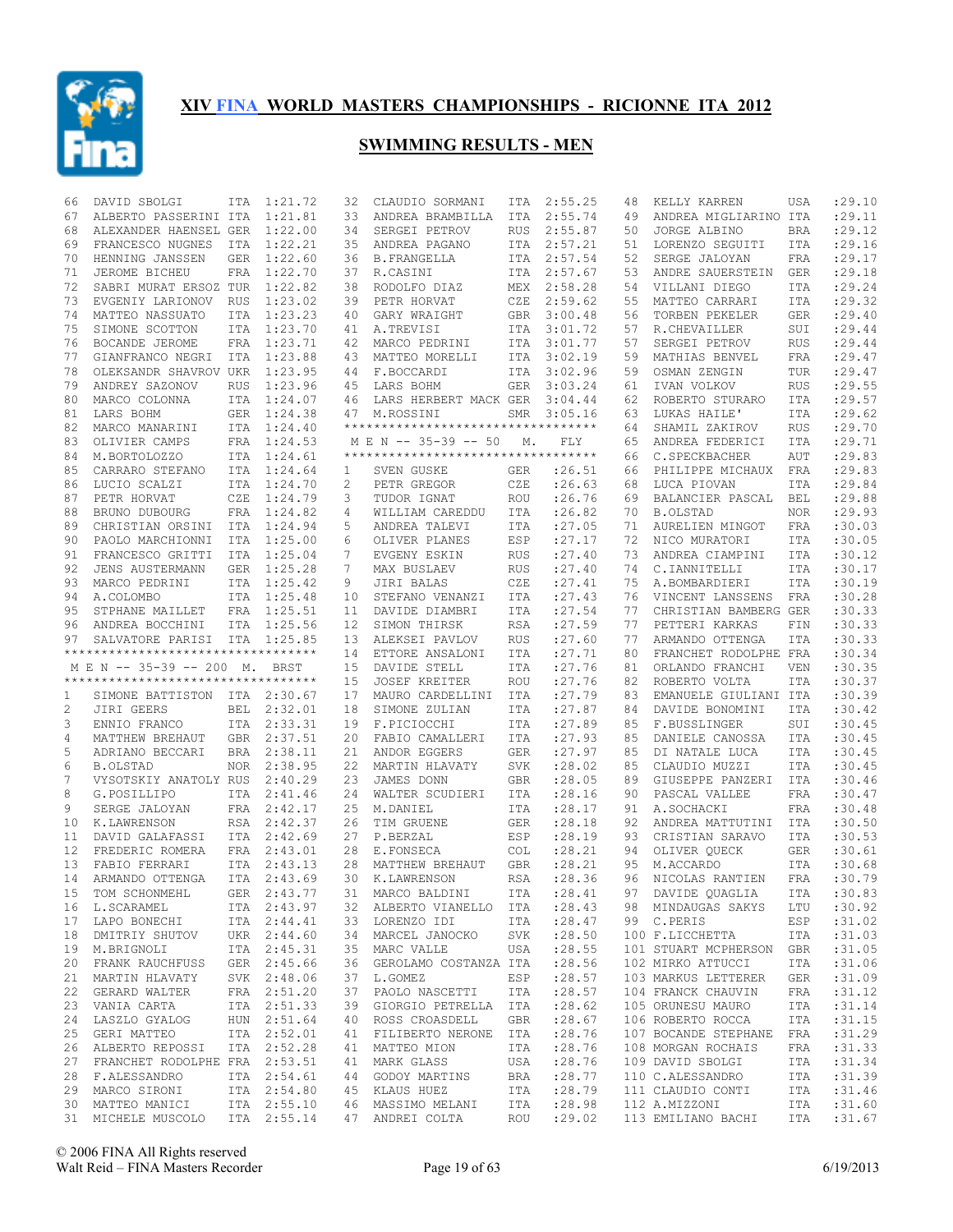

|              | **********************************                     |            |                            | 8               | ADAM ACLAND                           |            | GBR 2:24.06                | 40 | HARALD DUESBERG                    | GER        | 2:34.38                    |
|--------------|--------------------------------------------------------|------------|----------------------------|-----------------|---------------------------------------|------------|----------------------------|----|------------------------------------|------------|----------------------------|
|              | MEN -- 35-39 -- 100 M.                                 |            | FLY                        | 9               | R.MENDEZ                              | COL        | 2:24.24                    | 41 | BOCANDE STEPHANE                   | FRA        | 2:34.61                    |
|              | ***********************************                    |            |                            | 10              | VANES TERZIARI                        |            | ITA 2:24.60                | 42 | JAN OLHOEFT                        |            | GER 2:34.96                |
| 1            | ANDREA TALEVI                                          | ITA        | :58.41                     | 11              | MASSIMO GAUDIANO                      | ITA        | 2:24.77                    | 43 | FILIBERTO NERONE                   | ITA        | 2:35.70                    |
| 2            | PETR GREGOR                                            | CZE        | :59.67                     | 12              | L.MARTINEZ                            |            | VEN 2:25.36                | 44 | COLIN PRESCOTT                     |            | GBR 2:36.56                |
| 3            | WILLIAM CAREDDU                                        |            | ITA 1:00.01                | 13              | R.RAMOS                               | BRA        | 2:25.87                    | 45 | DANIELE CANOSSA                    | ITA        | 2:36.88                    |
| 4            | RAFFAELLO CLAVARI ITA 1:00.54                          |            |                            | 14              | YANN-ERIC BONIN                       |            | FRA 2:26.80                | 46 | EMMANUEL GARREAU                   |            | FRA 2:37.20                |
| 5            | M.DANIEL                                               |            | ITA 1:02.22                | 15              | ALESSANDRO ROSSI                      | ITA        | 2:26.93                    | 47 | GERI MATTEO                        |            | ITA 2:37.21                |
| 6            | TIM GRUENE                                             |            | GER 1:02.25                | 16              | MARCO PELLEGRINI                      | ITA        | 2:27.43                    | 48 | PATRICE SANCHEZ                    |            | FRA 2:37.64                |
| 7            | L.MARTINEZ                                             | VEN        | 1:02.29                    | 17              | THOMAS LAMANNA                        | ITA        | 2:28.77                    | 49 | GARY WRAIGHT                       |            | GBR 2:37.68                |
| 8            | EVGENY ESKIN                                           | RUS        | 1:02.37                    | 18              | A.LAUDICINA                           | ITA        | 2:29.10                    | 50 | MARK CUMMINGS                      |            | HKG 2:37.78                |
| 9            | ROBERTO FAMA'                                          |            | ITA 1:02.41                | 19              | DANIELE MORGANTI                      | ITA        | 2:31.55                    | 51 | AHMED FARWIZ                       |            | EGY 2:37.80                |
|              | ANDRONOV OLEG                                          |            | 1:02.51                    |                 |                                       |            | SUI 2:32.30                |    |                                    |            | ITA 2:38.07                |
| 10           |                                                        | <b>RUS</b> |                            | 20              | R.CHEVAILLER                          |            |                            | 52 | ANDREA CIAMPINI                    |            |                            |
| 11           | MAX BUSLAEV                                            | <b>RUS</b> | 1:02.53                    | 21              | COLIN HANNAH                          | AUS        | 2:32.87                    | 53 | ANDREA SCATOLINI                   |            | ITA 2:38.24                |
| 12           | ANDREI COLTA                                           | ROU        | 1:02.84                    | 22              | MARC VALLE                            |            | USA 2:32.95                | 54 | DUSAN ARGALAS                      |            | SVK 2:38.65                |
| 13           | MASSIMO GAUDIANO                                       | ITA        | 1:03.24                    | 23              | IVAN RODRIGUEZ                        | PER        | 2:33.13                    | 55 | V.THIERRY                          |            | FRA 2:38.67                |
| 14           | STEFANO VENANZI                                        | <b>ITA</b> | 1:03.31                    |                 | 24 GIANNETTO BINI                     |            | ITA 2:36.79                | 56 | MATTHIEU BARRY                     |            | HKG 2:38.70                |
| 15           | ETTORE ANSALONI                                        |            | ITA 1:03.33                | 25              | JORGE ALBINO                          | BRA        | 2:36.80                    | 57 | FEDERICO MASCI                     |            | ITA 2:39.03                |
| 16           | VANES TERZIARI                                         |            | ITA 1:03.41                | 26              | STEFAN BUSSMANN                       |            | GER 2:37.20                | 58 | POLA MASSIMO                       |            | ITA 2:39.45                |
| 17           | F.PICIOCCHI                                            |            | ITA 1:03.43                | 27              | FABIO CARBONARI                       | ITA        | 2:37.27                    | 59 | F.BUSSLINGER                       |            | SUI 2:39.64                |
| 18           | MAURO CARDELLINI                                       |            | ITA 1:03.73                |                 | 28 V.POLIKARPOV                       | KAZ        | 2:39.57                    | 60 | R.CASINI                           |            | ITA 2:39.70                |
| 19           | MASSIMO MELANI                                         |            | ITA 1:03.82                | 29              | PETTERI KARKAS                        | FIN        | 2:40.42                    | 61 | E.TINCANI                          |            | ITA 2:40.71                |
| 20           | NICLAS OHMAN                                           |            | USA 1:03.89                | 30              | DIEGO HUNTER                          | VEN        | 2:42.38                    | 62 | BARONE ANDREA DEL ITA 2:40.77      |            |                            |
| 21           | MARC VALLE                                             |            | USA 1:04.42                | 31              | PETER BITSKEY                         |            | HUN 2:45.13                | 63 | DAVID GALAFASSI                    | ITA        | 2:40.98                    |
| 22           | K.LAWRENSON                                            |            | RSA 1:04.55                |                 | ***********************************   |            |                            | 64 | CHRISTIAN BAMBERG GER              |            | 2:41.48                    |
| 23           | OMAR ELHAMAWY                                          |            | EGY 1:04.73                |                 | M E N -- 35-39 -- 200 M. I.M.         |            |                            | 65 | STEFANO MAZZER                     | ITA        | 2:41.67                    |
| 24           | R.CHEVAILLER                                           |            | SUI 1:05.24                |                 | ***********************************   |            |                            | 66 | MARCO MANARINI                     | ITA        | 2:41.89                    |
| 25           | D. FONTANELLI                                          |            | ITA 1:05.53                |                 | C.IVERSEN                             |            | DEN 2:12.37                | 67 | GABRIELE TEDESCO                   | ITA        | 2:41.99                    |
|              |                                                        |            |                            | $\mathbf{1}$    |                                       |            |                            |    |                                    |            |                            |
| 26           | I.ROSCA                                                |            | ITA 1:05.68                | 2               | A.PONTALTI                            |            | ITA 2:13.51                | 68 | HENNING JANSSEN                    | GER        | 2:42.04                    |
| 27           | A.LAUDICINA                                            |            | ITA 1:05.97                | 3               | TRIPPODO ANTONINO ITA                 |            | 2:14.19                    | 69 | ROBERTO ROCCA                      |            | ITA 2:42.37                |
| 28           | GEROLAMO COSTANZA ITA 1:05.98                          |            |                            | 4               | VIKTOR AREFYEV                        | UKR        | 2:15.38                    | 70 | SANTINI DANIEL                     |            | ITA 2:42.55                |
| 29           | MATTEO MION                                            |            | ITA 1:06.03                | 5               | SIMONE BATTISTON                      | ITA        | 2:19.27                    | 71 | MARKUS LETTERER                    |            | GER 2:43.19                |
| 30           | FABIO CARBONARI                                        |            | ITA 1:06.35                | 6               | JACOPO VANNUCCI                       | ITA        | 2:20.03                    | 72 | CARLO MONTELLA                     |            | ITA 2:44.26                |
| 31           | PETTERI KARKAS                                         | FIN        | 1:06.70                    | 7               | JAMES DONN                            |            | GBR 2:21.54                | 73 | M.RITOSSA                          |            | ITA 2:44.32                |
| 32           | DANIELE MORGANTI                                       |            | ITA 1:06.95                | 8               | R.MENDEZ                              | <b>COL</b> | 2:21.86                    | 74 | MORGAN ROCHAIS                     | FRA        | 2:44.61                    |
| 33           | JAN OLHOEFT                                            | GER        | 1:07.12                    | 9               | ANDRAS SCHONEK                        | HUN        | 2:22.84                    | 75 | GERARD EGHUIZEN                    | NED        | 2:44.81                    |
| 34           | VILLANI DIEGO                                          |            | ITA 1:07.30                | 10              | SYLVAIN GALANGO                       | FRA        | 2:23.42                    | 76 | CHRISTIAN SPATH                    | GER        | 2:46.49                    |
|              | CHRISTOPHE IMBERT FRA                                  |            | 1:07.43                    | 11              | MARTY ROMAIN                          |            | FRA 2:23.91                |    | ********************************** |            |                            |
| 35           |                                                        |            |                            |                 |                                       |            |                            |    | M E N -- 35-39 -- 400 M. I.M.      |            |                            |
| 36           |                                                        |            |                            |                 |                                       |            |                            |    |                                    |            |                            |
|              | THOMAS LAMANNA                                         |            | ITA 1:07.58                | 12 <sup>°</sup> | CHRISTOPHE IMBERT FRA                 |            | 2:24.04                    |    | ********************************** |            |                            |
| 37           | LORENZO SEGUITI                                        |            | ITA 1:07.59                | 13              | MATTHEW BREHAUT                       |            | GBR 2:25.56                |    |                                    |            |                            |
| 38           | NICO MURATORI                                          |            | ITA 1:07.87                | 14              | LAURENT SIBIRIL                       | FRA        | 2:25.73                    | 1  | C.IVERSEN                          |            | DEN 4:47.06                |
| 39           | PHILIPPE MICHAUX FRA 1:08.30                           |            |                            | 15              | I.ROSCA                               |            | ITA 2:26.38                | 2  | TRIPPODO ANTONINO ITA 4:50.04      |            |                            |
| 40           | DAVIDE QUAGLIA                                         |            | ITA 1:08.38                | 16              | ADRIANO BECCARI                       |            | BRA 2:26.72                | 3  | IGOR PIOVESAN                      | ITA        | 4:58.46                    |
| 41           | A.BOMBARDIERI                                          |            | ITA 1:08.53                | 17              | GIORGINI LUCA                         |            | ITA 2:27.19                | 4  | LARS KALENKA                       |            | GER 5:02.43                |
| 41           | ROBERTO VOLTA                                          |            | ITA 1:08.53                | 18              | E.FONSECA                             | <b>COL</b> | 2:27.37                    | 5  | VLADISLAV LVOV                     | <b>RUS</b> | 5:02.60                    |
| 43           | BALANCIER PASCAL BEL 1:09.04                           |            |                            | 19              | M.IBANYEZ                             |            | ESP 2:27.48                | 6  | R.MENDEZ                           | COL        | 5:02.71                    |
| 44           | TORBEN PEKELER                                         |            | GER 1:09.24                | 20              | ADAM ACLAND                           |            | GBR 2:27.53                | 7  | SYLVAIN GALANGO                    | FRA        | 5:03.03                    |
| 45           | DIEGO HUNTER                                           | <b>VEN</b> | 1:09.70                    |                 | 21 R.RAMOS                            |            | BRA 2:27.56                | 8  | DIEGO TADDEI                       | ITA        | 5:04.91                    |
| 46           | JORGE ALBINO                                           |            | BRA 1:09.97                |                 | 22 P.BERZAL                           |            | ESP 2:28.20                | 9  | MARTY ROMAIN                       | FRA        | 5:09.50                    |
|              | 47 LORENZO BECIANI ITA 1:10.07                         |            |                            |                 | 23 YANN-ERIC BONIN FRA 2:28.41        |            |                            |    | 10 GIORGINI LUCA                   |            | ITA 5:12.57                |
|              | 48 DMITRIY NOSOV                                       |            | RUS 1:10.24                |                 | 24 ALBERTO SERAFIN                    |            | ITA 2:28.60                |    | 11 FREDERIC ROMERA                 |            | FRA 5:12.90                |
|              | 49 G.CASAGRANDE                                        |            | ITA 1:10.37                |                 | 25 P.ROSSI                            |            | ITA 2:28.70                |    | 12 ALESSANDRO ROSSI ITA 5:13.73    |            |                            |
|              |                                                        |            | ITA 1:10.52                |                 | 26 D.FONTANELLI                       |            | ITA 2:28.86                | 13 | MASSIMO MELANI                     |            | ITA 5:15.78                |
|              | 50 F.LICCHETTA<br>51 PASCAL VALLEE                     |            | FRA 1:10.55                |                 | 27 ALESSANDRO KIRNER ITA 2:29.12      |            |                            | 14 | M.IBANYEZ                          |            | ESP 5:16.60                |
|              | 52 IVAN RODRIGUEZ                                      |            |                            |                 |                                       |            |                            | 15 |                                    |            |                            |
|              |                                                        |            | PER 1:10.60                |                 | 28 SERGE JALOYAN                      |            | FRA 2:29.53                |    | RODOLFO NUNES                      |            | POR 5:17.22                |
|              | 53 V.POLIKARPOV<br>*********************************** |            | KAZ 1:11.26                |                 | 29 ALESSANDRO ROSSI ITA 2:29.79       |            |                            | 16 | ADAM ACLAND                        |            | GBR 5:18.05                |
|              |                                                        |            |                            |                 | 30 JIRI LELEK                         |            | CZE 2:29.97                | 17 | GEROLAMO COSTANZA ITA 5:18.72      |            |                            |
|              | MEN -- 35-39 -- 200 M. FLY                             |            |                            |                 | 31 KAY VOLKHAMMER                     |            | GER 2:30.64                | 18 | A.MAZZOLI                          |            | ITA 5:25.03                |
|              | **********************************                     |            |                            |                 | 32 JULIEN BONFILL                     |            | FRA 2:31.58                | 19 | ALBERTO SERAFIN                    |            | ITA 5:25.17                |
| $\mathbf{1}$ | ANDREA MARCATO                                         |            | ITA 2:12.30                |                 | 33 VITTORIO MARIANI ITA 2:32.20       |            |                            | 20 | PHILIPPE MICHAUX FRA 5:26.90       |            |                            |
| 2            | RAFFAELLO CLAVARI ITA 2:14.58                          |            |                            |                 | 34 PHILIPPE MICHAUX                   |            | FRA 2:32.51                | 21 | COLIN HANNAH                       |            | AUS 5:27.96                |
| 3            | ANDREA TALEVI                                          |            | ITA 2:16.20                |                 | 35 MICHELE LUCONI                     |            | ITA 2:32.79                | 22 | RENATO FONTANA                     |            | ITA 5:30.46                |
| 4            | SYLVAIN GALANGO                                        |            | FRA 2:16.77                |                 | 36 ANDREA CAVALLI                     |            | ITA 2:32.90                | 23 | STEFAN BUSSMANN                    |            | GER 5:32.56                |
| 5            | ANDRONOV OLEG                                          |            | RUS 2:18.85                |                 | 37 P.NILO                             |            | CHI 2:33.17                |    | 24 FRANK RAUCHFUSS                 |            | GER 5:35.56                |
| 6<br>7       | ROBERTO FAMA'<br>NICOLA OLIVA                          |            | ITA 2:21.58<br>ITA 2:23.41 |                 | 38 COLIN HANNAH<br>39 MINDAUGAS SAKYS |            | AUS 2:33.60<br>LTU 2:34.03 |    | 25 L.SCARAMEL<br>26 E.TINCANI      |            | ITA 5:37.38<br>ITA 5:39.80 |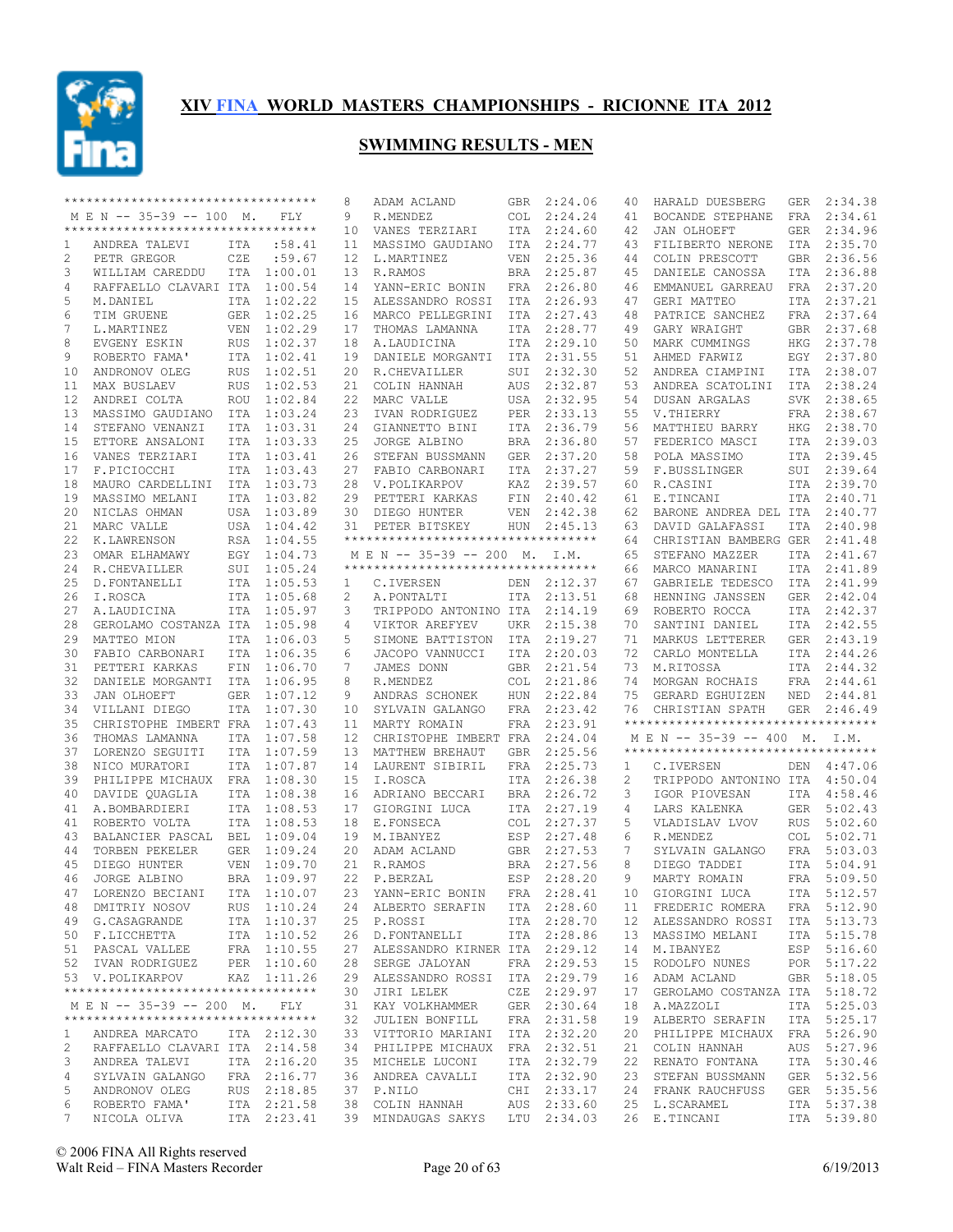

| 27 | GIANNETTO BINI                     | ITA        | 5:40.08     | 52 | GRAZIANO TUROLO                              | ITA        | : 27.43    | 118 KJETIL FJELLSTAD      | NOR        | :28.55      |
|----|------------------------------------|------------|-------------|----|----------------------------------------------|------------|------------|---------------------------|------------|-------------|
| 28 | IVAN RODRIGUEZ                     | PER        | 5:41.83     | 53 | DANIELE LONGANESI ITA                        |            | : 27.45    | 119 F.CAMPOCHIARO         | ITA        | : 28.60     |
| 29 | A.BODNAR                           | <b>HUN</b> | 5:47.80     | 54 | ROBERTO CESARINI                             | ITA        | : 27.48    | 120 TOTH CSABA            | <b>HUN</b> | : 28.63     |
| 30 | BARONE ANDREA DEL ITA              |            | 5:48.36     | 55 | SEIGNEUR STEPHANE FRA                        |            | : 27.51    | 121 VARDANEGA DIEGO       | <b>ITA</b> | :28.65      |
| 31 | MARCO MANARINI                     | <b>ITA</b> | 5:48.89     | 56 | LUDOVIC FRESSIER                             | FRA        | : 27.52    | 121 NITTI MICHELE         | ITA        | :28.65      |
| 32 | FEDERICO MASCI                     | ITA        | 5:49.12     | 57 | ALAN MACINTYRE                               | GBR        | :27.55     | 123 FABIO OCCHIPINTI      | ITA        | :28.71      |
|    |                                    |            |             |    |                                              |            |            |                           |            | :28.71      |
| 33 | KELLY KARREN                       |            | USA 5:51.92 | 58 | MARCO ZUCCHI                                 | ITA        | : 27.57    | 123 MARCO BISOGNIN        | <b>ITA</b> |             |
| 34 | GABRIELE TEDESCO                   | ITA        | 5:55.22     | 59 | WILLIAM HERNANDEZ USA                        |            | : 27.60    | 125 A.CASOTTO             | ITA        | :28.72      |
| 35 | R.CASINI                           | ITA        | 5:55.80     | 59 | MATTEO FIORINI                               | ITA        | : 27.60    | 126 STEFANO TOMASI        | ITA        | :28.74      |
| 36 | AHMED FARWIZ                       | EGY        | 5:56.69     | 61 | THOMAS MUELLER                               | SUI        | : 27.62    | 127 C.FIGUEREDO           | <b>BRA</b> | :28.76      |
| 37 | CARLO MONTELLA                     |            | ITA 5:59.15 | 62 | JARKKO MYLLYMAKI                             | FIN        | : 27.65    | 128 FABIO TACCINI         | ITA        | :28.80      |
| 38 | GERARD EGHUIZEN                    | NED        | 6:02.14     | 62 | FRANCK PALAS                                 | FRA        | : 27.65    | 129 PAOLO LUCCI           | ITA        | :28.81      |
|    | ********************************** |            |             | 64 | PAOLO DEBIAGGI                               | ITA        | : 27.68    | 130 AUDOUIN PHILIPPE      | FRA        | :28.85      |
|    | M E N -- 40-44 -- 50               | М.         | FREE        | 64 | HEBER SANCHEZ                                | ARG        | : 27.68    | 131 ORLANDO BERTOZZI      | <b>ITA</b> | :28.86      |
|    | ********************************** |            |             | 66 | RAIMONDO FIORINO                             | ITA        | : 27.70    | 132 ANDREA PAPALE         | <b>ITA</b> | :28.89      |
| 1  | M.GIALDI                           | ITA        | : 24.35     | 67 | JAN FRASZCZAK                                | <b>GER</b> | : 27.72    | 133 G.CROTTI              | <b>ITA</b> | :28.91      |
| 2  | VLADIMIR PREDKIN RUS               |            | : 24.38     | 68 | LUDOVIC BODO                                 | FRA        | : 27.73    | 133 MAURIZIO GOLLIN       | <b>ITA</b> | :28.91      |
|    |                                    |            |             |    |                                              |            |            |                           |            |             |
| 3  | DAMIEN CUCUMEL                     | <b>FRA</b> | : 24.65     | 69 | ANDREA FILECCIA                              | ITA        | :27.79     | 135 MAURO STOPPANI        | <b>ITA</b> | :28.92      |
| 4  | GREG TULL                          | USA        | : 24.92     | 70 | MATTEO MODUGNO                               | ITA        | : 27.82    | 136 MATTEO MUTTI          | <b>ITA</b> | :28.93      |
| 5  | DMITRO SHEREMET                    | <b>UKR</b> | : 24.98     | 71 | JOAKIM OLOFSSON                              | SWE        | :27.84     | 137 C.GALATI              | <b>ITA</b> | :28.98      |
| 6  | NETTO MAURO TOZZI BRA              |            | : 25.03     | 72 | M.MASTRORILLI                                | ITA        | :27.85     | 137 MARCELLO CONTE        | ITA        | :28.98      |
| 7  | HARALD MAISCH                      | <b>GER</b> | : 25.29     | 73 | BERND HENDRIKSEN                             | NED        | :27.86     | 139 CLAUDIO LUNARDO       | <b>ITA</b> | :28.99      |
| 8  | ANTON ZAYKOV                       | <b>RUS</b> | : 25.35     | 74 | SERGIO RANZATO                               | ITA        | : 27.87    | 140 ALESSIO BIANCHI       | <b>ITA</b> | :29.01      |
| 9  | CRISTIANO BALDINI ITA              |            | : 25.46     | 74 | PAOLO ZOBBOLI                                | ITA        | : 27.87    | 141 GIOVANNI D'ONZA       | <b>ITA</b> | : 29.02     |
| 10 | ALESSANDRO VISINI ITA              |            | : 25.73     | 74 | JAMES BROMHAM                                | <b>GBR</b> | : 27.87    | 142 T.ALVES               | FRA        | :29.09      |
| 10 | HELMUT ZIEGLER                     | AUT        | : 25.73     | 77 | MARTIN HERRMANN                              | <b>GER</b> | :27.89     | 142 MARCEL JONKMAN        | NED        | :29.09      |
| 10 | MARTIN LANE                        | <b>GBR</b> | : 25.73     | 77 | ANDREY BORODIN                               | <b>RUS</b> | :27.89     | 144 ANDREA GASPARRI       | <b>ITA</b> | :29.10      |
|    |                                    |            |             |    |                                              |            |            |                           |            |             |
| 13 | HAEKAN AGNELL                      | SWE        | : 25.77     | 79 | RICCARDO PEDRINI                             | ITA        | :27.90     | 145 THIEC YANN LE         | FRA        | :29.11      |
| 14 | AYMAR ALMEIDA                      | <b>BRA</b> | :25.80      | 80 | ROBERTO CIGOLINI                             | ITA        | : 27.91    | 146 ROBERTO SCALZOTTO ITA |            | :29.13      |
| 15 | DARYL MASON                        | GBR        | :25.83      | 81 | PAOLO SCHIATTI                               | ITA        | : 27.92    | 147 VADIM PETRAKOV        | <b>RUS</b> | :29.14      |
| 16 | MARK COX                           | USA        | :25.86      | 82 | PIETRO MONDELLO                              | ITA        | : 27.93    | 148 M.MANSUETO            | <b>ITA</b> | : 29.16     |
| 17 | PAOLO PISCAGLIA                    | ITA        | : 26.07     | 83 | FRANCK DESSON                                | FRA        | : 27.95    | 149 LUIGI CASTIGLIONI ITA |            | :29.17      |
| 18 | JOCHEN BRUHA                       | GER        | : 26.09     | 84 | MIRCO CUNICO                                 | ITA        | : 27.96    | 150 ALEXANDER FORSTER GER |            | :29.18      |
| 19 | MANUEL FERNANDEZ FRA               |            | : 26.11     | 85 | ANDREA LIBERATI                              | ITA        | :28.01     | 151 VITTORIO BACARO       | ITA        | :29.24      |
| 20 | OLEG RYAKHOVSKIY RUS               |            | : 26.23     | 86 | DENIS MARON                                  | ITA        | :28.06     | 151 LUCA GIACOMELLI       | ITA        | :29.24      |
| 21 | G. SANTOS                          | ESP        | : 26.26     | 87 | CHASE FRASER                                 | USA        | :28.09     | 153 PAOLO GUGLIERI        | <b>ITA</b> | :29.25      |
| 22 | <b>B.GONZALEZ</b>                  | ARG        | : 26.27     | 87 | MARCO SGRO'                                  | ITA        | :28.09     | 154 MARCELLO CARANO       | ITA        | :29.26      |
|    |                                    |            |             |    |                                              |            |            |                           |            | :29.31      |
| 22 | HARRY CORNET                       | NED        | : 26.27     | 89 | MICHELE TADDEI                               | ITA        | :28.14     | 155 OLA WALLBERG          | SWE        |             |
| 24 | MARCO MEISSNER                     | GER        | : 26.28     | 90 | PITOIS STEPHANE                              | FRA        | :28.16     | 156 EUGENIO RUBOLINO      | ITA        | : 29.32     |
| 25 | ANDREA CAPALBO                     | ITA        | : 26.31     | 91 | EVGENY KORTUKOV                              | <b>RUS</b> | :28.19     | 157 BRANDO ROCCHI         | <b>ITA</b> | :29.34      |
| 26 | THOMAS LEUTHARD                    | SUI        | : 26.32     | 91 | DAVIDE MELLI                                 | ITA        | : 28.19    | 158 GABRIELE PAPETTI      | <b>ITA</b> | :29.36      |
| 27 | THOMAS AVONDO                      | ITA        | :26.39      | 93 | FRANCESCO AMORESE ITA                        |            | : 28.22    | 159 MASSIMO PRIMON        | <b>ITA</b> | :29.38      |
| 28 | L.BERTRAND                         | FRA        | : 26.46     | 94 | MAURO BRUGNONI                               | ITA        | : 28.26    | 159 YANN PRAT             | <b>FRA</b> | :29.38      |
| 29 | ALDISIO FRANCESCO ITA              |            | : 26.52     | 95 | PINTO ALESSANDRO                             | ITA        | : 28.27    | 161 GORDON MORGANTI       | <b>ITA</b> | :29.39      |
| 29 | IAIN TEAZ                          | GBR        | : 26.52     | 96 | P.BRUNI                                      | ITA        | :28.28     | 162 MARIANO MATERAZZO ITA |            | : 29.40     |
| 31 | DAVI FERNANDES                     | <b>BRA</b> | : 26.53     | 96 | MICHAEL MARONEY                              | USA        | :28.28     | 163 M.DIBITONTO           | <b>ITA</b> | : 29.41     |
| 32 | IGOR KROPOTOV                      | RUS        | : 26.71     | 96 | DAVIDE RIPAMONTI                             | ITA        | :28.28     | 164 M.GUILLEN             | ESP        | : 29.42     |
| 33 | E.JUNQUEIRA                        | BRA        | : 26.77     | 99 | CARLOS MORENO                                | <b>VEN</b> | : 28.29    | 165 ROBERTO FLORINDI      | ITA        | : 29.48     |
|    |                                    |            | : 26.79     | 99 |                                              |            | :28.29     |                           |            | : 29.49     |
| 34 | S.MARINO                           | ITA        |             |    | JAVIER SAURA                                 | ESP        |            | 166 D.TOMMASO             | <b>ITA</b> |             |
|    | 35 LUCA GUADALUPI                  |            | ITA :26.83  |    | 99 GUIDO ZORZUT                              | ITA        | : 28.29    | 167 V.FABRICE             |            | FRA : 29.50 |
|    | 36 EDUARD IVANOV                   | RUS        | : 26.87     |    | 102 DANIELE SILLI                            | ITA        | : 28.31    | 168 ALESSANDRO SANTI ITA  |            | : 29.52     |
|    | 37 A.VENEGONI ITA                  |            | : 26.94     |    | 103 GABRIEL MITACHE ROU :28.34               |            |            | 168 LORENZO MATIAS DE ARG |            | : 29.52     |
|    | 37 RAVIL NOGUMANOV RUS             |            | : 26.94     |    | 103 FLAVIO GUADALUPI ITA                     |            | : 28.34    | 168 AMICO PIETRO D        | ITA        | : 29.52     |
|    | 39 MARTIN ANDERSSON SWE            |            | : 27.00     |    | 105 POITTEVIN OLIVER FRA                     |            | : 28.36    | 171 R.MENGARELLI          | ITA        | : 29.54     |
| 40 | L.CECCHINATO                       | ITA        | : 27.04     |    | 106 OLEG POGODIN                             | RUS        | : 28.37    | 171 PETER AHLGREN         | SWE        | : 29.54     |
|    | 41 TORSTEN BRYLLA                  | SUI        | : 27.07     |    | 107 L.CALANDRA                               | ITA        | : 28.39    | 173 G.CASTALDI            | ITA        | : 29.56     |
| 42 | STEPHANE LAFITTE FRA               |            | : 27.10     |    | 107 ROBERTO GUGLIELMI ITA                    |            | : 28.39    | 173 MAURO MORELLI         | ITA        | : 29.56     |
|    |                                    |            |             |    |                                              |            |            |                           |            |             |
|    | 43 ALBERTO CERVI                   | ITA        | : 27.18     |    | 107 JOSE NETO                                |            | ITA :28.39 | 173 JOSE APONTE           | ESP        | : 29.56     |
| 43 | RENAUD COMTE                       | FRA        | : 27.18     |    | 110 IGOR NAPOLITANO ITA                      |            | : 28.41    | 176 STEFANO BARBIERI      | ITA        | : 29.57     |
| 45 | MARCO BATTISTINI ITA               |            | : 27.19     |    | 111 NICOLA AZZOLINI ITA                      |            | : 28.44    | 176 SERGIO LANZONE        | ITA        | : 29.57     |
| 46 | SIMONE PALLOTTI                    | ITA        | : 27.21     |    | 112 DIEGO PEDRAZZINI ITA                     |            | : 28.45    | 178 M.MIOZZA              | ITA        | :29.58      |
| 47 | GIANLUCA MAUCERI ITA               |            | : 27.23     |    | 112 MARCO PERNUMIAN                          |            | ITA :28.45 | 178 SAMI KAHKONEN         | FIN        | :29.58      |
| 48 | JOAKIM KARLSEN                     | NOR        | : 27.25     |    | 114 ENRICO SCUDIERI                          | ITA        | : 28.46    | 180 A.CNAPICH             | ITA        | : 29.59     |
|    | 49 DARIO ROSSELLI                  | ITA        | : 27.35     |    | 115 ROBERTO NOCENTINI ITA                    |            | : 28.48    | 180 PAOLO BERTONI         | ITA        | : 29.59     |
|    | 50 SEBASTIAN XAVIER IND            |            | : 27.36     |    | 116 A.BATTISTELLO                            | ITA        | : 28.49    | 182 STEFANO FUSCO         | ITA        | : 29.60     |
|    | 51 MARTINO MARCO DI ITA : 27.41    |            |             |    | 117 PAUL BRADY MZL :28.54 182 FABIO ANTONINI |            |            |                           | ITA        | : 29.60     |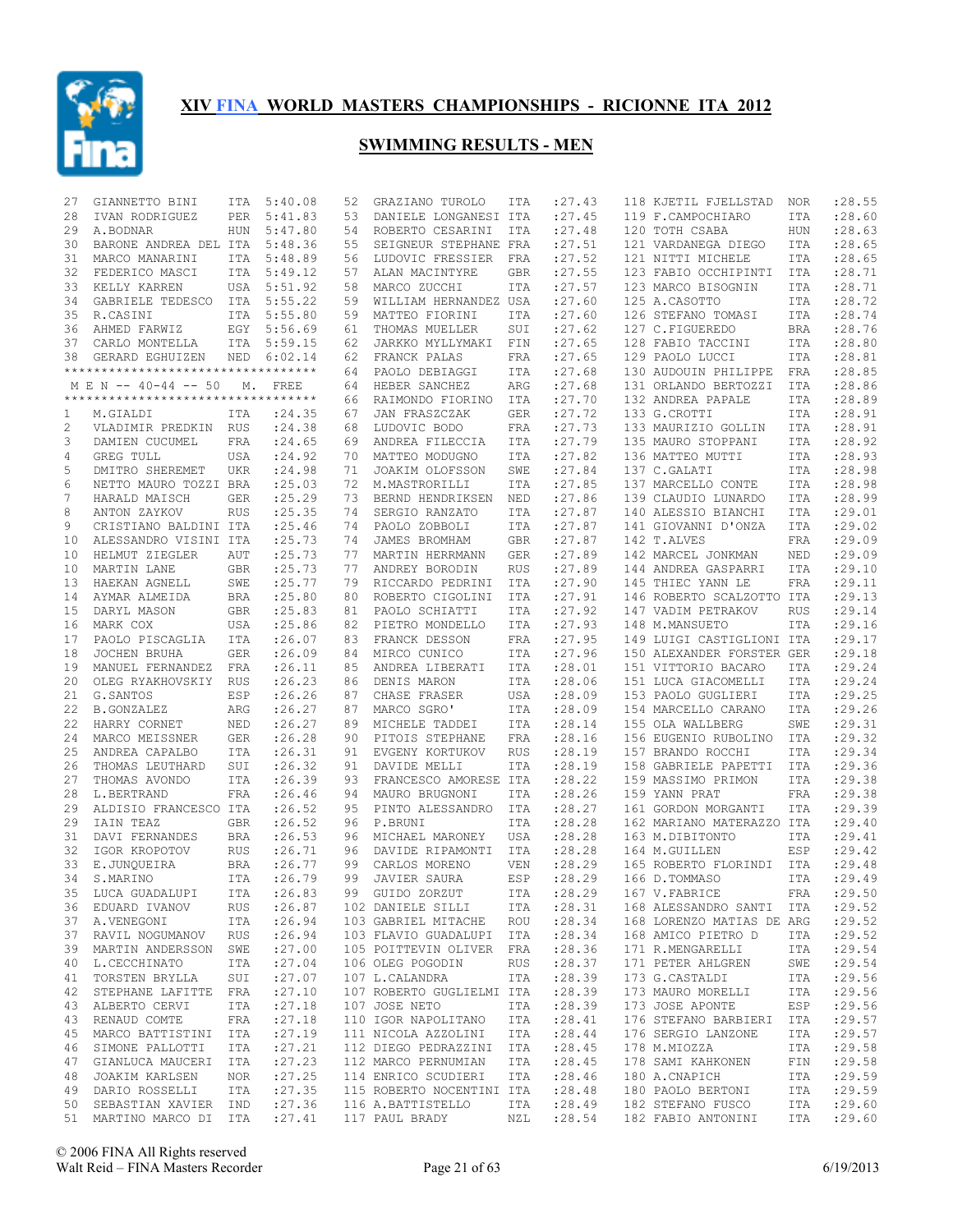

| 184 CHRISTOPHE GALLES FRA         |                             | : 29.61 |              | 250 A.GOZZOLI                       | ITA                     | :30.39 | 42 | G.SOLFANELLI                                         | ITA            | :59.64      |
|-----------------------------------|-----------------------------|---------|--------------|-------------------------------------|-------------------------|--------|----|------------------------------------------------------|----------------|-------------|
| 184 CHRISTER BURMAN               | FIN                         | : 29.61 |              | 251 MARCO MARCONI                   | ITA                     | :30.41 | 43 | THOMAS AVONDO                                        | ITA            | :59.73      |
| 186 RENE NITZSCHMANN GER          |                             | : 29.63 |              | 252 LUCA COLORITO                   | ITA                     | :30.46 | 44 | MARCO BATTISTINI                                     | ITA            | :59.77      |
| 187 D.CORTI                       | ITA                         | : 29.64 |              | 253 SIMONE PALMERIO                 | ITA                     | :30.48 | 45 | GRAZIANO TUROLO                                      | ITA            | :59.94      |
| 188 C.SCAPELLATO                  | ITA                         | : 29.66 |              | 254 FRANK PODEBRAD                  | GER                     | :30.49 | 45 | M. PELLEGRINI                                        | ITA            | :59.94      |
| 189 PIERRE MEDLIN                 | GER                         | : 29.68 |              | 255 MAURO VANIN                     | ITA                     | :30.50 | 47 | A.VENEGONI                                           | ITA            | 1:00.08     |
| 190 GAETANO CEA                   | ITA                         | : 29.69 |              | 255 TOM CASTLETON                   | USA                     | :30.50 | 48 | ENRICO SABA                                          | ITA            | 1:00.17     |
| 190 THOMAS HIMMEL                 | GER                         | : 29.69 |              | 257 OLIVIER GIBIER                  | FRA                     | :30.51 | 49 | L.BERTRAND                                           | FRA            | 1:00.28     |
| 192 FABIO BRUSCAGLIA ITA          |                             | : 29.70 |              | 257 TIEMEN STEGENGA                 | NED                     | :30.51 | 50 | MIRCO CUNICO                                         |                | ITA 1:00.32 |
| 193 A.ARCANGELI                   | ITA                         | : 29.73 |              | 259 JEROME CAULIER                  | FRA                     | :30.53 | 51 | ANDREY TRUSOV                                        | <b>RUS</b>     | 1:00.35     |
| 194 BINO FEDERICO DEL ITA         |                             | : 29.74 |              | 260 STEPHANE ZERBIB                 | FRA                     | :30.55 | 52 | ALBERTO CERVI                                        | ITA            | 1:00.37     |
| 194 GORAN ZELIC                   | SRB                         | : 29.74 |              | 261 ALDO CASULA                     | ITA                     | :30.56 | 53 | ALAN MACINTYRE                                       | GBR            | 1:00.47     |
| 196 MATTEO SANGALLI               | ITA                         | : 29.75 |              | 262 LILIAN VINCENDEAU FRA           |                         | :30.58 | 54 | DMITRY KHALIN                                        | AUT            | 1:00.73     |
| 197 WOLFGANG RAML                 | AUT                         | : 29.77 |              | 262 MARTIN HUERGO                   | ARG                     | :30.58 | 55 | P.BRUNI                                              | ITA            | 1:00.98     |
| 197 C.BERNASCONI                  | SUI                         | : 29.77 |              | 264 MARCELLO KATTAN                 | ITA                     | :30.59 | 56 | ALAIN GOLL                                           | FRA            | 1:01.04     |
| 197 GIACOMO BUFALINI ITA          |                             | : 29.77 |              | 265 MARCEL BRITTIJN                 | NED                     | :30.60 | 57 | THOMAS MUELLER                                       | SUI            | 1:01.10     |
| 200 ZSOLT AUBERMANN               | SUI                         | : 29.78 |              | 265 PAOLO MANGIA                    | ITA                     | :30.60 | 58 | MARCO BETTI                                          |                | ITA 1:01.35 |
| 201 LIONEL BOVICELLI FRA          |                             | : 29.86 |              | 267 GIANLUCA PENNE                  | ITA                     | :30.62 | 59 | DAVIDE RIPAMONTI                                     | ITA            | 1:01.50     |
| 201 STEFANO BARBARESI ITA         |                             |         |              |                                     | ITA                     | :30.62 | 60 |                                                      | <b>ITA</b>     | 1:01.54     |
| 203 GIOVANNI PICCOLI              |                             | : 29.86 |              | 267 FILIPPO BERTINI                 | ITA                     | :30.63 |    | DAVIDE MELLI                                         | <b>RUS</b>     | 1:01.59     |
|                                   | ITA                         | : 29.88 |              | 269 ANDREA CROVETTO                 |                         |        | 61 | EDUARD IVANOV                                        |                |             |
| 204 C.AZZARELLO                   | <b>ITA</b>                  | : 29.90 |              | 270 PHILIPPE EGGSTEIN SUI           |                         | :30.67 | 62 | MARCO ZUCCHI                                         | ITA            | 1:01.65     |
| 204 ROBERT KOSTAL                 | SVK                         | : 29.90 |              | 271 ANDREA ZUCCHINI                 | <b>ITA</b>              | :30.69 | 63 | JAMES BROMHAM                                        | <b>GBR</b>     | 1:01.66     |
| 206 ANDREA COZZANI                | ITA                         | :29.91  |              | *********************************** |                         |        | 64 | RAIMONDO FIORINO                                     | ITA            | 1:01.69     |
| 207 PATRICK WEN                   | USA                         | : 29.95 |              | M E N -- 40-44 -- 100 M.            |                         | FREE   | 64 | JAROSLAV SYKORA                                      | <b>SVK</b>     | 1:01.69     |
| 208 J.RAMON                       | <b>COL</b>                  | : 29.96 |              | *********************************** |                         |        | 66 | M.MASTRORILLI                                        | ITA            | 1:01.70     |
| 208 ALESSANDRO PRADA ITA          |                             | : 29.96 | $\mathbf{1}$ | M.GIALDI                            | ITA                     | :54.51 | 67 | C.VERRIEST                                           | <b>BEL</b>     | 1:01.78     |
| 208 O.LAZZERINI                   | ITA                         | : 29.96 | 2            | DMITRO SHEREMET                     | UKR                     | :54.65 | 68 | WILLIAM HERNANDEZ USA                                |                | 1:01.83     |
| 208 MASSIMO ROPELATO ITA          |                             | :29.96  | 3            | VLADIMIR PREDKIN                    | RUS                     | :54.76 | 68 | PAOLO SCHIATTI                                       | ITA            | 1:01.83     |
| 208 MIRKO GIANNINI                | ITA                         | : 29.96 | 4            | ANTON ZAYKOV                        | <b>RUS</b>              | :55.71 | 70 | GIANLUCA MAUCERI                                     | ITA            | 1:01.86     |
| 208 DANY GARNIER                  | FRA                         | : 29.96 | 5            | CRISTIANO BALDINI ITA               |                         | :55.77 | 71 | THIERRY BERLAND                                      | <b>FRA</b>     | 1:01.87     |
| 214 ENRICO GIANOTTI               | ITA                         | : 29.97 | 5            | MARK THOMPSON                       | AUS                     | :55.77 | 72 | EVGENY KORTUKOV                                      | RUS            | 1:01.88     |
| 215 ROBERTO BOZZOLIN              | ITA                         | : 29.98 | 7            | JOHN CUNNINGHAM                     | IRL                     | :56.24 | 73 | NITTI MICHELE                                        | ITA            | 1:01.89     |
| 216 NICOLAS MUGNIER               | FRA                         | : 29.99 | 8            | JOCHEN BRUHA                        | GER                     | :56.25 | 74 | FRANCK DESSON                                        | FRA            | 1:02.00     |
| 217 EUGEN RICA ENACHE ROU         |                             | :30.01  | 9            | HARALD MAISCH                       | <b>GER</b>              | :56.28 | 75 | JARKKO MYLLYMAKI                                     | $\texttt{FIN}$ | 1:02.05     |
| 218 OLIVER BESEKAU                | ITA                         | :30.02  | 10           | NETTO MAURO TOZZI BRA               |                         | :56.32 | 76 | MAURO STOPPANI                                       | ITA            | 1:02.13     |
| 219 ROBERTO PIVANTI               | ITA                         | : 30.04 | 11           | B.GONZALEZ                          | ARG                     | :56.55 | 77 | ANDREA LIBERATI                                      | ITA            | 1:02.16     |
| 220 MARCO LAZZARINI               | ITA                         | :30.05  | 12           | R.LOCOCCIOLO                        | ITA                     | :56.70 | 78 | ANDREA CAPALBO                                       | ITA            | 1:02.27     |
| 221 CLAUDIO CAGOSSI               | <b>ITA</b>                  | :30.06  | 13           | DAMIEN CUCUMEL                      | FRA                     | :56.88 | 79 | ENRICO SCUDIERI                                      | ITA            | 1:02.29     |
| 222 PIETRO ALCARO                 | ITA                         | :30.09  | 14           | ANDREA BORSARI                      | ITA                     | :57.17 | 79 | ROBERTO PASQUINI                                     | ITA            | 1:02.29     |
| 223 STEFANO MINGARDI              | ITA                         | :30.13  | 15           | MARK COX                            | USA                     | :57.30 | 81 | A.CASOTTO                                            | ITA            | 1:02.32     |
| 224 R.CARVALHO                    | <b>POR</b>                  | :30.14  | 16           | PAOLO PISCAGLIA                     | ITA                     | :57.38 | 82 | SEIGNEUR STEPHANE FRA                                |                | 1:02.49     |
| 224 MARCO FARAONE                 | <b>ITA</b>                  | : 30.14 | 17           | RICCARDO CORNELIO ITA               |                         | :57.57 | 82 | TOTH CSABA                                           | <b>HUN</b>     | 1:02.49     |
| 226 DENYS OLIVIER                 | <b>FRA</b>                  | :30.15  | 18           | K.LUNDEMOEN                         | NOR                     | :57.63 | 82 | FABIO GRAMEGNA                                       | ITA            | 1:02.49     |
| 227 LUCA BUSIOL                   | ITA                         | :30.16  | 19           | ENRICO CAPITANI                     | ITA                     | :57.72 | 85 | JOAKIM KARLSEN                                       |                | NOR 1:02.52 |
| 228 RAUL MONTENEGRO               | ITA                         | :30.17  | 20           | C.LAMBERTINI                        | ITA                     | :57.80 | 86 | LUDOVIC BODO                                         | FRA            | 1:02.59     |
| 229 FRANZ DAMHOFER                | <b>AUT</b>                  | :30.18  | 21           | E.CAPRANI                           | SUI                     | :57.85 | 87 | PIETRO MONDELLO                                      | ITA            | 1:02.64     |
| 230 PAVLOS KOUSHAPPAS CYP         |                             | :30.21  | 22           | DAVI FERNANDES                      | BRA                     | :57.92 | 88 | MARIANO MATERAZZO ITA                                |                | 1:02.65     |
| 230 RAJBIR TOKAS                  | <b>IND</b>                  | :30.21  | 23           | ALEXEY ZELENSKIY RUS                |                         | :58.05 | 89 | PAOLO DEBIAGGI                                       | ITA            | 1:02.68     |
| 232 GIANLUCA MARUCCI              | SMR                         | :30.22  | 24           | HELMUT ZIEGLER                      | AUT                     | :58.06 | 90 | LAURENT ROBERT                                       | FRA            | 1:02.81     |
|                                   |                             |         |              | 25 MANUEL FERNANDEZ FRA             |                         |        |    |                                                      |                |             |
| 232 MARIO FRANCHINI               | ITA                         | :30.22  |              |                                     |                         | :58.07 | 91 | FABRIZIO CAMETTI ITA 1:02.83                         |                |             |
| 234 PIER PAOLO SECCI ITA          |                             | :30.24  |              | 26 MARTIN LANE                      | GBR<br>NED <sub>1</sub> | :58.09 |    | 92 ROBERTO CESARINI ITA 1:02.84                      |                |             |
| 234 CLAUS LEWANDOWSKI GER         |                             | :30.24  |              | 27 HARRY CORNET                     |                         | :58.13 | 92 | MICHELE DROCCO                                       |                | ITA 1:02.84 |
| 234 LINO CAPPELLINI               | ITA                         | :30.24  |              | 28 HAEKAN AGNELL SWE                |                         | :58.37 | 94 | OLIVIER GALLET                                       |                | FRA 1:02.86 |
| 234 YANN FASQUELLE FRA            |                             | :30.24  |              | 29 ROGER ANDREE                     | SWE                     | :58.51 | 95 | MARCO ISCHIA                                         |                | ITA 1:02.88 |
| 238 MARCO CANTELMO ITA            |                             | :30.26  |              | 30 STEPHANE LAFITTE FRA             |                         | :58.52 | 96 | LUCA GUADALUPI                                       |                | ITA 1:02.91 |
| 239 F.SERAFINI<br>I TA            |                             | :30.27  |              | 31 RENAUD COMTE                     | FRA                     | :58.77 | 97 | ALESSIO BIANCHI                                      |                | ITA 1:03.00 |
| 240 ARNO PAJEK AUT                |                             | :30.28  | 32           | MARTINO MARCO DI ITA                |                         | :58.78 | 98 | MARCO PERNUMIAN                                      |                | ITA 1:03.01 |
| 241 RICCARDO BUGINI ITA           |                             | :30.29  |              | 33 M.SARTI                          | ITA                     | :58.82 |    | 99 BERND HENDRIKSEN NED 1:03.02                      |                |             |
| 241 SANDER WEERT                  | $\ensuremath{\mathsf{NED}}$ | :30.29  |              | 34 TORSTEN BRYLLA                   | SUI                     | :58.91 |    | 99 FILIPPO SPARACCA                                  |                | ITA 1:03.02 |
| 243 LUCA RONCO                    | ITA                         | :30.32  |              | 35 THOMAS LEUTHARD SUI              |                         | :58.94 |    | 101 FRANCK PALAS                                     |                | FRA 1:03.04 |
| 244 N.GORGOSALICE ITA             |                             | :30.33  |              | 36 MARTIN ANDERSSON SWE             |                         | :58.95 |    | 102 UMBERTO BRUNO                                    |                | ITA 1:03.05 |
| 245 FRANK CHARPIN                 | FRA                         | :30.34  |              | 37 T.PAVICIC-DONKIC SUI             |                         | :59.35 |    | 103 MATTEO FIORINI                                   |                | ITA 1:03.07 |
| 246 ALEXANDER CHEUNG HKG          |                             | :30.37  |              | 38 SIMONE PALLOTTI                  | ITA                     | :59.55 |    | 104 ROBERTO NOCENTINI ITA 1:03.15                    |                |             |
| 246 PASCAL PREVOST                | FRA                         | :30.37  |              | 39 LORENZO REAMI ITA                |                         | :59.56 |    | 105 LIONEL CAIN                                      |                | FRA 1:03.17 |
| 248 CHRISTIAN MARCHEL ITA         |                             | :30.38  |              | 40 LUDOVIC FRESSIER FRA             |                         | :59.60 |    | 106 F.CAMPOCHIARO                                    |                | ITA 1:03.37 |
| 248 FREDERIC BARDALOU FRA : 30.38 |                             |         |              |                                     |                         |        |    | 41 S.MARINO 1TA :59.62 107 DANIELE SILLI 1TA 1:03.40 |                |             |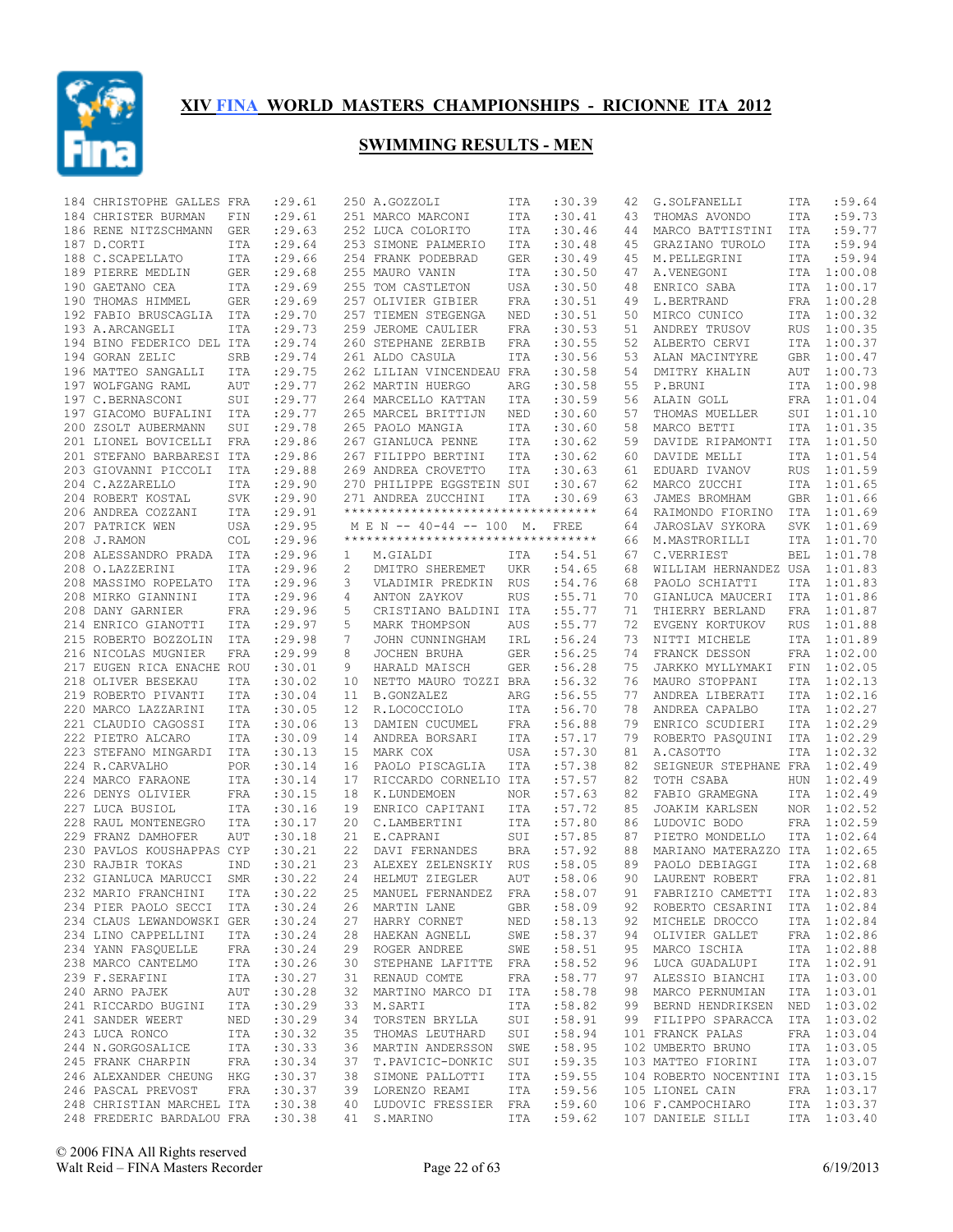

| 108 VARDANEGA DIEGO               | ITA        | 1:03.43     |    | 174 GIACOMO BUFALINI                | ITA        | 1:06.95     | 54 | DAVIDE RIPAMONTI                   | ITA        | 2:19.86     |
|-----------------------------------|------------|-------------|----|-------------------------------------|------------|-------------|----|------------------------------------|------------|-------------|
| 108 DAVIDE MARI                   | ITA        | 1:03.43     |    | 175 M.GUILLEN                       | ESP        | 1:07.02     | 55 | ALESSIO BIANCHI                    | ITA        | 2:20.14     |
| 110 AUDOUIN PHILIPPE              | FRA        | 1:03.46     |    | 176 PHILIPPE EGGSTEIN SUI           |            | 1:07.03     | 56 | B.GEMICIOGLU                       | TUR        | 2:20.44     |
| 110 A.ZERILLI                     | ITA        | 1:03.46     |    | 177 PASCAL PREVOST                  | FRA        | 1:07.08     | 57 | A.CASOTTO                          | ITA        | 2:21.29     |
| 112 PINTO ALESSANDRO              | ITA        | 1:03.50     |    | 178 PATRICK WEN                     | USA        | 1:07.10     | 58 | MARIANO MATERAZZO ITA              |            | 2:21.31     |
| 113 MICHELE TADDEI                | ITA        | 1:03.66     |    | 179 ANDREA COZZANI                  | ITA        | 1:07.12     | 59 | D.BESTETTI                         | ITA        | 2:21.34     |
| 114 FRITS DATEMA                  | <b>ITA</b> | 1:03.68     |    | 180 MARCELLO CONTE                  | ITA        | 1:07.18     | 60 | ORLANDO BERTOZZI                   | <b>ITA</b> | 2:21.44     |
| 115 POITTEVIN OLIVIER FRA         |            | 1:03.73     |    | 181 WALTER TURAZZA                  | ITA        | 1:07.21     | 61 | ANDREA LIBERATI                    | ITA        | 2:21.47     |
| 116 A.LEONI                       | ITA        | 1:04.27     |    | 182 SIMONE PALMERIO                 | ITA        | 1:07.28     | 62 | LIONEL BOVICELLI                   | FRA        | 2:22.05     |
| 117 NICOLA AZZOLINI               | ITA        | 1:04.28     |    | 183 G.CASTALDI                      | ITA        | 1:07.29     | 63 | GUIDO ZORZUT                       | ITA        | 2:22.09     |
| 118 ORLANDO BERTOZZI              | ITA        | 1:04.31     |    | 183 ENRICO GIANOTTI                 | ITA        | 1:07.29     | 64 | UMBERTO BRUNO                      | ITA        | 2:22.18     |
| 118 DANIELE ANGELINI              | ITA        | 1:04.31     |    | **********************************  |            |             | 65 | THOMAS KREMPEL                     | GER        | 2:22.33     |
| 120 LUIGI CASTIGLIONI ITA         |            | 1:04.38     |    | M E N -- 40-44 -- 200 M.            |            | FREE        | 66 | ROBERTO NOCENTINI ITA              |            | 2:22.43     |
| 121 PASCAL HAITSE                 | FRA        | 1:04.42     |    | *********************************** |            |             | 67 | F.CAMPOCHIARO                      | <b>ITA</b> | 2:22.45     |
| 122 DIEGO PEDRAZZINI              | ITA        | 1:04.47     | 2  | MARK THOMPSON                       | AUS        | 2:00.81     | 68 | A.BATTISTELLO                      | ITA        | 2:22.82     |
| 123 GABRIEL MITACHE               | <b>ROU</b> | 1:04.50     | 3  | EDUARDO MAROCCO                     | <b>BRA</b> | 2:02.30     | 69 | LUCA GUADALUPI                     | ITA        | 2:22.90     |
| 123 THOMAS HIMMEL                 | <b>GER</b> | 1:04.50     |    | ANTON ZAYKOV                        | <b>RUS</b> | 2:02.99     | 70 |                                    | GER        | 2:23.50     |
|                                   |            |             | 4  |                                     |            |             |    | LARS PFITZNER                      |            |             |
| 125 ROBERTO CIGOLINI              | ITA        | 1:04.58     | 5  | JOCHEN BRUHA                        | <b>GER</b> | 2:04.32     | 71 | E.SIGNORELLI                       | ITA        | 2:23.51     |
| 126 WOLFGANG RAML                 | <b>AUT</b> | 1:04.64     | 6  | R.LOCOCCIOLO                        | ITA        | 2:05.89     | 72 | VLADIMIR VALERA                    | <b>VEN</b> | 2:23.53     |
| 127 ANDREA PAPALE                 | ITA        | 1:04.68     | 7  | ANDREY VOLKOV                       | <b>RUS</b> | 2:06.18     | 73 | DANIELE ANGELINI                   | ITA        | 2:23.74     |
| 128 SPENDOLINI MARCO              | ITA        | 1:04.71     | 8  | ROGER ANDREE                        | SWE        | 2:07.67     | 74 | PAOLO SCHIATTI                     | <b>ITA</b> | 2:24.29     |
| 128 FABIO ANTONINI                | <b>ITA</b> | 1:04.71     | 9  | ANDREA BORSARI                      | ITA        | 2:08.14     | 75 | THOMAS HIMMEL                      | <b>GER</b> | 2:24.33     |
| 130 DENIS MARON                   | <b>ITA</b> | 1:04.76     | 10 | MARK COX                            | <b>USA</b> | 2:08.49     | 76 | FABIO ANTONINI                     | <b>ITA</b> | 2:24.46     |
| 131 YANN PRAT                     | FRA        | 1:04.81     | 11 | A.GUTIERREZ                         | ESP        | 2:08.80     | 77 | PAOLO GUGLIERI                     | <b>ITA</b> | 2:24.56     |
| 132 GORDON MORGANTI               | ITA        | 1:04.85     | 12 | RICCARDO CORNELIO ITA               |            | 2:09.30     | 78 | JARKKO MYLLYMAKI                   | FIN        | 2:24.83     |
| 133 GERALD HOSL                   | SUI        | 1:04.91     | 13 | K.LUNDEMOEN                         | NOR.       | 2:09.57     | 79 | VITTORIO BACARO                    | ITA        | 2:25.55     |
| 134 T.ALVES                       | FRA        | 1:04.95     | 14 | HOLGER ULLAND                       | GER        | 2:09.80     | 80 | OLIVER SPENGLER                    | <b>GER</b> | 2:25.83     |
| 135 ALEXANDER FORSTER GER         |            | 1:04.99     | 15 | T.PAVICIC-DONKIC                    | SUI        | 2:10.04     | 81 | ESSANAI MUSTAPHA                   | FRA        | 2:25.98     |
| 135 IGOR NAPOLITANO               | ITA        | 1:04.99     | 16 | STEPHANE LAFITTE                    | FRA        | 2:10.45     | 82 | LUDOVIC BODO                       | FRA        | 2:26.01     |
| 137 C.GALATI                      | ITA        | 1:05.03     | 17 | ENRICO CAPITANI                     | ITA        | 2:10.60     | 82 | GERALD HOSL                        | SUI        | 2:26.01     |
| 138 ROBERTO SCALZOTTO ITA         |            | 1:05.05     | 18 | RENAUD COMTE                        | FRA        | 2:10.78     | 84 | SPENDOLINI MARCO                   | ITA        | 2:26.08     |
| 138 MATTEO MUTTI                  | ITA        | 1:05.05     | 19 | MARTIN ANDERSSON                    | SWE        | 2:10.94     | 85 | ANTONINO GAMBINO                   | ITA        | 2:26.10     |
| 140 GORAN ZELIC                   | SRB        | 1:05.15     | 20 | MATTEO AMMANNATI                    | ITA        | 2:11.56     | 86 | MARKUS BRUCKNER                    | AUT        | 2:26.19     |
| 141 PAOLO BERTONI                 |            | ITA 1:05.20 | 21 | DAVI FERNANDES                      | BRA        | 2:11.65     | 87 | FILIPPO SPARACCA                   | ITA        | 2:26.21     |
| 142 LUCA NADIR                    |            | ITA 1:05.32 | 22 | ALEXEY ZELENSKIY                    | RUS        | 2:11.70     | 88 | LUCIANO SERAFINI                   | ITA        | 2:26.32     |
| 143 V. FABRICE                    |            | FRA 1:05.55 | 23 | DAVID READ                          | <b>USA</b> | 2:12.00     | 89 | T.ALVES                            | FRA        | 2:26.85     |
|                                   |            |             |    |                                     |            |             | 90 |                                    |            |             |
| 144 MATTEO SANGALLI               | ITA        | 1:05.59     | 24 | STEFAN KAMLAGE                      | <b>GER</b> | 2:13.02     |    | PIETRO MONDELLO                    | ITA        | 2:27.11     |
| 145 CRISTIAN CISANA               | <b>ITA</b> | 1:05.64     | 25 | FABIO CACCIAMANI                    | ITA        | 2:13.29     | 91 | FRANCOIS GROBLER                   | RSA        | 2:27.13     |
| 146 FABRIZIO PARADISO ITA         |            | 1:05.65     | 26 | M.FABRIS                            | ITA        | 2:13.42     | 92 | ANDREA VALLATI                     | <b>ITA</b> | 2:27.28     |
| 147 M.MANSUETO                    | <b>ITA</b> | 1:05.76     | 27 | R.RODOLFO                           | FRA        | 2:14.27     | 93 | SERGIO CONTI                       | ITA        | 2:27.59     |
| 148 FRANCOIS GROBLER RSA          |            | 1:05.77     | 28 | LORENZO REAMI                       | ITA        | 2:14.43     | 94 | WOLFGANG RAML                      | AUT        | 2:27.70     |
| 149 MARCO LOEWENSTEIN GER         |            | 1:05.78     | 29 | JAMES BROMHAM                       | <b>GBR</b> | 2:15.08     | 95 | TOM CASTLETON                      | USA        | 2:27.92     |
| 150 M.DIBITONTO                   | ITA        | 1:05.98     | 30 | FABRIZIO CAMETTI                    | ITA        | 2:15.12     | 96 | GIANLUCA PENNE                     | ITA        | 2:28.20     |
| 151 R.MENGARELLI                  | ITA        | 1:06.13     | 31 | SIMONE PALLOTTI                     | ITA        | 2:15.24     | 97 | YANN PRAT                          | FRA        | 2:28.34     |
| 152 CHEVALLIER MAX LE FRA         |            | 1:06.19     | 31 | PAUL SYMONS                         | <b>GBR</b> | 2:15.24     | 98 | ROBERTO SCALZOTTO ITA              |            | 2:28.52     |
| 153 PIERRE MEDLIN                 | <b>GER</b> | 1:06.22     | 33 | MARTIN LANE                         | <b>GBR</b> | 2:15.36     | 98 | CRISTIAN CISANA                    | ITA        | 2:28.52     |
| 154 B.RODRIGUEZ                   | ESP        | 1:06.26     | 34 | THIERRY BERLAND                     | FRA        | 2:15.38     |    | 100 LUCA NADIR                     | <b>ITA</b> | 2:28.71     |
| 155 STEFANO ALLORO                | ITA        | 1:06.27     | 35 | G.ANTONIO                           | ITA        | 2:15.65     |    | 101 ROBERTO BOZZOLIN               | ITA        | 2:29.00     |
| 156 OLIVER BESEKAU                | ITA        | 1:06.29     | 36 | ALBERTO CERVI                       | ITA        | 2:15.93     |    | 102 STEPHANE ZERBIB                | <b>FRA</b> | 2:29.35     |
| 157 BINO FEDERICO DEL ITA 1:06.32 |            |             |    | 36 ANDREA FADALTI                   |            | ITA 2:15.93 |    | 103 PHILIPPE EGGSTEIN SUI 2:29.36  |            |             |
| 158 JOHN FERRIS                   |            | IRL 1:06.38 |    | 38 MAURO STOPPANI                   |            | ITA 2:16.06 |    | 104 ANDREA ZUCCHINI                |            | ITA 2:29.46 |
| 159 ZSOLT AUBERMANN               |            | SUI 1:06.42 |    | 39 ANDREY TRUSOV                    |            | RUS 2:16.12 |    | 105 JOHN FERRIS                    |            | IRL 2:29.63 |
| 160 TOM CASTLETON                 |            | USA 1:06.48 |    | 40 FERNANDO LIMONGI BRA 2:16.87     |            |             |    | 106 NICOLA AZZOLINI                |            | ITA 2:29.64 |
| 161 LUCA RONCO                    |            | ITA 1:06.59 |    | 40 NICOLA ZANASI                    |            | ITA 2:16.87 |    | 107 SIMONE PALMERIO                |            | ITA 2:29.92 |
| 162 N.GORGOSALICE                 |            | ITA 1:06.62 |    | 42 G.SOLFANELLI                     |            | ITA 2:17.08 |    | 108 ZSOLT AUBERMANN                |            | SUI 2:29.94 |
| 163 LARS PFITZNER                 |            | GER 1:06.69 |    | 43 A.VENEGONI                       |            | ITA 2:17.42 |    | ********************************** |            |             |
| 164 DENYS OLIVIER                 |            | FRA 1:06.70 |    | 44 DMITRY KHALIN                    |            | AUT 2:17.46 |    | M E N -- 40-44 -- 400 M. FREE      |            |             |
| 165 STEPHANE ZERBIB               |            | FRA 1:06.72 |    | 45 S.MARINO                         |            | ITA 2:17.58 |    | ********************************** |            |             |
| 165 MARCO LIGABUE                 |            | ITA 1:06.72 |    | 46 ALESSANDRO CONTI ITA 2:17.97     |            |             | 1  | MARK THOMPSON                      |            | AUS 4:15.63 |
| 167 G.LICCIARDELLO                |            |             |    |                                     |            |             |    |                                    |            |             |
|                                   |            | ITA 1:06.75 |    | 47 L.CALANDRA                       |            | ITA 2:18.63 | 2  | FABIO CALMASINI                    |            | ITA 4:17.12 |
| 168 KJETIL FJELLSTAD              |            | NOR 1:06.80 |    | 48 DEJAN KARADZA                    |            | SLO 2:18.87 | 3  | EDUARDO MAROCCO                    |            | BRA 4:20.18 |
| 169 FABIO RINALDI                 |            | ITA 1:06.83 |    | 49 S.CHIARPARINI                    |            | ITA 2:18.93 | 4  | GERMAN DRON                        |            | RUS 4:31.38 |
| 170 RENE NITZSCHMANN              |            | GER 1:06.84 |    | 50 DAVIDE MELLI                     |            | ITA 2:19.07 | 5  | ANDREY VOLKOV                      |            | RUS 4:33.36 |
| 171 VADIM PETRAKOV                |            | RUS 1:06.88 |    | 51 RAIMONDO FIORINO ITA 2:19.54     |            |             | 6  | A.GUTIERREZ                        |            | ESP 4:33.65 |
| 172 STEFANO BARBIERI ITA 1:06.91  |            |             |    | 52 ROBERTO PASQUINI ITA 2:19.73     |            |             | 7  | T. PAVICIC-DONKIC SUI 4:33.92      |            |             |
| 173 RAUL MONTENEGRO               |            | ITA 1:06.92 |    | 53 TOTH CSABA                       |            | HUN 2:19.77 | 8  | G.PRESAS                           |            | ESP 4:35.16 |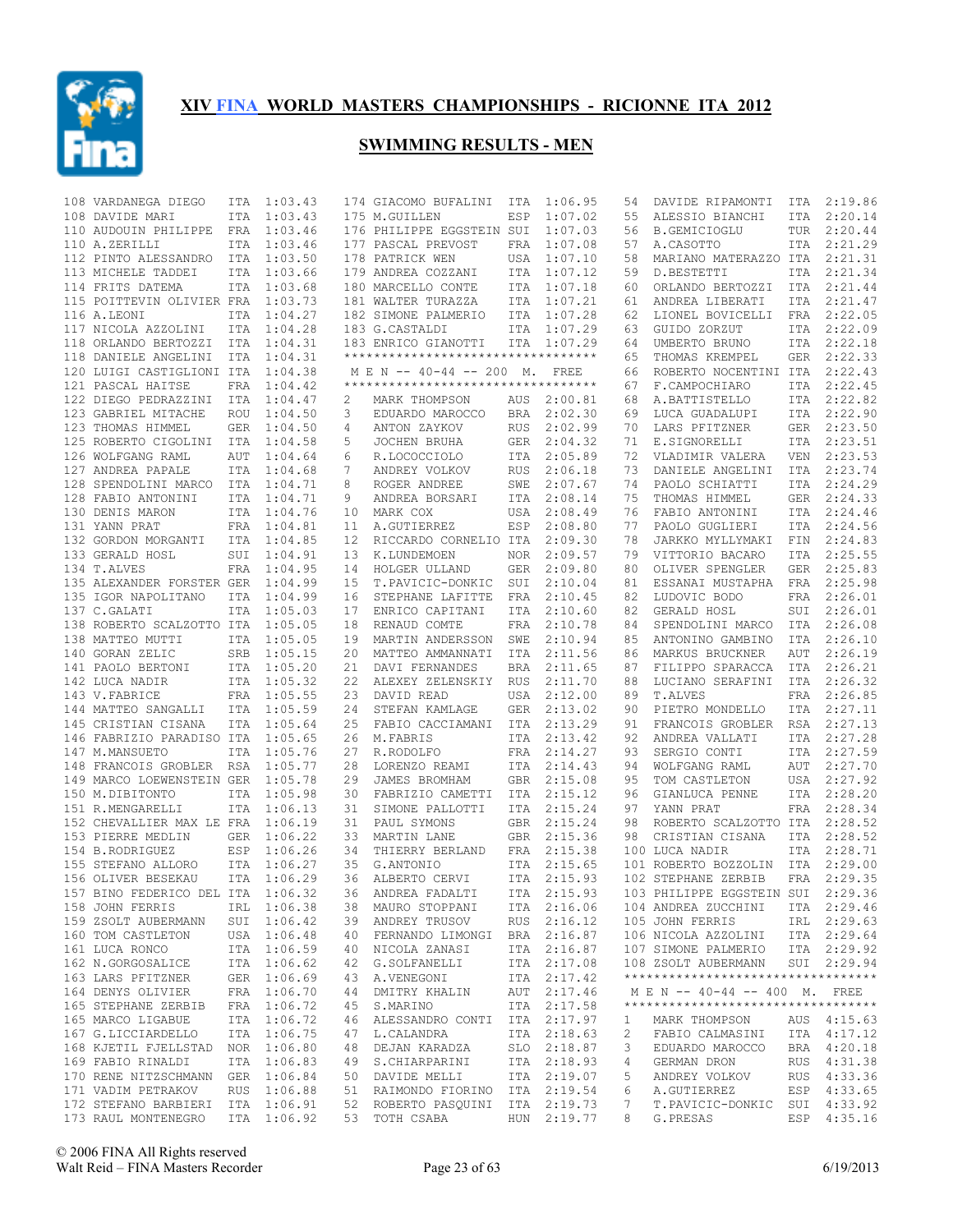

| 9  | MATTEO AMMANNATI                    | ITA        | 4:35.41     | 13 | MARCO PILLOUD                      | SUI        | 9:49.00      | 33 | A.VENEGONI                                 | ITA        | :33.04      |
|----|-------------------------------------|------------|-------------|----|------------------------------------|------------|--------------|----|--------------------------------------------|------------|-------------|
| 10 | OLEG CHEBOTAREV                     | USA        | 4:37.21     | 14 | SINISA STANICIC                    | CRO        | 9:56.27      | 33 | ANDREA GIANNONI                            | ITA        | :33.04      |
| 11 | FABIO CACCIAMANI                    | ITA        | 4:39.86     | 15 | LAURENT ROBERT                     |            | FRA 10:00.63 | 35 | MASSIMO PRIMON                             | <b>ITA</b> | :33.08      |
| 12 | R.TITINSHNIDER                      | ISR        | 4:40.73     | 16 | DEJAN KARADZA                      |            | SLO 10:03.57 | 36 | DANIELE LONGANESI ITA                      |            | :33.28      |
| 13 | YAN CARDINEAU                       | USA        | 4:42.69     | 17 | FABRIZIO CAMETTI                   |            | ITA 10:03.85 | 37 | CAMERON FINLAY                             | <b>GBR</b> | :33.55      |
| 14 | ANDREA BORSARI                      | <b>ITA</b> | 4:43.41     | 18 | STEFANO PAOLI                      |            | ITA 10:05.13 | 38 | F.GOMEZ                                    | VEN        | :33.56      |
| 15 | STEFAN KAMLAGE                      | <b>GER</b> | 4:44.55     | 19 | MICHELE DROCCO                     |            | ITA 10:09.22 | 39 | LANIER PEREIRA                             | <b>ITA</b> | :33.70      |
| 16 | M.FABRIS                            | <b>ITA</b> | 4:45.86     | 20 | DAVID READ                         |            | USA 10:09.89 | 40 | MATTEO FIORINI                             | <b>ITA</b> | :33.91      |
| 17 | G.ANDREOTTI                         | ITA        | 4:46.40     | 21 | GAEL MALLERET                      |            | FRA 10:11.04 | 41 | <b>JAVIER SAURA</b>                        | ESP        | :34.25      |
| 18 | G.ANTONIO                           | ITA        | 4:46.74     | 22 | ROBERTO PASQUINI                   |            | ITA 10:13.08 | 42 | <b>JOAKIM KARLSEN</b>                      | <b>NOR</b> | :34.60      |
| 19 | MICHELE DROCCO                      | <b>ITA</b> | 4:46.76     | 23 | ZOLTAN PAVIC                       |            | SRB 10:15.20 | 43 | STEFANO PORQUIER                           | ITA        | :34.74      |
| 20 | FERNANDO LIMONGI                    | BRA        | 4:48.01     | 24 | KEITH DUNNETT                      |            | GBR 10:22.22 | 44 | F.GAMBAROTTO                               | <b>ITA</b> | :34.75      |
| 21 | PAUL SYMONS                         | <b>GBR</b> | 4:49.95     | 25 | MAURO STOPPANI                     |            | ITA 10:25.76 | 45 | MIRKO RIZZI                                | <b>ITA</b> | :34.85      |
| 22 | FABRIZIO CAMETTI                    | ITA        | 4:50.36     | 26 | ULISSE BELLI                       |            | ITA 10:26.90 | 46 | PIETRO ZARDONI                             | <b>ITA</b> | :35.02      |
| 23 | THIERRY BERLAND                     | FRA        | 4:51.03     | 27 | FABIO TACCINI                      |            | ITA 10:27.99 | 47 | MASSIMO MERENDI                            | <b>ITA</b> | :35.23      |
| 24 | SERGEY TOLMACHEV                    | <b>RUS</b> | 4:53.92     | 28 | CRISTIANO GUERRA                   |            | SMR 10:29.41 | 48 | ESSANAI MUSTAPHA                           | <b>FRA</b> | :35.25      |
| 25 | A.VENEGONI                          | ITA        | 4:54.30     | 29 | A. FORTUNA                         |            | ITA 10:35.44 | 48 | ANDREA DAGNINO                             | <b>ITA</b> | :35.25      |
| 26 | B.GEMICIOGLU                        | TUR        | 4:54.45     | 30 | LUDOVIC FRESSIER FRA 10:35.61      |            |              | 50 | FRANCESCO AMORESE ITA                      |            | :35.26      |
| 27 | JAMES BROMHAM                       | GBR        | 4:54.75     | 31 | LIONEL BOVICELLI                   |            | FRA 10:37.87 | 51 | EUCLIDES SOBRINHO BRA                      |            | :35.33      |
| 28 | GAEL MALLERET                       | FRA        | 4:55.97     | 32 | MARIANO MATERAZZO ITA 10:38.09     |            |              | 52 | ALEANDRO FIDALEO                           | <b>ITA</b> | :35.48      |
| 29 |                                     |            | 4:57.33     | 33 |                                    |            |              | 53 | D.CORTI                                    |            | :35.55      |
|    | MARCUS REINEKE                      | <b>GER</b> |             | 34 | FEDERICO AMENDOLA ITA 10:39.59     |            |              |    |                                            | <b>ITA</b> |             |
| 30 | DAVIDE MELLI                        | ITA        | 4:57.86     |    | ROB BUTCHER                        |            | USA 10:42.86 | 54 | DENIS MARON                                | <b>ITA</b> | :35.69      |
| 31 | G.SOLFANELLI                        | ITA        | 5:00.07     | 35 | PHILIPPE EGGSTEIN SUI 10:45.32     |            |              | 55 | F.MASSIMILIANO                             | <b>ITA</b> | :35.96      |
| 32 | GAVIN BARLOW                        | <b>GBR</b> | 5:00.73     | 36 | ANTONIO RUBERTA'                   |            | ITA 10:47.32 | 56 | SIMONE LUSINI                              | <b>ITA</b> | :35.97      |
| 33 | ZOLTAN PAVIC                        | SRB        | 5:00.93     | 37 | LENNART FRITZON                    |            | SWE 10:48.50 | 57 | ROBERTO CIGOLINI                           | ITA        | :36.15      |
| 34 | FEDERICO AMENDOLA ITA               |            | 5:01.90     | 38 | ROBERTO PELACANI                   |            | ITA 10:54.11 | 58 | SANTO VITALE                               | <b>ITA</b> | :36.26      |
| 35 | MARCO VANTAGGIATO ITA               |            | 5:02.02     | 39 | THOMAS HIMMEL                      |            | GER 10:54.17 | 59 | WILHELM DAMHOFER                           | AUT        | :36.27      |
| 36 | ULISSE BELLI                        | ITA        | 5:02.05     | 40 | SINGER LAURENT                     |            | FRA 10:54.29 | 60 | SERGEY PACHKOLIN                           | <b>RUS</b> | :36.34      |
| 37 | CRISTIANO GUERRA                    | SMR        | 5:03.09     | 41 | M.SABADINI                         |            | ITA 10:54.48 | 61 | OSCAR PLATA                                | ITA        | :36.40      |
| 38 | JEROME BOUDET                       | FRA        | 5:03.68     | 42 | M.RIDOLFI                          |            | ITA 10:59.52 | 62 | THIERRY HAMARD                             | <b>FRA</b> | :36.51      |
| 39 | LANIER PEREIRA                      | <b>ITA</b> | 5:06.22     | 43 | M.GRAU                             |            | ESP 11:00.13 | 63 | ANDREA LORINI                              | ITA        | :36.58      |
| 40 | CRISTIANO VANNINI ITA               |            | 5:07.46     |    | ********************************** |            |              | 64 | FREDERIC BARDALOU FRA                      |            | :36.61      |
|    | R.MONTALBETTI                       | <b>ITA</b> | 5:07.71     |    |                                    |            |              | 65 |                                            | AUT        | :36.79      |
| 41 |                                     |            |             |    | $M \to N$ -- 40-44 -- 50           | М.         | BACK         |    | REINHARD KROBOTH                           |            |             |
| 42 | LUCA CAPRILE                        | <b>ITA</b> | 5:08.23     |    | ********************************** |            |              | 66 | U.FRONDAROLI                               | <b>ITA</b> | :36.90      |
| 43 | MARIANO MATERAZZO ITA               |            | 5:08.28     | 1  | SERKAN ATASAY                      | TUR        | : 27.35      | 67 | STEFANO MARETTI                            | <b>ITA</b> | :36.96      |
| 44 | ORLANDO BERTOZZI                    | ITA        | 5:08.98     | 2  | VLADIMIR SELKOV                    | <b>RUS</b> | :28.01       | 68 | EUGENIO RUBOLINO ITA                       |            | :37.10      |
| 45 | ANDREA SAVOIA                       | ITA        | 5:10.11     | 3  | J.SILVA                            | <b>BRA</b> | :28.31       |    | **********************************         |            |             |
| 46 | MARKUS BRUCKNER                     | AUT        | 5:10.52     | 4  | HARALD MAISCH                      | <b>GER</b> | :28.49       |    | M E N -- 40-44 -- 100 M. BACK              |            |             |
| 47 | M.GRAU                              | ESP        | 5:10.64     | 5  | G. SANTOS                          | ESP        | :28.96       |    | ***********************************        |            |             |
| 48 |                                     | CRO        | 5:11.38     | 6  | GIANLUCA LAPUCCI                   | ITA        | :29.06       | 1  |                                            | TUR        | :59.36      |
| 49 | DRAZEN ADZIC<br>ESSANAI MUSTAPHA    | FRA        | 5:12.96     | 7  | SERGII BABKIN                      | UKR        | : 29.65      | 2  | SERKAN ATASAY<br>VLADIMIR SELKOV           | <b>RUS</b> | 1:01.30     |
|    |                                     |            |             | 8  |                                    |            |              |    |                                            |            |             |
| 50 | M.GARGATAGLI                        | ITA        | 5:12.98     |    | IGOR SOSNOVSKIY                    | <b>RUS</b> | :30.13       | 3  | EDUARDO MAROCCO                            | BRA        | 1:01.96     |
| 51 | A.CASOTTO                           | ITA        | 5:13.23     | 9  | PATRICK BALDELLI                   | FRA        | : 30.14      | 4  | J.SILVA                                    | BRA        | 1:03.15     |
| 52 | ALESSANDRO GALLO                    | <b>ITA</b> | 5:14.09     | 10 | MARCO MEISSNER                     | <b>GER</b> | :30.59       | 5  | GIANLUCA LAPUCCI                           | ITA        | 1:03.26     |
| 53 | MARCO COSTANZA                      | ITA        | 5:14.90     | 11 | E.CAPRANI                          | SUI        | :30.73       | 6  | G. SANTOS                                  | ESP        | 1:03.77     |
| 54 | CORRADO CATACCHIO ITA               |            | 5:14.94     | 12 | IAIN TEAZ                          | <b>GBR</b> | :30.99       | 7  | HARALD MAISCH                              |            | GER 1:04.20 |
| 55 | MARCELLO GARRAPA                    | ITA        | 5:15.09     | 13 | A.CORSINI                          | ITA        | :31.07       | 8  | R.LOCOCCIOLO                               | ITA        | 1:04.26     |
| 56 | EYLON COHEN                         | AUT        | 5:16.32     | 14 | JANIS PLOTNIEKS                    | LAT        | : 31.11      | 9  | PATRICK BALDELLI                           | FRA        | 1:04.33     |
| 57 | ANTONINO GAMBINO                    | ITA        | 5:17.14     | 15 | FILIPPO TURRIN                     | ITA        | : 31.14      | 10 | SERGII BABKIN                              | <b>UKR</b> | 1:05.31     |
|    | 58 DAVIDE VALISI                    |            | ITA 5:17.58 |    | 16 RAVIL NOGUMANOV                 |            |              |    | RUS : 31.35 11 JANIS PLOTNIEKS LAT 1:06.56 |            |             |
|    | 59 ROBERTO FLORINDI ITA 5:20.89     |            |             |    | 17 MARCO BATTISTINI ITA            |            | :31.37       |    | 12 IAIN TEAZ                               |            | GBR 1:07.05 |
|    | **********************************  |            |             |    | 18 DARIO ROSSELLI                  | ITA        | :31.51       |    | 13 K.LUNDEMOEN                             |            | NOR 1:07.34 |
|    | M E N -- 40-44 -- 800 M. FREE       |            |             |    | 19 EMANUELE MASETTO ITA            |            | : 31.72      | 14 | E.CAPRANI                                  |            | SUI 1:07.79 |
|    | *********************************** |            |             |    | 20 PASCAL HAITSE                   | FRA        | :31.89       | 15 | RAVIL NOGUMANOV                            |            | RUS 1:07.96 |
| 1  | MARK THOMPSON                       |            | AUS 8:51.60 |    | 21 STOYKO GEORGIEV                 | BUL        | :31.91       | 16 | A.CORSINI                                  |            | ITA 1:08.29 |
| 2  | FABIO CALMASINI ITA 8:53.04         |            |             |    | 22 MATTHIAS WENDT                  | GER        | :31.95       | 17 | EMANUELE MASETTO                           |            | ITA 1:08.41 |
| 3  | OLEG CHEBOTAREV                     |            | USA 9:27.76 |    | 23 JAN FRASZCZAK                   | GER        | :31.96       | 18 | STOYKO GEORGIEV                            |            | BUL 1:08.61 |
| 4  | V.MORENO                            |            | ESP 9:28.62 |    | 24 ALAN MACINTYRE                  | GBR        | :32.12       | 19 | DARIO ROSSELLI                             |            | ITA 1:08.72 |
| 5  | ANDREY VOLKOV                       |            | RUS 9:32.36 |    | 25 TILO NIEDERMANNER GER           |            | :32.18       | 20 | MATTHIAS WENDT                             |            | GER 1:09.55 |
| 6  | MATTEO AMMANNATI ITA 9:32.76        |            |             |    | 26 TORSTEN BRYLLA                  | SUI        | :32.40       | 21 | ALAN MACINTYRE                             |            | GBR 1:09.60 |
| 7  | ALEXANDRE LOPES                     |            | BRA 9:37.08 |    | 27 MARCO BANDINI                   | ITA        | :32.43       | 22 | MARCO BATTISTINI                           |            | ITA 1:09.73 |
| 8  | FABIO CACCIAMANI                    |            | ITA 9:42.04 |    | 28 LUDOVIC FRESSIER FRA            |            | :32.79       | 23 | TILO NIEDERMANNER GER 1:09.99              |            |             |
| 9  | STEFAN KAMLAGE                      |            | GER 9:42.60 |    | 29 PAUL BRADY                      | NZL        | :32.87       | 24 | G.ANTONIO                                  |            | ITA 1:10.09 |
|    | 10 ROGER ANDREE                     |            | SWE 9:43.31 |    | 29 ANDREA PANTALEI                 | ITA        | :32.87       | 25 | ANDREAS SCHULZ                             |            | GER 1:10.35 |
| 11 | ENRICO SABA                         |            | ITA 9:45.01 |    | 31 THOMAS MUELLER                  | SUI        | :32.94       |    | 26 ALAIN GOLL                              |            | FRA 1:11.06 |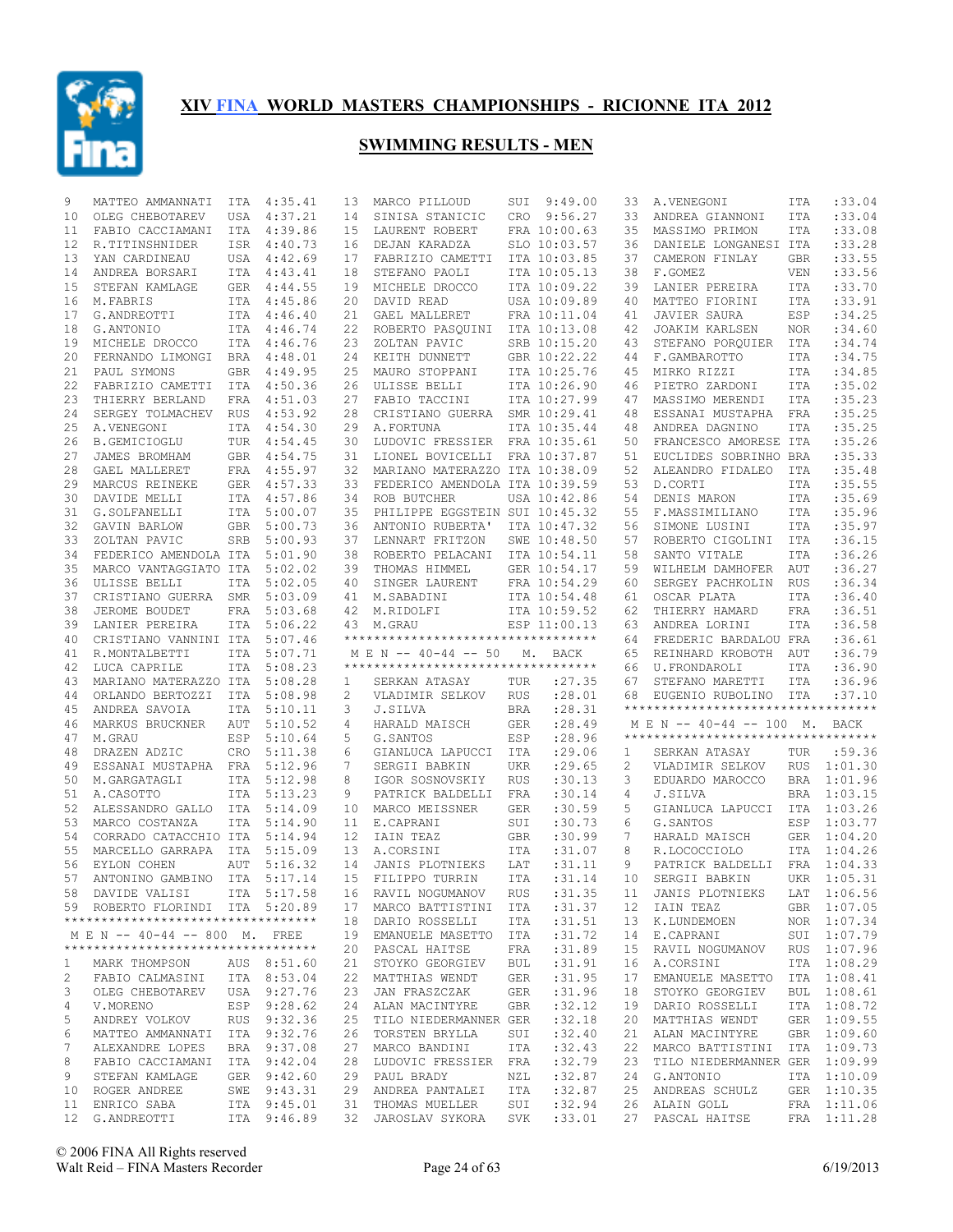

| 28 | MARCO BANDINI                                    | ITA        | 1:11.53     | 32 | GABRIELE PAPI                                                             | ITA        | 2:45.83 | 48 | PITOIS STEPHANE            | FRA        | :35.06           |
|----|--------------------------------------------------|------------|-------------|----|---------------------------------------------------------------------------|------------|---------|----|----------------------------|------------|------------------|
| 29 | TORSTEN BRYLLA                                   | SUI        | 1:11.64     | 33 | ESSANAI MUSTAPHA                                                          | FRA        | 2:46.23 | 49 | SERGIO CONTI               | ITA        | :35.18           |
| 30 | ANDRES COLLAZOS                                  | <b>COL</b> | 1:11.89     | 34 | VLADIMIR VALERA                                                           | <b>VEN</b> | 2:47.03 | 50 | FLAVIO GUADALUPI           | <b>ITA</b> | :35.29           |
| 31 | ANDREA PANTALEI                                  | ITA        | 1:12.21     | 34 | MASSIMO MERENDI                                                           | ITA        | 2:47.03 | 51 | LUCA STIPCEVICH            | ITA        | :35.33           |
| 32 | DANIELE BUZZETTI                                 | <b>ITA</b> | 1:13.13     | 36 | M.FONTANA                                                                 | MEX        | 2:47.15 | 52 | MARCEL JONKMAN             | NED        | :35.34           |
|    |                                                  |            |             |    |                                                                           |            |         |    |                            |            | :35.44           |
| 33 | FABIO TACCINI                                    | ITA        | 1:13.45     | 37 | LANCETTI ALBERTO                                                          | ITA        | 2:47.44 | 53 | D.TOMMASO                  | ITA        |                  |
| 34 | CAMERON FINLAY                                   | GBR        | 1:13.46     | 38 | MASSIMO PRIMON                                                            | ITA        | 2:47.73 | 54 | WILFRID FRIGO              | FRA        | :35.47           |
| 35 | ANDREA GIANNONI                                  | <b>ITA</b> | 1:13.59     | 39 | MAURIZIO FERRERO                                                          | ITA        | 2:48.11 | 55 | ROLANDO PRADA              | <b>ITA</b> | :35.50           |
| 35 | MICHAEL POSCH                                    | GER        | 1:13.59     | 40 | LENNART FRITZON                                                           | SWE        | 2:48.72 | 56 | ALAIN GOLL                 | <b>FRA</b> | : 35.53          |
| 37 | PAUL BRADY                                       | NZL        | 1:14.14     | 41 | LIONEL BOVICELLI                                                          | FRA        | 2:49.00 | 57 | THIEC YANN LE              | <b>FRA</b> | :35.69           |
| 38 | THOMAS KREMPEL                                   |            | GER 1:14.19 | 42 | G.TIRAVANTI                                                               | ITA        | 2:49.96 | 58 | LUCA GIACOMELLI            | <b>ITA</b> | :35.91           |
| 39 | MASSIMO PRIMON                                   |            | ITA 1:14.62 | 43 | FREDERIC BARDALOU FRA                                                     |            | 2:50.42 | 59 | RIETZ MAGNUS DU            | SWE        | :35.94           |
| 40 | F.GOMEZ                                          | <b>VEN</b> | 1:14.68     |    | 44 F.MASSIMILIANO                                                         | ITA        | 2:52.05 | 60 | GIANNI MARCOTTI            | <b>ITA</b> | :35.95           |
| 41 | BOK ARJON DE                                     | NED        | 1:15.39     | 45 | OLIVER PODEBRAD                                                           | <b>GER</b> | 2:53.01 | 61 | MAXIM KOVALEV              | <b>RUS</b> | :35.99           |
| 42 | LANIER PEREIRA                                   | ITA        | 1:15.41     | 46 | F.ARONICA                                                                 | ITA        | 2:54.41 | 62 | A.BIANCHETTI               | <b>ITA</b> | :36.01           |
| 43 | JOAKIM KARLSEN                                   | <b>NOR</b> | 1:15.65     | 47 | WINFRIED BITTNER AUT                                                      |            | 2:55.38 | 63 | CLAUDIO ZOPPI              | <b>ITA</b> | :36.11           |
| 44 |                                                  |            | FRA 1:16.09 |    | **********************************                                        |            |         | 64 | JOAKIM OLOFSSON            | SWE        | :36.36           |
|    | AUDOUIN PHILIPPE                                 |            |             |    |                                                                           |            |         |    |                            |            |                  |
| 45 | <b>JAVIER SAURA</b>                              | ESP        | 1:16.22     |    | M E N -- 40-44 -- 50                                                      | М.         | BRST    | 65 | STEFANO MINGARDI           | <b>ITA</b> | :36.38           |
| 46 | ANDREA FILECCIA                                  | <b>ITA</b> | 1:16.38     |    | **********************************                                        |            |         | 66 | ALEXANDER CHEUNG           | <b>HKG</b> | :36.41           |
| 47 | R.MONTALBETTI                                    | <b>ITA</b> | 1:17.18     | 1  | VLADISLAV BRAGIN                                                          | RUS        | : 29.50 | 66 | MARCO LOEWENSTEIN GER      |            | :36.41           |
| 48 | ESSANAI MUSTAPHA FRA 1:17.80                     |            |             | 2  | S.PIANCA                                                                  | ITA        | :30.66  | 68 | STEFANO TOMASI             | <b>ITA</b> | :36.44           |
| 49 | ANDREA DAGNINO                                   |            | ITA 1:17.86 | 3  | KARSTEN GROTE                                                             | <b>GER</b> | :30.92  | 69 | DIEGO PEDRAZZINI           | ITA        | :36.47           |
| 50 | OLEG BUKIN                                       | <b>RUS</b> | 1:18.00     | 4  | JEROME HENNAERT                                                           | FRA        | :30.97  | 69 | STEFANO ALLORO             | <b>ITA</b> | :36.47           |
| 51 | MIRKO RIZZI                                      |            | ITA 1:18.57 | 5  | JOHN CUNNINGHAM                                                           | IRL        | :31.26  | 69 | MICHELE NEGRI              | <b>ITA</b> | :36.47           |
| 52 | <b>JOSE APONTE</b>                               | ESP        | 1:18.68     | 6  | O.DZHABURIYA                                                              | <b>UKR</b> | :31.51  | 72 | RICCARDO BUGINI            | <b>ITA</b> | :36.49           |
| 53 | STEFANO PORQUIER ITA 1:18.87                     |            |             | 7  | EERIKKI RUTANEN                                                           | FIN        | :31.72  | 73 | FRANK CHARPIN              | FRA        | :36.54           |
| 54 | FREDERIC BARDALOU FRA 1:19.06                    |            |             | 8  | ALESSANDRO VISINI ITA                                                     |            | :31.88  | 74 | CHRISTER BURMAN            | FIN        | :36.59           |
| 55 | SIMONE LUSINI                                    | ITA        | 1:19.28     | 9  | RAFFAELE NOTTE                                                            | ITA        | :31.95  | 74 | STEFANO BARBIERI           | <b>ITA</b> | :36.59           |
|    |                                                  |            |             |    |                                                                           |            |         |    |                            |            |                  |
| 56 | ANDREA LORINI                                    |            | ITA 1:19.36 | 10 | ANDRE WRASSE                                                              | <b>GER</b> | :32.02  | 76 | VLADIMIR VALERA            | <b>VEN</b> | :36.60           |
| 57 | F.MASSIMILIANO                                   |            | ITA 1:19.64 | 11 | O.KASPERSEN                                                               | NOR        | :32.13  | 77 | C.AZZARELLO                | <b>ITA</b> | :36.62           |
| 58 | F.ARONICA                                        |            | ITA 1:20.10 | 12 | SERGEI SITDIKOV                                                           | RUS        | :32.19  | 78 | N.PIERFRANCO               | ITA        | :36.63           |
| 59 | OLIVER PODEBRAD                                  |            | GER 1:20.19 | 13 | HARRY CORNET                                                              | NED        | :32.22  | 79 | MICHELE TADDEI             | <b>ITA</b> | :36.69           |
|    | **********************************               |            |             | 14 | V.ALEKSANDROV                                                             | <b>RUS</b> | :32.23  | 80 | SERGEY PACHKOLIN           | <b>RUS</b> | :36.72           |
|    | M E N -- 40-44 -- 200 M. BACK                    |            |             | 15 | ENRICO FOLLESE                                                            | ITA        | :32.28  | 81 | MARCO PERNUMIAN            | ITA        | :36.74           |
|    | **********************************               |            |             | 16 | MARK COX                                                                  | USA        | :32.29  | 82 | SANDRO MASCETTI            | ITA        | :36.75           |
| 1  | EDUARDO MAROCCO                                  |            | BRA 2:12.82 | 16 | NEIL KEMP                                                                 | <b>GBR</b> | :32.29  | 83 | ROBERTO FLORINDI           | ITA        | :36.76           |
| 2  | UWE VOLK                                         |            | GER 2:17.28 | 18 | OEYVIND NYHUS                                                             | NOR.       | :32.36  | 84 | DANIEL EMIL MACK           | GER        | :36.77           |
|    |                                                  |            | ITA 2:19.52 | 19 | ENRICO CAPITANI                                                           | ITA        | :32.38  | 85 | V. FABRICE                 | FRA        | :36.82           |
|    |                                                  |            |             |    |                                                                           |            |         |    | RICCARDO FERRO             |            |                  |
| 3  | R.LOCOCCIOLO                                     |            |             |    |                                                                           |            |         |    |                            |            |                  |
| 4  | PATRICK BALDELLI FRA 2:20.01                     |            |             | 20 | <b>WOLF GIESEKE</b>                                                       | <b>GER</b> | :32.48  | 86 |                            | <b>ITA</b> | :36.96           |
| 5  | R.TITINSHNIDER                                   | ISR        | 2:24.05     | 21 | OLEG BORISSENKO                                                           | KAZ        | :32.62  | 87 | C.GIANLUCA                 | <b>ITA</b> | :36.99           |
| 6  | JANIS PLOTNIEKS                                  | LAT        | 2:24.57     | 22 | ANTON DENSHCHIKOV RUS                                                     |            | :32.72  | 88 | V.VYSOTSKYI                | <b>UKR</b> | :37.00           |
| 7  | STOYKO GEORGIEV                                  | <b>BUL</b> | 2:26.54     | 23 | G.CAROFIGLIO                                                              | ITA        | :32.75  | 89 | PETER AHLGREN              | SWE        | :37.01           |
| 8  | SERGII BABKIN                                    |            | UKR 2:26.78 | 24 | GUSTAVO PEDRAZZI                                                          | BRA        | :32.86  | 90 | J.FAIDHERBE                | FRA        | :37.02           |
| 9  | V.MORENO                                         | ESP        | 2:27.54     | 25 | HAROLD MATLA                                                              | <b>NED</b> | :33.02  | 91 | THIERRY HAMARD             | FRA        | :37.03           |
| 10 | IAIN TEAZ                                        | <b>GBR</b> | 2:28.73     | 26 | DAVIDE ALBRIGO                                                            | ITA        | :33.28  | 92 | PAOLO BERTONI              | <b>ITA</b> | :37.08           |
| 11 | MARCO PILLOUD                                    | SUI        | 2:28.74     | 27 | MATTEO MODUGNO                                                            | ITA        | :33.31  | 93 | PIERRE MEDLIN              | <b>GER</b> | :37.11           |
| 12 | NICKOLAS MARCHAND FRA                            |            | 2:29.01     | 28 | MARTINO MARCO DI                                                          | ITA        | : 33.33 | 93 | DANY GARNIER               | FRA        | :37.11           |
| 13 | G.ANTONIO                                        | <b>ITA</b> | 2:31.60     | 29 | MIKHAIL DUDIN                                                             | <b>RUS</b> | :33.51  | 95 | FRANCESCO AMORESE ITA      |            | :37.14           |
|    | TILO NIEDERMANNER GER                            |            |             |    |                                                                           |            |         | 96 |                            |            |                  |
| 14 |                                                  |            | 2:31.69     | 30 | ANDREA RADIVO                                                             | ITA        | :33.55  |    | GORAN ZELIC                | <b>SRB</b> | :37.15           |
|    | 15 LINAS KERSEVICIUS LTU 2:32.62                 |            |             | 31 | SAUL GUTIERREZ                                                            | VEN        | : 33.56 | 97 | SEBASTIEN NAMY FRA : 37.17 |            |                  |
|    | 16 R.RODOLFO                                     |            | FRA 2:32.80 |    | 32 PAVEL CHECHULINE RUS                                                   |            | : 33.60 |    | 98 CHRISTOPH LOHER         | GER        | :37.21           |
|    | 17 MARK SALWAY GBR 2:33.15                       |            |             |    | 33 L.BERTRAND FRA :33.93                                                  |            |         |    | 99 MARCO MORGANTINI        | ITA        | :37.26           |
| 18 | ALAN MACINTYRE GBR 2:33.98                       |            |             |    | 34 MARCUS REINEKE                                                         | GER        | :33.99  |    | 100 G.CROTTI               | ITA        | :37.28           |
|    | 19 ANDRES COLLAZOS COL 2:34.16                   |            |             |    | 35 GIAN LUCA DENACI ITA : 34.01                                           |            |         |    | 101 VINCENT TOURNIER FRA   |            | :37.32           |
| 20 | J.SILVA                                          |            | BRA 2:34.53 |    | 36 TOSHIO TADANO                                                          | BRA        | : 34.02 |    | 102 LEONARDO LADINA        | ITA        | :37.37           |
|    | 21 KEITH DUNNETT                                 |            | GBR 2:37.80 |    | 37 FAZIO STEFANO DI ITA                                                   |            | :34.16  |    | 103 SERGIO LANZONE         | ITA        | :37.40           |
| 22 | THOMAS KREMPEL                                   |            | GER 2:38.88 |    | 38 MARTIN HERRMANN                                                        | GER        | :34.33  |    | 104 E.SCIAMMARELLA         | ITA        | :37.47           |
|    | 23 ANDREA PANTALEI                               |            | ITA 2:39.89 |    | 39 SEIGNEUR STEPHANE FRA                                                  |            | : 34.42 |    | 105 RAFAEL ESCALANTE       | CRC        | :37.56           |
| 24 | FABIO TACCINI                                    |            | ITA 2:40.73 |    | 40 MAURIZIO SOGOS                                                         | ITA        | : 34.44 |    | 106 MARCO CHINI            | ITA        | :37.58           |
|    | 25 PAUL BRADY                                    |            | NZL 2:41.84 |    | 41 ANDREA CAPALBO                                                         | ITA        | :34.60  |    | 107 ANDREA PESCI           | ITA        | :37.61           |
|    |                                                  |            |             |    |                                                                           |            |         |    |                            |            |                  |
| 26 | OLIVIER GARDENT                                  |            | FRA 2:42.86 |    | 42 ANDREA COSTA                                                           | ITA        | :34.63  |    | 107 FABIO SELVADAGI        | ITA        | :37.61           |
| 27 | BOK ARJON DE                                     |            | NED 2:43.82 |    | 43 C.FIGUEREDO                                                            | BRA        | : 34.64 |    | 109 O.LAZZERINI            | ITA        | :37.62           |
| 28 | VITTORIO BACARO                                  |            | ITA 2:43.85 |    | 44 RUNE MYHRVOLD                                                          | NOR        | :34.75  |    | 110 SEPIO DIEGO DI         | ITA        | :37.64           |
| 29 | TORSTEN BRYLLA                                   |            | SUI 2:44.61 |    | 45 A.INCERPI                                                              | ITA        | :34.86  |    | 111 F.STELLARI             | ITA        | :37.68           |
|    | 30 ANDREA GIANNONI ITA 2:44.67<br>31 JOSE APONTE |            | ESP 2:44.89 |    | 46 MAURO VERLICCHI<br>47 HEBER SANCHEZ ARG :34.99 112 REMY LAMONTAGNE FRA | ITA        | :34.97  |    | 112 GORDON OLIPHANT        | GBR        | :37.70<br>:37.70 |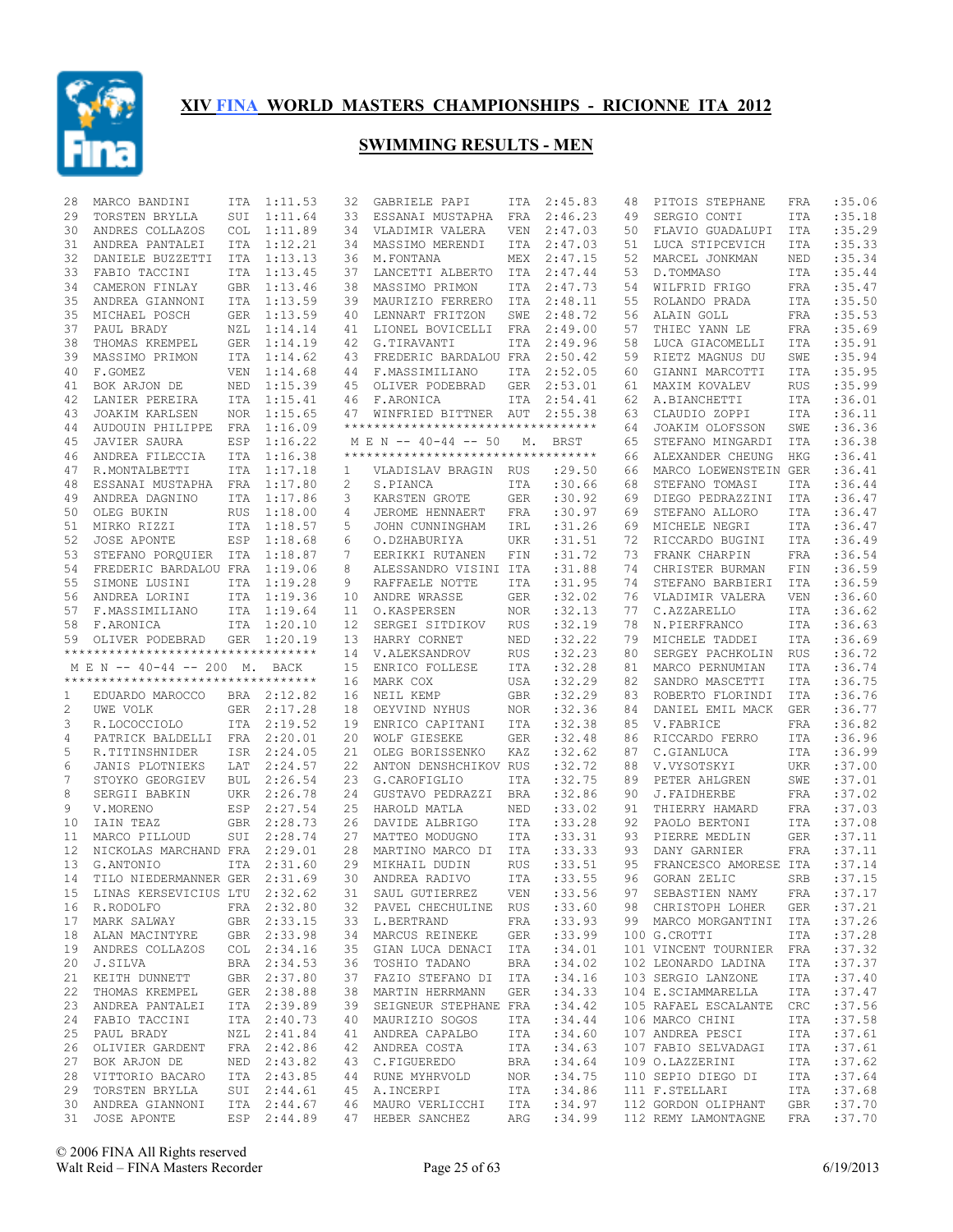

|    | 114 AMICO PIETRO D                        | ITA        | :37.72      | 44 | H.HARTMEIER                      | DEN        | 1:17.75     |    | 110 F.GOMEZ                        |            | VEN 1:26.51 |
|----|-------------------------------------------|------------|-------------|----|----------------------------------|------------|-------------|----|------------------------------------|------------|-------------|
|    | 115 A.BATTISTELLO                         | ITA        | :37.75      | 45 | IHAR TSYHLER                     | <b>BLR</b> | 1:17.91     |    | 111 N.PIERFRANCO                   |            | ITA 1:26.71 |
|    | 116 DAVIDE GALEAZZI                       | ITA        | :37.82      | 46 | ALEXANDER KUBRIN                 | RUS        | 1:17.93     |    | 112 CONTI GIULIO                   |            | ITA 1:26.73 |
|    | 117 G.FAVOCCIA                            | ITA        | :37.87      | 47 | FLAVIO GUADALUPI                 | ITA        | 1:17.99     |    | 113 AXEL DAUNER                    |            | GER 1:26.76 |
|    | 117 YANN ALLANDIT                         | FRA        | :37.87      | 48 | TOSHIO TADANO                    | <b>BRA</b> | 1:18.08     |    | 114 MASSIMO ALTARE                 |            | ITA 1:26.81 |
|    | 119 MAURIZIO SONNINO                      | ITA        | :37.91      | 49 | RUNE MYHRVOLD                    | NOR.       | 1:18.51     |    | 115 MASSIMO FIGAROLI               | ITA        | 1:26.95     |
|    | 120 MARCO MONACI                          | ITA        | :37.95      | 50 | L.BERTRAND                       | FRA        | 1:18.94     |    | 116 PIERRE MEDLIN                  |            | GER 1:27.01 |
|    | 121 F.GOMEZ                               | VEN        | :37.99      | 51 | MARCO PERNUMIAN                  | ITA        | 1:19.49     |    | 117 C.VERRIEST                     | BEL        | 1:27.05     |
|    | 122 J.FARVING                             | DEN        | : 38.03     | 51 | A. INCERPI                       | ITA        | 1:19.49     |    | 118 THIEC YANN LE                  |            | FRA 1:27.06 |
|    | 123 FRANK PODEBRAD                        | GER        | : 38.15     | 53 | GIAN LUCA DENACI                 | ITA        | 1:19.68     |    | 119 FRANK CHARPIN                  |            | FRA 1:27.07 |
|    | 124 MATTEO SANGALLI                       | ITA        | : 38.27     | 54 | CLAUDIO ZOPPI                    | ITA        | 1:19.84     |    | 120 F.SERAFINI                     |            | ITA 1:27.36 |
|    | 125 AXEL DAUNER                           | GER        | :38.28      | 55 | ROLANDO PRADA                    | ITA        | 1:20.32     |    | 121 ALEXANDRE ZANA                 |            | FRA 1:27.41 |
|    | 126 HENRIK HOLMBERG                       | SWE        | : 38.33     | 56 | PITOIS STEPHANE                  | FRA        | 1:20.86     |    | 122 PAOLA PASQUALE DI ITA 1:27.54  |            |             |
|    | 126 C. TABELANDER                         | <b>AUT</b> | :38.33      | 57 | SEIGNEUR STEPHANE FRA            |            | 1:20.88     |    | 123 LUIGI GIORDANO                 |            | ITA 1:27.57 |
|    | 128 BRUNO MARIE                           | FRA        | : 38.34     | 57 | RIETZ MAGNUS DU                  | SWE        | 1:20.88     |    | 124 THORSTEN KOZLIK                |            | GER 1:27.62 |
|    | 129 MINZI DAVID LEVI                      | ITA        | : 38.41     | 59 | MICHELE NEGRI                    | ITA        | 1:20.97     |    | 125 MARCO CHINI                    |            | ITA 1:27.84 |
|    | 130 MICHAEL MARONEY                       | USA        | : 38.47     | 60 | G.CROTTI                         | ITA        | 1:21.24     |    | *********************************  |            |             |
|    | 131 RAUL MONTENEGRO                       | ITA        | : 38.52     | 61 | DANIEL EMIL MACK                 | <b>GER</b> | 1:21.59     |    | M E N -- 40-44 -- 200 M. BRST      |            |             |
|    | 132 GIOVANNI BRUTTI                       | ITA        | : 38.53     | 62 | C.AZZARELLO                      | ITA        | 1:21.69     |    | ********************************** |            |             |
|    | 133 EUGEN RICA ENACHE ROU                 |            | : 38.54     | 63 | MARCO LOEWENSTEIN GER            |            | 1:21.92     | 1  | ALBERTO MONTINI                    |            | ITA 2:22.84 |
|    | 133 JENS RAUTENBERG                       | <b>GER</b> | :38.54      | 64 | WILFRID FRIGO                    | FRA        | 1:22.08     | 2  | VLADISLAV BRAGIN                   | RUS        | 2:23.74     |
|    | **********************************        |            |             | 65 | MARCEL JONKMAN                   | NED        | 1:22.13     | 3  | RAFFAELE NOTTE                     | ITA        | 2:32.94     |
|    | M E N -- 40-44 -- 100 M.                  |            | BRST        | 66 | FABIO SELVADAGI                  | ITA        | 1:22.30     | 4  | ANDRE WRASSE                       | GER        | 2:34.06     |
|    | **********************************        |            |             | 67 | DIDZIS ZEIDAKS                   | LAT        | 1:22.81     | 5  | PAVEL BAKHMETYEV                   | <b>RUS</b> | 2:37.75     |
| 2  | VLADISLAV BRAGIN RUS                      |            | 1:04.40     | 68 | A.BIANCHETTI                     | ITA        | 1:22.87     | 6  | SERGEI SITDIKOV                    | <b>RUS</b> | 2:37.92     |
| 3  |                                           |            | ITA 1:06.35 | 69 | STEFANO ALLORO                   | ITA        | 1:22.96     | 7  | KARSTEN GROTE                      | GER        | 2:38.21     |
|    | ALBERTO MONTINI                           |            |             |    |                                  |            |             |    |                                    |            |             |
| 4  | ANDRE WRASSE                              |            | GER 1:08.87 | 70 | CHRISTER BURMAN                  | FIN        | 1:22.98     | 8  | DAMIANO BOLOGNESI ITA              |            | 2:39.18     |
| 5  | KARSTEN GROTE                             |            | GER 1:09.30 | 71 | B.GEMICIOGLU                     | TUR        | 1:23.01     | 9  | NEIL KEMP                          | GBR        | 2:41.76     |
| 6  | JEROME HENNAERT                           |            | FRA 1:09.62 | 72 | HANS SCHOENMAKERS NED            |            | 1:23.10     | 10 | M.MANTOVANI                        | ITA        | 2:42.15     |
| 7  | RAFFAELE NOTTE                            |            | ITA 1:10.08 | 73 | J.FAIDHERBE                      | FRA        | 1:23.12     | 11 | O.KASPERSEN                        | NOR        | 2:42.28     |
| 8  | ROB BUTCHER                               |            | USA 1:10.53 | 74 | MARCO MORGANTINI                 | ITA        | 1:23.22     | 12 | PAVEL CHECHULINE                   | RUS        | 2:43.11     |
| 9  | S.PIANCA                                  |            | ITA 1:10.55 | 75 | FRANK PODEBRAD                   | <b>GER</b> | 1:23.31     | 13 | HARRY CORNET                       |            | NED 2:43.27 |
| 10 | EERIKKI RUTANEN                           | FIN        | 1:11.79     | 76 | DANY GARNIER                     | FRA        | 1:23.32     | 14 | MARCUS REINEKE                     | GER        | 2:43.54     |
| 11 | V.ALEKSANDROV                             | <b>RUS</b> | 1:11.96     | 77 | PETER AHLGREN                    | SWE        | 1:23.37     | 15 | HEIKO BOKNECHT                     | GER        | 2:43.85     |
| 12 | SERGEI SITDIKOV                           | <b>RUS</b> | 1:12.10     | 78 | LUCA NADIR                       | ITA        | 1:23.41     | 16 | HOLGER ULLAND                      | GER        | 2:44.08     |
| 13 | PAVEL BAKHMETYEV                          | RUS        | 1:12.42     | 79 | E.SCIAMMARELLA                   | ITA        | 1:23.64     | 17 | HARALD NACHTIGALL GER              |            | 2:46.42     |
| 14 | ENRICO CAPITANI                           | ITA        | 1:12.49     | 80 | GORAN ZELIC                      | SRB        | 1:23.76     | 18 | LUCA STIPCEVICH                    | ITA        | 2:46.48     |
| 15 | DAMIANO BOLOGNESI ITA                     |            | 1:12.57     | 81 | MARCELLO CARANO                  | ITA        | 1:23.85     | 19 | MICHELE BENETTON                   |            | ITA 2:47.62 |
| 16 | O.KASPERSEN                               | <b>NOR</b> | 1:12.76     | 82 | SERGIO LANZONE                   | ITA        | 1:23.93     | 20 | HAROLD MATLA                       | NED        | 2:47.72     |
| 17 | HARRY CORNET                              | NED        | 1:13.13     | 83 | STEFANO BARBIERI                 | ITA        | 1:24.04     | 21 | ALEXANDER KUBRIN                   | <b>RUS</b> | 2:48.95     |
| 18 | OEYVIND NYHUS                             |            | NOR 1:13.15 | 83 | LEONARDO LADINA                  | ITA        | 1:24.04     | 22 | IURII MALYNOVSKYI UKR              |            | 2:49.54     |
| 19 | NEIL KEMP                                 |            | GBR 1:13.53 | 85 | PAOLO BERTONI                    | ITA        | 1:24.16     | 23 | RUNE MYHRVOLD                      | NOR        | 2:50.71     |
| 20 | MARK COX                                  |            | USA 1:14.02 | 86 | MATTEO SANGALLI                  | ITA        | 1:24.18     | 24 | ANDREA RADIVO                      | ITA        | 2:50.81     |
| 20 | RICCARDO GHETTI                           |            | ITA 1:14.02 | 87 | V. FABRICE                       | <b>FRA</b> | 1:24.29     | 25 | SERGIO CONTI                       |            | ITA 2:51.42 |
| 22 | GUSTAVO PEDRAZZI                          |            | BRA 1:14.16 | 88 | MICHELE TADDEI                   | ITA        | 1:24.30     | 26 | DAVIDE BONADEO                     | ITA        | 2:51.45     |
| 23 | M.MANTOVANI                               |            | ITA 1:14.45 | 89 | YANN FASQUELLE                   | FRA        | 1:24.64     | 27 | H.HARTMEIER                        | DEN        | 2:52.13     |
| 24 | HOLGER ULLAND                             |            | GER 1:14.48 | 90 | ALEXANDER CHEUNG                 | HKG        | 1:24.73     | 28 | F.STELLARI                         | ITA        | 2:52.86     |
| 25 | WOLF GIESEKE                              |            | GER 1:14.91 | 91 | BERND HENDRIKSEN                 | NED        | 1:24.80     | 29 | ANDREA COSTA                       | ITA        | 2:53.07     |
| 26 | MARCUS REINEKE                            |            | GER 1:15.01 | 92 | MARCELLO CONTE                   | <b>ITA</b> | 1:25.21     | 30 | LUCIANO SERAFINI                   | ITA        | 2:55.25     |
|    | 27 MIKHAIL DUDIN RUS 1:15.08              |            |             |    | 93 FRANCESCO AMORESE ITA 1:25.31 |            |             |    | 31 CLAUDIO ZOPPI                   |            | ITA 2:55.90 |
|    | 28 PAVEL CHECHULINE RUS 1:15.26           |            |             |    | 94 SANDRO MANTOVANI ITA 1:25.36  |            |             |    | 32 MAURIZIO SOGOS                  |            | ITA 2:56.20 |
|    | 29 HAROLD MATLA                           |            | NED 1:15.35 |    | 95 ROBERTO FLORINDI ITA 1:25.42  |            |             |    | 33 L.BERTRAND FRA 2:56.48          |            |             |
|    | 30 M.SARTI                                |            | ITA 1:15.57 |    | 96 V.CERROTTI                    |            | ITA 1:25.67 | 34 | PASQUALE MARTINO ITA 2:58.10       |            |             |
|    | 31 MICHELE BENETTON ITA 1:15.84           |            |             |    | 97 THIERRY HAMARD FRA 1:25.70    |            |             | 35 | DANIEL EMIL MACK GER 2:58.62       |            |             |
|    | 32 ANTON DENSHCHIKOV RUS 1:16.63          |            |             |    | 98 B.RODRIGUEZ                   |            | ESP 1:25.73 | 36 | RIETZ MAGNUS DU                    |            | SWE 2:58.68 |
|    | 33 MATTEO MODUGNO                         |            | ITA 1:16.81 |    | 99 BRUNO MARIE                   |            | FRA 1:26.01 | 37 | KEITH DUNNETT                      |            | GBR 2:59.14 |
|    | 34 LUCA STIPCEVICH                        |            | ITA 1:16.96 |    | 100 MAURIZIO SONNINO ITA 1:26.10 |            |             | 38 | LENNART FRITZON                    |            | SWE 2:59.80 |
|    | 35 FAZIO STEFANO DI ITA 1:16.99           |            |             |    | 101 GORDON OLIPHANT              |            | GBR 1:26.13 | 39 | C.AZZARELLO                        |            | ITA 3:00.72 |
|    | 36 LORENZO REAMI                          |            | ITA 1:17.02 |    | 102 YANN ALLANDIT                |            | FRA 1:26.15 | 40 | ANTON DENSHCHIKOV RUS 3:01.79      |            |             |
|    | 37 ANDREA COSTA                           |            | ITA 1:17.13 |    | 103 F.ARONICA                    |            | ITA 1:26.21 | 41 | HANS SCHOENMAKERS NED 3:03.45      |            |             |
|    | 38 RENE BEETSMA                           |            | NED 1:17.22 |    | 104 REMY LAMONTAGNE              |            | FRA 1:26.22 | 42 | GORAN ZELIC                        |            | SRB 3:04.10 |
|    | 39 MARTIN HERRMANN GER 1:17.26            |            |             |    | 105 C.FIGUEREDO                  |            | BRA 1:26.23 | 43 | GIAN LUCA DENACI ITA 3:04.18       |            |             |
|    | 39 HARALD NACHTIGALL GER 1:17.26          |            |             |    | 106 SEBASTIEN NAMY               |            | FRA 1:26.34 | 44 | MARCO LOEWENSTEIN GER 3:04.41      |            |             |
|    | 41 MAURIZIO SOGOS                         |            | ITA 1:17.50 |    | 107 J.FRANCETIC ITA 1:26.39      |            |             | 45 | ALEXANDR ROMANOV KAZ 3:04.68       |            |             |
|    | 42 IURII MALYNOVSKYI UKR 1:17.60          |            |             |    | 108 RAFAEL ESCALANTE CRC 1:26.41 |            |             |    | 46 PETER AHLGREN                   |            | SWE 3:04.78 |
|    | 43 SERGIO CONTI ITA 1:17.72 109 A.CERIONI |            |             |    |                                  |            | ITA 1:26.46 |    | 47 STEFANO ALLORO ITA 3:04.94      |            |             |
|    |                                           |            |             |    |                                  |            |             |    |                                    |            |             |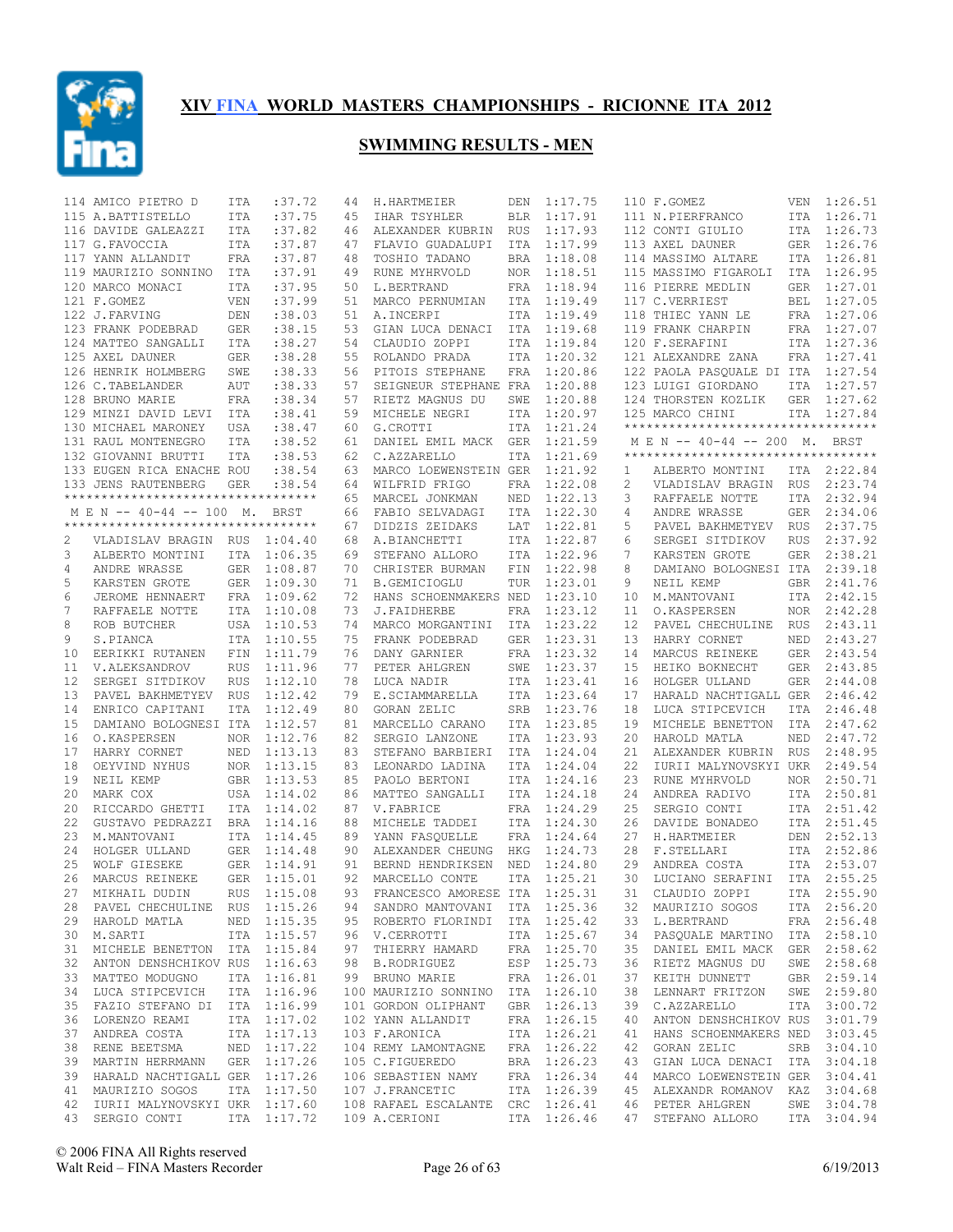

| 48           | E.SCIAMMARELLA                      | ITA        | 3:05.04     | 40 | JAROSLAV SYKORA                 | SVK        | : 29.69     |    | 106 F.CUMBOLOTTI                   | ITA        | :31.83      |
|--------------|-------------------------------------|------------|-------------|----|---------------------------------|------------|-------------|----|------------------------------------|------------|-------------|
| 49           | CHRISTER BURMAN                     | FIN        | 3:06.47     | 41 | WILLIAM HERNANDEZ USA           |            | :29.70      |    | 107 WINFRIED BITTNER               | AUT        | :31.87      |
| 50           | YANN ALLANDIT                       | FRA        | 3:06.63     | 41 | FRANCK PALAS                    | FRA        | :29.70      |    | 108 ANDREA PAPALE                  | <b>ITA</b> | :31.92      |
| 51           | J.FAIDHERBE                         | FRA        | 3:06.64     | 43 | THOMAS MUELLER                  | SUI        | :29.74      |    | 109 G.CASTALDI                     | <b>ITA</b> | : 31.95     |
| 52           | V. FABRICE                          |            | FRA 3:06.83 | 44 | WOLF GIESEKE                    | <b>GER</b> | :29.75      |    | 109 FABRIZIO PARADISO ITA          |            | :31.95      |
| 53           | WILFRID FRIGO                       | FRA        | 3:07.13     | 45 | OLEG RYAKHOVSKIY                | RUS        | :29.83      |    | 111 DIDZIS ZEIDAKS                 | LAT        | :31.98      |
| 54           | MARCEL JONKMAN                      | NED        | 3:07.21     | 46 | ANDREY BORODIN                  | <b>RUS</b> | : 29.87     |    | 112 G.CROTTI                       | <b>ITA</b> | :32.01      |
| 55           | FABRICE SAUTOT                      | FRA        | 3:07.34     | 47 | MANUEL FERNANDEZ                | FRA        | : 29.91     |    | 113 C. CHRISTOPHE                  | <b>FRA</b> | :32.04      |
| 55           | THORSTEN KOZLIK                     | GER        | 3:07.34     | 48 | BERND HENDRIKSEN                | NED        | : 29.92     |    | 114 ALESSANDRO PRADA               | ITA        | :32.07      |
| 57           | O.LAZZERINI                         | ITA        | 3:07.69     | 49 | HEBER SANCHEZ                   | ARG        | : 29.96     |    | 115 R.MENGARELLI                   | ITA        | :32.13      |
| 58           | MASSIMO FIGAROLI                    | ITA        | 3:08.13     | 49 | MATTHIAS WENDT                  | <b>GER</b> | :29.96      |    | 115 ANDREA COSTA                   | ITA        | :32.13      |
| 59           | RICCARDO FERRO                      | ITA        | 3:08.53     | 51 | STEPHANE LAFITTE                | FRA        | : 29.97     |    | 117 N.PIERFRANCO                   | ITA        | :32.14      |
| 60           | JEROME BOUDET                       | FRA        | 3:09.20     | 52 | ALAIN GOLL                      | FRA        | :30.02      |    | 118 CRISTIANO GUERRA               | SMR        | :32.16      |
| 61           | MARCO MORGANTINI                    | ITA        | 3:09.55     | 53 | V.VOLONTSEVYCH                  | <b>UKR</b> | :30.05      |    | 119 LUCIANO SERAFINI               | <b>ITA</b> | :32.21      |
| 62           | SEBASTIEN NAMY                      | FRA        | 3:09.57     | 54 | OLIVIER GALLET                  | FRA        | :30.08      |    | 120 THIEC YANN LE                  | <b>FRA</b> | :32.28      |
| 63           | PAOLO RATTI                         | ITA        | 3:10.70     | 54 | MICHAEL HANSTEIN                | <b>GER</b> | :30.08      |    | 121 GIANLUCA SACCHI                | <b>ITA</b> | :32.37      |
| 64           | HEINER STEVENS                      | NED        | 3:10.73     | 56 | TOTH CSABA                      | <b>HUN</b> | :30.14      |    | 122 CARLOS MORENO                  | <b>VEN</b> | :32.38      |
| 65           | A.CERIONI                           | <b>ITA</b> | 3:10.76     | 57 | GUIDO ZORZUT                    | ITA        | :30.20      |    | 123 MARIO FRANCHINI                | <b>ITA</b> | :32.40      |
| 66           | F.ARONICA                           | <b>ITA</b> | 3:10.82     | 58 | JOAKIM OLOFSSON                 | SWE        | :30.26      |    | 124 GORDON MORGANTI                | <b>ITA</b> | :32.42      |
| 67           | ROBERTO FLORINDI                    | ITA        | 3:11.14     | 59 | LUCA GUADALUPI                  | ITA        | :30.34      |    | 125 GIACOMO BUFALINI               | ITA        | :32.43      |
| 68           | TOBIAS KERBER                       | <b>GER</b> | 3:11.41     | 60 | POITTEVIN OLIVIER FRA           |            | :30.36      |    | 126 ANDREA ZUCCHINI                | <b>ITA</b> | :32.48      |
| 69           | ALEXANDER CHEUNG                    | HKG        | 3:12.07     | 61 | NICKOLAS MARCHAND FRA           |            | :30.37      |    | 127 N.GORGOSALICE                  | <b>ITA</b> | :32.49      |
| 70           |                                     |            | FRA 3:12.31 |    |                                 |            |             |    | 128 TOM CASTLETON                  |            | :32.52      |
|              | FRANK CHARPIN<br>DARIO FAZIO        |            |             | 62 | DANILO TARANTINO                | ITA        | :30.41      |    |                                    | USA        | :32.57      |
| 71           | **********************************  | ITA        | 3:12.88     | 63 | ENRICO SCUDIERI                 | <b>ITA</b> | :30.43      |    | 129 C.SCAPELLATO                   | ITA        |             |
|              |                                     |            |             | 64 | MIRCO CUNICO                    | ITA        | :30.44      |    | 130 C.GALATI                       | ITA        | :32.59      |
|              | M E N -- 40-44 -- 50                | М.         | FLY         | 64 | OLIVIER BRESOUX                 | <b>BEL</b> | :30.44      |    | 131 PAOLO BERTONI                  | ITA        | :32.67      |
|              | *********************************** |            |             | 66 | NITTI MICHELE                   | ITA        | :30.54      |    | 132 C.GIANLUCA                     | ITA        | :32.75      |
| 1            | JOHN CUNNINGHAM                     | IRL        | : 26.37     | 67 | V.GIGLIARELLI                   | ITA        | :30.63      |    | 133 T.ALVES                        | FRA        | :32.78      |
| $\mathbf{2}$ | GREG TULL                           | USA        | : 26.41     | 68 | DAVIDE RIPAMONTI                | ITA        | :30.65      |    | 134 FABIO ANTONINI                 | ITA        | :32.81      |
| 3            | J.SILVA                             | <b>BRA</b> | : 26.67     | 69 | PINTO ALESSANDRO                | ITA        | :30.66      |    | 135 KARAIYA MANOJ                  | IND        | :32.82      |
| 4            | O.DZHABURIYA                        | UKR        | : 27.03     | 69 | IGOR NAPOLITANO                 | ITA        | :30.66      |    | 136 PAUL BRADY                     | NZL        | :32.88      |
| 5            | VLADISLAV BRAGIN RUS                |            | : 27.07     | 69 | GIORGIO CAVALLARO ITA           |            | :30.66      |    | 137 KRUK MYKOLA                    | <b>UKR</b> | :32.89      |
| 6            | ENRICO FOLLESE                      | ITA        | : 27.18     | 72 | MICHAEL MARONEY                 | USA        | :30.67      |    | 138 ZSOLT AUBERMANN                | SUI        | :32.98      |
| 7            | E.JUNQUEIRA                         | <b>BRA</b> | : 27.24     | 73 | ARVYDAS BURINSKAS LTU           |            | :30.71      |    | 139 A.BATTISTELLO                  | <b>ITA</b> | :33.10      |
| 8            | DAMIEN CUCUMEL                      | FRA        | : 27.30     | 74 | CLAUDIO LUNARDO                 | ITA        | :30.74      |    | 140 MARCEL JONKMAN                 | NED        | :33.16      |
| 8            | KARSTEN GROTE                       | GER        | : 27.30     | 75 | FABIO GRAMEGNA                  | ITA        | :30.77      |    | 141 MARCELLO KATTAN                | ITA        | :33.17      |
| 10           | ANTON ZAYKOV                        | RUS        | : 27.33     | 76 | HEINER STEVENS                  | NED        | :30.84      |    | ********************************** |            |             |
| 11           | DMITRO SHEREMET                     | <b>UKR</b> | : 27.40     | 77 | SERGEY KORMUSHKIN RUS           |            | :30.86      |    | M E N -- 40-44 -- 100 M.           |            | <b>FLY</b>  |
| 11           | E.CAPRANI                           | SUI        | : 27.40     | 78 | EVGENY KORTUKOV                 | <b>RUS</b> | :30.87      |    | ********************************** |            |             |
| 13           | DAVID WARREN                        | <b>GBR</b> | : 27.45     | 79 | ANDREA CAPALBO                  | ITA        | :30.97      | 1  | JOHN CUNNINGHAM                    | IRL        | :59.06      |
| 14           | <b>B.GONZALEZ</b>                   |            |             |    | JARKKO MYLLYMAKI                | FIN        | :30.99      |    | DAVID WARREN                       |            | 1:00.04     |
| 15           |                                     | ARG        | : 27.52     | 80 |                                 |            |             | 2  |                                    | GBR        |             |
| 16           |                                     |            |             |    |                                 |            |             |    |                                    |            |             |
|              | V.VAVILOV                           | <b>RUS</b> | : 27.83     | 81 | RICCARDO PEDRINI                | ITA        | :31.00      | 3  | ENRICO FOLLESE                     |            | ITA 1:00.12 |
|              | HELMUT ZIEGLER                      | AUT        | : 27.84     | 81 | THIERRY HAMARD                  | FRA        | :31.00      | 4  | ANDRE WRASSE                       | GER        | 1:00.85     |
| 17           | S.PIANCA                            | ITA        | : 27.89     | 83 | JOSE NETO                       | ITA        | :31.02      | 5  | V.VAVILOV                          | <b>RUS</b> | 1:01.28     |
| 18           | EROS LOSA                           | ITA        | : 27.94     | 84 | PAOLO ZOBBOLI                   | ITA        | :31.05      | 6  | ALBERTO ROTA                       | ITA        | 1:01.38     |
| 19           | IGOR SOSNOVSKIY                     | <b>RUS</b> | :27.95      | 85 | ALEXANDR ROMANOV                | KAZ        | :31.12      | 7  | R.TITINSHNIDER                     | ISR        | 1:01.79     |
| 20           | RENATO SALVATORI                    | ITA        | : 27.99     | 86 | PAOLO DEBIAGGI                  | ITA        | :31.16      | 8  | L.CARCHEDI                         | <b>BRA</b> | 1:01.92     |
| 21           | OLEG BORISSENKO                     | KAZ        | : 28.26     | 87 | MATTEO MUTTI                    | ITA        | : 31.17     | 9  | B.GONZALEZ                         | ARG        | 1:01.97     |
| 22           | ALDISIO FRANCESCO ITA               |            | :28.38      | 88 | V.VYSOTSKYI                     | UKR        | :31.39      | 10 | ANTON ZAYKOV                       | <b>RUS</b> | 1:02.04     |
|              | 23 KIRILL SHKLEYNIK RUS             |            | :28.39      |    | 89 M.FONTANA                    |            | MEX : 31.40 |    | 11 E.CAPRANI                       |            | SUI 1:02.47 |
|              | 24 C.LAMBERTINI                     | ITA        | : 28.50     |    | 90 P.BRUNI                      | ITA        | :31.44      |    | 12 OEYVIND NYHUS                   |            | NOR 1:02.60 |
|              | 25 LUDOVIC FRESSIER FRA             |            | : 28.74     |    | 91 ROBERTO CIGOLINI ITA         |            | :31.45      |    | 13 KARSTEN GROTE                   |            | GER 1:02.61 |
| 26           | HAEKAN AGNELL                       | SWE        | : 28.78     |    | 92 SERGIO RANZATO ITA           |            | :31.50      | 14 | IGOR SOSNOVSKIY                    |            | RUS 1:02.90 |
| 27           | STOYKO GEORGIEV                     | BUL        | : 28.96     |    | 93 AUDOUIN PHILIPPE FRA : 31.51 |            |             | 15 | EROS LOSA                          |            | ITA 1:04.13 |
| 28           | DAVI FERNANDES                      | BRA        | : 29.00     |    | 93 UMBERTO BRUNO                | ITA        | :31.51      | 16 | DAVI FERNANDES                     |            | BRA 1:04.39 |
|              | 29 AARON MAXWELL                    | AUS        | : 29.11     |    | 95 DIEGO PEDRAZZINI ITA         |            | :31.52      | 17 | MARIO VANACORE                     |            | ITA 1:04.65 |
| 30           | THOMAS LEUTHARD                     | SUI        | : 29.21     |    | 96 EUCLIDES SOBRINHO BRA        |            | :31.57      | 18 | MATTHIAS WENDT                     |            | GER 1:04.95 |
|              | 31 M.MASTRORILLI                    | ITA        | : 29.26     |    | 97 MICHAEL POSCH                | GER        | :31.60      | 19 | HAEKAN AGNELL                      |            | SWE 1:05.16 |
| 32           | ANDREA BETTIN                       | ITA        | : 29.28     |    | 98 ROBERTO NOCENTINI ITA        |            | :31.68      | 20 | AARON MAXWELL                      |            | AUS 1:05.26 |
| 33           | O.KASPERSEN                         | NOR        | : 29.31     |    | 99 ALEXANDER FORSTER GER        |            | :31.71      | 21 | FERNANDO LIMONGI BRA 1:05.72       |            |             |
| 34           | MARK SALWAY                         | GBR        | : 29.38     |    | 100 PATRICK WEN                 | USA        | :31.72      | 22 | ANDREA BETTIN                      |            | ITA 1:05.94 |
| 35           | THOMAS AVONDO                       | ITA        | : 29.46     |    | 100 LILIAN VINCENDEAU FRA       |            | :31.72      | 23 | RENATO SALVATORI                   |            | ITA 1:06.14 |
| 36           | RENAUD COMTE                        | FRA        | : 29.48     |    | 102 STEFANO ALLORO              | ITA        | :31.75      | 24 | MARK SALWAY                        |            | GBR 1:06.41 |
| 37           | BOK ARJON DE                        | NED        | : 29.54     |    | 103 ROBERTO BOZZOLIN ITA        |            | :31.77      | 25 | DAVIDE RIPAMONTI                   |            | ITA 1:06.47 |
|              | 38 R.RODOLFO                        | FRA        | : 29.60     |    | 104 JOSE APONTE ESP             |            | :31.80      |    | 26 S.ROMANO                        |            | ITA 1:06.48 |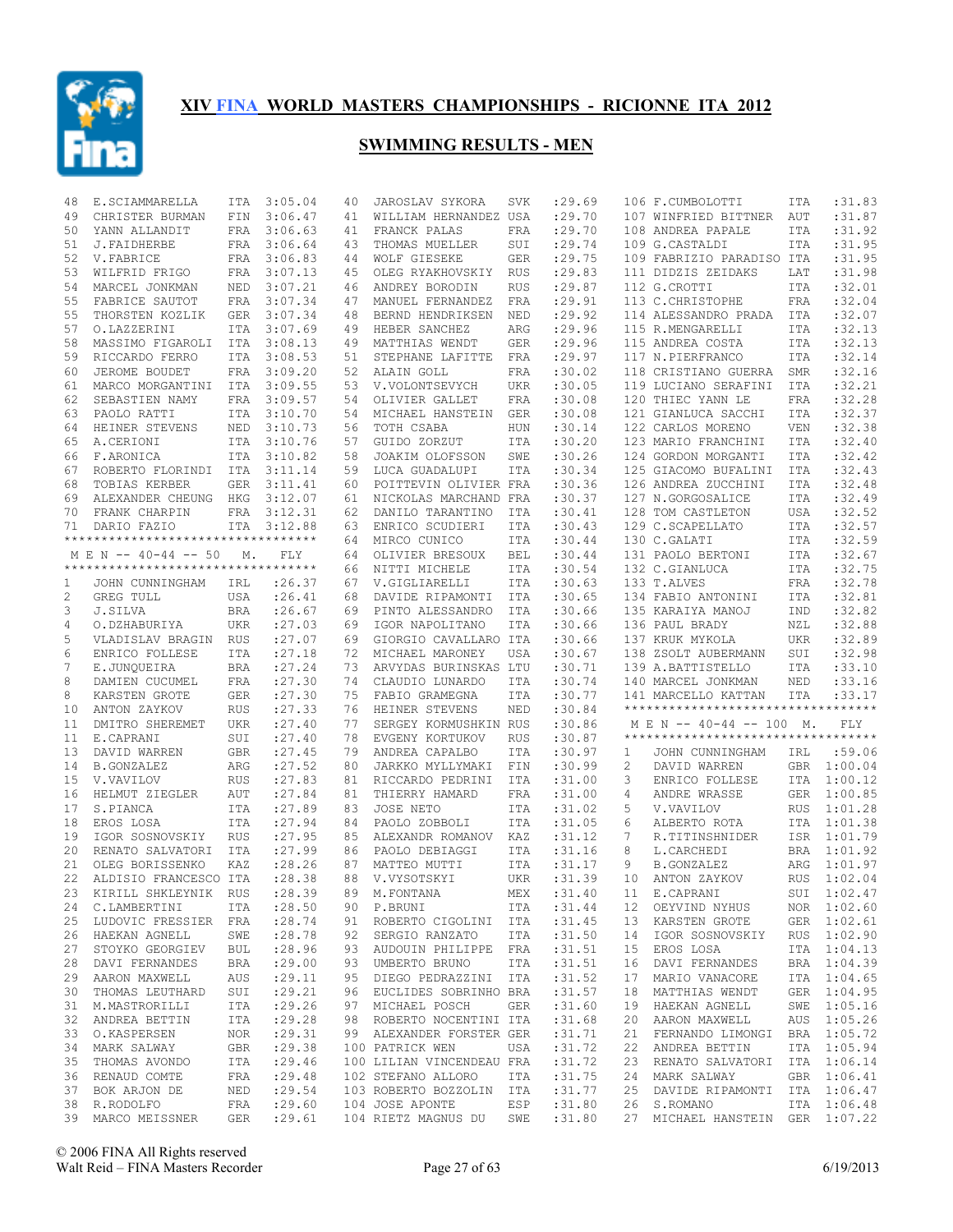

| 28 | TOTH CSABA                         | HUN        | 1:07.30     | 28 | BOK ARJON DE                        | NED        | 2:45.59     | 59 | PASQUALE MARTINO                    | ITA        | 2:42.95     |
|----|------------------------------------|------------|-------------|----|-------------------------------------|------------|-------------|----|-------------------------------------|------------|-------------|
| 29 | RENAUD COMTE                       |            | FRA 1:07.40 | 29 | OLIVIER BRESOUX                     | BEL        | 2:46.23     | 60 | DIDZIS ZEIDAKS                      | LAT        | 2:43.33     |
| 30 | ERICH PERSICO                      |            | ITA 1:07.41 | 30 | FEDERICO AMENDOLA ITA               |            | 2:47.85     | 61 | DANIELE LONGANESI ITA               |            | 2:43.52     |
| 31 | CRISTIANO VANNINI ITA 1:07.61      |            |             | 31 | ARVYDAS BURINSKAS LTU               |            | 2:54.37     | 62 | JARKKO MYLLYMAKI                    | FIN        | 2:43.56     |
| 32 | FRITS DATEMA                       |            | ITA 1:07.71 | 32 | HEINER STEVENS                      | NED        | 2:57.70     | 63 | GAEL MALLERET                       | FRA        | 2:44.11     |
| 33 | DMITRY KHALIN                      | AUT        | 1:07.89     |    | *********************************** |            |             | 64 | GIULIANO BERTI                      | ITA        | 2:44.28     |
| 34 | R.RODOLFO                          |            | FRA 1:08.00 |    | MEN -- 40-44 -- 200 M. I.M.         |            |             | 65 | AUDOUIN PHILIPPE                    | FRA        | 2:44.37     |
| 35 | NICOLA ZANASI                      |            | ITA 1:08.28 |    | **********************************  |            |             | 66 | GABRIELE PAPI                       | ITA        | 2:45.29     |
| 36 | OLIVIER GALLET                     |            | FRA 1:08.58 | 1  | ALBERTO MONTINI                     |            | ITA 2:13.23 | 66 | F.STELLARI                          |            | ITA 2:45.29 |
| 37 | BOK ARJON DE                       |            | NED 1:08.61 | 2  | UWE VOLK                            |            | GER 2:14.02 | 68 | GABRIELE GIUSTI                     | ITA        | 2:45.41     |
| 38 | THIERRY BERLAND                    |            | FRA 1:08.79 | 3  | DAVID WARREN                        | GBR        | 2:16.33     | 69 | HEINER STEVENS                      | NED        | 2:45.93     |
| 39 | UMBERTO BRUNO                      |            | ITA 1:09.19 | 4  | A.KREMLEVSKIY                       | <b>RUS</b> | 2:18.50     | 70 | JOSE APONTE                         |            | ESP 2:46.09 |
| 40 | GUIDO ZORZUT                       |            | ITA 1:09.20 | 5  | GERMAN DRON                         | <b>RUS</b> | 2:22.82     | 71 | F.CUMBOLOTTI                        |            | ITA 2:46.14 |
| 41 |                                    |            | BRA 1:09.32 | 6  |                                     |            | 2:25.72     | 72 |                                     |            | GER 2:46.20 |
|    | ALEXANDRE LOPES                    |            |             |    | NICKOLAS MARCHAND FRA               |            |             |    | BRUYN RALF DE                       |            | ITA 2:46.99 |
| 42 | M.MASTRORILLI                      |            | ITA 1:09.56 | 7  | GUSTAVO PEDRAZZI                    | BRA        | 2:26.86     | 73 | ALESSIO BIANCHI                     |            |             |
| 43 | NITTI MICHELE                      |            | ITA 1:09.72 | 8  | MANUEL FERNANDEZ                    | FRA        | 2:26.95     | 74 | OLEG BUKIN                          | RUS        | 2:47.50     |
| 44 | DANILO TARANTINO                   |            | ITA 1:09.74 | 9  | HOLGER ULLAND                       | GER        | 2:27.19     | 75 | MICHAEL POSCH                       |            | GER 2:47.85 |
| 45 | ANDREA FILECCIA                    |            | ITA 1:10.43 | 10 | ENRICO CAPITANI                     | ITA        | 2:27.85     | 76 | PAVEL KLYUKOYT                      | RUS        | 2:47.86     |
| 46 | MAURO STOPPANI                     |            | ITA 1:10.48 | 11 | PAVEL BAKHMETYEV                    | <b>RUS</b> | 2:28.32     | 77 | ROLANDO PRADA                       |            | ITA 2:48.15 |
| 47 | OLIVIER POITTEVIN FRA              |            | 1:10.88     | 12 | HEIKO BOKNECHT                      | <b>GER</b> | 2:28.44     | 78 | MARCO LIGABUE                       |            | ITA 2:48.42 |
| 48 | OLIVIER BRESOUX                    | <b>BEL</b> | 1:10.97     | 13 | MARCO PILLOUD                       | SUI        | 2:28.96     | 79 | C.CHRISTOPHE                        |            | FRA 2:49.31 |
| 49 | GABRIELE GIUSTI                    |            | ITA 1:11.16 | 14 | STOYKO GEORGIEV                     | <b>BUL</b> | 2:29.21     | 80 | A.CNAPICH                           |            | ITA 2:49.71 |
| 50 | C. CHRISTOPHE                      |            | FRA 1:11.32 | 15 | ALEXEY ZELENSKIY                    | <b>RUS</b> | 2:29.47     | 81 | ANDREA PAPALE                       |            | ITA 2:49.77 |
| 50 | SERGEY KORMUSHKIN RUS              |            | 1:11.32     | 16 | ENRICO SABA                         | ITA        | 2:29.67     | 82 | M. SABADINI                         | ITA        | 2:49.92     |
| 52 | <b>B.GEMICIOGLU</b>                | TUR        | 1:12.16     | 17 | SAUL GUTIERREZ                      | <b>VEN</b> | 2:29.77     | 83 | GABRIELE PAPETTI                    | ITA        | 2:50.02     |
| 52 | LUCIANO SERAFINI                   |            | ITA 1:12.16 | 18 | MARK SALWAY                         | GBR        | 2:31.16     | 84 | WOLFGANG RAML                       | AUT        | 2:50.07     |
| 54 | ARVYDAS BURINSKAS LTU              |            | 1:12.53     | 19 | V.MORENO                            | ESP        | 2:31.46     | 85 | C.GIANLUCA                          | ITA        | 2:50.14     |
| 55 | M. FONTANA                         | MEX        | 1:12.82     | 20 | T.PAVICIC-DONKIC                    | SUI        | 2:31.50     | 86 | SANDRO MASCETTI                     | ITA        | 2:50.19     |
| 56 | ZOLTAN PAVIC                       | SRB        | 1:13.11     | 21 | JANIS PLOTNIEKS                     | LAT        | 2:31.67     | 87 | KRUK MYKOLA                         | UKR        | 2:50.47     |
| 57 | HEINER STEVENS                     | NED        | 1:13.15     | 22 | LORENZO REAMI                       | ITA        | 2:31.78     | 88 | DANIEL EMIL MACK                    | GER        | 2:50.66     |
| 58 | ALESSANDRO VIDAL ITA 1:13.61       |            |             | 23 | RENE BEETSMA                        | NED        | 2:32.51     | 89 | CLAUS LEWANDOWSKI GER               |            | 2:51.13     |
| 59 | LARS PFITZNER                      |            | GER 1:13.82 | 24 | A.STARSHININ                        | <b>RUS</b> | 2:32.87     | 90 | ALESSANDRO VIDAL                    |            | 2:51.15     |
|    |                                    |            |             | 25 |                                     | SUI        |             | 91 |                                     | ITA<br>GER | 2:51.41     |
|    |                                    |            |             |    |                                     |            |             |    |                                     |            |             |
| 60 | V.VYSOTSKYI                        |            | UKR 1:14.02 |    | THOMAS LEUTHARD                     |            | 2:33.38     |    | OLIVER PODEBRAD                     |            |             |
| 61 | ANDREA PESCI                       |            | ITA 1:14.99 | 26 | G.ANTONIO                           | ITA        | 2:33.52     | 92 | NORBERT CHAPUIS                     |            | FRA 2:51.55 |
| 62 | ANDREA ZUCCHINI                    |            | ITA 1:15.01 | 27 | MATTHIAS WENDT                      | <b>GER</b> | 2:33.72     | 93 | T.ALVES                             |            | FRA 2:51.63 |
| 63 | MATTEO MUTTI                       |            | ITA 1:15.17 | 27 | ANDREAS SCHULZ                      | GER        | 2:33.72     | 94 | ORLANDO BERTOZZI                    |            | ITA 2:52.70 |
|    | ********************************** |            |             | 29 | MARCUS REINEKE                      | GER        | 2:33.75     | 95 | F.ARONICA                           | ITA        | 2:53.33     |
|    | M E N -- 40-44 -- 200 M.           |            | FLY         | 30 | KEITH DUNNETT                       | GBR        | 2:33.90     | 96 | MARCELLO CONTE                      |            | ITA 2:53.79 |
|    | ********************************** |            |             | 31 | TILO NIEDERMANNER GER               |            | 2:33.93     | 97 | M.GUILLEN                           | ESP        | 2:54.21     |
| 1  | UWE VOLK                           |            | GER 2:12.36 | 32 | ANDRES COLLAZOS                     | <b>COL</b> | 2:33.98     | 98 | DENYS OLIVIER                       |            | FRA 2:54.41 |
| 2  | DAVID WARREN                       |            | GBR 2:14.36 | 33 | STEFAN KAMLAGE                      | <b>GER</b> | 2:34.22     | 99 | PAOLO RATTI                         | ITA        | 2:54.44     |
| 3  | ALBERTO MONTINI                    |            | ITA 2:15.58 | 34 | IHAR TSYHLER                        | <b>BLR</b> | 2:34.49     |    | **********************************  |            |             |
| 4  | R.TITINSHNIDER                     |            | ISR 2:16.51 | 35 | CRISTIANO MORINI                    | ITA        | 2:34.88     |    | M E N -- 40-44 -- 400 M. I.M.       |            |             |
| 5  | ALBERTO ROTA                       |            | ITA 2:16.92 | 36 | ALAIN GOLL                          |            | FRA 2:35.32 |    | *********************************** |            |             |
| 6  | MARK THOMPSON                      |            | AUS 2:17.74 | 37 | ALESSANDRO CONTI                    | ITA        | 2:35.90     | 1  | UWE VOLK                            |            | GER 4:43.00 |
| 7  | A.KREMLEVSKIY                      |            | RUS 2:17.98 | 38 | H.HARTMEIER                         | DEN        | 2:36.10     | 2  | ALBERTO MONTINI                     |            | ITA 4:48.32 |
| 8  | ANDRE WRASSE                       |            | GER 2:20.57 | 39 | ANDREA COSTA                        | ITA        | 2:36.58     | 3  | DAVID WARREN                        | GBR        | 4:50.95     |
| 9  | V.MORENO                           |            | ESP 2:21.04 | 40 | LUCA STIPCEVICH                     |            | ITA 2:37.87 | 4  | GERMAN DRON                         | <b>RUS</b> | 5:00.02     |
| 10 | YAN CARDINEAU                      |            | USA 2:21.89 | 41 | S. CHIARPARINI                      |            | ITA 2:37.89 | 5  | A.KREMLEVSKIY                       | <b>RUS</b> | 5:01.23     |
|    |                                    |            |             |    |                                     |            |             |    |                                     |            |             |
|    | 11 L.CARCHEDI                      |            |             |    | BRA 2:22.13 42 GIANNI MARCOTTI      |            | ITA 2:38.93 | 6  | R.TITINSHNIDER                      |            | ISR 5:12.75 |
|    | 12 GERMAN DRON                     |            | RUS 2:23.77 |    | 43 LENNART FRITZON                  |            | SWE 2:39.09 | 7  | NICKOLAS MARCHAND FRA 5:13.38       |            |             |
|    | 13 NICKOLAS MARCHAND FRA 2:24.17   |            |             |    | 44 DAVIDE BONADEO                   |            | ITA 2:39.13 | 8  | HEIKO BOKNECHT                      |            | GER 5:14.81 |
|    | 14 HEIKO BOKNECHT                  |            | GER 2:25.49 |    | 45 ENRICO SCUDIERI                  |            | ITA 2:39.36 | 9  | V.MORENO                            |            | ESP 5:15.40 |
|    | 15 MARIO VANACORE                  |            | ITA 2:25.61 |    | 46 LINAS KERSEVICIUS LTU 2:40.19    |            |             | 10 | ENRICO SABA                         |            | ITA 5:25.19 |
| 16 | ERICH PERSICO                      |            | ITA 2:26.20 |    | 47 E.SIGNORELLI                     |            | ITA 2:40.30 | 11 | RENE BEETSMA                        |            | NED 5:25.69 |
|    | 17 HAEKAN AGNELL                   |            | SWE 2:26.36 |    | 48 DANILO TARANTINO ITA 2:40.60     |            |             | 12 | MARK SALWAY                         |            | GBR 5:26.81 |
| 18 | A.GUTIERREZ                        |            | ESP 2:26.51 |    | 49 UMBERTO BRUNO                    |            | ITA 2:40.85 | 13 | STEFAN KAMLAGE                      |            | GER 5:27.22 |
|    | 19 B.GONZALEZ                      |            | ARG 2:27.76 |    | 50 FABIO GRAMEGNA                   |            | ITA 2:40.96 | 14 | LUCA VALERIANI                      |            | ITA 5:27.27 |
| 20 | RENE BEETSMA                       |            | NED 2:33.77 |    | 51 LUCIANO SERAFINI ITA 2:41.06     |            |             | 15 | MICHAEL HANSTEIN GER 5:27.72        |            |             |
|    | 21 HARALD NACHTIGALL GER 2:35.86   |            |             |    | 52 OLIVIER GARDENT                  |            | FRA 2:41.64 | 16 | KEITH DUNNETT                       |            | GBR 5:29.58 |
| 22 | <b>GAEL MALLERET</b>               |            | FRA 2:37.51 |    | 53 RIETZ MAGNUS DU                  |            | SWE 2:41.89 | 17 | SINISA STANICIC                     |            | CRO 5:33.13 |
|    | 23 CRISTIANO VANNINI ITA 2:37.56   |            |             |    | 54 JAMES BROMHAM                    |            | GBR 2:42.00 | 18 | LORENZO REAMI                       |            | ITA 5:33.45 |
| 24 | THIERRY BERLAND                    |            | FRA 2:38.40 |    | 55 ANDREA PANTALEI                  |            | ITA 2:42.11 | 19 | JANIS PLOTNIEKS                     |            | LAT 5:33.73 |
|    | 25 GAVIN BARLOW                    |            | GBR 2:40.32 |    | 56 VLADIMIR VALERA                  |            | VEN 2:42.35 | 20 | HARALD NACHTIGALL GER 5:34.91       |            |             |
|    | 26 B.GEMICIOGLU                    |            | TUR 2:42.52 |    | 57 D.BESTETTI                       |            | ITA 2:42.41 | 21 | A.STARSHININ                        |            | RUS 5:35.99 |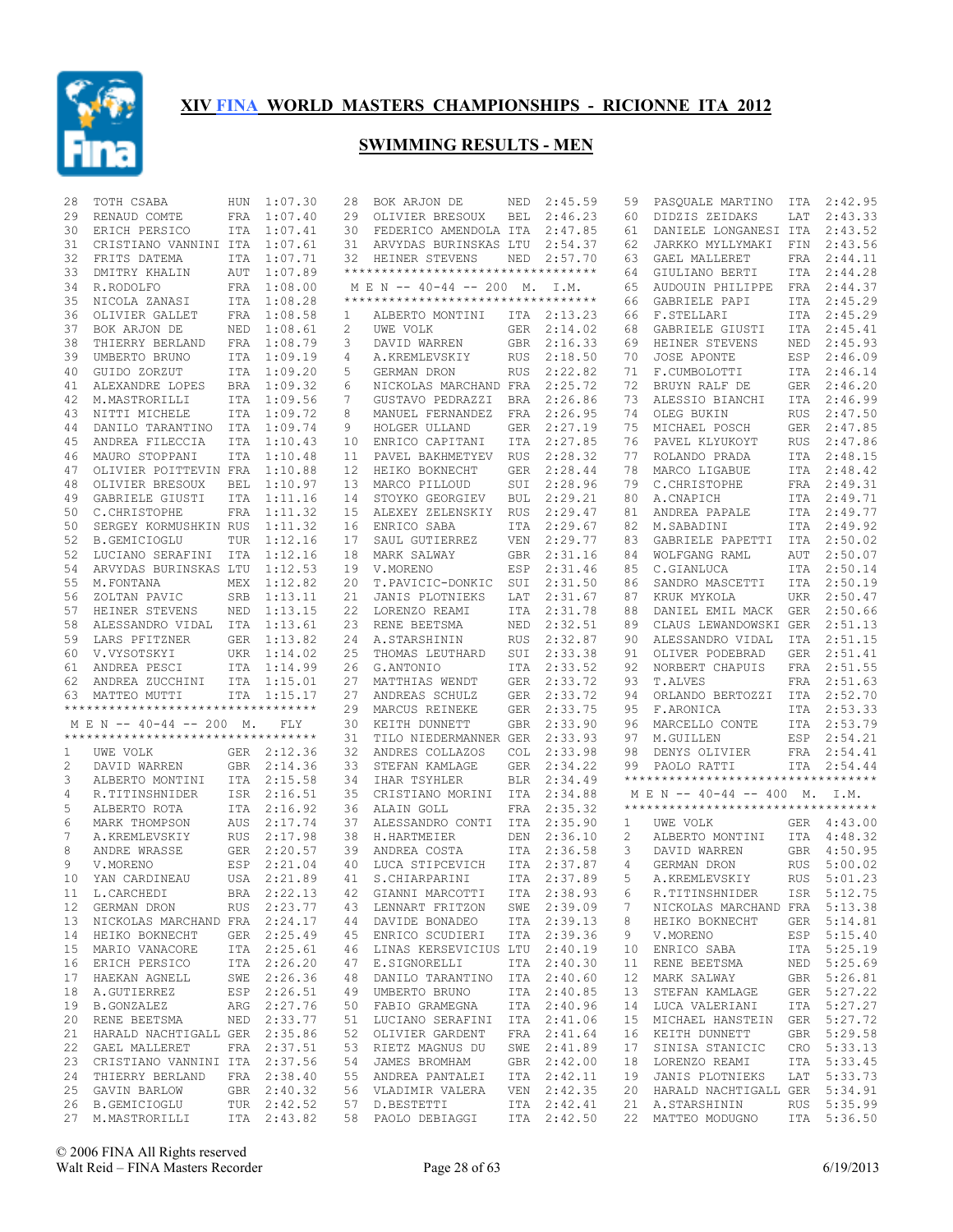

| 23 | S. CHIARPARINI                                        | ITA        | 5:36.90     | 51 | W.HUIBREGTSE                                 | USA        | : 27.40    | 116 INGO BENNEWEG                                        | GER        | : 28.69    |
|----|-------------------------------------------------------|------------|-------------|----|----------------------------------------------|------------|------------|----------------------------------------------------------|------------|------------|
| 24 | ANDRES COLLAZOS                                       | <b>COL</b> | 5:37.00     | 52 | BOROCCO THIERRY                              | FRA        | : 27.41    | 118 MIKA MELLER                                          | FIN        | :28.74     |
| 25 | ZOLTAN PAVIC                                          | SRB        | 5:42.43     | 53 | F.BONNEMAIN                                  | FRA        | : 27.48    | 119 MASSIMO CARTALEMI ITA                                |            | :28.78     |
| 26 | IHAR TSYHLER                                          | BLR        | 5:44.80     | 54 | STEFANO GALLO                                | ITA        | : 27.49    | 120 PAOLO BORIONI                                        | <b>ITA</b> | :28.79     |
| 27 | LUCA STIPCEVICH                                       | ITA        | 5:44.85     | 55 | STEFANO LORETI                               | ITA        | : 27.52    | 121 PHILIPPE CAZELLES FRA                                |            | :28.81     |
| 28 | M.SARTI                                               | <b>ITA</b> | 5:47.12     | 56 | STEFANO BERTATTI                             | ITA        | : 27.57    | 122 KEVIN MCKENNA                                        | GBR        | :28.89     |
| 29 | FERNANDO LIMONGI BRA                                  |            | 5:48.64     | 57 | LORENZO PICCARDI                             | ITA        | : 27.59    | 123 ANTHONY DEVEREUX                                     | <b>HKG</b> | :28.90     |
| 30 | GAEL MALLERET                                         | FRA        | 5:49.34     | 58 | N.NARTEN                                     | <b>NOR</b> | : 27.67    | 124 IGOR PENCHUKOV                                       | <b>RUS</b> | :28.93     |
| 31 | DANILO TARANTINO                                      |            | ITA 5:50.57 | 59 | CRISTIANO BONVINI ITA                        |            | : 27.74    | 125 ZOLTAN CARRARO                                       | ITA        | :28.95     |
| 32 | LENNART FRITZON                                       | SWE        | 5:54.90     | 59 | MARIO MORITZ                                 | AUT        | : 27.74    | 126 F.COLONNETTA                                         | ITA        | :28.96     |
| 33 | G.TIRAVANTI                                           |            | ITA 6:02.00 | 61 | LUC LIEBEL                                   | FRA        | : 27.80    | 127 M.MAGGIOROTTI                                        | ITA        | :28.99     |
| 34 | M.SABADINI                                            | ITA        | 6:03.28     | 62 | FRANCK LOSCHI                                | FRA        | : 27.81    | 128 ANDREY RASKATOV                                      | ISR        | :29.03     |
|    |                                                       |            |             |    |                                              |            |            |                                                          |            |            |
| 35 | OLIVER PODEBRAD<br>********************************** |            | GER 6:09.59 | 63 | GIANCARLO SALTINI ITA                        |            | : 27.82    | 129 PAOLO BARENDI                                        | <b>ITA</b> | :29.09     |
|    |                                                       |            |             | 63 | MARIO FASOLA                                 | ITA        | : 27.82    | 130 MIKE PIGOTT                                          | <b>GBR</b> | :29.10     |
|    | M E N -- 45-49 -- 50                                  | М.         | FREE        | 63 | JENS LUTSCHIN                                | <b>GER</b> | : 27.82    | 131 REMY HUBER                                           | FRA        | :29.13     |
|    | **********************************                    |            |             | 66 | ROCCA SALVATORE                              | ITA        | :27.83     | 132 A.CANDITO                                            | ITA        | :29.14     |
| 1  | V.TKACHENKO                                           | <b>UKR</b> | : 24.95     | 67 | PANARESE VIRGILIO ITA                        |            | : 27.84    | 133 JULIAN SWINDALE                                      | <b>GBR</b> | :29.16     |
| 2  | LAURENT NEUVILLE FRA                                  |            | : 24.98     | 67 | WOLFGANG NICKEL                              | <b>GER</b> | : 27.84    | 134 ARTUR KREIN                                          | <b>GER</b> | :29.18     |
| 3  | STEFAN OPATRIL                                        | <b>AUT</b> | : 25.14     | 67 | MICHAEL VOSTATEK                             | CZE        | : 27.84    | 135 CELSO SEIDL                                          | <b>BRA</b> | : 29.20    |
| 4  | WOLFGANG RABER                                        | <b>AUT</b> | : 25.37     | 70 | MARCO SUTTER                                 | ITA        | : 27.85    | 136 KELLER THOMAS DR. GER                                |            | : 29.21    |
| 5  | MARCEL EKKELBOOM GER                                  |            | : 25.72     | 71 | PAVEL OBR                                    | CZE        | : 27.90    | 136 CRAIG MILLAR                                         | <b>HKG</b> | :29.21     |
| 6  | JANNE VIRTANEN                                        | FIN        | : 25.79     | 72 | RISTO HOTULAINEN FIN                         |            | : 27.93    | 136 MUNOZ DANIEL                                         | <b>FRA</b> | :29.21     |
| 6  | FRANK STUEWE                                          | <b>GER</b> | : 25.79     | 73 | ZOEHKE MARIO                                 | <b>GER</b> | : 27.94    | 139 DANIELE MANNUCCI                                     | ITA        | :29.22     |
| 8  | M.CONTI                                               | <b>ITA</b> | :25.83      | 74 | <b>B.TURANSKY</b>                            | <b>SVK</b> | : 27.97    | 140 MARCO BOCCHIO                                        | <b>ITA</b> | :29.25     |
| 9  | CHALENDAR LIONEL FRA                                  |            | : 25.92     | 75 | R.TARRICONE                                  | ITA        | : 27.99    | 141 MAURIZIO FERRARIS ITA                                |            | :29.28     |
| 10 | FABIO SERVADIO                                        | ITA        | : 25.97     | 75 | GUNNAR INNERHOFER AUT                        |            | : 27.99    | 142 L.CASTAGNO                                           | <b>BRA</b> | :29.29     |
| 11 | PIERRE BLANC                                          | <b>GBR</b> | : 26.00     | 75 | FRANK WEBER                                  | GER        | : 27.99    | 142 ANDREA PIRON                                         | <b>ITA</b> | : 29.29    |
| 12 | A. PLACHETA                                           | <b>AUT</b> | : 26.10     | 78 | C.PFEIFFER                                   | SUI        | :28.05     | 142 FRANK VANGAEVEREN FRA                                |            | :29.29     |
| 13 | KONSTANTIN DYLDIN RUS                                 |            | : 26.17     | 79 | YURII KARANDASHEV UKR                        |            | :28.06     | 145 STEFANO LANDI                                        | ITA        | :29.34     |
| 14 | L.DRAGHETTI                                           | ITA        | : 26.20     | 80 | THIERRY LEMAITRE                             | FRA        | :28.07     | 146 RALF DAUNER                                          | <b>GER</b> | :29.35     |
| 15 |                                                       |            | :26.21      | 81 | C.WESTPHAL                                   |            | :28.08     | 147 FABIO MAURO PARI                                     |            | :29.36     |
|    | PATRIZIO PROIETTI ITA                                 |            |             |    |                                              | GER        |            |                                                          | SMR        |            |
| 16 | DANIEL FISCHER                                        | SUI        | : 26.27     | 81 | MIKAEL ANDREASSON SWE                        |            | :28.08     | 147 MASSIMO MINARELLI ITA                                |            | :29.36     |
| 17 | MARCO NANNI                                           | ITA        | : 26.29     | 83 | ANGELO CEREDA                                | ITA        | :28.09     | 149 ANTONIO VITIELLO                                     | ITA        | :29.38     |
| 18 | KRASAVIN VITALIY RUS                                  |            | : 26.39     | 84 | THOMAS WIKBERG                               | NOR        | : 28.10    | 150 C.ORESTE                                             | <b>ITA</b> | :29.41     |
| 19 | MOUHAMEDOU DIOP                                       | SEN        | : 26.44     | 85 | STEPHEN HARRIS                               | GBR        | : 28.11    | 151 SERGIO BIRIGOZZI                                     | ITA        | :29.42     |
| 20 | KRUMBECK HEIKO                                        | GER        | : 26.47     | 85 | MARCO BISASCHI                               | ITA        | :28.11     | 152 LUCA ROBERTO DE                                      | <b>ITA</b> | :29.43     |
| 21 | ANDREY BASHMAKOV                                      | RUS        | : 26.51     | 85 | MARCO GUSSONI                                | ITA        | : 28.11    | 153 M.BUTTARONI                                          | ITA        | :29.44     |
| 22 | HARALD KRUGER                                         | <b>RSA</b> | : 26.59     | 88 | C. CHRISTOFOROU                              | <b>CYP</b> | :28.12     | 153 MARCO DALLATANA                                      | <b>ITA</b> | :29.44     |
| 22 | ERIC HUYNH                                            | <b>FRA</b> | : 26.59     | 89 | JAN SIGURDH                                  | SWE        | :28.14     | 153 ROMAN NOVOTNY                                        | CZE        | :29.44     |
| 24 | KEVIN HARRISON                                        | <b>GBR</b> | : 26.63     | 90 | MASSIMO GUCCIARDI ITA                        |            | :28.15     | 156 MAURO BAGNASCO                                       | <b>ITA</b> | :29.46     |
| 25 | ALAIN SAURY                                           | <b>FRA</b> | : 26.73     | 91 | SERGIO MAURI                                 | ITA        | :28.16     | 157 GUILLEN LIONEL                                       | <b>FRA</b> | :29.55     |
| 26 | P.BELFIORI                                            | ITA        | : 26.78     | 92 | ERIK AKCHURIN                                | <b>RUS</b> | : 28.17    | 158 HENRIK EGEKVIST                                      | DEN        | :29.58     |
| 27 | G.KRAVOS                                              | SLO        | :26.88      | 93 | DIETMAR KLEE                                 | <b>GER</b> | : 28.21    | 158 PETER FOLKER                                         | NED        | :29.58     |
| 28 | MARKUS OPATRIL                                        | AUT        | : 26.93     | 94 | A.SCAFFIDI                                   | ITA        | : 28.22    | 160 ALESSANDRO BARRA                                     | ITA        | :29.60     |
| 28 | PER ZWIESIGK                                          | GER        | : 26.93     | 94 | LUCA SPARAGNA                                | ITA        | :28.22     | 161 STEFANO COSTANZO                                     | ITA        | :29.61     |
| 30 | LUCA LISTANTI                                         | ITA        | : 26.95     | 96 | KAI OLAF ZARP                                | <b>GER</b> | :28.23     | 161 SERGIY PAVLENKO                                      | <b>UKR</b> | : 29.61    |
| 31 | SIMON RIGG                                            | GBR        | : 26.97     | 97 | FRANCESCO ILARI                              | ITA        | : 28.24    | 163 M.CONTURSO                                           | <b>ITA</b> | : 29.64    |
| 32 | ROBERTO BRUNORI                                       | ITA        | : 26.98     | 97 | DARRIN JONES                                 | AUS        | : 28.24    | 164 GIOVANNI MANCINI                                     | ITA        | : 29.65    |
| 33 | ANDREA ALBERTI                                        | ITA        | : 27.02     | 99 | ERIC TROUVAT                                 | FRA        | :28.25     | 164 MARTIN HIGGINS                                       | <b>GBR</b> | :29.65     |
|    | 34 J.BERG                                             |            | NOR :27.05  |    | 100 MASAHITO SASAKI                          |            |            | JPN : 28.27 166 ROBERTO GALLI                            |            | ITA :29.66 |
|    | 35 GENNADY SIMASHKO RUS                               |            | : 27.06     |    | 101 GRZEGORZ LATECKI POL                     |            | : 28.29    | 166 WERNER LUDICK                                        | RSA        | : 29.66    |
|    | 35 FABIO RICCIARDI ITA                                |            | : 27.06     |    | 102 JAMES MCCORMICK GBR : 28.33              |            |            | 168 CARLO MADRIGALI                                      | ITA        | : 29.67    |
|    | 37 HENRIK JANGVALL SWE                                |            |             |    |                                              | ITA        | : 28.35    | 168 RALF DILLIG                                          | GER        | : 29.67    |
|    |                                                       |            | :27.09      |    | 103 LUIGI BADALONI                           |            |            |                                                          |            |            |
|    | 38 ANDREW GILCHRIST AUS                               |            | : 27.10     |    | 104 A.CASCIOTTI                              |            | ITA :28.37 | 170 D.BOCCHETTI                                          | ITA        | : 29.68    |
| 39 | MIKE BRETT                                            | GBR        | : 27.14     |    | 105 BRUNO PAVANELLO ITA                      |            | : 28.44    | 170 PAOLO FORGHIERI                                      | ITA        | : 29.68    |
|    | 40 CHALANSONNET MARC FRA                              |            | : 27.15     |    | 106 MASSIMO GIORGIO                          | ITA        | : 28.46    | 172 MIKE SMITH                                           | FRA        | : 29.71    |
| 41 | DUSAN KRAVOS                                          | SLO        | : 27.17     |    | 107 SERGEY KOROTKOV RUS                      |            | : 28.52    | 173 MASSIMO FABBRI                                       | ITA        | : 29.73    |
|    | 42 MARCEL KRIST                                       | SUI        | : 27.18     |    | 108 JULIAN PLUMLEY                           |            | SUI :28.58 | 173 STEPHAN EISNER                                       | GER        | : 29.73    |
| 43 | OLIVIER DELFOSSE BEL                                  |            | : 27.19     |    | 109 DANILO GOTTA ITA<br>110 G.BERTOLOTTI ITA |            | : 28.61    | 175 FRANCO GARIPOLI                                      | ITA        | : 29.75    |
|    | 44 STEPHAN SCHRAMM                                    | GER        | : 27.28     |    | 110 G.BERTOLOTTI                             |            | : 28.62    | 175 FABIO MORONI                                         | ITA        | : 29.75    |
| 44 | PETER CONWAY                                          | IRL        | :27.28      |    | 110 PASCAL CARRION FRA                       |            | : 28.62    | 177 THIERRY PETEL                                        | FRA        | : 29.76    |
|    | 46 STEFANO SCHIONA ITA                                |            | : 27.33     |    | 110 MARCO MURARI                             |            | MEX :28.62 | 177 ANDREA CONSOLANI                                     | ITA        | : 29.76    |
| 47 | G.PERUGINO                                            | <b>ITA</b> | : 27.35     |    | 113 ALESSANDRO COSTA ITA                     |            | : 28.63    | 179 PAOLO RICCI                                          | ITA        | : 29.81    |
|    | 48 GUENTER PRESSL                                     | AUT        | : 27.36     |    | 113 SANDRO CALDERIGI ITA                     |            | : 28.63    | 180 LUCA GARDONE                                         | ITA        | : 29.83    |
|    | 49 STEFANO BORGHI                                     | ITA        | : 27.37     |    | 115 P.FABIANI                                | ITA        | : 28.68    | 181 ERIC BAHON                                           | FRA        | :29.86     |
|    | 50 GIANCARLO CIOTTI ITA : 27.38                       |            |             |    |                                              |            |            | 116 VAIDOTAS GUMBIS LTU : 28.69 182 VLADIMIR KISHKIN RUS |            | : 29.93    |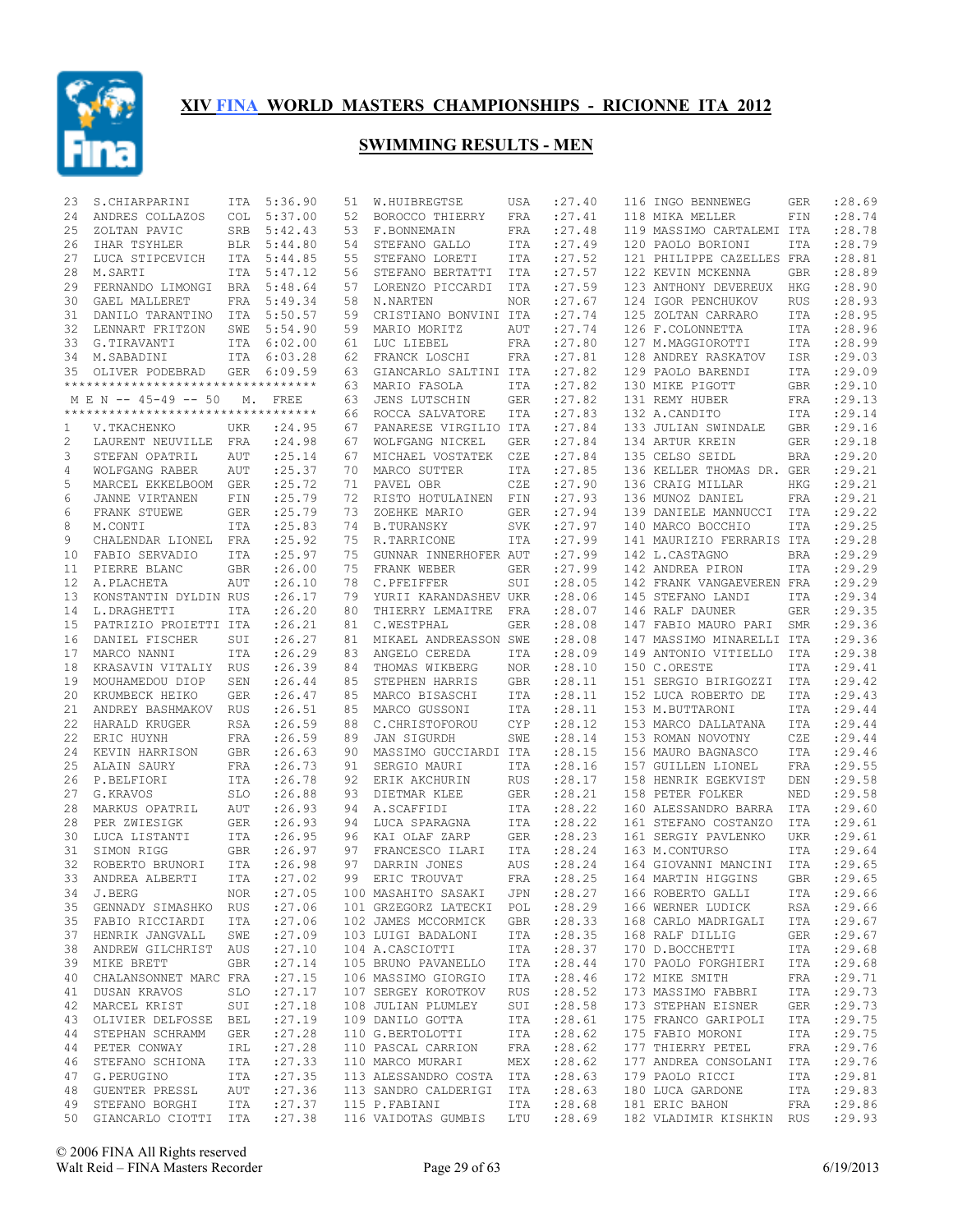

| 183 M. FRANCESCHINI                | ITA        | : 29.97           |    | 249 JONATHAN REFSON                      | GBR        | :30.92           | 13       | JOHAN VD MERWE                   | RSA        | :57.67             |
|------------------------------------|------------|-------------------|----|------------------------------------------|------------|------------------|----------|----------------------------------|------------|--------------------|
| 184 ALFREDO TROIANO                | <b>ITA</b> | : 29.98           |    | 249 ENRICO ANSELMI                       | ITA        | :30.92           | 14       | ANDREW GILCHRIST                 | AUS        | :57.90             |
| 185 GIANLUCA MORETTI               | ITA        | : 29.99           |    | 251 ANDERS KUSSAK                        | SWE        | :30.93           | 15       | FRANK STUEWE                     | <b>GER</b> | :57.99             |
| 185 FRANCO CICOGNA                 | ITA        | : 29.99           |    | 252 F.KIRSCHSTEIN                        | <b>GER</b> | :30.95           | 16       | M.CONTI                          | <b>ITA</b> | :58.02             |
| 187 ANTONANGELI MARCO ITA          |            | :30.01            |    | 252 CORRADO CENTRONE                     | ITA        | :30.95           | 16       | KRASAVIN VITALIY                 | RUS        | :58.02             |
| 187 EDMONDO MIRATE                 | ITA        | :30.01            |    | 252 BJORN FORSSGREN                      | SWE        | :30.95           | 18       | CHALANSONNET MARC FRA            |            | :58.05             |
| 187 ALEX NICE                      | GBR        | :30.01            |    | 252 MARIO PITTAU                         | ITA        | :30.95           | 19       | HARALD KRUGER                    | <b>RSA</b> | :58.29             |
| 190 ERIC PICHON                    | FRA        | :30.02            |    | 256 VINCENZO TEDESCO                     | ITA        | :30.97           | 20       | R.CARVALHO                       | <b>BRA</b> | :58.33             |
| 191 ROSA GIANLUCA DE ITA           |            | :30.03            |    | 257 GORAN HEDBYS                         | SWE        | :31.03           | 21       | MARCO NANNI                      | ITA        | :58.37             |
| 192 MAURIZIO BALDACCI ITA          |            | :30.04            |    | 258 MAIGRE LAURENT                       | FRA        | :31.05           | 22       | KRUMBECK HEIKO                   | GER        | :58.44             |
| 193 COMBAUD DENIS                  | FRA        | :30.07            |    | 259 P.WIJN                               | NED        | :31.06           | 23       | ALAIN SAURY                      | <b>FRA</b> | :58.57             |
| 194 TIMOTHY HITCHCOCK GBR          |            | :30.08            |    | 260 ALESSANDRO PERINI ITA                |            | :31.07           | 24       | PATRIZIO PROIETTI ITA            |            | :58.60             |
| 194 JORG LEHMANN                   | <b>GER</b> | :30.08            |    | 261 JEFFREY HOFFMAN                      | <b>HKG</b> | :31.08           | 25       | V. TKACHENKO                     | <b>UKR</b> | :58.69             |
| 196 R.NICHELATTI                   | <b>ITA</b> | :30.09            |    | 262 JUAN QUIROS                          | CRC        | :31.09           | 26       | PETER IRVING                     | GBR        | :58.81             |
| 196 MICHELE AMATO                  | ITA        | :30.09            |    | 263 MATTHIAS BLUEMEL                     | AUT        | :31.10           | 27       | MAURO RODELLA                    | ITA        | :58.84             |
| 198 MARIO RAVASI                   | ITA        | :30.12            |    | 263 RAYMOND MONGEY                       | IRL        | :31.10           | 28       | ROBERTO BRUNORI                  | ITA        | :58.91             |
| 199 C.KAEGSTROM                    | SWE        | :30.15            |    | 265 LAMBERT MORSINK                      | NED        | :31.12           | 29       | HUGUES HERMAN                    | <b>FRA</b> | :59.05             |
| 199 THOMAS BACKMAN                 | SWE        | :30.15            |    | 266 G.MALIPIERO                          | ITA        | :31.13           | 30       | W.HUIBREGTSE                     | <b>USA</b> | :59.17             |
| 201 R.MOTTA                        | <b>ITA</b> | :30.18            |    | 267 PHILIPPE FORT                        | FRA        | : 31.14          | 31       | L.DRAGHETTI                      | <b>ITA</b> | :59.39             |
| 202 FRANCESCO BONASIA ITA          |            | :30.19            |    | 267 GUSTAV FOGHAMMAR                     | SWE        | : 31.14          | 32       | R.BUSTAMANTE                     | <b>VEN</b> | :59.54             |
| 203 F.MARCIANI                     | <b>GER</b> | :30.25            |    | 269 PIERRICK ORY                         | FRA        | : 31.15          | 33       | OLIVIER DELFOSSE                 | <b>BEL</b> | :59.55             |
| 204 FABRIZIO MORI                  | <b>ITA</b> | :30.31            |    | 270 DIEGO DUINA                          | ITA        | :31.20           | 34       | GIANCARLO CIOTTI                 | <b>ITA</b> | :59.63             |
| 204 MARCO CIUCCOLI                 | ITA        | :30.31            |    | 271 ALEXEY BELUS                         | KAZ        | :31.23           | 35       | HENRIK JANGVALL                  | SWE        | :59.68             |
| 206 SERGIO RAGNI                   | ITA        | :30.32            |    | 272 ILARIO TASSONE                       | ITA        | :31.25           | 36       | KONSTANTIN DYLDIN RUS            |            | :59.78             |
| 207 I.AMOZA                        | ESP        | :30.33            |    | 273 GAETANO BERARDI                      | ITA        | :31.28           | 37       | A.BELOSLUDTSEV                   | <b>RUS</b> | :59.93             |
| 208 DANIELE DRAGO                  | ITA        | :30.34            |    | 274 ALBERTO CARRAI                       | ITA        | :31.30           | 38       | GERARD OROURKE                   | <b>HKG</b> | 1:00.14            |
| 208 MARKO LYSMA                    | FIN        | :30.34            |    | 275 GIORDO ANDREA                        | ITA        | :31.31           | 39       | STEFAN RUST                      | <b>HKG</b> | 1:00.19            |
| 210 ANDREA PRADELLI                | ITA        | :30.36            |    | 276 A.AIROLDI                            | ITA        | :31.32           | 40       | GUNNAR INNERHOFER AUT            |            | 1:00.21            |
| 211 D.FINOCCHIARO                  | ITA        | :30.37            |    | 277 UWE BREUER                           | GER        | : 31.34          | 41       | MOUHAMEDOU DIOP                  | SEN        | 1:00.23            |
| 211 HELGE HOLGERSEN                | NOR        | :30.37            |    | 278 FLORENT FERRARIS                     | FRA        | : 31.35          | 42       | GEORG OTTO BACHER GER            |            | 1:00.24            |
| 213 M.CADONICI                     | <b>ITA</b> | :30.41            |    | 279 MASSIMO ROSATTI                      | ITA        | :31.36           | 43       | STEFANO GALLO                    | ITA        | 1:00.25            |
| 213 MAURO FINIGUERRA               | ITA        | :30.41            |    | 280 LUCA MENCARELLI                      | ITA        | : 31.37          | 44       | STEFANO BERTATTI                 | ITA        | 1:00.36            |
| 213 LUCA CAMPILI                   | ITA        | :30.41            |    | 281 CRISTOBAL MATIAS                     | ARG        | :31.39           | 45       | PER ZWIESIGK                     | GER        | 1:00.40            |
| 216 G.STANCAMPIANO                 | ITA        | :30.42            |    | 281 BRIAN CARROLL                        | IRL        | :31.39           | 46       | MARCEL KRIST                     | SUI        | 1:00.53            |
| 216 MARCO MACERONI                 | ITA        | :30.42            |    | 283 GUIDO STEFANO                        | ITA        | :31.40           | 47       | GUENTER PRESSL                   | AUT        | 1:00.54            |
| 218 PETER LIKO                     | SVK        | :30.49            |    | 284 JESS BRINK                           | DEN        | : 31.41          | 48       | STEPHEN HARRIS                   | <b>GBR</b> | 1:00.65            |
| 219 ENRICO BURANI                  | ITA        | :30.51            |    | 285 VLADIMIR GAVRIUK RUS                 |            | :31.43           | 49       | DUSAN KRAVOS                     | SLO        | 1:00.71            |
| 220 MD GABOR GRIGALEK HUN          |            | :30.52            |    | 285 RENE GREGOR                          | <b>NOR</b> | :31.43           | 50       | S.GEORGALLIDES                   | GBR        | 1:00.82            |
| 221 MICHELE BOLZACCHI ITA          |            | :30.54            |    | 287 MAXIMENKO BORIS                      | KAZ        | : 31.44          | 51       | DARRIN JONES                     | AUS        | 1:00.90            |
| 221 ANDREA MINOTTI                 | <b>ITA</b> | :30.54            |    | 288 RICCARDO ZARFATI                     | ITA        | :31.45           | 52       | PAOLO PIOLA                      | ITA        | 1:01.10            |
| 223 FRANCESCO SALMASO ITA          |            | :30.55            |    | 288 CLAUDIO CASTELLI                     | ITA        | :31.45           | 53       | ROCCA SALVATORE                  | ITA        | 1:01.11            |
| 224 MLADONICZKY TIBOR HUN          |            | :30.56            |    | 290 JOCHEN WENZEL                        | <b>GER</b> | :31.48           | 54       | R.TARRICONE                      | ITA        | 1:01.23            |
| 225 MAX FISCHEL                    | CRC        | :30.59            |    | 291 PER MORTENSEN                        | DEN        | :31.49           | 55       | JULIAN PLUMLEY                   | SUI        | 1:01.30            |
| 226 JUERGEN PETERS                 | GER        | :30.61            |    | 292 MASSIMILIANO LUPI ITA                |            | :31.50           | 56       | MARCO SUTTER                     | ITA        | 1:01.38            |
| 227 K.MEDINA                       | <b>NOR</b> | : 30.64           |    | 293 PAOLO MURARI<br>294 PAOLO FOSCHI     | ITA        | :31.51           | 57<br>58 | SIMON RIGG                       | GBR        | 1:01.39            |
| 227 L.GORELLI<br>227 MARCEAU LEVEL | ITA        | :30.64<br>: 30.64 |    |                                          | ITA<br>EST | :31.55           | 58       | PETER CONWAY                     | IRL        | 1:01.46<br>1:01.46 |
| 227 NICLAS RENMAN                  | FRA<br>SWE | : 30.64           |    | 295 ERKKI LOHMUS<br>296 NICOLA MORANDINI | ITA        | :31.57<br>:31.58 | 60       | LUCA SPARAGNA<br>FABIO RICCIARDI | ITA<br>ITA | 1:01.54            |
| 231 JOSE MEZA                      | <b>VEN</b> | :30.65            |    | 296 GEORG WOLF                           | <b>GER</b> | :31.58           | 61       | KAI OLAF ZARP                    | <b>GER</b> | 1:01.75            |
| 232 MAURO PONZINIBIO ITA           |            | :30.68            |    | 298 FABRIZIO BARNABE' ITA :31.61         |            |                  |          | 62 FRANCK LOSCHI                 |            | FRA 1:01.81        |
| 233 A.SCARABOTTOLO                 | ITA        | :30.70            |    | 299 BALRAJ SINGH IND :31.63              |            |                  |          | 63 GENNADY SIMASHKO RUS 1:01.84  |            |                    |
| 234 RUEDIGER KEWITZ                | GER        | :30.72            |    | **********************************       |            |                  | 64       | ANDREY LYUBSHOV                  |            | RUS 1:01.87        |
| 234 ENRICO CIMADOR                 | ITA        | :30.72            |    | M E N -- 45-49 -- 100 M. FREE            |            |                  | 65       | GRZEGORZ LATECKI                 |            | POL 1:02.09        |
| 234 HUGO BARDI                     | FRA        | :30.72            |    | **********************************       |            |                  | 65       | BOROCCO THIERRY                  |            | FRA 1:02.09        |
| 237 CHRISTOPHE PERSOZ SUI          |            | :30.73            | 1  | NICOLAS GRANGER                          |            | :53.94           | 65       | JAN SIGURDH                      |            | SWE 1:02.09        |
| 238 D.BRUNO                        | FRA        | :30.74            | 2  | STEFAN OPATRIL                           | FRA<br>AUT | :54.78           | 68       | ANDREW KRENEK                    |            | CZE 1:02.17        |
| 238 JAN REBL                       | CZE        | :30.74            | 3  | CHALENDAR LIONEL FRA                     |            | :55.26           | 69       | F.BONNEMAIN                      |            | FRA 1:02.20        |
| 240 L.COLAPINTO                    | ITA        | :30.76            | 4  | LAURENT NEUVILLE FRA                     |            | :55.29           | 69       | PAVEL OBR                        |            | CZE 1:02.20        |
| 241 GIONA MARCO                    | ITA        | :30.78            | 5  | PIERRE BLANC                             | GBR        | :55.78           | 71       | JAMES MCCORMICK                  |            | GBR 1:02.23        |
| 242 CORNELIO VAGHI                 | ITA        | :30.86            | 6  | STEVEN UNRUH                             | USA        | :55.85           | 71       | INGO BENNEWEG                    |            | GER 1:02.23        |
| 243 ALESSIO CANESSA                | ITA        | :30.87            | 7  | LORENZO BENUCCI                          | USA        | :56.25           | 73       | ALFONSI EMIDIO                   |            | ITA 1:02.44        |
| 244 I.MOLFINI                      | ITA        | :30.88            | 8  | A.PLACHETA                               | AUT        | :56.44           | 74       | M.ROBERTO                        |            | ITA 1:02.45        |
| 244 FOSCATO FAUSTO                 | ITA        | :30.88            | 9  | JANNE VIRTANEN                           | FIN        | :57.21           | 75       | PETER MUELLER                    |            | SUI 1:02.52        |
| 246 BODET STEPHANE                 | FRA        | :30.89            | 10 | A.SALVATORI                              | ITA        | :57.39           | 75       | JAKE NESOVIC                     |            | CAN 1:02.52        |
| 247 V.BOESGAARD                    | ITA        | :30.90            | 11 | MARCEL EKKELBOOM GER                     |            | :57.46           | 77       | LUIGI BADALONI                   |            | ITA 1:02.55        |
| 248 FRANCO GUGLIELMI               | ITA        | :30.91            |    | 12 F.VIEGAS                              | POR        | :57.58           | 78       | STEFANO LORETI                   |            | ITA 1:02.59        |
|                                    |            |                   |    |                                          |            |                  |          |                                  |            |                    |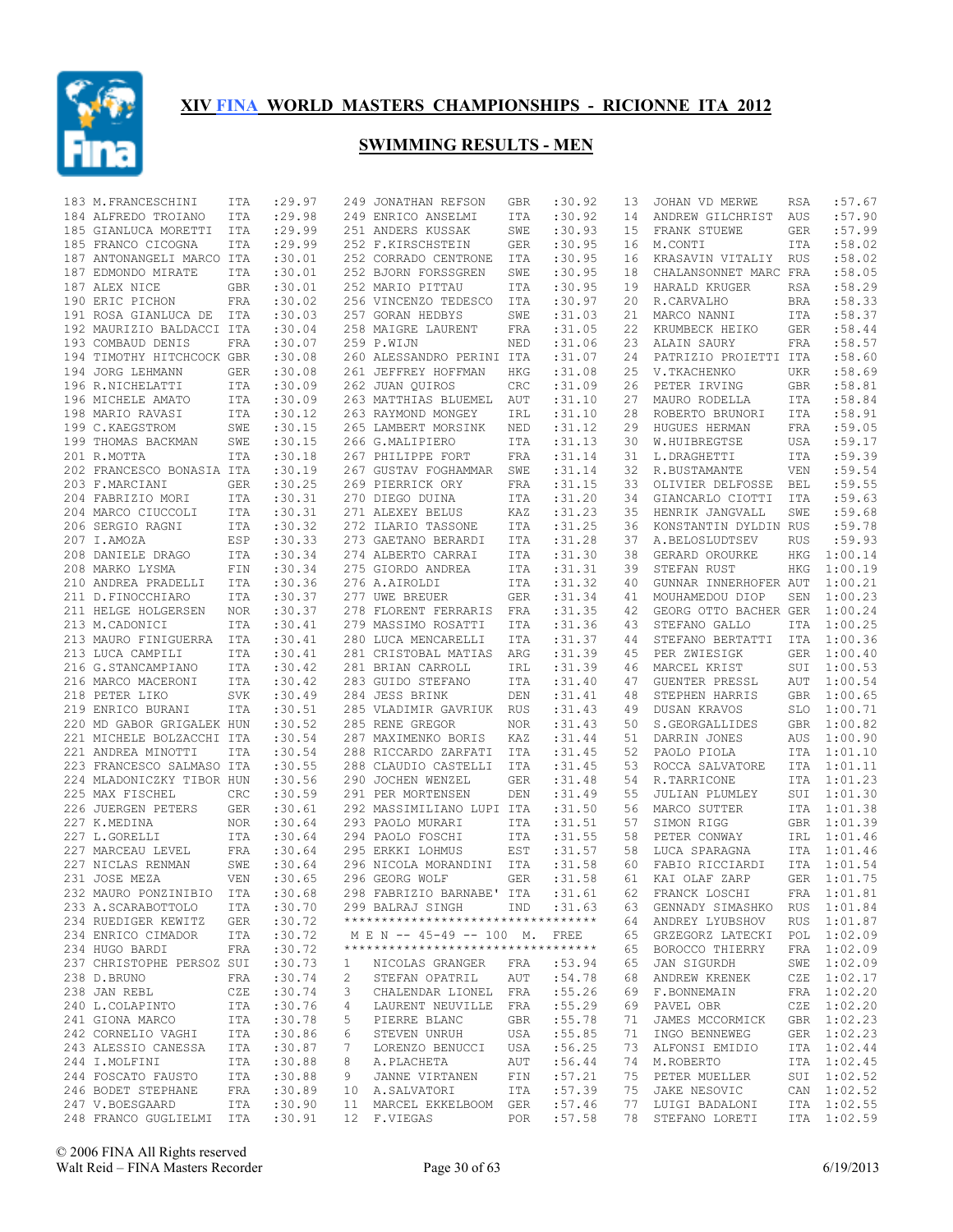

| 78 | MIKAEL ANDREASSON SWE             |            | 1:02.59     | 145 FRANCO GARIPOLI              | ITA        | 1:05.96     |             | 210 FRANCO GUGLIELMI                | ITA        | 1:09.12     |
|----|-----------------------------------|------------|-------------|----------------------------------|------------|-------------|-------------|-------------------------------------|------------|-------------|
| 80 | ANGELO CEREDA                     | ITA        | 1:02.61     | 146 R.MOTTA                      | ITA        | 1:05.97     |             | 212 ANDREA FERRADINI                | ITA        | 1:09.17     |
| 81 | DIETMAR KLEE                      | GER        | 1:02.72     | 147 COMBAUD DENIS                | FRA        | 1:06.07     |             | 212 SERGIO BIRIGOZZI                | ITA        | 1:09.17     |
| 82 | STEPHAN SCHRAMM                   | GER        | 1:02.91     | 148 MAURIZIO AVALLONE ITA        |            | 1:06.13     |             | 214 ANDERS KUSSAK                   | SWE        | 1:09.25     |
| 82 | MAURIZIO AIMONE                   | ITA        | 1:02.91     | 149 PETER LIKO                   | SVK.       | 1:06.17     |             | 215 A.PADOVAN                       | ITA        | 1:09.35     |
| 82 | DANIEL SILVA                      | FRA        | 1:02.91     | 150 SERGIY PAVLENKO              | UKR        | 1:06.21     |             | 215 OLAF JORG                       | GER        | 1:09.35     |
| 85 | MASSIMO GUCCIARDI ITA             |            | 1:03.03     | 151 A.SOLDATI                    | ITA        | 1:06.26     |             | 217 LUCA MENCARELLI                 | <b>ITA</b> | 1:09.36     |
| 86 | G.PERUGINO                        | ITA        | 1:03.04     | 152 ROMAN NOVOTNY                | CZE        | 1:06.30     |             | 218 CHRISTOPHE PERSOZ SUI           |            | 1:09.48     |
| 87 | MARCO GUSSONI                     | <b>ITA</b> | 1:03.17     | 152 MIKA MELLER                  | FIN        | 1:06.30     |             | 218 MARIO PITTAU                    | ITA        | 1:09.48     |
| 88 | MATS J LARSSON                    | SWE        | 1:03.19     | 154 C.ORESTE                     | ITA        | 1:06.34     |             | 220 MARCEAU LEVEL                   | <b>FRA</b> | 1:09.52     |
| 89 | MARIO MORITZ                      | AUT        | 1:03.21     | 155 MARCO BOCCHIO                | ITA        | 1:06.40     |             | 221 MICHELE AMATO                   | ITA        | 1:09.58     |
| 90 | TEOFILO PARENTE                   | ITA        | 1:03.24     | 156 REMY HUBER                   | FRA        | 1:06.44     |             | 222 LEIF NYMAN                      | SWE        | 1:09.60     |
| 91 | ERIC TROUVAT                      |            | FRA 1:03.30 | 157 F.TREVISAN                   | ITA        | 1:06.45     |             | 223 EDMONDO MIRATE                  | ITA        | 1:09.65     |
| 92 | WOLFGANG NICKEL                   | GER        | 1:03.31     | 158 VLADIMIR KISHKIN             | <b>RUS</b> | 1:06.46     |             | 224 TIMOTHY HITCHCOCK GBR           |            | 1:09.66     |
| 92 | FURIA LUCA DEL                    | <b>ITA</b> | 1:03.31     | 159 FABIO MORONI                 | ITA        | 1:06.49     |             | 224 FABIO CETTI                     | ITA        | 1:09.66     |
| 94 | ROBERTO VITTORI                   | ITA        | 1:03.33     | 160 MIKE SMITH                   | FRA        | 1:06.52     |             | 226 WALTER PELLA                    | ITA        | 1:09.73     |
| 95 | BRUNO PAVANELLO                   | <b>ITA</b> | 1:03.34     | 161 STEFANO GOBBI                | ITA        | 1:06.55     |             | 226 BRIAN CARROLL                   | IRL        | 1:09.73     |
| 96 | CRISTINEL UNCESCU ITA             |            | 1:03.35     | 162 JUERGEN PETERS               | <b>GER</b> | 1:06.58     |             | 228 FRANCESCO SALMASO ITA           |            | 1:09.77     |
| 97 | MASSIMO GIORGIO                   | ITA        | 1:03.40     | 163 ALESSANDRO BARRA             | ITA        | 1:06.72     |             | 229 ROSA GIANLUCA DE                | ITA        | 1:09.78     |
| 98 | LUCA ROBERTO DE                   | <b>ITA</b> | 1:03.43     | 164 MARCO DALLATANA              | ITA        | 1:06.84     |             | 230 SALVATORE TELLA                 | <b>ITA</b> | 1:09.79     |
| 99 | DANILO GOTTA                      |            | ITA 1:03.49 | 165 VITO CASSATA                 | ITA        | 1:06.86     |             | 231 F.KIRSCHSTEIN                   | <b>GER</b> | 1:09.82     |
|    | 100 J.ALLERY                      |            | FRA 1:03.50 | 166 ERIC PICHON                  | FRA        | 1:07.00     |             | 232 I.AMOZA                         | ESP        | 1:09.84     |
|    | 100 PHILLIP MOULSON               |            | GBR 1:03.50 | 167 DANIELE DRAGO                | <b>ITA</b> | 1:07.07     |             | 233 M.LOURENS                       | ESP        | 1:09.85     |
|    | 100 C.GARCIA                      | <b>CRC</b> | 1:03.50     | 168 SERGIO RAGNI                 | ITA        | 1:07.22     |             | 234 PAOLO FOSCHI                    | ITA        | 1:09.90     |
|    | 103 B.TURANSKY                    |            | SVK 1:03.55 | 169 M.BUTTARONI                  | ITA        | 1:07.39     |             | 235 H.STEENHUIS                     | USA        | 1:09.91     |
|    | 104 BRENDAN LEITCH                | HKG        | 1:03.66     | 170 M.MASSA                      | ITA        | 1:07.42     |             | 235 GAVAZZI GIOVANNI                | ITA        | 1:09.91     |
|    | 105 MARCO TONI                    |            | ITA 1:03.73 | 171 MAX FISCHEL                  | CRC        | 1:07.46     |             | 237 LUCA CAMPILI                    | ITA        | 1:09.97     |
|    | 106 GUERRA NAZARENO               | <b>ITA</b> | 1:03.83     | 172 THOMAS BACKMAN               | SWE        | 1:07.47     |             | 238 GIONA MARCO                     | ITA        | 1:10.02     |
|    | 107 P.FABIANI                     | ITA        | 1:03.88     | 173 FABIO CAPPELLI               | ITA        | 1:07.48     |             | 239 A.GIANNINI                      | ITA        | 1:10.10     |
|    | 108 C.WESTPHAL                    | GER        | 1:03.93     | 174 GIOVANNI MANCINI             | ITA        | 1:07.49     |             | 240 ANTONIO ROMEI                   | ITA        | 1:10.11     |
|    | 109 LUCA SIBANI                   | ITA        | 1:04.11     | 174 ROBERTO GRESTI               | ITA        | 1:07.49     |             | 241 JONATHAN REFSON                 | GBR        | 1:10.13     |
|    | 110 I.GIANNECCHINI                | <b>ITA</b> | 1:04.12     | 176 ZOLTAN CARRARO               | ITA        | 1:07.59     |             | 242 K.MEDINA                        | <b>NOR</b> | 1:10.16     |
|    | 111 ANTONIO VITIELLO              | ITA        | 1:04.22     | 176 FABIO COCCONI                | ITA        | 1:07.59     |             | 243 MASSIMO ROSATTI                 | <b>ITA</b> | 1:10.17     |
|    | 111 GIUSEPPE PICCARDO ITA         |            | 1:04.22     | 178 MARCO CIUCCOLI               | ITA        | 1:07.60     |             | 244 WOLF SCHWEITZER                 | SUI        | 1:10.21     |
|    | 113 MARCO BISASCHI                | ITA        | 1:04.23     | 179 DOUGLAS CHORPITA             | GER        | 1:07.62     |             | 245 C.SAYAGO                        | CRC        | 1:10.22     |
|    | 113 ROBERTO MERA                  | ITA        | 1:04.23     | 180 MARKO LYSMA                  | FIN        | 1:07.64     |             | 246 L.COLAPINTO                     | ITA        | 1:10.30     |
|    | 115 PAOLO BORIONI                 |            | ITA 1:04.37 | 181 SILVANO COZZI                | ITA        | 1:07.69     |             | 247 JUAN QUIROS                     | CRC        | 1:10.35     |
|    | 116 G.MASTRORILLI                 | <b>ITA</b> | 1:04.44     | 182 NICLAS RENMAN                | SWE        | 1:07.72     |             | 247 LUCIANO AMBROSOLI ITA           |            | 1:10.35     |
|    | 117 MUNOZ DANIEL                  | FRA        | 1:04.49     | 183 STEPHAN EISNER               | <b>GER</b> | 1:07.84     |             | 249 SALVATORE PALUMBO ITA           |            | 1:10.47     |
|    | 118 D.BOCCHETTI                   |            | ITA 1:04.51 | 184 PHILIPPE FORT                | FRA        | 1:07.88     |             | 250 L.GORELLI                       | ITA        | 1:10.50     |
|    | 119 EMANUELE BERTOLI              | ITA        | 1:04.58     | 185 ANDREA MINOTTI               | ITA        | 1:07.89     |             | 251 DIEGO DUINA                     | ITA        | 1:10.53     |
|    | 120 ERIC BAHON                    | <b>FRA</b> | 1:04.59     | 185 CRAIG MILLAR                 | <b>HKG</b> | 1:07.89     |             | 252 GOFFREDO FANTINI ITA 1:10.58    |            |             |
|    | 120 ANDREY ARSHAVA                | RUS        | 1:04.59     | 187 UMBERTO GALLONI              | SMR        | 1:07.94     |             | 253 MARCO GADANI                    |            | ITA 1:10.65 |
|    | 122 M.MAGGIOROTTI                 | ITA        | 1:04.62     | 188 R.NICHELATTI                 | ITA        | 1:08.08     |             | 254 MARCO LANZI                     |            | ITA 1:10.78 |
|    | 123 PHILIPPE CAZELLES FRA         |            | 1:04.64     | 189 ANTONANGELI MARCO ITA        |            | 1:08.11     |             | *********************************** |            |             |
|    | 124 M.TABELANDER                  | AUT        | 1:04.68     | 190 LUCA GARDONE                 | ITA        | 1:08.21     |             | M E N -- 45-49 -- 200 M. FREE       |            |             |
|    | 125 STEFANO LANDI                 |            | ITA 1:04.69 | 190 UWE BREUER                   | <b>GER</b> | 1:08.21     |             | *********************************** |            |             |
|    | 126 G.BERTOLOTTI                  |            | ITA 1:04.84 | 192 MLADONICZKY TIBOR HUN        |            | 1:08.22     | 1           | STEFAN OPATRIL                      |            | AUT 2:01.72 |
|    | 127 GUILLEN LIONEL                |            | FRA 1:04.89 | 193 MARCO RESTELLI               | ITA        | 1:08.28     | 2           | STEVEN UNRUH                        | USA        | 2:03.66     |
|    | 128 PAOLO FERRACCI                |            | ITA 1:04.92 | 194 FILIPPO LIGNOLA ITA 1:08.37  |            |             | $3^{\circ}$ | CHALENDAR LIONEL FRA 2:03.90        |            |             |
|    | 129 RALF DILLIG                   |            | GER 1:05.01 | 195 C.KAEGSTROM                  |            | SWE 1:08.40 | 4           | CHRIS STEVENSON                     |            | USA 2:04.10 |
|    | 130 ANTHONY DEVEREUX HKG 1:05.16  |            |             | 196 ANDREA PRADELLI              |            | ITA 1:08.48 | 5           | GIAN LUCA SONDALI ITA 2:05.10       |            |             |
|    | 131 G.CASTRONUOVO                 |            | ITA 1:05.19 | 197 RALF DAUNER                  |            | GER 1:08.54 | 6           | IACOVO LUCA DI                      |            | ITA 2:06.17 |
|    | 132 STEPHANE JAY                  |            | FRA 1:05.21 | 198 ENRICO ANSELMI               |            | ITA 1:08.55 | 7           | MICHAEL KLEIBER                     |            | GER 2:06.48 |
|    | 133 J.PROGRESOV                   |            | RUS 1:05.31 | 199 J.JORGENSEN                  |            | NOR 1:08.57 | 8           | MICHAEL PRUEFERT                    |            | GER 2:06.68 |
|    | 134 FRANK VANGAEVEREN FRA 1:05.33 |            |             | 200 A.SCARABOTTOLO               |            | ITA 1:08.59 | 9           | ALEXEY VLASENKO                     |            | RUS 2:07.19 |
|    | 135 THIERRY LEMAITRE FRA 1:05.47  |            |             | 201 LUCA ERCOLANI                |            | ITA 1:08.66 | 10          | JOSE FREITAS                        |            | POR 2:08.28 |
|    | 135 HENRIK EGEKVIST               |            | DEN 1:05.47 | 202 P.WIJN                       |            | NED 1:08.69 | 11          | R.CARVALHO                          |            | BRA 2:08.77 |
|    | 137 MASSIMO FABBRI                |            | ITA 1:05.51 | 203 D.FINOCCHIARO                |            | ITA 1:08.73 | 12          | W.HUIBREGTSE                        |            | USA 2:08.81 |
|    | 138 MAURO BAGNASCO                |            | ITA 1:05.58 | 204 F.MARCIANI                   |            | GER 1:08.76 | 13          | RAGNAR STERMANN                     |            | GER 2:09.18 |
|    | 139 LAURENT DROUILLET FRA 1:05.63 |            |             | 205 CORNELIO VAGHI               |            | ITA 1:08.80 | 14          | JOHAN VD MERWE                      |            | RSA 2:09.70 |
|    | 140 STEFANO COSTANZO ITA 1:05.65  |            |             | 206 MARIO RAVASI                 |            | ITA 1:08.91 | 15          | MAURO RODELLA                       |            | ITA 2:10.46 |
|    | 141 A.BONETTI                     |            | ITA 1:05.69 | 207 ENRICO BURANI                |            | ITA 1:09.01 | 16          | ROBERT FARISH                       |            | RUS 2:10.56 |
|    | 142 WERNER LUDICK                 |            | RSA 1:05.74 | 208 PAOLO RICCI                  |            | ITA 1:09.07 | 17          | KRUMBECK HEIKO                      |            | GER 2:10.57 |
|    | 143 ALFREDO TROIANO               |            | ITA 1:05.80 | 209 BARRUCAND ALAIN              |            | FRA 1:09.08 | 18          | GLENN DIXON                         |            | USA 2:10.74 |
|    | 144 MAURIZIO BALDACCI ITA 1:05.91 |            |             | 210 VALENTINO RUGGIU ITA 1:09.12 |            |             |             | 19 M.CACCIAMANI                     |            | ITA 2:11.07 |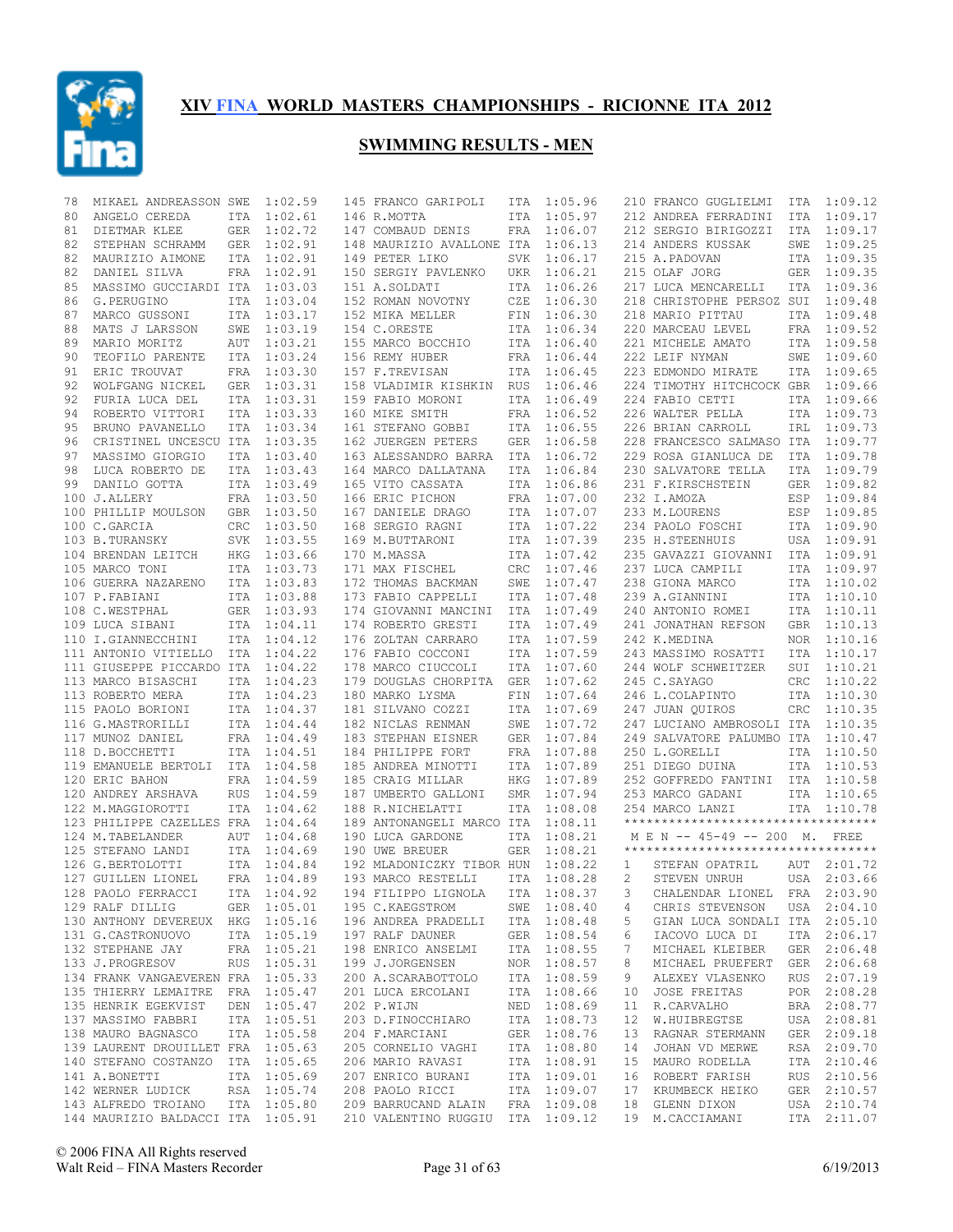

| 20 | ROBERTO BRUNORI                  | ITA        | 2:12.16                    | 86              | GENNADY SIMASHKO                                | RUS | 2:27.87      | 34 | BOGDAN GALAYCHUK                                                | UKR        | 4:55.00     |
|----|----------------------------------|------------|----------------------------|-----------------|-------------------------------------------------|-----|--------------|----|-----------------------------------------------------------------|------------|-------------|
| 21 | OLIVIER DELFOSSE                 | BEL        | 2:12.74                    | 87              | A.PAGETTI                                       |     | ITA 2:28.27  | 35 | PAOLO GERBI                                                     | ITA        | 4:55.43     |
| 22 | FRANK PATER                      |            | GER 2:12.87                | 88              | CARLO PIANCA                                    |     | ITA 2:28.37  | 36 | IGOR BYKOV                                                      |            | RUS 4:56.03 |
| 23 | HARALD KRUGER                    |            | RSA 2:12.97                | 89              | ALEX NICE                                       |     | GBR 2:29.06  | 37 | IGOR KUKHARYEV                                                  |            | UKR 4:56.39 |
| 24 | PETER IRVING                     |            | GBR 2:13.16                | 90              | STEFANO LANDI                                   |     | ITA 2:29.25  | 38 | JAN JOHANSSON                                                   |            | FIN 4:57.14 |
| 25 | HENRIK JANGVALL                  | SWE        | 2:13.29                    | 91              | ROMAN NOVOTNY                                   | CZE | 2:29.87      | 39 | F.PECCARISI                                                     |            | ITA 4:57.16 |
| 26 | IGOR VAZHENIN                    | RUS        | 2:14.01                    | 92              | REMY ADNIN                                      |     | FRA 2:30.14  | 40 | HUGUES HERMAN                                                   |            | FRA 4:57.39 |
| 27 | STEPHEN HARRIS                   |            | GBR 2:14.06                | 93              | SILVANO COZZI                                   | ITA | 2:30.21      | 41 | ALFONSI EMIDIO                                                  | ITA        | 4:57.68     |
| 28 | HUGUES HERMAN                    |            | FRA 2:14.35                | 94              | PHILIPPE FORT                                   | FRA | 2:30.22      | 42 | ANDREY LYUBSHOV                                                 | <b>RUS</b> | 4:57.70     |
| 29 | GIANCARLO CIOTTI                 | ITA        | 2:14.70                    | 95              | SIMON COLLINS                                   | ITA | 2:30.42      | 43 | A.LUBISCO                                                       | ITA        | 4:57.76     |
| 30 | DARRIN JONES                     | AUS        | 2:14.80                    | 96              | DARTEL ERIK VAN                                 | NED | 2:30.46      | 44 | JAKE NESOVIC                                                    |            | CAN 4:58.56 |
| 31 | DANIEL SILVA                     |            | FRA 2:15.32                | 97              | MAURIZIO AVALLONE ITA                           |     | 2:30.98      | 45 | C.GARCIA                                                        | CRC        | 4:58.65     |
| 32 | PHILLIP MOULSON                  |            | GBR 2:15.91                | 98              | MASSIMO FABBRI                                  |     | ITA 2:31.19  | 46 | CORRADO LUCI                                                    |            | ITA 4:58.97 |
| 33 | EVGENIY VALKOV                   | <b>RUS</b> | 2:15.98                    | 99              | ALESSANDRO BARRA                                | ITA | 2:31.25      | 47 | ANDREW GRISTWOOD                                                | GBR        | 5:00.83     |
| 34 | JULIAN PLUMLEY                   | SUI        | 2:16.31                    |                 | 100 M.LOURENS                                   | ESP | 2:31.52      | 48 | JAN SIGURDH                                                     | SWE        | 5:01.85     |
|    |                                  |            |                            |                 |                                                 |     |              |    |                                                                 |            |             |
| 35 | CHRISTIAN BINNER GER             |            | 2:16.88                    |                 | 101 MARCO LANZI                                 |     | ITA 2:31.55  | 49 | BOROCCO THIERRY                                                 |            | FRA 5:03.47 |
| 36 | BOGDAN GALAYCHUK UKR 2:17.03     |            |                            |                 | 102 FABIO CETTI                                 |     | ITA 2:32.59  | 50 | HERVE COLLIGNON                                                 | FRA        | 5:04.33     |
| 37 | LUCA MONOLO                      | ITA        | 2:17.40                    |                 | 103 MIKE SMITH                                  | FRA | 2:32.96      | 51 | DANIELE TOSO                                                    |            | ITA 5:04.60 |
| 38 | PAOLO GERBI                      |            | ITA 2:17.89                |                 | 104 LUCA GARDONE                                |     | ITA 2:32.99  | 52 | PAOLO FANTONI                                                   |            | ITA 5:05.04 |
| 39 | JAKE NESOVIC                     | CAN        | 2:18.16                    |                 | 105 NICLAS RENMAN                               | SWE | 2:33.03      | 53 | SERGIO PATTINI                                                  |            | ITA 5:05.27 |
| 40 | DANIELE SERAFINI ITA 2:18.34     |            |                            |                 | 106 C.ORESTE                                    |     | ITA 2:33.18  | 54 | G.CASTRONUOVO                                                   |            | ITA 5:06.20 |
| 41 | MAURIZIO AIMONE                  |            | ITA 2:18.37                |                 | 107 JOSEF BERNREITNER AUT                       |     | 2:33.31      | 55 | LUCA ROBERTO DE                                                 | ITA        | 5:08.34     |
| 42 | IGOR BYKOV                       | RUS        | 2:18.75                    |                 | 108 CORRADO CENTRONE                            | ITA | 2:33.45      | 56 | R.LANG                                                          |            | ITA 5:09.15 |
| 43 | JAN SIGURDH                      | SWE        | 2:19.08                    |                 | 109 R.NICHELATTI                                | ITA | 2:33.68      | 57 | M.MASSA                                                         | ITA        | 5:09.62     |
| 44 | ADAM KORN                        |            | GBR 2:19.48                |                 | 110 BARRUCAND ALAIN                             |     | FRA 2:33.74  | 58 | PAOLO PARISOTTO                                                 |            | ITA 5:10.26 |
| 45 | I.GIANNECCHINI                   |            | ITA 2:19.58                |                 | 111 ROBERTO GRESTI                              |     | ITA 2:33.79  | 59 | FABIO RIZZI                                                     |            | ITA 5:10.44 |
| 46 | ANDREY LYUBSHOV                  | RUS        | 2:19.61                    |                 | 112 ANDREA MINOTTI                              |     | ITA 2:33.85  | 60 | SERGEY FROLOV                                                   | <b>RUS</b> | 5:10.63     |
| 47 | JAN JOHANSSON                    | FIN        | 2:19.70                    |                 | 113 OLAF CHALMER                                |     | LUX 2:34.24  | 61 | CRISTINEL UNCESCU ITA                                           |            | 5:10.92     |
| 48 | KAI OLAF ZARP                    | GER        | 2:19.84                    |                 | 114 PASCAL CARRION                              |     | FRA 2:34.39  | 62 | R.BERNARDINELLO                                                 | ITA        | 5:11.67     |
| 49 | JAMES MCCORMICK                  |            | GBR 2:20.08                |                 | 115 J.PROGRESOV                                 | RUS | 2:34.58      | 63 | GINO PASSIGATTI                                                 | <b>ITA</b> | 5:12.01     |
| 50 | V.CECILIONI                      |            | ITA 2:20.30                |                 | **********************************              |     |              | 64 | MARIJAN SALAMUNIC CRO                                           |            | 5:12.54     |
| 51 | LUCA ROBERTO DE                  |            | ITA 2:20.64                |                 | M E N -- 45-49 -- 400 M.                        |     | FREE         | 65 | CHRISTOPH KLEIBER GER                                           |            | 5:12.72     |
| 52 | C.GARCIA                         | <b>CRC</b> | 2:20.72                    |                 | **********************************              |     |              | 66 | C.PFEIFFER                                                      | SUI        | 5:13.04     |
| 53 | GIORGIO TORRESANI ITA 2:20.92    |            |                            | $\mathbf{1}$    | NICOLAS GRANGER                                 |     | FRA 4:13.86  | 67 | LAURENT DROUILLET FRA                                           |            | 5:13.25     |
| 54 | FURIA LUCA DEL                   |            | ITA 2:21.03                |                 |                                                 |     | 4:19.34      |    | CLAUDIO BOLLETTA ITA                                            |            | 5:15.21     |
|    |                                  |            |                            | 2               | PAUL LEMMON                                     | AUS |              | 68 |                                                                 |            |             |
| 55 | DANILO GOTTA                     |            | ITA 2:21.06                | 3               | STEVEN UNRUH                                    | USA | 4:20.58      | 69 | LAVETT PETER                                                    | SWE        | 5:16.51     |
| 56 | MARCO SUTTER                     |            | ITA 2:21.29                | 4               | MICHAEL KLEIBER                                 | GER | 4:23.05      | 70 | R.CRUZ                                                          | ESP        | 5:16.63     |
| 57 | GUERRA NAZARENO                  |            | ITA 2:21.83                | 5               | MARCO TENDERINI                                 | ITA | 4:23.10      | 71 | LEIF GOTESSON                                                   | SWE        | 5:16.76     |
| 58 | TEOFILO PARENTE                  |            | ITA 2:22.05                | 6               | MICHAEL PRUEFERT                                | GER | 4:23.39      | 72 | STEPHANE JAY                                                    | FRA        | 5:16.91     |
| 59 | EMANUELE BERTOLI                 |            | ITA 2:22.06                | 7               | MARCO LEONE                                     |     | ITA 4:26.61  | 73 | GUILLEN LIONEL                                                  | FRA        | 5:17.07     |
| 60 | RALF DILLIG                      | GER        | 2:22.81                    | 8               | <b>JOSE FREITAS</b>                             | POR | 4:29.60      | 74 | FRANK VANGAEVEREN FRA                                           |            | 5:17.23     |
| 61 | CRISTINEL UNCESCU ITA 2:23.36    |            |                            | 9               | CHALENDAR LIONEL                                |     | FRA 4:30.82  | 75 | S.RODRIGUEZ                                                     | ESP        | 5:17.25     |
| 62 | G.CASTRONUOVO                    |            | ITA 2:23.42                | 10              | ERLEND ALSTAD                                   | NOR | 4:33.64      | 76 | VITTORIO BARDINI                                                | ITA        | 5:17.63     |
| 63 | PRIIT OTTI                       | EST        | 2:23.65                    | 11              | P.ALLEGRINI                                     | SUI | 4:35.65      | 77 | DARTEL ERIK VAN                                                 | NED        | 5:18.50     |
| 64 | BRENDAN LEITCH                   | HKG        | 2:23.90                    | 12 <sup>°</sup> | M.SAINT                                         | FRA | 4:37.40      | 78 | REMY ADNIN                                                      | <b>FRA</b> | 5:19.51     |
| 65 | LUCA SIBANI                      |            | ITA 2:23.92                | 13              | ROBERT FARISH                                   | RUS | 4:37.43      | 79 | MALON M SANCHEZ                                                 | <b>VEN</b> | 5:19.62     |
| 66 | MASSIMO CARTALEMI ITA 2:23.98    |            |                            |                 | 14 M.CACCIAMANI                                 |     | ITA 4:40.43  | 80 | M.LOURENS                                                       | ESP        | 5:20.38     |
| 67 | PAVEL OBR                        | CZE        | 2:24.02                    | 15              | R.CARVALHO                                      |     | BRA 4:41.37  | 81 | ALEX NICE                                                       |            | GBR 5:20.96 |
| 68 | MALON M SANCHEZ                  | VEN        | 2:24.11                    | 16              | MICHAEL MRUZEK                                  |     | CZE 4:41.73  | 82 | BARRUCAND ALAIN                                                 | <b>FRA</b> | 5:22.73     |
| 69 | MARIJAN SALAMUNIC CRO 2:24.18    |            |                            |                 | 17 MARK SHEPHERD                                |     | GBR 4:42.24  |    | 83 GOFFREDO FANTINI ITA 5:22.90                                 |            |             |
|    | 70 G.BERTOLOTTI                  |            | ITA 2:25.32                |                 | 18 FRANK PATER                                  |     | GER 4:42.46  | 84 | MAURO CANTINA                                                   |            | ITA 5:23.58 |
|    | 71 ALESSIO BRUGNOLI ITA 2:25.69  |            |                            |                 | 19 VALERIY TYRIN                                |     | RUS 4:45.69  | 85 | PHILIPPE FORT                                                   |            | FRA 5:23.59 |
|    | 72 S.RODRIGUEZ                   |            | ESP 2:26.02                |                 | 20 MARCO CASATI                                 |     | ITA 4:46.06  | 86 | VOLKER SCHNABEL                                                 |            | GER 5:24.03 |
|    | 73 ROCCA SALVATORE               |            | ITA 2:26.14                |                 | 21 DARRIN JONES                                 |     | AUS 4:46.25  | 87 | DARLIN VALCKE                                                   |            | BEL 5:24.22 |
| 74 | STEPHANE JAY                     |            | FRA 2:26.43                |                 | 22 SERGEY MAKARYCHEV RUS 4:46.63                |     |              | 88 | DARIO BELLINI                                                   |            | ITA 5:26.39 |
|    | 75 STEFANO CIAMACCO ITA 2:26.73  |            |                            |                 | 23 ANDRZEJ PASIECZNY POL 4:47.37                |     |              | 89 | FILIPPO LIGNOLA                                                 |            | ITA 5:27.17 |
|    | 76 MATTHIAS BLUEMEL AUT 2:26.98  |            |                            |                 | 24 JANNE SOININEN                               |     | FIN 4:47.60  | 90 | FABIO CETTI                                                     |            | ITA 5:27.60 |
|    | 77 M.MAGGIOROTTI                 |            | ITA 2:27.11                |                 | 25 ARGIOLAS STEFANO ITA 4:48.95                 |     |              | 91 | MATTHIAS BLUEMEL                                                |            | AUT 5:28.08 |
| 78 | G.MASTRORILLI                    |            | ITA 2:27.13                |                 | 26 PHILLIP MOULSON                              |     | GBR 4:49.10  | 92 | MARCO LANZI                                                     |            | ITA 5:28.16 |
|    | 79 PAOLO FERRACCI                |            | ITA 2:27.33                | 27              | JULIAN PLUMLEY                                  |     | SUI 4:50.09  | 93 | OLAF CHALMER                                                    |            | LUX 5:28.40 |
|    |                                  |            | FRA 2:27.35                |                 |                                                 |     |              |    |                                                                 |            |             |
| 80 | FRANCK LOSCHI                    |            |                            |                 | 28 CHRISTIAN BINNER GER 4:50.94                 |     |              | 94 | NILS FOCK                                                       |            | GER 5:28.79 |
|    | 81 FRANK VANGAEVEREN FRA 2:27.43 |            |                            |                 | 29 IGOR VAZHENIN                                |     | RUS 4:51.09  | 95 | ROBERTO PARENZA                                                 |            | ITA 5:29.26 |
|    | 82 DANIELE NEGRI                 |            | ITA 2:27.48                |                 | 30 CRAIG MAGNUSSON                              |     | AUS  4:53.30 | 96 | A.SOLDATI                                                       |            | ITA 5:29.48 |
|    | 83 M.MASSA                       |            | ITA 2:27.49                |                 | 31 EVGENIY VALKOV                               |     | RUS 4:53.53  | 97 | MASSIMO CASSAGHI                                                |            | ITA 5:29.79 |
|    | 84 MARK KUSTOV                   |            | RUS 2:27.55<br>ITA 2:27.74 |                 | 32 M.MIJARES<br>33 ANDREA GIBELLINI ITA 4:54.73 |     | VEN 4:54.52  | 98 | MICHELE CALDERARO ITA 5:32.73<br>99 MATTHIAS OTTING GER 5:34.10 |            |             |
|    | 85 A.MAGNACCA                    |            |                            |                 |                                                 |     |              |    |                                                                 |            |             |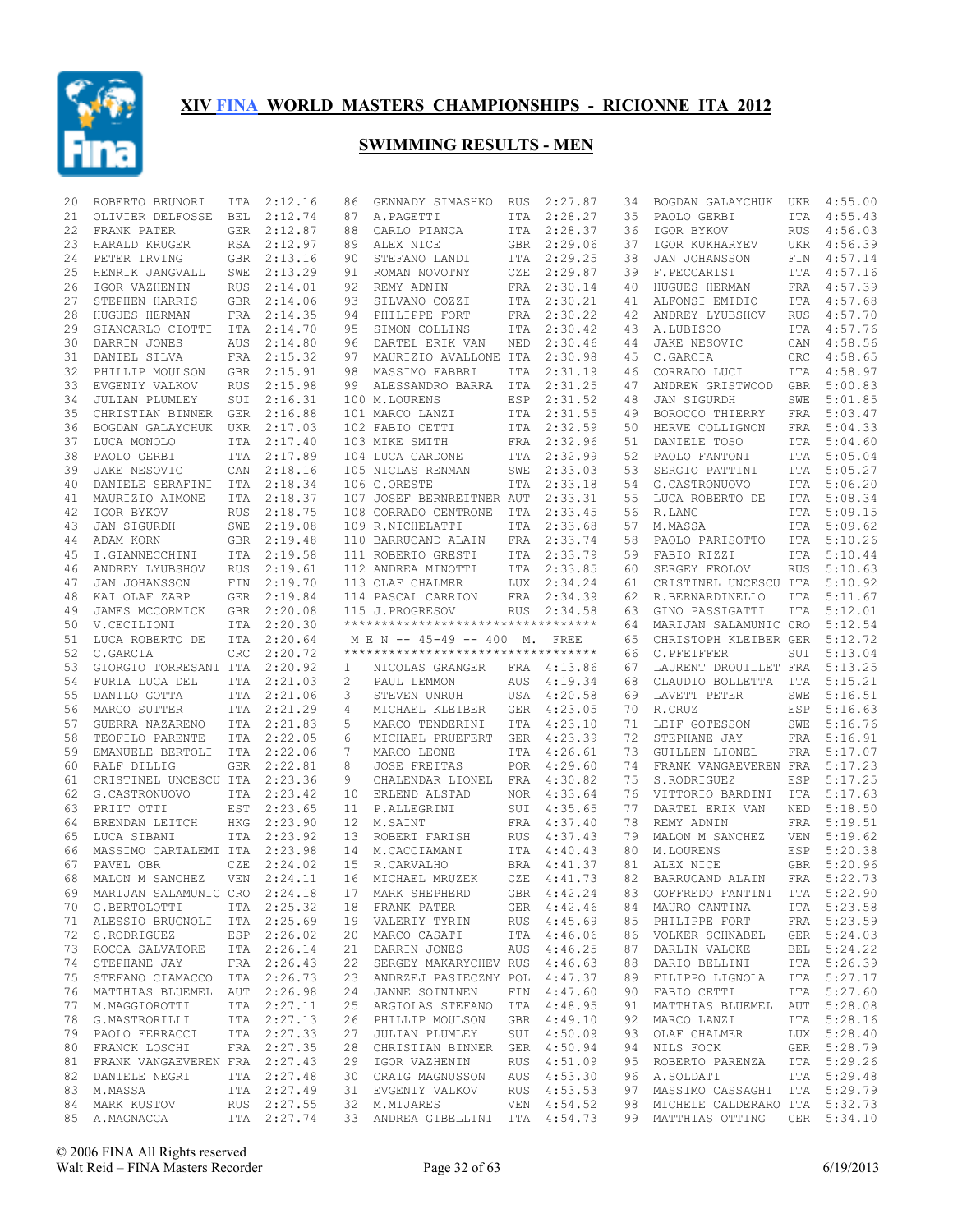

|    | 100 MARCO MEUCCI                    |            | ITA 5:34.55  | 62              | MICHAEL RICHTER                     |            | GER 11:06.10 | 54 | CHRISTIAN ROYER                    | FRA        | :35.76      |
|----|-------------------------------------|------------|--------------|-----------------|-------------------------------------|------------|--------------|----|------------------------------------|------------|-------------|
|    | 101 ALEN FAIN                       | CRO        | 5:35.15      | 63              | M.LOURENS                           |            | ESP 11:06.94 | 56 | GUILLEN LIONEL                     | FRA        | :36.11      |
|    | **********************************  |            |              | 64              | PHILIPPE FORT                       |            | FRA 11:08.16 | 57 | LUCA MENCARELLI                    | <b>ITA</b> | :36.22      |
|    | M E N -- 45-49 -- 800 M. FREE       |            |              | 65              | ALESSANDRO BALDO                    |            | ITA 11:08.34 | 58 | MAURIZIO AMOROSO                   | ITA        | :36.77      |
|    | *********************************** |            |              | 66              | D. CHENAVAS                         |            | FRA 11:12.80 | 59 | ROBERTO GALLI                      | ITA        | :37.10      |
| 1  | MICHAEL KLEIBER                     | GER        | 9:00.21      | 67              | EMIDIO MORGANTI                     |            | ITA 11:13.66 | 60 | RUEDIGER KEWITZ                    | GER        | :37.36      |
|    |                                     |            |              |                 |                                     |            |              |    |                                    |            |             |
| 2  | PAUL LEMMON                         | AUS        | 9:00.43      | 68              | ERMANNO VANNONI                     |            | SMR 11:14.92 | 61 | UWE BREUER                         | <b>GER</b> | :37.54      |
| 3  | STEVEN UNRUH                        |            | USA 9:02.31  | 69              | FABIO CETTI                         |            | ITA 11:18.51 | 62 | HUGO BARDI                         | <b>FRA</b> | :37.59      |
| 4  | MARCO TENDERINI                     |            | ITA 9:06.41  |                 | 70 REMY ADNIN                       |            | FRA 11:20.74 | 63 | MASSIMO MATERASSI ITA              |            | :37.68      |
| 5  | MICHAEL PRUEFERT GER                |            | 9:10.28      |                 | **********************************  |            |              | 64 | MARCO MACERONI                     | ITA        | :37.88      |
| 6  | IACOVO LUCA DI                      |            | ITA 9:15.31  |                 | M E N -- 45-49 -- 50                |            | M. BACK      | 65 | STEFANO CIAPPINI                   | ITA        | :37.94      |
| 7  | MARCO LEONE                         |            | ITA 9:17.15  |                 | *********************************** |            |              | 66 | VIOREL STROIE                      | USA        | :38.03      |
| 8  | W.HUIBREGTSE                        |            | USA 9:23.14  | 1               | F.VIEGAS                            | POR        | :29.55       | 67 | LAMBERT MORSINK                    | NED        | :38.04      |
| 9  | JOSE FREITAS                        |            | POR 9:23.91  | 2               | WOLFGANG RABER                      | AUT        | :29.58       |    | ********************************** |            |             |
|    |                                     |            |              |                 |                                     |            |              |    |                                    |            |             |
| 10 | ERLEND ALSTAD                       |            | NOR 9:32.36  | 3               | JANNE VIRTANEN                      | FIN        | :30.09       |    | M E N -- 45-49 -- 100 M. BACK      |            |             |
| 11 | OLIVER KUSCH                        | GER        | 9:37.79      | 4               | THOMAS DOCKHORN                     | <b>GER</b> | :30.11       |    | ********************************** |            |             |
| 12 | ROBERT FARISH                       | <b>RUS</b> | 9:40.73      | 5               | ANDREY BASHMAKOV                    | <b>RUS</b> | :30.50       | 1  | NICOLAS GRANGER                    |            | FRA 1:01.71 |
| 13 | M.CACCIAMANI                        |            | ITA 9:46.05  | 6               | TOJA ANDREA                         | ITA        | :30.60       | 2  | CHRIS STEVENSON                    | USA        | 1:02.75     |
| 14 | MARCO CASATI                        |            | ITA 9:53.88  | 7               | GEORG OTTO BACHER GER               |            | :30.96       | 3  | WOLFGANG RABER                     | AUT        | 1:05.51     |
| 15 | VALERIY TYRIN                       | <b>RUS</b> | 9:54.81      | 8               | N.PINTO                             | <b>BRA</b> | :31.23       | 4  | THOMAS DOCKHORN                    |            | GER 1:05.56 |
| 16 | ARGIOLAS STEFANO                    |            | ITA 9:54.90  | 9               | A.SALVATORI                         | ITA        | :31.40       | 5  | F.VIEGAS                           |            | POR 1:05.62 |
| 17 | PHILLIP MOULSON                     | <b>GBR</b> | 9:56.51      | 10              | RAFAL SKOSKIEWICZ POL               |            | :31.52       | 6  | N.PINTO                            | <b>BRA</b> | 1:06.15     |
|    |                                     |            |              |                 |                                     |            |              |    |                                    |            |             |
| 18 | IGOR VAZHENIN                       | <b>RUS</b> | 9:57.00      | 11              | CARLO PORRO                         | ITA        | : 31.54      | 7  | GIAN LUCA SONDALI ITA 1:06.54      |            |             |
| 19 | CHRISTIAN BINNER                    |            | GER 10:00.82 | 12 <sup>°</sup> | L.DRAGHETTI                         | ITA        | :31.58       | 8  | TOJA ANDREA                        | ITA        | 1:07.70     |
| 20 | JANNE SOININEN                      |            | FIN 10:03.13 | 13              | BORIS NOVAK                         | <b>SLO</b> | :31.67       | 9  | RAFAL SKOSKIEWICZ POL              |            | 1:07.80     |
| 21 | RICCARDO BUCCI                      |            | ITA 10:03.31 | 14              | A. TROTSENKO                        | KAZ        | :32.06       | 10 | ANDREY BASHMAKOV                   | <b>RUS</b> | 1:07.90     |
| 22 | FRANK PATER                         |            | GER 10:03.34 | 15              | AMIN AMER                           | EGY        | :32.16       | 11 | GLENN DIXON                        | USA        | 1:08.22     |
| 23 | SERGEY MAKARYCHEV RUS 10:04.68      |            |              | 16              | SERGIO PATTINI                      | ITA        | :32.33       | 12 | STEPHEN MUGFORD                    | USA        | 1:09.05     |
| 24 | ALFONSI EMIDIO                      |            | ITA 10:06.02 | 17              | DAVIDE TACCARINO                    | ITA        | :32.45       | 13 | BORIS NOVAK                        | <b>SLO</b> | 1:09.09     |
| 25 | MAURIZIO AIMONE                     |            | ITA 10:12.50 | 18              | SVEN LEOPOLD                        | <b>GER</b> | :32.51       | 14 | VALERIY KRISHTAL                   | UKR        | 1:09.19     |
|    |                                     |            |              |                 |                                     |            |              |    |                                    |            |             |
| 26 | V. KRASAUSKAS                       |            | LTU 10:15.73 | 19              | ULRICH HERMFISSE                    | GER        | :32.57       | 15 | ANDREW GILCHRIST                   | AUS        | 1:10.29     |
| 27 | A.LUBISCO                           |            | ITA 10:16.66 | 20              | LARS SANDBERG                       | SWE        | :32.58       | 16 | JANNE SOININEN                     | FIN        | 1:10.65     |
| 28 | G.GIOVANNINI                        |            | ITA 10:19.89 | 21              | JOHN HEDDELAND                      | NOR.       | :32.70       | 17 | ULRICH HERMFISSE                   | GER        | 1:10.97     |
| 29 | M.MIJARES                           |            | VEN 10:21.66 | 22              | J.BERG                              | NOR        | :32.83       | 18 | G.CIPRESSO                         |            | ITA 1:11.08 |
| 30 | EVGENIY VALKOV                      |            | RUS 10:21.89 | 23              | MOSE CASTELLANO                     | ITA        | :32.84       | 19 | JOHN HEDDELAND                     | NOR        | 1:11.10     |
| 31 | PAOLO GERBI                         |            | ITA 10:21.92 | 24              | GRZEGORZ LATECKI                    | POL        | :33.14       | 20 | TORSTEN AHRENS                     |            | GER 1:11.28 |
| 32 | ANDREW GRISTWOOD GBR 10:22.56       |            |              | 25              | TORSTEN AHRENS                      | <b>GER</b> | : 33.24      | 21 | AMIN AMER                          |            | EGY 1:11.38 |
| 33 | <b>J.ALLERY</b>                     |            | FRA 10:24.28 | 26              | MICHAEL VOSTATEK                    | CZE        | :33.25       | 22 | A.TROTSENKO                        |            | KAZ 1:11.66 |
|    |                                     |            |              |                 |                                     |            |              |    |                                    |            |             |
| 34 | C.GARCIA                            |            | CRC 10:24.52 | 27              | SERGIO MAURI                        | ITA        | : 33.31      | 23 | RAUL LAIDVEE                       |            | EST 1:11.79 |
| 35 | IGOR KUKHARYEV                      |            | UKR 10:26.66 | 28              | TRENT THEROUX                       | USA        | :33.34       | 24 | DANIELE SERAFINI                   |            | ITA 1:12.23 |
| 36 | F.PECCARISI                         |            | ITA 10:29.67 | 29              | C.WESTPHAL                          | <b>GER</b> | :33.40       | 25 | DAVIDE TACCARINO                   | ITA        | 1:12.46     |
| 37 | VOLKER SCHNABEL                     |            | GER 10:31.50 | 30              | CARLO FOSCHI                        | ITA        | : 33.46      | 26 | TRENT THEROUX                      |            | USA 1:12.92 |
| 38 | FRANCESCO DAMIANI ITA 10:31.92      |            |              | 31              | M.TABELANDER                        | AUT        | :33.54       | 27 | CARLO PORRO                        |            | ITA 1:13.15 |
| 39 | CORRADO LUCI                        |            | ITA 10:32.60 | 32 <sup>2</sup> | VEIJO TOLONEN                       | FIN        | : 33.61      | 28 | PETER IRVING                       |            | GBR 1:13.55 |
| 40 | I.GIANNECCHINI                      |            | ITA 10:34.27 | 33              | DANIELE SERAFINI                    | ITA        | :33.69       | 29 | RICHARD SEARLE                     |            | GBR 1:13.67 |
| 41 | HERVE COLLIGNON                     |            | FRA 10:34.76 | 34              | MARIO FASOLA                        | ITA        | :33.99       | 30 | ALBERTO BENOFFI                    |            | ITA 1:13.87 |
| 42 | A. SRABONIANTS                      |            | RUS 10:35.18 | 35              | RICHARD SEARLE                      | <b>GBR</b> | :34.00       | 31 | SERGIO MAURI                       | ITA        | 1:14.23     |
|    |                                     |            |              |                 |                                     |            |              |    |                                    |            |             |
| 43 | CLAUDIO BOLLETTA                    |            | ITA 10:36.95 | 36              | CORRADO LUCI                        | <b>ITA</b> | :34.11       | 32 | LARS SANDBERG                      | SWE        | 1:14.37     |
| 44 | <b>JAN SIGURDH</b>                  |            | SWE 10:38.40 | 37              | FRANCESCO ILARI                     | ITA        | :34.13       | 33 | STEFANO GUAGNINI                   | ITA        | 1:14.43     |
|    | 45 ALESSIO BRUGNOLI ITA 10:38.47    |            |              |                 | 38 GUENTER PRESSL                   | AUT        | : 34.37      |    | 34 C.WESTPHAL                      |            | GER 1:14.64 |
| 46 | DANILO GOTTA                        |            | ITA 10:41.56 |                 | 39 GERARD DELATTRE                  | FRA        | :34.65       | 35 | JAKE NESOVIC                       |            | CAN 1:14.86 |
|    | 47 ANDREY LYUBSHOV RUS 10:45.06     |            |              |                 | 40 JAMES MCCORMICK                  | GBR        | :34.72       | 36 | CORRADO LUCI                       |            | ITA 1:15.11 |
|    | 48 G.CASTRONUOVO                    |            | ITA 10:46.70 |                 | 41 VINCENZO TEDESCO ITA             |            | :34.84       | 37 | STEPHEN HARRIS                     |            | GBR 1:15.21 |
|    | 49 FABIO RIZZI                      |            | ITA 10:47.96 |                 | 42 FABIO RIZZI                      | ITA        | :34.87       | 38 | VEIJO TOLONEN                      |            | FIN 1:15.23 |
|    |                                     |            | ITA 10:47.99 |                 |                                     |            |              |    | M.TABELANDER                       |            | AUT 1:15.26 |
| 50 | M.MASSA                             |            |              | 43              | DARIO BELLINI                       | ITA        | :34.91       | 39 |                                    |            |             |
| 51 | SERGEY FROLOV                       |            | RUS 10:48.77 |                 | 44 FRANCESCO ZACCHI ITA             |            | :34.92       | 40 | RON KORZELIUS                      |            | NED 1:15.39 |
| 52 | SILVANO COZZI                       |            | ITA 10:51.95 |                 | 45 MASSIMO CASSAGHI                 | ITA        | :34.96       | 41 | MICHAEL VOSTATEK                   |            | CZE 1:15.53 |
| 53 | GINO PASSIGATTI                     |            | ITA 10:54.48 |                 | 46 L.CASTAGNO                       | BRA        | :34.97       | 42 | MARIO FASOLA                       |            | ITA 1:15.75 |
| 54 | MARIJAN SALAMUNIC CRO 10:55.73      |            |              |                 | 47 WOLFGANG NICKEL                  | GER        | :34.98       | 43 | GUENTER PRESSL                     |            | AUT 1:16.11 |
| 55 | FRANK VANGAEVEREN FRA 10:55.90      |            |              | 47              | JORG GOLLNICK                       | GER        | :34.98       | 44 | R.LANG                             |            | ITA 1:16.22 |
| 56 | CARLO PIANCA                        |            | ITA 10:56.03 | 49              | R.LANG                              | ITA        | :35.00       | 45 | DARIO BELLINI                      |            | ITA 1:16.30 |
| 57 | LAURENT DROUILLET FRA 10:56.78      |            |              |                 | 50 PAOLO FANTONI                    | ITA        | :35.16       | 46 | CHRISTIAN ROYER                    |            | FRA 1:16.46 |
|    | DANIELE NEGRI                       |            | ITA 10:57.50 |                 | 51 FRANCO CICOGNA                   | ITA        | :35.59       | 47 | GERARD DELATTRE                    |            | FRA 1:16.63 |
| 58 |                                     |            |              |                 |                                     |            |              |    |                                    |            |             |
|    | 59 LORENZO BRUNO                    |            | ITA 11:02.95 |                 | 52 WERNER LUDICK                    | RSA        | :35.68       | 48 | FRANCESCO ILARI                    |            | ITA 1:16.71 |
| 60 | S.RODRIGUEZ                         |            | ESP 11:03.86 |                 | 53 ALEX NICE                        | GBR        | :35.75       | 49 | JORG GOLLNICK                      |            | GER 1:16.99 |
|    | 61 DARTEL ERIK VAN NED 11:05.17     |            |              |                 | 54 S.GIACALONE                      | ITA        | :35.76       |    | 50 MASSIMO CASSAGHI ITA 1:17.00    |            |             |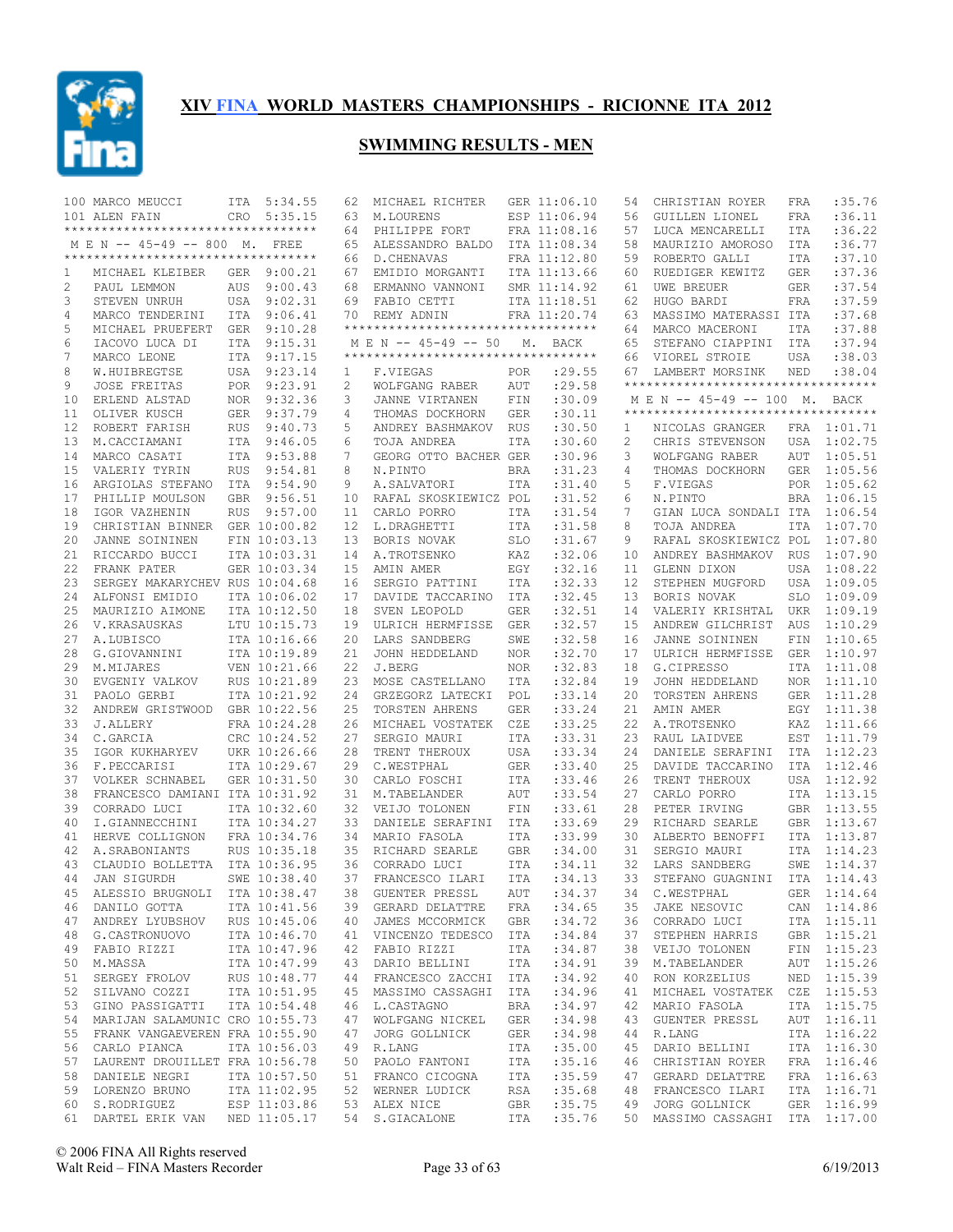

| 51             | JAMES MCCORMICK                                             | GBR        | 1:17.19     | 46                | ANDREW GRISTWOOD                              | GBR        | 2:54.32     | 52 | JOHN BJOERNESTAD          | NOR        | :35.99            |
|----------------|-------------------------------------------------------------|------------|-------------|-------------------|-----------------------------------------------|------------|-------------|----|---------------------------|------------|-------------------|
| 51             | FABIO RIZZI                                                 | ITA        | 1:17.19     | 47                | HENRI RATY                                    | FIN        | 2:54.33     | 54 | VITO STEFANO DE           | ITA        | :36.01            |
| 53             | FRANCESCO ZACCHI                                            | ITA        | 1:17.65     | 48                | M.TORNESE                                     | ITA        | 2:54.47     | 55 | GEORGIOS ZANGYLOS CYP     |            | :36.11            |
| 54             | L.CASTAGNO                                                  | <b>BRA</b> | 1:17.86     | 49                | FRANCESCO ZACCHI                              | ITA        | 2:54.98     | 55 | MIKAEL ANDREASSON SWE     |            | :36.11            |
| 55             | DANIEL SILVA                                                |            | FRA 1:18.30 | 50                | SANTIS DAVIDE DE                              | ITA        | 2:55.23     | 57 | ABBATE RICCARDO           | ITA        | :36.17            |
| 56             | GIUSEPPE ROTUNNO                                            | ITA        | 1:19.83     | 51                | PETRO KHIMOVYCH                               | UKR        | 2:55.99     | 58 | FABIO MAURO PARI          | <b>SMR</b> | :36.20            |
| 56             | WERNER LUDICK                                               |            | RSA 1:19.83 | 52                | EDMONDO MIRATE                                | ITA        | 2:59.16     | 59 | CARLO FOSCHI              | <b>ITA</b> | :36.29            |
| 58             | PETRO KHIMOVYCH                                             | UKR        | 1:20.28     | 53                | <b>JESS BRINK</b>                             | DEN        | 3:00.12     | 60 | A.KHARCHENKO              | <b>RUS</b> | :36.34            |
| 59             | MAIGRE LAURENT                                              | FRA        | 1:20.35     | 54                | STEFANO CIAPPINI                              | ITA        | 3:01.85     | 61 | DEIANA THIERRY            | FRA        | :36.41            |
| 60             | UMBERTO GALLONI                                             | SMR        | 1:20.42     | 55                | MAURIZIO MERA                                 | ITA        | 3:02.48     | 62 | J.BERG                    | NOR.       | :36.56            |
| 61             | DOMINIQUE JOLY                                              |            | FRA 1:21.83 | 56                | MASSIMO MATERASSI ITA                         |            | 3:04.72     | 63 | MD GABOR GRIGALEK HUN     |            | :36.65            |
| 62             | S.GIACALONE                                                 | ITA        | 1:22.21     |                   | ***********************************           |            |             | 64 | KEITH ODDY                | <b>GBR</b> | :36.69            |
| 63             | EDMONDO MIRATE                                              |            | ITA 1:22.44 |                   | M E N -- 45-49 -- 50                          | М.         | <b>BRST</b> | 65 | MAXIM NIKULIN             | <b>RUS</b> | :36.87            |
| 64             | STEFANO CIAPPINI                                            | ITA        | 1:22.70     |                   | **********************************            |            |             | 66 | JEFFREY HOFFMAN           | <b>HKG</b> | :36.89            |
| 65             | DARLIN VALCKE                                               | <b>BEL</b> | 1:23.50     | 1                 | ROLLI RICO                                    | ITA        | :30.24      | 67 | STEPHAN LEERS             | <b>GER</b> | :36.93            |
| 66             | LUCA MENCARELLI                                             | <b>ITA</b> | 1:23.84     | 2                 | <b>JENS LUTSCHIN</b>                          | <b>GER</b> | :30.98      | 68 | MARTIN GRIESS             | <b>GER</b> | :37.06            |
| 67             |                                                             |            | ITA 1:24.08 | 3                 | MIKE HODGSON                                  | GBR        | : 31.21     | 69 | MARTIN HIGGINS            | <b>GBR</b> | :37.09            |
|                | ANSELMI MAURO                                               |            |             |                   |                                               |            |             |    |                           |            |                   |
| 68             | MASSIMO MATERASSI ITA<br>********************************** |            | 1:24.59     | 4                 | FABIO SERVADIO                                | ITA        | :31.72      | 69 | ZDENEK CYRON              | CZE        | :37.09            |
|                |                                                             |            |             | 5                 | FABIO CAVALLI                                 | ITA        | :32.05      | 71 | MICHELE BOLZACCHI ITA     |            | :37.13            |
|                | M E N -- 45-49 -- 200 M. BACK                               |            |             | 6                 | BOBBIO MARCO                                  | ITA        | :32.24      | 72 | C.VANELLI                 | <b>ITA</b> | :37.27            |
|                | ***********************************                         |            |             | 7                 | M.WILLIAMSON                                  | CAN        | :32.31      | 72 | ADRIAN STROIE             | USA        | :37.27            |
| 1              | PAUL LEMMON                                                 | AUS        | 2:16.06     | 8                 | FRANK STUEWE                                  | <b>GER</b> | :32.60      | 74 | BRENDAN LEITCH            | <b>HKG</b> | :37.29            |
| $\overline{c}$ | CHRIS STEVENSON                                             | USA        | 2:17.64     | 9                 | BERNHARD AUNER                                | AUT        | :32.97      | 74 | ANDRIY BYELIK             | <b>UKR</b> | :37.29            |
| 3              | J.NOTENBOMER                                                | <b>NED</b> | 2:23.15     | 10                | ALEXIS BOEGLI                                 | SUI        | :33.01      | 76 | ILARIO TASSONE            | <b>ITA</b> | :37.38            |
| 4              | GIAN LUCA SONDALI ITA                                       |            | 2:24.87     | 11                | VINCENZO AMOROSO                              | ITA        | :33.02      | 76 | ANDREA ZAPPELLA           | <b>ITA</b> | :37.38            |
| 5              | GLENN DIXON                                                 | USA        | 2:25.82     | $12 \overline{ }$ | PER ZWIESIGK                                  | <b>GER</b> | :33.05      | 78 | ROMAN TSALOV              | <b>EST</b> | :37.42            |
| 6              | N.PINTO                                                     | BRA        | 2:26.54     | 13                | MORTEN ANCKER                                 | DEN        | :33.16      | 79 | ANDREA PRADELLI           | ITA        | :37.53            |
| 7              | OLIVER KUSCH                                                | <b>GER</b> | 2:27.70     | 14                | VITALIY SYVOLAP                               | <b>UKR</b> | :33.17      | 80 | S.IULIU                   | <b>ROU</b> | :37.55            |
| 8              | L. ANTONELLO                                                | ITA        | 2:27.90     | 15                | PATRICK JUNCKER                               | LUX        | :33.71      | 81 | ROBERTO BASTIANI          | <b>ITA</b> | :37.56            |
| 9              | TORSTEN AHRENS                                              | <b>GER</b> | 2:29.73     | 16                | FAYOLLE OLIVIER                               | <b>FRA</b> | :33.82      | 82 | PAOLO FORGHIERI           | <b>ITA</b> | :37.60            |
| 10             | RAFAL SKOSKIEWICZ POL                                       |            | 2:30.87     | 17                | PETR BESSONOV                                 | <b>RUS</b> | :33.87      | 82 | ROBERTO BO                | ITA        | :37.60            |
| 11             | ALEXANDER MRUZEK CZE                                        |            | 2:30.88     | 18                | TOMAS GADAS                                   | CZE        | :33.89      | 84 | SOEREN BJOERN             | DEN        | :37.67            |
| 12             | JANNE SOININEN                                              | FIN        | 2:31.96     | 19                | HARALD KRUGER                                 | <b>RSA</b> | : 33.91     | 85 | E.LAGUNAVICIUS            | LTU        | :37.69            |
| 13             | STEPHEN MUGFORD                                             | USA        | 2:32.00     | 20                | PER GOERANSSON                                | SWE        | :34.11      | 86 | JOCHEN WENZEL             | <b>GER</b> | :37.72            |
| 14             | BORIS NOVAK                                                 | <b>SLO</b> | 2:33.45     | 21                | KELLER THOMAS DR. GER                         |            | : 34.14     |    | THOMAS BACKMAN            | SWE        | :37.76            |
|                |                                                             |            |             |                   |                                               |            |             | 87 |                           |            |                   |
| 15             | VALERIY KRISHTAL                                            | UKR        | 2:34.09     | 22                | RICARDO TORRES                                | PAN        | :34.20      | 88 | DANIELE MANNUCCI          | ITA        | :37.78            |
| 16             | G.CIPRESSO                                                  | ITA        | 2:34.94     | 23                | MIGUEL CONTRERAS                              | <b>VEN</b> | : 34.24     | 88 | DANIEL PARRA              | <b>VEN</b> | :37.78            |
| 17             | ULRICH HERMFISSE                                            | GER        | 2:35.73     | 24                | PANARESE VIRGILIO ITA                         |            | :34.31      | 90 | PASQUALE MONNI            | <b>ITA</b> | :37.80            |
| 18             | ALESSANDRO BALDO                                            | ITA        | 2:36.06     | 25                | FEDERICO CERESI                               | ITA        | :34.32      | 91 | DMITRY AMOSOV             | <b>RUS</b> | :37.83            |
| 19             | FRANK WEBER                                                 | GER        | 2:37.81     | 26                | J.DUARTE                                      | POR        | :34.38      | 92 | VALTER VASELLI            | <b>ITA</b> | :37.88            |
| 20             | PETER IRVING                                                | <b>GBR</b> | 2:37.97     | 26                | PETR RASOCHA                                  | CZE        | :34.38      | 93 | THIERRY PETEL             | <b>FRA</b> | :37.94            |
| 21             | STEPHEN HARRIS                                              | <b>GBR</b> | 2:38.78     | 28                | STUART GALVIN                                 | <b>GBR</b> | : 34.43     | 94 | ANDREAS GROEBER           | <b>GER</b> | :37.97            |
| 22             | VLADIMIR ROZHINOV RUS                                       |            | 2:39.12     | 29                | SIMON RIGG                                    | GBR        | :34.49      | 95 | JONATHAN REFSON           | <b>GBR</b> | :38.03            |
| 23             | RAUL LAIDVEE                                                | EST        | 2:39.20     | 30                | D.HOEDT                                       | <b>GER</b> | :34.64      | 96 | H. STEENHUIS              | <b>USA</b> | :38.05            |
| 24             | GIORGIO TORRESANI ITA                                       |            | 2:39.31     | 31                | YURY NENISHIN                                 | <b>RUS</b> | :34.66      | 97 | REMY HUBER                | <b>FRA</b> | :38.09            |
| 25             | DAVIDE TACCARINO                                            | ITA        | 2:39.52     | 32                | ANDREA TOMASI                                 | ITA        | :34.76      | 97 | MASSIMO SCIARRINI ITA     |            | :38.09            |
| 26             | PAOLO PIOLA                                                 | <b>ITA</b> | 2:39.82     | 33                | ADAM KORN                                     | <b>GBR</b> | :34.83      | 99 | CARLO MADRIGALI           | ITA        | :38.10            |
| 27             | STEFANO GUAGNINI                                            | ITA        | 2:40.06     | 34                | DUSAN KRAVOS                                  | <b>SLO</b> | :34.86      |    | 100 NICOLA PERALI         | <b>ITA</b> | :38.11            |
| 28             | MASSIMO GORRINI                                             | <b>ITA</b> | 2:41.37     | 35                | GIORDANO PEZZETTA ITA                         |            | :34.94      |    | 101 P.MARTINELLI          | <b>ITA</b> | :38.15            |
| 29             | RON KORZELIUS                                               |            | NED 2:42.82 |                   | 36 ANDREA PARAMENTO ITA : 35.06 102 A.AIROLDI |            |             |    |                           |            | ITA : 38.22       |
|                |                                                             |            |             |                   | 37 A.CALVERI ITA                              |            | :35.10      |    | 103 MAURO BAGNASCO        | ITA        | : 38.23           |
|                | 30 LARS SANDBERG SWE 2:43.67<br>31 CORRADO LUCI ITA 2:44.01 |            |             |                   | 38 ANDREA AMATI ITA :35.15                    |            |             |    | 104 G.D'ALFONSO           | ITA        | :38.29            |
|                | 32 J.ALLERY                                                 |            | FRA 2:44.07 |                   | 39 STEPHAN SCHRAMM GER                        |            | :35.17      |    | 105 PASCAL CARRION        | FRA        | :38.34            |
|                | 33 DANIELE SERAFINI ITA 2:45.21                             |            |             |                   | 40 ARTUR KREIN                                |            | GER : 35.28 |    | 105 STEFANO TANSINI       | ITA        | :38.34            |
| 34             | RALF DILLIG                                                 |            | GER 2:45.26 |                   | 41 JOHANN STEINDLER AUT                       |            | :35.30      |    | 107 PETER FOLKER          | NED        | : 38.46           |
|                | 35 BRUNO PAVANELLO                                          |            | ITA 2:46.46 |                   | 42 FRANK HARTUNG GER                          |            | : 35.32     |    | 108 CRISTOBAL MATIAS ARG  |            |                   |
|                |                                                             |            |             |                   |                                               |            |             |    |                           |            | :38.49<br>: 38.52 |
|                | 36 A.TROTSENKO                                              |            | KAZ 2:46.48 |                   | 43 MASSIMO PERNUMIAN ITA                      |            | : 35.34     |    | 109 RICCARDO TROIANI      | ITA        |                   |
|                | 37 ANDREA SANDRI                                            |            | ITA 2:47.11 |                   | 44 BOROCCO THIERRY FRA : 35.41                |            |             |    | 109 GIACCIO STEFANO       | ITA        | : 38.52           |
| 38             | PETER ENGSTROM                                              |            | SWE 2:48.37 |                   | 45 KEVIN HARRISON GBR                         |            | :35.53      |    | 111 PANUNZIO DARIO        | ITA        | :38.54            |
|                | 39 M.TABELANDER                                             |            | AUT 2:49.40 |                   | 46 ULF PETZOLDT GER :35.57                    |            |             |    | 112 K.MEDINA              | NOR        | :38.58            |
| 40             | UMBERTO GALLONI                                             |            | SMR 2:50.78 |                   | 47 MASSIMO GUCCIARDI ITA :35.66               |            |             |    | 113 JAN SIMONSEN          | DEN        | :38.60            |
|                | 41 DANIELE NEGRI                                            |            | ITA 2:51.00 |                   | 48 N.NARTEN                                   |            | NOR : 35.77 |    | 114 BONINO THIERRY        | FRA        | :38.64            |
| 42             | MAIGRE LAURENT                                              |            | FRA 2:52.06 |                   | 49 JAN KUPKA CZE                              |            | :35.81      |    | 115 JOSEF BERNREITNER AUT |            | :38.66            |
|                | 43 R.GIARDINO                                               |            | ITA 2:52.92 |                   | 50 ANDREA CONSOLANI ITA :35.92                |            |             |    | 116 CELSO SEIDL           | BRA        | : 38.68           |
|                | 44 GERARD DELATTRE FRA 2:53.22                              |            |             |                   | 51 ALESSANDRO BOSCHI ITA :35.98               |            |             |    | 116 LUIGI GUERRIERI       | ITA        | :38.68            |
|                | 45 JUERGEN PETERS GER 2:53.63                               |            |             |                   | 52 V.RAITERI 1TA : 35.99 118 ERIC SCHULD FRA  |            |             |    |                           |            | :38.69            |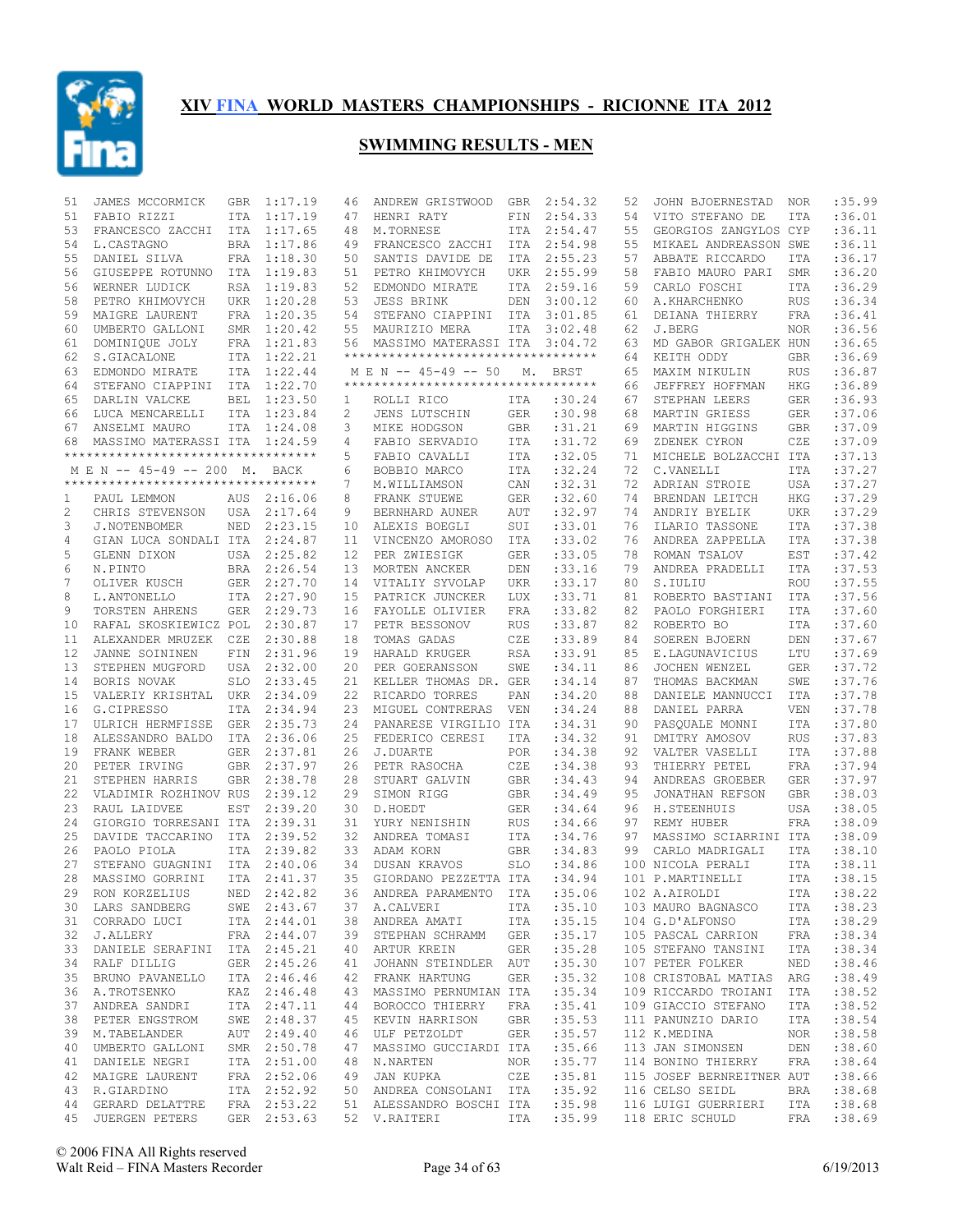

|    | 119 M.CADONICI                                       | ITA        | :38.89      | 29 | ALEXIS BOEGLI                  | SUI        | 1:18.27     | 95 | ROCCA SALVATORE                    | ITA | 1:26.26     |
|----|------------------------------------------------------|------------|-------------|----|--------------------------------|------------|-------------|----|------------------------------------|-----|-------------|
|    | 120 PAOLO RICCI                                      | ITA        | : 38.92     | 30 | N.NARTEN                       | NOR.       | 1:18.34     | 96 | CELSO SEIDL                        | BRA | 1:26.31     |
|    | 121 ANDERS KUSSAK                                    | SWE        | : 38.97     | 30 | CRAIG MAGNUSSON                | AUS        | 1:18.34     | 97 | A.SOLDATI                          |     | ITA 1:27.13 |
|    | 121 PAUL DAVIS                                       | GBR        | :38.97      | 32 | KELLER THOMAS DR. GER          |            | 1:18.44     | 98 | JAN SIMONSEN                       | DEN | 1:27.14     |
|    | 123 ENRICO CIMADOR                                   | ITA        | :39.04      | 33 | MIGUEL CONTRERAS               | VEN        | 1:18.48     | 99 | GERALD KRISTEN                     |     | GER 1:27.39 |
|    | 124 LAVETT PETER                                     | SWE        | :39.05      | 34 | D.HOEDT                        | GER        | 1:18.53     |    | 100 FABIANO MAGRI                  | ITA | 1:27.55     |
|    | 125 TEOFILO PARENTE                                  | ITA        | :39.07      | 35 | STUART GALVIN                  | <b>GBR</b> | 1:18.57     |    | 101 E.LAGUNAVICIUS                 |     | LTU 1:27.58 |
|    | 126 IHOR YASKEVYCH                                   | UKR        | :39.08      | 36 | V.RAITERI                      | ITA        | 1:18.79     |    | 102 JOSEF BERNREITNER AUT          |     | 1:27.64     |
|    | 127 GABRIELE MARLETTI ITA                            |            | :39.09      | 37 | DUSAN KRAVOS                   | <b>SLO</b> | 1:18.81     |    | 103 ENRICO CIMADOR                 | ITA | 1:27.66     |
|    | 128 RENE BRAUN                                       | GER        | :39.10      | 37 | RICARDO GONZALEZ               | VEN        | 1:18.81     |    | 104 REMY HUBER                     | FRA | 1:27.85     |
|    | 129 ALFREDO TROIANO                                  | ITA        | : 39.11     | 39 | GIORDANO PEZZETTA ITA          |            | 1:18.97     |    | 105 ANTONIO COPPOLA                |     | ITA 1:27.91 |
|    | 130 J.DUCONGE                                        | FRA        | : 39.14     | 40 | PETR RASOCHA                   | CZE        | 1:19.04     |    | 106 MAURO BAGNASCO                 | ITA | 1:28.01     |
|    | 131 MIKE PIGOTT                                      | <b>GBR</b> | :39.18      | 41 | STEFANO BOCCADORO ITA          |            | 1:19.40     |    | 107 FABIO MORONI                   |     | ITA 1:28.09 |
|    | 131 ANTONIO COPPOLA                                  | ITA        | :39.18      | 42 | MASSIMO GUCCIARDI ITA          |            | 1:19.41     |    | 108 STEFANO TANSINI                |     | ITA 1:28.35 |
|    | 133 FLORENT FERRARIS                                 | FRA        | :39.31      | 43 | JAN KUPKA                      | CZE        | 1:19.49     |    | 109 PIERRICK ORY                   |     | FRA 1:28.42 |
|    | 134 ERIC BAHON                                       | FRA        | :39.46      | 44 | ADAM KORN                      | <b>GBR</b> | 1:19.98     |    | 110 ROBERTO BASTIANI               |     | ITA 1:28.57 |
|    | 135 MAURIZIO FERRARIS ITA                            |            | :39.57      | 45 | PETR BESSONOV                  | <b>RUS</b> | 1:20.40     |    | 111 PANUNZIO DARIO                 | ITA | 1:29.10     |
|    | 136 A.GALEAZZI                                       | <b>ITA</b> | :39.59      | 46 | IGOR PENCHUKOV                 | <b>RUS</b> | 1:20.42     |    | 112 CRISTOBAL MATIAS               | ARG | 1:29.22     |
|    | 136 G.GAMBELUNGHE                                    | ITA        | :39.59      | 47 | FRANK HARTUNG                  | <b>GER</b> | 1:20.53     |    | 113 PAOLO RICCI                    |     | ITA 1:29.33 |
|    | 138 ALESSIO CANESSA                                  | ITA        | :39.62      | 48 | JAN JOHANSSON                  | FIN        | 1:20.56     |    | 114 SERAFINI BERARDO               | ITA | 1:29.41     |
|    | 139 HELGE HOLGERSEN                                  | NOR        | :39.69      | 49 | ANDREA TOMASI                  | ITA        | 1:20.61     |    | 115 JONATHAN REFSON                | GBR | 1:29.47     |
|    | 140 ZDENEK NOVAK                                     |            | :39.70      |    |                                |            | 1:20.62     |    | 115 RENE BRAUN                     |     | 1:29.47     |
|    |                                                      | CZE        |             | 50 | MASSIMO GORRINI                | ITA        |             |    |                                    | GER | ITA 1:29.63 |
|    | 141 MARTINES LUIGI                                   | ITA        | :39.72      | 51 | DEIANA THIERRY                 | FRA        | 1:20.70     |    | 117 LUCA EPIFANO                   |     |             |
|    | 142 FRANCK LOSCHI                                    | FRA        | :39.84      | 52 | THOMAS WIKBERG                 | <b>NOR</b> | 1:20.79     |    | 118 MARTINES LUIGI                 |     | ITA 1:29.64 |
|    | 143 I.MOLFINI                                        | <b>ITA</b> | :39.87      | 53 | ANDREA PARAMENTO               | ITA        | 1:20.82     |    | 119 A.TASSONE                      |     | ITA 1:29.66 |
|    | 144 PIERRICK ORY                                     | FRA        | :39.89      | 54 | SIMON RIGG                     | <b>GBR</b> | 1:21.01     |    | 120 THIERRY PETEL                  | FRA | 1:29.72     |
|    | 145 PETER SZANYI                                     | AUT        | :39.92      | 55 | ALESSANDRO BOSCHI ITA          |            | 1:21.31     |    | 121 JOCHEN WENZEL                  | GER | 1:29.75     |
|    | 146 DIEGO DUINA                                      | ITA        | :39.97      | 56 | FABIO MAURO PARI               | <b>SMR</b> | 1:21.49     |    | 122 THOMAS BACKMAN                 | SWE | 1:29.82     |
|    | 147 A.TASSONE                                        | ITA        | :40.02      | 57 | A.KHARCHENKO                   | <b>RUS</b> | 1:21.60     |    | 123 P.MARTINELLI                   | ITA | 1:29.89     |
|    | 148 FRANCESCO CONTI                                  | ITA        | :40.18      | 58 | JOHANN STEINDLER               | AUT        | 1:21.82     |    | 124 GIACCIO STEFANO                | ITA | 1:29.91     |
|    | 149 FOSCATO FAUSTO                                   | ITA        | :40.35      | 59 | ROBERTO VITTORI                | ITA        | 1:21.89     |    | 125 GABRIELE PARIGI                | ITA | 1:29.92     |
|    | 150 DAVIDE PASTURA                                   | ITA        | :40.42      | 60 | ROBERTO MERA                   | ITA        | 1:22.10     |    | 126 J.DUCONGE                      |     | FRA 1:29.94 |
|    |                                                      | ITA        | :40.50      | 61 | SIMON COLLINS                  | ITA        | 1:22.12     |    | 127 COMBAUD DENIS                  | FRA | 1:30.32     |
|    | 151 A.VASUMINI                                       |            |             |    |                                |            |             |    |                                    |     |             |
|    |                                                      |            |             |    |                                |            |             |    |                                    |     |             |
|    | 152 LUCA EPIFANO                                     | ITA        | :40.51      | 62 | C.VANELLI                      | ITA        | 1:22.43     |    | 128 ERIC PROTAT                    |     | FRA 1:30.55 |
|    | 153 L.COLAPINTO                                      | ITA        | :40.54      | 63 | KEITH ODDY                     | GBR        | 1:22.91     |    | 129 GABRIELE MARLETTI ITA          |     | 1:30.63     |
|    | 153 A.FREELAND<br>********************************** | ARG        | :40.54      | 64 | ARTUR KREIN                    | GER        | 1:23.15     |    | 130 VALTER VASELLI                 | ITA | 1:30.71     |
|    |                                                      |            |             | 65 | GINO PASSIGATTI                | ITA        | 1:23.16     |    | 131 IHOR YASKEVYCH                 | UKR | 1:31.03     |
|    | M E N -- 45-49 -- 100 M. BRST                        |            |             | 66 | MAXIM NIKULIN                  | <b>RUS</b> | 1:23.27     |    | ********************************** |     |             |
|    | **********************************                   |            |             | 67 | MARCO TONI                     | ITA        | 1:23.34     |    | M E N -- 45-49 -- 200 M.           |     | BRST        |
| 2  | ALEXEY VLASENKO                                      |            | RUS 1:08.74 | 68 | ULF PETZOLDT                   | <b>GER</b> | 1:23.36     |    | ********************************** |     |             |
| 3  | ROLLI RICO                                           |            | ITA 1:08.77 | 69 | ANDREA CONSOLANI               | ITA        | 1:23.63     | 1  | RICARDO TORRES                     |     | PAN 2:35.03 |
| 4  | FABIO CAVALLI                                        |            | ITA 1:10.87 | 70 | MARTIN GRIESS                  | <b>GER</b> | 1:23.69     | 2  | ERLEND ALSTAD                      |     | NOR 2:36.48 |
| 5  | LORENZO BENUCCI                                      |            | USA 1:11.29 | 71 | JOHN BJOERNESTAD               | NOR        | 1:23.75     | 3  | MIKE HODGSON                       |     | GBR 2:38.88 |
| 6  | MIKE HODGSON                                         |            | GBR 1:11.33 | 72 | TREVOR WOOD                    | IRL        | 1:24.10     | 4  | FABIO CAVALLI                      |     | ITA 2:39.31 |
| 7  | JENS LUTSCHIN                                        |            | GER 1:12.36 | 73 | H.STEENHUIS                    | USA        | 1:24.13     | 5  | THOMAS KIPP                        | GER | 2:39.58     |
| 8  | FABIO SERVADIO                                       |            | ITA 1:12.51 | 74 | ZDENEK CYRON                   | CZE        | 1:24.34     | 6  | M.SAINT                            |     | FRA 2:40.54 |
| 9  | M.WILLIAMSON                                         |            | CAN 1:13.32 | 75 | ADRIAN STROIE                  | USA        | 1:24.38     | 7  | M.WILLIAMSON                       | CAN | 2:41.83     |
| 10 | M.SAINT                                              |            | FRA 1:14.33 | 76 | PASQUALE MONNI                 | ITA        | 1:24.43     | 8  | VITALIY SYVOLAP                    | UKR | 2:41.98     |
| 11 | RICARDO TORRES                                       | PAN        | 1:14.36     | 77 | MASSIMO SCIARRINI ITA          |            | 1:24.44     | 9  | JOHAN VD MERWE                     | RSA | 2:42.15     |
|    | 12 VINCENZO AMOROSO ITA 1:14.79                      |            |             |    |                                |            |             |    |                                    |     |             |
|    |                                                      |            |             |    | 78 ANDREA PRADELLI ITA 1:24.58 |            |             |    | 10 J.DUARTE                        |     | POR 2:45.14 |
| 12 | THOMAS KIPP                                          |            | GER 1:14.79 |    | 79 BRENDAN LEITCH              |            | HKG 1:24.70 |    | 11 ANTONIO SOLARI                  |     | ITA 2:45.86 |
|    | 14 STEPHEN MUGFORD USA 1:15.71                       |            |             |    | 80 ANDREAS GROEBER             |            | GER 1:24.75 |    | 12 PATRICK JUNCKER LUX 2:46.63     |     |             |
| 15 | J.DUARTE                                             |            | POR 1:15.96 |    | 81 ROMAN TSALOV                |            | EST 1:24.83 | 13 | STEPHEN MUGFORD                    |     | USA 2:47.39 |
| 16 | GERARD OROURKE                                       |            | HKG 1:16.02 |    | 82 STEPHAN LEERS               |            | GER 1:25.04 | 13 | ALEXANDER MRUZEK CZE 2:47.39       |     |             |
| 17 | PER ZWIESIGK                                         |            | GER 1:16.22 | 83 | MD GABOR GRIGALEK HUN 1:25.06  |            |             | 15 | ANDREA BULGARELLI ITA 2:47.76      |     |             |
|    | 18 MASSIMO MARIANI                                   |            | ITA 1:16.24 | 84 | JEFFREY HOFFMAN                |            | HKG 1:25.12 | 16 | N.NARTEN                           |     | NOR 2:48.59 |
| 19 | BERNHARD AUNER                                       |            | AUT 1:16.29 |    | 85 ANDERS KUSSAK               |            | SWE 1:25.29 | 17 | CRAIG MAGNUSSON                    |     | AUS 2:48.72 |
|    | 20 YURY NENISHIN                                     |            | RUS 1:16.57 |    | 86 PASCAL CARRION              |            | FRA 1:25.31 | 18 | ALESSIO TODINI                     |     | ITA 2:49.50 |
| 21 | TOMAS GADAS                                          |            | CZE 1:16.96 |    | 87 ALFREDO TROIANO             |            | ITA 1:25.36 | 19 | SOLE' ALESSANDRO                   |     | ITA 2:50.00 |
| 22 | FRANK STUEWE                                         |            | GER 1:17.21 |    | 88 TEOFILO PARENTE             |            | ITA 1:25.63 | 20 | YURY NENISHIN                      |     | RUS 2:50.13 |
| 23 | MASSIMO PERNUMIAN ITA 1:17.47                        |            |             |    | 89 BONINO THIERRY              |            | FRA 1:25.77 | 21 | BERNHARD AUNER                     |     | AUT 2:50.14 |
| 24 | SOLE' ALESSANDRO ITA 1:17.67                         |            |             |    | 90 PETER FOLKER                |            | NED 1:25.80 | 22 | MASSIMO MARIANI                    |     | ITA 2:50.33 |
| 25 | PATRICK JUNCKER                                      |            | LUX 1:17.85 |    | 91 IGOR OSTAPCHUK              |            | UKR 1:25.81 | 23 | PAOLO GIBERTONI                    |     | ITA 2:52.25 |
|    | 26 BOROCCO THIERRY                                   |            | FRA 1:17.88 |    | 92 G.MASTRORILLI               |            | ITA 1:25.84 | 24 | RICARDO GONZALEZ VEN 2:53.02       |     |             |
|    | 27 PER GOERANSSON                                    |            | SWE 1:18.00 |    | 93 A.GALEAZZI                  |            | ITA 1:26.13 |    | 25 PETR RASOCHA                    |     | CZE 2:53.43 |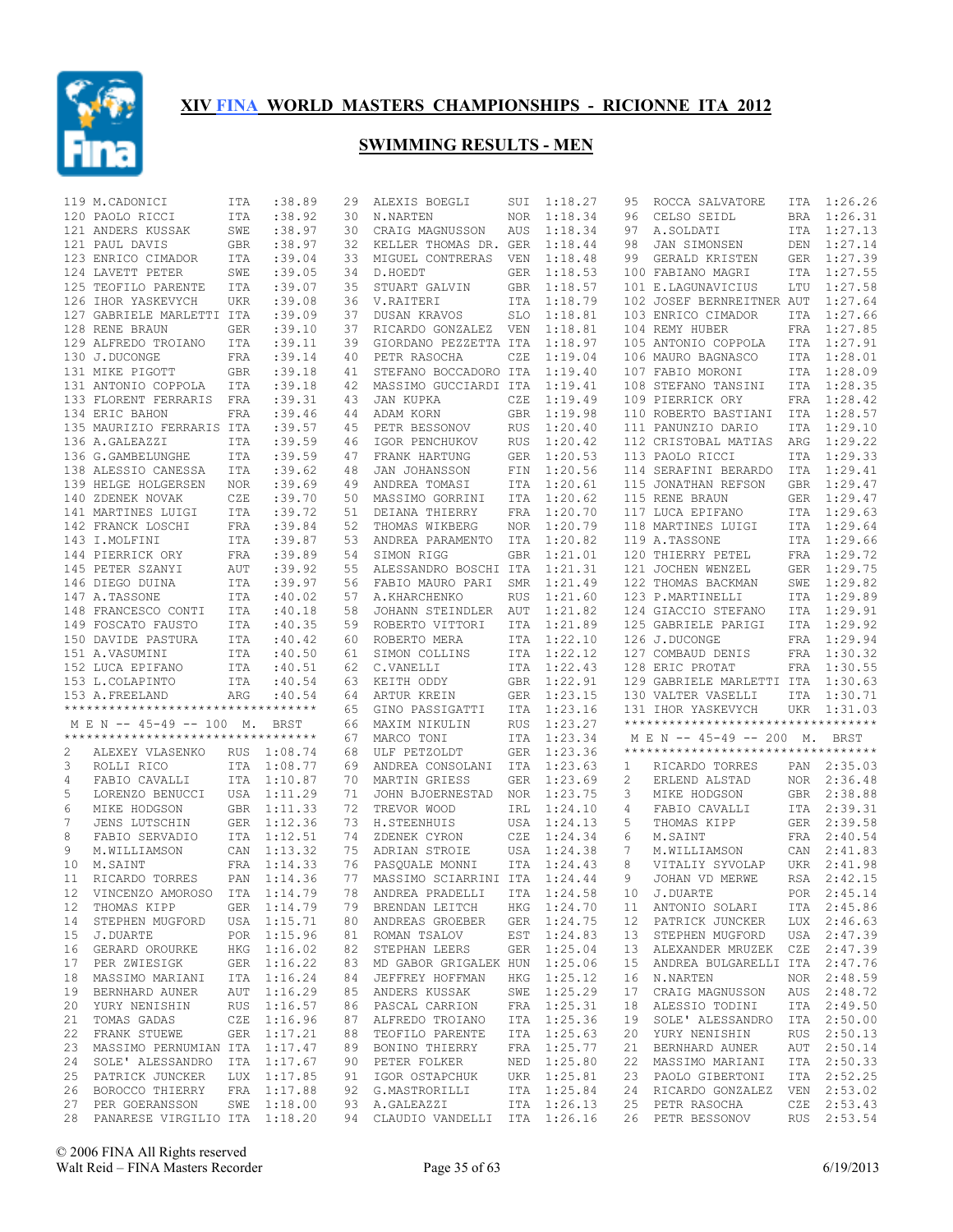

| 27           | MARIO FATTORINI                    | ITA        | 2:53.57     | 7  | CHALANSONNET MARC FRA    |            | : 27.72 | 73 | DANILO GOTTA                   | ITA        | :30.52  |
|--------------|------------------------------------|------------|-------------|----|--------------------------|------------|---------|----|--------------------------------|------------|---------|
| 28           | V.RAITERI                          | <b>ITA</b> | 2:53.66     | 8  | TOJA ANDREA              | ITA        | :27.80  | 74 | MARCO GUSSONI                  | <b>ITA</b> | :30.54  |
| 29           | A.KHARCHENKO                       | <b>RUS</b> | 2:53.98     | 9  | MARCEL EKKELBOOM         | <b>GER</b> | : 27.85 | 75 | MARIO MORITZ                   | AUT        | :30.56  |
| 30           | JAN KUPKA                          | CZE        | 2:54.13     | 10 | F.VIEGAS                 | <b>POR</b> | :27.86  | 76 | SERGEY KOROTKOV                | <b>RUS</b> | :30.60  |
| 31           | JAN JOHANSSON                      | FIN        | 2:54.24     | 11 | GABRIELE MAINI           | ITA        | : 27.91 | 77 | HARALD KRUGER                  | <b>RSA</b> | :30.61  |
| 32           | PANARESE VIRGILIO ITA              |            | 2:55.12     | 12 | FAYOLLE OLIVIER          | FRA        | : 27.94 | 77 | ALEXIS BOEGLI                  | SUI        | :30.61  |
| 33           | IGOR PENCHUKOV                     | <b>RUS</b> | 2:55.20     | 13 | JANNE VIRTANEN           | FIN        | : 27.95 | 79 | R.TARRICONE                    | <b>ITA</b> | :30.62  |
| 34           | MASSIMO GORRINI                    | <b>ITA</b> | 2:55.28     | 14 | A.PLACHETA               | AUT        | :28.03  | 80 | LUCA SPARAGNA                  | <b>ITA</b> | :30.71  |
| 35           | FRANK HARTUNG                      | <b>GER</b> | 2:55.42     | 15 | KRASAVIN VITALIY         | RUS        | : 28.47 | 81 | DANIELE MANNUCCI               | ITA        | :30.80  |
| 36           | HUGUES HERMAN                      | FRA        | 2:55.98     | 16 | RAGNAR STERMANN          | GER        | : 28.54 | 82 | CHRISTIAN STEYER               | AUT        | :30.89  |
| 37           | STUART GALVIN                      | GBR        | 2:56.12     | 16 | BRETT DAVIDSON           | AUS        | : 28.54 | 83 | GEORGIOS ZANGYLOS CYP          |            | :30.92  |
| 38           | MASSIMO GUCCIARDI ITA              |            | 2:56.24     | 18 | PER ZWIESIGK             | GER        | :28.56  | 83 | LORENZO PICCARDI               | ITA        | :30.92  |
| 39           | R.LANG                             | <b>ITA</b> | 2:58.09     | 19 | S.GEORGALLIDES           | <b>GBR</b> | :28.59  | 85 | ERIC TROUVAT                   | <b>FRA</b> | :30.97  |
| 40           | TREVOR WOOD                        | IRL        | 3:00.68     | 20 | G.SINTAS                 | ARG        | :28.63  | 86 | FRANCESCO BONASIA ITA          |            | :31.00  |
| 41           | H. STEENHUIS                       | USA        | 3:01.39     | 21 | P.BELFIORI               | ITA        | :28.69  | 87 | MATS J LARSSON                 | SWE        | :31.02  |
| 42           | D.HOEDT                            | <b>GER</b> | 3:01.64     | 22 | GEORG OTTO BACHER GER    |            | : 28.72 | 88 | PETER CONWAY                   | IRL        | :31.17  |
| 43           | CHRISTIAN BINNER GER               |            | 3:01.78     | 23 | FLAVIO BUCCI             | ITA        | :28.84  | 89 | PETR RASOCHA                   | CZE        | :31.19  |
| 44           | FABIO MAURO PARI                   | SMR        | 3:01.85     | 24 | G.KRAVOS                 | <b>SLO</b> | :28.86  | 90 | A.CASCIOTTI                    | <b>ITA</b> | :31.32  |
| 45           | C.VANELLI                          | <b>ITA</b> | 3:03.43     | 25 | MOUHAMEDOU DIOP          | SEN        | :28.90  | 91 | LUIGI BADALONI                 | <b>ITA</b> | :31.43  |
| 46           | KEITH ODDY                         | <b>GBR</b> | 3:03.49     | 26 | ANDREW GILCHRIST         | AUS        | : 28.91 | 92 | PAOLO BORIONI                  | <b>ITA</b> | : 31.45 |
| 47           | MARIJAN SALAMUNIC CRO              |            | 3:03.50     | 27 | OLEG PLUTOK              | <b>UKR</b> | :29.01  | 93 | F.COLONNETTA                   | <b>ITA</b> | :31.47  |
| 48           | MIGUEL CONTRERAS                   | VEN        | 3:03.64     | 28 | J.BERG                   | <b>NOR</b> | :29.02  | 94 | DANIELE DRAGO                  | <b>ITA</b> | :31.51  |
| 49           | ULF PETZOLDT                       | <b>GER</b> | 3:03.87     | 29 | W.COCCIA                 | ITA        | :29.15  | 95 | VAIDOTAS GUMBIS                | LTU        | :31.53  |
| 50           | ANDREA TOMASI                      | <b>ITA</b> | 3:03.95     | 30 | MORTEN ANCKER            | DEN        | :29.16  | 95 | A.CALVERI                      | <b>ITA</b> | : 31.53 |
| 51           | ANDERS KUSSAK                      | SWE        | 3:04.12     | 31 | MIKE BRETT               | <b>GBR</b> | :29.24  | 97 | CRAIG MILLAR                   | <b>HKG</b> | : 31.54 |
| 52           | KELLER THOMAS DR. GER              |            | 3:04.42     | 32 | MARCEL KRIST             | SUI        | :29.25  | 98 | ANTONIO VITIELLO               | ITA        | :31.56  |
| 53           | BONINO THIERRY                     | FRA        | 3:04.88     | 33 | YURII KARANDASHEV UKR    |            | :29.26  | 99 | L.CASTAGNO                     | <b>BRA</b> | :31.60  |
| 54           | PETER FOLKER                       | NED        | 3:05.76     | 34 | ANDREW KRENEK            | CZE        | :29.30  | 99 | STEPHAN LEERS                  | <b>GER</b> | :31.60  |
| 55           | M.SCUDERI                          | ITA        | 3:05.85     | 35 | FRANK STUEWE             | <b>GER</b> | :29.33  |    | 101 WOLFGANG NICKEL            | <b>GER</b> | : 31.63 |
| 56           | DANIEL PARRA                       | <b>VEN</b> | 3:07.13     | 36 | FRANK WEBER              | <b>GER</b> | : 29.37 |    | 102 C.CHRISTOFOROU             | <b>CYP</b> | :31.68  |
| 57           | RICCARDO TROIANI ITA               |            | 3:07.55     | 37 | L.DRAGHETTI              | ITA        | : 29.38 |    | 103 STEFANO SCHIONA            | <b>ITA</b> | :31.71  |
| 58           | PASCAL CARRION                     | <b>FRA</b> | 3:07.89     | 38 | LUCA MONOLO              | ITA        | :29.42  |    | 104 ANDREA ZAPPELLA            | <b>ITA</b> | :31.72  |
| 59           | SIMON COLLINS                      | ITA        | 3:07.97     | 39 | ULRICH HERMFISSE         | <b>GER</b> | :29.45  |    | 105 ANDREA PIRON               | <b>ITA</b> | :31.78  |
| 60           | SIMONE PAOLI                       | <b>ITA</b> | 3:08.09     | 40 | ERIC HUYNH               | FRA        | : 29.46 |    | 105 HOWARD LYND                | <b>GER</b> | :31.78  |
| 61           | BRENDAN LEITCH                     | HKG        | 3:08.76     | 41 | YURIY SHUMAKOV           | KAZ        | : 29.47 |    | 107 HENRI RATY                 | FIN        | :31.80  |
| 62           | MARTIN GRIESS                      | <b>GER</b> | 3:10.26     | 42 | ALEXANDER PRIGODA RUS    |            | : 29.48 |    | 108 ADAM KORN                  | <b>GBR</b> | :31.91  |
| 63           | JEFFREY HOFFMAN                    | HKG        | 3:10.28     | 43 | W.HUIBREGTSE             | USA        | : 29.52 |    | 109 C.WESTPHAL                 | GER        | :31.97  |
| 64           | FABIANO MAGRI                      | <b>ITA</b> | 3:10.31     | 44 | PAVEL OBR                | CZE        | :29.57  |    | 109 PETER LIKO                 | <b>SVK</b> | :31.97  |
| 65           | A.GALEAZZI                         | ITA        | 3:11.05     | 45 | ALAIN SAURY              | FRA        | : 29.63 |    | 111 ANDREY ARSHAVA             | <b>RUS</b> | :31.99  |
| 66           | G.MASTRORILLI                      | <b>ITA</b> | 3:11.78     | 46 | SALA STEFANO             | ITA        | : 29.64 |    | 112 MARTIN GRIESS              | <b>GER</b> | :32.01  |
| 67           | ENRICO CIMADOR                     | <b>ITA</b> | 3:12.31     | 47 | GIANCARLO CIOTTI         | ITA        | : 29.68 |    | 113 ALBERTO GIAMPIERI ITA      |            | :32.06  |
| 68           | CLAUDIO VANDELLI                   | <b>ITA</b> | 3:12.68     | 48 | RISTO HOTULAINEN         | FIN        | :29.71  |    | 114 CORRADO CENTRONE           | ITA        | :32.07  |
| 69           | GERALD KRISTEN                     | GER        | 3:13.47     | 49 | M.WILLIAMSON             | CAN        | : 29.76 |    | 115 R.LA                       | ITA        | :32.09  |
| 70           | CELSO SEIDL                        | BRA        | 3:14.31     | 50 | STEFAN RUST              | <b>HKG</b> | : 29.80 |    | 116 REMY HUBER                 | <b>FRA</b> | :32.11  |
| 71           | R.DE                               | <b>ITA</b> | 3:14.37     | 51 | DIETMAR KLEE             | GER        | : 29.84 |    | 117 TREVOR WOOD                | IRL        | :32.13  |
| 72           | JAN SIMONSEN                       | DEN        | 3:14.78     | 51 | DUSAN KRAVOS             | <b>SLO</b> | :29.84  |    | 118 PAOLO NISCI                | <b>ITA</b> | :32.18  |
| 73           | ERIC SCHULD                        | FRA        | 3:15.07     | 53 | J.NOTENBOMER             | NED        | :29.88  |    | 119 VINCENZO CINAGLIA ITA      |            | :32.21  |
| 74           | ALFREDO TROIANO                    |            | ITA 3:15.67 | 54 | MARK SHEPHERD            | <b>GBR</b> | :29.89  |    | 120 UWE KLOTZOWSKI             | <b>GER</b> | :32.26  |
| 75           | LUCA BRAGAGNA                      | <b>ITA</b> | 3:15.87     | 55 | GUNNAR INNERHOFER AUT    |            | :29.92  |    | 121 D.BOCCHETTI                | <b>ITA</b> | :32.27  |
|              | 76 LEIF NYMAN                      |            | SWE 3:16.06 | 56 | STEPHAN SCHRAMM          | GER        |         |    | :29.94 122 FABIO CHIARELLO ITA |            | :32.31  |
| 77           | ANTONIO COPPOLA                    |            | ITA 3:16.22 |    | 57 PETER MUELLER         | SUI        | : 29.97 |    | 123 ABBATE RICCARDO            | ITA        | :32.33  |
|              | 78 ERIC PROTAT                     |            | FRA 3:17.04 |    | 58 INGO BENNEWEG         | GER        | : 29.99 |    | 124 PHILIPPE CAZELLES FRA      |            | :32.34  |
|              | 79 RENE BRAUN                      |            | GER 3:17.56 |    | 59 THIERRY LEMAITRE      | FRA        | :30.03  |    | 125 MUNOZ DANIEL               | FRA        | :32.41  |
|              | 80 E.LAGUNAVICIUS                  |            | LTU 3:17.90 |    | 60 GRZEGORZ LATECKI      | POL        | :30.04  |    | 126 ALESSANDRO COSTA           | ITA        | :32.42  |
|              | 81 LUCA EPIFANO                    |            | ITA 3:18.10 |    | 61 OLIVIER DELFOSSE      | BEL        | :30.07  |    | 126 STUART GALVIN              | GBR        | :32.42  |
|              | 82 LUIGI MANCINO                   |            | ITA 3:18.22 |    | 61 FABIO RICCIARDI       | ITA        | :30.07  |    | 128 MAXIM NIKULIN              | RUS        | :32.47  |
|              | 83 ANTONIO CAPUTO                  |            | ITA 3:18.23 |    | 63 ANDREA ALBERTI        | ITA        | :30.09  |    | 129 LAURENT DROUILLET FRA      |            | :32.52  |
|              | ********************************** |            |             |    | 63 CARLO FOSCHI          | ITA        | :30.09  |    | 130 IGOR TERZIC                | SLO        | :32.53  |
|              | M E N -- 45-49 -- 50               | М.         | FLY         |    | 65 THOMAS WIKBERG        | NOR        | :30.14  |    | 131 LUCA GARDONE               | ITA        | :32.54  |
|              | ********************************** |            |             |    | 65 A.TROTSENKO           | KAZ        | :30.14  |    | 132 DEIANA THIERRY             | FRA        | :32.56  |
| $\mathbf{1}$ | V.TKACHENKO                        | UKR        | : 26.93     |    | 67 MICHAEL VOSTATEK      | CZE        | :30.15  |    | 133 GUERRA NAZARENO            | ITA        | :32.59  |
| 2            | WOLFGANG RABER                     | AUT        | : 26.98     |    | 68 F.ANDREA              | ITA        | :30.22  |    | 134 DOMINIOUE JOLY             | FRA        | :32.62  |
| 3            | ROLLI RICO                         | ITA        | : 27.04     |    | 69 ANGELO CEREDA         | ITA        | :30.32  |    | 135 MAX FISCHEL                | CRC        | :32.67  |
| 4            | LAURENT NEUVILLE FRA               |            | : 27.32     |    | 70 BRUNO PAVANELLO       | ITA        | :30.37  |    | 136 FABIO MAURO PARI           | SMR        | :32.72  |
| 5            | PIERRE BLANC                       | GBR        | : 27.59     |    | 71 MIKAEL ANDREASSON SWE |            | :30.38  |    | 137 LARS SANDBERG              | SWE        | :32.76  |
| 6            | STANISLAV KROT                     | UKR        | : 27.69     |    | 72 GIUSEPPE PICCARDO ITA |            | :30.48  |    | 138 MIKA MELLER                | FIN        | :32.81  |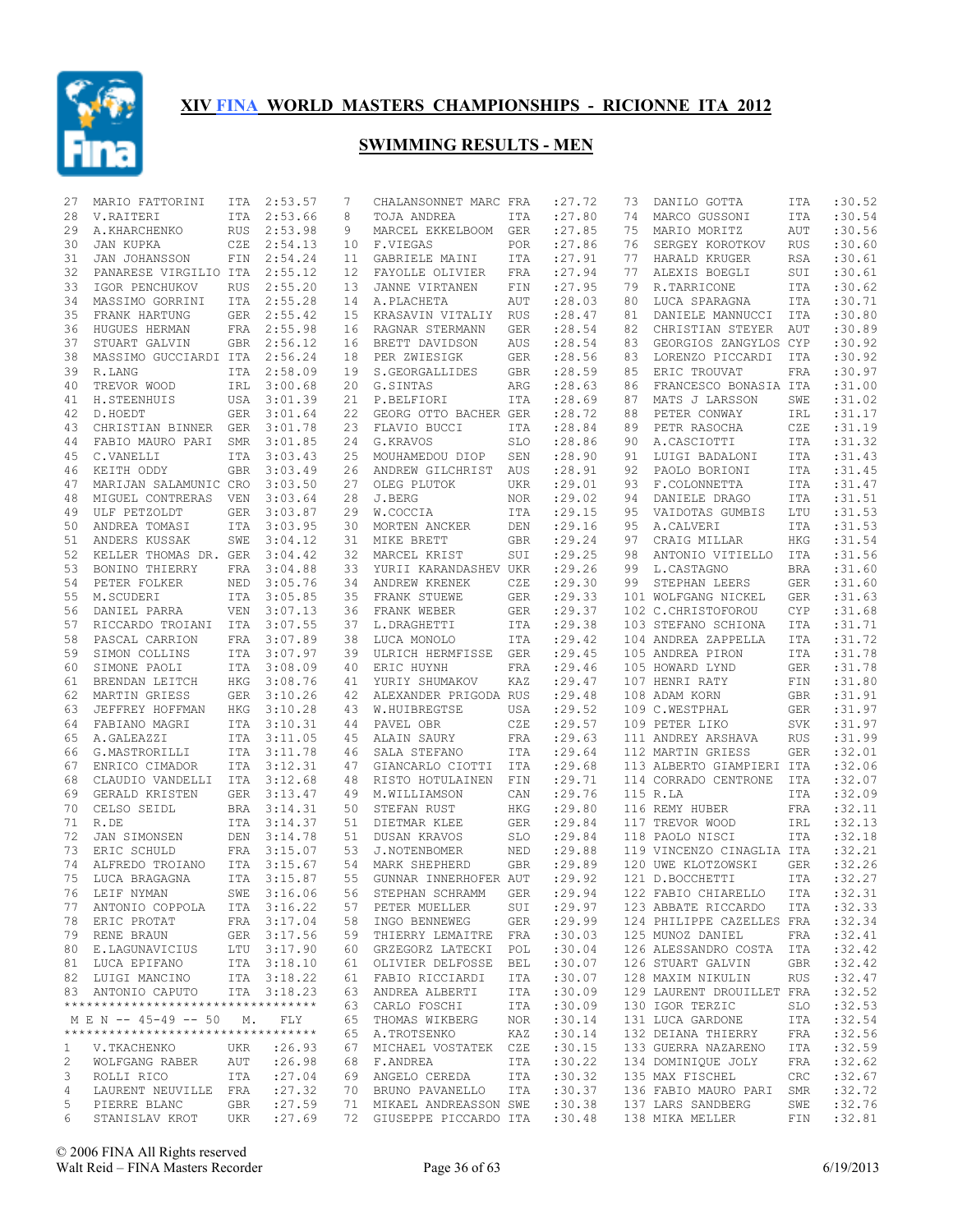

|    | 139 STEFANO COSTANZO                | ITA        | :32.84      | 22 | GIUSEPPE PICCARDO ITA               |            | 1:05.79     | 23 | BRETT DAVIDSON                     | AUS         | 2:43.17     |
|----|-------------------------------------|------------|-------------|----|-------------------------------------|------------|-------------|----|------------------------------------|-------------|-------------|
|    | 139 DOUGLAS CHORPITA                | GER        | :32.84      | 23 | STANISLAV KROT                      | UKR        | 1:06.14     | 24 | ANDREW GRISTWOOD                   | GBR         | 2:44.47     |
|    | 141 FRANCESCO SALMASO ITA           |            | :32.88      | 24 | ANDREW GILCHRIST                    | AUS        | 1:06.75     | 25 | A. SRABONIANTS                     | <b>RUS</b>  | 2:46.20     |
|    | 142 BONINO THIERRY                  | FRA        | :32.91      | 25 | ALAIN SAURY                         | FRA        | 1:06.83     | 26 | C.GARCIA                           | CRC         | 2:46.52     |
|    | 143 MASSIMO FABBRI                  | <b>ITA</b> | :32.96      | 26 | ULRICH HERMFISSE                    | GER        | 1:07.02     | 27 | ADRIAN STROIE                      | USA         | 2:49.14     |
|    | 144 SALVATORE PALUMBO ITA           |            | :33.00      | 27 | PETER MUELLER                       | SUI        | 1:07.03     | 28 | STEFAN RUST                        | ${\tt HKG}$ | 2:51.68     |
|    | 145 KELLER THOMAS DR. GER           |            | : 33.02     | 28 | IGOR VAZHENIN                       | <b>RUS</b> | 1:07.51     | 29 | HERVE COLLIGNON                    | FRA         | 2:54.58     |
|    | 146 C.ORESTE                        | ITA        | : 33.07     | 29 | ANDREW KRENEK                       | CZE        | 1:07.63     | 30 | CRISTINEL UNCESCU ITA              |             | 2:54.98     |
|    | 147 CARMINE ACIERNO                 | ITA        | : 33.13     | 30 | F.ANDREA                            | ITA        | 1:08.31     | 31 | TRENT THEROUX                      |             | USA 2:56.67 |
|    | 148 ROSA GIANLUCA DE                | ITA        | : 33.23     | 31 | PHILLIP MOULSON                     | GBR        | 1:08.91     | 32 | PHILIP BRADY                       | IRL         | 2:59.67     |
|    | 149 DANIELE NEGRI                   | ITA        | :33.25      | 32 | INGO BENNEWEG                       | GER        | 1:08.98     |    | ********************************** |             |             |
|    |                                     |            |             | 33 |                                     | ITA        |             |    | MEN -- 45-49 -- 200 M. I.M.        |             |             |
|    | 150 FRANCESCO DELLAI                | ITA        | : 33.30     |    | PAOLO PIOLA                         |            | 1:09.01     |    | ********************************** |             |             |
|    | 151 ROBERTO BO                      | <b>ITA</b> | : 33.36     | 34 | SERGIO MAURI                        | ITA        | 1:09.21     |    |                                    |             |             |
|    | 152 MARCEAU LEVEL                   | <b>FRA</b> | :33.39      | 35 | STEFAN RUST                         | HKG        | 1:09.23     | 1  | NICOLAS GRANGER                    |             | FRA 2:11.22 |
|    | 153 FILIPPO LIGNOLA                 | <b>ITA</b> | : 33.40     | 36 | <b>GUENTER PRESSL</b>               | AUT        | 1:09.39     | 2  | LORENZO BENUCCI                    | USA         | 2:16.93     |
|    | 154 JAN REBL                        | CZE        | : 33.44     | 37 | ADRIAN STROIE                       | USA        | 1:10.48     | 3  | PAUL LEMMON                        | AUS         | 2:17.04     |
|    | 155 FRANCO GUGLIELMI                | ITA        | : 33.50     | 38 | HENRIK EGEKVIST                     | DEN        | 1:10.83     | 4  | ALEXEY VLASENKO                    | <b>RUS</b>  | 2:19.56     |
|    | 156 GUSTAV FOGHAMMAR                | SWE        | : 33.53     | 39 | VINCENZO CINAGLIA ITA               |            | 1:11.03     | 5  | MIKE HODGSON                       | GBR         | 2:21.65     |
|    | 157 VLADIMIR USHAKOV                | RUS        | :33.55      | 40 | CHRISTIAN KAROLYI GER               |            | 1:11.07     | 6  | L.ANTONELLO                        | ITA         | 2:22.45     |
|    | 158 BJORN FORSSGREN                 | SWE        | :33.59      | 41 | ERIC TROUVAT                        | FRA        | 1:11.18     | 7  | PAOLO LAURENTIIS                   | ITA         | 2:22.62     |
|    | 159 GAETANO BERARDI                 | <b>ITA</b> | :33.64      | 42 | RISTO HOTULAINEN                    | FIN        | 1:11.56     | 8  | GIAN LUCA SONDALI ITA              |             | 2:22.70     |
|    | 160 ERIC BAHON                      | FRA        | : 33.65     | 43 | CRISTINEL UNCESCU ITA               |            | 1:11.59     | 9  | M.SAINT                            | FRA         | 2:24.78     |
|    | 161 MIKE SMITH                      | FRA        | : 33.70     | 44 | MOUHAMEDOU DIOP                     | SEN        | 1:11.68     | 10 | GLENN DIXON                        | USA         | 2:25.63     |
|    | 162 S.IULIU                         | <b>ROU</b> | : 33.76     | 45 | YURII KARANDASHEV UKR               |            | 1:12.00     | 11 | GERARD OROURKE                     | HKG         | 2:27.17     |
|    |                                     |            |             |    |                                     |            |             |    |                                    |             | 2:27.72     |
|    | 163 MARCO BOCCHIO                   | <b>ITA</b> | :33.78      | 46 | PAOLO NISCI                         | ITA        | 1:12.29     | 12 | KRASAVIN VITALIY                   | <b>RUS</b>  |             |
|    | 164 TIMOTHY HITCHCOCK GBR           |            | : 33.80     | 47 | DANIEL SILVA                        | FRA        | 1:12.55     | 13 | RICARDO TORRES                     | PAN         | 2:28.21     |
|    | 165 A.PAGETTI                       | ITA        | : 33.81     | 48 | MARCO GUSSONI                       | ITA        | 1:13.04     | 14 | ALEXANDER MRUZEK                   | CZE         | 2:28.85     |
|    | 165 MICHELE PASTORINO ITA           |            | :33.81      | 49 | F.COLONNETTA                        | ITA        | 1:13.46     | 15 | RAFAL SKOSKIEWICZ POL              |             | 2:29.22     |
|    | 167 RICCARDO CAMPISI                | ITA        | :33.85      | 50 | CHRISTIAN STEYER AUT                |            | 1:13.65     | 16 | ROBERTO BRUNORI                    | ITA         | 2:30.11     |
|    | 168 C.KAEGSTROM                     | SWE        | :33.86      | 51 | ALBERTO GIAMPIERI ITA               |            | 1:13.73     | 17 | PETER IRVING                       | <b>GBR</b>  | 2:30.70     |
|    | 169 MARIO PITTAU                    | ITA        | : 33.92     | 52 | STEFANO CIAMACCO                    | ITA        | 1:14.03     | 18 | CRAIG MAGNUSSON                    | AUS         | 2:31.14     |
|    | 170 M.CONTURSO                      | ITA        | :33.94      | 53 | LUIGI GUERRIERI                     | ITA        | 1:14.66     | 19 | STEPHEN MUGFORD                    | USA         | 2:31.21     |
|    | 171 CARLO MADRIGALI                 | ITA        | :33.96      | 53 | IGOR TERZIC                         | SLO        | 1:14.66     | 20 | THOMAS KIPP                        | GER         | 2:31.70     |
|    | 172 JORG LEHMANN                    | GER        | : 34.01     | 55 | FABIO CHIARELLO                     | ITA        | 1:14.73     | 21 | BRETT DAVIDSON                     | <b>AUS</b>  | 2:31.80     |
|    | 173 GERALD KRISTEN                  | GER        | :34.02      | 56 | CORRADO CENTRONE                    | ITA        | 1:15.21     | 22 | VLADIMIR ROZHINOV RUS              |             | 2:32.11     |
|    | 174 PAOLO RICCI                     | ITA        | :34.08      | 56 | A.PAGETTI                           | ITA        | 1:15.21     | 23 | VITO STEFANO DE                    | ITA         | 2:32.13     |
|    | 174 MARCO ZUCCHINI                  | ITA        | :34.08      | 58 | BONINO THIERRY                      | FRA        | 1:15.49     | 24 | OLIVIER DELFOSSE                   | BEL         | 2:32.39     |
|    | 176 J.PROGRESOV                     | <b>RUS</b> | :34.09      | 59 | FRANCESCO SALMASO ITA               |            | 1:16.95     | 25 | FLAVIO BUCCI                       | ITA         | 2:33.77     |
|    |                                     |            |             |    |                                     |            |             |    |                                    |             |             |
|    | 177 UWE BREUER                      | <b>GER</b> | :34.10      | 60 | A.MAGNACCA                          | ITA        | 1:17.33     | 26 | MASSIMO CANALE                     | ITA         | 2:34.07     |
|    | 178 M.BUTTARONI                     | <b>ITA</b> | :34.13      | 61 | RICCARDO CAMPISI ITA                |            | 1:17.78     | 27 | LUCA MONOLO                        | ITA         | 2:35.00     |
|    | 178 MASSIMO SCIARRINI ITA           |            | :34.13      | 62 | PHILIP BRADY                        | IRL        | 1:18.06     | 28 | ANDREAS LANGE                      | <b>GER</b>  | 2:35.47     |
|    | 180 MARKO LYSMA                     | FIN        | :34.15      |    | **********************************  |            |             | 29 | J.DUARTE                           |             | POR 2:35.76 |
|    | *********************************** |            |             |    | M E N -- 45-49 -- 200 M.            |            | FLY         | 30 | JAN JOHANSSON                      | FIN         | 2:35.84     |
|    | M E N -- 45-49 -- 100 M.            |            | <b>FLY</b>  |    | *********************************** |            |             | 31 | RICARDO GONZALEZ                   | VEN         | 2:36.58     |
|    | **********************************  |            |             | 1  | L.ANTONELLO                         |            | ITA 2:15.24 | 32 | RON KORZELIUS                      | NED         | 2:36.72     |
| 1  | TOJA ANDREA                         |            | ITA 1:00.18 | 2  | CHRIS STEVENSON                     |            | USA 2:18.21 | 33 | GRZEGORZ LATECKI                   | POL         | 2:37.17     |
| 2  | CHRIS STEVENSON                     |            | USA 1:00.23 | 3  | PIERRE BLANC                        | GBR        | 2:20.00     | 34 | ADAM KORN                          | <b>GBR</b>  | 2:37.65     |
| 3  | STEVEN UNRUH                        |            | USA 1:00.32 | 4  | MARCO TENDERINI                     | ITA        | 2:20.84     | 35 | VALERIY KRISHTAL                   | UKR         | 2:38.23     |
| 4  | PIERRE BLANC                        |            | GBR 1:00.68 | 5  | MARK SHEPHERD                       |            | GBR 2:24.16 | 36 | HUGUES HERMAN                      | <b>FRA</b>  | 2:38.43     |
| 5  | STEFAN OPATRIL AUT 1:01.02          |            |             |    | 6 OLIVER KUSCH                      |            | GER 2:26.49 |    | 37 PATRICK JUNCKER LUX 2:38.48     |             |             |
| 6  | MAURO CAPPELLETTI ITA 1:01.61       |            |             | 7  | JIRI EHLICH                         |            | CZE 2:27.24 |    | 38 PAVEL OBR                       |             | CZE 2:38.67 |
| 7  | WOLFGANG RABER AUT 1:01.72          |            |             |    | CHALANSONNET MARC FRA 2:27.74       |            |             |    |                                    |             | EST 2:38.77 |
|    |                                     |            |             | 8  |                                     |            |             | 39 | RAUL LAIDVEE                       |             |             |
| 8  | LAURENT NEUVILLE FRA 1:01.80        |            |             | 9  | PETER MUELLER                       |            | SUI 2:28.80 | 40 | V.CECILIONI                        |             | ITA 2:39.62 |
| 9  | F.VIEGAS                            |            | POR 1:02.59 |    | 10 GIUSEPPE PICCARDO ITA 2:29.10    |            |             | 41 | FURIA LUCA DEL                     |             | ITA 2:40.12 |
| 10 | GLENN DIXON                         |            | USA 1:02.63 | 11 | ANDRZEJ PASIECZNY POL 2:30.03       |            |             | 42 | AMIN AMER                          |             | EGY 2:40.25 |
| 11 | CHALANSONNET MARC FRA 1:02.69       |            |             |    | 12 ERLEND ALSTAD                    |            | NOR 2:30.97 | 43 | DANIELE SERAFINI                   |             | ITA 2:40.32 |
| 12 | A.PLACHETA                          |            | AUT 1:02.94 |    | 13 OLEG PLUTOK                      |            | UKR 2:32.18 | 44 | MASSIMO GORRINI                    |             | ITA 2:40.52 |
| 13 | G.SINTAS                            |            | ARG 1:03.33 |    | 14 G.SINTAS                         |            | ARG 2:33.69 | 45 | ROBERTO VITTORI                    |             | ITA 2:40.98 |
| 14 | L.ANTONELLO                         |            | ITA 1:03.38 |    | 15 KRASAVIN VITALIY RUS 2:34.21     |            |             | 46 | A.LUBISCO                          |             | ITA 2:41.13 |
| 15 | MARCEL EKKELBOOM GER 1:03.67        |            |             |    | 16 MICHAEL MRUZEK                   |            | CZE 2:35.59 | 47 | PETR BESSONOV                      |             | RUS 2:41.26 |
| 16 | OLEG PLUTOK                         |            | UKR 1:03.96 |    | 17 IGOR VAZHENIN                    |            | RUS 2:35.62 | 48 | LARS SANDBERG                      |             | SWE 2:41.59 |
|    | 17 RAGNAR STERMANN GER 1:04.58      |            |             |    | 18 ALEXANDER MRUZEK CZE 2:35.96     |            |             | 49 | MARCO MURARI                       |             | MEX 2:41.66 |
|    | 18 BRETT DAVIDSON                   |            | AUS 1:05.32 |    | 19 STEFANO MAGNELLI ITA 2:42.17     |            |             | 50 | V.MITIAGIN                         |             | RUS 2:41.69 |
|    | 19 GEORG OTTO BACHER GER 1:05.36    |            |             |    | 20 F.PECCARISI                      |            | ITA 2:42.35 | 51 | CARLO FOSCHI                       |             | ITA 2:42.07 |
|    | 20 MARK SHEPHERD                    |            | GBR 1:05.44 |    | 21 M.MIJARES                        |            | VEN 2:42.53 | 52 | BRUNO PAVANELLO                    |             | ITA 2:42.10 |
|    |                                     |            |             |    |                                     |            |             |    |                                    |             | CYP 2:42.82 |
|    | 21 GABRIELE MAINI                   |            | ITA 1:05.48 |    | 22 ANDREAS LANGE                    |            | GER 2:42.79 |    | 53 C.CHRISTOFOROU                  |             |             |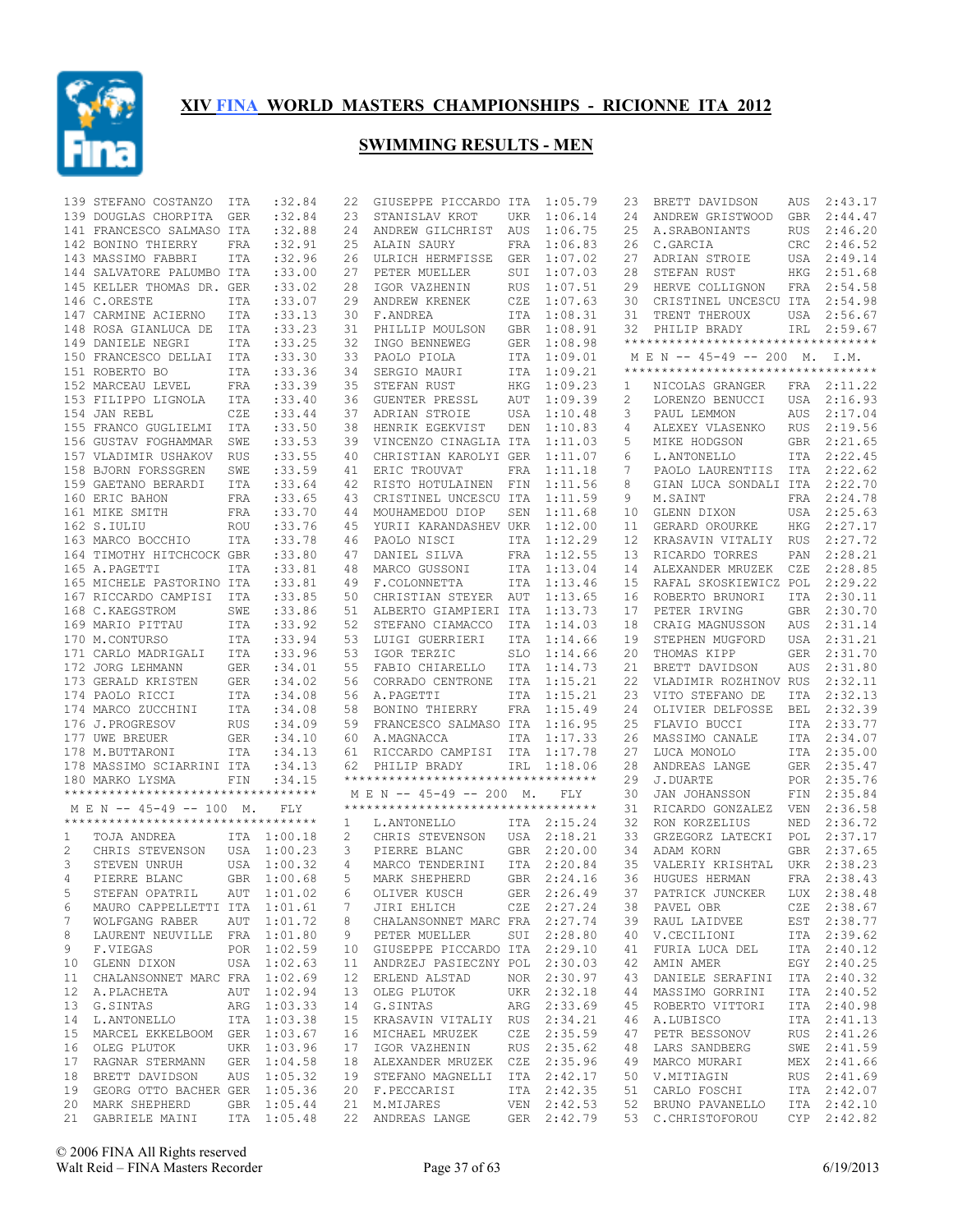

| 54           | MICHAEL RICHTER                     | <b>GER</b> | 2:43.78     | 9                 | J.NOTENBOMER                                               | NED        | 5:16.24 | 30 | CARLOS FLORIO         | BRA        | :28.04     |
|--------------|-------------------------------------|------------|-------------|-------------------|------------------------------------------------------------|------------|---------|----|-----------------------|------------|------------|
| 55           | HERVE COLLIGNON                     | <b>FRA</b> | 2:43.79     | 10                | M.SAINT                                                    | FRA        | 5:16.38 | 31 | J.CABROL              | <b>FRA</b> | :28.08     |
| 56           | ANDREY ARSHAVA                      | <b>RUS</b> | 2:44.24     | 11                | OLIVER KUSCH                                               | <b>GER</b> | 5:20.21 | 32 | OEYVIND THORSEN       | <b>NOR</b> | : 28.11    |
| 57           | C.PFEIFFER                          | SUI        | 2:44.53     | 12                | ALEXANDER MRUZEK                                           | CZE        | 5:21.43 | 33 | U.ZAPPI               | <b>VEN</b> | :28.15     |
| 58           | M.TABELANDER                        | AUT        | 2:44.59     | 13                | ROBERTO BRUNORI                                            | ITA        | 5:23.49 | 34 | MARTIN GRAPENTIN      | SUI        | :28.16     |
| 59           | LAURENT DROUILLET FRA               |            | 2:45.53     | 14                | GERARD OROURKE                                             | HKG        | 5:25.16 | 35 | BJORN MODEE           | SWE        | :28.24     |
| 59           | FABIO RIZZI                         |            | ITA 2:45.53 | 15                | THOMAS KIPP                                                | GER        | 5:25.70 | 36 | N.OLIVEIRA            | <b>BRA</b> | :28.31     |
| 61           | A.MAGNACCA                          | ITA        | 2:46.09     | 16                | CRAIG MAGNUSSON                                            | AUS        | 5:27.88 | 37 | VLADIMIR FADEEV       | <b>RUS</b> | :28.34     |
| 62           | A.BONETTI                           |            | ITA 2:46.13 | 17                | PETER MUELLER                                              | SUI        | 5:33.16 | 38 | PER-OLA QUIST         | SWE        | :28.36     |
| 63           | PRIIT OTTI                          | EST        | 2:47.10     | 18                | VITO STEFANO DE                                            | ITA        | 5:35.04 | 39 | ROBERTO RUSTIONI      | <b>ITA</b> | :28.44     |
| 64           | SERGEI KOROTAEV                     | RUS        | 2:47.43     | 19                | STEFAN RUST                                                | HKG        | 5:35.53 | 40 | JUHA IIVONEN          | FIN        | :28.49     |
| 65           |                                     |            |             | 20                | ANDREAS LANGE                                              | <b>GER</b> |         |    | ROBERTO OLIVETTI      | <b>ITA</b> | :28.58     |
|              | ALEX NICE                           | GBR        | 2:48.62     |                   |                                                            |            | 5:36.02 | 41 |                       |            |            |
| 66           | C.VANELLI                           |            | ITA 2:48.69 | 21                | VLADIMIR ROZHINOV RUS                                      |            | 5:40.19 | 42 | STEFANO RIBECA        | <b>ITA</b> | :28.66     |
| 67           | ABBATE RICCARDO                     | ITA        | 2:48.71     | 22                | MASSIMO CANALE                                             | ITA        | 5:43.37 | 43 | HANS PALMOVIST        | SWE        | :28.77     |
| 68           | ANDREA ZAPPELLA                     |            | ITA 2:49.04 | 23                | MASSIMO MARIANI                                            | ITA        | 5:44.67 | 44 | MAGNUS FALTMAN        | SWE        | :28.82     |
| 69           | KEITH ODDY                          | GBR        | 2:49.06     | 24                | BRETT DAVIDSON                                             | AUS        | 5:44.78 | 45 | OLEG BOYARKIN         | <b>RUS</b> | :28.89     |
| 70           | FABIO CHIARELLO                     |            | ITA 2:49.14 | 25                | MASSIMO GORRINI                                            | ITA        | 5:45.04 | 46 | MARCO VACCHELLI       | <b>ITA</b> | :28.91     |
| 71           | TEOFILO PARENTE                     | ITA        | 2:49.37     | 26                | ANDREW GRISTWOOD                                           | <b>GBR</b> | 5:46.72 | 47 | FRANCIS FOURQUIN      | <b>FRA</b> | :28.97     |
| 72           | M.MADINI                            | ITA        | 2:49.71     | 27                | RON KORZELIUS                                              | NED        | 5:46.80 | 48 | RAINER NOWOTNY        | <b>GER</b> | : 29.02    |
| 73           | VITO CASSATA                        | ITA        | 2:50.31     | 28                | A. SRABONIANTS                                             | <b>RUS</b> | 5:48.80 | 49 | MASSIMO TRAVASONI ITA |            | :29.04     |
| 74           | <b>B.MANNUCCI</b>                   |            | ITA 2:50.88 | 29                | HERVE COLLIGNON                                            | FRA        | 5:52.96 | 49 | GUDO HEMELTJEN        | NED        | :29.04     |
| 75           | DOMINIQUE JOLY                      |            | FRA 2:51.03 | 30                | ROBERTO MERA                                               | <b>ITA</b> | 5:56.08 | 51 | <b>GUSTAV HEIBERG</b> | <b>NOR</b> | :29.17     |
| 76           | MAURO FINIGUERRA ITA 2:51.52        |            |             | 31                | FRANCESCO DAMIANI ITA                                      |            | 5:57.55 | 51 | NIGEL HENDRICKS       | <b>RSA</b> | :29.17     |
| 77           | FABIO COCCONI                       | ITA        | 2:51.57     | 32                | MICHAEL RICHTER                                            | <b>GER</b> | 6:02.13 | 53 | PHILLIP WELLS         | AUS        | :29.19     |
| 78           | STEPHANE JAY                        |            | FRA 2:51.58 | 33                | ROBERTO VITTORI                                            | <b>ITA</b> | 6:02.45 | 54 | ROBERT TORKELUND      | <b>LUX</b> | :29.20     |
| 79           | SIMON COLLINS                       |            | ITA 2:51.59 | 34                | V.MITIAGIN                                                 | <b>RUS</b> | 6:05.00 | 55 | MAURO PONTEPRINO      | ITA        | : 29.22    |
|              |                                     |            |             |                   |                                                            |            |         |    |                       |            |            |
| 80           | NICOLA BARLUCCHI                    | ITA        | 2:51.61     | 35                | DOMINIQUE JOLY                                             | FRA        | 6:06.43 | 56 | SERHIY ZHYKH          | UKR        | :29.23     |
| 81           | MAX FISCHEL                         | <b>CRC</b> | 2:51.64     | 36                | M.MADINI                                                   | <b>ITA</b> | 6:11.94 | 56 | ROSS DONALDSON        | <b>GBR</b> | :29.23     |
| 82           | S.RODRIGUEZ                         | ESP        | 2:51.84     | 37                | CLAUDIO CASTELLI                                           | ITA        | 6:14.20 | 58 | <b>B.BERNARD</b>      | FRA        | :29.24     |
| 83           | PHILIPPE CAZELLES FRA               |            | 2:52.21     | 38                | VITO CASSATA                                               | <b>ITA</b> | 6:16.54 | 59 | T.LEON                | MEX        | :29.31     |
| 84           | D. ANDREA                           | ITA        | 2:52.40     | 39                | <b>B.MANNUCCI</b>                                          | ITA        | 6:19.29 | 60 | BLAISE FORD           | <b>GBR</b> | : 29.33    |
| 85           | CLAUDIO CASTELLI ITA                |            | 2:52.63     | 40                | SERGEI KOROTAEV                                            | <b>RUS</b> | 6:19.55 | 61 | VALERIO CATALINI      | ITA        | :29.34     |
| 86           |                                     |            |             | 41                | S.RODRIGUEZ                                                | ESP        |         | 62 |                       | <b>ITA</b> | :29.35     |
|              | SANTIS DAVIDE DE                    | ITA        | 2:53.21     |                   |                                                            |            | 6:21.70 |    | J.YACOUB              |            |            |
| 87           | KEN OLIPHANT                        | <b>AUT</b> | 2:54.02     | 42                | SANTIS DAVIDE DE                                           | ITA        | 6:21.99 | 62 | NORBERTO RASENTI      | ITA        | :29.35     |
| 88           |                                     |            | ITA 2:54.09 |                   | **********************************                         |            |         | 64 | V.LENCHITSKIY         | <b>RUS</b> | :29.41     |
| 89           | DANIELE NEGRI                       |            |             |                   |                                                            |            |         | 65 |                       |            |            |
|              | TREVOR WOOD                         | IRL        | 2:54.48     |                   | M E N -- 50-54 -- 50<br>********************************** | М.         | FREE    |    | A.BRAYDA-BRUNO        | <b>ITA</b> | :29.55     |
| 90           | M.MASSA                             |            | ITA 2:54.64 |                   |                                                            |            |         | 65 | IVAN SOLOVEV          | <b>RUS</b> | : 29.55    |
| 91           | ANDREA RONCHIERI ITA                |            | 2:55.01     | $\mathbf{1}$      | MICHAEL SODERLUND USA                                      |            | : 25.29 | 65 | JOHN REICHEL          | <b>GER</b> | :29.55     |
| 92           | RICCARDO TROIANI                    | ITA        | 2:55.15     | 2                 | G.GIGLIETTI                                                | ITA        | :26.14  | 68 | MICHEL KAIDOMAR       | <b>FRA</b> | : 29.61    |
| 93           | COMBAUD DENIS                       | FRA        | 2:55.59     | 3                 | <b>JOSEF HLADKY</b>                                        | <b>GER</b> | : 26.41 | 69 | LUIS MESALLES         | CRC        | : 29.62    |
| 94           | UMBERTO GALLONI                     | SMR        | 2:55.83     | 4                 | JURI LOGVIN                                                | FIN        | :26.47  | 70 | CHARLES DRUGEON       | FRA        | : 29.63    |
| 95           | OLAF CHALMER                        | <b>LUX</b> | 2:56.14     | 5                 | FILONOV ALEXEI                                             | <b>RUS</b> | :26.58  | 70 | MARK PATTERSON        | <b>USA</b> | :29.63     |
| 96           | GIANLUCA MORETTI                    |            | ITA 2:56.32 | 6                 | ALEX BENNETT                                               | NZL        | : 26.59 | 72 | JORGEN TISELL         | SWE        | : 29.67    |
| 97           | GUIDO STEFANO                       |            | ITA 2:57.25 | 7                 | EDGARS OZOLINS                                             | LAT        | :26.65  | 72 | V.DELLA               | <b>ITA</b> | :29.67     |
| 98           | A.GALEAZZI                          |            | ITA 2:57.95 | 8                 | LIONEL GODEAUX                                             | <b>BEL</b> | :26.71  | 72 | DARIO NARDI           | <b>ITA</b> | : 29.67    |
| 99           | ANDRAS JELENCSIK HUN                |            | 2:57.99     | 9                 | MICHAEL VAHLDIEK                                           | <b>GER</b> | :26.74  | 75 | A. PARMEGGIANI        | ITA        | :29.71     |
|              | 100 A.BELLACHIOMA                   |            | ITA 2:58.09 | 10                | JIM IVELICH                                                | USA        | :26.76  | 75 | ENRICO CICINELLI      | ITA        | : 29.71    |
| 101          | <b>JESS BRINK</b>                   | <b>DEN</b> | 2:58.19     | 11                | VADIM MAKARYCHEV                                           | <b>RUS</b> | :26.89  | 77 | PIERANGELO SPINA      | ITA        | :29.75     |
|              | 102 KEVIN MCKENNA                   |            | GBR 2:58.22 | $12 \overline{ }$ | ANDREAS WALTER                                             | <b>GER</b> | :26.98  | 78 | M.SIMIONATO           | <b>ITA</b> | :29.77     |
|              |                                     |            |             |                   |                                                            | RUS        |         |    |                       |            | FIN :29.77 |
|              | 103 STEFANO CIAPPINI ITA 2:58.35    |            |             |                   | 13 K.BUBLIKOV                                              |            | : 27.07 |    | 78 MATTI HURULA       |            |            |
|              | 104 JAN SIMONSEN DEN 2:58.43        |            |             |                   | 14 LAFFICHE GILLES                                         | FRA        | : 27.18 |    | 80 STEFAN MAYER       | AUT        | : 29.81    |
|              | 105 DANTE RAMETTA                   |            | ITA 2:58.62 |                   | 15 ROBERTO MEREGA                                          | ARG        | : 27.31 | 81 | THOMAS ENRIGHT        | GBR        | : 29.82    |
|              | 106 R.DE                            |            | ITA 2:58.76 |                   | 16 R.COLL                                                  | ESP        | : 27.35 | 81 | IGINO CADONICI        | ITA        | : 29.82    |
|              | 107 VITTORIO CURIONE ITA 3:01.18    |            |             |                   | 16 ROLAND WENDEL                                           | GER        | : 27.35 | 83 | FABRICE FOSSATI       | FRA        | : 29.83    |
|              | 108 MATTHIAS BLUEMEL AUT 3:01.43    |            |             |                   | 18 LESZEK MADEJ                                            | POL        | : 27.42 | 84 | VITTORIO GALENDA      | ITA        | : 29.84    |
|              | **********************************  |            |             |                   | 19 P.ROUBLIOUE                                             | FRA        | : 27.45 | 84 | ARMANDO D'ANTONIO ITA |            | : 29.84    |
|              | M E N -- 45-49 -- 400 M. I.M.       |            |             |                   | 20 DARIO BERTAZZOLI ITA                                    |            | : 27.49 | 86 | STEFANO FORONI        | ITA        | : 29.86    |
|              | *********************************** |            |             |                   | 21 WALTER MARQUES                                          | BRA        | : 27.50 | 87 | RUNE MESEL            | NOR        | : 29.87    |
| $\mathbf{1}$ | NICOLAS GRANGER                     |            | FRA 4:44.76 |                   | 22 DIRK EMIG                                               | GER        | : 27.55 | 88 | R.CANNARELLA          | ITA        | :30.00     |
| 2            | PAUL LEMMON                         |            | AUS 4:57.88 |                   | 23 ROBERT KILLEEN                                          | USA        | : 27.57 | 89 | PETER BRAUNLICH       | GER        | :30.08     |
| 3            | MARCO TENDERINI                     |            | ITA 5:01.45 |                   | 24 MARCO BORRIELLO                                         | ITA        | : 27.64 | 90 | P.MICHIELETTO         | ITA        | :30.10     |
| 4            | LORENZO BENUCCI                     |            | USA 5:02.24 |                   | 24 ERIC LECORNU                                            | FRA        | : 27.64 | 91 | R.SPINELLA            | ITA        | :30.13     |
| 5            | L.ANTONELLO                         |            | ITA 5:02.77 |                   | 26 ROLF GUSTAFSSON                                         | SWE        | : 27.67 | 91 | MYKOLA KULYK          | UKR        | :30.13     |
| 6            | ERLEND ALSTAD                       |            | NOR 5:09.56 |                   | 27 DMITRY KROMSKIY                                         | <b>RUS</b> | : 27.74 | 93 | RAINER BAUERSFELD GER |            | :30.19     |
| 7            | A.TIBERTI                           |            | ITA 5:13.92 |                   | 28 RASTISLAV PAVLIK SVK                                    |            | : 27.94 | 93 | LERMIT ROSELL         | VEN        | :30.19     |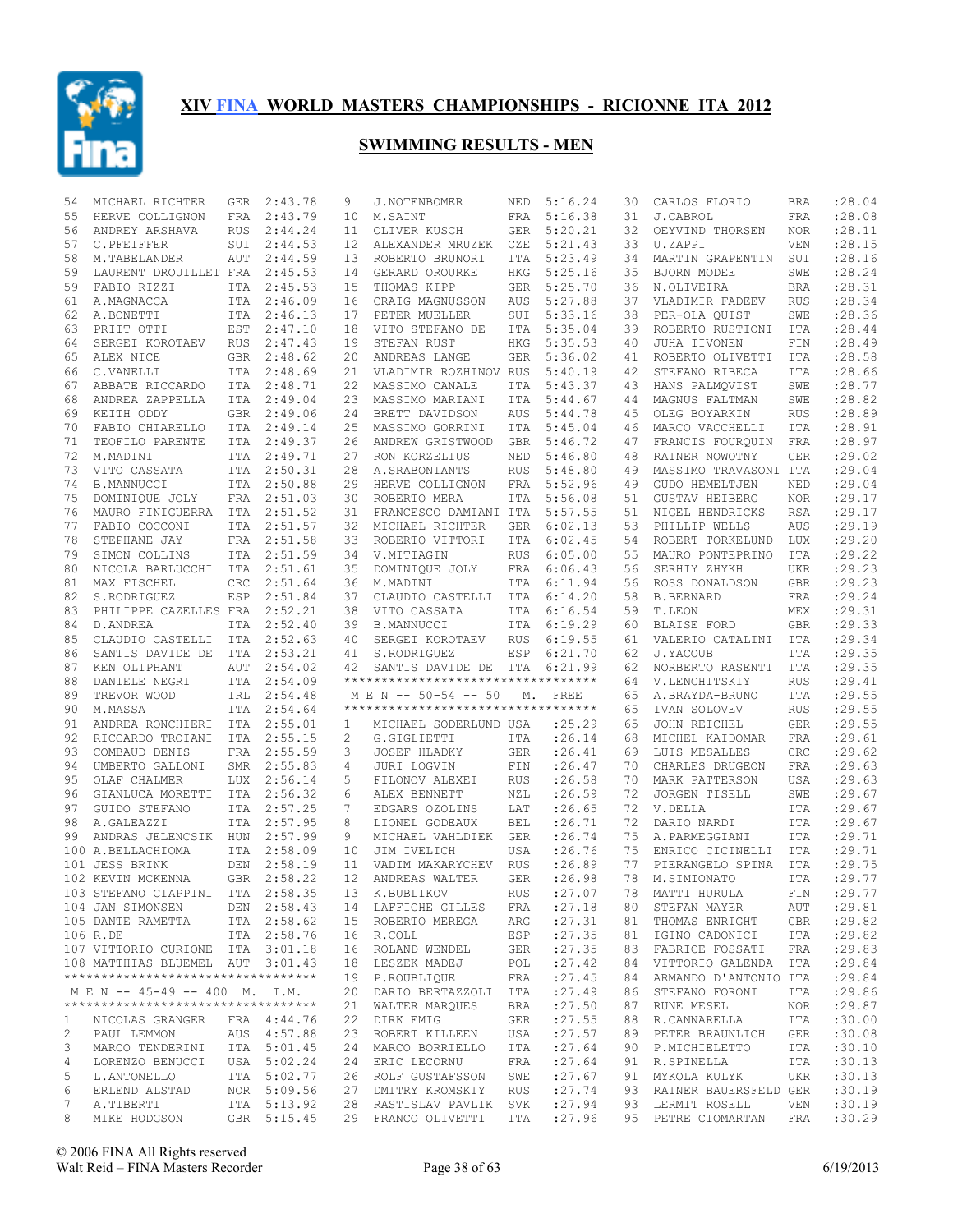

| 96 | ULRICH SATTLER                 | GER        | :30.30  |                 | 161 ARMANDO STELL                  | ITA        | :32.03      | 48 | SANDRO ZECCA                           | ITA         | 1:04.25     |
|----|--------------------------------|------------|---------|-----------------|------------------------------------|------------|-------------|----|----------------------------------------|-------------|-------------|
| 96 | DAG MATHISEN                   | <b>NOR</b> | :30.30  |                 | 163 DANILO NATALI                  | ITA        | :32.11      | 49 | OLEG BOYARKIN                          | RUS         | 1:04.43     |
| 98 | MASSIMO MELLOZZI               | ITA        | :30.32  |                 | 164 AUDRIUS KIAUKE                 | LTU        | :32.14      | 50 | MATTI HURULA                           |             | FIN 1:04.47 |
| 99 | PIERRE SPILLIAERT FRA          |            | :30.33  |                 | 165 CARLO FERRARI                  | ITA        | :32.16      | 51 | MARCO VACCHELLI                        | ITA         | 1:04.48     |
|    | 100 SVEIN ERIK NYMO            | <b>NOR</b> | :30.39  |                 | 166 UMBERTO LANZA                  | ITA        | :32.20      | 52 | A. FARRENKOPF                          | GER         | 1:04.50     |
|    | 101 ANTONIO PASCIUTO           | ITA        | :30.40  |                 | 167 MASSIMO COPPOLA                | ITA        | :32.21      | 53 | PER-OLA QUIST                          | SWE         | 1:04.57     |
|    | 102 VINICIO VASTA              | ITA        | :30.43  |                 | 168 PETR MAYER                     | CZE        | :32.26      | 54 | HENRIK BODEN                           | SWE         | 1:04.79     |
|    | 103 PETER POLAK                | AUT        | :30.46  |                 | 169 WILLIAM RODGERS                | USA        | :32.35      | 55 | A.SCALAMBRA                            | ITA         | 1:04.86     |
|    | 104 SERGIO CHIUSI              | ITA        | :30.52  |                 | 170 ROBERTO DALERA                 | ITA        | :32.36      | 56 | SIMO-PEKKA TORSTI FIN                  |             | 1:04.93     |
|    | 105 PAOLO BACCI                | ITA        | :30.59  |                 | 171 ANTONIO CAUDELI                | FRA        | :32.39      | 57 | V.DELLA                                | ITA         | 1:05.18     |
|    | 106 DER MEER RON VAN NED       |            | :30.61  |                 | 172 PATRICK SECHIER                | FRA        | :32.46      | 58 | A.BRAYDA-BRUNO                         | ITA         | 1:05.34     |
|    | 107 DOMINIC TSUI               | HKG        | :30.63  |                 | 173 GIORGIO SCROCCA                | ITA        | :32.59      | 59 | <b>B.BERNARD</b>                       | FRA         | 1:05.38     |
|    | 108 B.CAMPOBASSO               |            | :30.65  |                 |                                    | ITA        | :32.60      | 59 |                                        |             | 1:05.38     |
|    |                                | ITA        |         |                 | 174 ANGELO FERRARIS                |            |             |    | MASSIMO TRAVASONI ITA<br>DARIO GIANESE |             |             |
|    | 108 IURII VIIUK                | UKR        | :30.65  |                 | 175 PER-ERIK FREIJ                 | SWE        | :32.61      | 61 |                                        | ITA         | 1:05.41     |
|    | 110 GABRIELE SANTINI ITA       |            | :30.66  |                 | 176 MICHELE COLITTI                | ITA        | :32.63      | 62 | KENNETH CHERRY                         | USA         | 1:05.44     |
|    | 111 FRANZ LANGNER              | GER        | :30.72  |                 | 177 F.MONTICELLI                   | ITA        | :32.66      | 63 | MICHEL KAIDOMAR                        | FRA         | 1:05.57     |
|    | 112 E.PRAT                     | ESP        | :30.74  |                 | 177 TOMASZ CAJDLER                 | POL        | :32.66      | 64 | FILIPPO NEGRI                          | ITA         | 1:05.58     |
|    | 113 ANDREA TISTARELLI ITA      |            | :30.75  |                 | ********************************** |            |             | 65 | EDO ORLANDINI                          | ITA         | 1:05.61     |
|    | 114 JAMIE SKUTOVICH            | CAN        | :30.79  |                 | M E N -- 50-54 -- 100 M.           |            | FREE        | 66 | P.MICHIELETTO                          | ITA         | 1:05.68     |
|    | 115 BORUT MLAKAR               | SLO        | :30.81  |                 | ********************************** |            |             | 67 | JORGEN TISELL                          | SWE         | 1:05.78     |
|    | 116 TORBJORN BERGER            | <b>NOR</b> | :30.89  | 2               | MICHAEL SODERLUND USA              |            | :55.97      | 68 | D. PENTUCCI                            | ITA         | 1:05.79     |
|    | 117 YEVGENIY VILDANOV UKR      |            | :30.91  | 3               | FILONOV ALEXEI                     | <b>RUS</b> | :57.18      | 69 | AHTI UUSIVUORI                         | ${\tt FIN}$ | 1:05.83     |
|    | 118 JOHAN VD MERWE             | RSA        | :30.92  | 4               | JURI LOGVIN                        | FIN        | :57.19      | 70 | FRANCIS FOUROUIN FRA                   |             | 1:05.93     |
|    | 119 MARIO SOLINAS              | ITA        | :30.97  | 5               | EDGARS OZOLINS                     | LAT        | :57.50      | 71 | NIGEL HENDRICKS                        | RSA         | 1:05.99     |
|    | 120 WILHELM ANHALT             | GER        | :30.98  | 6               | UDO WUPPERFELD                     | GER        | :57.68      | 72 | RUNE MESEL                             | NOR         | 1:06.08     |
|    | 121 NICOLA ZANNIN              | ITA        | :30.99  | $7\phantom{.0}$ | JOSEF HLADKY                       | GER        | :58.01      | 73 | V.GEORGIEV                             | BUL         | 1:06.15     |
|    | 122 DARIO MARAMICI             | ITA        | :31.01  | 8               | G.GIGLIETTI                        | ITA        | :58.24      | 74 | ARMANDO D'ANTONIO ITA                  |             | 1:06.23     |
|    | 123 M.MAURI                    | ITA        | :31.03  | 9               | ANDERS HAGLUND                     | SWE        | :58.30      | 75 | JOHN REICHEL                           | <b>GER</b>  | 1:06.28     |
|    | 124 J.LECLERCO                 | FRA        | :31.04  | 10              | R.COLL                             | ESP        | :58.46      | 76 | ANTONIO PENATI                         | ITA         | 1:06.39     |
|    | 124 LUCA TAMBERI               | ITA        | :31.04  | 11              | P.ROUBLIQUE                        | FRA        | :58.63      | 77 | ANTONIO PASCIUTO                       | ITA         | 1:06.42     |
|    | 126 ROBERT EHEIM               | AUT        | :31.09  | 12              | ALEC JOHNSON                       | GBR        | :58.74      | 78 | ROBERT TORKELUND                       | LUX         | 1:06.50     |
|    | 127 ELIO RISPOLI               |            |         |                 | LESZEK MADEJ                       |            |             |    | M.TARANTELLI                           |             |             |
|    |                                | ITA        | :31.12  | 13              |                                    | POL        | :58.84      | 79 |                                        | ITA         | 1:06.53     |
|    | 128 M.MARTINASCO               | ITA        | :31.22  | 14              | BARRY LEWIS                        | CAN        | :58.87      | 80 | PETER POLAK                            | AUT         | 1:06.81     |
|    | 128 CLEMENT JEAN-MARC FRA      |            | :31.22  | 15              | STUART MEARES                      | AUS        | :59.50      | 81 | R.SPINELLA                             |             | ITA 1:06.86 |
|    | 130 F.PASQUALETTI              | ITA        | :31.23  | 16              | ALEX BENNETT                       | NZL        | :59.55      | 82 | FABRIZIO GAUNA                         | ITA         | 1:06.87     |
|    | 130 MARCO PANICUCCI            | <b>ITA</b> | :31.23  | 17              | ERIC LECORNU                       | <b>FRA</b> | :59.71      | 83 | PHILLIP WELLS                          | AUS         | 1:06.89     |
|    | 132 E.LAGOMARSINO              | ITA        | :31.24  | 18              | K.BUBLIKOV                         | <b>RUS</b> | 1:00.25     | 84 | MYKOLA KULYK                           | UKR         | 1:06.90     |
|    | 132 DONATIS FRANCO DE ITA      |            | :31.24  | 19              | WALTER MARQUES                     | <b>BRA</b> | 1:00.72     | 85 | MAURO PONTEPRINO                       | ITA         | 1:07.04     |
|    | 132 IHOR RUDNYK                | <b>UKR</b> | :31.24  | 19              | MARCO BORRIELLO                    | ITA        | 1:00.72     | 86 | JAN PETTERSSON                         | SWE         | 1:07.07     |
|    | 135 F.D'APRILE                 | <b>ITA</b> | :31.27  | 21              | DMITRY KROMSKIY                    | <b>RUS</b> | 1:00.75     | 87 | THOMAS ENRIGHT                         | GBR         | 1:07.09     |
|    | 135 GIOVANNI CHIEREGO ITA      |            | :31.27  | 22              | SERGEY MOLODIN                     | <b>RUS</b> | 1:00.77     | 88 | CHARLES DRUGEON                        | FRA         | 1:07.12     |
|    | 137 J.MAYORAL                  | ESP        | :31.31  | 23              | N.OLIVEIRA                         | <b>BRA</b> | 1:00.80     | 89 | M.SIMIONATO                            |             | ITA 1:07.23 |
|    | 138 A.GIUSEPPE                 | ITA        | :31.37  | 24              | PAWEL OLSZEWSKI                    | POL        | 1:00.85     | 90 | R.CANNARELLA                           | ITA         | 1:07.30     |
|    | 139 FRANCOIS DONZE             | FRA        | :31.39  | 25              | ROBERTO MEREGA                     | ARG        | 1:00.92     | 91 | VITTORIO GALENDA ITA                   |             | 1:07.40     |
|    | 140 D.MONTERO                  | ESP        | : 31.41 | 26              | JIM IVELICH                        | <b>USA</b> | 1:00.93     | 92 | MARK PATTERSON                         | USA         | 1:07.62     |
|    | 141 A.NANNINI                  | ITA        | :31.44  | 27              | ROBERTO RUSTIONI                   | ITA        | 1:01.07     | 93 | RALF HAMMER                            |             | GER 1:07.67 |
|    | 142 CLAUDIO RUGGIERO ITA       |            | :31.52  | 28              | ROLAND WENDEL                      | <b>GER</b> | 1:01.13     | 94 | WILHELM ANHALT                         | GER         | 1:07.69     |
|    | 142 MATTEO REMONTI             | ITA        | :31.52  | 28              | SPRANZ KLAUS DR.                   | <b>GER</b> | 1:01.13     | 95 | RALPH RIEPER                           |             | CAN 1:07.71 |
|    | 144 GIANPAOLO RAGAZZI ITA      |            | :31.56  | 30              | ANDREAS WALTER                     | <b>GER</b> | 1:01.24     | 96 | M.MAURI                                | ITA         | 1:07.73     |
|    | 145 MIRKO MENOZZI 1TA          |            | :31.57  |                 | 31 BJORN MODEE                     |            | SWE 1:01.25 |    | 97 LERMIT ROSELL VEN 1:07.91           |             |             |
|    | 146 S.SKOROBOGATOV             | RUS        | :31.65  |                 | 32 OEYVIND THORSEN                 |            | NOR 1:01.27 |    | 98 RAINER NOWOTNY                      |             | GER 1:08.07 |
|    | 146 RALF HAMMER                | GER        | :31.65  |                 | 33 ROLF GUSTAFSSON                 |            | SWE 1:01.90 |    | 99 IVAN SOLOVEV                        |             | RUS 1:08.08 |
|    |                                | ITA        |         |                 |                                    |            |             |    |                                        |             |             |
|    | 148 F.RIOS                     |            | :31.68  |                 | 34 MARTIN GRAPENTIN SUI 1:02.10    |            |             |    | 100 ENRICO CICINELLI ITA 1:08.13       |             |             |
|    | 149 JORG ENGEL                 | GER        | :31.74  |                 | 35 VALTER MASSETTI                 |            | ITA 1:02.17 |    | 101 CARLO ZUCHEGNA                     |             | ITA 1:08.37 |
|    | 150 PLA MICHEL                 | FRA        | :31.76  |                 | 36 DIRK EMIG                       |            | GER 1:02.75 |    | 102 JOHAN VD MERWE                     |             | RSA 1:08.38 |
|    | 151 F.PICCININI                | ITA        | :31.77  |                 | 37 U.ZAPPI                         |            | VEN 1:03.41 |    | 102 FRANCESCO BOTRE' ITA 1:08.38       |             |             |
|    | 152 LUCA ANTOGNONI             | ITA        | :31.79  |                 | 38 VALERIU BUZATU                  |            | ROU 1:03.49 |    | 104 JAMES LITTLEFIELD USA 1:08.44      |             |             |
|    | 153 SERGIO GRASSI              | ITA        | :31.82  |                 | 39 GIAN PIERO CROPPO ITA 1:03.63   |            |             |    | 104 BORIS BITYUTSKIKH RUS 1:08.44      |             |             |
|    | 154 A.TEODORANI                | ITA        | :31.83  |                 | 40 HANS PALMQVIST                  |            | SWE 1:03.80 |    | 106 J.YACOUB                           |             | ITA 1:08.49 |
|    | 155 DARIO ARENA                | ITA        | :31.88  |                 | 41 CARLOS FLORIO                   |            | BRA 1:03.98 |    | 107 GABRIELE SANTINI ITA 1:08.51       |             |             |
|    | 156 EROS FERRI                 | ITA        | :31.90  | 42              | ANDREA ZANZA ITA 1:04.00           |            |             |    | 108 ENRICO CERIONI                     |             | ITA 1:08.57 |
|    | 157 MASSIMO BETTOLI ITA        |            | :31.91  |                 | 43 STEFANO RIBECA                  |            | ITA 1:04.04 |    | 109 DOMINIC TSUI                       |             | HKG 1:08.58 |
|    | 158 G.TOMARCHIO                | ITA        | :31.92  |                 | 44 PAOLO PALAZZO                   |            | ITA 1:04.06 |    | 109 NICOLA ZANNIN                      |             | ITA 1:08.58 |
|    | 159 MARCO DIANI                | ITA        | :31.97  |                 | 45 JACQUES OLIVIE                  |            | FRA 1:04.10 |    | 111 LUIS MESALLES                      |             | CRC 1:08.82 |
|    | 160 FABIO TAGLIAFERRI ITA      |            | :31.99  |                 | 45 HARRI MOSSMYR SWE 1:04.10       |            |             |    | 112 ADAM LELEAN                        |             | GBR 1:08.83 |
|    | 161 VINICIO PRETINI ITA :32.03 |            |         |                 | 47 SERGEI IAKOVLEV RUS 1:04.19     |            |             |    | 113 FABRICE FOSSATI FRA 1:09.03        |             |             |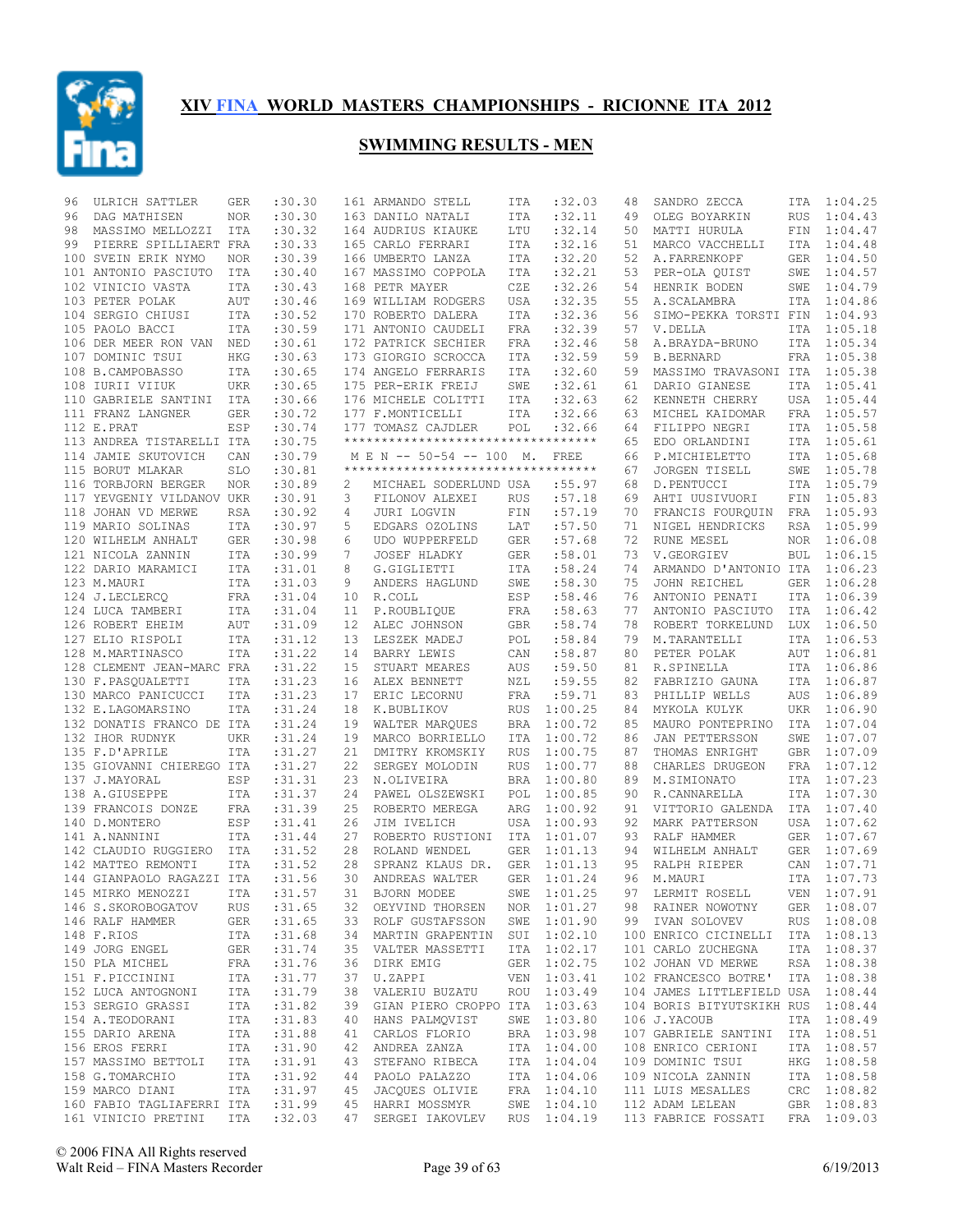

| 114 ANDREA TISTARELLI ITA         |            | 1:09.05     |                 | 180 GIORGIO SCROCCA                 |            | ITA 1:14.25 | 62 | JAN PETTERSSON                                                         | SWE        | 2:29.60     |
|-----------------------------------|------------|-------------|-----------------|-------------------------------------|------------|-------------|----|------------------------------------------------------------------------|------------|-------------|
| 115 N.AYRES                       | BRA        | 1:09.09     |                 | 181 LAMBERTI UMBERTO ITA 1:14.33    |            |             | 63 | JORGEN TISELL                                                          | SWE        | 2:29.63     |
| 116 PIERRE SPILLIAERT FRA         |            | 1:09.32     |                 | **********************************  |            |             | 63 | FABRIZIO GAUNA                                                         | ITA        | 2:29.63     |
| 116 MARCO PANICUCCI               | <b>ITA</b> | 1:09.32     |                 | M E N -- 50-54 -- 200 M.            |            | FREE        | 65 | MICHEL KAIDOMAR                                                        | FRA        | 2:29.71     |
| 118 GIOVANNI CHIEREGO ITA         |            | 1:09.38     |                 | *********************************** |            |             | 66 | PETER POLAK                                                            | AUT        | 2:29.92     |
| 119 M.GUARRACINO                  | <b>ITA</b> | 1:09.39     | 1               | MARCUS MATTIOLI                     |            | BRA 2:02.14 | 67 | NIGEL HENDRICKS                                                        | RSA        | 2:30.40     |
|                                   | AUT        |             | 2               |                                     |            | 2:03.95     | 68 |                                                                        | <b>GBR</b> | 2:30.47     |
| 120 ROBERT EHEIM                  |            | 1:09.84     |                 | MICHAEL SODERLUND USA               |            |             |    | ADAM LELEAN                                                            |            |             |
| 121 ROBERTO DALERA                | ITA        | 1:09.97     | 3               | JURI LOGVIN                         | FIN        | 2:08.92     | 69 | MAGNA ZIMMERMANN                                                       | ITA        | 2:30.58     |
| 122 MARK STRAKOSCH                | GBR        | 1:10.01     | 4               | EDGARS OZOLINS                      | LAT        | 2:09.28     | 70 | JAMES LITTLEFIELD USA                                                  |            | 2:30.68     |
| 123 C.ENRICO                      |            | ITA 1:10.07 | 5               | PETER FISCHER                       | <b>GER</b> | 2:09.50     | 71 | R.CANNARELLA                                                           | ITA        | 2:30.89     |
| 124 B.CAMPOBASSO                  |            | ITA 1:10.12 | 6               | BARRY LEWIS                         | CAN        | 2:09.85     | 72 | ENRICO CERIONI                                                         | ITA        | 2:31.69     |
| 125 J.MAYORAL                     | ESP        | 1:10.15     | 7               | ANDREAS JENKE                       | GER        | 2:10.18     | 73 | THOMAS ENRIGHT                                                         | GBR        | 2:32.01     |
| 125 DERMOT CANAVAN                |            | IRL 1:10.15 | 8               | UDO WUPPERFELD                      | <b>GER</b> | 2:10.29     | 74 | JOACHIM SIRCH                                                          |            | GER 2:32.12 |
| 127 SERGIO CHIUSI                 | ITA        | 1:10.22     | 9               | ANDERS HAGLUND                      | SWE        | 2:10.54     | 75 | FRANCO BURIANI                                                         | <b>ITA</b> | 2:32.13     |
| 128 LUCA ANTOGNONI                | <b>ITA</b> | 1:10.28     | 10              | <b>JOSEF HLADKY</b>                 | <b>GER</b> | 2:10.78     | 76 | MASSIMO TRAVASONI ITA                                                  |            | 2:32.95     |
| 129 DER MEER RON VAN NED          |            | 1:10.33     | 11              | STANLEY VELA                        | <b>GBR</b> | 2:11.10     | 77 | NEIL COOPER                                                            | IRL        | 2:33.14     |
| 130 E.LAGOMARSINO                 | <b>ITA</b> | 1:10.34     | 12 <sup>°</sup> | R.COLL                              | ESP        | 2:11.36     | 78 | M.GUARRACINO                                                           | ITA        | 2:33.24     |
|                                   |            |             |                 |                                     |            |             |    |                                                                        |            |             |
| 131 FABIO TAGLIAFERRI ITA         |            | 1:10.39     | 13              | LESZEK MADEJ                        | POL        | 2:12.07     | 79 | FRANCESCO BOTRE'                                                       | ITA        | 2:33.29     |
| 132 FRANCOIS DONZE                | FRA        | 1:10.40     | 14              | STUART MEARES                       | AUS        | 2:12.53     | 80 | IGOR YASTREBOV                                                         | <b>UKR</b> | 2:33.56     |
| 132 MASSIMO BETTOLI               | <b>ITA</b> | 1:10.40     | 15              | ERIC LECORNU                        | FRA        | 2:12.96     | 81 | MARK PATTERSON                                                         | USA        | 2:33.65     |
| 134 MATTEO REMONTI                | ITA        | 1:10.41     | 16              | K.BUBLIKOV                          | <b>RUS</b> | 2:13.14     | 82 | CARLO ZUCHEGNA                                                         | <b>ITA</b> | 2:33.85     |
| 135 ANGELO FERRARIS               |            | ITA 1:10.83 | 17              | DANIEL MACHEK                       | CZE        | 2:13.55     | 83 | FRANCOIS DONZE                                                         | <b>FRA</b> | 2:34.12     |
| 136 ELIO RISPOLI                  |            | ITA 1:10.88 | 18              | Y.ZIATDZINAU                        | <b>BLR</b> | 2:13.56     | 83 | ROBERT EHEIM                                                           | AUT        | 2:34.12     |
| 137 E.PRAT                        | ESP        | 1:10.90     | 19              | PAWEL OLSZEWSKI                     | POL        | 2:13.89     | 85 | ANGELO FERRARIS                                                        | ITA        | 2:35.60     |
| 138 SERGE VINCENT                 |            | FRA 1:10.99 | 20              | ERIC JOHNSON                        | <b>HKG</b> | 2:14.96     | 86 | M.CIAPPINI                                                             | ITA        | 2:35.68     |
| 139 FABIANO ALDO                  |            | ITA 1:11.08 | 21              | G.GIGLIETTI                         | ITA        | 2:15.22     | 87 | PIERRE SPILLIAERT FRA                                                  |            | 2:35.72     |
|                                   |            |             |                 |                                     |            |             |    |                                                                        |            | 2:36.00     |
| 140 SILVIO MONCO                  |            | ITA 1:11.15 | 22              | VALTER MASSETTI                     | ITA        | 2:15.60     | 88 | <b>JACK BARENDS</b>                                                    | NED        |             |
| 141 RAVIL IBATULLIN               | RUS        | 1:11.17     | 23              | ROBERTO RUSTIONI                    | ITA        | 2:15.70     | 89 | J.MAYORAL                                                              | ESP        | 2:36.47     |
| 142 DANILO NATALI                 |            | ITA 1:11.25 | 24              | BJORN MODEE                         | SWE        | 2:15.97     | 90 | MARK STRAKOSCH                                                         | GBR        | 2:36.50     |
| 143 JAMIE SKUTOVICH               | CAN        | 1:11.28     | 25              | P.ROUBLIOUE                         | FRA        | 2:16.30     | 91 | ROBERTO DALERA                                                         | ITA        | 2:36.72     |
| 144 MOBBY SAHLI                   |            | SUI 1:11.31 | 26              | N.OLIVEIRA                          | BRA        | 2:17.43     | 92 | FABIANO ALDO                                                           | ITA        | 2:36.99     |
| 144 WALTER PEDRETTI               |            | ITA 1:11.31 | 26              | TOIT GRAHAM DU                      | <b>RSA</b> | 2:17.43     | 93 | JOHN MICKS                                                             | CAN        | 2:37.26     |
| 146 JOHN MICKS                    | CAN        | 1:11.42     | 28              | ROBERTO MEREGA                      | ARG        | 2:18.02     | 94 | SILVIO MONCO                                                           | ITA        | 2:37.29     |
| 146 EROS FERRI                    |            | ITA 1:11.42 | 29              | ANTONIO FUNICELLI VEN               |            | 2:18.18     | 95 | DOMINIC TSUI                                                           | HKG        | 2:37.60     |
| 148 F.D'APRILE                    |            | ITA 1:11.43 | 30              | ANTHONY CRUISE                      | IRL        | 2:18.27     | 96 | N.AYRES                                                                | BRA        | 2:37.79     |
|                                   |            |             |                 |                                     |            |             | 97 |                                                                        |            |             |
| 149 VALERIO CATALINI ITA 1:11.48  |            |             | 31              | ALEX BENNETT                        | NZL        | 2:19.92     |    | DARIO GIANESE                                                          | ITA        | 2:37.99     |
| 150 MASSIMO COPPOLA               | ITA        | 1:11.54     | 32              | W.SHEWELL-COOPER                    | GBR        | 2:20.37     | 98 | G.QUADARELLA                                                           | ITA        | 2:38.54     |
| 151 GIANPAOLO RAGAZZI ITA         |            | 1:11.64     | 33              | U.ZAPPI                             | <b>VEN</b> | 2:20.38     | 99 | ANTONIO CAUDELI                                                        |            | FRA 2:38.75 |
| 152 ANTONIO CAUDELI               | FRA        | 1:11.67     | 34              | OEYVIND THORSEN                     | NOR.       | 2:20.66     |    | 100 E.LAGOMARSINO                                                      | ITA        | 2:38.77     |
| 153 VITTORIO GALLO                |            | ITA 1:11.68 | 35              | GENNARO FIORILLO                    | ITA        | 2:20.82     |    | 101 CLAUDIO RUGGIERO                                                   | ITA        | 2:38.99     |
| 154 MARIO SOLINAS                 | ITA        | 1:12.00     | 36              | ANDREA ZANZA                        | <b>ITA</b> | 2:21.22     |    | 102 A.NANNINI                                                          | ITA        | 2:39.15     |
| 155 ARMANDO STELL                 |            | ITA 1:12.09 | 37              | STEFANO BERTONI                     | ITA        | 2:21.70     |    | 103 C.ENRICO                                                           |            | ITA 2:39.86 |
| 156 CLAUDIO MAGLIOLA ITA 1:12.40  |            |             | 38              | PASCAL MERCURI                      | FRA        | 2:22.06     |    | 104 GARY HURR                                                          | GBR        | 2:39.97     |
| 157 P.DUMONT                      | SUI        | 1:12.46     | 39              | A. FARRENKOPF                       | GER        | 2:22.58     |    | 105 LUCA TESI                                                          | ITA        | 2:40.02     |
|                                   |            | 1:12.52     |                 |                                     |            | 2:22.83     |    |                                                                        |            | 2:40.05     |
| 158 AUDRIUS KIAUKE                | LTU        |             | 40              | PHIL SAWREY                         | <b>GBR</b> |             |    | 106 VITTORIO GALLO                                                     | ITA        |             |
| 159 JOHAN KV'KEN                  | NOR        | 1:12.58     | 41              | STEFANO RIBECA                      | ITA        | 2:23.07     |    | 107 ROCHET PASCAL                                                      | FRA        | 2:40.71     |
| 160 UMBERTO LANZA                 |            | ITA 1:12.59 | 42              | V.DELLA                             | ITA        | 2:23.89     |    | 108 IWAN VD MERWE                                                      | RSA        | 2:40.84     |
| 161 CLAUDIO RUGGIERO ITA 1:12.62  |            |             | 43              | DIRK EMIG                           |            | GER 2:23.97 |    | 109 AUDRIUS KIAUKE                                                     | LTU        | 2:41.48     |
| 162 LUIGI TAMPONI                 |            | ITA 1:12.63 | 44              | JIM IVELICH                         |            | USA 2:24.36 |    | 110 MARCO PANICUCCI                                                    | ITA        | 2:41.51     |
| 163 JOHN DAM                      |            |             |                 | NED 1:12.66 45 SERGEI IAKOVLEV      |            | RUS 2:24.53 |    | 111 MARCO BOTTI                                                        |            | ITA 2:41.85 |
| 164 MARCO ZOVI                    |            | ITA 1:12.70 |                 | 45 HENRIK BODEN                     |            | SWE 2:24.53 |    | 112 A.SCHUTTLE                                                         |            | NED 2:41.99 |
| 165 STEFANO GIANNINI ITA 1:12.76  |            |             |                 | 47 PIERANGELO SPINA ITA 2:24.76     |            |             |    | 113 UMBERTO LANZA                                                      |            | ITA 2:42.75 |
| 166 HELMUTH THALER                |            | ITA 1:12.78 |                 | 48 LUCA PASQUALI                    |            | ITA 2:24.82 |    | 114 GIANPAOLO RAGAZZI ITA 2:43.40                                      |            |             |
| 167 STEFANO TIOZZI                |            | ITA 1:13.08 |                 | 49 A.MIDDENDORFF                    |            | GER 2:25.27 |    | 115 PIETRO DANIELE                                                     |            | ITA 2:43.49 |
|                                   |            |             |                 |                                     |            |             |    |                                                                        |            |             |
| 168 POUCET PHILIPPE               |            | FRA 1:13.38 |                 | 50 KENNETH CHERRY                   |            | USA 2:25.84 |    | 116 GIUSEPPE MILOTTA ITA 2:43.64<br>********************************** |            |             |
| 169 TOMASZ CAJDLER                |            | POL 1:13.52 |                 | 51 MATTI HURULA                     |            | FIN 2:26.01 |    |                                                                        |            |             |
| 170 CLEMENT JEAN-MARC FRA 1:13.61 |            |             |                 | 51 AHTI UUSIVUORI                   |            | FIN 2:26.01 |    | M E N -- 50-54 -- 400 M. FREE                                          |            |             |
| 171 ANTONIO COLLETTA ITA 1:13.64  |            |             |                 | 53 BORIS KONDRATOV                  |            | RUS 2:26.02 |    | **********************************                                     |            |             |
| 172 JORG ENGEL                    |            | GER 1:13.74 |                 | 54 SIMO-PEKKA TORSTI FIN 2:26.76    |            |             | 1  | MARCUS MATTIOLI                                                        |            | BRA 4:21.19 |
| 173 STEFANO MEUCCI                |            | ITA 1:13.78 | 55              | D.PENTUCCI                          |            | ITA 2:27.48 | 2  | ARNALDO PEREZ                                                          |            | PUR 4:32.28 |
| 174 ROCHET PASCAL                 |            | FRA 1:13.83 |                 | 56 V.GEORGIEV                       |            | BUL 2:27.74 | 3  | PETER FISCHER                                                          |            | GER 4:32.57 |
| 175 D.MONTERO                     |            | ESP 1:13.86 |                 | 57 F.FORSCH                         |            | ITA 2:27.77 | 4  | ANDREAS JENKE                                                          |            | GER 4:38.37 |
| 176 PER-ERIK FREIJ                |            | SWE 1:13.90 |                 | 58 ULRICH NEUBECKER GER 2:27.78     |            |             | 5  | BARRY LEWIS                                                            |            | CAN 4:39.51 |
| 177 INGO WOLTER                   |            | GER 1:14.14 |                 | 59 ANTONIO PASCIUTO ITA 2:28.01     |            |             | 6  | <b>B.BERNARDO</b>                                                      |            | ITA 4:41.60 |
|                                   |            |             |                 |                                     |            |             |    |                                                                        |            |             |
| 178 PETR MAYER                    |            | CZE 1:14.16 |                 | 60 EDO ORLANDINI                    |            | ITA 2:28.14 | 7  | STANLEY VELA                                                           |            | GBR 4:42.26 |
| 179 MICHAEL SUBARSKY AUT 1:14.21  |            |             |                 | 61 RALF HAMMER                      |            | GER 2:28.38 | 8  | STUART MEARES                                                          | AUS        | 4:42.50     |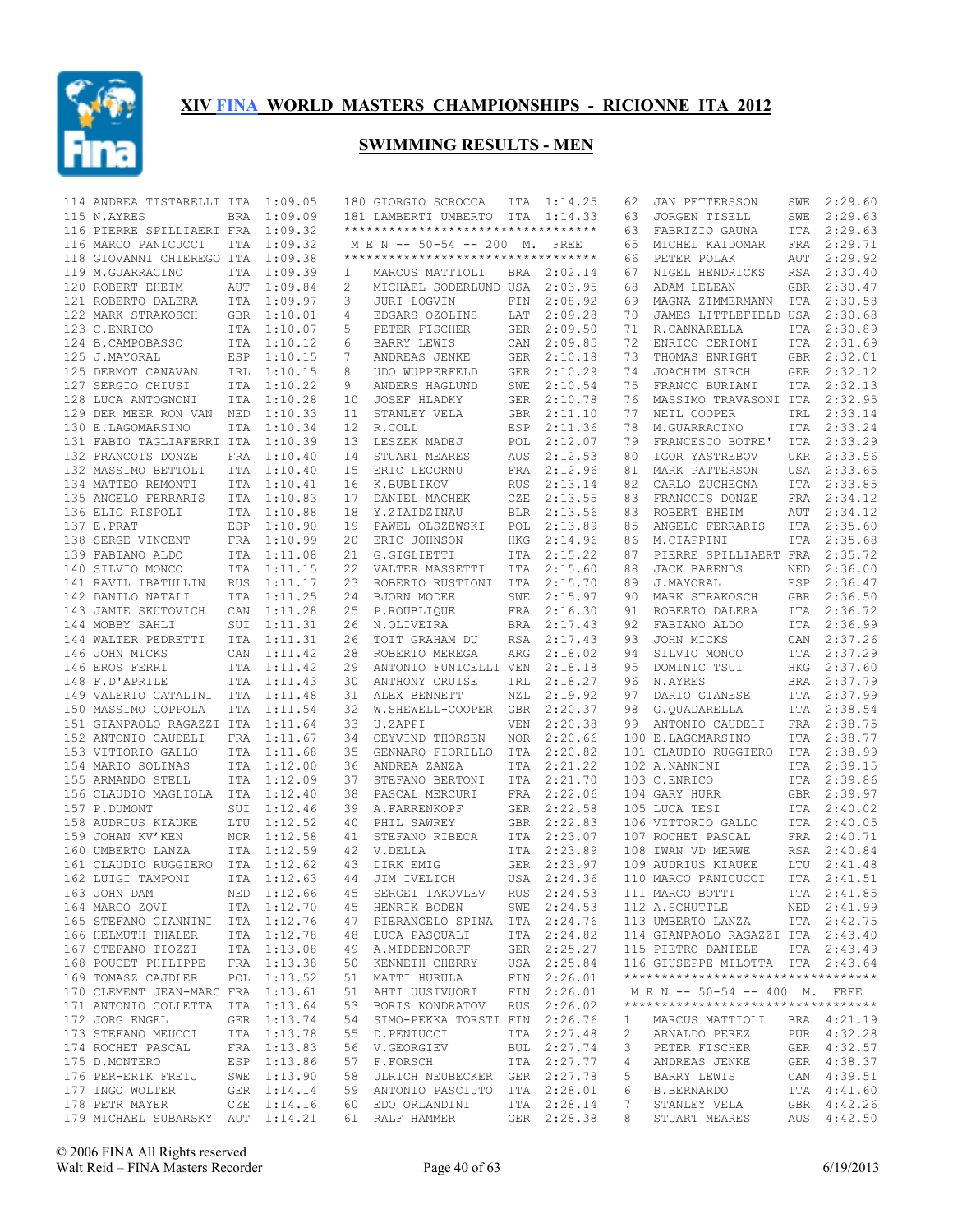

| 9  | DANIEL MACHEK         | CZE        | 4:42.53     |                 | **********************************  |            |              | 64 | G.SANTOMIERI                       |            | ITA 11:48.72 |
|----|-----------------------|------------|-------------|-----------------|-------------------------------------|------------|--------------|----|------------------------------------|------------|--------------|
| 10 | ANDERS HAGLUND        | SWE        | 4:44.02     |                 | M E N -- 50-54 -- 800 M.            |            | FREE         | 65 | JOHN MICKS                         |            | CAN 11:49.33 |
| 11 | LASZLO HAJDU          | <b>HUN</b> | 4:45.86     |                 | *********************************** |            |              | 66 | RALPH RIEPER                       |            | CAN 11:51.14 |
| 12 | ERIC LECORNU          | FRA        | 4:46.67     | $\mathbf{1}$    | MARCUS MATTIOLI                     |            | BRA 8:56.40  | 67 | MARCO BOTTI                        |            | ITA 11:56.74 |
| 13 | RINAT GILYAZOV        | <b>RUS</b> | 4:47.78     | 2               | ARNALDO PEREZ                       | PUR        | 9:16.34      | 68 | JOERG WERNER                       |            | GER 11:56.76 |
| 14 | ANTHONY CRUISE        | IRL        | 4:48.25     | 3               | PETER FISCHER                       | GER        | 9:23.82      | 69 | GARY HURR                          |            | GBR 11:57.20 |
| 15 | LYLE NALLI            | USA        | 4:49.31     | 4               | BARRY LEWIS                         | CAN        | 9:41.82      |    | ********************************** |            |              |
| 16 | ROBERTO RUSTIONI      | ITA        | 4:50.77     | 5               | R.COLL                              | ESP        | 9:42.50      |    | M E N -- 50-54 -- 50               |            | M. BACK      |
| 17 | VLADLEN NESVETAEV RUS |            | 4:51.61     | 6               | <b>B.BERNARDO</b>                   | ITA        | 9:45.59      |    | ********************************** |            |              |
| 18 | GIULIO VOTANO         | ITA        | 4:53.59     | 7               | DANIEL MACHEK                       | CZE        | 9:46.58      | 1  | CRAIG NORREY                       | SUI        | :29.70       |
| 19 | PASCAL MERCURI        | FRA        | 4:54.84     | 8               | LASZLO HAJDU                        | HUN        | 9:50.81      | 2  | SERGEY ZHURKOVICH RUS              |            | :30.93       |
| 20 | PAOLO PERROTTI        | ITA        | 4:55.73     | 9               | Y.ZIATDZINAU                        | <b>BLR</b> | 9:51.91      | 3  | ISTVAN MARTON                      | HUN        | : 31.41      |
| 21 | G.DELLI               | <b>ITA</b> | 4:57.07     | 10              | VALTER MASSETTI                     | ITA        | 9:53.84      | 4  | STANLEY VELA                       | <b>GBR</b> | :31.51       |
| 22 |                       |            | 5:00.46     |                 |                                     |            | 9:54.12      |    |                                    |            | :31.76       |
|    | DALE BARKER           | GBR        |             | 11              | RINAT GILYAZOV                      | <b>RUS</b> |              | 5  | RASTISLAV PAVLIK                   | SVK        | : 31.77      |
| 23 | GENNARO FIORILLO      | ITA        | 5:02.97     | 12 <sup>°</sup> | PASCAL MERCURI                      |            | FRA 10:00.45 | 6  | RAMON VOLCAN                       | <b>VEN</b> |              |
| 24 | PETR MATENA           | CZE        | 5:03.00     | 13              | ANDERS HAGLUND                      |            | SWE 10:05.81 | 7  | G.BERTOLI                          | ITA        | :32.31       |
| 25 | F.CHEVALLOT           | FRA        | 5:03.28     | 14              | GIULIO VOTANO                       |            | ITA 10:06.58 | 8  | STEPHEN ALLEN                      | <b>GBR</b> | :32.96       |
| 26 | MORINI MAURIZIO       | <b>ITA</b> | 5:03.98     | 15              | STEVEN CZEKALA                      |            | USA 10:09.68 | 9  | JOHN MCCARTHY                      | IRL        | :32.97       |
| 27 | STEFANO BERTONI       | <b>ITA</b> | 5:05.19     | 16              | W.SHEWELL-COOPER                    |            | GBR 10:10.88 | 10 | PETER KLEINER                      | <b>GER</b> | :33.09       |
| 28 | PHIL SAWREY           | <b>GBR</b> | 5:06.27     | 17              | VLADLEN NESVETAEV RUS 10:12.52      |            |              | 11 | RONCO GIORGIO DI                   | <b>ITA</b> | :33.20       |
| 29 | STEVE HAM             | <b>GBR</b> | 5:06.57     | 18              | ANTHONY CRUISE                      |            | IRL 10:14.23 | 12 | ALEX BENNETT                       | NZL        | :33.66       |
| 30 | LAFFICHE GILLES       | FRA        | 5:07.13     | 19              | MORINI MAURIZIO                     |            | ITA 10:20.08 | 13 | SERHIY ZHYKH                       | <b>UKR</b> | :33.68       |
| 31 | A. FARRENKOPF         | GER        | 5:07.64     | 20              | G.DELLI                             |            | ITA 10:22.98 | 14 | PAWEL OLSZEWSKI                    | POL        | :33.87       |
| 32 | STEFANO MARZULLO      | ITA        | 5:07.68     | 21              | STEVE HAM                           |            | GBR 10:25.17 | 14 | DALE BARKER                        | <b>GBR</b> | :33.87       |
| 33 | JOHN MCCARTHY         | IRL        | 5:07.69     | 22              | DALE BARKER                         |            | GBR 10:29.75 | 16 | JUHA IIVONEN                       | FIN        | :34.18       |
| 34 | A.MIDDENDORFF         | GER        | 5:09.82     | 23              | JACQUES OLIVIE                      |            | FRA 10:32.01 | 17 | ROSS DONALDSON                     | <b>GBR</b> | :34.19       |
| 35 | LUCA PASQUALI         | ITA        | 5:11.39     | 24              | PETR MATENA                         |            | CZE 10:32.09 | 18 | DMITRY KROMSKIY                    | <b>RUS</b> | :34.28       |
| 36 | BERGONZI STEFANO      | ITA        | 5:12.36     | 25              | PAOLO PALAZZO                       |            | ITA 10:34.73 | 19 | NORBERTO RASENTI                   | <b>ITA</b> | :34.37       |
| 37 | AHTI UUSIVUORI        | FIN        | 5:12.57     | 26              | STEFANO BERTONI                     |            | ITA 10:35.27 | 20 | GORAN HOGLUND                      | SWE        | :34.52       |
| 38 | ADAM LELEAN           | <b>GBR</b> | 5:13.44     | 27              | FILIPPO NEGRI                       |            | ITA 10:35.32 | 21 | ARLANDAS JUODESKA LTU              |            | :34.64       |
| 39 | F.FORSCH              | ITA        | 5:13.82     | 28              | A.MIDDENDORFF                       |            | GER 10:35.99 | 22 | ROBERT EK                          | SWE        | :34.91       |
|    |                       |            |             |                 |                                     |            | ITA 10:41.64 |    |                                    |            | :35.12       |
| 40 | GIORGIO VERGA         |            | ITA 5:14.59 | 29              | STEFANO MARZULLO                    |            |              | 23 | CARLOS FLORIO                      | <b>BRA</b> |              |
| 41 | RALF HAMMER           | GER        | 5:14.73     | 30              | R.HOLSHAUSEN                        |            | RSA 10:42.36 | 23 | GERHARD PROHASKA                   | AUT        | :35.12       |
| 42 | STEFANO RIBECA        | ITA        | 5:14.95     | 31              | A. FARRENKOPF                       |            | GER 10:43.42 | 25 | MARCO AFFRONTE                     | ITA        | :35.14       |
| 43 | SIMO-PEKKA TORSTI FIN |            | 5:16.99     | 32              | STEFANO FORONI                      |            | ITA 10:47.92 | 26 | PHILLIP WELLS                      | AUS        | :35.20       |
| 44 | JORGEN TISELL         | SWE        | 5:17.08     | 33              | SKAFAR ANDREJ                       |            | SLO 10:51.06 | 27 | MARCO BOSETTI                      | ITA        | :35.43       |
| 45 | D.PENTUCCI            | ITA        | 5:17.09     | 34              | ADAM LELEAN                         |            | GBR 10:51.47 | 28 | JAMES LITTLEFIELD USA              |            | :35.56       |
| 46 | V.GEORGIEV            | <b>BUL</b> | 5:17.35     | 35              | NEIL COOPER                         |            | IRL 10:51.82 | 29 | CHARLES DIMEGLIO                   | <b>USA</b> | :35.59       |
| 47 | NEIL COOPER           | IRL        | 5:17.99     | 36              | JAN PETTERSSON                      |            | SWE 10:54.44 | 30 | MICHAEL ACTON                      | <b>USA</b> | :35.71       |
| 48 | C.MIGLIAZZA           |            | ITA 5:19.94 | 37              | MALIN DMITRY                        |            | RUS 10:56.12 | 31 | HERENT JEAN-MARC                   | FRA        | :35.82       |
| 49 | HENRIK BODEN          | SWE        | 5:19.96     | 38              | F.FORSCH                            |            | ITA 10:59.11 | 32 | HARALD MUELLER                     | <b>GER</b> | :36.47       |
| 50 | RALF GAUGER           |            | GER 5:21.59 | 39              | MATTI HURULA                        |            | FIN 11:04.71 | 32 | MARIO HILBERT                      | <b>GER</b> | :36.47       |
| 51 | FRANCESCO BOTRE'      | ITA        | 5:22.70     | 40              | MICHEL KAIDOMAR                     |            | FRA 11:05.47 | 34 | S.SCHIUMARINI                      | ITA        | :36.83       |
| 52 | ANTONIO PASCIUTO      |            | ITA 5:26.01 | 41              | DANIEL PETRY                        |            | BRA 11:07.34 | 35 | LUIS MESALLES                      | CRC        | :36.97       |
| 53 | ENRICO CERIONI        | <b>ITA</b> | 5:26.24     | 42              | RALF HAMMER                         |            | GER 11:10.46 | 36 | S.SCHIUMARINI                      | <b>ITA</b> | :37.01       |
| 54 | PETER POLAK           | <b>AUT</b> | 5:26.47     | 43              | V.GEORGIEV                          |            | BUL 11:11.26 | 37 | WOLFGANG BERGER                    | <b>GER</b> | :37.37       |
| 55 | MARK STRAKOSCH        | GBR        | 5:28.47     | 44              | JIM IVELICH                         |            | USA 11:15.38 | 38 | PATRICK SECHIER                    | <b>FRA</b> | :37.42       |
| 56 | BARRY MURPHY          | IRL        | 5:28.56     | 45              | GIOVANNI FARCI                      |            | ITA 11:15.90 | 39 | RALPH RIEPER                       | CAN        | :37.45       |
| 57 | M.CIAPPINI            |            | ITA 5:30.88 | 46              | M.GUARRACINO                        |            | ITA 11:17.12 | 40 | J.YACOUB                           | <b>ITA</b> | :38.07       |
|    | 58 F.MAGRINI          |            | ITA 5:31.89 |                 | 47 ANTONIO PASCIUTO ITA 11:17.16    |            |              |    | 41 MICHAEL SUBARSKY AUT            |            | : 38.35      |
|    | 59 MARCO GHIGLIONE    |            | ITA 5:35.44 |                 | 48 FRANCESCO BOTRE'                 |            | ITA 11:19.79 |    | 42 RAFFAELE VISCARDI ITA           |            | : 38.58      |
|    |                       |            | ITA 5:35.84 |                 |                                     |            |              |    | SERGIO CHIUSI                      |            |              |
|    | 60 M.BRIGHENTI        |            |             |                 | 49 OEYSTEIN GRYTTEN NOR 11:20.30    |            |              | 43 |                                    | ITA        | : 38.78      |
| 61 | G.SANTOMIERI          |            | ITA 5:36.16 |                 | 50 RALF GAUGER                      |            | GER 11:22.73 | 44 | LUCA ANTOGNONI                     | ITA        | :38.98       |
| 62 | ANTONIO CAUDELI       |            | FRA 5:36.30 | 51              | DOMENICO LEONARDI SMR 11:23.76      |            |              | 45 | ALESSANDRO DEI                     | ITA        | :39.07       |
| 63 | GORDON COUTTS         |            | GBR 5:36.39 | 52              | M.CIAPPINI                          |            | ITA 11:27.70 | 46 | F.GAMBERINI                        | ITA        | :39.15       |
| 64 | INGO WOLTER           |            | GER 5:36.91 |                 | 53 NICCOLO NUCCI                    |            | ITA 11:31.18 | 47 | LUTZ RAUSCHENBACH GER              |            | :39.29       |
| 65 | ROCHET PASCAL         |            | FRA 5:37.46 | 54              | OSCAR BANFI                         |            | ITA 11:33.15 | 48 | LUIGI TAFFELLI                     | ITA        | :39.30       |
| 66 | MARIO MAITINI         |            | ITA 5:38.09 |                 | 55 MARIO MAITINI                    |            | ITA 11:35.53 | 49 | FEDERICO CAVALLI                   | ITA        | :39.31       |
| 67 | THOMAS ENRIGHT        |            | GBR 5:38.81 |                 | 56 MARCO GHIGLIONE                  |            | ITA 11:35.56 | 50 | S.JESI                             | ITA        | :39.58       |
| 68 | FRANCESCO D'ELIA      |            | ITA 5:39.37 | 57              | ANTONIO CAUDELI                     |            | FRA 11:35.86 | 51 | CARLO SAGRETTI                     | ITA        | :39.67       |
| 69 | M.ZAMPARELLI          |            | ITA 5:39.54 | 58              | INGO WOLTER                         |            | GER 11:36.38 | 52 | ERCOLANO MANFRINI ITA              |            | :39.90       |
| 70 | E.LAGOMARSINO         |            | ITA 5:39.74 |                 | 59 F.MAGRINI                        |            | ITA 11:38.72 | 53 | JUAN GARCIA                        | MEX        | :39.93       |
| 71 | GARY HURR             |            | GBR 5:41.14 |                 | 60 MARK PATTERSON                   |            | USA 11:41.36 |    | 54 HLEB MAHILNITSKI RUS            |            | :39.96       |
| 72 | JACK BARENDS          |            | NED 5:41.55 |                 | 61 M.BRIGHENTI                      |            | ITA 11:45.14 |    | ********************************** |            |              |
| 73 | ALFREDO PORCARO       |            | ITA 5:41.89 |                 | 62 G.QUADARELLA                     |            | ITA 11:47.19 |    | M E N -- 50-54 -- 100 M. BACK      |            |              |
|    | 74 PAOLO MEGLIO       |            | ITA 5:42.42 |                 | 63 M.ZAMPARELLI                     |            | ITA 11:47.92 |    | ********************************** |            |              |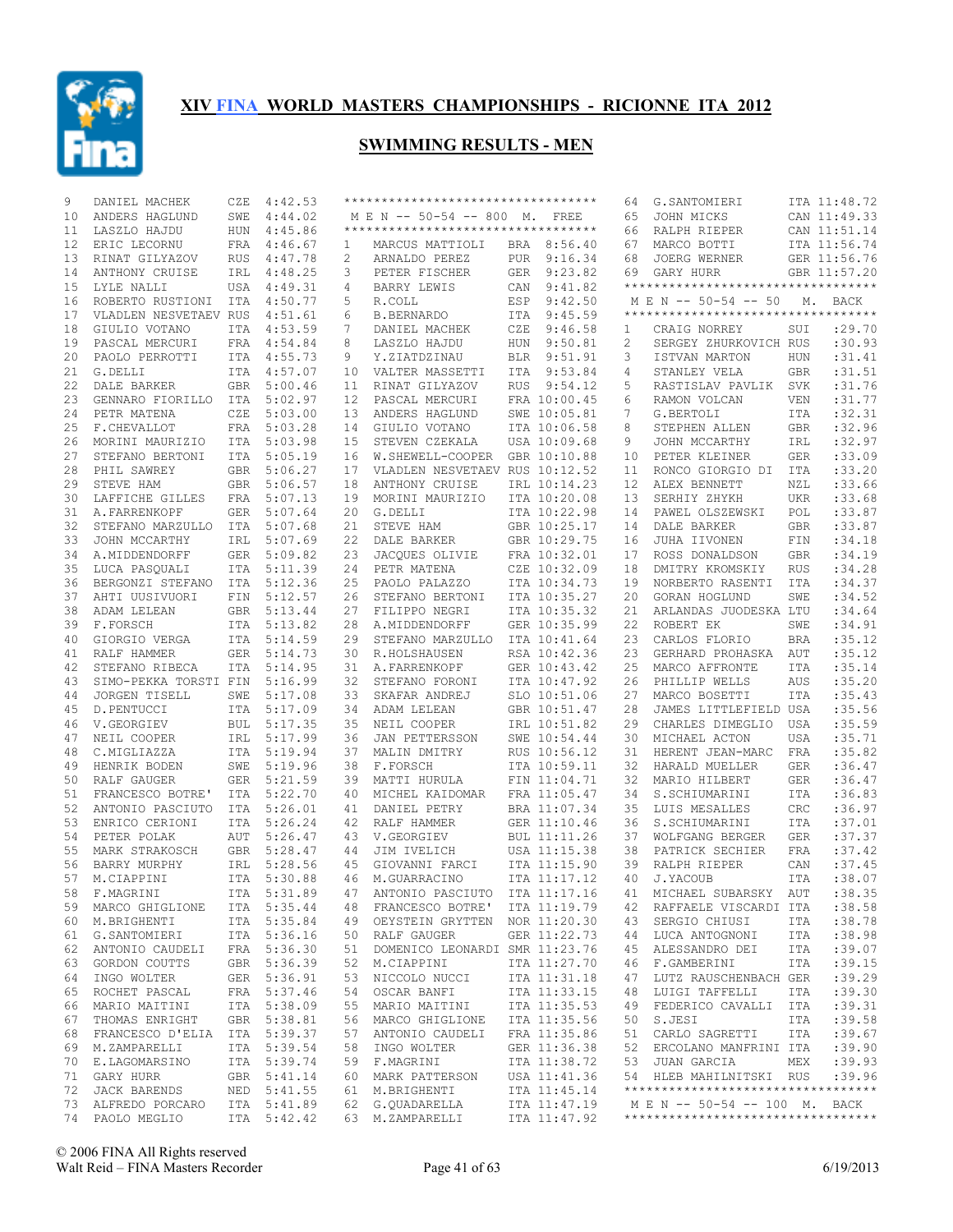

| 1            | MICHAEL SODERLUND USA                                                                                          |            | 1:03.83     | 14 | TOSHIYUKI SAKA                      | JPN        | 2:39.40     | 34 | IGINO CADONICI        | ITA        | :36.19      |
|--------------|----------------------------------------------------------------------------------------------------------------|------------|-------------|----|-------------------------------------|------------|-------------|----|-----------------------|------------|-------------|
| 2            | CRAIG NORREY                                                                                                   | SUI        | 1:04.96     | 15 | PHIL SAWREY                         | <b>GBR</b> | 2:42.38     | 35 | IVAN SOLOVEV          | <b>RUS</b> | :36.21      |
| 3            | GREGOR SPENGLER                                                                                                | GER        | 1:05.86     | 16 | ANTONIO FUNICELLI VEN               |            | 2:42.71     | 36 | WOLFGANG HAACK        | <b>GER</b> | :36.23      |
| 4            | STANLEY VELA                                                                                                   | <b>GBR</b> | 1:07.22     | 17 | GIAN PIERO CROPPO ITA               |            | 2:42.92     | 37 | OEYVIND THORSEN       | NOR        | :36.25      |
| 5            | SERGEY ZHURKOVICH RUS                                                                                          |            | 1:08.72     | 18 | JAMES LITTLEFIELD USA               |            | 2:46.24     | 38 | CHARLES DRUGEON       | FRA        | :36.73      |
| 6            | JOSEF HLADKY                                                                                                   | GER        | 1:09.22     | 19 | DALE BARKER                         | <b>GBR</b> | 2:46.71     | 39 | RALF FEJA             | <b>GER</b> | :36.99      |
| 7            | RASTISLAV PAVLIK SVK 1:09.52                                                                                   |            |             | 20 | KENNETH CHERRY                      | USA        | 2:47.06     | 40 | MASSIMO VALLONE       | <b>ITA</b> | :37.01      |
| 8            | G.BERTOLI                                                                                                      | ITA        | 1:09.61     | 21 | PETR MATENA                         | CZE        | 2:48.15     | 41 | ROBERTO OLIVETTI      | <b>ITA</b> | :37.02      |
| 9            | ANDREAS PEIKERT                                                                                                |            | GER 1:11.24 | 22 | LUCA TESI                           | ITA        | 2:50.04     | 42 | HARRI MOSSMYR         | SWE        | :37.14      |
| 10           | JOHN MCCARTHY                                                                                                  |            | IRL 1:11.27 | 23 | J.SOUZA                             | <b>BRA</b> | 2:51.19     | 43 | BUCCELLI BRUNO        | <b>FRA</b> | :37.20      |
| 11           | STEPHEN ALLEN                                                                                                  |            | GBR 1:11.73 | 24 | GERHARD PROHASKA                    | AUT        | 2:51.33     | 44 | ARLANDAS JUODESKA LTU |            | :37.26      |
| 12           | LYLE NALLI                                                                                                     |            | USA 1:11.76 | 25 | HARALD MUELLER                      | <b>GER</b> | 2:51.99     | 45 | CHENG ZONG            | CHN        | :37.27      |
| 13           | LASZLO HAJDU                                                                                                   |            |             |    |                                     |            | 2:52.61     |    |                       |            | :37.50      |
|              |                                                                                                                | HUN        | 1:12.30     | 26 | BARRY MURPHY                        | IRL        |             | 46 | ERICH RESCHKE         | <b>GER</b> |             |
| 14           | ANTONIO FUNICELLI VEN                                                                                          |            | 1:12.39     | 27 | ANDREA NANNI                        | ITA        | 2:53.28     | 47 | FERRARI MASSIMO       | <b>ITA</b> | :37.60      |
| 15           | RONCO GIORGIO DI                                                                                               | ITA        | 1:12.74     | 28 | PHILLIP WELLS                       | AUS        | 2:54.54     | 48 | ANDREY OSHOVSKIY      | <b>RUS</b> | :37.62      |
| 16           | PAWEL OLSZEWSKI                                                                                                | POL        | 1:13.15     | 29 | THOMAS MEISSNER                     | <b>GER</b> | 2:55.48     | 49 | F.GAMBERINI           | <b>ITA</b> | :37.63      |
| 17           | PETER KLEINER                                                                                                  |            | GER 1:13.23 | 30 | HERENT JEAN-MARC                    | FRA        | 2:55.65     | 50 | C.KOOPMANN            | <b>GER</b> | :37.66      |
| 18           | PHIL SAWREY                                                                                                    |            | GBR 1:13.82 | 31 | S.SCHIUMARINI                       | ITA        | 2:56.74     | 51 | HIDEYUKI YOSHIIKE JPN |            | :37.72      |
| 19           | PETR MATENA                                                                                                    | CZE        | 1:14.00     | 32 | SALVATORE GALARDO ITA               |            | 2:58.19     | 52 | YEVGENIY VILDANOV UKR |            | :37.85      |
| 20           | SERGEY KAPLYUK                                                                                                 | <b>RUS</b> | 1:14.40     | 33 | ARLANDAS JUODESKA LTU               |            | 3:02.49     | 52 | ULRICH SATTLER        | <b>GER</b> | :37.85      |
| 21           | ROSS DONALDSON                                                                                                 | <b>GBR</b> | 1:14.71     | 34 | F.PICCININI                         | <b>ITA</b> | 3:02.65     | 54 | PETER BRAUNLICH       | <b>GER</b> | :38.00      |
| 22           | GORAN HOGLUND                                                                                                  | SWE        | 1:15.70     | 35 | JACK BARENDS                        | <b>NED</b> | 3:03.38     | 54 | FRANCOIS BRY          | FRA        | :38.00      |
| 23           | JAMES LITTLEFIELD USA 1:16.68                                                                                  |            |             | 36 | CARLO ZUCHEGNA                      | ITA        | 3:05.40     | 56 | MICHAEL ACTON         | <b>USA</b> | :38.04      |
| 24           | HERENT JEAN-MARC                                                                                               | FRA        | 1:16.73     | 37 | GARY BRADLEY                        | AUS        | 3:07.93     | 56 | ALONSO FERNANDEZ      | ESP        | :38.04      |
| 25           | ROBERT EK                                                                                                      | SWE        | 1:16.83     | 38 | HAEKON NORDVIK                      | <b>NOR</b> | 3:08.03     | 56 | UWE ROSSMEISL         | <b>GER</b> | :38.04      |
| 26           | EDO ORLANDINI                                                                                                  |            | ITA 1:17.42 | 39 | MARIO MAZZEI                        | ITA        | 3:09.28     | 59 | JOHN REICHEL          | <b>GER</b> | :38.19      |
| 27           | AHTI UUSIVUORI                                                                                                 |            | FIN 1:18.03 | 40 | A. SCHUTTLE                         | NED        | 3:10.11     | 60 | GIOVANNI ZANABONI ITA |            | :38.31      |
| 28           | HARALD MUELLER                                                                                                 | GER        | 1:18.15     | 41 | G.QUADARELLA                        | ITA        | 3:10.86     | 60 | ANGELO GULANI         | <b>ITA</b> | :38.31      |
| 29           | PHILLIP WELLS                                                                                                  | AUS        | 1:19.65     | 42 | ALBERTO GUERRINI ITA                |            | 3:11.19     | 62 | SVEIN ERIK NYMO       | NOR        | :38.51      |
| 30           | S.SCHIUMARINI                                                                                                  |            | ITA 1:19.69 | 43 | MASSIMO CEDRINI                     | ITA        | 3:14.09     | 63 | FREDRIK MANSSON       | SWE        | :38.52      |
| 31           | MICHAEL ACTON                                                                                                  |            | USA 1:19.93 |    | *********************************** |            |             | 64 | PRESICCI AMEDEO       | <b>ITA</b> | :38.56      |
| 32           | ANDREAS KAPING                                                                                                 |            | GER 1:20.46 |    | M E N -- 50-54 -- 50                | М.         |             | 65 | MANUEL ROMARIZ        | POR        | :38.63      |
|              |                                                                                                                |            |             |    | *********************************** |            | BRST        |    |                       |            | :38.78      |
| 33           | THOMAS MEISSNER                                                                                                | <b>GER</b> | 1:20.47     |    |                                     |            |             | 66 | MARIO HILBERT         | <b>GER</b> |             |
| 34           | SERGEI IAKOVLEV                                                                                                | <b>RUS</b> | 1:20.50     | 1  | IGOR MEDVEDIEV                      | UKR        | :32.12      | 67 | VINICIO VASTA         | <b>ITA</b> | :38.81      |
| 35           | WOLFGANG BERGER                                                                                                | GER        | 1:20.62     | 2  | OLIVIER BORIOS                      | FRA        | :32.31      | 68 | VITTORIO GALENDA      | ITA        | :38.86      |
| 36           | NORBERTO RASENTI                                                                                               | ITA        | 1:20.91     | 3  | DEAN PUTTERMAN                      | USA        | :32.56      | 69 | E.WEINEKOETTER        | <b>GER</b> | :39.05      |
| 37           | ARLANDAS JUODESKA LTU                                                                                          |            | 1:22.03     | 4  | DAVE MILBURN                        | GBR        | :32.65      | 70 | IURII VIIUK           | UKR        | :39.09      |
| 38           | ANTONIO PENATI                                                                                                 |            | ITA 1:22.56 | 5  | DAVYDOV ANDREI                      | <b>RUS</b> | :32.99      | 71 | DOMINIC TSUI          | <b>HKG</b> | :39.27      |
| 39           | MARIO PARMA                                                                                                    |            | ITA 1:22.79 | 5  | ANTON MIHAYLOV                      | BUL        | :32.99      | 72 | J.LECLERCQ            | FRA        | :39.28      |
| 40           | JOERG WERNER                                                                                                   |            | GER 1:23.02 | 7  | PREBEN WARGA                        | SUI        | :33.00      | 73 | ROBERTAS ZULPA        | LTU        | :39.33      |
| 41           | LUIS MESALLES                                                                                                  | <b>CRC</b> | 1:23.66     | 8  | SERGEY PAKHOMOV                     | <b>RUS</b> | : 33.14     | 74 | GIANLUIGI ROMANI      | <b>ITA</b> | :39.44      |
| 42           | GARY BRADLEY                                                                                                   | AUS        | 1:24.60     | 9  | RASTISLAV PAVLIK                    | SVK        | : 33.44     | 75 | DONATIS FRANCO DE ITA |            | :39.50      |
| 43           | PATRICK SECHIER                                                                                                |            | FRA 1:25.32 | 10 | RENATO POSSANZINI ITA               |            | :33.54      | 76 | GEOFFREY TOOGOOD      | AUS        | :39.52      |
| 44           | A. SCHUTTLE                                                                                                    | <b>NED</b> | 1:26.51     | 11 | FRANCOIS CARLES                     | <b>FRA</b> | :33.71      | 77 | SHI LIU               | CHN        | :39.65      |
| 45           | LUTZ RAUSCHENBACH GER                                                                                          |            | 1:26.95     | 11 | ANDREA FLORIT                       | ITA        | :33.71      | 78 | MIRKO MENOZZI         | <b>ITA</b> | :39.69      |
| 46           | ALESSANDRO DEI                                                                                                 | <b>ITA</b> | 1:27.12     | 13 | MAGNUS FALTMAN                      | SWE        | :34.42      | 78 | ARVE LUND             | <b>NOR</b> | :39.69      |
| 47           | RAFFAELE VISCARDI ITA                                                                                          |            | 1:27.24     | 14 | LORENZO MERLI                       | ITA        | :34.55      | 80 | A. PALADINO           | ITA        | :39.83      |
| 48           | R.LIBRALATO                                                                                                    |            | ITA 1:27.60 | 15 | ANDREAS PEIKERT                     | <b>GER</b> | :34.62      | 81 | NIGEL HENDRICKS       | <b>RSA</b> | :39.85      |
| 49           | N. PRIMACHENKO                                                                                                 |            | UKR 1:28.59 | 15 | GINO ALESSANDRI                     | ITA        | :34.62      | 81 | BOERO ALBERTO         | <b>ITA</b> | :39.85      |
|              |                                                                                                                |            |             |    |                                     |            |             |    |                       |            |             |
|              |                                                                                                                |            |             |    |                                     |            |             |    |                       |            |             |
|              | 50 S.JESI                                                                                                      |            | ITA 1:28.68 |    | 17 WALTER D'ANGELO                  |            | ITA : 34.85 |    | 83 KLAUS ERHARD       |            | GER : 39.94 |
|              | **********************************                                                                             |            |             |    | 18 MATTI NIKULA                     | FIN        | :34.87      |    | 84 FRANZ LANGNER GER  |            | :39.96      |
|              | M E N -- 50-54 -- 200 M. BACK                                                                                  |            |             |    | 19 DMITRIY VERCHIK RUS :34.89       |            |             |    | 85 WILHELM ANHALT GER |            | :39.97      |
|              | ***********************************                                                                            |            |             |    | 20 HANS PALMQVIST SWE               |            | :34.90      |    | 86 F.RIOS             | ITA        | :40.06      |
| $\mathbf{1}$ | MICHAEL SODERLUND USA 2:17.57                                                                                  |            |             |    | 21 A.PARMEGGIANI ITA :35.13         |            |             | 87 | SERGE VINCENT         | FRA        | :40.07      |
| 2            |                                                                                                                |            |             |    | 22 ANDREAS KAPING GER :35.14        |            |             | 88 | NARDO MAURIZIO DE ITA |            | :40.19      |
| 3            | ARNALDO PEREZ PUR 2:26.36<br>STANLEY VELA GBR 2:27.00<br>STANLEY VELA                                          |            |             |    | 23 ANTONIO ALONSO PER : 35.32       |            |             | 88 | MARK SCHMITZ          | GER        | :40.19      |
| 4            |                                                                                                                |            |             |    | 24 DANIEL VARGAS                    |            | USA :35.37  | 90 | GIOVANNI MILOTTA ITA  |            | :40.22      |
| 5            |                                                                                                                |            |             |    | 25 ROBERT TORKELUND LUX : 35.41     |            |             | 91 | RAINER BAUERSFELD GER |            | :40.26      |
| 6            |                                                                                                                |            |             |    | 26 F.GRIGNANI                       | I TA       | :35.52      | 91 | GIOVANNI ZODO         | ITA        | :40.26      |
| 7            | ERIC JOHNSON HKG 2:27.02<br>ANDREAS JENKE GER 2:29.63<br>LASZLO HAJDU HUN 2:34.48<br>STEPHEN ALLEN GBR 2:35.77 |            |             |    | 27 JERZY MROZINSKI POL              |            | :35.53      | 93 | CARLO FERRARI         | ITA        | :40.32      |
| 8            | TOIT GRAHAM DU                                                                                                 |            | RSA 2:36.59 |    | 28 TORBJORN BERGER NOR              |            | :35.55      | 94 | MARCO DIANI           | ITA        | :40.57      |
| 9            | SERGEY ZHURKOVICH RUS 2:37.41                                                                                  |            |             |    | 29 RADAMES ZARAMELLA ITA : 35.78    |            |             | 95 | JORG ENGEL            | GER        | :40.61      |
|              | 10 ANDREAS PEIKERT                                                                                             |            | GER 2:37.93 |    | 30 NICK DEARDS                      |            | GBR : 35.80 | 96 | PLA MICHEL            | FRA        | :40.62      |
|              | 11 JUERGEN GOOSSENS BEL 2:38.20                                                                                |            |             |    | 31 FREDERIC LECONTE FRA : 36.14     |            |             | 97 | VALERIO CATALINI ITA  |            | :40.64      |
|              | 12 ROLF ARNOLD                                                                                                 |            | GER 2:38.47 |    | 31 REINHOLD POHL                    |            | GER : 36.14 |    | 98 JOHAN KV'KEN       | NOR        | :40.75      |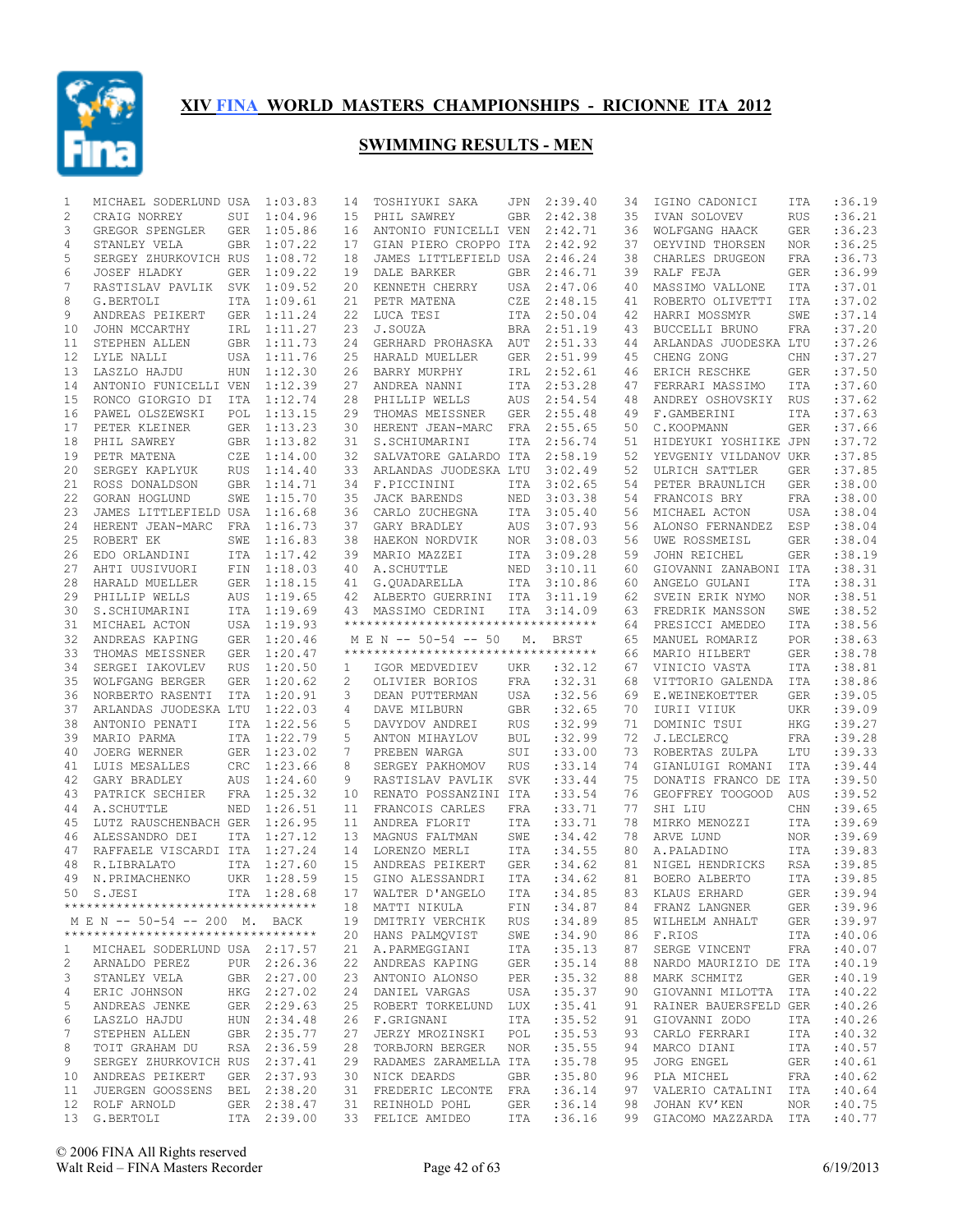

|                | 100 PER-ERIK FREIJ                                | SWE        | :40.85      | 39 | FRANCOIS BRY                                                        | FRA        | 1:26.30     | 27 | JOACHIM SIRCH                              | GER        | 3:06.54          |
|----------------|---------------------------------------------------|------------|-------------|----|---------------------------------------------------------------------|------------|-------------|----|--------------------------------------------|------------|------------------|
|                | 101 NOVAK BELA-TIBOR                              | <b>ROU</b> | :40.86      | 40 | RAINER NOWOTNY                                                      | <b>GER</b> | 1:26.45     | 28 | S.SCHIUMARINI                              | ITA        | 3:07.23          |
|                | 102 GIANFRANCO FABBRI ITA                         |            | :40.87      | 41 | CHENG ZONG                                                          | CHN        | 1:26.67     | 29 | YEVGENIY VILDANOV UKR                      |            | 3:07.54          |
|                | 103 MAURO MARONGIU                                | <b>ITA</b> | :40.93      | 42 | S.SCHIUMARINI                                                       | ITA        | 1:26.87     | 30 | IAN PRAGNELL                               | <b>GBR</b> | 3:07.58          |
|                | 104 ANDREAS KOHLER                                | GER        | :40.94      | 43 | YEVGENIY VILDANOV UKR                                               |            | 1:26.90     | 31 | ANDREY OSHOVSKIY                           | <b>RUS</b> | 3:10.15          |
|                | 105 L.WESTHOLM                                    | SWE        | :41.11      | 44 |                                                                     | <b>RUS</b> | 1:27.17     | 32 | JERZY MROZINSKI                            | POL        | 3:10.55          |
|                |                                                   |            |             |    | PAVEL KAREV                                                         |            |             |    |                                            |            |                  |
|                | 106 STEFFEN BAUMANN                               | GER        | :41.26      | 45 | ANDREY OSHOVSKIY                                                    | RUS        | 1:27.18     | 33 | FRANZ LANGNER                              | <b>GER</b> | 3:10.91          |
|                | 107 RIVAUX ANDRE                                  | FRA        | :41.30      | 46 | FREDRIK MANSSON                                                     | SWE        | 1:27.23     | 34 | FREDRIK MANSSON                            | SWE        | 3:12.02          |
|                | 108 WILLIAM RODGERS                               | USA        | :41.39      | 47 | UWE ROSSMEISL                                                       | GER        | 1:27.25     | 35 | MASSIMO MORELLI                            | <b>ITA</b> | 3:13.39          |
|                | 109 ROBERTO GRILLO                                | ITA        | :41.40      | 48 | R.SPINELLA                                                          | ITA        | 1:27.54     | 36 | <b>JACK BARENDS</b>                        | NED        | 3:13.55          |
|                | 110 A.PARAVANO                                    | ITA        | :41.47      | 49 | MICHAEL ACTON                                                       | USA        | 1:27.62     | 37 | PAVEL KAREV                                | <b>RUS</b> | 3:14.58          |
|                | 111 G.VERONELLI                                   | ITA        | :41.49      | 50 | SVEIN ERIK NYMO                                                     | NOR.       | 1:27.73     | 38 | VITTORIO GALENDA                           | ITA        | 3:15.33          |
|                | 112 JAMIE SKUTOVICH                               | CAN        | :41.51      | 51 | FRANZ LANGNER                                                       | <b>GER</b> | 1:28.22     | 39 | SERGE VINCENT                              | FRA        | 3:15.75          |
|                | 113 ANGELO QUINTANO                               | <b>ITA</b> | :41.67      | 52 | F.RIOS                                                              | ITA        | 1:28.49     | 40 | GEOFFREY TOOGOOD                           | AUS        | 3:15.77          |
|                | 114 VINCENZO SARACINO ITA                         |            | :41.71      | 53 | ULRICH SATTLER                                                      | <b>GER</b> | 1:28.54     | 41 | A. PALADINO                                | ITA        | 3:17.08          |
|                | 115 STEFANO TIOZZI                                | ITA        | :41.72      | 54 | FERRARI MASSIMO                                                     | ITA        | 1:28.70     | 42 | THOMAS MEISSNER                            | GER        | 3:17.19          |
|                | 116 G. CAPPELLETTI                                | <b>ITA</b> | :41.73      | 55 | MASSIMO MORELLI                                                     | ITA        | 1:28.71     | 43 | MARK SCHMITZ                               | GER        | 3:17.79          |
|                |                                                   |            |             |    |                                                                     |            |             |    |                                            |            |                  |
|                | 117 MARCO MAGNANI                                 | ITA        | :41.83      | 56 | NICCOLO NUCCI                                                       | ITA        | 1:28.73     | 44 | ROBERTO RICCI                              | ITA        | 3:18.28          |
|                | 118 A.MARCHESINI                                  | <b>ITA</b> | :42.01      | 57 | RALF FEJA                                                           | <b>GER</b> | 1:28.92     | 45 | RALF FEJA                                  | GER        | 3:19.12          |
|                | 118 WILHELM SKRANDIES GER                         |            | :42.01      | 58 | A. PALADINO                                                         | ITA        | 1:29.10     | 46 | M.VISCOGLIOSI                              | ITA        | 3:19.50          |
|                | 120 PATRICK FLORANCE                              | FRA        | :42.20      | 59 | MARK SCHMITZ                                                        | <b>GER</b> | 1:29.25     | 47 | MASSIMO COGO                               | <b>ITA</b> | 3:20.07          |
|                | 121 GIULIANO PANELLA ITA                          |            | :42.23      | 60 | GEOFFREY TOOGOOD                                                    | AUS        | 1:29.26     | 48 | LUTZ RAUSCHENBACH GER                      |            | 3:20.21          |
|                | 122 TOMASZ CAJDLER                                | POL        | :42.30      | 61 | F.GAMBERINI                                                         | ITA        | 1:29.43     | 49 | INGO WOLTER                                | GER        | 3:20.34          |
|                | 123 GIUSEPPE TEMPINI ITA                          |            | :42.38      | 62 | IURII VIIUK                                                         | <b>UKR</b> | 1:29.81     | 50 | P.MOSTACCI                                 | <b>ITA</b> | 3:20.38          |
|                | 124 JAN WILLEM HEUTEN NED                         |            | :42.49      | 63 | PRESICCI AMEDEO                                                     | ITA        | 1:29.95     | 51 | GIANLUIGI ROMANI                           | ITA        | 3:20.69          |
|                | **********************************                |            |             | 64 | GIOVANNI MILOTTA                                                    | ITA        | 1:30.37     | 52 | GIOVANNI MILOTTA                           | ITA        | 3:20.83          |
|                | M E N -- 50-54 -- 100 M.                          |            | <b>BRST</b> | 65 | SHI LIU                                                             | CHN        | 1:30.75     | 53 | UWE ROSSMEISL                              | <b>GER</b> | 3:21.81          |
|                | **********************************                |            |             | 66 | SERGE VINCENT                                                       | FRA        | 1:30.85     | 54 | F.GAMBERINI                                | ITA        | 3:22.95          |
|                |                                                   |            |             |    |                                                                     |            |             |    |                                            |            |                  |
| 1              | IGOR MEDVEDIEV                                    |            | UKR 1:11.96 | 67 | GIACOMO MAZZARDA                                                    | ITA        | 1:30.93     | 55 | OGNIBENE LORENO                            | ITA        | 3:23.02          |
| 2              | DAVE MILBURN                                      |            | GBR 1:13.25 | 68 | GIOVANNI ZODO                                                       | ITA        | 1:31.09     | 56 | STEFFEN BAUMANN                            | <b>GER</b> | 3:23.47          |
| 3              | PREBEN WARGA                                      |            | SUI 1:13.27 | 69 | E.WEINEKOETTER                                                      | GER        | 1:31.10     | 57 | E.WEINEKOETTER                             | GER        | 3:23.99          |
| $\overline{4}$ | DEAN PUTTERMAN                                    |            | USA 1:14.14 | 70 | CARLO FERRARI                                                       | ITA        | 1:31.43     | 58 | CARLES LLUCIA'                             | ESP        | 3:24.56          |
|                |                                                   |            | ITA 1:14.17 | 71 | BORUT MLAKAR                                                        | <b>SLO</b> | 1:32.11     | 59 | GIOVANNI ZODO                              | ITA        | 3:25.15          |
| 5              | ANDREA FLORIT                                     |            |             |    |                                                                     |            |             |    |                                            |            |                  |
| 6              | SERGEY PAKHOMOV                                   | <b>RUS</b> | 1:14.38     | 72 | OGNIBENE LORENO                                                     | ITA        | 1:32.15     | 60 | ROCHET PASCAL                              | FRA        | 3:25.32          |
| 7              | DAVYDOV ANDREI                                    | RUS        | 1:14.62     | 73 | DERMOT CANAVAN                                                      | IRL        | 1:32.44     | 61 | GIOVANNI AMOROSO                           | ITA        | 3:25.63          |
|                |                                                   |            |             |    |                                                                     |            |             |    | **********************************         |            |                  |
| 8              | ANTON MIHAYLOV                                    | <b>BUL</b> | 1:14.78     | 74 | F.IACOMACCI                                                         | ITA        | 1:32.73     |    |                                            |            |                  |
| 9              | FRANCOIS CARLES                                   | FRA        | 1:15.67     | 75 | MANUEL ROMARIZ                                                      | POR        | 1:32.87     |    | M E N -- 50-54 -- 50                       | М.         | FLY              |
| 10             | ROBERT TORKELUND                                  | LUX        | 1:16.23     |    | **********************************                                  |            |             |    | **********************************         |            |                  |
| 11             | LORENZO MERLI                                     | <b>ITA</b> | 1:17.41     |    | M E N -- 50-54 -- 200 M.                                            |            | <b>BRST</b> | 1  | ROBERT KILLEEN                             | USA        | : 28.24          |
| 12             | RASTISLAV PAVLIK                                  | SVK        | 1:17.85     |    | ***********************************                                 |            |             | 2  | LIONEL GODEAUX                             | <b>BEL</b> | :28.47           |
| 13             | SPRANZ KLAUS DR.                                  | GER        | 1:18.43     | 1  | DAVE MILBURN                                                        |            | GBR 2:37.77 | 3  | FILONOV ALEXEI                             | <b>RUS</b> | :28.53           |
| 13             | DANIEL VARGAS                                     | USA        | 1:18.43     | 2  | IGOR MEDVEDIEV                                                      | UKR        | 2:40.51     | 3  | MICHAEL VAHLDIEK                           | <b>GER</b> | :28.53           |
| 15             | ANDREAS PEIKERT                                   |            | GER 1:19.25 | 3  | PREBEN WARGA                                                        | SUI        | 2:43.40     | 5  | ALEC JOHNSON                               | <b>GBR</b> | :28.71           |
| 16             | HANS PALMOVIST                                    | SWE        | 1:19.29     | 4  | SERGEY MOLODIN                                                      | <b>RUS</b> | 2:43.52     | 6  | WALTER MARQUES                             | <b>BRA</b> | :28.72           |
| 17             | WALTER D'ANGELO                                   |            | ITA 1:19.41 | 5  | ANTON MIHAYLOV                                                      | <b>BUL</b> | 2:43.56     | 7  | RAMON VOLCAN                               | <b>VEN</b> | :28.88           |
| 18             | ANTONIO ALONSO                                    | PER        | 1:20.33     | 6  | ANDREA FLORIT                                                       | ITA        | 2:44.93     | 8  | DARIO BERTAZZOLI                           | ITA        | :28.89           |
| 19             | ANDREAS KAPING                                    | GER        | 1:20.92     | 7  | FRANCOIS CARLES                                                     | FRA        | 2:45.76     | 9  | VADIM MAKARYCHEV                           | <b>RUS</b> | : 29.13          |
| 20             |                                                   |            |             | 8  |                                                                     |            |             | 10 |                                            |            |                  |
|                | RADAMES ZARAMELLA ITA                             |            | 1:21.46     |    | DAVYDOV ANDREI                                                      | <b>RUS</b> | 2:46.23     |    | FABIO BERNARDI                             | <b>ITA</b> | : 29.17          |
| 21             | DMITRIY VERCHIK                                   | <b>RUS</b> | 1:21.47     | 9  | PETER FISCHER                                                       |            | GER 2:47.50 | 11 | DEAN PUTTERMAN                             | <b>USA</b> | :29.18           |
| 22             | PAOLO PALAZZO                                     |            |             |    | ITA 1:21.65 10 LORENZO MERLI                                        |            |             |    | ITA 2:47.51 12 MARTIN GRAPENTIN SUI :29.28 |            |                  |
|                | 23 WOLFGANG HAACK                                 |            | GER 1:21.72 |    | 11 SPRANZ KLAUS DR. GER 2:50.78                                     |            |             |    | 13 P.ROUBLIQUE                             | FRA        | : 29.38          |
|                | 23 FELICE AMIDEO                                  |            | ITA 1:21.72 |    | 12 G.DELLI                                                          |            | ITA 2:52.43 |    | 14 FRANCOIS CARLES                         | FRA        | : 29.40          |
| 25             | REINHOLD POHL                                     |            | GER 1:22.35 |    | 13 SERGEY PAKHOMOV RUS 2:53.53                                      |            |             | 15 | R.COLL                                     | ESP        | :29.42           |
|                | 26 FREDERIC LECONTE FRA 1:22.80                   |            |             |    | 14 DIRK HAIBACH                                                     |            | GER 2:53.75 | 16 | ANDREI SEMENOV                             | CAN        | : 29.87          |
| 27             | BUCCELLI BRUNO                                    |            | FRA 1:23.41 |    | 15 DANIEL VARGAS USA 2:56.61                                        |            |             | 17 | MARCO BORRIELLO                            | ITA        | :29.88           |
|                | 28 IVAN SOLOVEV                                   |            | RUS 1:23.54 |    | 16 ANTONIO ALONSO                                                   |            | PER 2:59.44 | 18 | ISTVAN MARTON                              | HUN        | :29.94           |
| 29             | NICK DEARDS                                       |            | GBR 1:23.83 |    | 17 RADAMES ZARAMELLA ITA 3:00.08                                    |            |             | 19 | FRANCO OLIVETTI                            | ITA        | : 29.98          |
|                | 30 ERICH RESCHKE                                  |            | GER 1:23.85 |    | 18 HANS PALMOVIST                                                   |            | SWE 3:01.45 | 20 | ERIC JOHNSON                               | HKG        | :30.00           |
|                |                                                   |            |             |    |                                                                     |            |             |    |                                            |            |                  |
| 31             | JERZY MROZINSKI POL 1:24.19                       |            |             |    | 19 ERICH RESCHKE                                                    |            | GER 3:03.55 | 20 | GREGOR SPENGLER                            | GER        | :30.00           |
|                | 32 HIDEYUKI YOSHIIKE JPN 1:24.36                  |            |             |    | 20 NICK DEARDS                                                      |            | GBR 3:03.71 | 22 | V.HANZEKOVIC                               | SLO        | :30.04           |
| 33             | GIOVANNI ZANABONI ITA 1:24.52                     |            |             |    | 21 WOLFGANG HAACK                                                   |            | GER 3:04.08 | 23 | BERND HAASE                                | GER        | :30.07           |
|                | 34 IAN PRAGNELL                                   |            | GBR 1:24.57 |    | 22 W.KELLERMANN                                                     |            | GER 3:04.35 | 24 | ROLF GUSTAFSSON                            | SWE        | :30.10           |
| 35             | CHARLES DRUGEON                                   |            | FRA 1:24.99 |    | 23 RALF GAUGER                                                      |            | GER 3:04.52 | 25 | ANDREAS WALTER                             | GER        | :30.11           |
|                | 35 RALF GAUGER                                    |            | GER 1:24.99 |    | 24 FREDERIC LECONTE FRA 3:04.92                                     |            |             |    | 26 KNUT MAELOEY                            | NOR        | :30.22           |
|                | 35 ALONSO FERNANDEZ ESP 1:24.99<br>38 A.SCALAMBRA |            | ITA 1:25.73 |    | 25 GIOVANNI ZANABONI ITA 3:05.29<br>26 JOHAN VANDEWALLE BEL 3:06.32 |            |             | 27 | ROBERTO OLIVETTI ITA<br>28 ANTON MIHAYLOV  | BUL        | :30.23<br>:30.25 |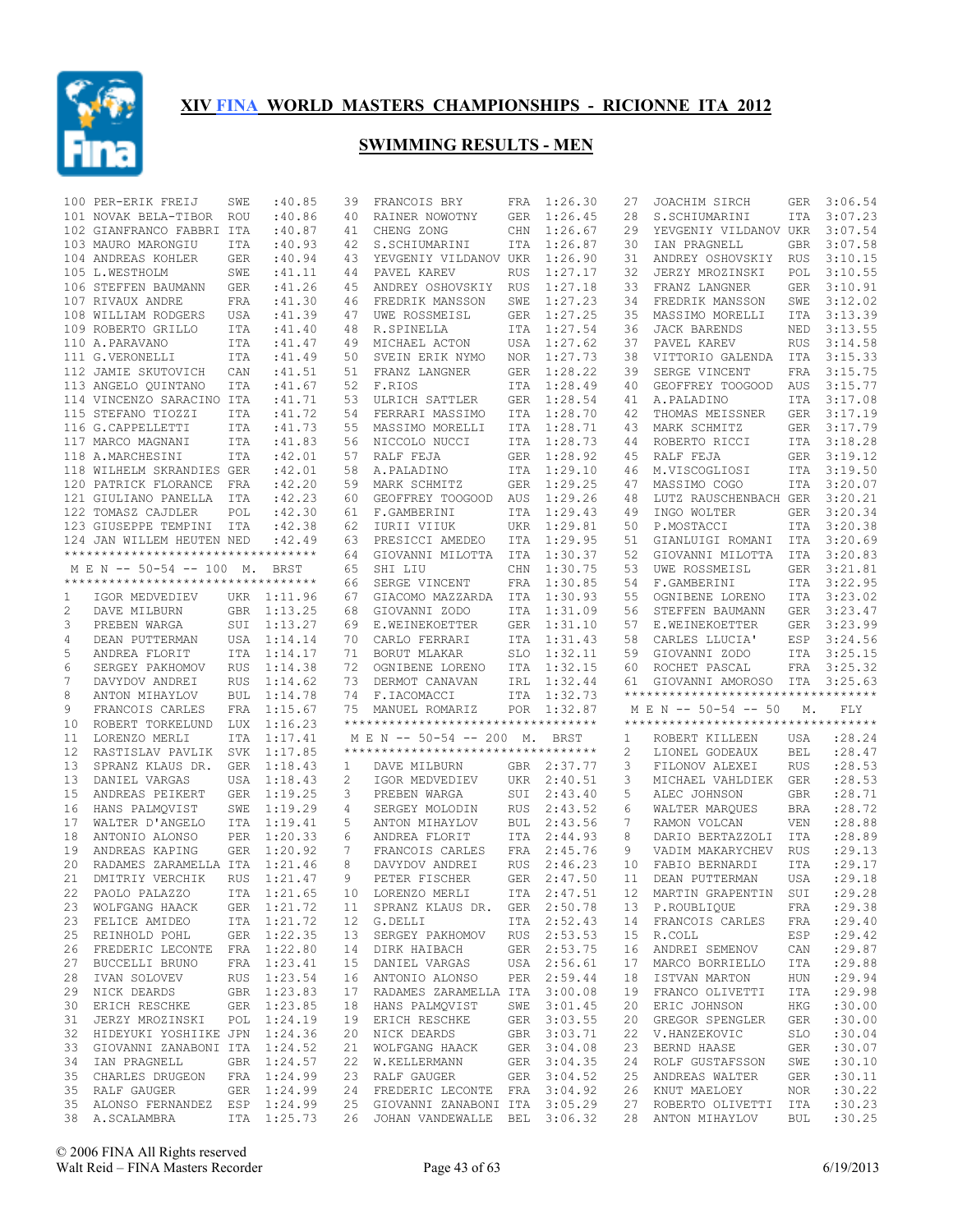

| 29 | VLADIMIR FADEEV                                  | <b>RUS</b> | :30.38     | 95 | G.TOMARCHIO                        | ITA        | :34.52                     |    | **********************************  |            |                            |
|----|--------------------------------------------------|------------|------------|----|------------------------------------|------------|----------------------------|----|-------------------------------------|------------|----------------------------|
| 30 | IGOR KRYLOV                                      | <b>RUS</b> | : 30.44    | 96 | M.ZIMMERMANN                       | ITA        | :34.53                     |    | M E N -- 50-54 -- 200 M.            |            | FLY                        |
| 31 | ANDREAS KAPING                                   | GER        | :30.47     | 97 | FABRICE FOSSATI                    | FRA        | :34.56                     |    | *********************************** |            |                            |
| 32 | STEVEN CZEKALA                                   | USA        | :30.57     | 98 | MASSIMO MELLOZZI                   | ITA        | :34.66                     | 1  | MARCUS MATTIOLI                     |            | BRA 2:18.09                |
| 33 | F.CABRAL                                         | <b>BRA</b> | :30.66     | 99 | ROBERT EHEIM                       | AUT        | :34.73                     | 2  | ARNALDO PEREZ                       |            | PUR 2:21.28                |
| 34 | ALAN PARKINS                                     | GBR        | :30.67     |    | 100 MARCO DIANI                    | ITA        | :34.77                     | 3  | DAMIANO NANETTI                     | ITA        | 2:25.64                    |
| 35 | DAG MATHISEN                                     | <b>NOR</b> | :30.87     |    | 101 TORBJORN BERGER                | <b>NOR</b> | :34.80                     | 4  | RINAT GILYAZOV                      | <b>RUS</b> | 2:28.54                    |
| 36 | ANDREAS PEIKERT                                  | GER        | :30.95     |    | 102 ARMANDO STELL                  | ITA        | :34.81                     | 5  | Y.ZIATDZINAU                        | BLR        | 2:30.57                    |
| 37 | HARRI MOSSMYR                                    | SWE        | :30.96     |    | 103 VLADIMIR KOMAROV               | RUS        | :34.83                     | 6  | F.CHEVALLOT                         | FRA        | 2:33.46                    |
| 38 | O.BARRO                                          | ESP        | :31.05     |    | 104 STEFANO TIOZZI                 | ITA        | :34.86                     | 7  | NICOLA CECCON                       | ITA        | 2:36.00                    |
| 39 | JOOP ARIAENS                                     | NED        | :31.08     |    | 105 MATTEO REMONTI                 | ITA        | :34.94                     | 8  | VLADLEN NESVETAEV RUS               |            | 2:43.02                    |
| 40 | U.ZAPPI                                          | VEN        | :31.14     |    | 105 F.GAMBERINI                    | ITA        | :34.94                     | 9  | BERND HAASE                         | <b>GER</b> | 2:43.09                    |
|    | BJORN MODEE                                      |            |            |    | 107 WILHELM ANHALT                 |            |                            |    |                                     |            | 2:43.80                    |
| 41 |                                                  | SWE        | :31.16     |    |                                    | <b>GER</b> | :34.96                     | 10 | JUERGEN GOOSSENS                    | BEL        |                            |
| 42 | <b>B.BERNARD</b>                                 | <b>FRA</b> | :31.22     |    | 108 M.SIMIONATO                    | ITA        | :34.98                     | 11 | STEVE HAM                           | <b>GBR</b> | 2:44.87                    |
| 42 | FEDERICO D'ALBA                                  | ITA        | :31.22     |    | 109 DERMOT CANAVAN                 | IRL        | :34.99                     | 12 | ULRICH NEUBECKER                    | GER        | 2:46.85                    |
| 44 | SERGEY PAKHOMOV                                  | <b>RUS</b> | :31.41     |    | 110 POUCET PHILIPPE                | FRA        | :35.33                     | 13 | JOHN MCCARTHY                       | IRL        | 2:48.40                    |
| 45 | CARLOS FLORIO                                    | <b>BRA</b> | :31.51     |    | 111 JUAN GARCIA                    | MEX        | :35.35                     | 14 | LUCA PASQUALI                       | ITA        | 2:49.55                    |
| 46 | P.MICHIELETTO                                    | ITA        | :31.67     |    | 112 J.YACOUB                       | ITA        | :35.43                     | 15 | STEFANO MARZULLO                    | ITA        | 2:49.89                    |
| 47 | FLEMMING HERMANN                                 | DEN        | :31.69     |    | 112 VINICIO VASTA                  | ITA        | :35.43                     | 16 | SAMIR BOUCHLAGHEM TUN               |            | 2:51.06                    |
| 48 | MANFRED ZEY                                      | <b>GER</b> | :31.83     |    | ********************************** |            |                            | 17 | GERHARD PROHASKA                    | AUT        | 2:51.28                    |
| 49 | ULRICH NEUBECKER                                 | <b>GER</b> | :31.93     |    | M E N -- 50-54 -- 100 M.           |            | FLY                        | 18 | ANDREI SEMENOV                      | CAN        | 2:51.41                    |
| 50 | JOHN REICHEL                                     | <b>GER</b> | :31.95     |    | ********************************** |            |                            | 19 | LADISLAV HAMORSKY CZE               |            | 2:52.93                    |
| 51 | V.LENCHITSKIY                                    | <b>RUS</b> | :31.99     | 2  | FILONOV ALEXEI                     | <b>RUS</b> | 1:02.24                    | 20 | ARTURAS TUOMAS                      | LTU        | 2:54.86                    |
| 51 | MATTI NIKULA                                     | FIN        | :31.99     | 3  | ROBERT KILLEEN                     | USA        | 1:05.87                    | 21 | ALAN PARKINS                        | GBR        | 3:01.43                    |
| 53 | JUHA IIVONEN                                     | FIN        | :32.00     | 4  | <b>BARRY LEWIS</b>                 | CAN        | 1:05.92                    | 22 | BARRY MURPHY                        | IRL        | 3:03.14                    |
| 54 | SANDRO ZECCA                                     | <b>ITA</b> | :32.01     | 5  | FRANCOIS CARLES                    | <b>FRA</b> | 1:06.14                    | 23 | FEDERICO D'ALBA                     | ITA        | 3:06.84                    |
| 55 |                                                  |            | :32.03     | 6  |                                    |            | 1:06.23                    |    |                                     |            | 3:11.83                    |
|    | BORIS KONDRATOV                                  | RUS        |            |    | ERIC JOHNSON                       | HKG        | 1:06.74                    | 24 | JUAN GARCIA                         | MEX        |                            |
| 56 | EDO ORLANDINI                                    | ITA        | :32.07     | 7  | ALEC JOHNSON                       | <b>GBR</b> |                            | 25 | THOMAS ENRIGHT                      | GBR        | 3:18.53                    |
| 57 | JUERGEN GOOSSENS                                 | <b>BEL</b> | :32.09     | 8  | STUART MEARES                      | AUS        | 1:06.95                    |    | **********************************  |            |                            |
| 58 | <b>BLAISE FORD</b>                               | <b>GBR</b> | :32.53     | 9  | FRANCO OLIVETTI                    | ITA        | 1:07.05                    |    | M E N -- 50-54 -- 200 M. I.M.       |            |                            |
| 58 | MARCO BOSETTI                                    | <b>ITA</b> | :32.53     | 10 | RINAT GILYAZOV                     | <b>RUS</b> | 1:07.80                    |    | **********************************  |            |                            |
| 60 | MARK PATTERSON                                   | USA        | :32.66     | 11 | MARTIN GRAPENTIN                   | SUI        | 1:08.04                    | 1  | MARCUS MATTIOLI                     |            | BRA 2:21.45                |
| 61 | ROSS DONALDSON                                   | <b>GBR</b> | :32.68     | 12 | ROLF ARNOLD                        | GER        | 1:08.51                    | 2  | SERGEY MOLODIN                      | <b>RUS</b> | 2:24.13                    |
| 62 | FREDERIC LECONTE                                 | FRA        | :32.73     | 13 | G.BERTOLI                          | ITA        | 1:08.74                    | 3  | JOSEF HLADKY                        | GER        | 2:24.23                    |
| 63 | DAVIDE UGOLOTTI                                  | ITA        | :32.84     | 14 | F.CHEVALLOT                        | FRA        | 1:08.92                    | 4  | ANDREAS JENKE                       | GER        | 2:30.50                    |
| 64 | STEFANO FORONI                                   | ITA        | :32.87     | 15 | ANDREI SEMENOV                     | CAN        | 1:09.14                    | 5  | STUART MEARES                       | AUS        | 2:30.74                    |
| 65 | MARCO VACCHELLI                                  | ITA        | :32.88     | 16 | VALERIU BUZATU                     | ROU        | 1:09.59                    | 6  | SPRANZ KLAUS DR.                    | GER        | 2:32.37                    |
| 66 | M.TARANTELLI                                     | ITA        | : 33.11    | 17 | STEVEN CZEKALA                     | USA        | 1:09.72                    | 7  | TOIT GRAHAM DU                      | RSA        | 2:32.56                    |
| 67 | FRANCO BURIANI                                   | ITA        | : 33.14    | 18 | MARCO BORRIELLO                    | ITA        | 1:09.95                    |    | RENATO POSSANZINI ITA               |            | 2:32.80                    |
|    |                                                  |            |            |    |                                    |            |                            |    | ANTHONY CRUISE                      |            |                            |
|    |                                                  |            |            |    |                                    |            |                            | 8  |                                     |            |                            |
| 68 | RALPH RIEPER                                     | CAN        | : 33.19    | 19 | BERND HAASE                        | <b>GER</b> | 1:10.02                    | 9  |                                     | IRL        | 2:35.29                    |
| 69 | PIERANGELO SPINA                                 | <b>ITA</b> | : 33.22    | 20 | ROLF GUSTAFSSON                    | SWE        | 1:10.06                    | 10 | NICOLA CECCON                       | ITA        | 2:35.56                    |
| 70 | MASSIMO TRAVASONI ITA                            |            | :33.29     | 21 | HENRIK BODEN                       | SWE        | 1:10.31                    | 11 | W.SHEWELL-COOPER                    | GBR        | 2:36.05                    |
| 71 | CLEMENT JEAN-MARC FRA                            |            | : 33.38    | 22 | O.BARRO                            | ESP        | 1:10.54                    | 12 | TOSHIYUKI SAKA                      | <b>JPN</b> | 2:36.91                    |
| 71 | GARY BRADLEY                                     | AUS        | : 33.38    | 23 | ALAN PARKINS                       | <b>GBR</b> | 1:10.60                    | 13 | ANDREA ZANZA                        | ITA        | 2:39.81                    |
| 73 | MICHAEL SUBARSKY                                 | AUT        | : 33.40    | 24 | JUERGEN GOOSSENS                   | <b>BEL</b> | 1:10.88                    | 14 | LADISLAV HAMORSKY CZE               |            | 2:39.98                    |
| 74 | ROBERT TORKELUND                                 | LUX        | : 33.61    | 25 | LUCA PASQUALI                      | ITA        | 1:11.09                    | 15 | STEPHEN ALLEN                       | GBR        | 2:40.84                    |
| 75 | FELICE AMIDEO                                    | ITA        | : 33.63    | 26 | F.CABRAL                           | <b>BRA</b> | 1:11.35                    | 16 | FLEMMING HERMANN                    | DEN        | 2:41.57                    |
| 76 | HARALD MUELLER                                   | <b>GER</b> | : 33.66    | 27 | ULRICH NEUBECKER                   | <b>GER</b> | 1:11.42                    | 17 | ARTURAS TUOMAS                      | LTU        | 2:43.71                    |
| 77 | SVEIN ERIK NYMO                                  | NOR.       | : 33.67    | 28 | KNUT MAELOEY                       | <b>NOR</b> | 1:11.79                    | 18 | MASSIMO VALLONE                     | <b>ITA</b> | 2:44.04                    |
|    | 78 M.CIAPPINI                                    |            | ITA :33.68 |    | 29 FEDERICO D'ALBA                 |            | ITA 1:12.59                |    | 19 EDO ORLANDINI                    |            | ITA 2:45.20                |
|    | 78 ARLANDAS JUODESKA LTU                         |            | : 33.68    |    | 30 J.CABROL                        |            | FRA 1:12.63                |    | 20 REINHOLD POHL                    |            | GER 2:46.01                |
|    | 80 ENRICO CERIONI                                | ITA        | : 33.70    |    | 31 BRIAN FOYT                      |            | USA 1:13.04                | 21 | MARIO MAIWALD                       |            | GER 2:46.11                |
| 81 |                                                  | BRA        |            |    |                                    |            |                            | 22 | GERHARD PROHASKA AUT 2:46.51        |            |                            |
| 82 | N.AYRES                                          |            | : 33.71    |    | 32 ARTURAS TUOMAS                  |            | LTU 1:13.12                |    |                                     |            |                            |
|    | J.LECLERCQ                                       | FRA        | : 33.73    |    | 33 DAG MATHISEN                    |            | NOR 1:13.85                | 23 | RALF GAUGER                         |            | GER 2:46.60                |
| 83 | STEFAN MAYER                                     | AUT        | :33.86     |    | 34 SANDRO ZECCA                    |            | ITA 1:13.91                | 24 | PHIL SAWREY                         |            | GBR 2:47.19                |
|    | 84 GUSTAV HEIBERG NOR                            |            | : 33.88    |    | 35 HARRI MOSSMYR                   |            | SWE 1:14.17                | 25 | STEFANO FORONI                      |            | ITA 2:47.60                |
| 85 | NIGEL HENDRICKS                                  | RSA        | :34.00     |    | 36 R.HOLSHAUSEN                    |            | RSA 1:14.34                | 26 | PIERANGELO SPINA ITA 2:47.83        |            |                            |
|    | 86 MARCO ALBARELLI                               | ITA        | :34.01     |    | 37 ANDREAS WALTER                  |            | GER 1:14.70                | 27 | IAN PRAGNELL                        |            | GBR 2:48.49                |
| 87 | GABRIELE SANTINI ITA                             |            | :34.09     |    | 38 MARCO BOSETTI                   |            | ITA 1:14.71                | 28 | BORIS KONDRATOV                     |            | RUS 2:49.01                |
|    | 88 MICHEL KAIDOMAR                               | FRA        | :34.16     |    | 39 V.LENCHITSKIY                   |            | RUS 1:15.33                | 29 | R.SPINELLA                          |            | ITA 2:49.83                |
| 89 | GORAN HOGLUND                                    | SWE        | : 34.17    |    | 40 MANFRED ZEY                     |            | GER 1:15.96                | 30 | BARRY MURPHY                        |            | IRL 2:49.95                |
|    | 90 S.SKOROBOGATOV RUS                            |            | :34.32     |    | 41 M.CIAPPINI                      |            | ITA 1:16.07                | 31 | LUCA TESI                           |            | ITA 2:50.15                |
| 91 | F.RIOS                                           | ITA        | : 34.34    |    | 42 PASCAL MERCURI                  |            | FRA 1:17.32                | 32 | THOMAS MEISSNER                     |            | GER 2:50.29                |
| 92 | FRANCIS FOURQUIN FRA                             |            | :34.35     |    | 43 HARALD MUELLER                  |            | GER 1:17.93                | 33 | AHTI UUSIVUORI                      |            | FIN 2:50.34                |
| 93 | IVAN SOLOVEV<br>94 PIERRE SPILLIAERT FRA : 34.49 | <b>RUS</b> | :34.46     |    | 44 A.MIDDENDORFF<br>45 JUAN GARCIA |            | GER 1:19.03<br>MEX 1:20.66 | 34 | JOACHIM SIRCH<br>35 FRANCO BURIANI  |            | GER 2:52.48<br>ITA 2:53.56 |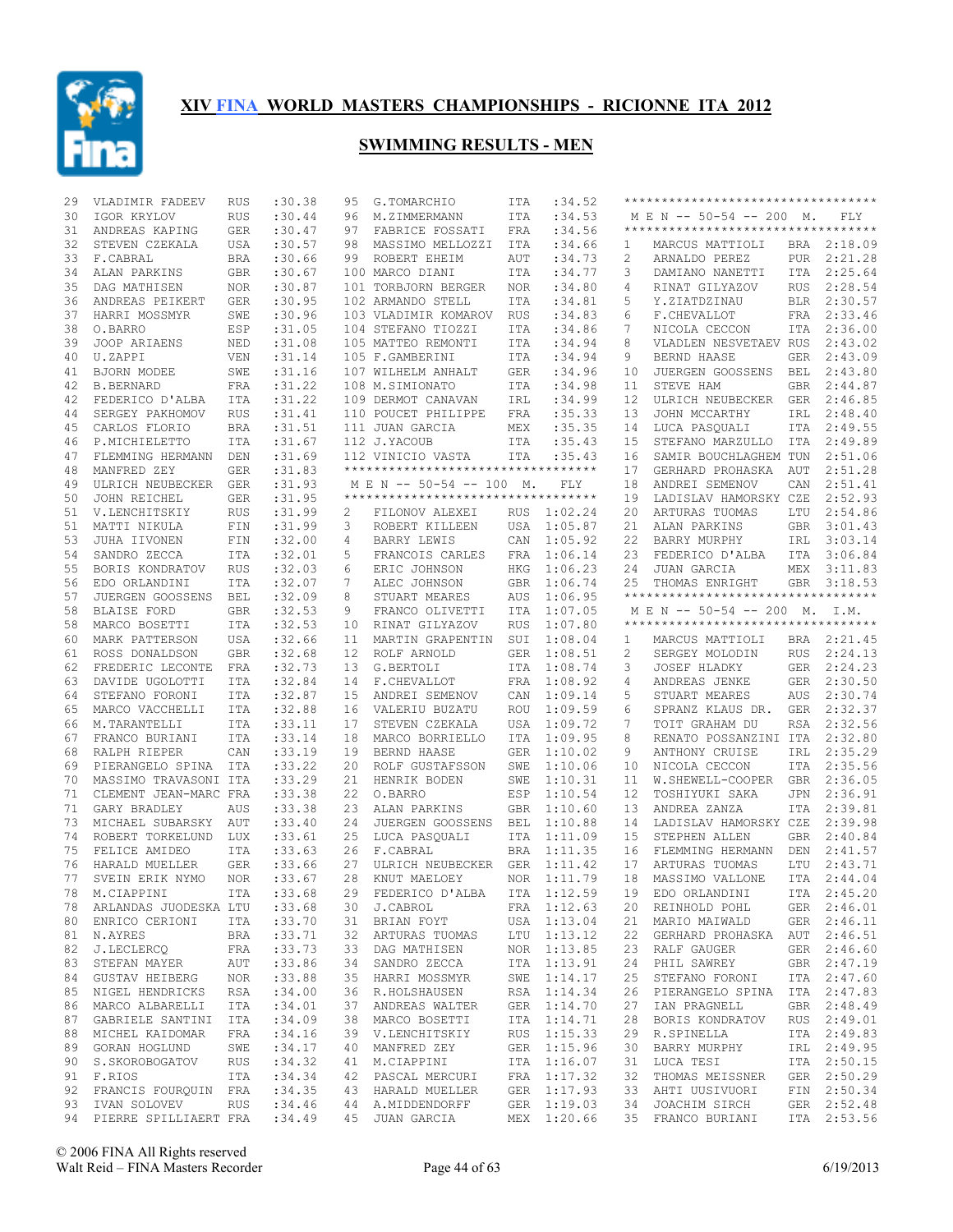

| 36 | M.LA                                                        | ITA        | 2:55.20     | 24 | PETER MUELLER                                    | GER        | :28.96  | 90 | G. CARABELLESE                      | ITA        | :32.25      |
|----|-------------------------------------------------------------|------------|-------------|----|--------------------------------------------------|------------|---------|----|-------------------------------------|------------|-------------|
| 37 | NORBERTO RASENTI                                            | ITA        | 2:57.96     | 25 | JAMES MONTGOMERY                                 | USA        | :29.05  | 91 | GIUSEPPE ROMANO                     | ITA        | :32.27      |
| 38 | MARK STRAKOSCH                                              | <b>GBR</b> | 3:00.09     | 26 | JUERGEN DEIBLER                                  | <b>GER</b> | : 29.15 | 91 | ANDREA TOSI                         | <b>ITA</b> | :32.27      |
| 39 | PETER POLAK                                                 | AUT        | 3:02.76     | 27 | C.MORGAN                                         | ARG        | : 29.17 | 93 | MORELLI PATRICK                     | <b>FRA</b> | :32.31      |
| 40 | GEOFFREY TOOGOOD AUS                                        |            | 3:03.82     | 28 | MANFRED ECKEL                                    | <b>GER</b> | : 29.19 | 94 | FRED ZANTING                        | NED        | :32.34      |
| 41 | SERGE VINCENT                                               | <b>FRA</b> | 3:04.34     | 29 | TOMAS HAJEK                                      | AUT        | : 29.49 | 95 | RICARDO CAILLAUX                    | PER        | :32.40      |
| 42 | GIULIANO PANELLA ITA                                        |            | 3:04.35     | 30 | J.RUIZ                                           | FRA        | : 29.54 | 96 | M.BROCCOLINO                        | <b>ITA</b> | :32.63      |
| 43 | MARK SCHMITZ                                                | <b>GER</b> | 3:06.41     | 31 | MARCO STENTELLA                                  | ITA        | :29.73  | 97 | MARK HODGES                         | <b>RSA</b> | :32.72      |
| 44 | F.PICCININI                                                 |            | ITA 3:06.49 | 32 | FRANK MAGE                                       | FRA        | : 29.81 | 98 | IAN WOOLLARD                        | <b>GBR</b> | :32.75      |
| 45 | M.GARIBALDI                                                 |            | ITA 3:06.98 | 33 | HOBE HORTON                                      | CAN        | :29.85  | 99 | STEFANO CAPRARI                     | ITA        | :32.78      |
| 46 | FRANCOIS DONZE                                              |            | FRA 3:07.11 | 34 | MARCO PIRONE                                     | ITA        | :29.88  |    | 100 EGIL JOHANNESSEN                | NOR        | :32.80      |
|    | **********************************                          |            |             | 35 | FABRIZIO GAMBETTI ITA                            |            | : 29.89 |    | 101 H.HUEMMER                       | <b>GER</b> | :32.82      |
|    | M E N -- 50-54 -- 400 M. I.M.                               |            |             | 36 | G.SAMPIETRO                                      | ITA        | :30.02  |    | 102 BRUNO SCARANO                   | <b>ITA</b> | :32.86      |
|    | ***********************************                         |            |             | 37 | ATTILA BEAK                                      | <b>HUN</b> | :30.06  |    | 103 ELI KOREN                       | ISR        | :32.90      |
| 1  | ARNALDO PEREZ                                               |            | PUR 5:10.51 | 37 | FRANK WELANDER                                   | SWE        | :30.06  |    | 104 GIULI FRANCO DE                 | <b>ITA</b> | :32.93      |
| 2  | PETER FISCHER                                               | GER        | 5:20.67     | 39 | RICK BATTISTINI                                  | USA        | :30.08  |    | 105 PETR RIES                       | CZE        | :32.98      |
| 3  | SERGEY MOLODIN                                              | <b>RUS</b> | 5:20.75     | 40 | DOUG ANDERSON                                    | CAN        | :30.20  |    | 106 ALFREDO INNOCENTI ITA           |            | :33.07      |
|    |                                                             |            |             |    |                                                  |            |         |    |                                     |            |             |
| 4  | NICOLA CECCON                                               | ITA        | 5:32.47     | 41 | JOSEPH FRIZZO                                    | FRA        | :30.27  |    | 107 LORENZO IBBA                    | <b>ITA</b> | :33.10      |
| 5  | RINAT GILYAZOV                                              | <b>RUS</b> | 5:33.24     | 42 | PEEP KESKUELA                                    | EST        | :30.28  |    | 108 L.LANZILLOTTA                   | <b>ITA</b> | :33.12      |
| 6  | TOSHIYUKI SAKA                                              | JPN        | 5:34.88     | 43 | SERHIY FEDOROV                                   | <b>UKR</b> | :30.37  |    | 108 PATRICK QUIRIN                  | FRA        | :33.12      |
| 7  | STEVEN CZEKALA                                              | USA        | 5:37.51     | 44 | CARSTEN WANGSMO                                  | NOR.       | :30.42  |    | 110 ROBERTO SIMONATO                | ITA        | :33.14      |
| 8  | VLADLEN NESVETAEV RUS                                       |            | 5:37.60     | 45 | PAOLO PASCOTTO                                   | <b>ITA</b> | :30.49  |    | 111 ALEXANDER LOZHKIN RUS           |            | :33.18      |
| 9  | TOIT GRAHAM DU                                              | <b>RSA</b> | 5:39.81     | 46 | KLAUS LENZ                                       | <b>GER</b> | :30.58  |    | 112 DENISOV YURIY                   | UKR        | :33.20      |
| 10 | W.SHEWELL-COOPER                                            | <b>GBR</b> | 5:45.79     | 47 | D. ARBUTHNOT                                     | <b>RSA</b> | :30.63  |    | 113 BERND PETERS                    | <b>GER</b> | :33.21      |
| 11 | LADISLAV HAMORSKY CZE                                       |            | 5:46.36     | 47 | LUCIO CIANCIOSI                                  | ITA        | :30.63  |    | 114 M.RODRIGUEZ                     | ESP        | :33.25      |
| 12 | STEVE HAM                                                   | <b>GBR</b> | 5:47.98     | 49 | STEFAN ANDERSSON                                 | SWE        | :30.66  |    | 115 TAPANI FRANTSI                  | FIN        | :33.40      |
| 13 | GIULIO VOTANO                                               | ITA        | 5:49.45     | 50 | JIANPING SUI                                     | CHN        | :30.68  |    | 116 V.GRODZITSKY                    | UKR        | :33.42      |
| 14 | DALE BARKER                                                 | <b>GBR</b> | 5:50.90     | 51 | FRANK CARSTENSEN                                 | <b>NOR</b> | :30.77  |    | 117 NATCHOO SERGE                   | FRA        | :33.53      |
| 15 | PAOLO PALAZZO                                               | ITA        | 5:53.35     | 52 | CARLO GATTESCHI                                  | ITA        | :30.82  |    | 118 PIERRE LASCROUX                 | FRA        | :33.55      |
| 16 | PASCAL MERCURI                                              | FRA        | 5:55.55     | 53 | ROLAND JOHANSSON                                 | SWE        | :30.88  |    | 119 RENATO ZANUSO                   | ITA        | : 33.61     |
| 17 | KENNETH CHERRY                                              | USA        | 6:02.92     | 54 | VLADIMIR KHAPKIN                                 | RUS        | :30.89  |    | *********************************** |            |             |
| 18 | SKAFAR ANDREJ                                               | <b>SLO</b> | 6:03.23     | 55 | <b>JORG KUTSCHERA</b>                            | AUT        | :30.90  |    | M E N -- 55-59 -- 100 M. FREE       |            |             |
|    |                                                             |            |             |    |                                                  |            |         |    |                                     |            |             |
|    |                                                             |            |             |    |                                                  |            |         |    | **********************************  |            |             |
| 19 | GERHARD PROHASKA                                            | AUT        | 6:07.18     | 56 | ULI NOTTRODT                                     | <b>GER</b> | :30.91  |    |                                     |            |             |
| 20 | ARTURAS TUOMAS                                              | LTU        | 6:08.79     | 57 | EVERTJAN MASUREL                                 | NED        | :30.93  | 1  | DAN STEPHENSON                      | USA        | :58.15      |
| 21 | MARIO MAIWALD                                               | <b>GER</b> | 6:11.12     | 57 | VINCENZO CIPULLO                                 | ITA        | :30.93  | 2  | JOHN FIELDS                         | USA        | :58.35      |
| 22 | BARRY MURPHY                                                | IRL        | 6:13.30     | 59 | F.ANDERSEN                                       | DEN        | :30.96  | 3  | <b>JACK GROSELLE</b>                | USA        | :59.26      |
| 23 | THOMAS MEISSNER                                             | GER        | 6:18.45     | 60 | PLINIO CASTRO                                    | BRA        | :31.00  | 4  | ALBERT BOONSTRA                     |            | NED 1:00.11 |
| 24 | PIETRO DANIELE                                              | <b>ITA</b> | 6:21.71     | 61 | THOMAS SKAALNES                                  | NOR.       | :31.02  | 5  | M.BRAVI                             | ITA        | 1:00.17     |
| 25 | HERENT JEAN-MARC                                            | FRA        | 6:23.84     | 62 | MOHAMED WARDA                                    | EGY        | :31.03  | 6  | PHILIPPE MORELLE                    | BEL        | 1:00.24     |
| 26 | F.PICCININI<br>**********************************           | <b>ITA</b> | 6:38.82     | 63 | FIORENZO MASNERI                                 | ITA        | :31.04  | 7  | SERGE GUERIN                        |            | FRA 1:00.44 |
|    |                                                             |            |             | 64 | AKIUFMI TAKAHASHI JPN                            |            | : 31.12 | 8  | PETER NOCKE                         | GER        | 1:00.76     |
|    | M E N -- 55-59 -- 50<br>*********************************** | М.         | FREE        | 65 | GILLES BOULAIS                                   | FRA        | :31.20  | 9  | TOM HICKCOX                         | USA        | 1:01.17     |
|    |                                                             |            |             | 66 | ROBERTO GATTI                                    | ITA        | : 31.21 | 10 | MICHAEL PATRICK                     | CAN        | 1:01.33     |
| 1  | JOHN FIELDS                                                 | USA        | : 26.00     | 67 | ANATOLY ZHUZLOV                                  | <b>RUS</b> | :31.25  | 11 | BRAD GANDEE                         |            | USA 1:01.54 |
| 2  | ANDRE STEYNBERG                                             | RSA        | : 26.64     | 68 | J.GILENSKI-HENZE                                 | <b>GER</b> | :31.28  | 12 | LIONEL PAILLIEZ                     | FRA        | 1:02.10     |
| 3  | <b>JACK GROSELLE</b>                                        | USA        | : 27.00     | 69 | EDUARD BERSENEV                                  | <b>RUS</b> | :31.30  | 13 | KARL JUSTH                          | SWE        | 1:02.90     |
| 4  | PHILIPPE MORELLE BEL                                        |            | : 27.02     | 70 | MOURMANS EDDY                                    | FRA        | :31.35  | 14 | JAMES MONTGOMERY                    | USA        | 1:03.29     |
| 5  | DAN STEPHENSON                                              | USA        | : 27.12     | 71 | RAINER KLOOS                                     | <b>RSA</b> | :31.39  | 15 | PERCIVAL KNOWLES                    | BAH        | 1:03.31     |
| 6  | ALBERT BOONSTRA                                             | NED        | : 27.17     | 71 | HORST EBERLEIN                                   | <b>GER</b> | :31.39  | 15 | RENE PLAESCHKE                      | <b>GER</b> | 1:03.31     |
| 7  | LIONEL PAILLIEZ                                             |            | FRA : 27.76 |    | 73 PATRICK LHUILLERY FRA : 31.45 17 DENZER ERNST |            |         |    |                                     |            | GER 1:03.43 |
| 8  | TOM HICKCOX                                                 | USA        | : 27.79     |    | 74 D.STOCKINGER                                  | AUT        | :31.58  | 17 | CLAUDIO BERRINI                     |            | ITA 1:03.43 |
| 9  | DENZER ERNST                                                | GER        | : 27.80     |    | 74 B.DALLA                                       | ITA        | :31.58  | 19 | T.JEAN-PIERRE                       |            | FRA 1:03.47 |
| 10 | BRAD GANDEE                                                 | USA        | : 27.91     |    | 76 MOHAMED SEDKY EGY                             |            | :31.67  | 20 | PETER MUELLER                       |            | GER 1:03.63 |
| 11 | FABRIZIO GRIFFO                                             | ITA        | : 27.95     |    | 77 DITTMAR KLIMBURG GER : 31.68                  |            |         | 21 | DIRK ZETERBERG                      |            | GER 1:03.92 |
| 12 | SERGE GUERIN                                                | FRA        | : 28.14     |    | 78 PETER MANASIL                                 | SVK        | :31.71  | 22 | RUNE SJOEBLOM                       |            | NOR 1:03.98 |
|    | 12 RENE PLAESCHKE                                           | GER        | : 28.14     |    | 79 STEFANO BARONI                                | ITA        | :31.78  | 23 | EVGENY POZDYAEV                     |            | RUS 1:04.32 |
| 14 | EVGENY POZDYAEV                                             | RUS        | : 28.19     |    | 80 MOULINE PAUL                                  | FRA        | :31.85  | 24 | DAVID VANDAM                        |            | USA 1:04.36 |
| 15 | KARL JUSTH                                                  | SWE        | : 28.48     |    | 81 A.ESPINA                                      | ARG        | :31.98  | 25 | BARRY CHANDLER                      |            | GBR 1:04.55 |
| 16 | ALEXANDER DANILOV RUS                                       |            | : 28.49     |    | 81 C.HUGO-HAMMAN                                 | RSA        | :31.98  | 26 | JIRI FUXA                           |            | CZE 1:04.68 |
| 17 | BARRY CHANDLER                                              | GBR        | : 28.61     |    | 83 GOBBI LUIGI                                   | ITA        | :32.01  | 27 | ALEXANDER DANILOV RUS 1:04.75       |            |             |
| 18 | OEIVIND LIEN                                                | NOR        | : 28.62     |    | 84 ALAIN MARGIRIER                               | FRA        | :32.07  | 28 | NEIL ROGERS                         |            | AUS 1:05.03 |
|    | 19 RUNE SJOEBLOM                                            | NOR        | : 28.67     |    | 85 AMEDEO ACOUAVIVA ITA                          |            | :32.10  | 29 | J.RUIZ                              |            | FRA 1:05.69 |
| 19 | JIRI FUXA<br><b>CZE</b>                                     |            | : 28.67     |    | 86 P.DANIEL                                      | ROU        | :32.11  | 30 | HOBE HORTON                         |            | CAN 1:05.84 |
|    | 21 MONTASER AWAD                                            | EGY        | : 28.79     |    | 87 EDOARDO FERRETTI ITA                          |            | :32.17  | 31 | JUERGEN DEIBLER                     |            | GER 1:06.12 |
|    | 22 PERCIVAL KNOWLES BAH                                     |            | : 28.88     |    | 88 AHOMPAA MARKKU                                | FIN        | :32.22  |    | 32 KEVIN JACKSON                    |            | AUS 1:06.30 |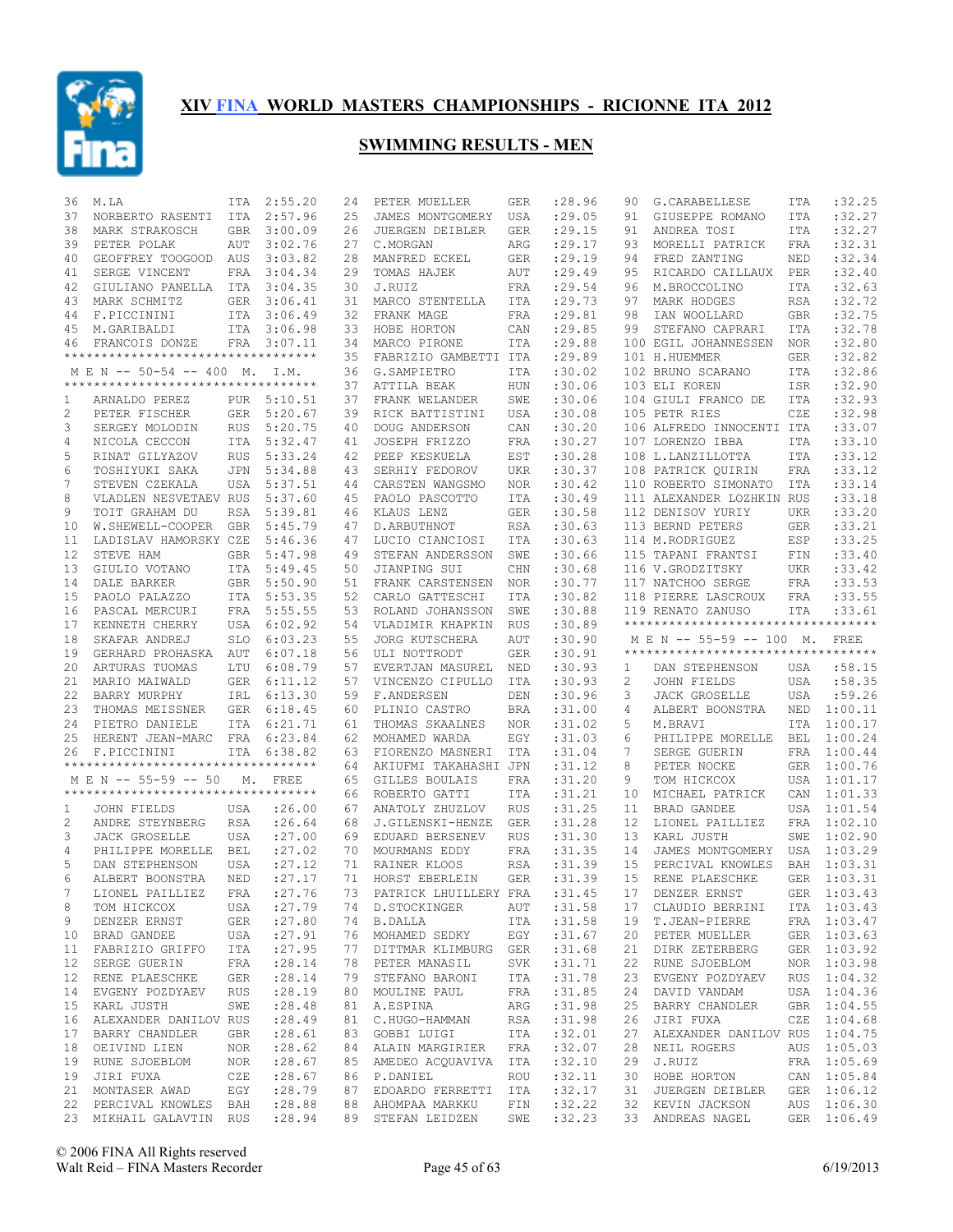

| 34 | MANFRED ECKEL                    | GER        | 1:07.15     |    | 100 GREGORY BURNEY                 | ITA        | 1:15.31     | 53 | F.ANDERSEN                          | DEN        | 2:48.63     |
|----|----------------------------------|------------|-------------|----|------------------------------------|------------|-------------|----|-------------------------------------|------------|-------------|
| 35 | MARKUS ENZ                       | SUI        | 1:07.36     |    | 101 P.DANIEL                       | ROU        | 1:15.42     | 54 | JOHN MUNDAY                         | GBR        | 2:48.98     |
| 36 | DOUG ANDERSON                    | CAN        | 1:07.77     |    | 102 PATRICK QUIRIN                 | FRA        | 1:15.51     | 55 | TIMO TEPONOJA                       | FIN        | 2:49.60     |
| 37 | FABRIZIO GAMBETTI ITA            |            | 1:08.05     |    | 103 LARS EKDAHL                    | SWE        | 1:15.66     | 56 | PATRICK OUIRIN                      | FRA        | 2:49.70     |
| 38 | HORST EBERLEIN                   | <b>GER</b> | 1:08.15     |    | 104 FABIO MACCHI                   | ITA        | 1:15.81     | 57 | PAOLO PASCOTTO                      | ITA        | 2:50.19     |
| 39 | P.MALOBERTI                      | <b>ITA</b> | 1:08.51     |    | 105 MARK HODGES                    | RSA        | 1:15.94     | 58 | JEAN-LOUIS URBAIN FRA               |            | 2:50.23     |
| 40 | MOURMANS EDDY                    |            | FRA 1:08.53 |    | 106 ERMINIO CECCATO                | ITA        | 1:16.10     | 59 | MORELLI PATRICK                     | <b>FRA</b> | 2:51.00     |
| 41 | PETER ORSZAGH                    | SVK        | 1:08.63     |    | 107 ROBERTO SIMONATO               | ITA        | 1:16.39     | 60 | RAINER KLOOS                        | RSA        | 2:51.02     |
| 42 | VLADIMIR KHAPKIN RUS             |            | 1:08.84     |    | 108 GIULI FRANCO DE                | ITA        | 1:16.59     | 61 | ELI KOREN                           |            | ISR 2:51.17 |
| 43 | PREBEN SOERENSEN                 | DEN        | 1:08.97     |    | 109 L.LANZILLOTTA                  | ITA        | 1:17.19     | 62 | A.ESPINA                            | ARG        | 2:51.62     |
| 44 | EVERTJAN MASUREL                 | NED        | 1:08.99     |    | 110 BRUNO SCARANO                  |            | ITA 1:17.20 | 63 | FABIO MACCHI                        | ITA        | 2:51.72     |
| 44 | JOSEPH FRIZZO                    | FRA        | 1:08.99     |    | ********************************** |            |             | 64 | MARK HODGES                         |            | RSA 2:51.85 |
| 46 | FRANK CARSTENSEN                 |            | NOR 1:09.14 |    | M E N -- 55-59 -- 200 M. FREE      |            |             | 65 | GOBBI LUIGI                         |            | ITA 2:52.61 |
| 47 | BENEDIKT RUSCH                   | SUI        | 1:09.15     |    | ********************************** |            |             | 66 | MAURO RACITI                        | ITA        | 2:52.77     |
| 48 | MOHAMED WARDA                    | EGY        | 1:09.50     | 1  | DAN STEPHENSON                     |            | USA 2:08.25 | 67 | GIULI FRANCO DE                     | ITA        | 2:52.94     |
| 49 | MICK SWIFT                       |            | GBR 1:09.52 | 2  | M.BRAVI                            | ITA        | 2:11.20     | 68 | ALEXANDER LOZHKIN RUS               |            | 2:52.97     |
| 50 | STEVEN MILLER                    |            | USA 1:09.53 | 3  | <b>JACK GROSELLE</b>               |            | USA 2:11.76 | 69 | GUIDO ARMELLINI                     | ITA        | 2:53.33     |
| 51 | PATRICK LHUILLERY FRA            |            | 1:09.57     | 4  | SERGE GUERIN                       | FRA        | 2:12.38     | 70 | ROBERTO SIMONATO                    | ITA        | 2:53.88     |
| 52 | KLAUS LENZ                       |            |             | 5  |                                    | FRA        |             | 71 | VITTORIO ROSATO                     | ITA        | 2:54.31     |
|    |                                  |            | GER 1:09.92 |    | LIONEL PAILLIEZ                    |            | 2:14.75     |    |                                     |            |             |
| 52 | HENK SLOMP                       | NED        | 1:09.92     | 6  | MICHAEL PATRICK                    | CAN        | 2:15.56     | 72 | MOULINE PAUL                        | FRA        | 2:54.53     |
| 54 | ALAIN MARGIRIER                  |            | FRA 1:10.05 | 7  | PHILIPPE MORELLE                   | <b>BEL</b> | 2:17.14     | 73 | FREDERIC SIGNOL                     |            | FRA 2:54.83 |
| 55 | J.GILENSKI-HENZE GER             |            | 1:10.16     | 8  | HUGOT STEPHANE                     | <b>FRA</b> | 2:17.18     | 74 | M.MEJLACHOWICZ                      | <b>BRA</b> | 2:54.96     |
| 56 | C.HUGO-HAMMAN                    |            | RSA 1:10.45 | 9  | BRAD GANDEE                        | USA        | 2:18.07     | 75 | MARCO CASTAGNOLA                    | ITA        | 2:54.99     |
| 57 | GOBBI LUIGI                      |            | ITA 1:10.49 | 10 | PERCIVAL KNOWLES                   | BAH        | 2:18.16     | 76 | CHRISTIAN RENAUDY FRA               |            | 2:55.05     |
| 58 | PAOLO PASCOTTO                   |            | ITA 1:10.64 | 11 | DIRK ZETERBERG                     | GER        | 2:19.02     | 77 | ALVARO CARANZA                      | <b>ITA</b> | 2:55.42     |
| 59 | JIANPING SUI                     | CHN        | 1:11.12     | 12 | VLADIMIR KULAGIN                   | <b>RUS</b> | 2:19.42     | 78 | ANTONIO STRANIERO ITA               |            | 2:55.80     |
| 60 | MICHAEL WINFIELD RSA 1:11.25     |            |             | 13 | PETER MUELLER                      | <b>GER</b> | 2:19.80     |    | *********************************** |            |             |
| 61 | THOMAS SKAALNES                  | NOR        | 1:11.38     | 14 | CLAUDIO BERRINI                    | ITA        | 2:20.23     |    | M E N -- 55-59 -- 400 M. FREE       |            |             |
| 62 | F.ANDERSEN                       | DEN        | 1:11.44     | 15 | MIROSLAW WARCHOL                   | POL        | 2:21.14     |    | *********************************** |            |             |
| 63 | RAINER KLOOS                     |            | RSA 1:11.45 | 16 | RUNE SJOEBLOM                      | <b>NOR</b> | 2:21.50     | 1  | DAN STEPHENSON                      |            | USA 4:34.05 |
| 64 | ROSARIO CUCE                     |            | ITA 1:11.58 | 17 | EVGENY ZELENIY                     | RUS        | 2:23.92     | 2  | M.BRAVI                             | ITA        | 4:39.38     |
| 65 | PLINIO CASTRO                    |            | BRA 1:11.60 | 18 | ANDREAS NAGEL                      | GER        | 2:24.12     | 3  | SERGE GUERIN                        | FRA        | 4:40.13     |
| 66 | GABRIELE NATALI                  |            | ITA 1:11.62 | 19 | VOLKER MENDE                       | <b>GER</b> | 2:24.60     | 4  | GLENN CARLSEN                       | CAN        | 4:45.29     |
| 66 | HUGO STAUDT                      | NED        | 1:11.62     | 20 | HOBE HORTON                        | CAN        | 2:26.25     | 5  | LIONEL PAILLIEZ                     | FRA        | 4:48.07     |
| 68 | FRED ZANTING                     | NED        | 1:11.73     | 21 | DRAGOLJUB ZIVIC                    | SRB        | 2:26.84     | 6  | PERCIVAL KNOWLES                    | BAH        | 4:50.66     |
| 69 | ANATOLY ZHUZLOV                  | <b>RUS</b> | 1:11.86     | 22 | DOUG ANDERSON                      | CAN        | 2:27.67     | 7  | MICHAEL PATRICK                     | CAN        | 4:54.20     |
| 70 | FIORENZO MASNERI                 | ITA        | 1:12.00     | 22 | KEVIN JACKSON                      | AUS        | 2:27.67     | 8  | DIRK ZETERBERG                      | <b>GER</b> | 4:55.04     |
| 71 | <b>JORG KUTSCHERA</b>            | AUT        | 1:12.04     | 24 | MARKUS ENZ                         | SUI        | 2:28.73     | 9  | VLADIMIR KULAGIN                    | <b>RUS</b> | 4:56.80     |
| 72 | RICARDO CAILLAUX PER             |            | 1:12.11     | 25 | TEODORO QUEVEDO                    | <b>VEN</b> | 2:30.40     | 10 | BRUCE BRIDAL                        | <b>GBR</b> | 4:57.05     |
| 73 | SHLOMO AMITAI                    | ISR        | 1:12.17     | 26 | BENEDIKT RUSCH                     | SUI        | 2:30.48     | 11 | PHILIPPE MORELLE                    | <b>BEL</b> | 4:57.84     |
| 74 | VLADIMIR FOMIN                   | <b>RUS</b> | 1:12.27     | 27 | HORST EBERLEIN                     | <b>GER</b> | 2:30.84     | 12 | ANDREAS NAGEL                       | <b>GER</b> | 4:59.91     |
| 75 | BRAD CHERRIE                     | AUS        | 1:12.52     | 28 | D. SCHULTE                         | <b>BRA</b> | 2:33.58     | 13 | RUNE SJOEBLOM                       | <b>NOR</b> | 5:01.47     |
| 76 | ALFREDO INNOCENTI ITA            |            | 1:12.56     | 29 | JOZEF KRCIK                        | <b>SVK</b> | 2:33.86     | 14 | EDDIE RIACH                         | GBR        | 5:03.01     |
|    |                                  |            |             |    |                                    |            |             |    |                                     |            |             |
| 77 | PRUNIN DIDIER                    |            | FRA 1:12.64 | 30 | HENK SLOMP                         | <b>NED</b> | 2:36.00     | 15 | RAINER FRITSCHE                     | <b>GER</b> | 5:05.42     |
| 78 | GILLES BOULAIS                   |            | FRA 1:12.75 | 31 | LAPTEV NIKOLAY                     | <b>RUS</b> | 2:36.32     | 16 | DRAGOLJUB ZIVIC                     | <b>SRB</b> | 5:05.55     |
| 79 | JEAN-LOUIS URBAIN FRA 1:12.80    |            |             | 32 | KONSTANTIN SKOBA                   | <b>RUS</b> | 2:36.39     | 17 | REGIS MATHIAS                       | FRA        | 5:07.86     |
| 80 | ROBERTO GATTI                    |            | ITA 1:12.97 | 33 | EDOARDO FERRETTI                   | ITA        | 2:37.61     | 18 | EVGENY ZELENIY                      | <b>RUS</b> | 5:09.97     |
| 81 | TIMO TEPONOJA                    | FIN        | 1:13.16     | 34 | MOURMANS EDDY                      | <b>FRA</b> | 2:38.01     | 19 | CLAUDIO BERRINI                     | ITA        | 5:10.60     |
| 82 | FERNANDO MARQUES BRA             |            | 1:13.29     | 35 | LOTHAR AHLEMANN                    |            | GER 2:39.52 | 20 | HOBE HORTON                         | CAN        | 5:12.08     |
|    | 83 BERND PETERS                  |            | GER 1:13.37 |    | 36 J.GILENSKI-HENZE                |            | GER 2:39.76 |    | 21 DOUG ANDERSON                    |            | CAN 5:13.18 |
|    | 84 EGIL JOHANNESSEN NOR 1:13.39  |            |             |    | 37 C.HUGO-HAMMAN                   |            | RSA 2:40.61 |    | 22 PETER RAE                        |            | GBR 5:15.88 |
|    | 85 AKIUFMI TAKAHASHI JPN 1:13.50 |            |             |    | 38 PATRICK LHUILLERY FRA 2:41.81   |            |             | 23 | BENEDIKT RUSCH                      |            | SUI 5:19.92 |
| 86 | ANDREA TOSI                      |            | ITA 1:13.59 |    | 39 PETER ORSZAGH                   |            | SVK 2:41.89 | 24 | P.MALOBERTI                         |            | ITA 5:23.05 |
| 87 | A.ESPINA                         |            | ARG 1:13.69 |    | 40 ALAIN MARGIRIER                 |            | FRA 2:42.08 | 25 | STEFANO LUPORINI                    |            | ITA 5:23.09 |
| 88 | JOHN MUNDAY                      |            | GBR 1:13.97 | 41 | BRAD CHERRIE                       |            | AUS 2:42.33 | 26 | JUERGEN ARCK                        |            | GER 5:23.78 |
| 88 | A.AYALA                          |            | MEX 1:13.97 |    | 42 M.BROCCOLINO                    |            | ITA 2:42.58 | 27 | CRAIG FRANZ                         |            | USA 5:24.50 |
| 88 | RUBEN ROCHA                      |            | BRA 1:13.97 | 43 | ANDREA TOSI                        |            | ITA 2:43.02 | 28 | D. SCHULTE                          |            | BRA 5:34.32 |
|    | 91 ALEXANDER LOZHKIN RUS 1:14.25 |            |             |    | 44 THOMAS KROEGER                  |            | GER 2:43.50 | 29 | GAETAN BEYSARD                      |            | FRA 5:38.94 |
| 92 | GAETANO BILELLO                  |            | ITA 1:14.30 |    | 45 GAETANO BILELLO                 |            | ITA 2:44.14 | 30 | MOURMANS EDDY                       |            | FRA 5:39.48 |
|    | 93 STEFANO CAPRARI               |            | ITA 1:14.35 |    | 46 CARLOS SERRA                    |            | POR 2:44.28 | 31 | ANDREA TOSI                         |            | ITA 5:39.73 |
| 94 | ELI KOREN                        |            | ISR 1:14.37 |    | 47 SHLOMO AMITAI                   |            | ISR 2:44.72 | 32 | V.MILITELLO                         |            | ITA 5:41.50 |
| 95 | M.MEJLACHOWICZ                   |            | BRA 1:14.53 |    | 48 MICHAEL WINFIELD RSA 2:45.17    |            |             | 33 | M.BROCCOLINO                        |            | ITA 5:41.69 |
| 96 | FREDERIC SIGNOL                  |            | FRA 1:14.63 |    | 49 JORG KUTSCHERA                  |            | AUT 2:45.82 | 34 | LOTHAR AHLEMANN                     |            | GER 5:43.28 |
|    | 97 M.RODRIGUEZ                   |            | ESP 1:14.91 |    | 50 GABRIELE NATALI                 |            |             |    |                                     |            |             |
|    |                                  |            |             |    |                                    |            | ITA 2:46.35 |    | 35 PHILIPPE MAYER                   |            | SUI 5:46.50 |
|    | 98 GIUSEPPE ROMANO               |            | ITA 1:15.15 |    | 51 RICARDO CAILLAUX PER 2:46.90    |            |             |    | 36 LUCIO ORTOLANI                   |            | ITA 5:47.31 |
|    | 99 AHOMPAA MARKKU                |            | FIN 1:15.27 |    | 52 ROBERTO GATTI                   |            | ITA 2:48.37 |    | 37 THOMAS KROEGER                   |            | GER 5:47.83 |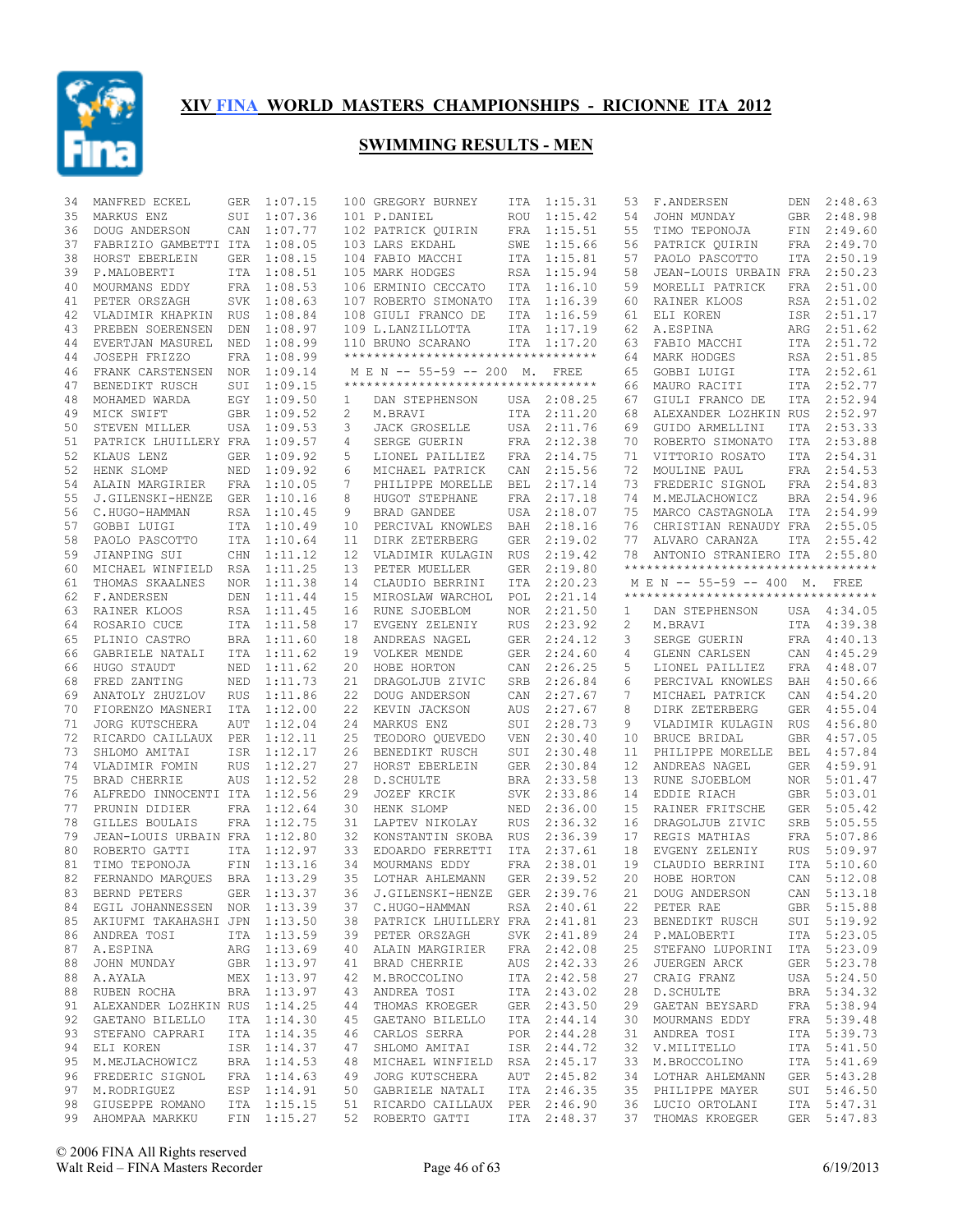

| 38           | EUGENIO VELARDI                                  | ITA        | 5:48.90                      | 14       | MONTASER AWAD                                                  | EGY               | :35.09             | 36       | ANGELO ANGIUS                            | ITA        | 1:31.42            |
|--------------|--------------------------------------------------|------------|------------------------------|----------|----------------------------------------------------------------|-------------------|--------------------|----------|------------------------------------------|------------|--------------------|
| 39           | GIUSEPPE MORICI                                  | <b>ITA</b> | 5:49.34                      | 15       | MICHAEL WHITEHEAD GBR                                          |                   | :35.45             | 37       | MORELLI PATRICK                          | FRA        | 1:32.50            |
| 40           | NICHOLAS HUNT                                    |            | GBR 5:53.30                  | 16       | ROBERTO DANIELI                                                | <b>ITA</b>        | :36.08             | 38       | JACQUES BLONDEL                          |            | FRA 1:33.03        |
| 41           | V.GRODZITSKY                                     |            | UKR 5:58.30                  | 17       | W.PRZYTULSKI                                                   | POL               | :36.13             |          | **********************************       |            |                    |
| 42           | C.HUGO-HAMMAN                                    |            | RSA 5:58.55                  | 18       | PEEP KESKUELA                                                  | EST               | :36.48             |          | M E N -- 55-59 -- 200 M. BACK            |            |                    |
| 43           | MARTIN COOMBES                                   |            | GBR 5:59.92                  | 19       | PREBEN SOERENSEN                                               | DEN               | :36.77             |          | **********************************       |            |                    |
|              | **********************************               |            |                              | 19       | FARINA CIRO                                                    | ITA               | :36.77             | 1        | WIESLAW MUSIAL                           |            | CAN 2:28.85        |
|              | M E N -- 55-59 -- 800 M. FREE                    |            |                              | 21       | JAN M. HAAKONSEN                                               | <b>NOR</b>        | :37.22             | 2        | E.BOSCHETTI                              |            | ITA 2:35.55        |
|              | **********************************               |            |                              | 22       | FARINA DOMENICO                                                | ITA               | :37.49             | 3        | <b>B.PARDO</b>                           | ESP        | 2:39.73            |
| 1            | SERGE GUERIN                                     |            | FRA 9:42.91                  | 23       | EVERTJAN MASUREL                                               | NED               | : 38.10            | 4        | JEFF OCKERMAN                            | USA        | 2:40.08            |
| 2            | GLENN CARLSEN                                    |            | CAN 9:47.47                  | 24       | MICHAEL WINFIELD                                               | RSA               | : 38.23            | 5        | HUGOT STEPHANE                           | FRA        | 2:40.89            |
| 3            | BRUCE THOMAS                                     |            | USA 9:52.94                  | 25       | C.MORGAN                                                       | ARG               | :38.26             | 6        | EDDIE RIACH                              |            | GBR 2:43.38        |
| 4            | MICHAEL PATRICK                                  |            | CAN 10:11.99                 | 26       | MOULINE PAUL                                                   | FRA               | :38.29             | 7        | FRANK MAGE                               |            | FRA 2:45.31        |
| 5            | EDDIE RIACH                                      |            | GBR 10:14.84                 | 27       | VITOR MAVIOSO                                                  | <b>POR</b>        | :38.50             | 8        | MIROSLAW WARCHOL                         | POL        | 2:46.95            |
| 6            | PERCIVAL KNOWLES                                 |            | BAH 10:17.82                 | 28       | BERND PETERS                                                   | <b>GER</b>        | :38.60             | 9        | DRAGOLJUB ZIVIC                          | SRB        | 2:48.13            |
| 7            | BRUCE BRIDAL                                     |            | GBR 10:18.64                 | 29       | SHELEST MYCHAILO                                               | UKR               | :38.67             | 10       | DIETER HACK                              | GER        | 2:49.55            |
| 8            | DIRK ZETERBERG                                   |            | GER 10:19.00                 | 30       | D.STOCKINGER                                                   | AUT               | :38.91             | 11       | TOOMAS HAGGI                             | EST        | 2:50.49            |
| 9            | ANDREAS NAGEL                                    |            | GER 10:22.32                 | 31       | VINCENZO CIPULLO                                               | ITA               | :38.98             | 12       | KIRIY ANATOLY                            |            | NOR 2:50.94        |
| 10           | RAINER FRITSCHE                                  |            | GER 10:27.96                 | 32       | TAPANI FRANTSI                                                 | FIN               | :39.52             | 13       | SPADONI SERGIO                           |            | ITA 2:53.77        |
| 11           | CLAUDIO BERRINI                                  |            | ITA 10:32.81                 | 33       | THOMAS SKAALNES                                                | <b>NOR</b>        | :39.53             | 14       | RENATO CELLETTI                          |            | ITA 2:54.60        |
| 12           | EVGENY ZELENIY                                   |            | RUS 10:37.02                 | 34       | ELIO RENNA                                                     | ITA               | :39.65             | 15       | M.KIRKPATRICK                            |            | ITA 2:55.87        |
| 13           | DOUG ANDERSON                                    |            | CAN 10:57.72                 | 35       | IAN WOOLLARD                                                   | <b>GBR</b>        | :39.89             | 16       | MARCO PERFETTO                           | ITA        | 2:56.05            |
| 14           | REGIS MATHIAS                                    |            | FRA 10:57.95                 | 36       | ANGELO ANGIUS                                                  | ITA               | :40.63             | 17       | VACLAV VALTR                             | CZE        | 2:56.36            |
| 15           | HOBE HORTON                                      |            | CAN 11:00.21                 | 37       | MORELLI PATRICK                                                | FRA               | :40.66             | 18       | A.NEKHAENKO                              | <b>RUS</b> | 2:56.63            |
| 16           | DIETER HACK                                      |            | GER 11:00.58                 | 38       | KLAUS STELLA                                                   | <b>GER</b>        | :40.98             | 19       | KONSTANTIN SKOBA                         | <b>RUS</b> | 2:56.99            |
| 17           | TEODORO QUEVEDO                                  |            | VEN 11:04.58                 | 39       | PRUNIN DIDIER                                                  | FRA               | :41.13             | 20       | J.GILENSKI-HENZE                         | GER        | 2:57.42            |
| 18           | P.MALOBERTI                                      |            | ITA 11:06.21                 | 40       | LON CARTWRIGHT                                                 | USA               | :41.53             | 21       | BRUCE BRIDAL                             | GBR        | 2:57.62            |
| 19           | STEVEN FOLSOM                                    |            | GBR 11:12.69                 | 41       | MARCELLO MEREU                                                 | ITA               | : 41.85            | 22       | VITOR MAVIOSO                            | POR        | 2:59.29            |
| 20           | JUERGEN ARCK                                     |            | GER 11:14.67                 |          | **********************************                             |                   |                    | 23       | STEVEN MILLER                            | USA        | 2:59.50            |
| 21           | JOZEF KRCIK                                      |            | SVK 11:15.83                 |          | M E N -- 55-59 -- 100 M.<br>********************************** |                   | BACK               | 2.4      | EVERTJAN MASUREL                         | NED        | 3:00.61            |
| 22           | BENEDIKT RUSCH                                   |            | SUI 11:18.07                 |          |                                                                |                   |                    | 25       | MICHAEL WINFIELD                         | RSA        | 3:03.74            |
| 23           | STEFANO LUPORINI                                 |            | ITA 11:20.35                 | 1        | ANDRE STEYNBERG                                                | RSA               | 1:08.89            | 26       | W.PRZYTULSKI                             | POL        | 3:05.20            |
| 24           | C.ALVAREZ                                        |            | ESP 11:35.48                 | 2        | WIESLAW MUSIAL                                                 | CAN               | 1:09.37            | 27       | MANFRED ECKEL                            | GER        | 3:06.43            |
| 25           | HENK SLOMP                                       |            | NED 11:36.75                 | 3        | E.BOSCHETTI                                                    | ITA               | 1:13.28            | 28       | BRAD CHERRIE                             | AUS        | 3:08.01            |
| 26           | GAETAN BEYSARD                                   |            | FRA 11:38.69                 | 4        | EDDIE RIACH                                                    | GBR               | 1:13.50            | 29       | MARK KEIL                                | USA        | 3:08.52            |
| 27           | ROSARIO CUCE                                     |            | ITA 11:39.82                 | 5        | <b>B.PARDO</b>                                                 | ESP               | 1:14.74            | 30       | HENK SLOMP                               | NED        | 3:08.56            |
| 28           | ANDREA TOSI                                      |            | ITA 11:47.24                 | 6        | HERBERT LINDACHER GER                                          |                   | 1:15.40            | 31       | GIORGIO BATTILANI ITA                    |            | 3:09.01            |
| 29           | M.KIRKPATRICK                                    |            | ITA 11:47.71                 | 7        | FRANK MAGE                                                     | FRA               | 1:16.21            | 32       | JAN M. HAAKONSEN NOR                     |            | 3:09.58            |
| 30           | D. SCHULTE                                       |            | BRA 11:49.21                 | 8        | MIROSLAW WARCHOL POL                                           |                   | 1:16.54            | 33       | JUERGEN VOIGT                            | GER        | 3:11.47            |
| 31           | V.MILITELLO                                      |            | ITA 11:50.72                 | 9        | D. KOLLATSCH                                                   | <b>GER</b>        | 1:17.82            | 34       | BERND PETERS                             | GER        | 3:19.81<br>3:22.73 |
| 32<br>33     | FRANCESCO FILIPPI ITA 11:55.65<br>THOMAS KROEGER |            |                              | 10<br>11 | VASILY POPOV<br>SPADONI SERGIO                                 | <b>RUS</b><br>ITA | 1:17.93<br>1:18.17 | 35<br>36 | JACQUES BLONDEL<br>JEAN-LOUIS URBAIN FRA | FRA        | 3:25.16            |
| 34           | C.HUGO-HAMMAN                                    |            | GER 11:55.87<br>RSA 12:04.34 | 12       | MANFRED ECKEL                                                  | <b>GER</b>        | 1:18.33            |          | **********************************       |            |                    |
| 35           | V.GRODZITSKY                                     |            |                              | 13       | MICHAEL WHITEHEAD GBR                                          |                   | 1:18.69            |          | M E N -- 55-59 -- 50                     |            | <b>BRST</b>        |
| 36           | LUCIO ORTOLANI                                   |            | UKR 12:09.01<br>ITA 12:13.61 | 14       | LASZLO SEBOK                                                   | ROU               | 1:18.95            |          | ***********************************      | М.         |                    |
| 37           | HUGO STAUDT                                      |            | NED 12:13.95                 | 15       | A.NEKHAENKO                                                    | <b>RUS</b>        | 1:20.48            | 1        | GLEN CHRISTIANSEN SWE                    |            | :32.23             |
| 38           | LOTHAR AHLEMANN                                  |            | GER 12:16.10                 | 16       | STEVEN MILLER                                                  | USA               | 1:20.59            | 2        | WALTER KUSCH                             | <b>GER</b> | :33.50             |
| 39           | MARTIN COOMBES                                   |            | GBR 12:25.14                 | 17       | FARINA CIRO                                                    | <b>ITA</b>        | 1:20.64            | 3        | PODMAREV TIMUR                           | <b>RUS</b> | :33.85             |
| 40           | GABRIELE NATALI                                  |            | ITA 12:25.17                 | 18       | MICHAEL WINFIELD                                               | RSA               | 1:21.90            | 4        | RONNY OLTNER                             | SWE        | :33.99             |
| 41           | PETER MANASIL                                    |            | SVK 12:41.35                 |          | 19 EVERTJAN MASUREL NED 1:22.65                                |                   |                    |          | 5 H.VON                                  |            | USA : 34.10        |
|              | ***********************************              |            |                              |          | 20 ALISTAIR COCKBURN USA 1:22.89                               |                   |                    |          | A.BATISTSEV                              | EST        | : 35.04            |
|              | M E N -- 55-59 -- 50 M. BACK                     |            |                              |          | 21 JAN M. HAAKONSEN NOR 1:23.18                                |                   |                    | 6<br>7   | JACOUES DEUTSCH                          | FRA        | :35.27             |
|              | ***********************************              |            |                              |          | 22 VITOR MAVIOSO                                               |                   | POR 1:23.25        | 8        | JACK GROSELLE                            | USA        | :35.28             |
| $\mathbf{1}$ | ANDRE STEYNBERG                                  | RSA        | :30.48                       |          | 23 THOMAS SKAALNES NOR 1:24.04                                 |                   |                    | 9        | FABRIZIO GRIFFO                          | ITA        | :35.46             |
| 2            | ALBERT BOONSTRA NED : 31.45                      |            |                              |          | 24 M.KIRKPATRICK                                               |                   | ITA 1:24.05        | 10       | MARCO STENTELLA                          | ITA        | : 35.54            |
| 3            | WIESLAW MUSIAL                                   | CAN        | :32.59                       |          | 25 TAPANI FRANTSI                                              |                   | FIN 1:25.67        | 11       | G.SOCHACKYJ                              | VEN        | :35.66             |
| 4            | VASILY POPOV                                     | RUS        | : 33.73                      |          | 26 MOULINE PAUL                                                |                   | FRA 1:25.72        | 12       | MICHAEL PLATZ                            | GER        | :36.01             |
| 5            | D.KOLLATSCH                                      | GER        | : 33.74                      |          | 27 EDOARDO FERRETTI ITA 1:25.91                                |                   |                    | 13       | D.KOLLATSCH                              | GER        | : 36.42            |
| 6            | HERBERT LINDACHER GER                            |            | :33.75                       |          | 28 JUERGEN VOIGT                                               |                   | GER 1:26.42        | 14       | MIROSLAW MATUSIK POL                     |            | :36.63             |
| 7            | B.PARDO                                          | ESP        | : 33.78                      |          | 29 BRAD CHERRIE                                                |                   | AUS 1:26.77        | 15       | WILLIAM REID                             | GBR        | :36.70             |
| 8            | MANFRED ECKEL                                    | GER        | :34.07                       |          | 30 SIEGFRIED NICKERL GER 1:27.80                               |                   |                    | 16       | UWE FETTIN                               | GER        | :36.75             |
| 9            | KARL JUSTH                                       | SWE        | :34.15                       |          | 31 BERND PETERS                                                |                   | GER 1:27.92        | 17       | PATRICIO GOMEZ                           | ESP        | :36.89             |
|              | 10 MARCO PIRONE                                  | ITA        | : 34.44                      |          | 32 EDUARD BERSENEV                                             |                   | RUS 1:28.26        | 18       | PHILIPPE RICAIL                          | FRA        | :36.95             |
| 11           | E.BOSCHETTI                                      | ITA        | :34.67                       |          | 33 ELIO RENNA                                                  |                   | ITA 1:29.87        |          | 19 PHIL DAVIS                            | GBR        | :37.10             |
|              | 12 ALISTAIR COCKBURN USA                         |            | : 34.72                      |          | 34 D.STOCKINGER                                                |                   | AUT 1:30.16        |          | 20 A.SHCHERBAKOV                         | RUS        | :37.40             |
|              | 13 SPADONI SERGIO                                | ITA        | :34.99                       |          | 35 ROBERTO GATTI                                               |                   | ITA 1:31.03        |          | 21 NICHOLAS HUNT                         | GBR        | :37.52             |
|              |                                                  |            |                              |          |                                                                |                   |                    |          |                                          |            |                    |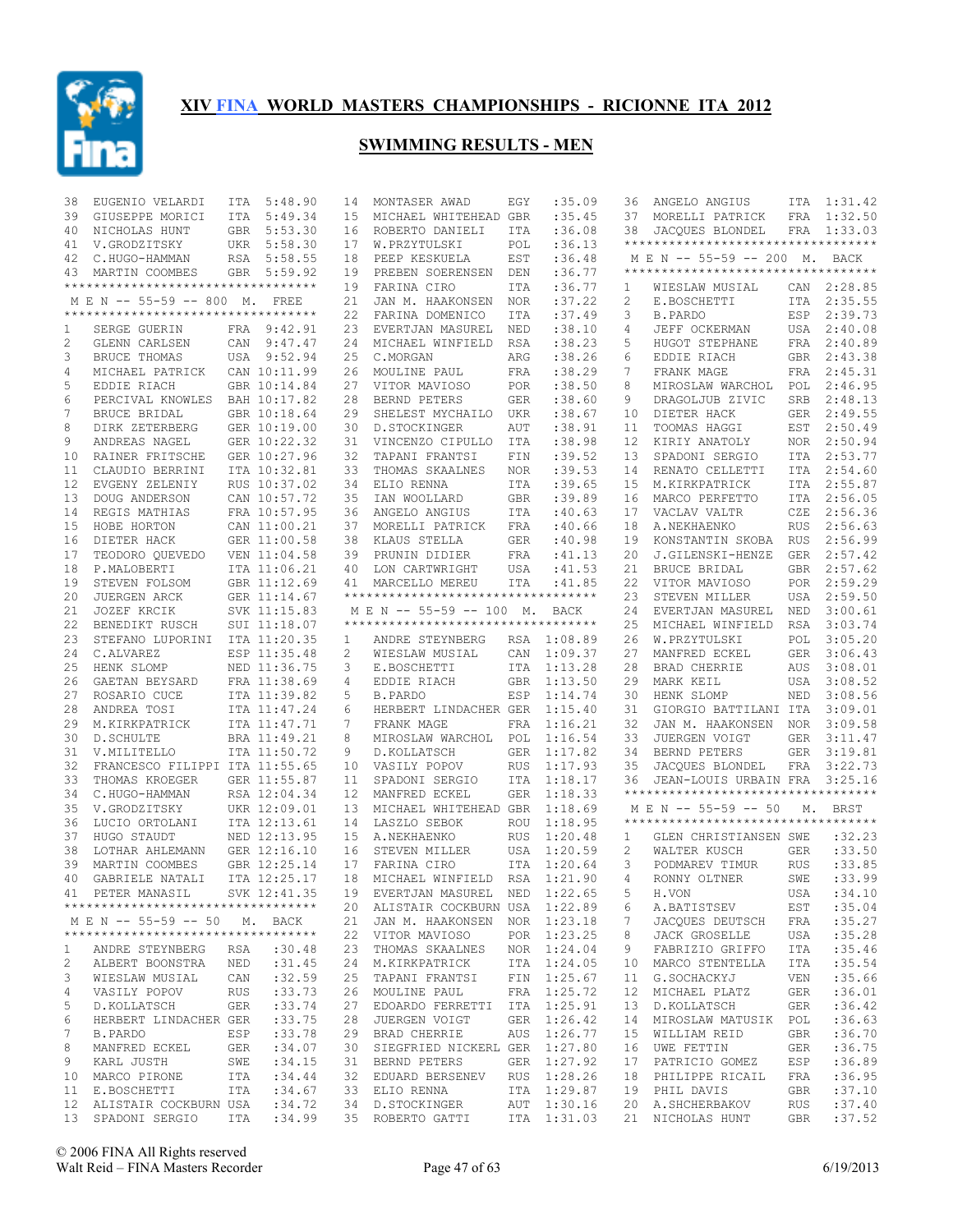

| 22 | ULI NOTTRODT                               | GER        | :37.59  | 88           | YVES LOMBARD                                                                                                          | FRA        | :44.50      | 63 | P.DANIEL                            | <b>ROU</b> | 1:36.27     |
|----|--------------------------------------------|------------|---------|--------------|-----------------------------------------------------------------------------------------------------------------------|------------|-------------|----|-------------------------------------|------------|-------------|
| 23 | FRANK WELANDER                             | SWE        | :37.91  |              | ***********************************                                                                                   |            |             | 64 | YVES LOMBARD                        | FRA        | 1:36.39     |
| 24 | ALES VRANA                                 | SUI        | :37.96  |              | M E N -- 55-59 -- 100 M.                                                                                              |            | BRST        | 65 | GIOVANNI LONGO                      |            | ITA 1:36.69 |
| 25 | DENNIS CHRISTMAS                           | CAN        | :37.97  |              | **********************************                                                                                    |            |             | 66 | ROSARIO CUCE                        | ITA        | 1:36.98     |
| 26 | GAETAN BEYSARD                             | FRA        | :37.99  | $\mathbf{1}$ | PODMAREV TIMUR                                                                                                        | RUS        | 1:13.37     | 67 | GREGORY BURNEY                      |            | ITA 1:37.01 |
| 27 | ABDELAZIZ HASHEM                           | EGY        | : 38.17 | 2            | GLEN CHRISTIANSEN SWE                                                                                                 |            | 1:13.42     | 68 | PHILIPPE TOURNIER FRA               |            | 1:37.26     |
| 28 | PAUL BUNNIK                                | NED        | :38.19  | 3            | H.VON                                                                                                                 | USA        | 1:14.59     | 69 | ALEXANDER LOZHKIN RUS               |            | 1:37.56     |
| 29 | SIEGFRIED NICKERL GER                      |            | :38.29  | 4            | RONNY OLTNER                                                                                                          | SWE        | 1:16.31     | 70 | ERMINIO CECCATO                     | ITA        | 1:37.66     |
| 30 | DAVID PIRRIE                               | <b>GBR</b> | : 38.32 | 5            | WALTER KUSCH                                                                                                          | GER        | 1:16.33     | 71 | CHRISTIAN KOHLER                    | ITA        | 1:37.67     |
| 31 | CATO SLETBAKK                              | NOR.       | : 38.48 | 6            | <b>JACK GROSELLE</b>                                                                                                  | USA        | 1:18.10     | 72 | ANTONIO ZEVOLA                      | ITA        | 1:38.17     |
| 32 |                                            |            |         | 7            |                                                                                                                       |            |             | 73 |                                     |            |             |
|    | STEFAN ANDERSSON                           | SWE        | :38.51  |              | FRANKLIN HALLEY                                                                                                       | USA        | 1:18.35     |    | RICCARDO SIMOTTI                    | ITA        | 1:38.87     |
| 32 | DR.WALTER JOERG                            | GER        | :38.51  | 8            | A.BATISTSEV                                                                                                           | EST        | 1:19.69     | 74 | PAOLO NESI                          | ITA        | 1:39.16     |
| 34 | PHILIPPE MAYER                             | SUI        | : 38.62 | 9            | PHILIPPE RICAIL                                                                                                       | FRA        | 1:21.47     | 75 | WALTER MONTAGNER                    |            | ITA 1:39.38 |
| 35 | JOSEPH FRIZZO                              | FRA        | :38.63  | 10           | G.SOCHACKYJ                                                                                                           | <b>VEN</b> | 1:21.70     | 76 | VITTORIO ROSATO                     | ITA        | 1:39.42     |
| 36 | M.ARCANGELO                                | ITA        | :38.74  | 11           | VLADIMIR GETMAN                                                                                                       | <b>RUS</b> | 1:22.44     | 77 | RENATO ZANUSO                       |            | ITA 1:39.46 |
| 37 | MARIO SIMONELLI                            | ITA        | :38.75  | 12           | WILLIAM REID                                                                                                          | <b>GBR</b> | 1:22.86     | 78 | KAI ANDERSEN                        |            | NOR 1:39.95 |
| 38 | SHELEST MYCHAILO UKR                       |            | :38.77  | 13           | JACQUES DEUTSCH                                                                                                       | FRA        | 1:23.17     | 79 | ULRICH MAINZ                        |            | GER 1:40.46 |
| 39 | RICK BATTISTINI                            | USA        | :38.79  | 14           | MARCO CAPELLINI                                                                                                       | ITA        | 1:23.33     | 80 | NATCHOO SERGE                       | FRA        | 1:40.71     |
| 40 | JIRI EXNER                                 | CZE        | :38.86  | 15           | D. KOLLATSCH                                                                                                          | <b>GER</b> | 1:23.59     | 81 | ROBERTO ZANNONI                     |            | ITA 1:40.79 |
| 41 | PETER MANASIL                              | <b>SVK</b> | :39.00  | 16           | MICHAEL MENGE                                                                                                         | <b>GER</b> | 1:23.81     | 82 | <b>JOSEF BURGER</b>                 | GER        | 1:41.06     |
| 42 | WOLFGANG GRENZING GER                      |            | :39.19  | 17           | PATRICIO GOMEZ                                                                                                        | ESP        | 1:24.45     | 83 | BRUNO SCARANO                       | ITA        | 1:41.25     |
| 43 | ROBERTO MIGLIORI                           | ITA        | :39.26  | 18           | A. SHCHERBAKOV                                                                                                        | <b>RUS</b> | 1:24.68     | 84 | CAGNAZZO EUPREMIO ITA               |            | 1:41.39     |
| 43 | MICHAEL MENGE                              | <b>GER</b> | :39.26  | 19           | ABDELAZIZ HASHEM                                                                                                      | EGY        | 1:25.00     | 85 | G.PINAT                             | ITA        | 1:41.53     |
| 45 | PHILIPPE GODBILLE BEL                      |            | :39.29  | 20           | MIROSLAW MATUSIK                                                                                                      | POL        | 1:25.15     | 86 | GIULIO GARBAGNATI ITA               |            | 1:41.60     |
| 46 | MARKUS ENZ                                 | SUI        | :39.39  | 21           | GAETAN BEYSARD                                                                                                        | FRA        | 1:25.24     | 87 | A.TRAVAGLINO                        |            | ITA 1:41.76 |
| 47 | J.RUIZ                                     | FRA        | :39.60  | 22           | MICHAEL PLATZ                                                                                                         | <b>GER</b> | 1:25.39     | 88 | A.ESPINA                            |            | ARG 1:42.87 |
| 48 | MOHAMED WARDA                              | EGY        | :39.86  | 23           | NICHOLAS HUNT                                                                                                         | GBR        | 1:25.43     | 88 | M.BERNAKIEWICZ                      | NOR        | 1:42.87     |
| 49 | BRUNO GHISLANDI                            | <b>ITA</b> | :39.90  | 24           | CATO SLETBAKK                                                                                                         | <b>NOR</b> | 1:25.98     |    | *********************************** |            |             |
| 50 | MICK SWIFT                                 | GBR        | :40.26  | 25           | ALES VRANA                                                                                                            | SUI        | 1:26.32     |    | M E N -- 55-59 -- 200 M. BRST       |            |             |
|    |                                            |            |         |              |                                                                                                                       |            | 1:26.41     |    | **********************************  |            |             |
| 51 | BOGDAN WASIK                               | POL        | :40.51  | 26           | DENNIS CHRISTMAS                                                                                                      | CAN        | 1:27.20     |    |                                     |            |             |
| 52 | NIGRI SERGIO                               | ITA        | :40.77  | 27           | PREBEN SOERENSEN                                                                                                      | DEN        |             | 2  | PODMAREV TIMUR                      | RUS        | 2:39.28     |
| 53 | <b>B.DALLA</b>                             | ITA        | :40.79  | 28           | RICK BATTISTINI                                                                                                       | USA        | 1:27.21     | 3  | GLEN CHRISTIANSEN SWE               |            | 2:43.68     |
| 54 | E.BOZZI                                    | ITA        | :40.81  | 29           | BRUNO GHISLANDI                                                                                                       | ITA        | 1:27.28     | 4  | GERARD V HOFFMANN USA               |            | 2:47.21     |
| 55 | MICHAEL RUFF                               | GER        | :40.94  | 30           | UWE FETTIN                                                                                                            | <b>GER</b> | 1:27.34     | 5  | FRANKLIN HALLEY                     | USA        | 2:53.63     |
| 56 | ENRICO LETTRARI                            | <b>GER</b> | :41.21  | 31           | JOSEPH FRIZZO                                                                                                         | FRA        | 1:28.54     | 6  | PHILIPPE RICAIL                     | FRA        | 2:57.64     |
| 57 | VALERIO ZANIN                              | ITA        | :41.44  | 32           | H. SCHLIEPHAKE                                                                                                        | GER        | 1:28.56     | 7  | A.BATISTSEV                         | EST        | 2:59.69     |
| 58 | ALEXANDER LOZHKIN RUS                      |            | :41.56  | 33           | MARKUS ENZ                                                                                                            | SUI        | 1:28.58     | 8  | WILLIAM REID                        | GBR        | 3:02.10     |
| 59 | U.REINHARD                                 | <b>GER</b> | :41.65  | 34           | ULI NOTTRODT                                                                                                          | <b>GER</b> | 1:28.77     | 9  | PHILIPPE MAYER                      | SUI        | 3:02.49     |
| 60 | PHILIPPE GRANGEOT FRA                      |            | :41.68  | 35           | WOLFGANG GRENZING GER                                                                                                 |            | 1:29.10     | 10 | MARCO CAPELLINI                     | ITA        | 3:03.71     |
| 61 | SILVANO GIULIANI                           | ITA        | :41.77  | 36           | SIEGFRIED NICKERL GER                                                                                                 |            | 1:29.51     | 11 | TOOMAS HAGGI                        | EST        | 3:05.38     |
| 62 | STEFANO BARONI                             | <b>ITA</b> | :41.78  | 37           | ALAIN MARGIRIER                                                                                                       | FRA        | 1:29.52     | 12 | MICHAEL MENGE                       | GER        | 3:05.76     |
| 63 | SERAFINO CRIVELLA ITA                      |            | :41.86  | 38           | BOGDAN WASIK                                                                                                          | POL        | 1:29.53     | 13 | GAETAN BEYSARD                      | FRA        | 3:06.30     |
| 64 | PETER ERNSTROM                             | SWE        | :42.20  | 39           | STEFAN ANDERSSON                                                                                                      | SWE        | 1:29.57     | 14 | ABDELAZIZ HASHEM                    | EGY        | 3:07.52     |
| 65 | A.TRAVAGLINO                               | <b>ITA</b> | :42.39  | 40           | JIRI EXNER                                                                                                            | CZE        | 1:29.63     | 15 | ALES VRANA                          | SUI        | 3:08.21     |
| 66 | P.DANIEL                                   | <b>ROU</b> | :42.58  | 41           | PAUL BUNNIK                                                                                                           | <b>NED</b> | 1:29.65     | 16 | A. SHCHERBAKOV                      | <b>RUS</b> | 3:09.57     |
| 67 | KAI ANDERSEN                               | NOR        | :42.76  | 42           | MICHAEL RUFF                                                                                                          | <b>GER</b> | 1:29.78     | 17 | MICHAEL PLATZ                       | <b>GER</b> | 3:09.79     |
| 68 | PAOLO PASCOTTO                             | ITA        | :42.80  | 43           | MICK SWIFT                                                                                                            | <b>GBR</b> | 1:29.87     | 18 | NICHOLAS HUNT                       | <b>GBR</b> | 3:09.89     |
| 69 | DESBIEZ ERIC                               | FRA        | :43.01  | 44           | MARIO SIMONELLI                                                                                                       | <b>ITA</b> | 1:30.18     | 19 | VACLAV VALTR                        | CZE        | 3:09.91     |
| 69 | RUMEN KANEV                                | <b>BUL</b> | :43.01  | 45           | M.MEJLACHOWICZ                                                                                                        | <b>BRA</b> | 1:31.50     | 20 | DENNIS CHRISTMAS                    | CAN        | 3:11.42     |
| 71 | FRIEDRICH RECHE                            |            |         |              | GER : 43.10  46  SILVANO GIULIANI  ITA  1:31.74                                                                       |            |             |    | 21 DAVID PIRRIE                     |            | GBR 3:11.62 |
|    |                                            |            | :43.25  |              |                                                                                                                       |            | ITA 1:32.06 |    | 22 RICCARDO PILI ITA 3:12.94        |            |             |
|    | 72 NATCHOO SERGE FRA<br>73 A.ESPINA ARG    |            | :43.38  |              | 47 E.BOZZI<br>48 A.AYALA                                                                                              |            | MEX 1:32.31 |    | 23 DR.WALTER JOERG GER 3:13.03      |            |             |
|    | 74 ROBERTO ZANNONI ITA                     |            | :43.45  |              |                                                                                                                       |            |             | 24 | MIROSLAW MATUSIK POL 3:13.43        |            |             |
|    |                                            |            |         |              | 49 NIGRI SERGIO 1TA 1:32.42<br>50 WALTER RAMOS URU 1:32.85                                                            |            |             |    |                                     |            |             |
|    | 75 RENATO ZANUSO ITA<br>NED                |            | :43.46  |              |                                                                                                                       |            |             |    | 25 WOLFGANG GRENZING GER 3:13.70    |            |             |
|    | 76 B.KLEIN                                 |            | :43.48  |              | 51 PHILIPPE GODBILLE BEL 1:33.14                                                                                      |            |             |    | 26 PATRICIO GOMEZ                   |            | ESP 3:14.18 |
|    | 77 ANGELO ANGIOLINI ITA                    |            | :43.54  |              | 52 VALERIO ZANIN                                                                                                      |            | ITA 1:34.01 | 27 | MICK SWIFT                          |            | GBR 3:14.97 |
|    | 78 L.ZAHRADNICEK CZE<br>79 MARK HODGES RSA |            | :43.82  |              | 53 CARLOS SERRA                                                                                                       |            | POR 1:34.08 | 28 | BRUNO GHISLANDI                     |            | ITA 3:14.98 |
|    |                                            |            | :43.85  |              | 54 U.REINHARD                                                                                                         |            | GER 1:34.11 | 29 | MICHAEL RUFF                        |            | GER 3:16.00 |
|    | 80 GERHARD OTTE AUT                        |            | :43.91  |              | 55 SERAFINO CRIVELLA ITA 1:34.26                                                                                      |            |             | 30 | RICK BATTISTINI                     |            | USA 3:16.84 |
|    | 81 PAOLO NESI                              | ITA        | :43.92  |              | 56 ENRICO LETTRARI GER 1:34.29                                                                                        |            |             | 31 | JOSEPH FRIZZO                       |            | FRA 3:17.69 |
|    | 82 BERNARD POUVREAU FRA                    |            | :44.01  |              | 57 HARALD SCHERER GER 1:34.54                                                                                         |            |             | 32 | E.BOZZI                             |            | ITA 3:18.97 |
|    | 83 G.PINAT                                 | ITA        | : 44.14 |              | 58 GUIDO ARMELLINI ITA 1:34.81                                                                                        |            |             |    | 33 JIRI EXNER                       |            | CZE 3:19.00 |
|    | 84 JOSEF BURGER GER                        |            | :44.17  |              | 59 PHILIPPE GRANGEOT FRA 1:35.07                                                                                      |            |             |    | 34 H.SCHLIEPHAKE                    |            | GER 3:19.08 |
|    | 85 GIULI FRANCO DE ITA : 44.19             |            |         |              | 60 STEFANO CAPRARI                                                                                                    |            | ITA 1:35.31 |    | 35 BOGDAN WASIK                     |            | POL 3:19.25 |
|    | 86 M.BERNAKIEWICZ NOR : 44.40              |            |         |              | 61 B.KLEIN MED 1:35.98 36 SILVANO GIULIANI ITA 3:20.37<br>62 TIMO TEPONOJA FIN 1:36.19 37 EUGENIO VELARDI ITA 3:20.40 |            |             |    |                                     |            |             |
|    | 86 MARCO MONI ITA :44.40                   |            |         |              |                                                                                                                       |            |             |    |                                     |            |             |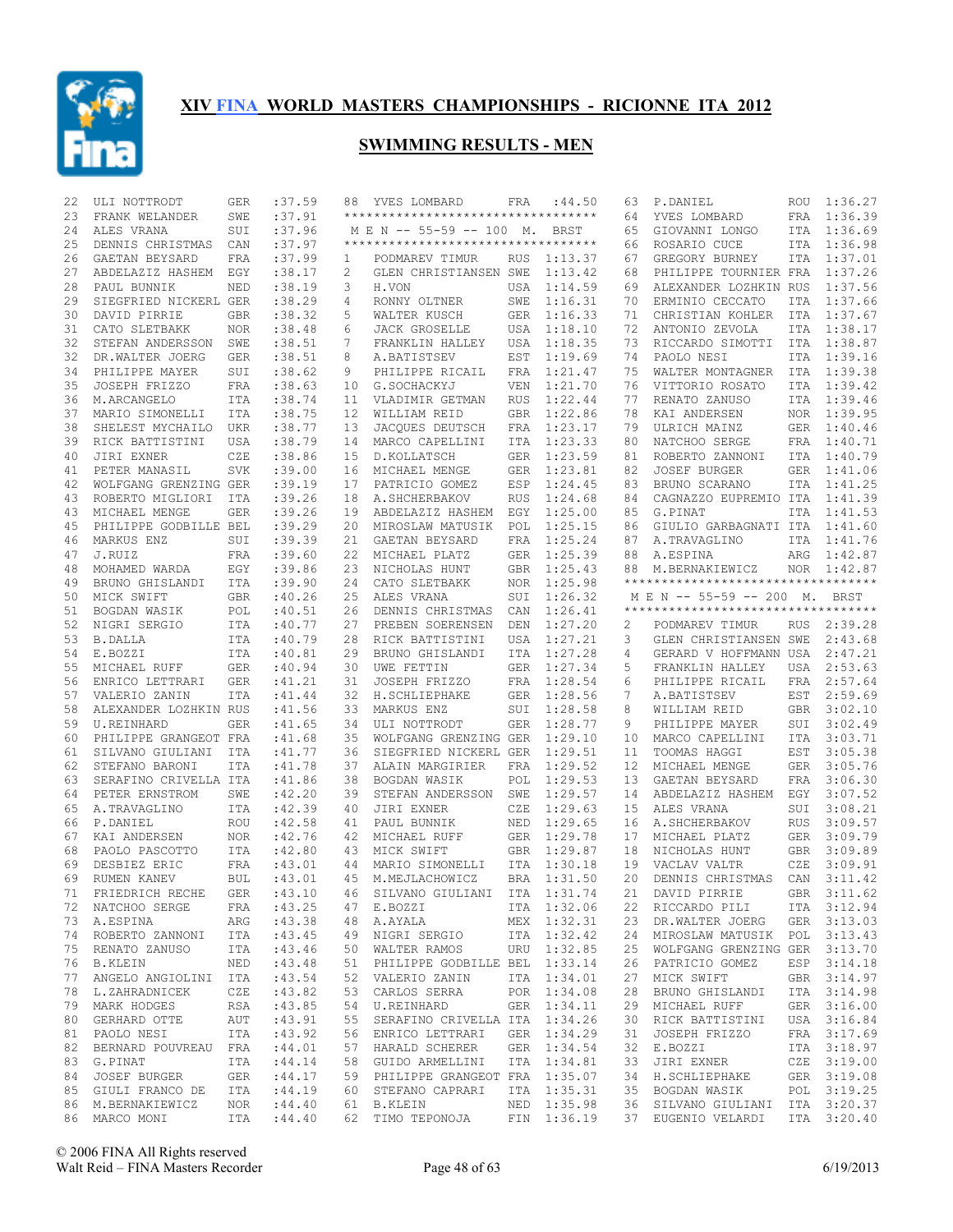

| 38 | PAUL BUNNIK                                                                                | NED        | 3:21.61     | 43 | GILLES BOULAIS                     | FRA        | :33.47                     |    | **********************************             |            |             |
|----|--------------------------------------------------------------------------------------------|------------|-------------|----|------------------------------------|------------|----------------------------|----|------------------------------------------------|------------|-------------|
| 39 | F.GAROFALO                                                                                 | ITA        | 3:22.48     | 44 | JENS OTTO KJAERUM DEN              |            | : 33.48                    |    | M E N -- 55-59 -- 200 M.                       |            | FLY         |
| 40 | SERAFINO CRIVELLA ITA                                                                      |            | 3:23.65     | 45 | C.MORGAN                           | ARG        | :33.64                     |    | ***********************************            |            |             |
| 41 | YVES LOMBARD                                                                               |            | FRA 3:23.85 | 46 | MIROSLAW MATUSIK POL               |            | : 33.65                    | 1  | PODMAREV TIMUR                                 |            | RUS 2:31.06 |
| 42 | A.AYALA                                                                                    |            | MEX 3:25.89 | 47 | CARSTEN WANGSMO                    | NOR.       | : 33.79                    | 2  | VOLKER MENDE                                   |            | GER 2:35.17 |
| 43 | ALAIN MARGIRIER                                                                            | FRA        | 3:26.03     | 47 | PETR DASTLIK                       | CZE        | :33.79                     | 3  | DAVID VANDAM                                   |            | USA 2:35.84 |
| 44 | LUCIO ORTOLANI                                                                             |            | ITA 3:26.18 | 49 | BRUCE BRIDAL                       | GBR        | :33.87                     | 4  | GLENN CARLSEN                                  |            | CAN 2:38.58 |
| 45 | GUIDO ARMELLINI                                                                            | <b>ITA</b> | 3:26.39     | 50 | MICHAEL PLATZ                      | GER        | :33.99                     | 5  | FRANKLIN HALLEY                                |            | USA 2:41.40 |
| 46 | HERBERT KLINGBEIL FRA                                                                      |            | 3:26.89     | 51 | HENK SLOMP                         | NED        | :34.09                     | 6  | T.JEAN-PIERRE                                  |            | FRA 2:43.21 |
| 47 | <b>B.KLEIN</b>                                                                             | NED        | 3:27.20     | 52 | MICHELE RAGNO                      | ITA        | :34.13                     | 7  | GIULIO TEODORI                                 | ITA        | 2:44.74     |
| 48 |                                                                                            | ITA        |             |    | 53 F.COSTARELLA                    |            | : 34.16                    | 8  |                                                | FRA        | 2:50.71     |
|    | GIOVANNI LONGO                                                                             |            | 3:30.15     |    |                                    | ITA        |                            |    | REGIS MATHIAS                                  |            |             |
| 49 | PHILIPPE GRANGEOT FRA                                                                      |            | 3:30.35     | 54 | J.RUIZ                             | FRA        | :34.20                     | 9  | ANDREAS NAGEL                                  |            | GER 2:50.95 |
| 50 | HARALD SCHERER                                                                             |            | GER 3:31.76 | 55 | BENEDIKT RUSCH                     | SUI        | :34.26                     | 10 | HUGOT STEPHANE                                 |            | FRA 2:56.00 |
| 51 | U.REINHARD                                                                                 |            | GER 3:32.54 | 56 | <b>B.DALLA</b>                     | ITA        | :34.32                     | 11 | MAGDY MANDOUR                                  | EGY        | 2:59.43     |
| 52 | WALTER RAMOS                                                                               |            | URU 3:33.64 | 57 | STEVEN MILLER                      | USA        | :34.73                     | 12 | ALEXANDER ROMANOV RUS                          |            | 3:01.47     |
| 53 | ENRICO LETTRARI                                                                            | GER        | 3:34.85     | 58 | FRED ZANTING                       | NED        | :34.75                     | 13 | D.CHIAROLINI                                   | ITA        | 3:01.92     |
| 54 | CESARE PISANI                                                                              |            | SMR 3:34.89 | 59 | E.PRATESI                          | ITA        | :34.83                     | 14 | STEVEN FOLSOM                                  |            | GBR 3:02.06 |
| 55 | NIGRI SERGIO                                                                               |            | ITA 3:35.30 | 60 | SERHIY FEDOROV                     | UKR        | :34.85                     | 15 | M.KIRKPATRICK                                  | ITA        | 3:07.45     |
| 56 | CASINI MARCO                                                                               |            | ITA 3:38.62 | 61 | PRUNIN DIDIER                      | FRA        | :35.03                     | 16 | PETR DASTLIK                                   | CZE        | 3:09.34     |
| 57 | RUMEN KANEV                                                                                |            | BUL 3:39.11 | 62 | VITO ARCIULI                       | ITA        | :35.23                     | 17 | W.PRZYTULSKI                                   | POL        | 3:11.48     |
| 58 | P.DANIEL                                                                                   |            | ROU 3:39.46 |    | 63 MOHAMED SEDKY                   | EGY        | :35.53                     | 18 | RICCARDO PILI                                  | ITA        | 3:11.89     |
|    | **********************************                                                         |            |             | 64 | H.KNORR                            | GER        | :35.86                     | 19 | VITO ARCIULI                                   | ITA        | 3:15.71     |
|    | M E N -- 55-59 -- 50                                                                       | М.         | FLY         | 65 | J THOMAS T                         | IND        | :35.93                     | 20 | OLEKSIY BALANDIN                               | UKR        | 3:16.05     |
|    | **********************************                                                         |            |             | 66 | STEFAN ANDERSSON                   | SWE        | :36.10                     | 21 | ALEXANDR RALLO                                 | <b>UKR</b> | 3:16.66     |
| 1  | JOHN FIELDS                                                                                | USA        | : 28.17     | 67 | M.ARCANGELO                        | ITA        | :36.16                     | 22 | LAPTEV NIKOLAY                                 | <b>RUS</b> | 3:17.65     |
| 2  | GERARD V HOFFMANN USA                                                                      |            | : 29.06     | 68 | PAOLO MARCHETTI                    | ITA        | :36.19                     | 23 | H.KNORR                                        | GER        | 3:18.73     |
|    |                                                                                            |            |             | 69 |                                    |            |                            |    |                                                |            | 3:19.61     |
| 3  | PETER NOCKE                                                                                | GER        | : 29.29     |    | MAURO RACITI                       | ITA        | :36.49                     | 24 | D.ARBUTHNOT                                    | RSA        | 3:19.94     |
| 4  | PHILIPPE MORELLE BEL                                                                       |            | : 29.38     | 70 | G.CARABELLESE                      | ITA        | :36.55                     | 25 | PHILIPPE MAYER                                 | SUI        |             |
| 5  | HERBERT LINDACHER GER                                                                      |            | : 29.73     | 71 | GIUSEPPE ROMANO                    | ITA        | :36.59                     | 26 | HERBERT KLINGBEIL FRA                          |            | 3:30.01     |
| 6  | ANDRE STEYNBERG                                                                            | RSA        | : 29.80     |    | ********************************** |            |                            | 27 | VLADIMIRS SVEDS                                | GBR        | 3:32.04     |
| 7  | KLAUS DAHLINGER                                                                            | <b>GER</b> | : 29.95     |    | MEN -- 55-59 -- 100 M.             |            | FLY                        | 28 | MARK KEIL                                      | USA        | 3:33.76     |
| 8  | BARRY CHANDLER                                                                             | <b>GBR</b> | :30.22      |    | ********************************** |            |                            | 29 | WALTER RAMOS                                   | URU        | 3:38.88     |
| 9  | ALBERT BOONSTRA                                                                            | NED        | :30.34      | 1  | ANDRE STEYNBERG                    |            | RSA 1:04.93                | 30 | BERNAL GARCIA                                  | CRC        | 3:39.23     |
|    |                                                                                            |            |             |    |                                    |            |                            |    |                                                |            |             |
| 10 | JEAN-MARIE CADIAT BEL                                                                      |            | :30.41      | 2  | KLAUS DAHLINGER                    | GER        | 1:05.01                    | 31 | GENOVESE RANIERI                               | ITA        | 3:39.61     |
| 11 | DENZER ERNST                                                                               | <b>GER</b> | :30.68      | 3  | PETER NOCKE                        | GER        | 1:06.51                    | 32 | CASINI MARCO                                   | ITA        | 3:39.62     |
| 12 | RENE PLAESCHKE                                                                             | <b>GER</b> | :30.77      | 4  | GRAEME MILNE                       | <b>GBR</b> | 1:08.08                    | 33 | FRED ZANTING                                   |            | NED 3:40.50 |
| 13 | A.BATISTSEV                                                                                | EST        | :30.79      | 5  | DAVID VANDAM                       | USA        | 1:08.40                    |    | **********************************             |            |             |
| 14 | GRAEME MILNE                                                                               | GBR        | :30.99      | 6  | GERARD V HOFFMANN USA              |            | 1:10.04                    |    | M E N -- 55-59 -- 200 M. I.M.                  |            |             |
| 15 | JUERGEN DEIBLER                                                                            | <b>GER</b> | :31.02      | 7  | DIRK ZETERBERG                     | <b>GER</b> | 1:10.41                    |    | ***********************************            |            |             |
|    |                                                                                            |            |             |    |                                    |            |                            |    |                                                |            |             |
| 16 | EVGENY POZDYAEV                                                                            | <b>RUS</b> | :31.05      | 8  | T.JEAN-PIERRE                      | FRA        | 1:10.57                    | 1  | DAN STEPHENSON                                 |            | USA 2:29.68 |
| 17 | T.JEAN-PIERRE                                                                              | FRA        | :31.07      | 9  | ALEXANDER ROMANOV RUS              |            | 1:14.12                    | 2  | PODMAREV TIMUR                                 | <b>RUS</b> | 2:30.51     |
| 18 | PETER MUELLER                                                                              | GER        | :31.09      | 10 | SERGEY LAPCHENKOV RUS              |            | 1:14.43                    | 3  | FRANKLIN HALLEY                                |            | USA 2:31.82 |
| 19 | JEFF OCKERMAN                                                                              | USA        | :31.23      | 11 | LUCIO CIANCIOSI                    | ITA        | 1:14.50                    | 4  | VOLKER MENDE                                   |            | GER 2:35.04 |
| 20 | RONNY OLTNER                                                                               | SWE        | :31.28      | 12 | PETER MUELLER                      | GER        | 1:15.12                    | 5  | WIESLAW MUSIAL                                 |            | CAN 2:35.69 |
| 21 | TOMAS HAJEK                                                                                | <b>AUT</b> | :31.59      | 13 | BRESCHI MAURIZIO                   | ITA        | 1:15.14                    | 6  | GLENN CARLSEN                                  | CAN        | 2:38.38     |
| 22 | KARL JUSTH                                                                                 | SWE        | :31.65      | 14 | STEVEN FOLSOM                      | GBR        | 1:15.38                    | 7  | JEAN-MARIE CADIAT BEL                          |            | 2:38.74     |
| 23 | E.BOSCHETTI                                                                                | ITA        | :31.87      | 15 | TEODORO QUEVEDO                    | <b>VEN</b> | 1:15.73                    | 8  | E.BOSCHETTI                                    | ITA        | 2:40.18     |
| 24 | MONTASER AWAD                                                                              | EGY        | :32.01      | 16 | ANTHONY CLARKE                     | <b>NOR</b> | 1:16.40                    | 9  | HUGOT STEPHANE                                 | FRA        | 2:41.23     |
| 24 | DIETER HACK                                                                                | <b>GER</b> | :32.01      | 17 | MAGDY MANDOUR                      |            | EGY 1:16.60                | 10 | MIROSLAW WARCHOL                               | POL        | 2:42.24     |
|    | 26 FRANK MAGE                                                                              |            | FRA :32.09  |    | 18 KEVIN JACKSON                   |            | AUS 1:17.40                |    | 11 B.PARDO                                     |            | ESP 2:42.56 |
|    | 27 KEVIN JACKSON                                                                           | AUS        | :32.17      |    | 19 PAOLO INGHIRAMI                 |            | ITA 1:17.41                |    | 12 TOOMAS HAGGI                                |            | EST 2:43.10 |
|    | 28 ALEXANDER ROMANOV RUS                                                                   |            | :32.32      |    | 20 RUNE SJOEBLOM NOR 1:18.09       |            |                            | 13 |                                                |            | GER 2:44.43 |
|    | 29 ANTHONY CLARKE                                                                          | NOR        | :32.55      |    | 21 W.PRZYTULSKI                    |            | POL 1:19.06                | 14 | DIETER HACK<br>REGIS MATHIAS                   |            | FRA 2:50.12 |
|    | 30 BRESCHI MAURIZIO ITA                                                                    |            | :32.64      |    | 22 JENS OTTO KJAERUM DEN 1:19.39   |            |                            | 15 | PAOLO INGHIRAMI                                |            | ITA 2:50.50 |
| 31 | W.PRZYTULSKI                                                                               | POL        | :32.80      |    | 23 LAPTEV NIKOLAY                  |            | RUS 1:20.17                | 16 | VACLAV VALTR                                   |            | CZE 2:50.53 |
|    | 32 EDUARD BERSENEV RUS                                                                     |            | :32.81      |    | 24 PETR DASTLIK                    |            | CZE 1:20.64                | 17 | SPADONI SERGIO                                 |            | ITA 2:51.76 |
| 33 | ATTILA BEAK                                                                                |            | :32.94      |    | 25 VITOR MAVIOSO                   |            |                            | 18 | MARCO CAPELLINI                                |            | ITA 2:52.46 |
| 34 | HUN<br>JIANPING SUI                                                                        | CHN        | :32.97      |    | 26 VITO ARCIULI                    |            | POR 1:23.70<br>ITA 1:23.75 | 19 | SERGEY LAPCHENKOV RUS 2:52.84                  |            |             |
| 35 |                                                                                            |            |             |    |                                    |            |                            | 20 |                                                |            |             |
|    | PEEP KESKUELA EST                                                                          |            | : 33.04     |    | 27 LUTZ WIEDEMANN GER 1:25.41      |            |                            | 21 | KEVIN JACKSON                                  |            | AUS 2:55.11 |
|    | 36 RICK BATTISTINI USA                                                                     |            | :33.06      |    | 28 MICHELE RAGNO                   |            | ITA 1:25.48                |    | LUTZ WIEDEMANN                                 |            | GER 2:56.77 |
| 37 | STEVEN FOLSOM                                                                              | GBR        | : 33.14     |    | 29 OLEKSIY BALANDIN UKR 1:25.82    |            |                            | 22 | ALEXANDR RALLO                                 |            | UKR 2:57.33 |
|    | 38 FABRIZIO GAMBETTI ITA                                                                   |            | : 33.21     |    | 30 SILVANO GIULIANI ITA 1:26.36    |            |                            |    | 23 VITO ARCIULI                                |            | ITA 2:57.69 |
|    | 39 G.SAMPIETRO                                                                             | ITA        | :33.28      |    | 31 AMEDEO ACQUAVIVA ITA 1:26.86    |            |                            | 24 | PAUL BUNNIK                                    |            | NED 2:58.20 |
|    | 40 RUBEN ROCHA                                                                             | BRA        | : 33.33     |    | 32 H.KNORR                         |            | GER 1:27.09                | 25 | MARKUS ENZ                                     |            | SUI 2:58.60 |
|    | 41 RICCARDO FURIASSI ITA<br>42 VLADIMIR KHAPKIN RUS : 33.44 34 FREDERIC SIGNOL FRA 1:29.86 |            | : 33.35     |    | 33 GILLES BOULAIS FRA 1:29.56      |            |                            |    | 26 JOZEF KRCIK<br>27 MICHAEL MENGE GER 2:59.95 |            | SVK 2:59.94 |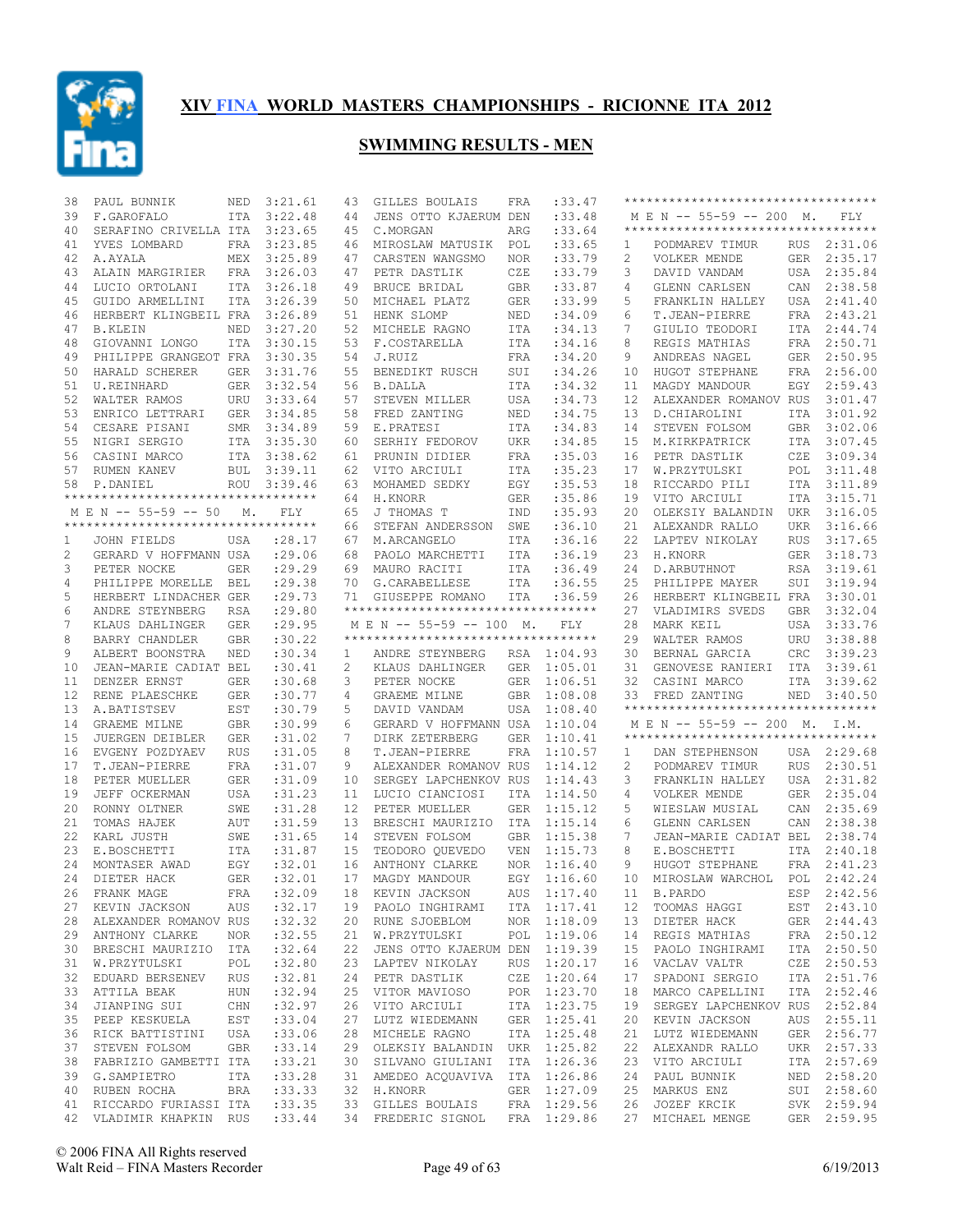

| 28           | LOTHAR AHLEMANN                                     | <b>GER</b> | 3:00.53     | 17 | ULF GABRIELSSON                                    | SWE        | :29.84  | 83 | KARL-HEINZ HAGER                   | GER        | :35.39                     |
|--------------|-----------------------------------------------------|------------|-------------|----|----------------------------------------------------|------------|---------|----|------------------------------------|------------|----------------------------|
| 29           | MICHAEL PLATZ                                       | <b>GER</b> | 3:00.54     | 18 | AFANE LAHOUARI                                     | FRA        | :30.14  | 84 | WOLFGANG DICKHAUS GER              |            | :35.44                     |
| 30           | PATRICIO GOMEZ                                      | ESP        | 3:01.15     | 19 | DINO SAMARITANI                                    | ITA        | :30.20  | 85 | BRUNO FORNI                        | <b>ITA</b> | :35.49                     |
| 31           | S.SHIMANOVSKIY                                      | <b>RUS</b> | 3:01.27     | 20 | GORDON WHYTE                                       | AUS        | :30.23  | 86 | IWAN VD MERWE                      | <b>RSA</b> | :35.55                     |
| 32           | DAVID PIRRIE                                        | <b>GBR</b> | 3:03.18     | 21 | KAREL CERMAK                                       | CZE        | :30.26  | 87 | KAJ GOROSCH                        | SWE        | :35.60                     |
| 33           | MICK SWIFT                                          | GBR        | 3:03.25     | 22 | JOSE ORLANDO LORO BRA                              |            | :30.28  | 88 | ROLF PELTZER                       | <b>GER</b> | :35.84                     |
| 34           | MARK KEIL                                           |            | USA 3:04.97 | 23 | PETER GULYAS                                       | HUN        | :30.31  | 89 | G.MIGLIORATI                       | <b>ITA</b> | :36.01                     |
| 35           | MICHAEL RUFF                                        | <b>GER</b> | 3:07.33     | 24 | A.RUBASZKIEWICZ                                    | POL        | :30.36  | 90 | PETER HAARSTICK                    | <b>GER</b> | :36.05                     |
| 36           | F.GAROFALO                                          | ITA        | 3:08.93     | 25 | ROB GENEST                                         | IRL        | :30.37  | 91 | UGO BONESSIO                       | <b>ITA</b> | :36.09                     |
| 37           | E.PRATESI                                           | <b>ITA</b> | 3:09.85     | 26 | AKHMED ANARBAEV                                    | <b>RUS</b> | :30.42  | 92 | FODOR LASZLO                       | HUN        | :36.35                     |
| 38           | HERBERT KLINGBEIL FRA                               |            | 3:10.05     | 27 | DECLAN HARTE                                       | IRL        | :30.44  | 93 | BERND WILLER                       | <b>GER</b> | :36.42                     |
| 39           | VLADIMIRS SVEDS                                     | <b>GBR</b> | 3:10.56     | 28 | LASZLO CSABA                                       | HUN        | :30.49  | 94 | ALESSANDRO MIANI                   | <b>ITA</b> | :36.46                     |
| 40           | GUIDO ARMELLINI                                     | <b>ITA</b> | 3:11.06     | 29 | PETER PONTES                                       | <b>SVK</b> | :30.67  | 94 | DENISON COELLNER                   | USA        | :36.46                     |
| 41           | TIMO TEPONOJA                                       | FIN        | 3:13.26     | 30 | DIETER SCHILDGEN                                   | <b>GER</b> | :30.69  | 96 | MC NEIL CLAUDE                     | CAN        | :36.79                     |
|              | **********************************                  |            |             | 31 | AOR SILVANO                                        | ITA        | :30.79  | 97 | FRANOIS BEHR                       | <b>FRA</b> | :36.83                     |
|              | M E N -- 55-59 -- 400 M. I.M.                       |            |             | 32 | FRANK HESBACHER                                    | <b>GER</b> | :30.90  | 98 | CIUFFA LUIGI                       | <b>ITA</b> | :38.11                     |
|              | **********************************                  |            |             | 33 | N.ERIKSEN                                          | <b>NOR</b> | :31.39  | 99 | ROBERT SEGONZAC                    | <b>FRA</b> | :38.14                     |
| 1            | FRANKLIN HALLEY                                     | USA        | 5:27.62     | 34 | OLOF FRANZON                                       | USA        | : 31.42 |    | 100 ZBYNEK MELICHAR                | CZE        | :38.25                     |
| 2            | GLENN CARLSEN                                       | CAN        | 5:33.14     | 35 | YURIY CHYRKOV                                      | <b>UKR</b> | :31.46  |    | 101 LOTHAR MIXA                    | <b>GER</b> | :38.37                     |
| 3            | VOLKER MENDE                                        | <b>GER</b> | 5:33.44     | 36 | LARS BACKLUND                                      | SWE        | : 31.55 |    | 102 ROMAN KORETSKYY                | <b>UKR</b> | :38.49                     |
| 4            | WIESLAW MUSIAL                                      | CAN        | 5:47.54     | 37 | P.MOTTA                                            | <b>BRA</b> | :31.59  |    | 103 W.BOSOWSKI                     | POL        | :38.57                     |
| 5            | HUGOT STEPHANE                                      | FRA        | 5:47.56     | 38 | WIESLAW KORNICKI                                   | POL        | :31.92  |    | 104 R.GIACCHETTO                   | <b>ITA</b> | :39.17                     |
| 6            | DAVID VANDAM                                        | USA        | 5:48.89     | 39 | ARTIE WEIN                                         | <b>USA</b> | :31.95  |    | 105 V.CLAUDIO                      | <b>ITA</b> | :39.39                     |
| 7            | JEAN-MARIE CADIAT BEL                               |            | 5:56.40     | 40 | G.AUGUADRI                                         | <b>ITA</b> | :32.00  |    | 106 HELMUT JELEM                   | AUT        | :39.81                     |
| 8            | EDDIE RIACH                                         | <b>GBR</b> | 5:57.76     | 41 | ALBERT H. BOHNER                                   | <b>GER</b> | :32.06  |    | 107 E.POLINAUSKAS                  | LTU        | :39.87                     |
| 9            | SERGEY LAPCHENKOV RUS                               |            | 6:07.88     | 42 | FILIPPO VALENZA                                    | <b>ITA</b> | :32.07  |    | 108 F.MOTA                         | <b>POR</b> | :40.24                     |
| 10           | TOOMAS HAGGI                                        | EST        | 6:11.00     | 43 | HIROKAZU YOKOO                                     | JPN        | :32.21  |    | 109 JOHN ANDERSON                  | <b>USA</b> | :40.64                     |
| 11           | REGIS MATHIAS                                       | FRA        | 6:11.64     | 44 | VALERIY PANYCHEV                                   | <b>RUS</b> | :32.31  |    | 110 MERCIER RICHARD                | CAN        | : 41.88                    |
| 12           | ANDREY SOLOVYEV                                     | <b>RUS</b> | 6:16.02     | 45 | FRANZ PISONI                                       | <b>ITA</b> | :32.36  |    | 111 L.BLANCO                       | ESP        | :42.07                     |
| 13           | PAOLO INGHIRAMI                                     | ITA        | 6:17.97     | 46 | MASSIMO VISANI                                     | PER        | :32.60  |    | 112 ALEXANDER KURZ                 | AUT        | :43.19                     |
| 14           | PHILIPPE RICAIL                                     | FRA        | 6:18.67     | 46 | JOZSEF BUKOLYI                                     | HUN        | :32.60  |    | 113 IRA VINCENZO                   | ITA        | : 44.33                    |
| 15           | A.NEKHAENKO                                         | <b>RUS</b> | 6:22.54     | 48 | WIGGO KRISTENSEN                                   | <b>NOR</b> | :32.90  |    | 114 M.SAWKAR                       | IND        | :44.56                     |
| 16           | M.KIRKPATRICK                                       | ITA        | 6:24.14     | 49 | M.MAKKONEN                                         | FIN        | :33.04  |    | 115 V.UMBERTO                      | <b>ITA</b> | :46.18                     |
|              |                                                     |            |             |    |                                                    |            |         |    |                                    |            |                            |
| 17           | KIRIY ANATOLY                                       | <b>NOR</b> | 6:26.68     | 50 | NIKOLAY YUDOVICH                                   | <b>RUS</b> | :33.09  |    | 116 ANDREA BOCCONI                 | <b>SMR</b> | :51.09                     |
| 18           | SPADONI SERGIO                                      | ITA        | 6:32.51     | 51 | J.BESSON                                           | FRA        | : 33.16 |    | 117 ANSELMO GRECO                  | ITA        | :58.29                     |
| 19           | S.SHIMANOVSKIY                                      | <b>RUS</b> | 6:33.21     | 52 | S.KISZCZAK                                         | POL        | :33.25  |    | ********************************** |            |                            |
| 20           | WILLIAM REID                                        | GBR        | 6:34.11     | 53 | VALERA MALAKHOV                                    | <b>RUS</b> | :33.30  |    | M E N -- 60-64 -- 100 M.           |            | FREE                       |
| 21           | PAUL BUNNIK                                         | NED        | 6:35.47     | 54 | BERNT DITTRICH                                     | <b>GER</b> | :33.37  |    | ********************************** |            |                            |
| 22           | OLEKSIY BALANDIN                                    | UKR        | 6:39.97     | 55 | EDUARDO ESCARDO                                    | PER        | : 33.42 | 1  | LEONARD BIELICZ                    | SWE        | 1:00.96                    |
| 23           | ALEXANDR RALLO                                      | <b>UKR</b> | 6:40.11     | 56 | RENZO MANCINI                                      | <b>ITA</b> | : 33.49 | 2  | ABED OUADAH                        | FRA        | 1:02.42                    |
| 24           | VITOR MAVIOSO                                       | <b>POR</b> | 6:40.67     | 57 | FRANC CARGO                                        | SLO        | :33.50  | 3  | GERHARD SCHILLER                   | <b>GER</b> | 1:02.95                    |
| 25           | VITO ARCIULI                                        | <b>ITA</b> | 6:41.02     | 58 | P.NAPOLITANO                                       | ITA        | :33.53  | 4  | GRAHAM CROFT                       | AUS        | 1:03.48                    |
| 26           | HERBERT KLINGBEIL FRA                               |            | 6:42.67     | 58 | <b>JAN KRAGERUP</b>                                | DEN        | :33.53  | 5  | TATE HOLT                          | USA        | 1:04.03                    |
| 27           | MICHAEL RUFF                                        | <b>GER</b> | 6:44.12     | 60 | RAOUL ROSSI                                        | <b>ITA</b> | :33.56  | 6  | RON ARMSTRONG                      | CAN        | 1:04.12                    |
| 28           | F.GAROFALO                                          | <b>ITA</b> | 6:46.21     | 61 | STRASSER JUERG                                     | SUI        | :33.60  | 7  | ALEXANDER MILLS                    | <b>NOR</b> | 1:04.19                    |
| 29           | MARK KEIL                                           | USA        | 6:51.44     | 62 | COLIN FELTOE                                       | NZL        | :33.66  | 8  | GLEN BENGTSSON                     | <b>NOR</b> | 1:04.49                    |
| 30           | D. ARBUTHNOT                                        | <b>RSA</b> | 6:57.59     | 63 | ALEKSANDR VLASOV                                   | <b>RUS</b> | :33.70  | 8  | CRAIG OTTERSEN                     | USA        | 1:04.49                    |
|              | ***********************************                 |            |             | 64 | AKIFUMI TAKEUCHI                                   | JPN        | :33.97  | 10 | LUIS PINEYRO                       | MEX        | 1:04.53                    |
|              | M E N -- 60-64 -- 50                                |            | M. FREE     | 65 | DANIEL VD VELDE                                    | <b>BEL</b> | :34.00  | 11 | GORDON PAUL                        | USA        | 1:04.83                    |
|              | **********************************                  |            |             |    | 66 JUERGEN BURMANN                                 | GER        | :34.04  |    | 12 DAN GOLDEN                      |            | IRL 1:04.87                |
| $\mathbf{1}$ | LEONARD BIELICZ                                     | SWE        | : 26.78     | 67 | JAMES CORBETT                                      | GBR        | :34.17  | 13 | STEVE MANN                         |            | USA 1:04.94                |
| 2            | ABED OUADAH                                         | FRA        | : 27.98     |    | 68 A.FLORENTINO                                    | ITA        | :34.23  | 14 | ALAN BERNARD                       |            | USA 1:04.98                |
| 3            | GARY RYAN                                           | USA        | : 28.30     |    | 69 MAURIZIO MASSONI ITA                            |            | :34.29  | 15 | DAVE WILKIN                        |            | CAN 1:05.18                |
| 4            | DAVE WILKIN                                         | CAN        | : 28.36     |    | 70 ROBERTO GAZZANI                                 | ITA        | :34.58  | 16 | J.MOUSSAY                          |            | FRA 1:05.88                |
| 5            | GRAHAM CROFT                                        | AUS        | : 28.48     | 71 | SERGIO SCHIANO                                     | ITA        | :34.59  | 17 | FRANK HESBACHER                    |            | GER 1:06.10                |
| 6            | DAN GOLDEN                                          | IRL        | : 28.77     |    | 72 GIOVANNI CECCHI                                 | ITA        | :34.67  | 18 | A.RUBASZKIEWICZ                    |            | POL 1:06.55                |
| 7            | GLEN BENGTSSON                                      | NOR        | : 28.78     |    | 73 A.MARANGONI                                     | ITA        | :34.73  | 19 | SERHII OLEINIKOV UKR 1:06.73       |            |                            |
| 8            | STEFANO DIETERICH ITA                               |            | :28.88      |    | 74 BORIS ABITKHANOV RUS                            |            | :34.83  | 20 | BRUCE ROLLINS                      |            | USA 1:06.98                |
| 9            | L. FAGUNDES                                         | BRA        | : 29.05     |    | 75 MIKE GARDEN                                     | ΖIΜ        | :34.95  | 21 | L. FAGUNDES                        |            | BRA 1:06.99                |
| 10           | F.ERDELYI                                           | HUN        | : 29.14     |    | 76 N.GASPARINI                                     | ITA        | :34.99  | 22 | ANDREAS PETERSEN                   |            | GER 1:07.17                |
| 11           | SERHII OLEINIKOV UKR                                |            | : 29.21     | 77 | ROB BERKHOF                                        | NED        | :35.00  | 23 | GEORGE JACOBSON                    |            | CAN 1:07.30                |
| 12           | KURT NEUEFEIND                                      | GER        | : 29.32     |    | 78 GERARD FELIX                                    | FRA        | :35.02  | 24 | ILIO BARONTINI                     |            | ITA 1:07.45                |
| 13           | ILIO BARONTINI                                      | ITA        | : 29.36     |    | 79 V.FEBBRARO                                      | ITA        | :35.22  | 25 | ULF GABRIELSSON                    |            | SWE 1:07.47                |
| 13           | ALAN BERNARD                                        | USA        | : 29.36     |    | 80 BERNARDO DONNELLY ARG                           |            | :35.23  | 26 | AKHMED ANARBAEV                    |            | RUS 1:08.64                |
|              | 15 BRUCE ROLLINS<br>16 ANDREAS PETERSEN GER : 29.80 | USA        | : 29.76     |    | 81 HEIKKI RASANEN<br>82 NIKOLAY DRONOV RUS : 35.38 | FIN        | :35.27  | 27 | ROB GENEST<br>28 G.AUGUADRI        |            | IRL 1:08.84<br>ITA 1:09.22 |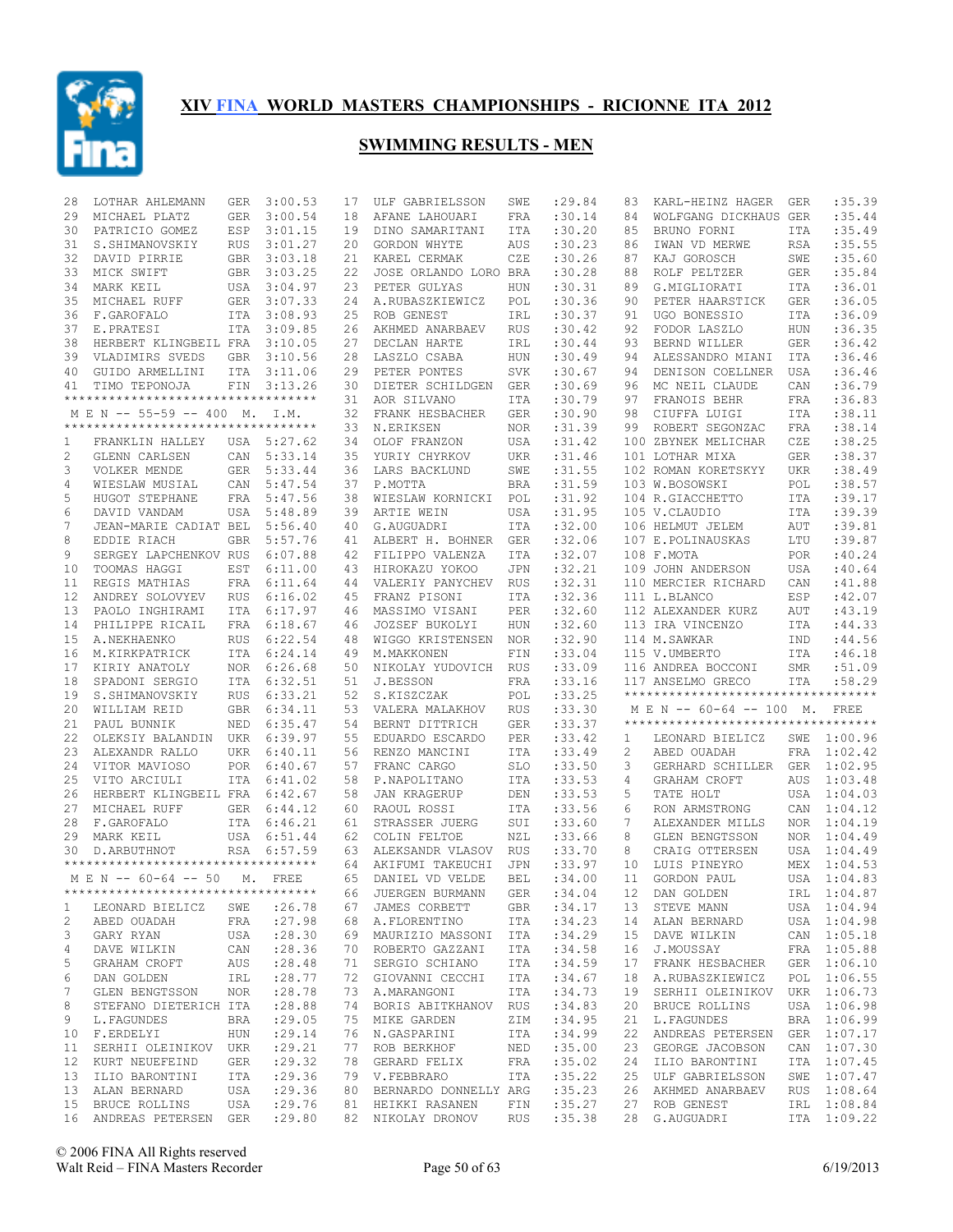

| 29 | KAREL CERMAK                  | CZE        | 1:09.37     | 95                | HELMUT JELEM                       | AUT        | 1:38.49     | 57    | PAOLO PERI                         | ITA        | 3:09.70     |
|----|-------------------------------|------------|-------------|-------------------|------------------------------------|------------|-------------|-------|------------------------------------|------------|-------------|
| 29 | <b>JOS PACKENIUS</b>          | <b>GER</b> | 1:09.37     | 96                | IRA VINCENZO                       | ITA        | 1:41.11     | 58    | R.GIACCHETTO                       | ITA        | 3:20.09     |
| 31 | BO HYLLESTED                  | DEN        | 1:09.50     | 97                | V.UMBERTO                          | ITA        | 1:43.77     | 59    | JOHN ANDERSON                      | USA        | 3:23.90     |
| 32 | GORDON WHYTE                  | <b>AUS</b> | 1:09.80     | 98                | L.BLANCO                           | ESP        | 1:47.04     | 60    | G.GIANNECCHINI                     | ITA        | 3:25.22     |
| 32 | ARTHUR WEIN                   | USA        | 1:09.80     | 99                | ALEXANDER KURZ                     | AUT        | 1:51.97     | 61    | IRA VINCENZO                       | ITA        | 3:48.95     |
| 34 | PETER PONTES                  | SVK        | 1:09.81     |                   | 100 SERGEY SAMYGIN                 | <b>RUS</b> | 1:57.19     | 62    | ALEXANDER KURZ                     | AUT        | 4:35.11     |
| 35 | P.MOTTA                       |            | BRA 1:09.96 |                   | 101 ANSELMO GRECO                  |            | ITA 2:19.17 |       | ********************************** |            |             |
| 36 | PEDRO MARTINS                 |            | BRA 1:10.28 |                   | ********************************** |            |             |       | M E N -- 60-64 -- 400 M. FREE      |            |             |
| 37 | ARTIE WEIN                    |            | USA 1:11.00 |                   | M E N -- 60-64 -- 200 M.           |            | FREE        |       | ********************************** |            |             |
| 38 | DIETER SCHILDGEN              | GER        | 1:11.32     |                   | ********************************** |            |             | 1     | LORENZO MARUGO                     | ITA        | 4:52.88     |
| 39 | OLOF FRANZON                  | USA        | 1:11.77     | 1                 | ABED OUADAH                        |            | FRA 2:20.61 | 2     | J.CHATARD                          | <b>FRA</b> | 4:57.40     |
| 40 | LARS BACKLUND                 | SWE        | 1:11.86     | 2                 | J.MOUSSAY                          | FRA        | 2:22.49     | 3     | RON ARMSTRONG                      | CAN        | 5:02.59     |
| 41 | O.MICHELINO                   | ARG        | 1:12.57     | 3                 | RON ARMSTRONG                      | CAN        | 2:22.55     | 4     | SCOTT LAUTMAN                      | USA        | 5:04.09     |
| 42 | PIETRO COCCOLINI              | ITA        | 1:12.87     | 4                 | GRAHAM CROFT                       | AUS        | 2:22.83     | 5     | G.SCARAMEL                         | ITA        | 5:05.19     |
| 43 | VALERIY PANYCHEV              | RUS        | 1:12.95     | 5                 | SCOTT LAUTMAN                      | USA        | 2:22.96     | 6     | MACIEJ SLUGOCKI                    | AUS        | 5:05.32     |
| 44 | MASSIMO VISANI                | PER        | 1:13.22     | 6                 | IAN YOUNG                          | AUS        | 2:23.76     | 7     | GRAHAM CROFT                       | AUS        | 5:07.95     |
| 45 | ALBERT H. BOHNER              | <b>GER</b> | 1:13.50     | 7                 | ALAN BERNARD                       | USA        | 2:24.96     | 8     | J.MOUSSAY                          | <b>FRA</b> | 5:07.98     |
| 46 | YURIY CHYRKOV                 | <b>UKR</b> | 1:13.88     | 8                 | LUIS PINEYRO                       | MEX        | 2:25.41     | 9     | K.NOTTRODT                         | <b>GER</b> | 5:11.64     |
| 47 | HIROKAZU YOKOO                | <b>JPN</b> | 1:14.10     | 9                 | ALEXANDER MILLS                    | <b>NOR</b> | 2:26.14     | 10    | GIANCARLO CARRAI                   | ITA        | 5:16.15     |
| 48 | ERIC BRANDELIUS               | SWE        | 1:14.11     | 10                | BRUNO IOSSA                        | ITA        | 2:29.21     | 11    | HERVE DURAND                       | FRA        | 5:21.70     |
| 49 | WIGGO KRISTENSEN              | NOR        | 1:14.18     | 11                | FRANK HESBACHER                    | <b>GER</b> | 2:29.58     | 12    | ROB GENEST                         | IRL        | 5:24.17     |
| 50 | FRANC CARGO                   | <b>SLO</b> | 1:14.48     | $12 \overline{ }$ | ROB GENEST                         | IRL        | 2:31.09     | 13    | G.INNAMORATI                       | <b>ITA</b> | 5:36.26     |
| 51 | DETLEF PARADYS                | <b>GER</b> | 1:14.57     | 13                | HERVE DURAND                       | <b>FRA</b> | 2:31.75     | 14    | BO HYLLESTED                       | DEN        | 5:37.02     |
| 52 | DIEGO ZAMORANI                | ITA        | 1:14.60     | 14                | ULF GABRIELSSON                    | SWE        | 2:31.91     | 15    | TOIVO HONKONEN                     | FIN        | 5:39.31     |
| 52 | <b>WOUT HEMMES</b>            | NED        | 1:14.60     | 15                | KENT HAMBERG                       | SWE        | 2:32.58     | 16    | FRANCOIS RENAUDIE FRA              |            | 5:41.44     |
| 54 | M.MAKKONEN                    | FIN        | 1:14.62     | 16                | BO HYLLESTED                       | <b>DEN</b> | 2:33.98     | 17    | DOMENICO TESTA                     | ITA        | 5:42.12     |
| 54 | BERNT DITTRICH                | <b>GER</b> | 1:14.62     | 17                | TOIVO HONKONEN                     | FIN        | 2:34.83     | 18    | HELMUT HERTELENDY GER              |            | 5:43.38     |
| 56 | <b>JAN KRAGERUP</b>           | DEN        | 1:14.68     | 18                | A.RUBASZKIEWICZ                    | POL        | 2:38.76     | 19    | F.MOLLERS                          | <b>GER</b> | 5:44.70     |
| 57 | GIACOMO MOLLO                 | <b>ITA</b> | 1:15.20     | 19                | ANDREAS NAUMANN                    | <b>GER</b> | 2:41.44     | 20    | <b>WOUT HEMMES</b>                 | NED        | 5:47.43     |
| 58 | JAMES CORBETT                 | <b>GBR</b> | 1:15.48     | 20                | M.MAKKONEN                         | FIN        | 2:42.28     | 21    | <b>BRUCE GOLDBERG</b>              | <b>GBR</b> | 5:49.70     |
| 59 | WIESLAW KORNICKI              | POL        | 1:15.56     | 21                | PETER PONTES                       | SVK.       | 2:42.59     | 22    | M.MAKKONEN                         | FIN        | 5:50.41     |
| 60 | EDUARDO ESCARDO               | <b>PER</b> | 1:15.70     | 22                | <b>WOUT HEMMES</b>                 | NED        | 2:43.31     | 23    | HENDRIK VD HOVEN                   | RSA        | 5:50.51     |
| 61 | RAOUL ROSSI                   | ITA        | 1:16.04     | 23                | F.MOLLERS                          | <b>GER</b> | 2:44.62     | 24    | <b>JAN KRAGERUP</b>                | DEN        | 5:53.55     |
| 62 | MAURIZIO MASSONI              | ITA        | 1:16.08     | 24                | WIGGO KRISTENSEN                   | <b>NOR</b> | 2:45.14     | 25    | FRANZ PISONI                       | ITA        | 5:54.11     |
| 63 | P.NAPOLITANO                  | ITA        | 1:16.14     | 25                | BRUCE GOLDBERG                     | <b>GBR</b> | 2:46.03     | 26    | S.SUNDELOWITZ                      | <b>RSA</b> | 5:56.67     |
| 64 | STRASSER JUERG                | SUI        | 1:16.46     | 26                | MASSIMO VISANI                     | <b>PER</b> | 2:46.05     | 27    | MASSIMO VISANI                     | <b>PER</b> | 5:59.28     |
| 65 | BERNT MATTHES                 | GER        | 1:16.61     | 27                | FRANZ PISONI                       | ITA        | 2:46.72     | 28    | LENNART LARSSON                    | SWE        | 6:00.26     |
| 66 | MIKE GARDEN                   | ZIM        | 1:16.87     | 28                | <b>JAN KRAGERUP</b>                | DEN        | 2:47.22     | 29    | STEPHAN KOPETSCH                   | <b>GER</b> | 6:01.07     |
| 67 | GERARD FELIX                  | FRA        | 1:17.32     | 29                | PIETRO COCCOLINI                   | ITA        | 2:48.21     | 30    | DIEGO ZAMORANI                     | ITA        | 6:02.20     |
| 68 | JOZSEF BUKOLYI                | <b>HUN</b> | 1:17.41     | 30                | O.MICHELINO                        | ARG        | 2:48.24     | 31    | G.VALENTINI                        | ITA        | 6:02.50     |
| 69 | PAOLO SPANO                   | <b>ITA</b> | 1:17.55     | 31                | LENNART LARSSON                    | SWE        | 2:49.41     | 32    | PIETRO COCCOLINI                   | <b>ITA</b> | 6:02.64     |
| 70 | A. FLORENTINO                 | <b>ITA</b> | 1:17.58     | 32                | ERIC BRANDELIUS                    | SWE        | 2:49.77     | 33    | MIKE GARDEN                        | ΖIΜ        | 6:07.80     |
| 70 | RENZO MANCINI                 |            | ITA 1:17.58 | 33                | STRASSER JUERG                     | SUI        | 2:49.93     | 34    | MAURIZIO MASSONI                   | ITA        | 6:08.22     |
| 72 | <b>GERHARD FUHR</b>           | GER        | 1:18.47     | 34                | STEPHAN KOPETSCH                   | <b>GER</b> | 2:50.69     | 35    | G.MIGLIORATI                       | <b>ITA</b> | 6:08.43     |
| 73 | MARTINO CARETTO               | USA        | 1:19.19     | 35                | MIKE GARDEN                        | ZIM        | 2:50.76     | 36    | ERIC BRANDELIUS                    | SWE        | 6:09.91     |
| 74 | ROB BERKHOF                   | NED        | 1:19.20     | 36                | MAURIZIO MASSONI                   | ITA        | 2:52.36     | 37    | PAL DOLOZSELEK                     | <b>HUN</b> | 6:11.09     |
| 75 | BRUNO FORNI                   | <b>ITA</b> | 1:19.33     | 37                | A.FLORENTINO                       | <b>ITA</b> | 2:53.37     | 38    | TERENCE MANSI                      | <b>GBR</b> | 6:12.93     |
| 76 | BERNARDO DONNELLY ARG         |            | 1:19.49     | 38                | G.MIGLIORATI                       | <b>ITA</b> | 2:53.39     | 39    | BERNARDO DONNELLY ARG              |            | 6:14.47     |
| 77 | PITTANO FABIO                 |            | ITA 1:19.74 | 39                | GIACOMO MOLLO                      | ITA        | 2:53.62     | 40    | WIGGO KRISTENSEN                   | NOR        | 6:14.69     |
| 78 | HEIKKI RASANEN FIN 1:19.84    |            |             |                   | 40 ARTIE WEIN                      |            | USA 2:54.32 | 41    | ROBERT BEIG                        |            | AUT 6:14.77 |
|    | 79 DANIEL VD VELDE            |            | BEL 1:20.07 |                   | 41 RAOUL ROSSI                     |            | ITA 2:55.61 | 42    | MICHEL GUILLEMIN FRA 6:19.62       |            |             |
|    | 80 J.BESSON                   |            | FRA 1:20.16 |                   | 42 GERARD FELIX                    |            | FRA 2:56.54 | 43    | NICK WOODHAMS                      |            | AUS 6:21.38 |
| 81 | N.GASPARINI                   |            | ITA 1:20.33 |                   | 43 RENZO MANCINI                   |            | ITA 2:57.63 | 44    | MC NEIL CLAUDE                     |            | CAN 6:25.25 |
| 81 | DINO BARBONI                  |            | ITA 1:20.33 |                   | 44 BERNARDO DONNELLY ARG 2:57.83   |            |             | 45    | A.FLORENTINO                       |            | ITA 6:26.78 |
| 83 | SERGIO SCHIANO                |            | ITA 1:20.54 |                   | 45 MICHEL GUILLEMIN                |            | FRA 2:57.96 | 46    | GERARD FELIX                       |            | FRA 6:26.98 |
|    | 84 ROLF PELTZER               |            | GER 1:21.21 |                   | 46 MC NEIL CLAUDE                  |            | CAN 3:00.07 | 47    | MARZO LUCIANO DE                   |            | ITA 6:31.06 |
| 85 | MC NEIL CLAUDE                |            | CAN 1:21.25 |                   | 47 NICK WOODHAMS                   |            | AUS 3:01.61 | 48    | M.CAPPUCCINI                       |            | ITA 6:43.45 |
| 86 | NIKOLAY DRONOV                |            | RUS 1:21.47 |                   | 48 ZLATKO HORVAT                   |            | CRO 3:02.19 | 49    | ALESSANDRO CONTI                   |            | ITA 6:50.09 |
| 87 | COLIN FELTOE                  |            | NZL 1:23.56 |                   | 49 HEIKKI RASANEN                  |            | FIN 3:02.31 |       | 50 V.ZAYTSEV                       |            | RUS 7:02.92 |
| 88 | RENZO RENZI                   |            | SMR 1:24.03 |                   | 50 DINO BARBONI                    |            | ITA 3:02.72 | 51    | WOLFGANG KUNKEL                    |            | GER 7:05.02 |
| 89 | HENDRICK VD HOVEN RSA 1:24.88 |            |             |                   | 51 BRUNO FORNI                     |            | ITA 3:03.68 | 52    | VITTORIO CONTI                     |            | ITA 7:11.05 |
| 90 | CIUFFA LUIGI                  |            | ITA 1:27.27 |                   | 52 ROLF PELTZER                    |            | GER 3:06.21 |       | 53 MLADEN SARE                     |            | CRO 7:20.05 |
| 91 | FEDERICO DAVID                |            | ITA 1:28.84 |                   | 53 DANIEL VD VELDE                 | BEL        | 3:06.80     |       | ********************************** |            |             |
| 92 | JOHN ANDERSON                 |            | USA 1:29.93 |                   | 54 RENZO RENZI                     |            | SMR 3:07.05 |       | M E N -- 60-64 -- 800 M. FREE      |            |             |
|    | 93 G.GIANNECCHINI             |            | ITA 1:30.34 |                   | 55 NICASTRO ANTONIO ITA 3:08.10    |            |             |       | ********************************** |            |             |
|    | 94 ZBYNEK MELICHAR            |            | CZE 1:30.48 |                   | 56 PITTANO FABIO                   |            | ITA 3:08.52 | $1 -$ | LORENZO MARUGO                     |            | ITA 9:55.71 |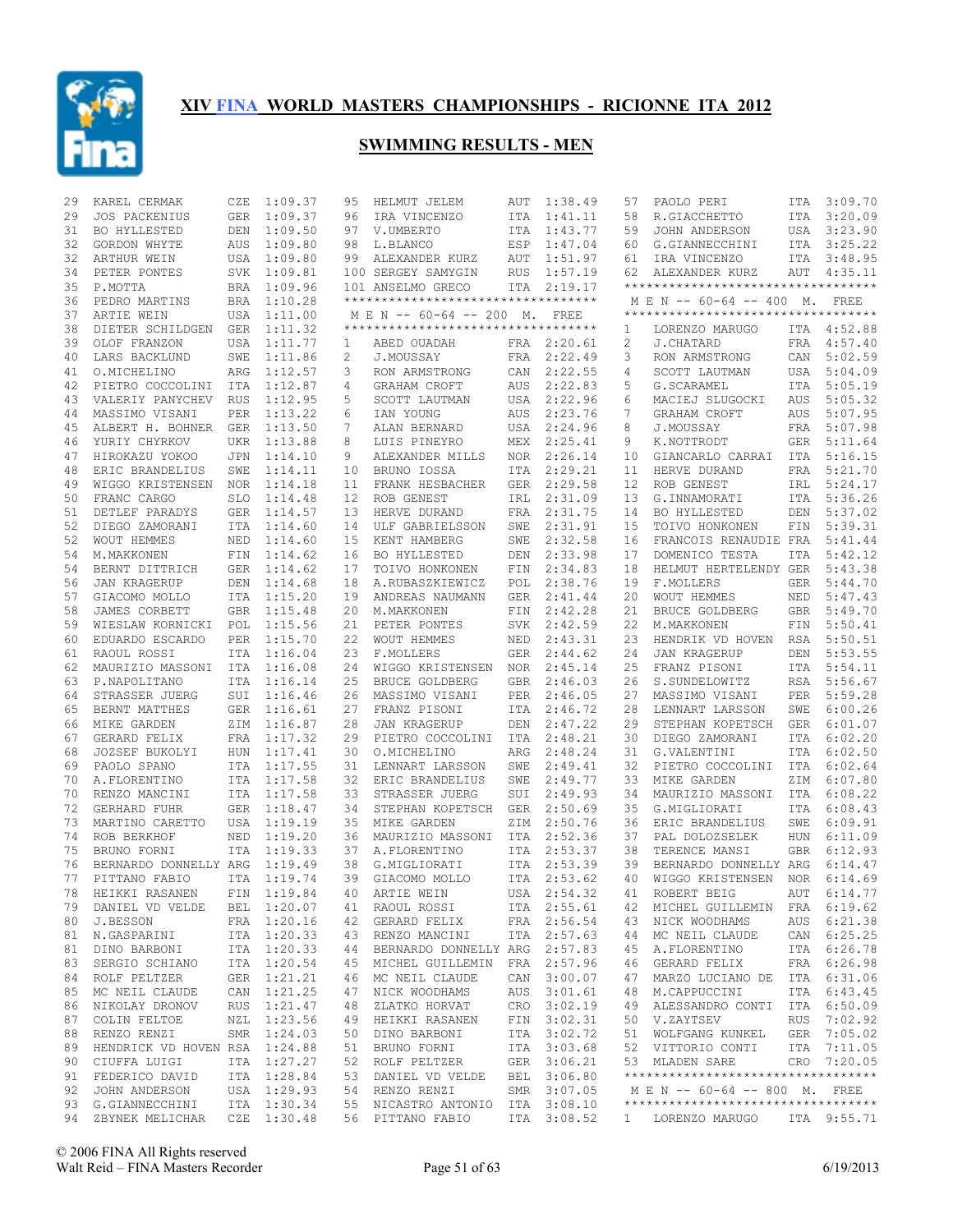

| 2            | MACIEJ SLUGOCKI                                                                          |     | AUS 10:16.77 | 16                | HARALD BAYER                       | <b>GER</b> | :38.30      | 8  | THOMAS FROTSCHER                                  | GER        | 2:57.72     |
|--------------|------------------------------------------------------------------------------------------|-----|--------------|-------------------|------------------------------------|------------|-------------|----|---------------------------------------------------|------------|-------------|
| 3            | J.CHATARD                                                                                |     | FRA 10:21.67 | 17                | DECLAN HARTE                       | IRL        | :38.49      | 9  | FRANCOIS RENAUDIE FRA                             |            | 3:00.82     |
| 4            | SCOTT LAUTMAN                                                                            |     | USA 10:24.74 | 18                | DANIEL GRAPPIN                     | FRA        | :38.54      | 10 | CHEMINAT YANNICK                                  | FRA        | 3:01.02     |
| 5            | G. SCARAMEL                                                                              |     | ITA 10:25.21 | 19                | ROBERT MORSE                       | AUS        | :38.65      | 11 | ANDREAS NAUMANN                                   | <b>GER</b> | 3:01.41     |
| 6            | IAN YOUNG                                                                                |     | AUS 10:36.41 | 19                | CHRISTOPHER THORP GBR              |            | :38.65      | 12 | HARALD BAYER                                      | GER        | 3:04.25     |
| 7            | K.NOTTRODT                                                                               |     | GER 10:42.08 | 21                | F.SACCA'                           | ITA        | :39.12      | 13 | DANIEL GRAPPIN                                    | <b>FRA</b> | 3:06.48     |
| 8            | GRAHAM CROFT                                                                             |     | AUS 10:45.75 | 22                | FRANCOIS RENAUDIE FRA              |            | : 39.44     | 14 | ROBERT MORSE                                      | AUS        | 3:09.51     |
| 9            | J.MOUSSAY                                                                                |     | FRA 10:50.28 | 23                | JUERGEN BURMANN                    | <b>GER</b> | :40.50      | 15 | DECLAN HARTE                                      | IRL        | 3:10.88     |
| 10           | CARLOS MOTTA                                                                             |     | BRA 10:55.29 | 24                | ALBERT H. BOHNER                   | <b>GER</b> | :40.57      | 16 | HELMUT HERTELENDY GER                             |            | 3:12.31     |
| 11           | GIANCARLO CARRAI                                                                         |     | ITA 11:09.89 | 25                | MIKE GARDEN                        | ZIM        | :40.80      | 17 | S.SUNDELOWITZ                                     | RSA        | 3:19.37     |
| 12           | KENT HAMBERG                                                                             |     | SWE 11:11.46 | 26                | KARLHEINZ LENZKE                   | SUI        | :40.84      | 18 | MASSIMO COLA                                      | ITA        | 3:20.61     |
| 13           | KIM RIDINGER                                                                             |     | USA 11:14.77 | 27                | VALERA MALAKHOV                    | <b>RUS</b> | :41.40      | 19 | ROB BERKHOF                                       | NED        | 3:20.75     |
| 14           | HERVE DURAND                                                                             |     | FRA 11:18.64 | 28                | O.MICHELINO                        | ARG        | :41.48      | 20 | KARLHEINZ LENZKE                                  | SUI        | 3:20.82     |
| 15           | ROB GENEST                                                                               |     | IRL 11:24.30 | 29                | COLIN FELTOE                       | NZL        | :42.88      | 21 | R.HERRERA                                         | MEX        | 3:25.67     |
| 16           | SERGEY GRIVA                                                                             |     | RUS 11:24.77 | 30                | KAJ GOROSCH                        | SWE        | :43.73      | 22 | FEDERICO NAPOLI                                   | <b>ITA</b> | 3:26.78     |
| 17           |                                                                                          |     | ITA 11:25.18 |                   |                                    |            |             | 23 | VIKTOR KORESHKOV                                  |            |             |
|              | FEDERICO NAPOLI                                                                          |     |              | 31                | R.HERRERA                          | MEX        | : 44.14     |    |                                                   | <b>RUS</b> | 3:27.67     |
| 18           | G.INNAMORATI                                                                             |     | ITA 11:27.76 | 32                | LIVIO PIERCARLO                    | ITA        | :45.21      | 24 | G.MIGLIORATI                                      | <b>ITA</b> | 3:31.76     |
| 19           | ULF GABRIELSSON                                                                          |     | SWE 11:29.04 | 33                | JACK LUI                           | CAN        | :45.34      | 25 | ALTOMONTE COSIMO                                  | ITA        | 3:33.08     |
| 20           | BRUNO IOSSA                                                                              |     | ITA 11:37.14 | 34                | RINALDO PEZZOLI                    | ITA        | :45.67      | 26 | STEPHAN KOPETSCH                                  | GER        | 3:36.90     |
| 21           | HELMUT HERTELENDY GER 11:50.36                                                           |     |              | 35                | BRUNO FORNI                        | ITA        | :49.13      | 27 | MARZO LUCIANO DE                                  | ITA        | 3:42.41     |
| 22           | HENDRIK VD HOVEN                                                                         |     | RSA 11:56.01 | 36                | MLADEN SARE                        | CRO        | :53.23      |    | **********************************                |            |             |
| 23           | MICHAEL BARRY                                                                            |     | USA 12:02.76 | 37                | GIUSEPPE AGLIOTI ITA               |            | :56.72      |    | M E N -- 60-64 -- 50                              |            | M. BRST     |
| 24           | STUART MCLELLAN                                                                          |     | GBR 12:04.32 | 38                | VINCENZO LACATENA ITA              |            | 1:09.18     |    | ***********************************               |            |             |
| 25           | S.SUNDELOWITZ                                                                            |     | RSA 12:04.89 |                   | ********************************** |            |             | 1  | TIMOTHY SHEAD                                     | USA        | :32.87      |
| 26           | WOUT HEMMES                                                                              |     | NED 12:10.31 |                   | M E N -- 60-64 -- 100 M. BACK      |            |             | 2  | STUART ELLICOTT                                   | AUS        | :32.93      |
| 27           | M. MAKKONEN                                                                              |     | FIN 12:10.33 |                   | ********************************** |            |             | 3  | C.STARZEC                                         | <b>FRA</b> | :34.86      |
| 28           | BRUCE GOLDBERG                                                                           |     | GBR 12:23.91 | 1                 | ALAIN VANACKER                     |            | FRA 1:13.66 | 4  | PETER HAARSTICK                                   | <b>GER</b> | :35.10      |
| 29           | STEPHAN KOPETSCH GER 12:26.63                                                            |     |              | 2                 | ABED OUADAH                        | FRA        | 1:15.64     | 5  | DAVE WILKIN                                       | CAN        | :35.94      |
| 30           | MASSIMO VISANI                                                                           |     | PER 12:34.58 | 3                 | JOSE ORLANDO LORO BRA              |            | 1:15.90     | 6  | GRAHAM PEARSON                                    | <b>GBR</b> | :36.08      |
| 31           | DIEGO ZAMORANI                                                                           |     | ITA 12:42.93 | 4                 | JON RYSDON                         | AUS        | 1:16.21     | 7  | L. FAGUNDES                                       | <b>BRA</b> | :36.77      |
| 32           | G.MIGLIORATI                                                                             |     | ITA 12:50.82 | 5                 | ERIC ROBINSON                      | CRC        | 1:16.62     | 8  | ALEXANDER MILLS                                   | <b>NOR</b> | :36.96      |
|              |                                                                                          |     |              |                   |                                    |            |             |    |                                                   |            |             |
| 33           | ALDO PAOLO BIFFI                                                                         |     | ITA 13:11.30 | 6                 | WOLFGANG SCHULZE                   | <b>GER</b> | 1:17.60     | 9  | ROLF TEGEBACK                                     | SWE        | :37.33      |
| 34           | A. FLORENTINO                                                                            |     | ITA 13:12.24 | 7                 | GHARIB ATTIA                       | EGY        | 1:18.67     | 10 | MARIO VITTORIALI                                  | <b>ITA</b> | :37.44      |
| 35           | ZLATKO HORVAT                                                                            |     | CRO 13:14.92 | 8                 | GRAEME ARMSTRONG                   | AUS        | 1:19.62     | 11 | CRAIG OTTERSEN                                    | <b>USA</b> | :37.61      |
| 36           | NICK WOODHAMS                                                                            |     | AUS 13:15.03 | 9                 | JIRI SHEJBAL                       | CZE        | 1:19.88     | 12 | A.MOSKOVITS                                       | ISR        | :37.74      |
| 37           | GERARD FELIX                                                                             |     | FRA 13:19.69 | 10                | STEVE MANN                         | <b>USA</b> | 1:19.97     | 13 | PETER GULYAS                                      | HUN        | :37.80      |
| 38           | MICHEL GUILLEMIN                                                                         |     | FRA 13:19.99 | 11                | THOMAS FROTSCHER                   | <b>GER</b> | 1:21.59     | 14 | OYVIND ARENTZ                                     | <b>NOR</b> | :38.10      |
| 39           | RAOUL ROSSI                                                                              |     | ITA 13:24.43 | $12 \overline{ }$ | CHEMINAT YANNICK                   | <b>FRA</b> | 1:21.94     | 15 | OLOF FRANZON                                      | <b>USA</b> | :39.00      |
| 40           | BERNARDO DONNELLY ARG 13:28.73                                                           |     |              | 13                | ANDREAS NAUMANN                    | <b>GER</b> | 1:23.55     | 16 | AKSEL LUIGE                                       | EST        | :39.16      |
| 41           | MARZO LUCIANO DE                                                                         |     | ITA 13:35.66 | 14                | HARALD BAYER                       | <b>GER</b> | 1:24.26     | 17 | GARY RYAN                                         | <b>USA</b> | :39.43      |
| 42           | MARTINO CARETTO                                                                          |     | USA 13:43.32 | 15                | FRANCOIS RENAUDIE FRA              |            | 1:25.32     | 18 | IAN BAYS                                          | <b>GBR</b> | :39.55      |
| 43           | ALTOMONTE COSIMO                                                                         |     | ITA 13:44.47 | 16                | ROBERT MORSE                       | AUS        | 1:25.55     | 19 | FILIPPO VALENZA                                   | <b>ITA</b> | :39.61      |
| 44           | HEIKKI RASANEN                                                                           |     | FIN 13:47.05 | 17                | EDOARDO SCABURRI                   | ITA        | 1:25.68     | 20 | OLEG ERSHOV                                       | <b>RUS</b> | :40.13      |
| 45           | SALVATORE COLOZZO ITA 13:49.51                                                           |     |              | 18                | DECLAN HARTE                       | IRL        | 1:27.63     | 21 | ROMAN WICZEL                                      | POL        | :40.16      |
| 46           | NICASTRO ANTONIO                                                                         |     | ITA 13:55.23 | 19                | RENATO BIGNOTTO                    | <b>ITA</b> | 1:27.70     | 22 | PEDRO MARTINS                                     | BRA        | :40.24      |
| 47           | M.CAPPUCCINI                                                                             |     | ITA 13:55.54 | 20                | DANIEL GRAPPIN                     | FRA        | 1:28.38     | 23 | BERNT DITTRICH                                    | <b>GER</b> | :40.27      |
| 48           | WOLFGANG KUNKEL                                                                          |     | GER 14:31.28 | 21                | ROB BERKHOF                        | NED        | 1:30.46     | 24 | ERICH HILLE                                       | AUT        | :40.33      |
| 49           | NEDA ISAKOVIC                                                                            |     | SLO 14:47.33 | 22                | KARLHEINZ LENZKE                   | SUI        | 1:31.29     | 25 | HENDRIK VD HOVEN                                  | RSA        | :40.42      |
|              | **********************************                                                       |     |              | 23                | O.MICHELINO                        | ARG        | 1:33.13     | 26 | BJORN OVE MYRVANG NOR                             |            | :40.50      |
|              |                                                                                          |     |              |                   |                                    |            |             |    |                                                   |            |             |
|              | M E N -- 60-64 -- 50 M. BACK                                                             |     |              |                   | 24 LIVIO PIERCARLO ITA 1:34.91     |            |             |    | 27 LARS BACKLUND                                  |            | SWE : 40.57 |
|              | **********************************                                                       |     |              |                   | 25 R.HERRERA MEX 1:35.88           |            |             |    | 28 STEPHAN DEJACO                                 |            | ITA :40.65  |
| $\mathbf{1}$ | ALAIN VANACKER FRA : 33.31                                                               |     |              |                   | 26 COLIN FELTOE NZL 1:37.55        |            |             |    | 29 AKIFUMI TAKEUCHI JPN                           |            | :40.83      |
| 2            | JOSE ORLANDO LORO BRA :33.56                                                             |     |              |                   | 27 VIKTOR KORESHKOV RUS 1:37.69    |            |             |    | 30 MIRCO MERIGHI                                  | ITA        | : 41.31     |
| 3            | DAVE WILKIN                                                                              |     | CAN :33.83   |                   | 28 MARZO LUCIANO DE ITA 1:38.09    |            |             |    | 31 CHRISTOPHER THORP GBR                          |            | :41.33      |
| 4            | WOLFGANG SCHULZE GER                                                                     |     | :34.38       |                   | 29 KAJ GOROSCH SWE 1:41.96         |            |             |    | 32 F.SACCA'                                       | ITA        | :41.69      |
| 5            | STEVE MANN<br><b>USA</b>                                                                 |     | :34.55       |                   | 30 GIUSEPPE AGLIOTI ITA 2:07.25    |            |             |    | 33 B.GIUDICEANDREA                                | ITA        | :41.89      |
| 6            | GHARIB ATTIA EGY                                                                         |     | :35.10       |                   | ********************************** |            |             |    | 34 SALVADOR HUERTA                                | CAN        | :41.95      |
| 7            | JON RYSDON                                                                               | AUS | :35.69       |                   | MEN -- 60-64 -- 200 M. BACK        |            |             |    | 35 MACPHERSON-STEWAR GBR                          |            | :42.05      |
| 8            | GLEN BENGTSSON NOR                                                                       |     | :35.70       |                   | *********************************  |            |             |    | 36 KUHN ALEXANDRU                                 | ROU        | :42.26      |
| 9            | GRAEME ARMSTRONG AUS                                                                     |     | :35.76       | $\mathbf{1}$      | ALAIN VANACKER                     |            | FRA 2:43.13 |    | 37 TERJE OVESEN                                   | NOR        | :42.35      |
|              | 10 F.ERDELYI HUN                                                                         |     | :36.69       | $\overline{2}$    | JOSE ORLANDO LORO BRA 2:46.44      |            |             |    | 38 STEPHAN KOPETSCH GER                           |            | :42.41      |
|              | 11 K.ALEXANDER RUS                                                                       |     | :36.81       | 3                 | ERIC ROBINSON CRC 2:46.94          |            |             |    | 39 JOZSEF BUKOLYI                                 | HUN        | :42.49      |
|              | 12 CHEMINAT YANNICK FRA                                                                  |     | :37.02       | 4                 | JON RYSDON                         |            | AUS 2:47.96 |    | 40 ALDO VANNI                                     | ITA        | :42.64      |
|              | 13 EDOARDO SCABURRI ITA                                                                  |     | :37.80       | 5                 | GRAEME ARMSTRONG AUS 2:50.31       |            |             |    | 41 UDO JUST                                       | GER        | :43.08      |
|              |                                                                                          |     |              |                   |                                    |            |             |    |                                                   |            |             |
|              | 14 RENATO BIGNOTTO ITA :38.00                                                            |     |              |                   |                                    |            |             |    | 6 GHARIB ATTIA EGY 2:50.52 42 BENEFICO ANGELO ITA |            | : 43.34     |
|              | 15 DETLEF PARADYS GER :38.18 7 WOLFGANG SCHULZE GER 2:55.25 43 DETLEF PARADYS GER :43.43 |     |              |                   |                                    |            |             |    |                                                   |            |             |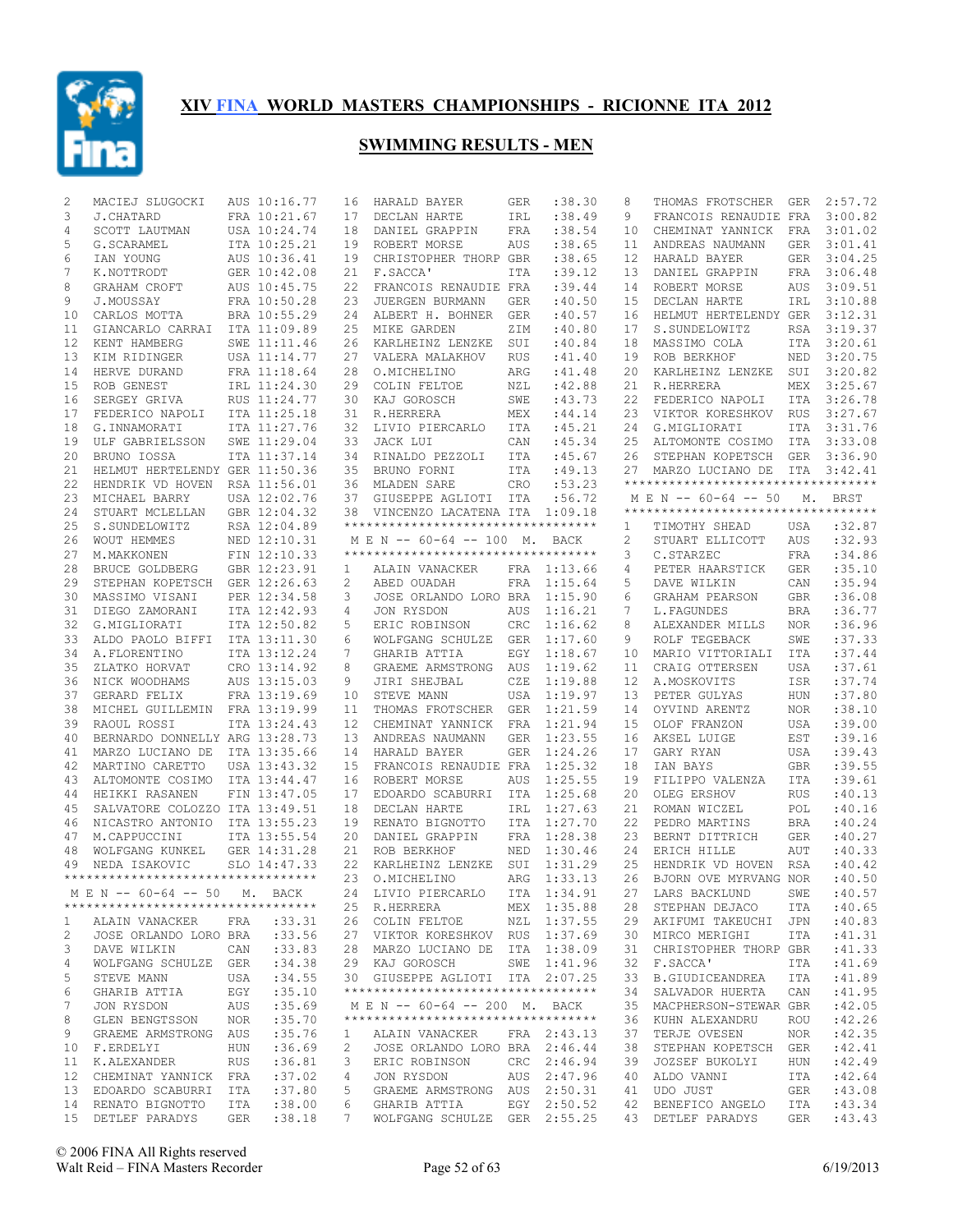

| 44 | GIOVANNI ZANARDO                                                 | ITA        | : 43.52     | 31              | TERJE OVESEN                                 | NOR        | 1:35.64     | 34 | EGIDIO POSILLIPO                         | ITA        | 3:53.10          |
|----|------------------------------------------------------------------|------------|-------------|-----------------|----------------------------------------------|------------|-------------|----|------------------------------------------|------------|------------------|
| 45 | GUALTIERO PAVAN                                                  | ITA        | :43.76      | 32              | ALDO VANNI                                   | ITA        | 1:36.80     | 35 | FRANOIS BEHR                             | FRA        | 3:59.74          |
| 46 | ALEKSANDR VLASOV RUS                                             |            | :43.90      | 33              | GERHARD FUHR                                 | <b>GER</b> | 1:36.84     | 36 | E.POLINAUSKAS                            |            | LTU 4:10.85      |
| 47 | <b>GERHARD FUHR</b>                                              | GER        | :43.97      | 34              | P.VENTURINI                                  | <b>ITA</b> | 1:37.18     |    | **********************************       |            |                  |
| 48 | NIKOLAY DRONOV                                                   | RUS        | :44.04      | 35              | CHRISTOPHER THORP GBR                        |            | 1:37.35     |    | M E N -- 60-64 -- 50                     | М.         | FLY              |
| 49 | WOLFGANG KUNKEL                                                  | GER        | :44.18      | 36              | STEPHAN DEJACO                               | ITA        | 1:38.02     |    | **********************************       |            |                  |
|    |                                                                  |            |             |                 | F.SACCA'                                     |            | 1:38.15     |    |                                          |            | :29.66           |
| 50 | MASSIMO LOMBARDI                                                 | ITA        | :44.37      | 37              |                                              | ITA        |             | 1  | LEONARD BIELICZ                          | SWE        |                  |
| 51 | P.VENTURINI                                                      | ITA        | :44.51      | 38              | HENDRIK VD HOVEN                             | RSA        | 1:38.16     | 2  | DAVE WILKIN                              | CAN        | :30.12           |
| 52 | ROBERTO GAZZANI                                                  | ITA        | :44.56      | 39              | MIRCO MERIGHI                                | ITA        | 1:38.33     | 3  | GLEN BENGTSSON                           | <b>NOR</b> | :30.70           |
| 53 | CIUFFA LUIGI                                                     | ITA        | :44.81      | 40              | GUILLERMO MAYOBRE FRA                        |            | 1:38.88     | 4  | GEORGE JACOBSON                          | CAN        | :30.93           |
| 54 | J.HANS-ULRICH                                                    | GER        | :45.64      | 41              | MASSIMO LOMBARDI                             | ITA        | 1:39.14     | 5  | C.STARZEC                                | <b>FRA</b> | :30.94           |
| 55 | DENISON COELLNER                                                 | USA        | :45.97      | 42              | PAOLO SPANO                                  | <b>ITA</b> | 1:39.64     | 6  | TATE HOLT                                | USA        | :31.03           |
| 56 | ROSTISLAV KOLAR                                                  | CZE        | :46.02      | 43              | NIKOLAY DRONOV                               | <b>RUS</b> | 1:39.88     | 7  | DAN GOLDEN                               | IRL        | :31.04           |
| 57 | M.KHAN                                                           | IND        | :46.24      | 44              | GUALTIERO PAVAN                              | ITA        | 1:40.06     | 8  | HALTON CHEADLE                           | <b>RSA</b> | :31.52           |
| 58 | WOLFGANG DICKHAUS GER                                            |            | :46.31      | 45              | SALVADOR HUERTA                              | CAN        | 1:40.79     | 9  | GERHARD SCHILLER                         | <b>GER</b> | : 31.54          |
|    |                                                                  |            |             |                 |                                              |            |             |    |                                          |            |                  |
| 59 | UWE GRUBER                                                       | GER        | :46.57      | 46              | WOLFGANG KUNKEL                              | <b>GER</b> | 1:40.80     | 10 | CRAIG OTTERSEN                           | <b>USA</b> | :31.81           |
| 60 | LUIGI XELLA                                                      | <b>ITA</b> | :46.70      | 47              | R.HERRERA                                    | MEX        | 1:40.87     | 11 | JIRI SHEJBAL                             | CZE        | :31.82           |
| 61 | GABRIELE ROMANI                                                  | <b>ITA</b> | :46.84      | 48              | BENEFICO ANGELO                              | ITA        | 1:41.64     | 12 | ALEXANDER MILLS                          | <b>NOR</b> | :31.83           |
| 62 | GRAZIANO PADOVAN                                                 | ITA        | :47.44      | 49              | GIOVANNI ZANARDO                             | ITA        | 1:41.72     | 13 | STEFANO DIETERICH ITA                    |            | :32.14           |
| 63 | A.MARANGONI                                                      | ITA        | :47.72      | 50              | UDO JUST                                     | <b>GER</b> | 1:43.14     | 14 | F.ERDELYI                                | HUN        | :32.39           |
| 64 | FRANOIS BEHR                                                     | FRA        | :47.91      | 51              | J.HANS-ULRICH                                | GER        | 1:44.02     | 15 | GORDON PAUL                              | <b>USA</b> | :32.52           |
| 65 | LOTHAR MIXA                                                      | GER        | : 48.24     | 52              | NICASTRO ANTONIO                             | <b>ITA</b> | 1:45.45     | 16 | LASZLO CSABA                             | HUN        | :32.69           |
| 66 |                                                                  | <b>ITA</b> | :48.33      | 53              | LUIGI XELLA                                  | <b>ITA</b> | 1:45.65     | 17 | KURT NEUEFEIND                           | <b>GER</b> | :32.90           |
|    | ANDREA CHIAPPA                                                   |            |             |                 |                                              |            |             |    |                                          |            |                  |
| 67 | ALEXANDER KONKIN                                                 | <b>RUS</b> | :49.38      | 54              | UWE GRUBER                                   | <b>GER</b> | 1:48.16     | 18 | SERHII OLEINIKOV                         | UKR        | :32.91           |
| 68 | EGIDIO POSILLIPO                                                 | ITA        | :49.39      | 55              | FRANOIS BEHR                                 | FRA        | 1:49.06     | 19 | P.MOTTA                                  | <b>BRA</b> | :32.97           |
| 69 | E.POLINAUSKAS                                                    | LTU        | :50.65      | 56              | RINALDO PEZZOLI                              | <b>ITA</b> | 1:49.55     | 20 | HANNU KUOKKANEN                          | FIN        | :33.10           |
| 70 | ROBERT SEGONZAC                                                  | FRA        | :51.01      | 57              | E.POLINAUSKAS                                | LTU        | 1:50.32     | 21 | THOMAS FROTSCHER                         | <b>GER</b> | :33.22           |
| 71 | ERUS BALLARINI                                                   | <b>ITA</b> | :51.40      | 58              | EGIDIO POSILLIPO                             | ITA        | 1:50.67     | 22 | G.AUGUADRI                               | <b>ITA</b> | :33.25           |
| 72 | BERND WILLER                                                     | GER        | :51.51      | 59              | GRAZIANO PADOVAN                             | ITA        | 1:50.72     | 23 | PETER GULYAS                             | <b>HUN</b> | :33.45           |
| 73 | F.MOTA                                                           | POR        | :51.82      | 60 -            | ANDREA CHIAPPA                               | ITA        | 1:59.33     | 24 | -.GONZALES                               | PER        | :33.55           |
| 74 | MERCIER RICHARD                                                  | CAN        | :51.85      |                 | **********************************           |            |             | 25 | MARIO VITTORIALI                         | ITA        | :33.82           |
|    |                                                                  |            |             |                 |                                              |            |             |    |                                          |            |                  |
| 75 | ANDREA BOCCONI                                                   | SMR        | :57.30      |                 | M E N -- 60-64 -- 200 M.                     |            | BRST        | 26 | DIETER SCHILDGEN                         | <b>GER</b> | :33.90           |
| 76 | L.ETIENNE                                                        | BEL        | 1:12.97     |                 | **********************************           |            |             | 27 | AXEL FOCKE                               | <b>GER</b> | :33.92           |
|    | **********************************                               |            |             | 1               | LORENZO MARUGO                               |            | ITA 2:45.67 | 28 | PEDRO MARTINS                            | <b>BRA</b> | :33.95           |
|    | MEN -- 60-64 -- 100 M.                                           |            | BRST        | 2               | TIMOTHY SHEAD                                | USA        | 2:45.71     | 29 | A.RUBASZKIEWICZ                          | POL        | :34.03           |
|    | ***********************************                              |            |             | 3               | GRAHAM PEARSON                               | <b>GBR</b> | 2:55.72     | 30 | EDOARDO SCABURRI                         | ITA        | :34.04           |
| 1  | TIMOTHY SHEAD                                                    |            | USA 1:14.32 | 4               | STUART ELLICOTT                              | AUS        | 2:56.24     | 31 | VALERA MALAKHOV                          | <b>RUS</b> | :34.17           |
| 2  | STUART ELLICOTT                                                  |            | AUS 1:16.97 | 5               | C.STARZEC                                    | FRA        | 3:00.65     | 32 | GORDON WHYTE                             | <b>AUS</b> | :34.19           |
| 3  | C.STARZEC                                                        |            | FRA 1:19.47 | 6               | W.FICKENSCHER                                | <b>GER</b> | 3:02.00     | 33 | KAREL CERMAK                             | CZE        | :34.35           |
| 4  | GRAHAM PEARSON                                                   |            | GBR 1:19.80 | 7               | G.SCARAMEL                                   | ITA        | 3:05.59     | 34 | MICHAEL BARRY                            | <b>USA</b> | :34.49           |
|    |                                                                  |            |             |                 |                                              |            |             |    |                                          |            |                  |
| 5  | PETER HAARSTICK                                                  |            | GER 1:19.93 | 8               | K.NOTTRODT                                   | <b>GER</b> | 3:07.20     | 35 | N.ERIKSEN                                | <b>NOR</b> | :34.56           |
| 6  | CRAIG OTTERSEN                                                   |            | USA 1:21.77 | 9               | MICHAL NOWAK                                 | POL        | 3:12.63     | 36 | TONY O'BRIEN                             | IRL        | :34.65           |
| 7  | ROLF TEGEBACK                                                    |            | SWE 1:24.94 | 10              | <b>BRUCE ROLLINS</b>                         | USA        | 3:15.24     | 37 | AFANE LAHOUARI                           | FRA        | :34.71           |
| 8  | W.FICKENSCHER                                                    |            | GER 1:25.13 | 11              | OYVIND ARENTZ                                | <b>NOR</b> | 3:16.06     | 38 | BERNT MATTHES                            | <b>GER</b> | :35.32           |
| 9  | MARIO VITTORIALI                                                 |            | ITA 1:25.71 | 12              | PETER GULYAS                                 | <b>HUN</b> | 3:16.07     | 39 | WIESLAW KORNICKI                         | POL        | :35.34           |
| 10 | MICHAL NOWAK                                                     | POL        | 1:26.56     | 12 <sup>°</sup> | HANNU KUOKKANEN                              | FIN        | 3:16.07     | 40 | ILIO BARONTINI                           | <b>ITA</b> | :35.39           |
| 11 | PETER GULYAS                                                     | <b>HUN</b> | 1:27.06     | 14              | HERVE DURAND                                 | FRA        | 3:17.22     | 41 | GARY RYAN                                | <b>USA</b> | :35.82           |
| 12 | STEVE MANN                                                       |            | USA 1:27.09 | 15              | OMAR CARVALLO                                | <b>VEN</b> | 3:19.09     | 42 | IAN BAYS                                 | <b>GBR</b> | :35.90           |
| 13 | HANNU KUOKKANEN                                                  | FIN        | 1:27.47     | 16              | LEMBIT LAHT                                  | EST        | 3:24.36     | 43 | ANGELIS FABIO DE                         | ITA        | :36.74           |
|    |                                                                  |            |             |                 |                                              |            |             |    |                                          |            |                  |
| 14 | OYVIND ARENTZ                                                    |            | NOR 1:28.23 |                 | 17 OLEG ERSHOV                               |            |             |    | RUS 3:24.56 44 HIROKAZU YOKOO JPN :37.12 |            |                  |
|    | 15 A.MOSKOVITS                                                   |            | ISR 1:28.45 |                 | 18 BJORN OVE MYRVANG NOR 3:25.18             |            |             | 45 | ERIC BRANDELIUS                          | SWE        | :37.17           |
|    | 16 OMAR CARVALLO                                                 |            | VEN 1:28.47 |                 | 19 ROMAN WICZEL                              |            | POL 3:26.51 |    | 46 ROB BERKHOF                           | NED        | :37.19           |
|    | 17 AKSEL LUIGE                                                   |            | EST 1:28.93 |                 | 20 FALGAYRAT-CHAVERO FRA 3:29.18             |            |             | 47 | DETLEF PARADYS                           | GER        | :37.22           |
|    | 18 OLEG ERSHOV                                                   |            | RUS 1:30.61 |                 | 21 DAVID HERBERT                             |            | GBR 3:29.97 | 48 | CHRISTOPHER THORP GBR                    |            | :37.27           |
|    | 19 HERVE DURAND                                                  |            | FRA 1:31.11 |                 | 22 HENDRIK VD HOVEN RSA 3:30.64              |            |             | 49 | PIETRO COCCOLINI                         | ITA        | :37.45           |
|    | 20 BJORN OVE MYRVANG NOR 1:31.37                                 |            |             |                 | 23 PAL DOLOZSELEK                            |            | HUN 3:31.77 | 50 | JAMES CORBETT                            | GBR        | :37.50           |
|    | 21 PIETRO COCCOLINI ITA 1:32.34                                  |            |             |                 | 24 R.HERRERA                                 |            | MEX 3:35.18 | 50 | YURIY CHYRKOV                            | UKR        | :37.50           |
|    |                                                                  |            |             |                 |                                              |            |             | 52 |                                          |            |                  |
|    | 22 ROMAN WICZEL                                                  |            | POL 1:32.68 |                 | 25 P.VENTURINI                               |            | ITA 3:36.57 |    | PETER HAARSTICK                          | GER        | :38.03           |
| 23 | MACPHERSON-STEWAR GBR 1:33.31                                    |            |             |                 | 26 A.MOSKOVITS                               |            | ISR 3:37.86 | 53 | NIKOLAY YUDOVICH RUS                     |            | :39.48           |
|    | 24 BERNT DITTRICH                                                |            | GER 1:33.45 |                 | 27 WOLFGANG KUNKEL GER 3:37.98               |            |             | 54 | RAOUL ROSSI                              | ITA        | :39.72           |
|    | 25 ERICH HILLE                                                   |            | AUT 1:33.61 |                 | 28 MASSIMO LOMBARDI ITA 3:40.76              |            |             | 55 | PITTANO FABIO                            | ITA        | :39.84           |
|    |                                                                  |            |             |                 | 29 HUBERT HEINTZ                             |            | FRA 3:41.61 | 56 | UGO BONESSIO                             | ITA        | :40.05           |
|    | 26 N.ERIKSEN                                                     |            | NOR 1:33.67 |                 |                                              |            |             |    |                                          |            |                  |
| 27 | IAN BAYS                                                         |            | GBR 1:33.71 |                 | 30 STEPHAN DEJACO                            |            | ITA 3:42.04 | 57 | W.BOSOWSKI                               | POL        | :41.27           |
|    | 28 OLOF FRANZON                                                  |            | USA 1:34.52 |                 | 31 CHRISTOPHER THORP GBR 3:42.90             |            |             | 58 | J.BESSON                                 | FRA        | :41.95           |
|    |                                                                  |            |             |                 |                                              |            |             |    |                                          |            |                  |
|    | 29 WOLFGANG PATSCH GER 1:34.53<br>30 B.GIUDICEANDREA ITA 1:34.61 |            |             |                 | 32 F.MARCHETTI<br>33 ERICH HILLE AUT 3:44.55 |            | ITA 3:43.27 |    | 59 ARTIE WEIN<br>60 GERHARD FUHR         | USA<br>GER | :42.36<br>:42.78 |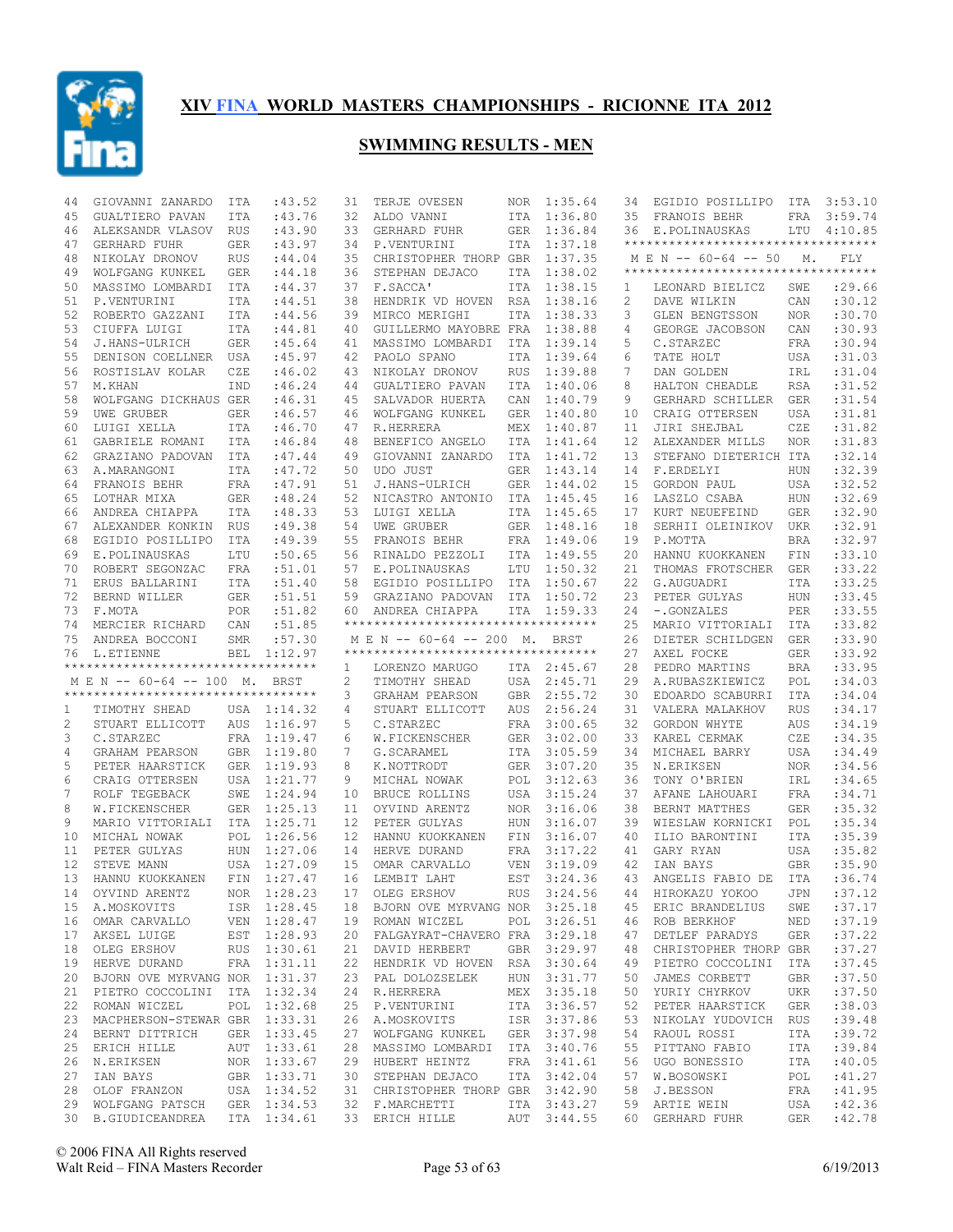

| 61 | COLIN FELTOE                                                   | NZL        | :43.09                     | 24 | C.ROMAN                                                         | COL        | 3:55.61                    | 25 | HUBERT HEINTZ                          | FRA        | 7:34.00          |
|----|----------------------------------------------------------------|------------|----------------------------|----|-----------------------------------------------------------------|------------|----------------------------|----|----------------------------------------|------------|------------------|
| 62 | BORIS ABITKHANOV                                               | RUS        | :43.89                     | 25 | DAVID HERBERT                                                   | <b>GBR</b> | 3:55.63                    | 26 | WOLFGANG SCHOCH                        | <b>GER</b> | 7:38.16          |
| 63 | JOZSEF BUKOLYI                                                 | <b>HUN</b> | :44.67                     |    | **********************************                              |            |                            |    | 27 C.ROMAN                             | COL        | 8:06.02          |
| 64 | BENEFICO ANGELO                                                | ITA        | :44.95                     |    | M E N -- 60-64 -- 200 M. I.M.                                   |            |                            |    | **********************************     |            |                  |
| 65 | ROBERTO GAZZANI                                                | <b>ITA</b> | :45.48                     |    | ***********************************                             |            |                            |    | M E N -- 65-69 -- 50                   |            | M. FREE          |
| 66 | ANDREA CHIAPPA                                                 | ITA        | :46.63                     | 1  | TIMOTHY SHEAD                                                   |            | USA 2:30.05                |    | **********************************     |            |                  |
| 67 | ALEXANDER KURZ                                                 | AUT        | :47.16                     | 2  | LORENZO MARUGO                                                  | ITA        | 2:35.15                    | 1  | JAMES R. DELACY                        | USA        | : 29.02          |
| 68 | M. SAWKAR                                                      | IND        | :54.76                     | 3  | ABED OUADAH                                                     | FRA        | 2:38.55                    | 2  | <b>B.ALEXANDER</b>                     | <b>RUS</b> | :29.64           |
| 69 | HELMUT JELEM                                                   | AUT        | :59.78                     | 4  | RON ARMSTRONG                                                   | CAN        | 2:39.68                    | 3  | DOUGLAS WILSON                         | <b>RSA</b> | :29.78           |
|    | **********************************                             |            |                            | 5  | ALEXANDER MILLS                                                 | NOR.       | 2:45.68                    | 4  | RUDOLF SMERDA                          | CZE        | :30.04           |
|    | M E N -- 60-64 -- 100 M.                                       |            | FLY                        | 6  | STUART ELLICOTT                                                 | AUS        | 2:47.39                    | 5  | ROBERT OLSON                           | USA        | :30.06           |
|    | **********************************                             |            |                            | 7  | ERIC ROBINSON                                                   | CRC        | 2:47.79                    | 6  | JAN ERIK KORSVOLD NOR                  |            | :30.58           |
| 1  | SCOTT LAUTMAN                                                  |            | USA 1:07.36                | 8  | MACIEJ SLUGOCKI                                                 | AUS        | 2:48.73                    | 7  | OLLE AXLING                            | SWE        | :30.73           |
| 2  | LEONARD BIELICZ                                                | SWE        | 1:07.48                    | 9  | GHARIB ATTIA                                                    | EGY        | 2:49.75                    | 8  | RICK MEYERHOFF                         | <b>USA</b> | :30.83           |
| 3  | GEORGE JACOBSON                                                | CAN        | 1:10.48                    | 10 | AKHMED ANARBAEV                                                 | <b>RUS</b> | 2:50.14                    | 9  | PETER STRAKA                           | CAN        | :30.90           |
|    | IAN YOUNG                                                      |            |                            |    |                                                                 |            |                            | 10 | OLEG PETKAU                            |            | :31.01           |
| 4  |                                                                | <b>AUS</b> | 1:11.35                    | 11 | STEVE MANN                                                      | USA        | 2:50.59                    |    |                                        | <b>RUS</b> |                  |
| 5  | JIRI SHEJBAL                                                   | CZE        | 1:14.15                    | 12 | JIRI SHEJBAL                                                    | CZE        | 2:51.12                    | 11 | TOIT JEAN P F DU                       | <b>RSA</b> | :31.20           |
| 6  | F.ERDELYI                                                      | <b>HUN</b> | 1:15.30                    | 13 | HALTON CHEADLE                                                  | <b>RSA</b> | 2:53.00                    | 12 | BERND SCHROEDER                        | <b>GER</b> | :31.24           |
| 7  | ALAN BERNARD                                                   | USA        | 1:16.63                    | 14 | BRUNO IOSSA                                                     | ITA        | 2:57.32                    | 13 | <b>JESSE SMYERS</b>                    | <b>USA</b> | :31.61           |
| 8  | HALTON CHEADLE                                                 | RSA        | 1:18.99                    | 15 | BO HYLLESTED                                                    | DEN        | 2:58.60                    | 14 | ROLF GITTER                            | <b>GER</b> | : 31.63          |
| 9  | THOMAS FROTSCHER                                               | GER        | 1:19.12                    | 16 | W.FICKENSCHER                                                   | <b>GER</b> | 3:00.36                    | 15 | ANTONIO D'OPPIDO                       | ITA        | :31.72           |
| 10 | -.GONZALES                                                     | <b>PER</b> | 1:19.34                    | 17 | <b>JOS PACKENIUS</b>                                            | <b>GER</b> | 3:01.16                    | 15 | FRANCO SOLIANI                         | <b>ITA</b> | :31.72           |
| 11 | MICHAEL BARRY                                                  | USA        | 1:20.05                    | 18 | STUART MCLELLAN                                                 | <b>GBR</b> | 3:05.35                    | 17 | JACK ZAKIM                             | USA        | :31.74           |
| 12 | ERIC ROBINSON                                                  | <b>CRC</b> | 1:21.63                    | 19 | FRANCOIS RENAUDIE                                               | FRA        | 3:05.40                    | 18 | INGO DR-FRANKE                         | <b>GER</b> | :31.89           |
| 13 | DOMENICO BOVA                                                  | <b>ITA</b> | 1:21.94                    | 20 | MICHAL NOWAK                                                    | POL        | 3:05.53                    | 19 | ROLAND AUBELE                          | <b>GER</b> | :32.04           |
| 14 | HANNU KUOKKANEN                                                | FIN        | 1:22.70                    | 21 | EDOARDO SCABURRI                                                | <b>ITA</b> | 3:06.90                    | 20 | MUEHLE HANS                            | <b>GER</b> | :32.08           |
| 15 | GORDON WHYTE                                                   | AUS        | 1:24.72                    | 22 | LEMBIT LAHT                                                     | EST        | 3:07.40                    | 21 | PATRICK DULBECCO                       | FRA        | :32.23           |
| 16 | TOIVO HONKONEN                                                 | FIN        | 1:25.41                    | 23 | PEREDY ZSOLT                                                    | HUN        | 3:11.33                    | 22 | SEPIO BENEDETTO                        | <b>ITA</b> | :32.51           |
| 17 | VALERA MALAKHOV                                                | <b>RUS</b> | 1:25.56                    | 24 | O.MICHELINO                                                     | ARG        | 3:15.05                    | 23 | OTTO KLEMKE                            | <b>GER</b> | :32.54           |
| 18 | TONY O'BRIEN                                                   | IRL        | 1:26.81                    | 25 | YURIY CHYRKOV                                                   | UKR        | 3:15.44                    | 24 | PETR MINAR                             | CZE        | :32.72           |
| 19 | ERIC BRANDELIUS                                                | SWE        | 1:28.08                    | 26 | GIACOMO MOLLO                                                   | ITA        | 3:19.69                    | 25 | G.KELLERMANN                           | <b>GER</b> | :32.87           |
| 20 | A.RUBASZKIEWICZ                                                | POL        | 1:28.09                    | 27 | F.MARCHETTI                                                     | ITA        | 3:21.95                    | 26 | PETER FRENZEL                          | <b>GER</b> | :32.90           |
| 21 | HELMUT HERTELENDY GER                                          |            | 1:29.08                    | 28 | DETLEF PARADYS                                                  | <b>GER</b> | 3:24.53                    | 27 | FRANZ SCHILLING                        | <b>GER</b> | :32.95           |
| 22 | IAN BAYS                                                       | <b>GBR</b> | 1:30.09                    | 29 | <b>GERHARD FUHR</b>                                             | <b>GER</b> | 3:26.66                    | 28 | GIANFRANCO NASTI                       | ITA        | :33.00           |
| 23 | N.ERIKSEN                                                      | NOR        | 1:30.45                    | 30 | KARLHEINZ LENZKE                                                | SUI        | 3:41.79                    | 29 | ROD CLARKE                             | AUS        | :33.12           |
| 24 | PEREDY ZSOLT                                                   | <b>HUN</b> | 1:30.66                    | 31 | BORIS ABITKHANOV                                                | <b>RUS</b> | 3:42.11                    | 30 | DIETER LOCHNER                         | <b>GER</b> | :33.46           |
| 25 | ANGELIS FABIO DE                                               |            | ITA 1:31.53                | 32 | C.ROMAN                                                         | <b>COL</b> | 3:43.12                    | 31 | LARRY SEIDMAN                          | USA        | :33.59           |
| 26 | BERNT MATTHES                                                  | GER        | 1:32.48                    | 33 | V. FEBBRARO                                                     | ITA        | 3:43.24                    | 32 | Z.MACIEJCZYK                           | POL        | :33.71           |
| 27 | PITTANO FABIO                                                  | ITA        | 1:34.14                    | 34 | BENEFICO ANGELO                                                 | ITA        | 3:50.57                    | 33 | OTELLO NATALE                          | <b>ITA</b> | :33.84           |
| 28 | DINO BARBONI                                                   |            | ITA 1:36.37                |    | **********************************                              |            |                            | 34 | RICHARD HIBBERT                        | CAN        | :33.96           |
|    | **********************************                             |            |                            |    |                                                                 |            |                            |    |                                        |            |                  |
|    |                                                                |            |                            |    | M E N -- 60-64 -- 400 M.<br>*********************************** |            | I.M.                       | 35 | HORST FALKE                            | <b>GER</b> | :34.00           |
|    | M E N -- 60-64 -- 200 M.<br>********************************** |            | <b>FLY</b>                 |    |                                                                 |            |                            | 36 | OLOF BUREBO                            | SWE        | :34.10           |
|    |                                                                |            |                            | 1  | LORENZO MARUGO                                                  |            | ITA 5:29.55                | 36 | ART LUETKE                             | <b>USA</b> | :34.10           |
| 1  | SCOTT LAUTMAN                                                  |            | USA 2:35.34                | 2  | TIMOTHY SHEAD                                                   | <b>USA</b> | 5:30.46                    | 38 | MIHAIL SHAGOV                          | <b>RUS</b> | :34.12           |
| 2  | GEORGE JACOBSON                                                | CAN        | 2:44.60                    | 3  | RON ARMSTRONG                                                   | CAN        | 5:52.04                    | 39 | <b>J.GUERRIER</b>                      | <b>FRA</b> | :34.30           |
| 3  | IAN YOUNG                                                      | AUS        | 2:45.19                    | 4  | G.SCARAMEL                                                      | ITA        | 5:55.73                    | 40 | ALVIN THOMAS                           | <b>USA</b> | :34.52           |
| 4  | J.MOUSSAY                                                      |            | FRA 3:03.43                | 5  | MACIEJ SLUGOCKI                                                 | AUS        | 6:06.52                    | 41 | FRANCESCO MARTINI ITA                  |            | :34.54           |
| 5  | -.GONZALES                                                     | PER        | 3:03.46                    | 6  | ERIC ROBINSON                                                   | <b>CRC</b> | 6:10.14                    | 42 | PEDER WEHLEN                           | SWE        | :34.59           |
| 6  | MACIEJ SLUGOCKI                                                | AUS        | 3:05.21                    | 7  | HALTON CHEADLE                                                  |            | RSA 6:20.22                | 43 | WILLEM PUTTER                          | NED        | :34.66           |
| 7  | ALAN BERNARD                                                   |            | USA 3:06.06                | 8  | BRUCE ROLLINS                                                   |            | USA 6:26.00                |    | 44 BONAZZA GIORGIO ITA                 |            | : 34.71          |
| 8  | MICHAEL BARRY                                                  |            | USA 3:07.74                | 9  | CARLOS MOTTA                                                    |            | BRA 6:29.07                | 45 | LORENZO MONACO                         | ITA        | :35.06           |
| 9  | SERGEY GRIVA                                                   |            | RUS 3:12.33                |    | 10 GRAHAM PEARSON                                               |            | GBR 6:35.30                | 46 | BENGT FRIBERG                          | SWE        | : 35.17          |
|    | 10 P.MOTTA                                                     |            | BRA 3:13.34                |    | 11 KIM RIDINGER                                                 |            | USA 6:35.80                | 47 | RUUD SLOOF                             | NED        | :35.35           |
| 11 | GORDON WHYTE                                                   |            | AUS 3:16.18                |    | 12 JIRI SHEJBAL                                                 |            | CZE 6:37.04                | 48 | FINN HYLLESTED                         | DEN        | :35.37           |
| 12 | HANNU KUOKKANEN                                                |            | FIN 3:19.02                |    | 13 JON RYSDON                                                   |            | AUS 6:38.78                | 49 | PAOLO PAOLONI                          | ITA        | :35.58           |
| 13 | JON RYSDON                                                     |            | AUS 3:19.83                |    | 14 W.FICKENSCHER                                                |            | GER 6:40.22                | 50 | VACLAV SPACEK                          | CZE        | :35.76           |
| 14 | TOIVO HONKONEN                                                 |            | FIN 3:20.96                |    | 15 GORDON PAUL                                                  |            | USA 6:41.24                | 51 | JINDRICH HOLAS                         | CZE        | : 35.77          |
| 15 | PEREDY ZSOLT                                                   |            | HUN 3:21.14                |    | 16 MICHAEL BARRY                                                |            | USA 6:42.54                | 52 | JEFF PHILLIPS                          | IRL        | :35.85           |
| 16 | TONY O'BRIEN                                                   |            | IRL 3:21.22                |    | 17 LEMBIT LAHT                                                  |            | EST 6:53.13                | 53 | PIETRO PREVEDELLO ITA                  |            | :35.94           |
| 17 | JOS PACKENIUS                                                  |            | GER 3:21.72                |    | 18 PEREDY ZSOLT                                                 |            | HUN 6:57.75                | 54 | A.ANFOSSI                              | ITA        | :36.09           |
| 18 | HELMUT HERTELENDY GER 3:26.98                                  |            |                            |    | 19 STUART MCLELLAN                                              | GBR        | 7:00.40                    | 55 | WERNER KLANK                           | GER        | :36.32           |
| 19 | F.MOLLERS                                                      |            | GER 3:34.45                |    | 20 MICHAL NOWAK                                                 | POL        | 7:03.41                    | 56 | G.MANNOCCI                             | ITA        | :36.45           |
| 20 | DINO BARBONI                                                   |            | ITA 3:38.94                |    | 21 MASSIMO COLA                                                 | ITA        | 7:09.56                    | 57 | VILEM PROTSCHKE                        | CZE        | :36.58           |
|    | 21 EDI FALCHIERI                                               |            | ITA 3:39.15                |    | 22 S.SUNDELOWITZ                                                | RSA        | 7:14.10                    | 58 | J.MUELLER-WOLFF                        | GER        | :36.60           |
| 22 |                                                                |            |                            |    |                                                                 |            |                            |    |                                        |            |                  |
|    |                                                                |            |                            |    |                                                                 |            |                            |    |                                        |            |                  |
|    | HUBERT HEINTZ<br>23 NICK WOODHAMS                              |            | FRA 3:43.42<br>AUS 3:54.05 |    | 23 F.MARCHETTI<br>24 N.ERIKSEN                                  |            | ITA 7:22.53<br>NOR 7:28.61 | 59 | DESIDERIO ZONGOLO ITA<br>60 WOLF PETER | GER        | :37.11<br>:37.27 |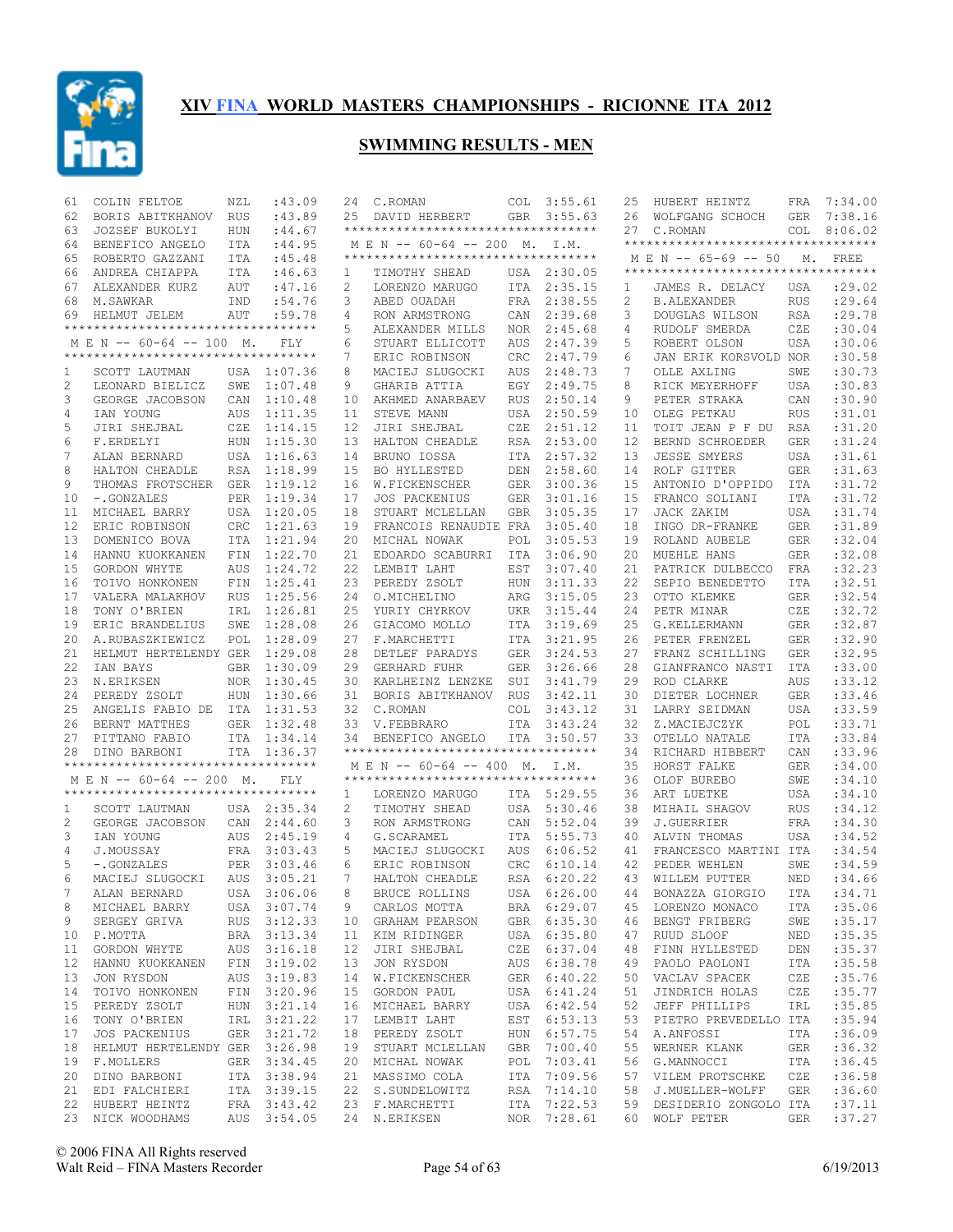

| 61     | JORG RETTIG                         | GER        | :37.51                     | 9  | DOUGLAS WILSON                                                                                    | RSA        | 2:42.26     | 2  | MOSHE GERTEL                       |            | ISR 10:57.60 |
|--------|-------------------------------------|------------|----------------------------|----|---------------------------------------------------------------------------------------------------|------------|-------------|----|------------------------------------|------------|--------------|
| 62     | VIAL ALAIN                          | FRA        | :37.63                     | 10 | FRANZ SCHILLING                                                                                   | <b>GER</b> | 2:44.36     | 3  | DUNCAN MCCREADIE                   |            | FRA 11:11.95 |
| 63     | FRANCESCO LEOCI                     | ITA        | :37.68                     | 11 | BERISLAV GAUS                                                                                     | <b>CRO</b> | 2:46.17     | 4  | D.UIJTENBOGAART                    |            | NED 11:14.68 |
|        | **********************************  |            |                            | 12 | FARRE JOSE                                                                                        | ESP        | 2:46.53     | 5  | JACK ZAKIM                         |            | USA 11:28.97 |
|        | M E N -- 65-69 -- 100 M. FREE       |            |                            | 13 | DIETER LOCHNER                                                                                    | GER        | 2:46.95     | 6  | FERNANDO CANEPA                    |            | PER 11:59.37 |
|        | **********************************  |            |                            | 14 | LARRY SEIDMAN                                                                                     | USA        | 2:47.78     | 7  | KHAMIS ADAWY                       |            | EGY 12:03.96 |
| 1      | JAMES R. DELACY                     |            | USA 1:03.27                | 15 | P.BECKER                                                                                          | <b>GER</b> | 2:48.07     | 8  | BERISLAV GAUS                      |            | CRO 12:08.55 |
| 2      | GABOR CSABA                         | <b>HUN</b> | 1:06.96                    | 16 | SEPIO BENEDETTO                                                                                   | ITA        | 2:49.67     | 9  | ALBERTO MURILLO                    |            | ESP 12:11.93 |
| 3      | RUDOLF SMERDA                       | CZE        | 1:07.20                    | 17 | RICHARD HIBBERT                                                                                   | CAN        | 2:49.87     | 10 | IVAN PIVOVAROV                     |            | CAN 12:13.82 |
| 4      | MOSHE GERTEL                        | ISR        | 1:07.77                    | 18 | WAYNE KRISTENSEN                                                                                  | DEN        | 2:49.88     | 11 | RODOLFO DELGADO                    |            | CRC 12:15.87 |
| 5      | <b>B.ALEXANDER</b>                  | <b>RUS</b> | 1:08.59                    | 19 | RODOLFO DELGADO                                                                                   | CRC        | 2:49.94     | 12 | SALVATORE DEIANA                   |            | ITA 12:20.94 |
| 6      | DUNCAN MCCREADIE                    | FRA        | 1:08.84                    | 20 | Y.NOVITSKIY                                                                                       | <b>RUS</b> | 2:50.93     | 13 | P.BECKER                           |            | GER 12:21.07 |
| 7      | JACK ZAKIM                          | USA        | 1:08.86                    | 21 | ROD CLARKE                                                                                        | AUS        | 2:50.96     | 14 | FARRE JOSE                         |            | ESP 12:27.02 |
| 8      | JAN ERIK KORSVOLD NOR               |            | 1:09.01                    | 22 | VIKTORAS SNIESKA                                                                                  | LTU        | 2:51.45     | 15 | WAYNE KRISTENSEN                   |            | DEN 12:35.31 |
| 9      | ANTONIO D'OPPIDO                    | ITA        | 1:10.44                    | 23 | ALBERTO MURILLO                                                                                   | ESP        | 2:54.33     | 16 | TSUTOMU SHINODA                    |            | JPN 12:48.32 |
| 10     | OLEG PETKAU                         | <b>RUS</b> | 1:10.69                    | 24 | GUENTER MITLEWSKI GER                                                                             |            | 2:55.73     | 17 | JORGE MARTINEZ                     |            | COL 13:00.94 |
| 11     | DOUGLAS WILSON                      | <b>RSA</b> | 1:10.79                    | 25 | FRANCESCO MARTINI ITA                                                                             |            | 2:57.99     | 18 | GUENTER MITLEWSKI GER 13:05.16     |            |              |
| 12     | <b>JOHN FUSSELL</b>                 | AUS        | 1:10.95                    | 26 | V.BEREGOVSKIY                                                                                     | <b>RUS</b> | 2:58.98     | 19 | RICHARD HIBBERT                    |            | CAN 13:14.80 |
| 13     | OLLE AXLING                         | SWE        | 1:11.29                    | 27 | ANTHONY PEARCE                                                                                    | <b>GBR</b> | 2:59.73     | 20 | ANTHONY PEARCE                     |            | GBR 13:20.51 |
| 14     | ROBERT OLSON                        | USA        | 1:11.55                    | 28 | S.NEBOT                                                                                           | ESP        | 3:00.61     | 21 | MASAHIKO ISHIDA                    |            | JPN 13:20.90 |
| 15     | FRANZ SCHILLING                     | <b>GER</b> | 1:11.77                    | 29 | FINN HYLLESTED                                                                                    | DEN        | 3:02.13     | 22 | ANDERS BACKLUND                    |            | SWE 13:23.67 |
| 16     | TOIT JEAN P F DU                    | RSA        | 1:12.06                    | 30 | JOSEF JEDLICZKA                                                                                   | AUT        | 3:03.21     | 23 | MASSIMO MANNOCCI                   |            | ITA 13:25.80 |
| 17     | FARRE JOSE                          | ESP        | 1:12.71                    | 31 | H.WNUK-LIPINSKI                                                                                   | <b>GER</b> | 3:03.84     | 24 | JOZE TANKO                         |            | SLO 13:42.51 |
| 18     | WILLIAM STAGE                       | USA        | 1:13.01                    | 32 | MARTY JOEL                                                                                        | FRA        | 3:06.16     | 25 | J.GUERRIER                         |            | FRA 13:50.09 |
| 19     | MUEHLE HANS                         | <b>GER</b> | 1:13.28                    | 33 | ANDERS BACKLUND                                                                                   | SWE        | 3:06.29     | 26 | OTELLO NATALE                      |            | ITA 13:56.42 |
| 20     | GIANFRANCO NASTI                    | ITA        | 1:13.36                    | 34 | OTELLO NATALE                                                                                     | <b>ITA</b> | 3:06.69     | 27 | ADRIANO GROLLI                     |            | ITA 13:58.71 |
| 21     | ROD CLARKE                          | <b>AUS</b> | 1:14.03                    | 35 | KHALED BEKLI                                                                                      | FRA        | 3:08.70     | 28 | V.BEREGOVSKIY                      |            | RUS 14:02.40 |
| 22     | PETER STRAKA                        | CAN        | 1:14.07                    | 36 | RUUD SLOOF                                                                                        | NED        | 3:14.35     | 29 | REINHARD DOBENECK GER 14:03.68     |            |              |
| 23     | G.KELLERMANN                        | <b>GER</b> | 1:14.40                    | 37 | SERGIO MARMIROLI                                                                                  | ITA        | 3:16.22     |    | ********************************** |            |              |
| 24     | LARRY SEIDMAN                       | USA        | 1:14.58                    | 38 | VIAL ALAIN                                                                                        | <b>FRA</b> | 3:17.85     |    | M E N -- 65-69 -- 50               |            | M. BACK      |
| 25     | RICHARD HIBBERT                     | CAN        | 1:14.59                    | 39 | MARCO BELLINAZZO                                                                                  | ITA        | 3:19.02     |    | ********************************** |            |              |
| 26     | ECKHART HAENSEL                     | <b>GER</b> | 1:14.82                    | 40 | J.MUELLER-WOLFF                                                                                   | <b>GER</b> | 3:19.57     | 1  | RICHARD BURNS                      | USA        | :34.20       |
|        |                                     |            |                            |    | **********************************                                                                |            |             |    |                                    |            |              |
|        |                                     |            |                            |    |                                                                                                   |            |             |    |                                    |            |              |
| 27     | ROLAND AUBELE                       | GER        | 1:15.07                    |    |                                                                                                   |            |             | 2  | FOLKERT MEEUW                      | <b>GER</b> | :34.83       |
| 28     | DIETER LOCHNER                      | GER        | 1:15.45                    |    | M E N -- 65-69 -- 400 M.                                                                          |            | FREE        | 3  | L.JEAN-CLAUDE                      | <b>FRA</b> | :34.99       |
| 29     | ART LUETKE                          |            | USA 1:16.07                |    | **********************************                                                                |            |             | 4  | JOZSEF CSIKANY                     | HUN        | :35.41       |
| 30     | Z.MACIEJCZYK                        | POL        | 1:17.91                    | 1  | MOSHE GERTEL                                                                                      |            | ISR 5:13.78 | 5  | <b>JURAJ BRANIK</b>                | CZE        | :36.07       |
| 31     | J.GUERRIER                          |            | FRA 1:18.17                | 2  | JAMES R. DELACY                                                                                   | USA        | 5:13.79     | 6  | YURY MARENKOV                      | <b>RUS</b> | :36.32       |
| 32     | OTELLO NATALE                       | <b>ITA</b> | 1:18.24                    | 3  | DUNCAN MCCREADIE                                                                                  | <b>FRA</b> | 5:19.88     | 7  | DOUGLAS WILSON                     | <b>RSA</b> | :36.36       |
| 33     | FRANCESCO MARTINI ITA               |            | 1:18.79                    | 4  | JOHN CALVERT                                                                                      | <b>USA</b> | 5:20.25     | 8  | <b>JOHN FUSSELL</b>                | AUS        | :36.44       |
| 34     | FINN HYLLESTED                      | DEN        | 1:18.90                    | 5  | D.UIJTENBOGAART                                                                                   | NED        | 5:25.52     | 9  | KURT FREI                          | SUI        | :37.69       |
| 35     | SALVATORE DEIANA                    | <b>ITA</b> | 1:19.60                    | 6  | FRANZ SCHILLING                                                                                   | <b>GER</b> | 5:44.91     | 10 | MUEHLE HANS                        | <b>GER</b> | :38.27       |
| 36     | BONAZZA GIORGIO                     | <b>ITA</b> | 1:20.00                    | 7  | FERNANDO CANEPA                                                                                   | PER        | 5:44.98     | 11 | WINFRIED HOFELE                    | <b>GER</b> | :38.85       |
| 37     | HORST FALKE                         | GER        | 1:20.13                    | 8  | BERISLAV GAUS                                                                                     | CRO        | 5:49.29     | 12 | G.KELLERMANN                       | <b>GER</b> | :39.02       |
| 38     | MASAHIKO ISHIDA                     | <b>JPN</b> | 1:20.51                    | 9  | RODOLFO DELGADO                                                                                   | CRC        | 5:49.63     | 13 | ALBERTO MURILLO                    | ESP        | :39.08       |
| 39     | WERNER KLANK                        | <b>GER</b> | 1:20.88                    | 10 | P.BECKER                                                                                          | <b>GER</b> | 5:55.45     | 14 | MALCOLM MUNRO                      | <b>GBR</b> | :39.54       |
| 40     | WILLEM PUTTER                       | NED        | 1:21.09                    | 11 | FARRE JOSE                                                                                        | ESP        | 5:58.40     | 15 | INGO DR-FRANKE                     | <b>GER</b> | :40.07       |
| 41     | JOSEF JEDLICZKA                     | AUT        | 1:21.19                    | 12 | SALVATORE DEIANA                                                                                  | ITA        | 5:59.51     | 16 | D.PATRICK                          | FRA        | :40.39       |
| 42     | S.NEBOT                             | ESP        | 1:21.54                    | 13 | IVAN PIVOVAROV                                                                                    | CAN        | 6:00.23     | 17 | PETER STRAKA                       | CAN        | :40.67       |
| 43     | OLOF BUREBO                         | SWE        | 1:23.10                    | 14 | WAYNE KRISTENSEN                                                                                  | DEN        | 6:04.20     | 18 | EMILIO FRATTINI                    | ITA        | :40.94       |
|        | 44 VACLAV SPACEK                    |            | CZE 1:23.87                |    | 15 RICHARD HIBBERT                                                                                |            | CAN 6:06.52 |    | 19 S.LASZLO                        |            | HUN :40.97   |
|        | 45 H.WNUK-LIPINSKI GER 1:24.52      |            |                            |    | 16 ROD CLARKE                                                                                     |            | AUS 6:06.87 |    | 20 VIKTORAS SNIESKA LTU            |            | :41.09       |
|        | 46 J.MUELLER-WOLFF                  |            | GER 1:24.55                |    | 17 MASAHIKO ISHIDA JPN 6:12.38                                                                    |            |             |    | 21 SAURO TACCINI                   | ITA        | :41.47       |
|        | 47 WOLF PETER                       |            | GER 1:24.97                |    | 18 GUENTER MITLEWSKI GER 6:14.26                                                                  |            |             |    | 22 JEFF PHILLIPS                   | IRL        | :42.63       |
|        | 48 VIAL ALAIN                       |            | FRA 1:25.15                |    | 19 Y.NOVITSKIY                                                                                    |            | RUS 6:15.03 |    | 23 GIANNI ZAOTTINI                 | ITA        | :42.92       |
|        | 49 FRANCISCO MENESES BRA 1:27.97    |            |                            |    | 20 VIKTORAS SNIESKA LTU 6:18.01                                                                   |            |             | 24 | A.ANFOSSI                          | ITA        | :43.09       |
|        | *********************************** |            |                            |    | 21 ANTHONY PEARCE                                                                                 |            | GBR 6:18.83 |    | 25 G.MANNOCCI                      | ITA        | :43.10       |
|        | M E N -- 65-69 -- 200 M. FREE       |            |                            |    | 22 MASSIMO MANNOCCI ITA 6:30.12                                                                   |            |             |    | 26 BERNARD POLOCZEK                | POL        | :43.22       |
|        | *********************************** |            |                            |    | 23 JOSEF JEDLICZKA AUT 6:36.15                                                                    |            |             |    | 27 GIANFRANCO NASTI                | ITA        | : 43.52      |
| 1      | JAMES R. DELACY                     |            | USA 2:25.68                |    | 24 J.GUERRIER                                                                                     |            | FRA 6:38.29 | 28 | MARTY JOEL                         | FRA        | :43.91       |
| 2      | MOSHE GERTEL                        |            | ISR 2:28.39                |    | 25 ANDERS BACKLUND                                                                                |            | SWE 6:40.08 |    | 29 JORG RETTIG                     | GER        | :44.43       |
| 3      | GABOR CSABA                         |            | HUN 2:30.02                |    | 26 REINHARD DOBENECK GER 6:47.88                                                                  |            |             | 30 | J.MUELLER-WOLFF                    | GER        | :44.63       |
| 4      | RUDOLF SMERDA                       |            | CZE 2:30.79                |    | 27 FINN HYLLESTED                                                                                 |            | DEN 6:59.83 |    | 31 JOZE TANKO                      | SLO        | :45.20       |
| 5      | JACK ZAKIM                          |            | USA 2:31.10                |    | **********************************                                                                |            |             |    | 32 J.GUERRIER                      | FRA        | :45.76       |
| 6      | DUNCAN MCCREADIE FRA 2:33.92        |            |                            |    | M E N -- 65-69 -- 800 M. FREE                                                                     |            |             |    | 33 R HICKEY KENNETH USA            |            | :45.80       |
| 7<br>8 | KENNETH FROST<br><b>B.ALEXANDER</b> |            | USA 2:34.40<br>RUS 2:36.77 |    | ***********************************<br>1 L.JEAN-CLAUDE FRA 10:57.38 M E N -- 65-69 -- 100 M. BACK |            |             |    | ********************************** |            |              |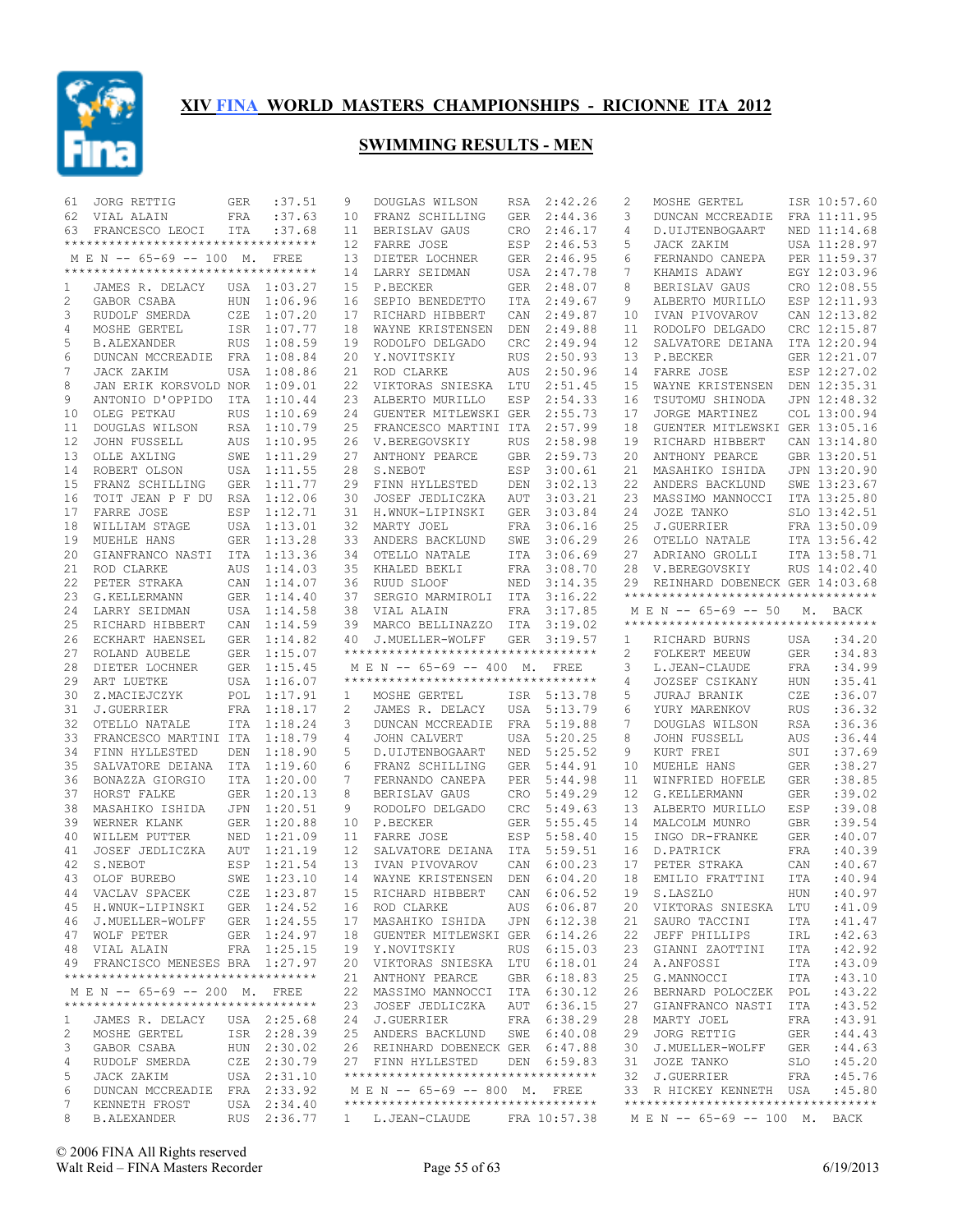

|                | ********************************** |            |             | 2               | JOZEF KLUKOWSKI                    | POL        | :36.65      | 5  | ALBERTO SICA                        | ITA        | 1:27.64     |
|----------------|------------------------------------|------------|-------------|-----------------|------------------------------------|------------|-------------|----|-------------------------------------|------------|-------------|
| 1              | RICHARD BURNS                      |            | USA 1:15.39 | 3               | KENNETH FROST                      | USA        | :36.93      | 6  | ROBERTO RUGGIERI                    | ITA        | 1:27.76     |
| $\overline{c}$ | FOLKERT MEEUW                      |            | GER 1:18.69 | 4               | <b>JOSEF KOCSI</b>                 | AUT        | :37.13      | 7  | VLADIMIR BRODSKI                    | FIN        | 1:28.20     |
| 3              | JOZSEF CSIKANY                     | <b>HUN</b> | 1:19.13     | 5               | DIETER HOEFEL                      | <b>GER</b> | :37.21      | 8  | PERTTI LAAKSONEN                    | FIN        | 1:28.84     |
| 4              | JURAJ BRANIK                       | CZE        | 1:21.70     | 6               | YURY KOMAU                         | BLR        | :37.60      | 9  | P.ALVAREZ                           | ESP        | 1:28.95     |
| 5              | KURT FREI                          |            | SUI 1:24.96 | 7               | ROBERTO RUGGIERI                   | ITA        | :37.94      | 10 | A.KHARCHENKO                        | <b>RUS</b> | 1:29.22     |
| 6              | MALCOLM MUNRO                      |            | GBR 1:25.12 | 8               | P.ALVAREZ                          | ESP        | :38.83      | 11 | M.CRUZ                              |            | ESP 1:30.53 |
| 6              | WERNER SIEGLE                      |            | GER 1:25.12 | 9               | JESSE SMYERS                       | USA        | :38.92      | 12 | PETER FRENZEL                       | GER        | 1:31.03     |
| 8              | YURY MARENKOV                      | RUS        | 1:25.21     | 10              | VLADIMIR BRODSKI                   | FIN        | :39.39      | 12 | GABOR SOMLAI                        |            | HUN 1:31.03 |
| 9              | JOHN FUSSELL                       | AUS        | 1:25.80     | 11              | GABOR SOMLAI                       | HUN        | : 39.44     | 14 | PETER STOCKHAMMER GER               |            | 1:31.86     |
| 10             | ALBERTO MURILLO                    | ESP        | 1:26.88     | 12              | YURY MARENKOV                      | <b>RUS</b> | :39.45      | 15 | <b>B.HOEHN</b>                      |            | GER 1:31.89 |
| 11             | DOUGLAS WILSON                     |            | RSA 1:27.03 | 13              | RICK MEYERHOFF                     | USA        | :39.66      | 16 | TERUO IWATA                         | JPN        | 1:32.27     |
| 12             | G.KELLERMANN                       |            | GER 1:29.64 | 14              | PATRICK LEGRAND                    | FRA        | :39.85      | 17 | ROB HANOU                           | NED        | 1:32.40     |
| 13             |                                    |            | FRA 1:30.63 |                 | MARIO BUZZETTI                     |            | :39.92      | 18 |                                     |            | 1:32.63     |
|                | D.PATRICK                          |            |             | 15 <sub>1</sub> |                                    | ITA        |             |    | <b>JESSE SMYERS</b>                 | USA        |             |
| 14             | SAURO TACCINI                      |            | ITA 1:30.74 | 16              | ROLF GITTER                        | <b>GER</b> | :39.93      | 19 | ULRICH-UTZ MORCHE GER               |            | 1:32.65     |
| 15             | VIKTORAS SNIESKA                   | LTU        | 1:31.04     | 17              | PAVEL PEJSA                        | CZE        | :40.14      | 20 | V.FEOKTISTOV                        | <b>RUS</b> | 1:32.66     |
| 16             | JEFF PHILLIPS                      | IRL        | 1:33.95     | 18              | ULRICH-UTZ MORCHE GER              |            | :40.22      | 21 | TOIT JEAN P F DU                    | RSA        | 1:33.12     |
| 17             | WINFRIED HOFELE                    |            | GER 1:35.67 | 19              | TOIT JEAN P F DU                   | RSA        | :40.23      | 22 | MATTHIAS KRONER                     | SWE        | 1:33.27     |
| 18             | S.LASZLO                           | <b>HUN</b> | 1:35.72     | 19              | A.KHARCHENKO                       | <b>RUS</b> | :40.23      | 23 | PAVEL PEJSA                         | CZE        | 1:33.39     |
| 19             | GIANNI ZAOTTINI                    | ITA        | 1:36.81     | 21              | PERTTI LAAKSONEN                   | FIN        | :40.31      | 24 | NIKOLAY KULAKOV                     | <b>RUS</b> | 1:34.73     |
| 20             | VELLO MIJAL                        | CAN        | 1:37.45     | 22              | M.CRUZ                             | ESP        | :40.39      | 25 | ALEKSANDR MORSHIN RUS               |            | 1:35.30     |
| 21             | JOZE TANKO                         | SLO        | 1:38.84     | 23              | ALBERTO SICA                       | <b>ITA</b> | :40.46      | 26 | SEPIO BENEDETTO                     | <b>ITA</b> | 1:35.84     |
| 22             | MARTY JOEL                         |            | FRA 1:40.96 | 24              | ALEKSANDR MORSHIN RUS              |            | :40.61      | 27 | JOHN STANTON                        | AUS        | 1:36.71     |
| 23             | R HICKEY KENNETH USA 1:41.36       |            |             | 25              | V.FEOKTISTOV                       | <b>RUS</b> | :40.72      | 28 | EDUARDO MORENO                      | MEX        | 1:36.82     |
| 24             | BERNARD POLOCZEK POL               |            | 1:41.63     | 26              | PETER FRENZEL                      | <b>GER</b> | :40.75      | 29 | S.LASZLO                            | <b>HUN</b> | 1:37.59     |
| 25             | ANGELO PELIZZOLI ITA               |            | 1:41.65     | 27              | OLOF BUREBO                        | SWE        | : 41.10     | 30 | GIUSEPPE ISCHIA                     | ITA        | 1:40.07     |
| 26             | VICTOR EZERSKIY                    | <b>RUS</b> | 1:46.07     | 28              | S.LASZLO                           | HUN        | :41.15      | 31 | G. CALCATERRA                       | ITA        | 1:41.55     |
| 27             | VLADIMIR STARY                     | CZE        | 1:50.48     | 29              | ALFREDO MUSY                       | ITA        | : 41.33     | 32 | RUUD SLOOF                          | NED        | 1:41.84     |
|                | ********************************** |            |             | 30              | MATTHIAS KRONER                    | SWE        | :41.41      | 33 | OLOF BUREBO                         | SWE        | 1:41.91     |
|                | M E N -- 65-69 -- 200 M. BACK      |            |             | 31              | TERUO IWATA                        | JPN        | : 41.43     | 34 | VELLO MIJAL                         | CAN        | 1:44.36     |
|                | ********************************** |            |             | 32              | ROLAND AUBELE                      | <b>GER</b> |             | 35 | KLAUS PFEFFER                       | GER        | 1:44.73     |
|                |                                    |            |             |                 |                                    |            | :41.61      |    |                                     |            |             |
| 1              | RICHARD BURNS                      |            | USA 2:44.63 | 33              | SEPIO BENEDETTO                    | ITA        | :41.94      | 36 | ALEXANDR OZHOGIN                    | <b>RUS</b> | 1:45.07     |
| 2              | JOHN CALVERT                       |            | USA 2:50.85 | 34              | LORENZO MONACO                     | ITA        | :42.23      | 37 | JOHN POHLMANN                       | USA        | 1:47.08     |
| 3              | JOZSEF CSIKANY                     |            | HUN 2:55.37 | 35              | G.CALCATERRA                       | ITA        | :42.67      | 38 | JEAN-JACQUES ROUX FRA               |            | 1:47.16     |
| 4              | FOLKERT MEEUW                      |            | GER 2:56.51 | 36              | GIUSEPPE ISCHIA                    | ITA        | :43.38      | 39 | TAKAHARU HATTORI                    | JPN        | 1:47.21     |
| 5              | JURAJ BRANIK                       | CZE        | 3:02.13     | 37              | PETR MINAR                         | CZE        | :43.66      | 40 | PAOLO FERRO                         | ITA        | 1:47.83     |
| 6              | KURT FREI                          |            | SUI 3:03.93 | 38              | JOHN STANTON                       | AUS        | :44.05      | 41 | CHRIS JESSUP                        | GBR        | 1:48.13     |
| 7              | WILFRIED SCHWAB                    |            | GER 3:07.88 | 39              | MARCO ROSSI                        | ITA        | :44.18      | 42 | GERD FRORATH                        |            | GER 1:49.11 |
| 8              | MALCOLM MUNRO                      |            | GBR 3:09.04 | 40              | KLAUS PFEFFER                      | <b>GER</b> | :44.30      | 43 | BRUNO CAPITANIO                     | ITA        | 1:49.98     |
| 9              | WERNER SIEGLE                      |            | GER 3:09.38 | 41              | RICHARD ALEJANDRO USA              |            | : 44.37     | 44 | ALEXANDRE GASPAR POR 1:50.05        |            |             |
| 10             | JACK ZAKIM                         | USA        | 3:10.03     | 42              | ROBERT OLSON                       | USA        | :44.98      | 45 | ADRIANO GROLLI                      | ITA        | 1:50.12     |
| 11             | KEN RANSOM                         | CAN        | 3:11.18     | 43              | TADAO ETO                          | JPN        | :45.08      | 46 | VIAL ALAIN                          |            | FRA 1:51.10 |
| 12             | ECKHART HAENSEL                    |            | GER 3:14.69 | 44              | JOHN POHLMANN                      | USA        | :45.64      |    | *********************************** |            |             |
| 13             | D.PATRICK                          |            | FRA 3:15.79 | 45              | WILLEM PUTTER                      | <b>NED</b> | :45.67      |    | MEN -- 65-69 -- 200 M. BRST         |            |             |
| 14             | ALBERTO MURILLO                    | ESP        | 3:19.21     | 46              | ALEXANDR OZHOGIN                   | <b>RUS</b> | :45.68      |    | **********************************  |            |             |
| 15             | SAURO TACCINI                      | ITA        | 3:19.28     | 47              | PIETRO PREVEDELLO ITA              |            | :45.69      | 1  | KENNETH FROST                       |            | USA 3:04.46 |
| 16             | VIKTORAS SNIESKA LTU               |            | 3:22.61     | 48              | GERD FRORATH                       | <b>GER</b> | :45.72      | 2  | JOSEF KOCSI                         | AUT        | 3:09.03     |
| 17             | TUNCAY SENYUEZ                     | TUR        | 3:22.78     | 49              | ALVIN THOMAS                       | USA        | :45.77      | 3  | W.GAETCKE                           | GER        | 3:10.29     |
| 18             | JORGE MARTINEZ                     | COL        | 3:24.54     | 50              | R. BUEHRMANN                       | <b>GER</b> | :45.78      | 4  | VLADIMIR BRODSKI                    | FTN        | 3:11.72     |
| 19             |                                    |            | IRL 3:24.92 |                 | 51 JORG RETTIG                     | <b>GER</b> | :45.94      |    | 5 M.CRUZ                            |            | ESP 3:12.71 |
|                | JEFF PHILLIPS                      |            |             |                 |                                    |            |             |    |                                     |            |             |
|                | 20 MICHAEL NAGELE                  |            | AUT 3:28.82 |                 | 52 KURT HANS RINKEN GER            |            | :46.25      | 6  | D. UIJTENBOGAART                    |            | NED 3:16.66 |
|                | 21 JOZE TANKO                      |            | SLO 3:30.25 |                 | 53 PEDER WEHLEN                    |            | SWE : 46.31 | 7  | ALBERTO SICA                        |            | ITA 3:18.30 |
|                | 22 B.ALVARADO                      |            | MEX 3:31.08 |                 | 54 JEAN-JACQUES ROUX FRA           |            | :46.61      | 8  | PATRICK LEGRAND                     |            | FRA 3:19.26 |
|                | 23 MARTY JOEL                      |            | FRA 3:31.80 |                 | 55 RUUD SLOOF                      | NED        | :46.70      | 9  | ROB HANOU                           |            | NED 3:22.41 |
| 24             | VELLO MIJAL                        |            | CAN 3:41.26 |                 | 56 TAKAHARU HATTORI JPN            |            | :46.95      | 10 | P.ALVAREZ                           |            | ESP 3:22.91 |
|                | 25 ANGELO PELIZZOLI ITA 3:43.38    |            |             |                 | 57 PAOLO FERRO                     | ITA        | :46.97      | 11 | PERTTI LAAKSONEN FIN 3:24.81        |            |             |
|                | 26 BERNARD POLOCZEK POL 3:47.57    |            |             |                 | 58 VIAL ALAIN                      | FRA        | :46.98      | 12 | ROD CLARKE                          |            | AUS 3:26.27 |
|                | 27 VICTOR EZERSKIY                 |            | RUS 3:47.80 |                 | 59 SERGIO MARMIROLI ITA            |            | :48.07      | 13 | TERUO IWATA                         |            | JPN 3:27.77 |
|                | 28 LASZLO ZEMPLENI                 |            | HUN 3:50.45 |                 | 60 ALEXANDRE GASPAR POR            |            | :48.83      | 14 | TOIT JEAN P F DU RSA 3:29.15        |            |             |
|                | 29 CHRIS JESSUP                    |            | GBR 3:52.59 |                 | ********************************** |            |             | 15 | BONELLI ROBERTO                     |            | ITA 3:31.18 |
|                | 30 R HICKEY KENNETH USA 3:52.73    |            |             |                 | MEN -- 65-69 -- 100 M. BRST        |            |             | 16 | ULRICH-UTZ MORCHE GER 3:32.03       |            |             |
|                | 31 MASSIMO MANNOCCI ITA 3:53.45    |            |             |                 | ********************************** |            |             | 17 | MARCO ROSSI                         |            | ITA 3:32.48 |
|                | ********************************** |            |             | 1               | KENNETH FROST                      |            | USA 1:22.52 | 18 | JOHN STANTON                        |            | AUS 3:34.80 |
|                | M E N -- 65-69 -- 50 M. BRST       |            |             | 2               | DIETER HOEFEL                      |            | GER 1:22.77 | 19 | VELLO MIJAL                         |            | CAN 3:46.92 |
|                | ********************************** |            |             | 3               | W.GAETCKE                          |            | GER 1:23.90 |    | 20 RUUD SLOOF                       |            | NED 3:47.14 |
| $1 -$          | W.GAETCKE                          | GER        | :36.46      | 4               | JOSEF KOCSI                        |            | AUT 1:24.17 |    | 21 B.ALVARADO                       | MEX        | 3:48.60     |
|                |                                    |            |             |                 |                                    |            |             |    |                                     |            |             |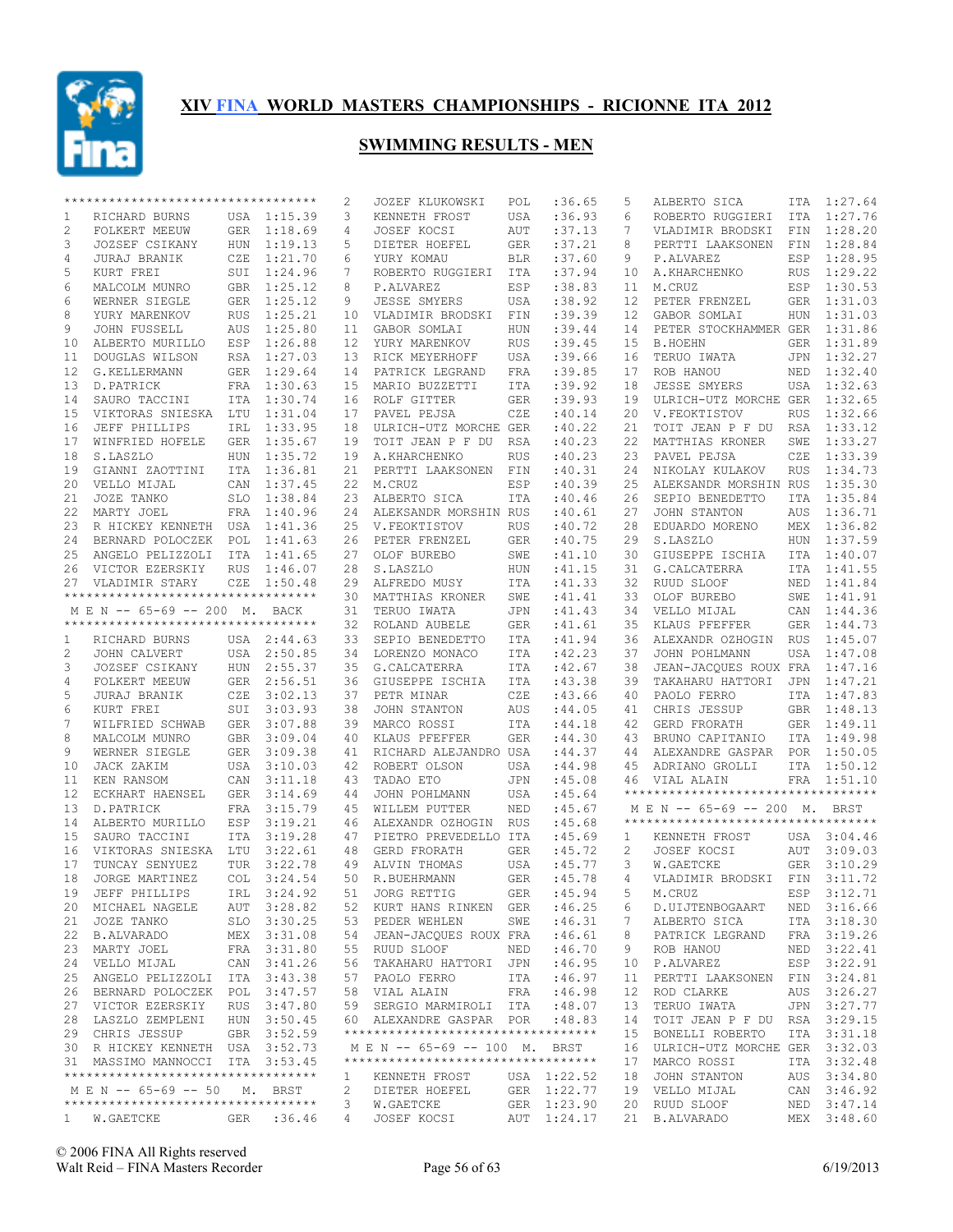

| 22           | ALEXANDR OZHOGIN RUS                                       |            | 3:49.20     | 8               | IVAN PIVOVAROV                                        | CAN        | 1:22.98     |    | **********************************  |             |             |
|--------------|------------------------------------------------------------|------------|-------------|-----------------|-------------------------------------------------------|------------|-------------|----|-------------------------------------|-------------|-------------|
| 23           | REINHARD DOBENECK GER                                      |            | 3:50.68     | 9               | JORGE MARTINEZ                                        | <b>COL</b> | 1:24.00     |    | M E N -- 65-69 -- 400 M. I.M.       |             |             |
| 24           | KLAUS PFEFFER                                              | <b>GER</b> | 3:54.70     | 10              | PETER STOCKHAMMER GER                                 |            | 1:26.35     |    | *********************************** |             |             |
| 25           | CHRIS JESSUP                                               |            | GBR 3:55.56 | 11              | JOHN FUSSELL                                          | AUS        | 1:26.90     | 1  | L.JEAN-CLAUDE                       |             | FRA 6:04.24 |
| 26           | JOHN POHLMANN                                              |            | USA 3:56.16 | 12              | IGOR ANDREEV                                          | RUS        | 1:27.59     | 2  | JOSEF KOCSI                         |             | AUT 6:15.74 |
| 27           | TAKAHARU HATTORI                                           | JPN        | 3:58.76     | 13              | PATRICK LEGRAND                                       | FRA        | 1:29.02     | 3  | HERBERT LANGE                       | GER         | 6:17.41     |
| 28           | G.CALCATERRA                                               |            | ITA 3:58.99 |                 | 14 KHAMIS ADAWY                                       | EGY        | 1:32.30     | 4  | D. UIJTENBOGAART                    |             | NED 6:25.64 |
| 29           | ALEXANDRE GASPAR POR 3:59.90                               |            |             | 15 <sub>1</sub> | LARRY SEIDMAN                                         | USA        | 1:35.53     | 5  | ROBERTO RUGGIERI                    | ITA         | 6:43.01     |
| 30           | JEAN-JACQUES ROUX FRA 3:59.99                              |            |             |                 | 16 MASSIMO CAMPOLMI                                   | ITA        | 1:37.63     | 6  | KEN RANSOM                          | CAN         | 6:48.96     |
| 31           | ALBERTO MAZZARO                                            |            | ITA 4:00.30 |                 | 17 V.ALEXANDROV                                       | RUS        | 1:38.58     | 7  | VLADIMIR BRODSKI FIN                |             | 6:55.57     |
| 32           | TADAO ETO                                                  |            | JPN 4:09.44 | 18              | AGOSTINO MELANI                                       | ITA        | 1:42.01     | 8  | PETER STOCKHAMMER GER               |             | 6:57.11     |
| 33           | F.WICHARDS                                                 |            | GER 4:09.94 |                 | 19 V.ZABOLOTNY                                        | <b>RUS</b> | 1:47.16     | 9  | ROB HANOU                           | NED         | 7:03.09     |
|              | *********************************                          |            |             |                 |                                                       |            |             |    | GERHARD KNUSSMANN GER               |             |             |
|              |                                                            |            |             |                 | 20 Z.MACIEJCZYK<br>********************************** | POL        | 1:47.74     | 10 |                                     |             | 7:05.99     |
|              | M E N -- 65-69 -- 50<br>********************************** | М.         | FLY         |                 | M E N -- 65-69 -- 200 M.                              |            |             | 11 | FERNANDO CANEPA<br>ALFREDO MUSY     | <b>PER</b>  | 7:09.07     |
|              |                                                            |            |             |                 | **********************************                    |            | <b>FLY</b>  | 12 |                                     | ITA         | 7:12.61     |
| 1            | CLARET JOSEP                                               | ESP        | :31.56      |                 |                                                       |            |             | 13 | KHAMIS ADAWY                        | EGY         | 7:13.01     |
| 2            | HORST LEHMANN                                              | GER        | :32.04      | 1               | L.JEAN-CLAUDE                                         |            | FRA 2:51.83 | 14 | WILLIAM STAGE                       | USA         | 7:16.39     |
| 3            | FOLKERT MEEUW                                              | GER        | :32,20      | 2               | GABOR CSABA                                           |            | HUN 2:56.40 | 15 | MASSIMO CAMPOLMI                    | ITA         | 7:20.35     |
| 4            | JAMES R. DELACY                                            | USA        | :32.36      | 3               | HORST LEHMANN                                         |            | GER 2:56.68 | 16 | AGOSTINO MELANI                     | ITA         | 7:38.65     |
| 5            | ROBERT OLSON                                               | USA        | :32.75      | 4               | RUDOLF SMERDA                                         | CZE        | 3:06.67     | 17 | ADRIANO GROLLI                      | ITA         | 7:52.81     |
| 6            | BERND SCHROEDER                                            | GER        | :32.80      | 5               | HERBERT LANGE                                         | GER        | 3:09.65     | 18 | JEFF PHILLIPS                       | IRL         | 7:53.64     |
| 7            | RUDOLF SMERDA                                              | CZE        | :32.81      | 6               | PETER STOCKHAMMER GER                                 |            | 3:15.42     | 19 | JOSEF JEDLICZKA                     | AUT         | 7:54.14     |
| 8            | JURAJ BRANIK                                               | CZE        | : 33.44     | 7               | NIKOLAY KULAKOV                                       | <b>RUS</b> | 3:16.02     | 20 | V.ZABOLOTNY                         | <b>RUS</b>  | 8:02.68     |
| 9            | RICK MEYERHOFF                                             | USA        | :33.98      | 8               | KEN RANSOM                                            | CAN        | 3:21.10     | 21 | MASAHIKO ISHIDA                     |             | JPN 8:03.10 |
| 10           | JOHN FUSSELL                                               | AUS        | :34.13      | 9               | IVAN PIVOVAROV                                        | CAN        | 3:21.80     | 22 | ANGELO PELIZZOLI                    | ITA         | 8:09.01     |
| 11           | ANTONIO D'OPPIDO                                           | ITA        | :34.15      | 10              | PATRICK LEGRAND                                       | FRA        | 3:23.61     | 23 | B.ALVARADO                          |             | MEX 8:17.51 |
| 12           | PETER FRENZEL                                              | <b>GER</b> | :34.59      | 11              | ALBERTO MAZZARO                                       | ITA        | 3:27.67     | 24 | ANTHONY PEARCE                      | GBR         | 8:30.29     |
| 13           | <b>JESSE SMYERS</b>                                        | USA        | :34.90      | 12 <sup>°</sup> | KHAMIS ADAWY                                          | EGY        | 3:27.81     |    | **********************************  |             |             |
| 14           | PETER STRAKA                                               | CAN        | :35.00      | 13              | ROB HANOU                                             | NED        | 3:29.74     |    | M E N -- 70-74 -- 50                | $M_{\star}$ | <b>FREE</b> |
| 15           | DEREK PARR                                                 | <b>GBR</b> | :35.13      | 14              | FERNANDO CANEPA                                       | PER        | 3:31.13     |    | *********************************** |             |             |
| 16           | IVAN PIVOVAROV                                             | CAN        | :35.22      | 15              | MASSIMO CAMPOLMI                                      | ITA        | 3:33.60     | 1  | ATTILA BANHIDY                      | HUN         | :30.57      |
| 17           | ERICH HOFMANN                                              | AUT        | : 35.31     | 16              | GERHARD KNUSSMANN GER                                 |            | 3:34.71     | 2  | MICHEL ZASS                         | FRA         | :31.74      |
| 18           | JAN ERIK KORSVOLD NOR                                      |            | : 35.72     | 17              | Y.NOVITSKIY                                           | <b>RUS</b> | 3:37.53     | 3  | FRANTISEK POKORNY CZE               |             | :31.75      |
| 19           | GERHARD KNUSSMANN GER                                      |            | :36.52      | 18              | ALFREDO MUSY                                          | ITA        | 3:38.80     | 4  | G.KALLENBACH                        | <b>GER</b>  | :32.24      |
| 20           | IGOR ANDREEV                                               |            | :36.58      |                 |                                                       |            | 3:59.78     |    | SIEGFRIED WENDEL                    |             | :32.31      |
|              |                                                            | <b>RUS</b> |             | 19              | MASAHIKO ISHIDA                                       | JPN        |             | 5  |                                     | GER         |             |
| 21           | GIANFRANCO NASTI                                           | ITA        | :37.11      |                 | 20 V.ZABOLOTNY                                        | <b>RUS</b> | 4:03.69     | 6  | ROLF BAGLE                          | <b>NOR</b>  | :32.57      |
| 22           | JORGE MARTINEZ                                             | <b>COL</b> | :37.21      | 21              | JOSEF JEDLICZKA                                       | AUT        | 4:12.23     | 7  | KLAUS-PETER GORA                    | <b>GER</b>  | :32.78      |
| 23           | ALEXEY KAMESHKOV                                           | RUS        | :37.37      | 22              | CHRIS JESSUP                                          |            | GBR 4:18.38 | 8  | TONY CHERRINGTON                    | <b>GBR</b>  | :32.98      |
| 24           | LARRY SEIDMAN                                              | USA        | :37.51      |                 | ***********************************                   |            |             | 9  | AHMED HAMADA                        | EGY         | :33.07      |
| 25           | JINDRICH HOLAS                                             | CZE        | :37.63      |                 | M E N -- 65-69 -- 200 M.                              |            | I.M.        | 10 | AUZANNEAU LUC                       | FRA         | :33.53      |
| 25           | MIHAIL SHAGOV                                              | <b>RUS</b> | :37.63      |                 | **********************************                    |            |             | 11 | AKIRA TAKAKURA                      | <b>JPN</b>  | :33.78      |
| 27           | H.WNUK-LIPINSKI                                            | <b>GER</b> | :37.78      | $\mathbf{1}$    | L.JEAN-CLAUDE                                         |            | FRA 2:47.37 | 12 | K.LONNBERG                          | FIN         | :33.79      |
| 28           | EMILIO FRATTINI                                            | ITA        | : 38.37     | 2               | RICHARD BURNS                                         | USA        | 2:48.32     | 13 | FREDERICK ZAMON                     | <b>USA</b>  | :34.05      |
| 29           | WILLIAM STAGE                                              | USA        | : 38.57     | 3               | JOHN CALVERT                                          |            | USA 2:49.70 | 14 | MICHAEL OLSEN                       | CAN         | :34.53      |
| 30           | Z.MACIEJCZYK                                               | POL        | :38.76      | 4               | HERBERT LANGE                                         | GER        | 2:56.47     | 15 | KAZUO TAKEI                         | <b>JPN</b>  | : 34.72     |
| 31           | V.ALEXANDROV                                               | <b>RUS</b> | :39.05      | 5               | D.UIJTENBOGAART                                       | NED        | 2:56.83     | 16 | D.HENDRIK                           | ESP         | :34.73      |
| 32           | MUEHLE HANS                                                | GER        | : 39.47     | 6               | KENNETH FROST                                         | USA        | 2:59.78     | 17 | HERKKO PESONEN                      | FIN         | : 35.10     |
| 33           | OTTO KLEMKE                                                | <b>GER</b> | : 39.77     | 7               | M.CRUZ                                                | ESP        | 3:00.76     | 18 | NIC GEERS                           | NED         | : 35.41     |
| 34           | MICHAEL NAGELE                                             | <b>AUT</b> | :40.15      | 8               | DUNCAN MCCREADIE                                      | FRA        | 3:01.66     | 19 | HERMANN WINKLER                     | <b>GER</b>  | :35.45      |
|              | 35 BONAZZA GIORGIO ITA : 40.68                             |            |             | 9               | KEN RANSOM                                            |            | CAN 3:01.82 |    | 20 JAMES KRUEGER                    |             | USA : 35.46 |
|              |                                                            |            | :40.95      |                 | 10 PETER STOCKHAMMER GER 3:09.87                      |            |             |    | 21 M.DELLACASA                      | ITA         | :35.52      |
|              | 36 H.WIECHMANN GER<br>37 GABOR SOMLAI HUN                  |            | :41.06      |                 | 11 VLADIMIR BRODSKI FIN 3:10.77                       |            |             |    | 22 HANS KLOSZ                       | GER         | :35.86      |
|              | 38 WERNER KLANK GER                                        |            | :42.53      |                 | 12 GERHARD KNUSSMANN GER 3:13.37                      |            |             | 23 | DEREK GORE                          | GBR         | :35.99      |
|              | 39 AGOSTINO MELANI ITA : 42.72                             |            |             |                 | 13 SAURO TACCINI                                      |            | ITA 3:14.56 |    | 24 E.POLITI                         | ITA         | :36.26      |
|              | 40 WAYNE KRISTENSEN DEN : 42.93                            |            |             |                 | 14 ROB HANOU                                          |            | NED 3:17.26 | 25 | YURY SMIRNOV                        | RUS         | :36.35      |
|              | 41 OLLE AXLING                                             |            | SWE : 43.24 |                 | 15 GIANFRANCO NASTI ITA 3:18.48                       |            |             |    | 26 PHILIPPE FELTZ                   | FRA         | :36.56      |
|              | **********************************                         |            |             |                 | 16 D.PATRICK                                          |            | FRA 3:19.29 | 27 | PIERO ODOARDI                       | ITA         | :36.74      |
|              | MEN -- 65-69 -- 100 M. FLY                                 |            |             |                 | 17 FERNANDO CANEPA PER 3:22.67                        |            |             |    | 28 SALAH ELSABAA                    | EGY         | :37.14      |
|              | **********************************                         |            |             |                 | 18 GUENTER MITLEWSKI GER 3:24.20                      |            |             |    | 29 GIANFRANCO PIANA ITA             |             | :37.20      |
| $\mathbf{1}$ | CLARET JOSEP                                               |            |             |                 |                                                       |            | ITA 3:26.76 | 30 | SERGE ZASLAVOGLOU FRA               |             | :37.23      |
|              |                                                            |            | ESP 1:14.05 |                 | 19 EMILIO FRATTINI                                    |            |             |    |                                     |             |             |
| 2            | HORST LEHMANN                                              |            | GER 1:15.27 |                 | 20 ANTHONY PEARCE                                     |            | GBR 3:35.53 | 31 | D.GARCIA                            | ESP         | :37.40      |
| 3            | JOSEF KOCSI                                                |            | AUT 1:16.75 |                 | 21 VELLO MIJAL                                        |            | CAN 3:35.85 |    | 32 ECKHARD MANNKE                   | GER         | :37.43      |
| 4            | GABOR CSABA                                                |            | HUN 1:16.93 |                 | 22 KHALED BEKLI                                       |            | FRA 3:39.81 | 33 | MARRA GUIDO                         | ITA         | :37.61      |
| 5            | FOLKERT MEEUW                                              |            | GER 1:17.32 |                 | 23 B.ALVARADO                                         |            | MEX 3:39.86 | 34 | ALFIO VISANI                        | ITA         | :37.65      |
| 6            | RICHARD BURNS USA 1:19.28                                  |            |             |                 | 24 MARTY JOEL                                         |            | FRA 3:41.97 |    | 35 JAMES ZUUR                       | USA         | :37.93      |
| 7            | DEREK PARR                                                 |            | GBR 1:22.38 |                 | 25 S.NEBOT                                            |            | ESP 3:44.86 |    | 36 M.BONTZOLAKIS FRA                |             | :38.00      |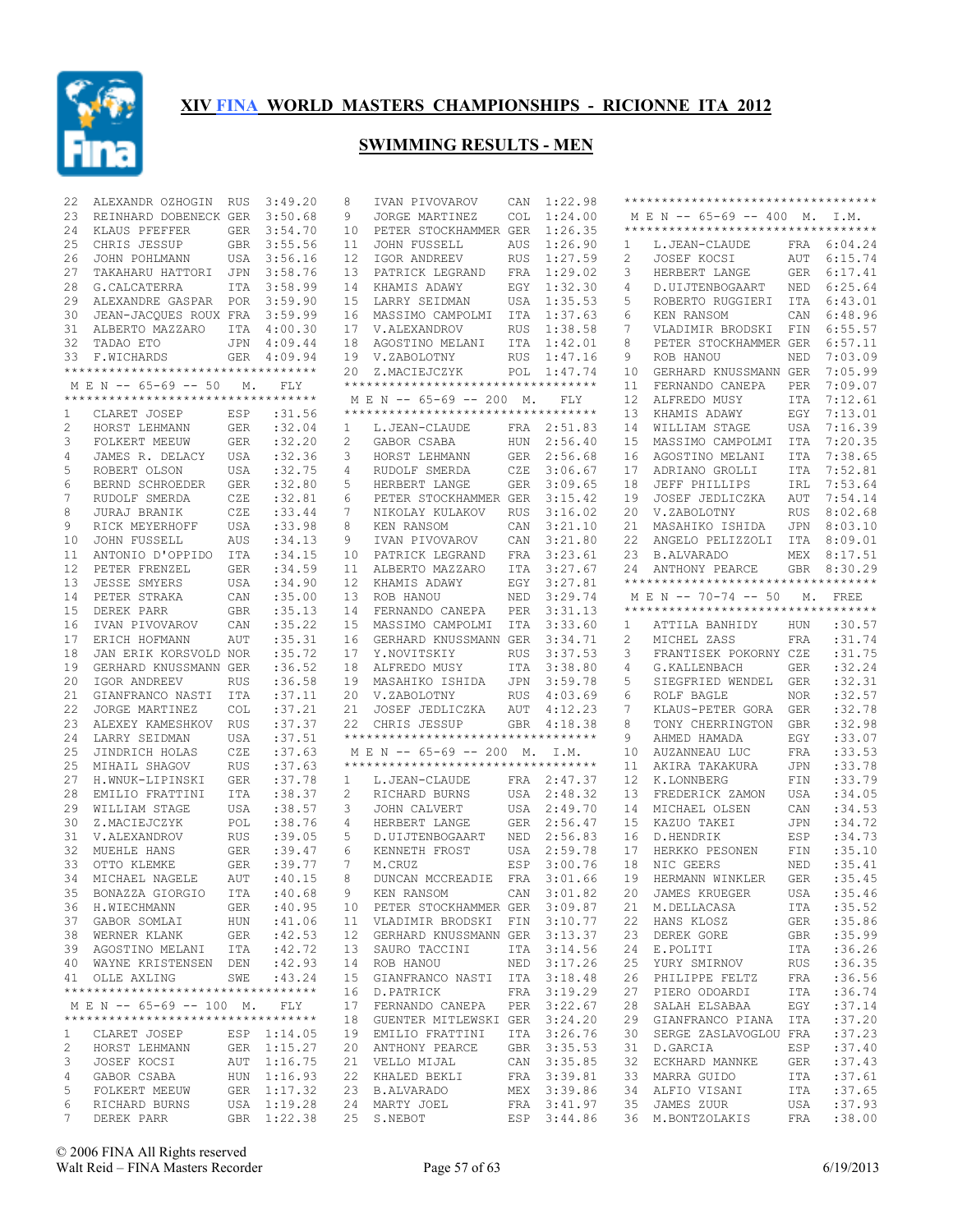

| 37           | G.TRAUTMANN                                                         | <b>GER</b> | : 38.22     | 7      | ROLF BAGLE                                                   | NOR        | 2:51.52                      | 14      | REHBEIN BERND                                                       |            | GER 14:14.35               |
|--------------|---------------------------------------------------------------------|------------|-------------|--------|--------------------------------------------------------------|------------|------------------------------|---------|---------------------------------------------------------------------|------------|----------------------------|
| 38           | GERD FRITSCHES                                                      | <b>GER</b> | :38.94      | 8      | D.HENDRIK                                                    | ESP        | 2:52.06                      | 15      | ROBERT NORRIS                                                       |            | USA 15:00.72               |
| 39           | ANTONIO PIGNATA                                                     | <b>ITA</b> | :39.33      | 9      | TADASHI TENAKA                                               | JPN        | 2:52.32                      | 16      | RON PARKIN                                                          |            | NZL 16:08.20               |
| 39           | EDWIN HARM                                                          | GER        | :39.33      | 10     | AHMED HAMADA                                                 | EGY        | 2:52.77                      |         | **********************************                                  |            |                            |
| 41           | BENITO MATTERA                                                      | ITA        | :39.92      | 11     | SANDY GALLETLY                                               | GBR        | 2:54.92                      |         | M E N -- 70-74 -- 50                                                |            | M. BACK                    |
| 42           | ALEXSANDR MISKOV RUS                                                |            | :40.07      | 12     | ALVARO CELI                                                  | ITA        | 2:56.09                      |         | **********************************                                  |            |                            |
| 43           | WOLFDIETER REIBEL GER                                               |            | :40.09      | 13     | DAVID FAIRFIELD                                              | USA        | 2:56.25                      | 1       | BERND HORSTMANN                                                     | <b>GER</b> | :34.90                     |
| 44           | CARLO BUONO                                                         | ITA        | :40.19      | 14     | JAMES POPE                                                   | USA        | 2:56.50                      | 2       | ENST VAN FRANS                                                      | NED        | :37.39                     |
| 45           | ANTONIO VECCHIO                                                     | <b>ITA</b> | :40.37      | 15     | J.GUILBERT                                                   | FRA        | 2:58.43                      | 3       | MIKLOS KOVATS                                                       | HUN        | :37.56                     |
| 46           | KLAUS ROHDE                                                         | GER        | :40.60      | 16     | DEREK GORE                                                   | GBR        | 3:00.91                      | 4       | D. CANALES                                                          | ESP        | :38.58                     |
|              | **********************************                                  |            |             | 17     | MICHAEL OLSEN                                                | CAN        | 3:02.76                      | 5       | KARL DONOGHUE                                                       | CAN        | :38.66                     |
|              | MEN -- 70-74 -- 100 M.                                              |            | FREE        | 18     | HANS KLOSZ                                                   | <b>GER</b> | 3:02.93                      | 6       | NIGEL SALSBURY                                                      | <b>GBR</b> | : 41.76                    |
|              | ***********************************                                 |            |             | 19     | KAZUO TAKEI                                                  | JPN        | 3:03.92                      | 7       | GEORG TOLLE                                                         | <b>GER</b> | : 41.88                    |
| 1            | G.KALLENBACH                                                        |            | GER 1:11.70 | 20     | SILVIO CEOLA                                                 | ITA        | 3:07.65                      | 8       | ROLF BAGLE                                                          | <b>NOR</b> | :42.02                     |
| 2            | KLAUS-PETER GORA GER                                                |            | 1:12.06     | 21     | ALFIO VISANI                                                 | ITA        | 3:14.73                      | 9       | PETER PISKOTY                                                       | HUN        | :42.21                     |
| 3            | MICHEL ZASS                                                         | FRA        | 1:12.38     | 22     | ANTONIO PIGNATA                                              | ITA        | 3:17.09                      | 10      | PETER KAUPERT                                                       | <b>AUS</b> | :42.74                     |
| 4            | TONY CHERRINGTON GBR 1:12.99                                        |            |             | 23     | REHBEIN BERND                                                | GER        | 3:17.85                      | 11      | <b>BOVE GIUSEPPE</b>                                                | <b>ITA</b> | :42.99                     |
| 5            | SIEGFRIED WENDEL                                                    | GER        | 1:13.19     | 24     | SCHULZE JOACHIM                                              | <b>GER</b> | 3:19.02                      | 12      | SALAH ELSABAA                                                       | EGY        | :43.30                     |
| 6            | AHMED HAMADA                                                        | EGY        | 1:14.17     | 25     | ROBERT NORRIS                                                | USA        | 3:23.80                      | 13      | ROBERT NORRIS                                                       | <b>USA</b> | :43.35                     |
| 7            | NIC GEERS                                                           | NED        | 1:16.12     | 26     | GERD FRITSCHES                                               | <b>GER</b> | 3:24.90                      | 14      | ALEXANDER STARKOV RUS                                               |            | :43.48                     |
| 8            | D.HENDRIK                                                           | ESP        | 1:16.74     | 27     | YURY SMIRNOV                                                 | <b>RUS</b> | 3:25.04                      | 15      | JAMES SHAW                                                          | USA        | :43.71                     |
| 9            | ROLF BAGLE                                                          | <b>NOR</b> | 1:17.38     | 28     | KENZO UMEHARA                                                | JPN        | 3:28.07                      | 16      | ANTHONY PEPPER                                                      | <b>GBR</b> | :46.22                     |
| 10           | DAVID FAIRFIELD                                                     |            | USA 1:17.67 | 29     | MARRA GUIDO                                                  | ITA        | 3:28.21                      | 17      | BERND RIEGER                                                        | <b>BRA</b> | :46.63                     |
| 11           | J.GUILBERT                                                          | FRA        | 1:18.75     | 30     | GIORGIO TOSCANO                                              | <b>ITA</b> | 3:31.41                      | 18      | <b>GOTTHARD SEIFERT</b>                                             | <b>GER</b> | :46.98                     |
| 12           | HANS KLOSZ                                                          | <b>GER</b> | 1:18.82     | 31     | KLAUS ROHDE                                                  | <b>GER</b> | 3:32.76                      | 19      | DIETRICH NELS                                                       | <b>GER</b> | : 47.56                    |
| 13           | AUZANNEAU LUC                                                       |            | FRA 1:18.85 | 32     | RON PARKIN                                                   | NZL        | 3:37.10                      | 20      | LUC RICORDEAU                                                       | <b>FRA</b> | :47.68                     |
| 14           | MICHAEL OLSEN                                                       | CAN        | 1:19.02     | 33     | TOMASO BUSACHI                                               | ITA        | 3:37.70                      | 21      | PHILIPPE MARCHAT                                                    | FRA        | :47.73                     |
| 15           | KAZUO TAKEI                                                         | JPN        | 1:19.22     |        | ***********************************                          |            |                              | 22      | ADAM KANYO                                                          | <b>HUN</b> | :51.39                     |
| 16           | TADASHI TENAKA                                                      | JPN        | 1:19.44     |        | M E N -- 70-74 -- 400 M.                                     |            | <b>FREE</b>                  |         | **********************************                                  |            |                            |
| 17           | DEREK GORE                                                          | <b>GBR</b> | 1:19.70     |        | ***********************************                          |            |                              |         | M E N -- 70-74 -- 100 M. BACK                                       |            |                            |
| 18           | HERKKO PESONEN                                                      | FIN        | 1:20.78     | 1      | G.KALLENBACH                                                 |            | GER 5:46.53                  |         | **********************************                                  |            |                            |
| 19           | K.LONNBERG                                                          | FIN        | 1:20.83     | 2      | D. CANALES                                                   | ESP        | 5:53.16                      |         | BERND HORSTMANN                                                     |            | GER 1:18.77                |
|              |                                                                     |            |             |        |                                                              |            |                              | 1       |                                                                     |            |                            |
| 20           | VAGUJHELYI LAJOS                                                    | HUN        | 1:21.26     | 3      | TONY CHERRINGTON                                             | <b>GBR</b> | 5:57.55                      | 2       | MIKLOS KOVATS                                                       | <b>HUN</b> | 1:23.39                    |
| 21           | FREDERICK ZAMON                                                     | USA        | 1:21.73     | 4      | KARL DONOGHUE                                                | CAN        | 6:03.93                      | 3       | ENST VAN FRANS                                                      | NED        | 1:25.51                    |
| 22           | GEORG TOLLE                                                         | <b>GER</b> | 1:21.94     | 5      | NIC GEERS                                                    | NED        | 6:04.99                      | 4       | KARL DONOGHUE                                                       | CAN        | 1:26.52                    |
| 23           | YURY SMIRNOV                                                        | <b>RUS</b> | 1:23.82     | 6      | D.HENDRIK                                                    | ESP        | 6:05.71                      | 5       | BEHCET KURTIC                                                       | TUR        | 1:30.05                    |
| 24           | MICHAEL READ                                                        |            | GBR 1:23.90 | 7      | SANDY GALLETLY                                               | GBR        | 6:08.37                      | 6       | PETER KAUPERT                                                       | AUS        | 1:31.11                    |
| 25           | E.POLITI                                                            |            | ITA 1:25.81 | 8      | KLAUS-PETER GORA                                             | <b>GER</b> | 6:12.46                      | 7       | GEORG TOLLE                                                         |            | GER 1:33.10                |
| 26           | SILVIO CEOLA                                                        |            | ITA 1:26.01 | 9      | TADASHI TENAKA                                               | JPN        | 6:13.87                      | 8       | <b>BOVE GIUSEPPE</b>                                                | ITA        | 1:34.34                    |
| 27           | GERD FRITSCHES                                                      |            |             |        |                                                              |            |                              |         | ALEXANDER STARKOV RUS                                               |            |                            |
| 28           |                                                                     |            | GER 1:28.73 | 10     | HERKKO PESONEN                                               | FIN        | 6:14.60                      | 9       |                                                                     |            | 1:34.75                    |
|              | REHBEIN BERND                                                       |            | GER 1:28.85 | 11     | ALVARO CELI                                                  | ITA        | 6:16.14                      | 10      | NIGEL SALSBURY                                                      | <b>GBR</b> | 1:34.90                    |
| 29           | HORST KOLBE                                                         |            | GER 1:28.86 | 12     | J.GUILBERT                                                   | FRA        | 6:25.17                      | 11      | PETER PISKOTY                                                       | <b>HUN</b> | 1:35.71                    |
| 30           | ANTONIO PIGNATA                                                     |            | ITA 1:29.33 | 13     | JAMES POPE                                                   | USA        | 6:27.98                      | 12      | ROBERT NORRIS                                                       | USA        | 1:36.38                    |
| 31           | PHILIPPE FELTZ                                                      |            | FRA 1:30.39 | 14     | GIORGIO CARESTIA                                             | ITA        | 6:38.16                      | 13      | JAMES POPE                                                          | USA        | 1:39.78                    |
| 32           | M.BONTZOLAKIS                                                       |            | FRA 1:30.40 | 15     | MICHAEL READ                                                 | <b>GBR</b> | 6:38.73                      | 14      | MANFRED BUSCH                                                       | <b>GER</b> | 1:41.19                    |
| 33           | D.GARCIA                                                            | ESP        | 1:30.49     | 16     | REHBEIN BERND                                                | GER        | 6:50.73                      | 15      | GOTTHARD SEIFERT                                                    | GER        | 1:44.33                    |
| 34           | GOTTHARD SEIFERT                                                    |            | GER 1:31.03 | 17     | ZEEV SHABTAY                                                 | ISR        | 7:01.46                      | 16      | JANOS KANCSO                                                        | HUN        | 1:46.80                    |
| 35           | MARRA GUIDO                                                         |            | ITA 1:31.35 | 18     | TORU KATAYAMA                                                | JPN        | 7:03.59                      | 17      | PHILIPPE MARCHAT                                                    | <b>FRA</b> | 1:48.58                    |
| 36           | G.TRAUTMANN                                                         | GER        | 1:31.54     | 19     | ANTONIO PIGNATA                                              | ITA        | 7:03.83                      | 18      | DIETRICH NELS                                                       | <b>GER</b> | 1:48.86                    |
|              | 37 KLAUS ROHDE                                                      |            | GER 1:32.78 |        | 20 GERD FRITSCHES                                            |            |                              |         | GER 7:30.74 19 ANTHONY PEPPER                                       |            | GBR 1:49.53                |
|              | 38 PIERO ODOARDI                                                    |            | ITA 1:32.96 |        | ***********************************                          |            |                              |         | 20 TADASHI TENAKA                                                   |            | JPN 1:49.95                |
|              | 39 EDWIN HARM                                                       |            | GER 1:33.40 |        | M E N -- 70-74 -- 800 M, FREE                                |            |                              |         | 21 BERND RIEGER                                                     |            | BRA 1:52.23                |
|              | 40 GIORGIO TOSCANO                                                  |            | ITA 1:34.49 |        | ***********************************                          |            |                              |         | 22 P.CASADEI                                                        |            | ITA 1:53.62                |
|              | 41 GUENTER PECK                                                     |            | GER 1:34.56 | 1      | JOACHIM HINTZE                                               |            | GER 11:39.81                 |         | ***********************************                                 |            |                            |
|              | 42 RON PARKIN                                                       |            |             | 2      |                                                              |            |                              |         |                                                                     |            |                            |
|              |                                                                     |            | NZL 1:35.28 | 3      | SANDY GALLETLY GBR 12:15.62<br>TONY CHERRINGTON GBR 12:22.77 |            |                              |         | M E N -- 70-74 -- 200 M. BACK<br>********************************** |            |                            |
|              | 43 BENITO MATTERA                                                   |            | ITA 1:35.33 | 4      |                                                              |            |                              | 1       |                                                                     |            | GER 2:51.00                |
|              | 44 TOMASO BUSACHI<br>**********************************             |            | ITA 1:35.81 |        | NIC GEERS                                                    |            | NED 12:28.92                 |         | BERND HORSTMANN                                                     |            |                            |
|              |                                                                     |            |             | 5      | JACOB ALFRED                                                 |            | BRA 12:47.70                 | 2       | KARL DONOGHUE                                                       |            | CAN 3:06.94                |
|              | M E N -- 70-74 -- 200 M. FREE<br>********************************** |            |             | 6<br>7 | D.HENDRIK<br>J.GUILBERT                                      |            | ESP 12:48.01                 | 3<br>4  | MIKLOS KOVATS                                                       |            | HUN 3:09.62                |
|              |                                                                     |            |             |        | ALVARO CELI                                                  |            | FRA 12:58.68                 |         | ERIK LOKENSGARD                                                     |            | USA 3:09.77                |
| $\mathbf{1}$ | D.CANALES                                                           |            | ESP 2:41.38 | 8      |                                                              |            | ITA 13:01.55                 | 5       | ENST VAN FRANS                                                      |            | NED 3:10.38                |
| 2            | TONY CHERRINGTON GBR 2:41.65                                        |            |             | 9      | JAMES POPE                                                   |            | USA 13:31.67                 | 6       | BEHCET KURTIC                                                       |            | TUR 3:15.21                |
| 3            | G.KALLENBACH                                                        |            | GER 2:42.07 | 10     | JAMES SHAW                                                   |            | USA 13:43.27                 | 7       | SANDY GALLETLY                                                      |            | GBR 3:21.98                |
| 4            | KARL DONOGHUE                                                       |            | CAN 2:48.26 |        | 11 MICHAEL READ                                              |            | GBR 13:46.63                 | 8       | GEORG TOLLE                                                         |            | GER 3:23.38                |
| 5<br>6       | NIC GEERS<br>KLAUS-PETER GORA GER 2:50.49                           |            | NED 2:50.31 |        | 12 MICHAEL OLSEN<br>13 PAUL KURHAJEC                         |            | CAN 13:46.89<br>AUT 13:55.72 | 9<br>10 | PETER PISKOTY<br>BOVE GIUSEPPE                                      |            | HUN 3:24.88<br>ITA 3:25.03 |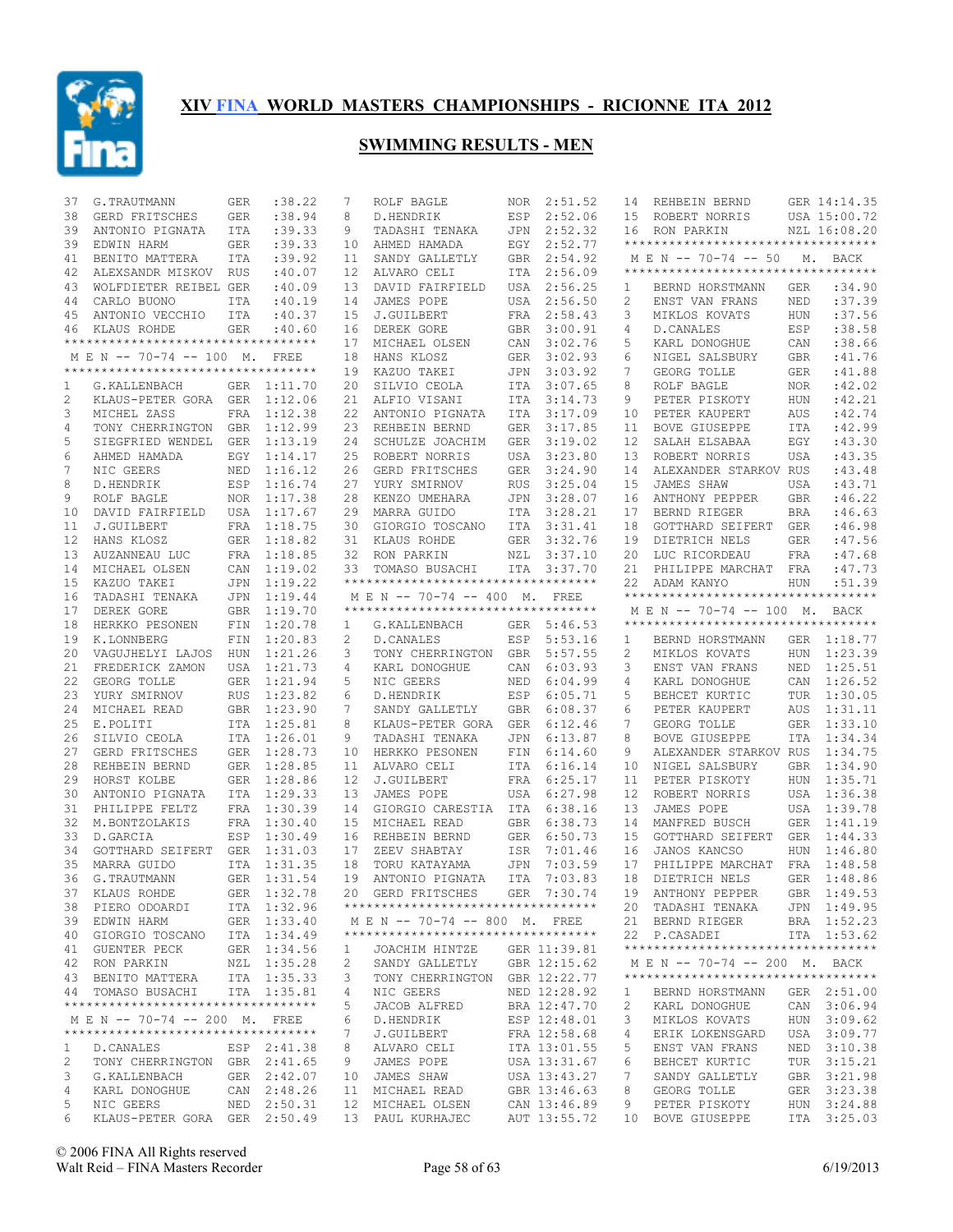

| 11 | ROBERT NORRIS                                       | USA        | 3:30.79          | 3               | ULRICH LASSAK                       | GER        | 1:31.88                    | 26           | EDWIN HARM                          | GER        | 4:05.81                |
|----|-----------------------------------------------------|------------|------------------|-----------------|-------------------------------------|------------|----------------------------|--------------|-------------------------------------|------------|------------------------|
| 12 | NIGEL SALSBURY                                      | <b>GBR</b> | 3:31.41          | 4               | MIKE FRESHLEY                       | USA        | 1:31.96                    | 27           | JUHA KOSKI                          | FIN        | 4:07.71                |
| 13 | ALEXANDER STARKOV RUS                               |            | 3:34.15          | 5               | LEMPEREUR GUSTAVE BEL               |            | 1:34.79                    | 28           | GIUSEPPE RICCARDI ITA               |            | 4:14.61                |
| 14 | JAMES POPE                                          | USA        | 3:35.53          | 6               | WALTER FRINGS                       | GER        | 1:34.92                    | 29           | LUC RICORDEAU                       | FRA        | 4:15.78                |
| 15 | RICHARD ROBERTS                                     | CAN        | 3:36.25          | 7               | PETER KAUPERT                       | AUS        | 1:35.36                    | 30           | ALDO PASQUALI                       |            | ITA 4:20.51            |
| 16 | ZEEV SHABTAY                                        | ISR        | 3:39.66          | 8               | KEITH INGRAM                        | GBR        | 1:37.20                    |              | **********************************  |            |                        |
| 17 | MANFRED BUSCH                                       |            | GER 3:41.85      | 9               | SCHULZE JOACHIM                     | <b>GER</b> | 1:37.58                    |              | M E N -- 70-74 -- 50                | М.         | FLY                    |
| 18 | ALFIO VISANI                                        | ITA        | 3:45.82          | 10              | KENZO UMEHARA                       | JPN        | 1:38.16                    |              | **********************************  |            |                        |
| 19 | KENZO UMEHARA                                       | JPN        | 3:48.29          | 11              | WERNER JOCHER                       | GER        | 1:38.22                    | 1            | FRANTISEK POKORNY CZE               |            | :34.62                 |
| 20 | GOTTHARD SEIFERT                                    | GER        | 3:49.74          | 12 <sup>°</sup> | OLEG TKACHENKO                      | RUS        | 1:38.74                    | 2            | D.CANALES                           | ESP        | :35.02                 |
| 21 | JANOS KANCSO                                        | HUN        | 3:57.05          | 13              | HENRY DICK                          | GBR        | 1:38.93                    | 3            | G.KALLENBACH                        | <b>GER</b> | : 35.41                |
| 22 | DIETRICH NELS                                       | GER        | 3:57.07          | 14              | DANIEL FECICA                       | POL        | 1:39.19                    | 4            | AKIRA TAKAKURA                      | <b>JPN</b> | :36.03                 |
| 23 | ANTHONY PEPPER                                      |            | GBR 4:00.06      | 15              | OPITZ RAINER                        | GER        | 1:39.93                    | 5            | RICHARD ROBERTS                     | CAN        | :37.60                 |
| 24 | GERD FRITSCHES                                      | GER        | 4:02.49          | 16              | ANDRZEJ SKWARLO                     | POL        | 1:40.79                    | 6            | DAVID CUMMING                       | <b>GBR</b> | :38.23                 |
| 25 | LUC RICORDEAU                                       |            | FRA 4:04.20      | 17              | M.JEAN-PAUL                         | FRA        | 1:40.83                    | 7            | JAMES SHAW                          | <b>USA</b> | :39.55                 |
| 26 | PHILIPPE MARCHAT                                    |            | FRA 4:07.38      | 18              | ADOLF FISCHER                       | AUT        | 1:42.81                    | 8            | M.DELLACASA                         | <b>ITA</b> | :40.11                 |
| 27 | P.CASADEI                                           |            | ITA 4:18.33      | 19              | ZEEV SHABTAY                        | ISR        | 1:43.21                    | 9            | AHMED HAMADA                        | EGY        | :40.64                 |
|    | **********************************                  |            |                  | 20              | SERGE ZASLAVOGLOU FRA               |            | 1:44.52                    | 10           | HERMANN WINKLER                     | <b>GER</b> | : 41.52                |
|    | M E N -- 70-74 -- 50                                | М.         | BRST             | 21              | W.HEINEKEN                          | <b>BRA</b> | 1:44.90                    | 11           | AUZANNEAU LUC                       | <b>FRA</b> | :41.60                 |
|    | **********************************                  |            |                  | 22              | VAGUJHELYI LAJOS                    | HUN        | 1:45.61                    | 12           | K.LONNBERG                          | FIN        | :41.63                 |
| 1  | ANTONIO ORSELLI                                     | BRA        | :38.14           | 23              | GIUSEPPE FANTINI                    | ITA        | 1:45.83                    | 13           | MANFRED BUSCH                       | <b>GER</b> | :42.11                 |
| 2  | YOSHIHIKO OSAKI                                     | <b>JPN</b> | :39.45           | 24              | JANOS KANCSO                        | <b>HUN</b> | 1:46.34                    | 14           | GILBERTO CERUTTI                    | ITA        | :43.68                 |
| 3  | FRANTISEK POKORNY CZE                               |            | :40.12           | 25              | RENATO GROTTAGLIE ITA               |            | 1:46.77                    | 15           | G.TRAUTMANN                         | <b>GER</b> | :44.76                 |
| 3  | J.ZIMMERMANN                                        | <b>GER</b> | :40.12           | 26              | HORST KOLBE                         | <b>GER</b> | 1:47.76                    | 16           | SALAH ELSABAA                       | EGY        | :46.61                 |
| 5  | ULRICH LASSAK                                       | <b>GER</b> | :40.17           | 27              | OSAMU TAKARADA                      | <b>BRA</b> | 1:48.89                    | 17           | FREDERICK ZAMON                     | <b>USA</b> | :46.94                 |
| 6  | MANFRED SCHMELTZ                                    | <b>GER</b> | :40.20           | 28              | THOMAS DR.NEUFELD AUT               |            | 1:49.72                    | 18           | BERNARD DARIN                       | <b>FRA</b> | :47.08                 |
| 7  | UEMURA TERUYOSHI                                    | JPN        | :40.56           | 29              | JUHA KOSKI                          | FIN        | 1:50.35                    | 19           | E.POLITI                            | ITA        | :47.13                 |
| 8  | WERNER JOCHER                                       | GER        | : 41.77          | 30              | DAGOBERT BRANDES                    | <b>GER</b> | 1:50.46                    | 20           | JAMES ZUUR                          | USA        | :48.02                 |
| 9  | M.JEAN-PAUL                                         | FRA        | :41.89           | 31              | J.CHANUT                            | CAN        | 1:52.89                    | 21           | GIUSEPPE FANTINI                    | ITA        | :48.36                 |
| 10 | PETER KAUPERT                                       | AUS        | :41.93           | 32              | CARLO BUONO                         | ITA        | 1:54.36                    |              | **********************************  |            |                        |
| 11 | WALTER FRINGS                                       | GER        | :42.38           | 33              | GIUSEPPE RICCARDI ITA               |            | 1:54.42                    |              | M E N -- 70-74 -- 100 M.            |            | FLY.                   |
| 12 | MANUEL GUILLEN                                      | <b>CRC</b> | :42.56           | 34              | M.BONTZOLAKIS                       | FRA        | 1:55.35                    |              | **********************************  |            |                        |
| 13 | KENZO UMEHARA                                       | JPN        | :43.14           | 35              | LUC RICORDEAU                       | FRA        | 1:55.75                    | 1            | ANTONIO ORSELLI                     |            | BRA 1:24.99            |
| 14 | SCHULZE JOACHIM                                     | GER        | :43.29           | 36              | UGO GIANNETTI                       | ITA        | 1:56.35                    | 2            | DAVID CUMMING                       | GBR        | 1:30.55                |
| 15 | HENRY DICK                                          | <b>GBR</b> | :43.52           | 37              | G.SALVATORI                         | ITA        | 1:58.23                    | 3            | ALFRED SEEGER                       |            | GER 1:33.40            |
| 16 | ANDRZEJ SKWARLO                                     | POL        | :43.79           | 38              | A.MENEZES                           | BRA        | 2:01.87                    | 4            | J.GUILBERT                          |            | FRA 1:35.19            |
|    |                                                     |            | :44.05           | 39              | M.O'FARRELL                         | ARG        | 2:02.53                    | 5            | RICHARD ROBERTS                     | CAN        | 1:36.75                |
| 17 | SERGE ZASLAVOGLOU FRA                               |            |                  |                 | NELSON MORENO                       |            |                            |              | PETER KOPERGER                      | AUT        | 1:38.69                |
| 18 | MICHEL ZASS                                         | FRA        | :44.11           | 40              |                                     |            | VEN 2:02.97                | 6            |                                     |            |                        |
| 19 | OPITZ RAINER                                        | <b>GER</b> | :44.81           |                 | *********************************** |            |                            | 7            | OLEG TKACHENKO                      | <b>RUS</b> | 1:40.81                |
| 20 | MICHAEL OLSEN                                       | CAN        | :45.17           |                 | M E N -- 70-74 -- 200 M.            |            | BRST                       | 8            | JAMES SHAW                          | USA        | 1:41.10                |
| 21 | ULF BRANGEFALT                                      | SWE        | :45.32           |                 | **********************************  |            |                            | 9            | GILBERTO CERUTTI                    | ITA        | 1:45.01                |
| 22 | NELSON MORENO                                       | VEN        | :45.41           | $\mathbf{1}$    | MIKE FRESHLEY                       |            | USA 3:17.74                | 10           | OSAMU TAKARADA                      |            | BRA 1:45.70            |
| 23 | GIUSEPPE FANTINI                                    | ITA        | :45.44           | 2               | ANTONIO ORSELLI                     | BRA        | 3:24.59                    | 11           | E.POLITI                            | ITA        | 1:54.77                |
| 24 | W.HEINEKEN                                          | <b>BRA</b> | :45.78           | 3               | WALTER FRINGS                       | GER        | 3:29.08                    |              | *********************************** |            |                        |
| 25 | BERNARD DARIN                                       | FRA        | :46.04           | 4               | ALFRED SEEGER                       | GER        | 3:32.57                    |              | M E N -- 70-74 -- 200 M.            |            | FLY                    |
| 26 | JAMES ZUUR                                          | USA        | :46.80           | 5               | SCHULZE JOACHIM                     |            | GER 3:33.28                |              | **********************************  |            |                        |
| 27 | LUC RICORDEAU                                       | FRA        | :47.77           | 6               | HENRY DICK                          | GBR        | 3:33.72                    | 1            | JOACHIM HINTZE                      |            | GER 3:13.81            |
| 28 | DAGOBERT BRANDES                                    | <b>GER</b> | :47.93           | 7               | DANIEL FECICA                       | POL        | 3:35.06                    | 2            | ANTONIO ORSELLI                     |            | BRA 3:23.28            |
| 29 | EDWIN HARM                                          | <b>GER</b> | :48.02           | 8               | KEITH INGRAM                        |            | GBR 3:36.44                | 3            | ALFRED SEEGER                       | GER        | 3:28.90                |
|    | 30 CARLO BUONO                                      |            | ITA : 48.38      |                 | 9 LEMPEREUR GUSTAVE BEL 3:39.66     |            |                            |              | 4 ERIK LOKENSGARD USA 3:33.76       |            |                        |
|    | 31 JUHA KOSKI                                       | FIN        | :48.54           |                 | 10 M.DELLACASA                      |            | ITA 3:40.69                | 5            | LEMPEREUR GUSTAVE BEL 3:36.94       |            |                        |
|    | 32 WOLFDIETER REIBEL GER                            |            | :49.39           |                 | 11 ADOLF FISCHER                    |            | AUT 3:41.33                | 6            | DAVID CUMMING                       |            | GBR 3:38.18            |
|    | 33 ERHARD SCHMELTZ                                  | GER        | :49.70           |                 | 12 ULF BRANGEFALT                   |            | SWE 3:41.50                | 7            | M.DELLACASA                         |            | ITA 3:38.84            |
|    | 34 UGO GIANNETTI                                    | ITA        |                  |                 | 13 PETER KAUPERT                    |            |                            | 8            | ROBERT KRASZNAI                     |            |                        |
|    |                                                     |            | :49.76           |                 | 14 R.LLOYD-EVANS                    |            | AUS 3:41.52<br>3:42.65     | 9            |                                     |            | HUN 3:39.31            |
| 35 | GUENTER PECK                                        | GER        | :50.34<br>:50.75 |                 |                                     | GBR        |                            | 10           | OLEG TKACHENKO                      | RUS        | 3:44.61<br>USA 3:53.90 |
|    | 36 GIUSEPPE RICCARDI ITA<br>37 GILBERTO CERUTTI ITA |            | :51.37           |                 | 15 OPITZ RAINER<br>16 WERNER JOCHER |            | GER 3:44.01<br>GER 3:44.61 | 11           | JAMES SHAW<br>OSAMU TAKARADA        |            | BRA 3:57.29            |
|    | 38 J.CHANUT                                         | CAN        |                  | 17              | ZEEV SHABTAY                        |            | ISR 3:47.18                | 12           | KEITH INGRAM                        |            | GBR 3:57.41            |
|    | 39 V.MUMZHIEV                                       | RUS        | :52.08<br>:52.19 |                 | 18 ANDRZEJ SKWARLO                  | POL        | 3:50.28                    | 13           | PETER KOPERGER                      |            | AUT 4:08.46            |
|    | 40 A.MENEZES                                        | BRA        | :52.23           |                 | 19 M.JEAN-PAUL                      |            | FRA 3:52.99                | 14           | RICHARD ROBERTS                     |            | CAN 4:10.40            |
|    | 41 G. SALVATORI                                     | ITA        | :52.33           |                 | 20 W.HEINEKEN                       |            | BRA 3:53.40                |              | 15 PAUL KURHAJEC                    |            | AUT 4:28.41            |
|    | **********************************                  |            |                  |                 | 21 SANDY GALLETLY                   |            | GBR 3:54.19                |              | **********************************  |            |                        |
|    | M E N -- 70-74 -- 100 M. BRST                       |            |                  |                 | 22 JANOS KANCSO                     |            | HUN 3:56.60                |              | MEN -- 70-74 -- 200 M. I.M.         |            |                        |
|    | ***********************************                 |            |                  |                 | 23 OSAMU TAKARADA                   |            | BRA 4:00.94                |              | *********************************** |            |                        |
| 1  | ANTONIO ORSELLI BRA 1:25.25                         |            |                  |                 | 24 HORST KOLBE                      |            | GER 4:02.76                | $\mathbf{1}$ | BERND HORSTMANN                     |            | GER 3:03.17            |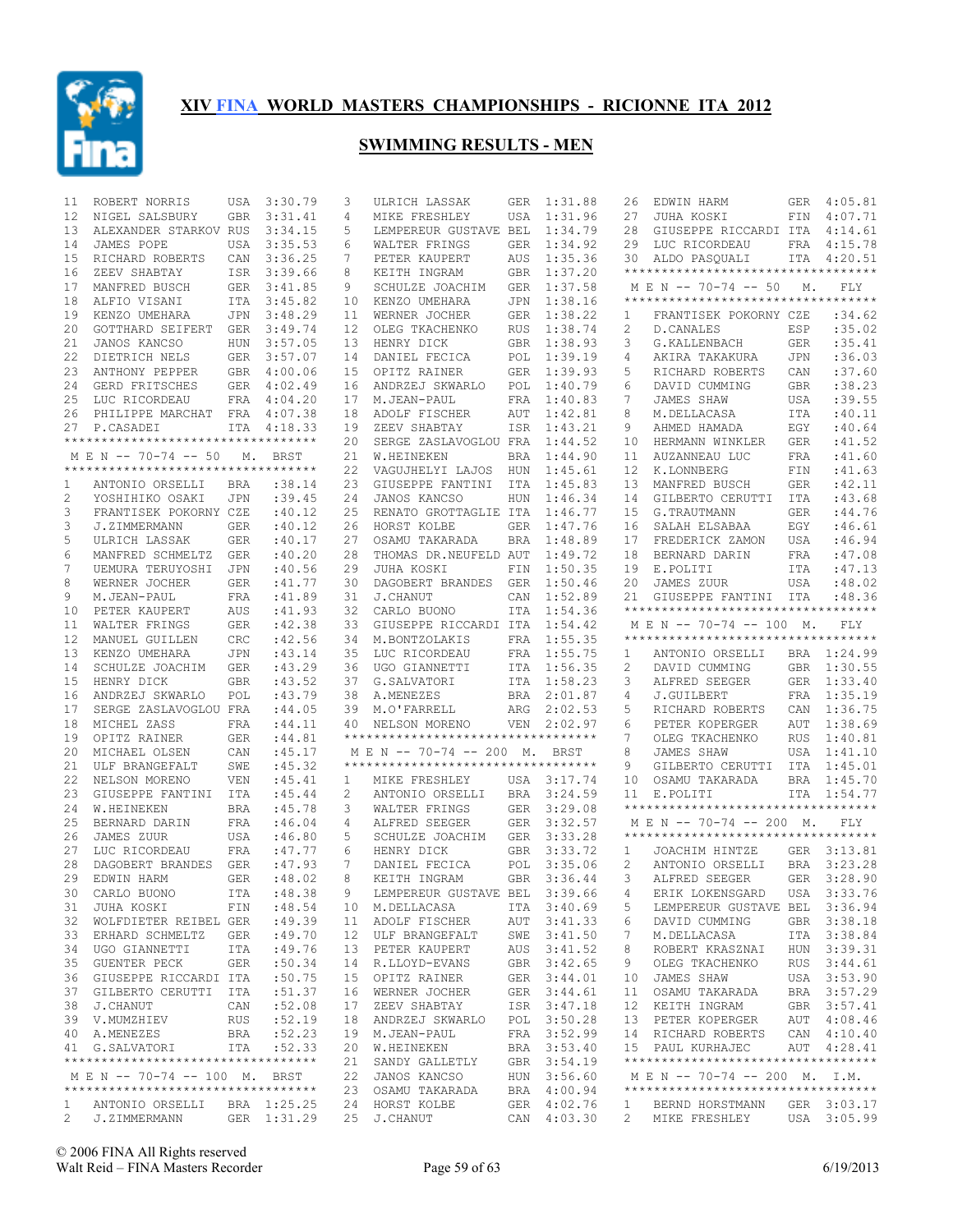

| 3        | D.CANALES                                                      | ESP               | 3:12.35            | 24                | MARCEL INJEY                                         | FRA        | :41.09             | 2      | LAURI MALK                         | FIN        | 6:01.58                      |
|----------|----------------------------------------------------------------|-------------------|--------------------|-------------------|------------------------------------------------------|------------|--------------------|--------|------------------------------------|------------|------------------------------|
| 4        | ERIK LOKENSGARD                                                | USA               | 3:13.84            | 25                | A.GAMBARDELLA                                        | ITA        | : 41.39            | 3      | GERHARD HOLE                       | GER        | 6:09.96                      |
| 5        | JACOB ALFRED                                                   | <b>BRA</b>        | 3:20.80            | 26                | H.SENFTLEBEN                                         | <b>GER</b> | :41.40             | 4      | D.ALPINO                           | <b>BRA</b> | 6:18.21                      |
| 6        | ENST VAN FRANS                                                 | NED               | 3:20.89            | 27                | WOLFGANG EWALD                                       | <b>GER</b> | : 41.89            | 5      | VERESHCHAGIN ANRI RUS              |            | 6:18.35                      |
| 7        | KEITH INGRAM                                                   | <b>GBR</b>        | 3:21.35            | 28                | WILLIAM ATKINSON                                     | AUS        | :43.43             | 6      | M.STOLLMEYER                       | COL.       | 6:34.68                      |
| 8        | ALFRED SEEGER                                                  | GER               | 3:22.87            | 29                | GIORGIO AMATO                                        | ITA        | :43.80             | 7      | JOSEF KREJCI                       | SUI        | 6:41.49                      |
| 9        | ALFREDO PAOLETTI                                               | ITA               | 3:31.36            | 30                | FRANCOIS GRANGER                                     | FRA        | : 44.22            | 8      | H.NUSSBAUMER                       | <b>GER</b> | 6:42.36                      |
| 10       | LEMPEREUR GUSTAVE BEL                                          |                   | 3:31.42            | 31                | ALBERTO IPPOLITO                                     | ITA        | : 44.72            | 9      | HANS LINDSTROM                     | SWE        | 6:42.40                      |
| 11       | ADOLF FISCHER                                                  | AUT               | 3:34.09            |                   | *********************************                    |            |                    | 10     | MASATSUGU IMAI                     | JPN        | 6:49.44                      |
| 12       | GEORG TOLLE                                                    | GER               | 3:34.53            |                   | M E N -- 75-79 -- 100 M.                             |            | FREE               | 11     | NOEL SAXTON                        | NZL        | 6:54.63                      |
| 13       | ZEEV SHABTAY                                                   | ISR               | 3:34.69            |                   | **********************************                   |            |                    | 12     | GREGOR POMPEN                      | NED        | 7:04.35                      |
| 14       | VAGUJHELYI LAJOS                                               | HUN               | 3:40.48            | 1                 | TOSHIHIRO HAYASHI JPN                                |            | 1:13.96            | 13     | GIUSEPPE BILOTTA                   | ITA        | 7:05.84                      |
| 15       | W.HEINEKEN                                                     | <b>BRA</b>        | 3:42.59            | 2                 | WERNER SCHNABEL                                      | <b>GER</b> | 1:14.27            | 14     | RAY SCHARF                         | USA        | 7:24.64                      |
| 16       | GOTTHARD SEIFERT                                               | GER               | 3:45.85            | 3                 | KENNETH WILLIAMS                                     | <b>GBR</b> | 1:16.97            | 15     | S.D'ALESSANDRO                     | ITA        | 7:28.21                      |
| 17       | MICHAEL READ                                                   |                   | GBR 3:46.44        | 4                 | O.BERTUCCELLI                                        | ITA        | 1:20.34            | 16     | Z.LEWANDOWSKI                      | POL        | 7:32.11                      |
| 18       | SALAH ELSABAA                                                  | EGY               | 3:49.51            | 5                 | WILHELM RAUCH                                        | AUT        | 1:20.94            | 17     | E.CRISCITIELLO                     | ITA        | 7:36.76                      |
| 19       | HORST KOLBE                                                    |                   | GER 3:52.04        | 6                 | M.STOLLMEYER                                         | <b>COL</b> | 1:22.01            | 18     | C.RIVAS                            | ESP        | 7:47.86                      |
| 20       | JUHA KOSKI                                                     | FIN               | 3:52.82            | 7                 | ANTHONY GIMSON                                       | <b>GBR</b> | 1:22.88            | 19     | KORO FURUHATA                      | <b>JPN</b> | 7:55.84                      |
| 21       | DIETRICH NELS                                                  |                   | GER 4:04.42        | 8                 | NOEL SAXTON                                          | NZL        | 1:24.24            |        | ********************************** |            |                              |
| 22       | ALDO PASQUALI                                                  |                   | ITA 4:09.54        | 9                 | MASATSUGU IMAI                                       | JPN        | 1:25.49            |        | M E N -- 75-79 -- 800 M. FREE      |            |                              |
| 23       | <b>GUENTER PECK</b><br>**********************************      | GER               | 4:09.68            | 10                | RAY SCHARF                                           | <b>USA</b> | 1:26.49            |        | ********************************** |            |                              |
|          |                                                                |                   |                    | 11                | SIEGFRIED VOGEL                                      | <b>GER</b> | 1:27.09            | 1      | GERHARD HOLE                       |            | GER 12:42.39                 |
|          | M E N -- 70-74 -- 400 M.<br>********************************** |                   | I.M.               | $12 \overline{ }$ | MANFRED BIHR                                         | <b>GER</b> | 1:27.29            | 2      | LAURI MALK                         |            | FIN 12:56.06                 |
|          |                                                                |                   |                    | 13                | E.CRISCITIELLO                                       | <b>ITA</b> | 1:31.00            | 3      | M.STOLLMEYER                       |            | COL 13:34.98                 |
| 1        | MIKE FRESHLEY                                                  |                   | USA 6:55.44        | 14                | AMERICO CICCHELLA ITA                                |            | 1:31.74            | 4      | JOSEF KREJCI                       |            | SUI 13:41.03                 |
| 2        | ERIK LOKENSGARD                                                | USA               | 7:02.25            | 15                | WILFRIED WINDOLF                                     | <b>GER</b> | 1:31.96            | 5      | NOEL SAXTON                        |            | NZL 13:53.07                 |
| 3        | ROBERT KRASZNAI                                                | <b>HUN</b>        | 7:04.28            | 16                | FRANCOIS GRANGER                                     | FRA        | 1:32.47            | 6      | H.NUSSBAUMER                       |            | GER 13:59.33                 |
| 4        | ALFRED SEEGER                                                  | <b>GER</b>        | 7:15.27            | 17                | RAIMONDO CASADEI                                     | <b>ITA</b> | 1:33.62            | 7      | GIUSEPPE BILOTTA                   |            | ITA 14:13.60                 |
| 5        | DAVID CUMMING                                                  | <b>GBR</b>        | 7:17.26            | 18                | C.RIVAS                                              | ESP        | 1:37.15<br>1:38.57 | 8<br>9 | HANS LINDSTROM                     |            | SWE 14:41.16<br>NED 14:42.89 |
| 6        | JACOB ALFRED<br>M.DELLACASA                                    | <b>BRA</b>        | 7:18.81            | 19                | KORO FURUHATA                                        | JPN        |                    |        | GREGOR POMPEN                      |            |                              |
| 7        |                                                                | ITA               | 7:37.17<br>7:39.39 | 20                | D.SOLIMAN                                            | EGY        | 1:38.78            | 10     | MASATSUGU IMAI                     |            | JPN 14:48.11                 |
| 8<br>9   | ALFREDO PAOLETTI<br>ADOLF FISCHER                              | ITA<br><b>AUT</b> | 7:48.48            | 21                | EUGENIO GHEZZI<br>********************************** | ITA        | 1:48.82            | 11     | Z.LEWANDOWSKI<br>EINO KIRSS        |            | POL 14:51.43<br>EST 15:20.39 |
|          |                                                                |                   |                    |                   |                                                      |            |                    | 12     |                                    |            |                              |
|          |                                                                |                   |                    |                   |                                                      |            |                    |        |                                    |            |                              |
| 10       | LEMPEREUR GUSTAVE BEL                                          |                   | 7:49.04            |                   | M E N -- 75-79 -- 200 M.                             |            | FREE               | 13     | S.D'ALESSANDRO                     |            | ITA 15:25.96                 |
| 11       | RICHARD ROBERTS                                                | CAN               | 7:49.21            |                   | **********************************                   |            |                    | 14     | GEROLAMO FORLANI                   |            | ITA 15:39.14                 |
| 12       | KEITH INGRAM                                                   | <b>GBR</b>        | 7:59.14            | 1                 | WERNER SCHNABEL                                      |            | GER 2:41.39        | 15     | C.RIVAS                            |            | ESP 16:01.98                 |
| 13       | MICHAEL READ                                                   | <b>GBR</b>        | 8:19.96            | 2                 | LAURI MALK                                           | FIN        | 2:43.98            | 16     | KORO FURUHATA                      |            | JPN 16:08.87                 |
| 14       | HORST KOLBE                                                    | <b>GER</b>        | 8:40.95            | 3                 | D.ALPINO                                             | <b>BRA</b> | 2:51.04            | 17     | REUVEN ARBEL                       |            | ISR 16:29.72                 |
| 15       | IVAN WINGATE                                                   | AUS               | 8:48.26            | 4                 | KENNETH WILLIAMS                                     | <b>GBR</b> | 2:54.02            | 18     | ELIOS RISSONE                      |            | ITA 17:03.08                 |
| 16       | FREDERICK ZAMON                                                | USA               | 9:37.53            | 5                 | WILHELM RAUCH                                        | AUT        | 3:04.03            |        | ********************************** |            |                              |
|          | **********************************                             |                   |                    | 6                 | M.STOLLMEYER                                         | <b>COL</b> | 3:04.94            |        | M E N -- 75-79 -- 50               | М.         | BACK                         |
|          | M E N -- 75-79 -- 50                                           | М.                | FREE               | 7                 | HANS LINDSTROM                                       | SWE        | 3:08.61            |        | ********************************** |            |                              |
|          | **********************************                             |                   |                    | 8                 | MASATSUGU IMAI                                       | JPN        | 3:10.68            | ı.     | ERIK FORSLUND                      | SWE        | :40.35                       |
| 1        | TOSHIHIRO HAYASHI JPN                                          |                   | :31.48             | 9                 | H.NUSSBAUMER                                         | <b>GER</b> | 3:12.24            | 2      | JENO ATS                           | <b>HUN</b> | :43.33                       |
| 2        | KENNETH WILLIAMS                                               | <b>GBR</b>        | :32.92             | 10                | ANTHONY GIMSON                                       | <b>GBR</b> | 3:12.31            | 3      | F.CAMPELLO                         | <b>BRA</b> | : 44.26                      |
| 3        | O.BERTUCCELLI                                                  | <b>ITA</b>        | : 33.73            | 11                | GIUSEPPE BILOTTA                                     | <b>ITA</b> | 3:17.58            | 4      | JOHN COCKS                         | AUS        | : 44.30                      |
| 4        | WERNER SCHNABEL                                                | <b>GER</b>        | :33.78             | 12                | GREGOR POMPEN                                        | <b>NED</b> | 3:17.74            | 5      | VINCENT MILLER                     | ESP        | :44.50                       |
| 5        | JENO ATS                                                       | HUN               | :35.25             | 13                | F.CAMPELLO                                           | <b>BRA</b> | 3:18.86            | 6      | TAKAO NISHINO                      | <b>JPN</b> | :45.27                       |
| 6        | ERIK FORSLUND                                                  | SWE               | :35.29             | 14                | RAY SCHARF                                           | USA        | 3:22.70            | 7      | V.MESHCHERIAKOV                    | <b>RUS</b> | :46.97                       |
|          | ANTHONY GIMSON                                                 | GBR               | :35.60             |                   | 15 Z.LEWANDOWSKI                                     |            | POL 3:23.65        | 8      | MARIO BENVENUTTI ITA : 47.71       |            |                              |
| 8        | M.STOLLMEYER                                                   | COL               | :35.82             |                   | 16 YURY ZHUKOV                                       |            | RUS 3:25.59        | 9      | FRANCOIS GRANGER FRA               |            | :48.78                       |
| 9        | VINCENT MILLER                                                 | ESP               | :35.96             |                   | 17 SIEGFRIED VOGEL                                   |            | GER 3:29.80        |        | 10 ALY KAMEL                       | EGY        | :51.15                       |
|          | 10 WILHELM RAUCH                                               | AUT               | :36.29             |                   | 18 S.D'ALESSANDRO                                    |            | ITA 3:31.63        | 11     | M.TIBERI                           | ITA        | : 53.28                      |
| 11       | SERGEY TORLETSKIY RUS                                          |                   | :36.35             |                   | 19 E.CRISCITIELLO                                    |            | ITA 3:31.79        | 12     | IZHAK ZAK                          | ISR        | :54.00                       |
| 12       | JOHN COCKS                                                     | AUS               | :36.60             |                   | 20 FRANCOIS GRANGER FRA                              |            | 3:33.55            | 13     | WILLIAM ATKINSON                   | AUS        | : 55.93                      |
| 13       | MANFRED BIHR                                                   | GER               | :37.14             |                   | 21 C.RIVAS                                           |            | ESP 3:35.01        | 14     | ALBERTO IPPOLITO                   | ITA        | :56.46                       |
| 14<br>15 | F.CAMPELLO                                                     | BRA               | :37.61             |                   | 22 CHRISTIAN JOGUET                                  | FRA        | 3:35.41            | 15     | SERGIO FERRI<br>16 KARL ROEHNER    | ITA        | :56.63                       |
| 16       | EINO KIRSS<br>RAY SCHARF                                       | EST<br>USA        | :38.21<br>:38.33   |                   | 23 AMERICO CICCHELLA ITA 3:36.48<br>24 KORO FURUHATA | JPN        | 3:42.54            |        | ********************************** | <b>GER</b> | :56.68                       |
| 17       | WILFRIED WINDOLF                                               | GER               | :39.65             |                   | 25 D.SOLIMAN                                         |            | EGY 3:42.97        |        | M E N -- 75-79 -- 100 M. BACK      |            |                              |
| 18       | ALY KAMEL                                                      | EGY               | :40.10             |                   | 26 ELIOS RISSONE                                     |            | ITA 3:50.93        |        | ********************************** |            |                              |
| 19       | CHRISTIAN JOGUET                                               | FRA               | :40.15             |                   | 27 JACQUES BERNARD                                   |            | FRA 4:03.70        | 1      | D.ALPINO                           |            | BRA 1:29.14                  |
| 20       | E.CRISCITIELLO                                                 | ITA               | :40.22             |                   | **********************************                   |            |                    | 2      | GERHARD HOLE                       |            | GER 1:31.09                  |
| 21       | RAIMONDO CASADEI ITA                                           |                   | :40.25             |                   | M E N -- 75-79 -- 400 M. FREE                        |            |                    | 3      | ERIK FORSLUND                      |            | SWE 1:36.38                  |
| 22       | KORO FURUHATA                                                  | JPN               | :40.62             |                   | **********************************                   |            |                    | 4      | VINCENT MILLER                     |            | ESP 1:40.69                  |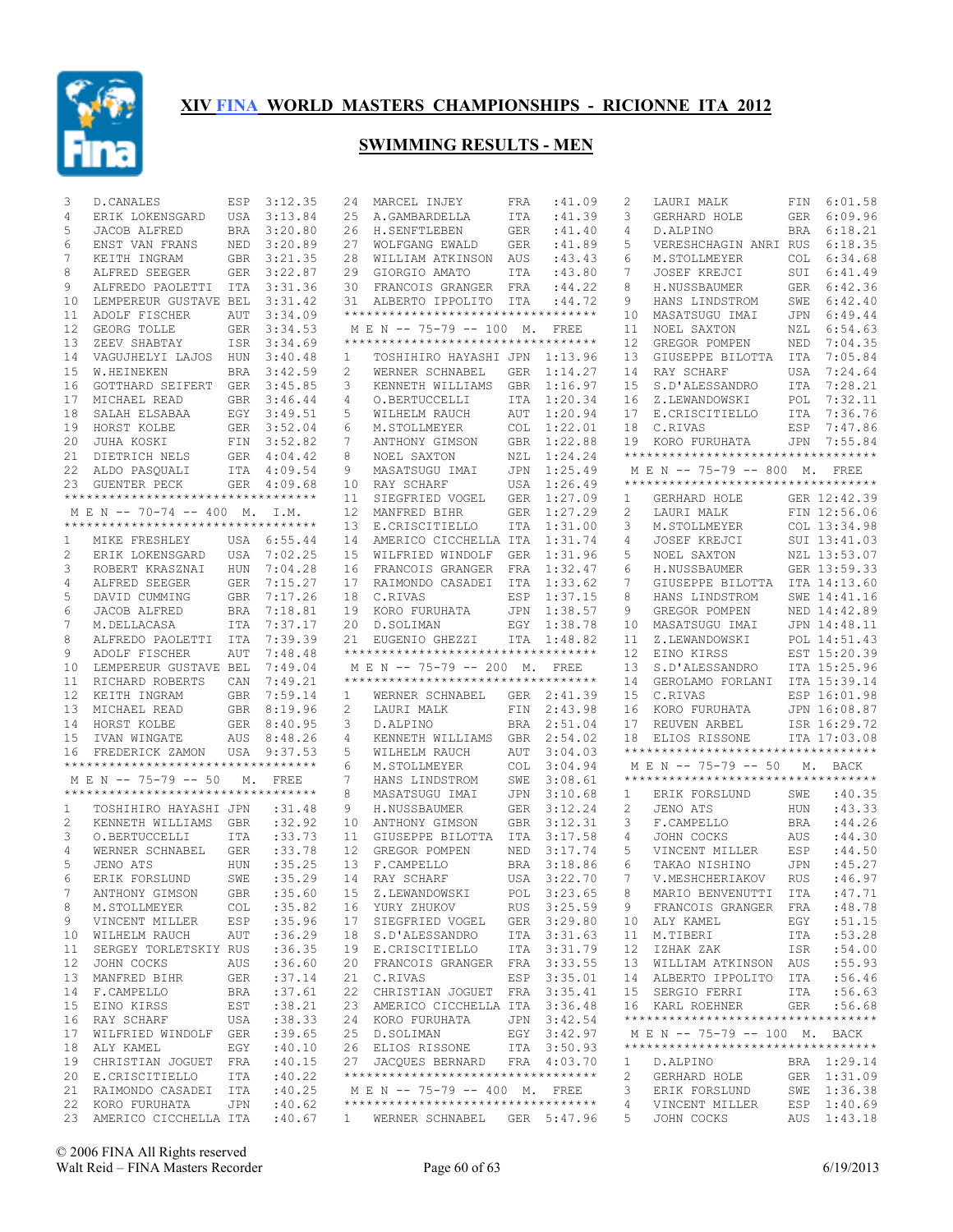

| 6            | THOMAS WALKER                                                      | GBR        | 1:43.21     | 12           | JERRY MARCHBANKS                                                 | USA        | 1:50.11     | 5              | JOSEF KREJCI                               | SUI        | 4:13.25     |
|--------------|--------------------------------------------------------------------|------------|-------------|--------------|------------------------------------------------------------------|------------|-------------|----------------|--------------------------------------------|------------|-------------|
| 7            | V.MESHCHERIAKOV                                                    | RUS        | 1:45.11     | 13           | H.MUELLER                                                        | <b>GER</b> | 1:51.42     | 6              | HANS LINDSTROM                             | SWE        | 4:34.73     |
| 8            | MICHELE MARESCA                                                    |            | ITA 1:45.25 | 14           | MARTTI LAHTI                                                     | FIN        | 1:54.34     | 7              | SIEGFRIED VOGEL                            | GER        | 4:56.68     |
| 9            | TAKAO NISHINO                                                      | JPN        | 1:46.38     | 15           | WILFRIED WINDOLF                                                 | <b>GER</b> | 1:54.38     | 8              | GEROLAMO FORLANI                           | ITA        | 4:58.77     |
| 10           | F.CAMPELLO                                                         |            | BRA 1:47.51 | 16           | GENNADIY STRADAEV RUS                                            |            | 1:56.90     | 9              | REUVEN ARBEL                               | ISR        | 5:36.81     |
| 11           | MARIO BENVENUTTI                                                   |            | ITA 1:49.35 | 17           | SCHOENHAAR ROLAND GER                                            |            | 1:58.98     |                | **********************************         |            |             |
| 12           | YURY ZHUKOV                                                        | RUS        | 1:54.47     | 18           | S.VITEZSLAV                                                      | CZE        | 1:59.10     |                | MEN -- 75-79 -- 200 M. I.M.                |            |             |
| 13           | FRANCOIS GRANGER FRA 1:56.99                                       |            |             | 19           | JACQUES BERNARD                                                  | FRA        | 2:00.20     |                | **********************************         |            |             |
| 14           | IZHAK ZAK                                                          |            | ISR 2:00.53 | 20           | WOLFGANG EWALD                                                   | GER        | 2:00.79     | 1              | GERHARD HOLE                               |            | GER 3:12.01 |
| 15           | M.TIBERI                                                           |            | ITA 2:03.52 | 21           | MARJAN LAPAJNE                                                   | SLO        | 2:04.56     | 2              | DAVID S MCLACHLAN RSA                      |            | 3:12.48     |
| 16           | SERGIO FERRI                                                       |            | ITA 2:08.58 |              | 22 ALBERTO IPPOLITO                                              |            | ITA 2:09.06 | 3              | BELA FABIAN                                | HUN        | 3:16.31     |
|              | **********************************                                 |            |             |              | 23 KARL ROEHNER                                                  |            | GER 2:09.56 | 4              | D.ALPINO                                   | BRA        | 3:19.10     |
|              | M E N -- 75-79 -- 200 M. BACK                                      |            |             |              | **********************************                               |            |             | 5              | VERESHCHAGIN ANRI RUS                      |            | 3:25.66     |
|              | **********************************                                 |            |             |              | M E N -- 75-79 -- 200 M. BRST                                    |            |             | 6              | CLAUDIO NEGRI                              | ITA        | 3:26.77     |
|              | GERHARD HOLE                                                       |            |             |              | **********************************                               |            |             | 7              |                                            |            | 3:29.80     |
| 1            |                                                                    |            | GER 3:17.72 |              |                                                                  |            |             |                | TOSHIHIRO HAYASHI JPN                      |            |             |
| 2            | D.ALPINO                                                           |            | BRA 3:21.91 | $\mathbf{1}$ | TONY GOODWIN                                                     | AUS        | 3:24.20     | 8              | <b>JOSEF KREJCI</b>                        | SUI        | 3:42.17     |
| 3            | THOMAS WALKER                                                      |            | GBR 3:37.24 | 2            | BELA FABIAN                                                      | HUN        | 3:28.79     | 9              | NOEL SAXTON                                | NZL        | 3:50.68     |
| 4            | ERIK FORSLUND                                                      |            | SWE 3:39.07 | 3            | CLAUDIO NEGRI                                                    | ITA        | 3:28.90     | 10             | JERRY MARCHBANKS                           | USA        | 4:03.14     |
| 5            | MICHELE MARESCA                                                    |            | ITA 3:39.54 | 4            | CHRISTIAN JOGUET                                                 | FRA        | 3:43.60     | 11             | GEROLAMO FORLANI                           | ITA        | 4:03.33     |
| 6            | V.MESHCHERIAKOV                                                    | <b>RUS</b> | 3:48.56     | 5            | LEV AVRASHKOV                                                    | <b>RUS</b> | 3:43.92     | 12             | HANS LINDSTROM                             | SWE        | 4:04.05     |
| 7            | TAKAO NISHINO                                                      | JPN        | 3:56.26     | 6            | W.BURKOWSKY                                                      | GER        | 3:45.33     | 13             | GENNADIY STRADAEV RUS                      |            | 4:06.10     |
| 8            | F.CAMPELLO                                                         |            | BRA 4:08.15 | 7            | MAURICE DEMESSINE FRA                                            |            | 3:47.75     | 14             | REUVEN ARBEL                               |            | ISR 4:20.49 |
| 9            | REUVEN ARBEL                                                       |            | ISR 4:12.11 | 8            | D.SCHULTZE                                                       | <b>BRA</b> | 3:49.09     | 15             | ELIOS RISSONE                              |            | ITA 4:29.64 |
| 10           | IZHAK ZAK                                                          |            | ISR 4:34.43 | 9            | THOMAS WALKER                                                    | GBR        | 3:56.19     |                | **********************************         |            |             |
| 11           | ETTORE FARDELLO                                                    |            | ITA 4:52.69 | 10           | B.CIUNDZIEWICKI                                                  | POL        | 4:00.77     |                | M E N -- 75-79 -- 400 M. I.M.              |            |             |
|              | **********************************                                 |            |             | 11           | MARTTI LAHTI                                                     | FIN        | 4:01.43     |                | **********************************         |            |             |
|              | M E N -- 75-79 -- 50                                               | М.         | BRST        | 12           | GENNADIY STRADAEV RUS                                            |            | 4:07.66     | 1              | DAVID S MCLACHLAN RSA                      |            | 7:10.29     |
|              | **********************************                                 |            |             | 13           | GEROLAMO FORLANI                                                 | ITA        | 4:20.74     | $\overline{c}$ | CLAUDIO NEGRI                              | <b>ITA</b> | 7:30.76     |
| 1            | TONY GOODWIN                                                       | AUS        | :39.92      | 14           | JACOUES BERNARD                                                  | FRA        | 4:23.31     | 3              | VERESHCHAGIN ANRI RUS                      |            | 7:32.32     |
|              |                                                                    |            |             | 15           |                                                                  |            |             |                | JOSEF KREJCI                               | SUI        | 8:02.79     |
| 2            | MIKHAIL FARAFONOV RUS                                              |            | :40.20      |              | RAY SCHARF                                                       | USA        | 4:27.52     | 4              |                                            |            |             |
| 3            | BELA FABIAN                                                        | HUN        | :40.56      | 16           | S.VITEZSLAV                                                      | CZE        | 4:41.82     | 5              | NOEL SAXTON                                | NZL        | 8:46.57     |
| 4            | O.BERTUCCELLI                                                      | <b>ITA</b> | :42.56      | 17           | ALBERTO IPPOLITO ITA                                             |            | 4:42.24     | 6              | JERRY MARCHBANKS USA                       |            | 8:52.62     |
| 5            | MAURICE DEMESSINE FRA                                              |            | :44.40      | 18           | M.TIBERI                                                         | ITA        | 4:51.07     | 7              | GEROLAMO FORLANI                           | ITA        | 8:58.18     |
| 6            | D.SCHULTZE                                                         | <b>BRA</b> | :44.99      |              | 19 A.GAMBARDELLA                                                 |            | ITA 4:53.42 | 8              | GENNADIY STRADAEV RUS                      |            | 8:59.03     |
| 7            | CHRISTIAN JOGUET FRA                                               |            | :45.08      |              | ***********************************                              |            |             | 9              | SERGEY FADIN                               | <b>RUS</b> | 9:31.05     |
| 8            | W.BURKOWSKY                                                        | <b>GER</b> | :45.41      |              | M E N -- 75-79 -- 50                                             | М.         | FLY         | 10             | REUVEN ARBEL                               |            | ISR 9:37.32 |
| 9            | VINCENT MILLER                                                     | ESP        | :46.32      |              | ***********************************                              |            |             | 11             | ELIOS RISSONE                              | ITA        | 9:53.21     |
| 10           | B.CIUNDZIEWICKI                                                    | POL        | :46.81      | $\mathbf{1}$ | JENO ATS                                                         | HUN        | :41.26      |                | ***********************************        |            |             |
| 11           | WILFRIED WINDOLF                                                   | GER        | :47.29      | 2            | O.BERTUCCELLI                                                    | ITA        | :41.43      |                | M E N -- 80-84 -- 50                       | М.         | FREE        |
| 12           | MARTTI LAHTI                                                       | FIN        | :49.77      | 3            | HELMUT HUNOLD                                                    | GER        | :45.14      |                | **********************************         |            |             |
| 13           | S.VITEZSLAV                                                        | CZE        | :50.59      | 4            | JERRY MARCHBANKS                                                 | USA        | :46.62      | 1              | MASAYASU KAMIYA                            | JPN        | :35.16      |
| 14           | JACQUES BERNARD                                                    | FRA        | :50.70      | 5            | SIEGFRIED VOGEL                                                  | <b>GER</b> | :46.80      | 2              | GELDER MAX VAN                             | <b>AUS</b> | :35.72      |
| 15           | MARIO BENVENUTTI                                                   | ITA        | :51.51      | 6            | GERHARD HUEBNER                                                  | <b>GER</b> | :48.05      | 3              | TETSUO ASHIZAWA                            | <b>JPN</b> | :36.61      |
| 16           | YASUYUKI AKAGI                                                     | <b>JPN</b> | :51.75      | 7            | SERGEY TORLETSKIY RUS                                            |            | :48.17      | 4              | FRANK T MANHEIM                            | <b>USA</b> | :38.12      |
| 17           | SCHOENHAAR ROLAND GER                                              |            | :52.42      | 8            | H. SENFTLEBEN                                                    |            | :48.33      | 5              |                                            |            | :38.30      |
|              |                                                                    |            |             |              |                                                                  | <b>GER</b> |             |                | FRANCESCO SPERATI ITA<br>D.ZEISS           |            |             |
| 18           | WOLFGANG EWALD                                                     | <b>GER</b> | :52.90      | 9            | VINCENT MILLER                                                   | ESP        | :51.04      | 6              |                                            | <b>GER</b> | :38.48      |
| 19           | KARL ROEHNER                                                       | <b>GER</b> | :54.55      | 10           | E.CRISCITIELLO                                                   | ITA        | :52.10      | 7              | NORMAN STUPFEL                             | USA        | :39.10      |
| 20           | ALY KAMEL                                                          | EGY        | :55.45      |              | 11 P.JEAN                                                        | <b>FRA</b> | :52.58      | 8              | PER STURLA HOFMO                           | <b>NOR</b> | :39.19      |
| 21           | ALBERTO IPPOLITO ITA                                               |            | :55.55      |              | 12 ALY KAMEL                                                     | EGY        | :53.22      | 9              | FRANK TAYLOR                               | <b>GBR</b> | :39.45      |
|              | 22 M.TIBERI ITA :55.88                                             |            |             |              | 13 WILFRIED WINDOLF GER :53.93                                   |            |             |                | 10 D.WERNER                                |            | BRA : 39.63 |
|              | 23 WILLIAM ATKINSON AUS :56.98                                     |            |             |              | **********************************                               |            |             |                | 11 ROCCO BELLINO                           | VEN        | :41.07      |
|              | 24 IZHAK ZAK                                                       |            | ISR :57.24  |              | MEN -- 75-79 -- 100 M. FLY                                       |            |             |                | 12 GUIHO GABRIEL                           | FRA        | :42.17      |
|              | ***********************************                                |            |             |              | ***********************************                              |            |             |                | 13 JOSE PENALOZA                           | PER        | :43.51      |
|              | M E N -- 75-79 -- 100 M. BRST                                      |            |             | $\mathbf{1}$ | DAVID S MCLACHLAN RSA 1:28.67                                    |            |             |                | 14 NELSON SUAREZ                           | ECU        | :43.73      |
|              | **********************************                                 |            |             | 2            | LAURI MALK                                                       |            | FIN 1:31.60 |                | 15 WERNER BEIL                             | GER        | : 44.26     |
| $\mathbf{1}$ | TONY GOODWIN                                                       |            | AUS 1:29.78 | 3            | TONY GOODWIN                                                     |            | AUS 1:34.79 |                | 16 KEN KIMBALL                             | USA        | :46.90      |
| 2            | BELA FABIAN                                                        |            | HUN 1:31.65 | 4            | H.MUELLER                                                        |            | GER 1:53.18 |                | 17 GROSSER GERHARD GER                     |            | :47.89      |
| 3            | CLAUDIO NEGRI                                                      |            | ITA 1:35.70 | 5            | HELMUT HUNOLD                                                    |            | GER 2:03.29 |                | 18 JEAN ANDRIEU                            | FRA        | :48.48      |
| 4            | O.BERTUCCELLI                                                      |            | ITA 1:37.98 | 6            | SIEGFRIED VOGEL GER 2:06.80                                      |            |             |                | **********************************         |            |             |
| 5            | W.BURKOWSKY                                                        |            | GER 1:41.20 |              | ***********************************                              |            |             |                | MEN -- 80-84 -- 100 M. FREE                |            |             |
|              |                                                                    |            |             |              |                                                                  |            |             |                | ***********************************        |            |             |
| 6            | CHRISTIAN JOGUET FRA 1:41.35                                       |            | BRA 1:41.85 |              | MEN -- 75-79 -- 200 M. FLY<br>********************************** |            |             |                |                                            |            |             |
| 7            |                                                                    |            |             |              |                                                                  |            |             | $\mathbf{1}$   | IGOR BROVIN                                |            | RUS 1:20.08 |
|              | D.SCHULTZE                                                         |            |             |              |                                                                  |            |             |                |                                            |            |             |
| 8            | LEV AVRASHKOV                                                      |            | RUS 1:42.74 | 1.           | DAVID S MCLACHLAN RSA 3:26.21                                    |            |             | 2              | MASAYASU KAMIYA JPN 1:20.56                |            |             |
| 9            | THOMAS WALKER                                                      |            | GBR 1:44.04 | 2            | LAURI MALK FIN 3:33.50                                           |            |             | 3              | GELDER MAX VAN                             |            | AUS 1:28.46 |
|              | 10 B.CIUNDZIEWICKI POL 1:44.41<br>11 MAURICE DEMESSINE FRA 1:44.82 |            |             | 3<br>$4 -$   | CLAUDIO NEGRI ITA 3:34.82<br>VERESHCHAGIN ANRI RUS 3:55.38       |            |             | 4              | FRANCESCO SPERATI ITA 1:29.71<br>5 D.ZEISS |            | GER 1:31.64 |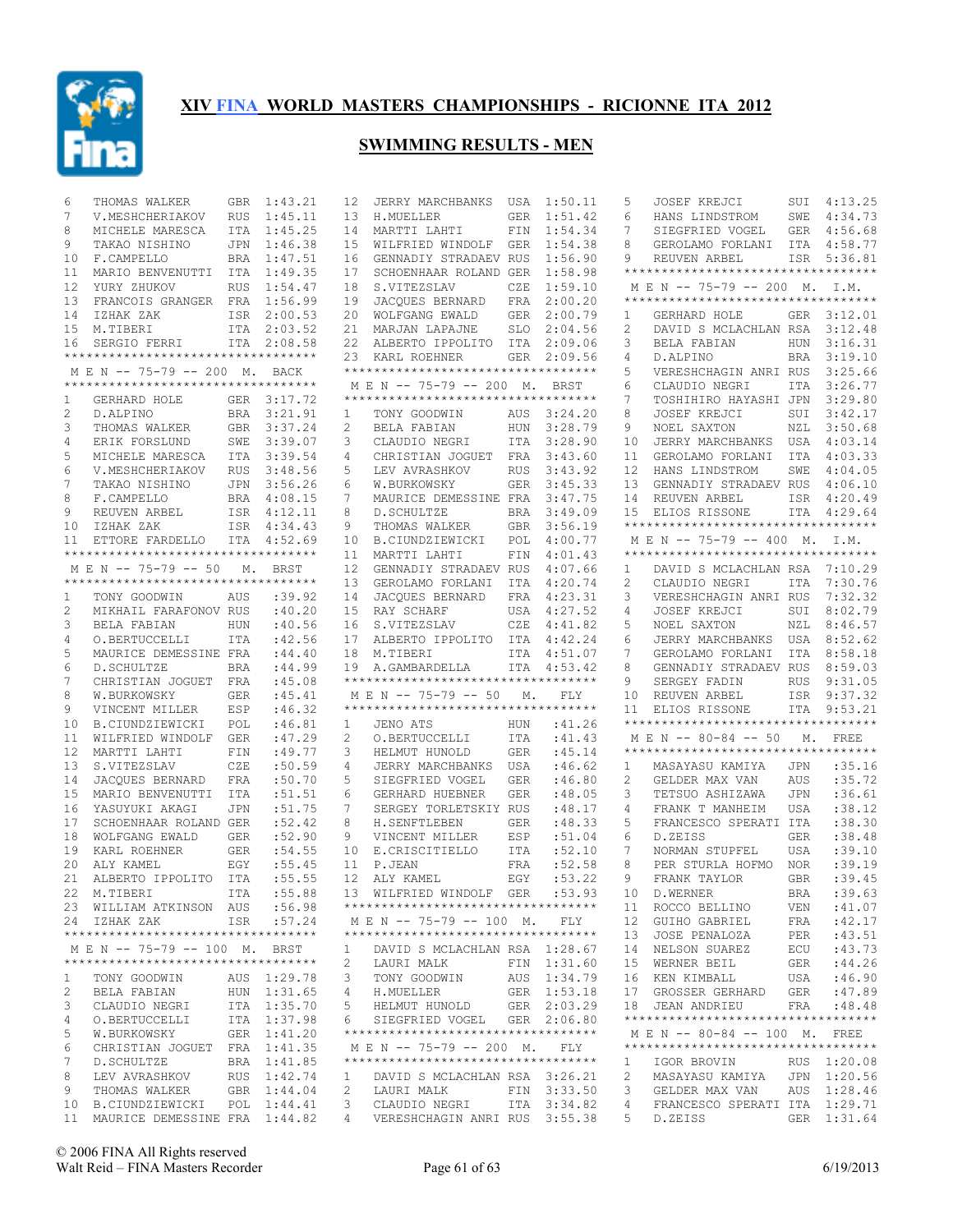

#### **SWIMMING RESULTS - MEN**

2 FRANK T MANHEIM USA 1:49.80

|                | GUIHO GABRIEL                                                         | 1:34.60<br>FRA                          |
|----------------|-----------------------------------------------------------------------|-----------------------------------------|
| 7              | ROCCO BELLINO                                                         | 1:35.28<br>VEN                          |
| 8              | FRANK TAYLOR                                                          | 1:35.46<br>GBR                          |
| 9              | D.WERNER                                                              | BRA<br>1:37.68                          |
| 10             | JOSE PENALOZA                                                         | ${\tt PER}$<br>1:38.51                  |
| 11             | ESSAM NASSER                                                          | $\mathop{\hbox{\rm EGY}}$<br>1:40.41    |
| 12             | ESPIR AGUAD                                                           | CHI<br>1:46.12                          |
| 13             | WERNER BEIL                                                           | ${\tt GER}$<br>1:48.06                  |
| 14             | GROSSER GERHARD                                                       | GER<br>1:50.10                          |
|                | 15 NELSON SUAREZ                                                      | ECU 1:50.50                             |
|                | **********************************                                    |                                         |
|                | M E N -- 80-84 -- 200 M. FREE                                         |                                         |
|                | **********************************                                    |                                         |
| $\mathbf{1}$   | IGOR BROVIN RUS<br>FRANCESCO SPERATI ITA                              | 3:04.69                                 |
| $\overline{2}$ |                                                                       | 3:17.69                                 |
| 3              | GUIHO GABRIEL                                                         | FRA<br>USA<br>3:23.70                   |
| 4              | STEPHEN MULLINS                                                       | 3:43.09                                 |
| 5<br>6         | FRANK TAYLOR<br>NORMAN STUPFEL                                        | GBR<br>USA<br>3:49.91                   |
| $7^{\circ}$    |                                                                       | 3:52.00<br>3:53.60                      |
| 8              | BORYS SKOBELEV UKR<br>JOSE PENALOZA                                   | PER<br>3:54.06                          |
| 9              | ESSAM NASSER                                                          |                                         |
| 10             | ESPIR AGUAD                                                           | EGY  4:00.22<br>CHI  4:01.83<br>4:01.83 |
| 11             | CAMILLO GAUDIOSO ITA 4:10.53                                          |                                         |
|                | **********************************                                    |                                         |
|                | M E N -- 80-84 -- 400 M. FREE                                         |                                         |
|                | **********************************                                    |                                         |
| $1 \quad$      | IGOR BROVIN                                                           | RUS 6:26.98                             |
| $\overline{2}$ | FRANCESCO SPERATI ITA                                                 | 7:05.37                                 |
| 3              | GUIHO GABRIEL                                                         | FRA 7:09.21                             |
| 4              | STEPHEN MULLINS                                                       | 7:51.24<br>USA                          |
| 5              | BORYS SKOBELEV UKR 8:04.83                                            |                                         |
| 6              | JOSE PENALOZA                                                         | PER 8:14.64                             |
| 7              | CAMILLO GAUDIOSO ITA 8:36.71                                          |                                         |
|                |                                                                       |                                         |
| 8              | SIDNEY SALEK NZL 9:11.63                                              |                                         |
|                | **********************************                                    |                                         |
|                | MEN -- 80-84 -- 800 M.                                                | FREE                                    |
|                | **********************************                                    |                                         |
| $1 \quad$      | IGOR BROVIN RUS 13:28.82                                              |                                         |
| $\overline{c}$ | FRANCESCO SPERATI ITA 14:49.84                                        |                                         |
| 3              | GUIHO GABRIEL                                                         | FRA 15:23.56                            |
| 4              | FRIEDRICH BOHME                                                       | NZL 15:48.11                            |
| 5              | STEPHEN MULLINS                                                       | USA 16:21.73                            |
| 6              | CAMILLO GAUDIOSO                                                      |                                         |
| 7              |                                                                       | ITA 17:45.30                            |
| 8              | JOSE PENALOZA PER 17:46.88<br>ESPIR AGUAD CHI 18:17.74<br>ESPIR AGUAD |                                         |
| 9              | SIDNEY SALEK NZL 18:39.27                                             |                                         |
|                | **********************************                                    |                                         |
|                | M E N -- 80-84 -- 50 M. BACK<br>**********************************    |                                         |
| 1              | FRANK T MANHEIM                                                       | :45.91<br>USA                           |
| $\overline{c}$ | TETSUO ASHIZAWA                                                       | :47.06<br>JPN                           |
| 3              | D.WERNER                                                              | :50.06<br>BRA                           |
| 4              | MAKOTO NISHIURA                                                       | :51.38<br>JPN                           |
| 5              | GERHARD FERCHLAND GER                                                 | :51.42                                  |
| 6              | ROBERT CHIALVA                                                        | :52.52<br>FRA                           |
| 7              | GROSSER GERHARD                                                       | :54.24<br>GER                           |
| 8              | GRAB ROLAND                                                           | :56.13<br>FRA                           |
| 9              | NELSON SUAREZ                                                         | :56.39<br>ECU                           |
| 10             | KEN KIMBALL                                                           | :57.32<br>USA                           |
| 11             | ROCCO BELLINO                                                         | VEN<br>:58.24                           |
| 12             | KARLI COBERGER                                                        | 1:01.95<br>GER                          |
|                | **********************************                                    |                                         |
|                | M E N -- 80-84 -- 100 M. BACK                                         |                                         |
| $\mathbf{1}$   | **********************************<br>MASAYASU KAMIYA JPN 1:40.18     |                                         |

|                | FRIEDRICH BOHME                                       | NZL                  | 1:49.96                    |
|----------------|-------------------------------------------------------|----------------------|----------------------------|
| 4              | ROBERT CHIALVA                                        | FRA                  | 1:59.55                    |
| 5              | KEN KIMBALL                                           | USA                  | 2:03.84                    |
| 6              | GROSSER GERHARD                                       | GER                  | 2:06.05                    |
| 7              | JOHN MONNE                                            | CAN                  | 2:15.17                    |
| 8              | GRAB ROLAND                                           | FRA                  | 2:18.46                    |
|                | **********************************                    |                      |                            |
|                | M E N -- 80-84 -- 200 M. BACK                         |                      |                            |
|                | **********************************                    |                      |                            |
| $\mathbf{1}$   |                                                       |                      | 3:43.50                    |
|                | FRIEDRICH BOHME NZL                                   |                      |                            |
| 2              | GEORGES VERHELST                                      | BEL                  | 3:55.88                    |
| 3              | ROBERT CHIALVA                                        | FRA                  | 4:07.78                    |
| 4              | STEPHEN MULLINS                                       | USA                  | 4:20.37                    |
| 5              | LUCJAN PRZADO                                         | POL                  | 4:43.95                    |
| 6              | CLAUDE ANDRE                                          | BEL                  | 5:01.14                    |
| 7              | D.DURAN                                               | URU                  | 5:03.77                    |
| 8              | YASUSHI TSUSHIMA                                      | JPN                  | 5:05.67                    |
| 9              | MARIO RINALDI                                         | ITA                  | 5:16.02                    |
| 10             | V.RODRIGUEZ                                           | MEX                  | 5:27.91                    |
|                | **********************************                    |                      |                            |
|                | MEN -- 80-84 -- 50 M. BRST                            |                      |                            |
|                | **********************************                    |                      |                            |
| 1              | D. WERNER                                             | BRA                  | :49.21                     |
| $\overline{2}$ | NORMAN STUPFEL                                        | USA                  | :50.30                     |
| 3              | FRANCO CORRADINI                                      | ITA                  | :50.94                     |
| 4              | JOHN MONNE                                            | CAN                  | :51.60                     |
| 5              | MAKOTO NISHIURA                                       |                      | :51.97                     |
|                |                                                       | JPN                  | :53.03                     |
| 6              | RODOLFO VIGANO'                                       | ITA                  |                            |
| 7              | PER STURLA HOFMO                                      | NOR                  | :53.65                     |
| 8              | V.BELOKOVSKIY                                         | RUS                  | :54.75                     |
| 9              | SOYER ROLAND                                          | FRA                  | :54.81                     |
| 10             | MANFRED BICKEL                                        | GER                  | :54.93                     |
| 11             | NELSON SUAREZ                                         | ECU                  | :55.31                     |
|                |                                                       | FRA                  | :56.66                     |
| 12             | JEAN ANDRIEU                                          |                      |                            |
| 13             | ELSAYED SHALBAY                                       | EGY                  | :57.07                     |
| 14             | PERCIVAL KNOWLES                                      | BAH                  | :58.10                     |
| 15             | GERHARD FERCHLAND GER                                 |                      | :58.97                     |
| 16             | MARIO RINALDI                                         | ITA                  | 1:03.93                    |
| 17             | KARLI COBERGER                                        |                      | 1:04.07                    |
| 18             |                                                       | GER                  |                            |
|                | MASAO KOBAYASHI<br>********************************** | JPN                  | 1:05.18                    |
|                |                                                       |                      |                            |
|                | MEN -- 80-84 -- 100 M. BRST                           |                      |                            |
|                | **********************************                    |                      |                            |
| 1              | D.ZEISS                                               | GER                  | 1:51.81                    |
| $\overline{2}$ | JOHN MONNE                                            | CAN                  | 1:52.29                    |
| 3              | LUCJAN PRZADO                                         | POL                  | 1:55.86                    |
| 4              | NORMAN STUPFEL                                        | USA                  | 1:56.71                    |
| 5              | MAKOTO NISHIURA                                       | JPN                  | 1:58.36                    |
| 6              | FRANCO CORRADINI                                      | ITA                  | 1:59.11                    |
| 7              | GEORGES VERHELST                                      | BEL                  | 2:03.59                    |
| 8              | RODOLFO VIGANO'                                       | ITA                  | 2:04.08                    |
| 9              | FRIEDRICH BOHME                                       | $\operatorname{NZL}$ | 2:04.97                    |
| 10             | BOROVIKOV VIKTOR                                      | RUS                  | 2:07.88                    |
| 11             | NELSON SUAREZ                                         | ECU                  | 2:10.55                    |
| 12             | SOYER ROLAND                                          | FRA                  | 2:11.48                    |
| 13             | PERCIVAL KNOWLES                                      | BAH                  | 2:19.96                    |
| 14             | WERNER BEIL                                           | GER                  | 2:20.64                    |
| 15             | <b>BILL WALKER</b>                                    | AUS                  | 2:35.28                    |
| 16             | MARIO RINALDI                                         |                      | 2:35.52                    |
| 17             | MASAO KOBAYASHI                                       | ITA                  | JPN 2:35.71                |
|                | **********************************                    |                      |                            |
|                | MEN -- 80-84 -- 200 M. BRST                           |                      |                            |
|                | **********************************                    |                      |                            |
| 2              | 1 JOHN MONNE<br>D.ZEISS                               |                      | CAN 4:11.26<br>GER 4:18.07 |

| LUCJAN PRZADO<br>3                                                                   | 4:20.35<br>POL |
|--------------------------------------------------------------------------------------|----------------|
| 4<br>FRANCO CORRADINI                                                                | 4:27.93<br>ITA |
| 5<br>FRIEDRICH BOHME                                                                 | 4:28.34<br>NZL |
| 6<br>GEORGES VERHELST                                                                | 4:28.37<br>BEL |
| 7<br>NORMAN STUPFEL                                                                  | 4:28.44<br>USA |
| RODOLFO VIGANO'<br>8                                                                 | ITA<br>4:50.19 |
| 9<br>PERCIVAL KNOWLES                                                                | 4:59.62<br>BAH |
| 10<br>WERNER BEIL                                                                    | GER<br>5:27.83 |
| 11<br>MARIO RINALDI                                                                  | ITA<br>5:31.04 |
| **********************************                                                   |                |
| MEN -- 80-84 -- 50 M.<br>**********************************                          | FLY            |
| 1<br>GIULIO DIVANO                                                                   | ITA : 44.44    |
| $\overline{2}$<br>D.ZEISS                                                            | :44.86<br>GER  |
| 3<br>MASAYASU KAMIYA                                                                 | :45.59<br>JPN  |
| 4<br>BOROVIKOV VIKTOR RUS                                                            | :49.87         |
| 5<br>PER STURLA HOFMO                                                                | :54.77<br>NOR  |
| 6<br>TETSUO ASHIZAWA                                                                 | :56.44<br>JPN  |
| 7<br>RODOLFO VIGANO'                                                                 | ITA<br>:56.72  |
| GEORGES VERHELST BEL<br>8                                                            | :57.02         |
| 9<br>ROCCO BELLINO                                                                   | 1:02.51<br>VEN |
| GIUSEPPE COMUNALE ITA<br>10                                                          | 1:02.64        |
| BILL WALKER AUS 1:09.45<br>11                                                        |                |
| **********************************                                                   |                |
| MEN -- 80-84 -- 100 M. FLY                                                           |                |
| **********************************                                                   |                |
| GIULIO DIVANO ITA 1:50.78<br>$1 \quad$                                               |                |
| BOROVIKOV VIKTOR RUS<br>$\overline{2}$                                               | 1:58.88        |
| BILL WALKER<br>3                                                                     | AUS<br>2:47.51 |
| **********************************                                                   |                |
| M E N -- 80-84 -- 200 M.                                                             | FLY            |
| **********************************                                                   |                |
| GIULIO DIVANO ITA 4:08.51<br>1.                                                      |                |
| BOROVIKOV VIKTOR RUS 4:26.60<br>$\overline{2}$<br>********************************** |                |
|                                                                                      |                |
|                                                                                      |                |
| MEN -- 80-84 -- 200 M. I.M.                                                          |                |
| **********************************                                                   |                |
| $1 \quad$<br>GIULIO DIVANO ITA 3:42.03                                               |                |
| $\overline{2}$<br>MASAYASU KAMIYA                                                    | JPN<br>3:46.88 |
| 3<br>FRANK T MANHEIM                                                                 | 4:17.38        |
| 4                                                                                    | 4:19.33        |
| FRANK T MANHLL<br>GEORGES VERHELST BEL<br>-- '''CANO' ITA<br>RODOLFO VIGANO'<br>5    | 4:54.81        |
| SIDNEY SALEK<br>6                                                                    | NZL<br>4:57.86 |
| GIUSEPPE COMUNALE ITA 4:58.67<br>7<br>**********************************             |                |
| MEN -- 80-84 -- 400 M. I.M.                                                          |                |
| **********************************                                                   |                |
| 1                                                                                    |                |
| GIULIO DIVANO ITA 8:28.51<br>$\overline{2}$                                          |                |
| STEPHEN MULLINS USA 10:45.95                                                         | NZL 11:16.11   |
| 3 SIDNEY SALEK<br>4 BILL WALKER                                                      | AUS 12:08.23   |
| **********************************                                                   |                |
| M E N -- 85-89 -- 50 M. FREE                                                         |                |
| **********************************                                                   |                |
| 1<br>HORST FRITSCHE                                                                  | :42.04<br>GER  |
| 2<br>DALE WEBSTER                                                                    | :42.96<br>USA  |
| JIRO KOBAYASHI<br>3                                                                  | JPN<br>: 44.22 |
| 4<br>D.CASOLINO                                                                      | :44.48<br>ITA  |
| 5<br>A.BIEDERMANN                                                                    | :44.98<br>BRA  |
| 6<br>EZIO CARDEA                                                                     | :48.01<br>ITA  |
| 7<br>E.MELLO                                                                         | :48.83<br>BRA  |
| 8<br>L.JEAN-GABRIEL                                                                  | :50.98<br>FRA  |
| KURT GREIDERER AUT :55.04<br>9                                                       |                |
| **********************************                                                   |                |
| M E N -- 85-89 -- 100 M. FREE<br>**********************************                  |                |